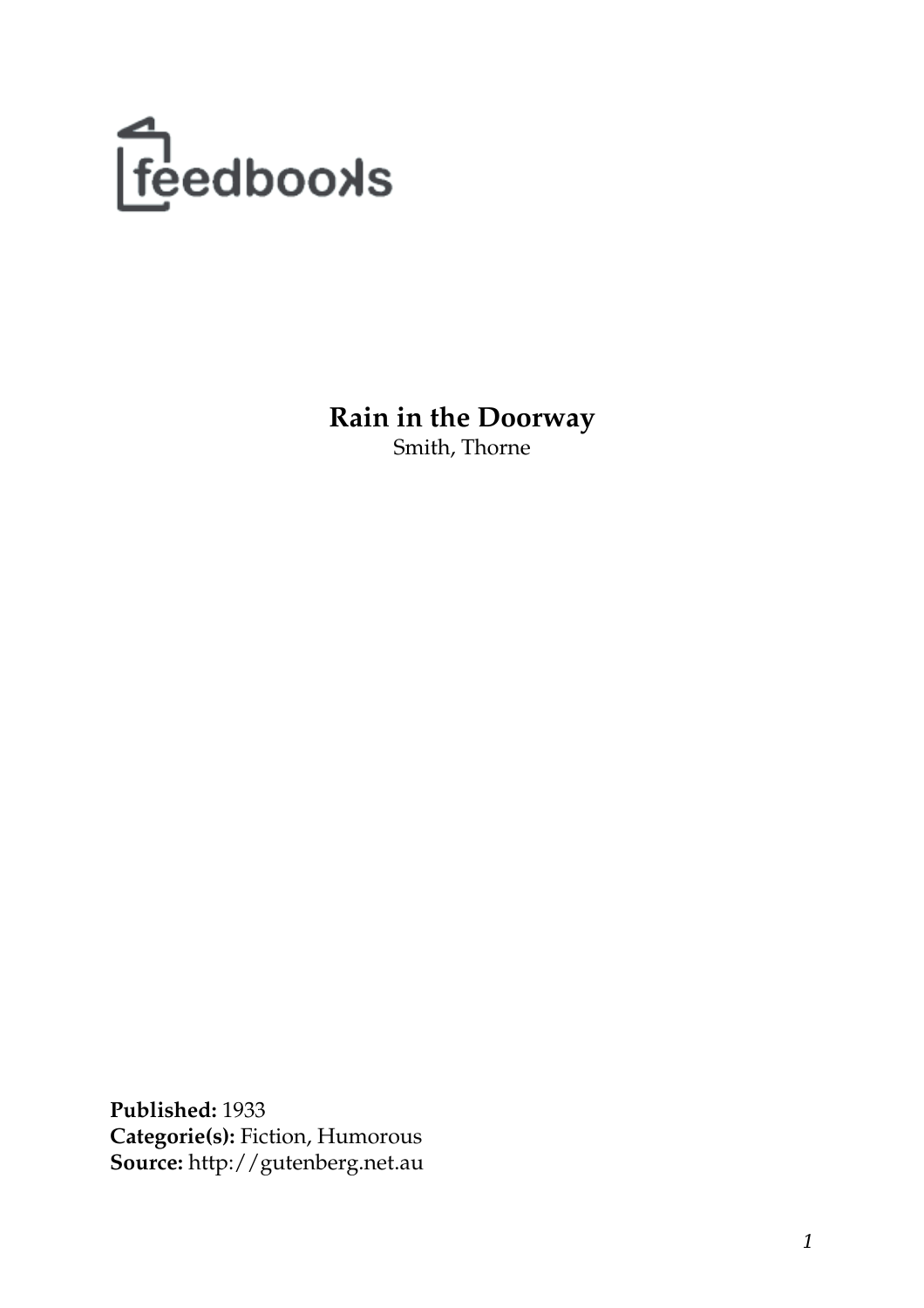#### **About Smith:**

Jason Thorne Smith (March 27, 1892–June 21, 1934), was an American writer of humorous fantasy fiction. Best known today for his creation of Topper, Smith's comic fantasy fiction (most of it involving sex, lots of drinking, and supernatural transformations, and aided by racy illustrations) sold millions of copies in the early 1930s. Smith drank as steadily as his characters; his appearance in James Thurber's The Years With Ross involves an unexplained week-long disappearance. Smith was born in Annapolis, Maryland the son of a Navy commodore, attended Dartmouth College, and after hungry years in Greenwich Village working part-time as an advertising agent, Smith achieved meteoric success with the publication of Topper in 1926. He died of a heart attack while vacationing in Florida. Source: Wikipedia

#### **Also available on Feedbooks for Smith:**

- *[Topper](http://generation.feedbooks.com/book/1497.pdf)* (1926)
- *[The Night Life of the Gods](http://generation.feedbooks.com/book/1498.pdf)* (1931)
- *[Topper Takes a Trip](http://generation.feedbooks.com/book/1512.pdf)* (1932)
- *[Skin and Bones](http://generation.feedbooks.com/book/1533.pdf)* (1933)
- *[The Bishop's Jaegers](http://generation.feedbooks.com/book/1522.pdf)* (1932)
- *[Turnabout](http://generation.feedbooks.com/book/1511.pdf)* (1931)
- *[The Glorious Pool](http://generation.feedbooks.com/book/1534.pdf)* (1934)
- *[The Stray Lamb](http://generation.feedbooks.com/book/1499.pdf)* (1929)

**Copyright:** This work is available for countries where copyright is [Life+70](http://en.wikisource.org/wiki/Help:Public_domain#Copyright_terms_by_country).

**Note:** This book is brought to you by Feedbooks

<http://www.feedbooks.com>

Strictly for personal use, do not use this file for commercial purposes.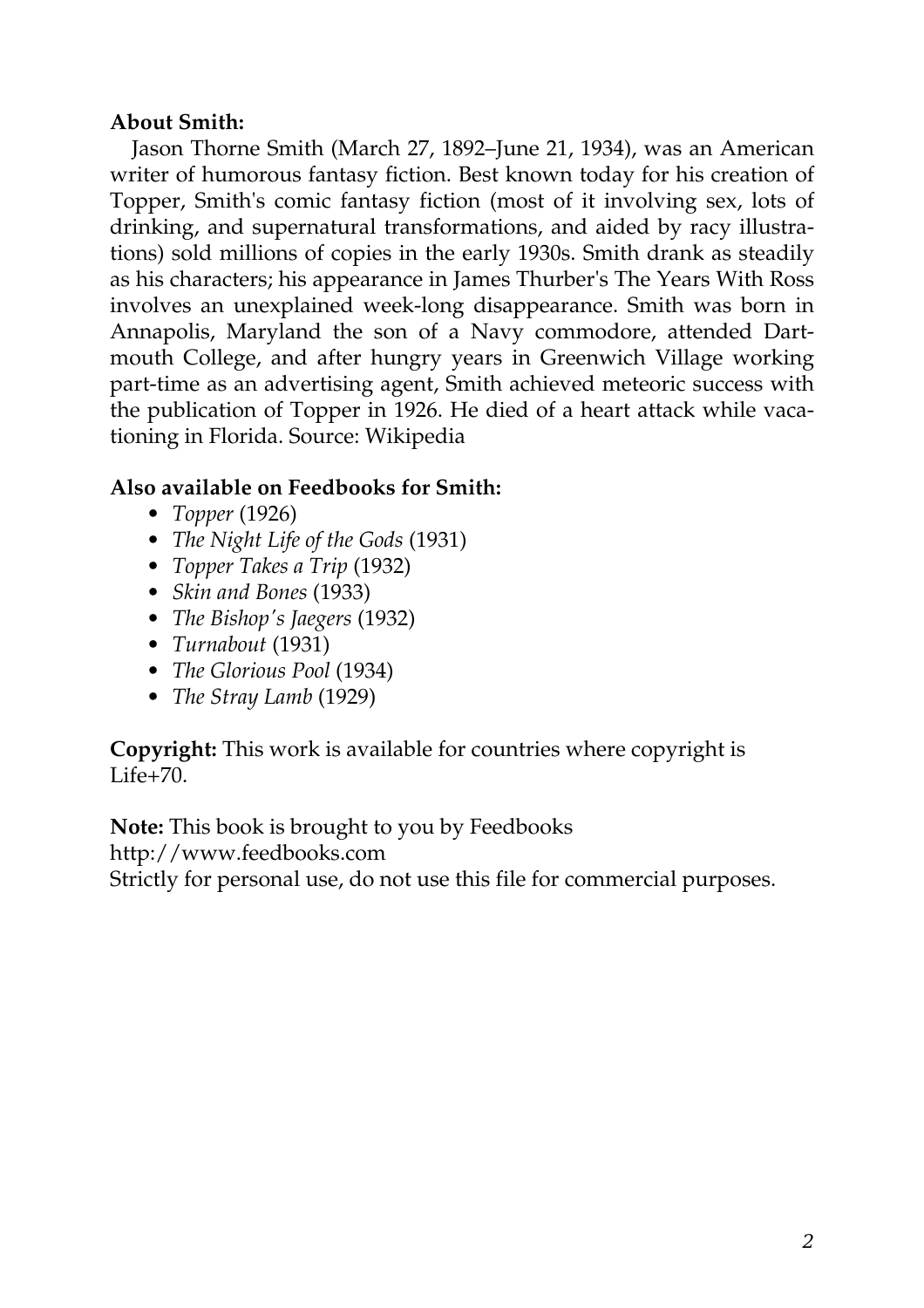### Chapter

#### **WAITING**

THE rain falling not more than a foot and a half from the geographical tip of the nose out-jutting from the face in the doorway had in it a quality falsely apologetic but, nevertheless, stubbornly persistent despair.

It seeped under one's nerves, that rain, and left them uncomfortably soggy.

"Like a hypocritical old woman selfishly enjoying her misery all over the confounded house," reflected the face in the doorway. "That last drop actually sighed quaveringly on my nose. It's quite wet, my nose."

The face produced a handkerchief which had withstood, not without scars of service, the onslaughts of numerous laundries, and the wet nose was solicitously patted back to a state of dryness.

And when the face itself was once more disclosed to view from behind its crumpled concealment, no pedestrian on that rain-simmering street paused to view it. Not one pedestrian gave it so much as a passing glance. This universal lack of interest was apparently accepted by the face without bitterness or regret. It seemed to appreciate the fact that it was the type of face at which few persons ever troubled to look, and even when they did look they found no difficulty in pursuing the even tenor of their thoughts, assuming they had any to pursue. The face was well accustomed to being not looked at. Of late it had much preferred being not looked at. It had felt rather retiring and undressed, as if uncertain of the expression that might be surprised on its unremarkable surface.

This face was the exclusive property of a Mr. Hector Owen. At the moment its moody eyes were staring from lean, bleak features through a vista of rain-drenched twilight upon the untidy prospect of Sixth Avenue at Fourteenth Street. The rumble of the elevated trains on the tracks above formed a monotonous background to his thoughts. Without his realising it, coloured electric lights were flashing in his mind. Eva Le Gallienne's theatre kept reminding him that it was still there. A little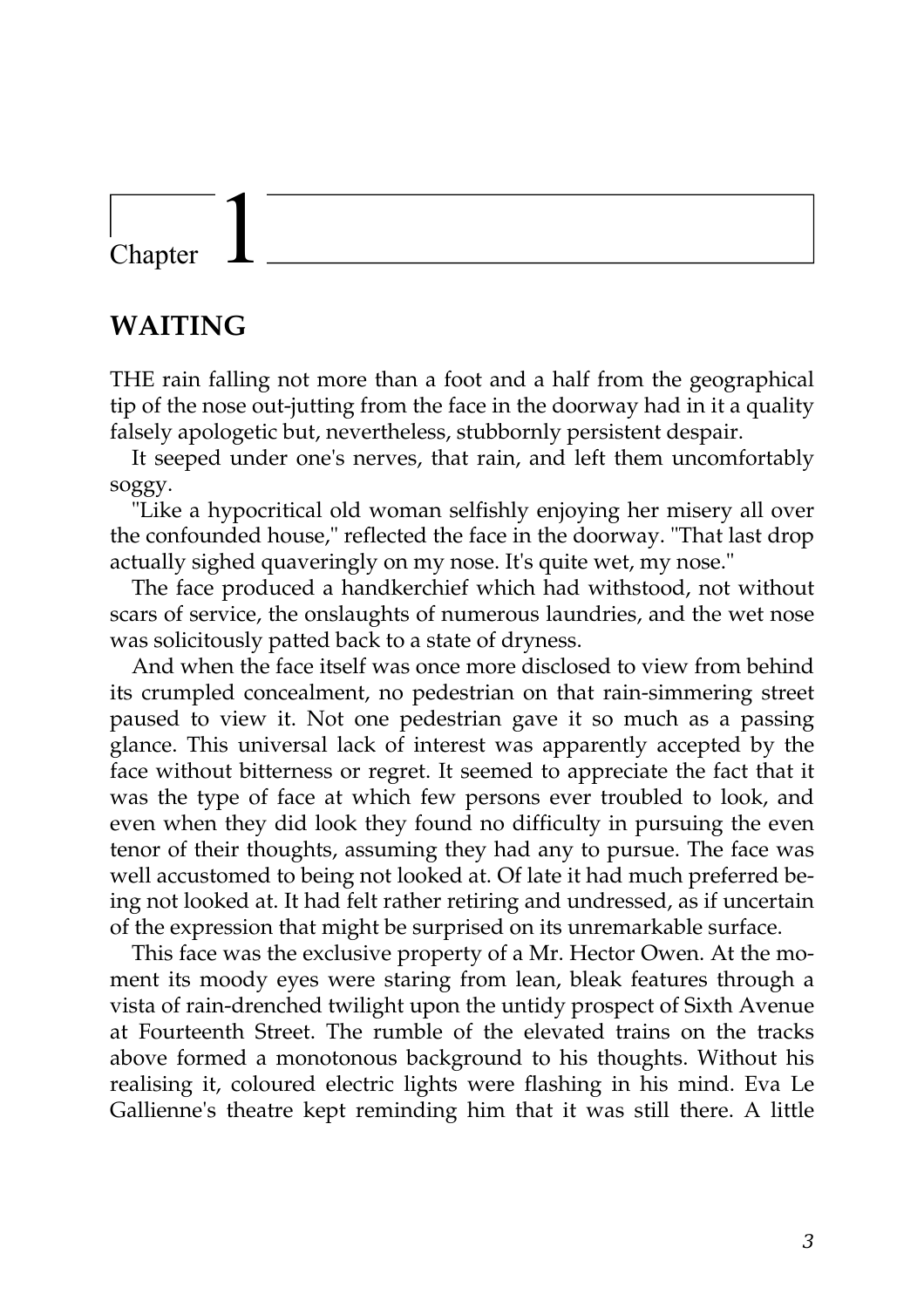farther down the street the stones of the armoury bunched themselves together in the wet gloom as if desirous of a blanket.

Mr. Hector Owen's chief occupation in life was that of a sort of urban bailiff for a wealthy estate, the owners of which, so far as he could gather, spent nearly all of their time either in jail, in bed, or intoxicated, or in any combination of the three, such as intoxicated in bed, intoxicated in jail, or just simply intoxicated somewhere in Europe, and always in trouble.

There had been times—usually when Mr. Owen was reading letters from the heirs in difficulties or depositing untoiled-for funds to their accounts—when he had secretly wished he too were intoxicated in bed or in jail or even right there at his desk. Any one of these places of intoxication would have been a welcome relief to Mr. Hector Owen of the legal profession if not of the legal mind.

Recently there had been increasing agitation on the part of the heirs—probably the disgruntled result of an especially virulent hangover—to transfer the estate from the conscientious hands of Mr. Owen to the less human but more efficient management of a trust company. And this agitation had been augmented by the fact that he was unreasonably held accountable for the strange disappearance of one of the estate's most invaluable heirs, one who had mysteriously ceased to offend the public eye. The remaining drunken or bedridden or incarcerated heirs were considerably worked up over this. In the absence of anyone better to blame, they became indignant at Mr. Owen. They demanded that he return to them at once the missing heir. They desired this missing heir not because they had affectionate natures or felt in the least responsible or were in any way decent-minded or public-spirited. Probably they would have been gratified had Mr. Owen returned the missing heir to them quite dead. In lieu of death certificate or a dead body, they earnestly desired the signature of the missing heir in order to dispose of enough real estate to enable them to pursue uncramped their lives of lavish debauchery.

Accordingly the shadow of the trust company lay across Hector Owen's business like a threat of suffocation. It lay across more than his business. It darkened his entire life, for without that estate to manage there would not be enough left of the Owen law practice upon which even the thinnest shadow could sprawl with any measure of comfort. That missing heir was essential to the man's continued existence. Also, in a lesser degree, it was essential to the happiness of Lulu Owen, his wife. Of course Lulu had money of her own, but of late Hector had rather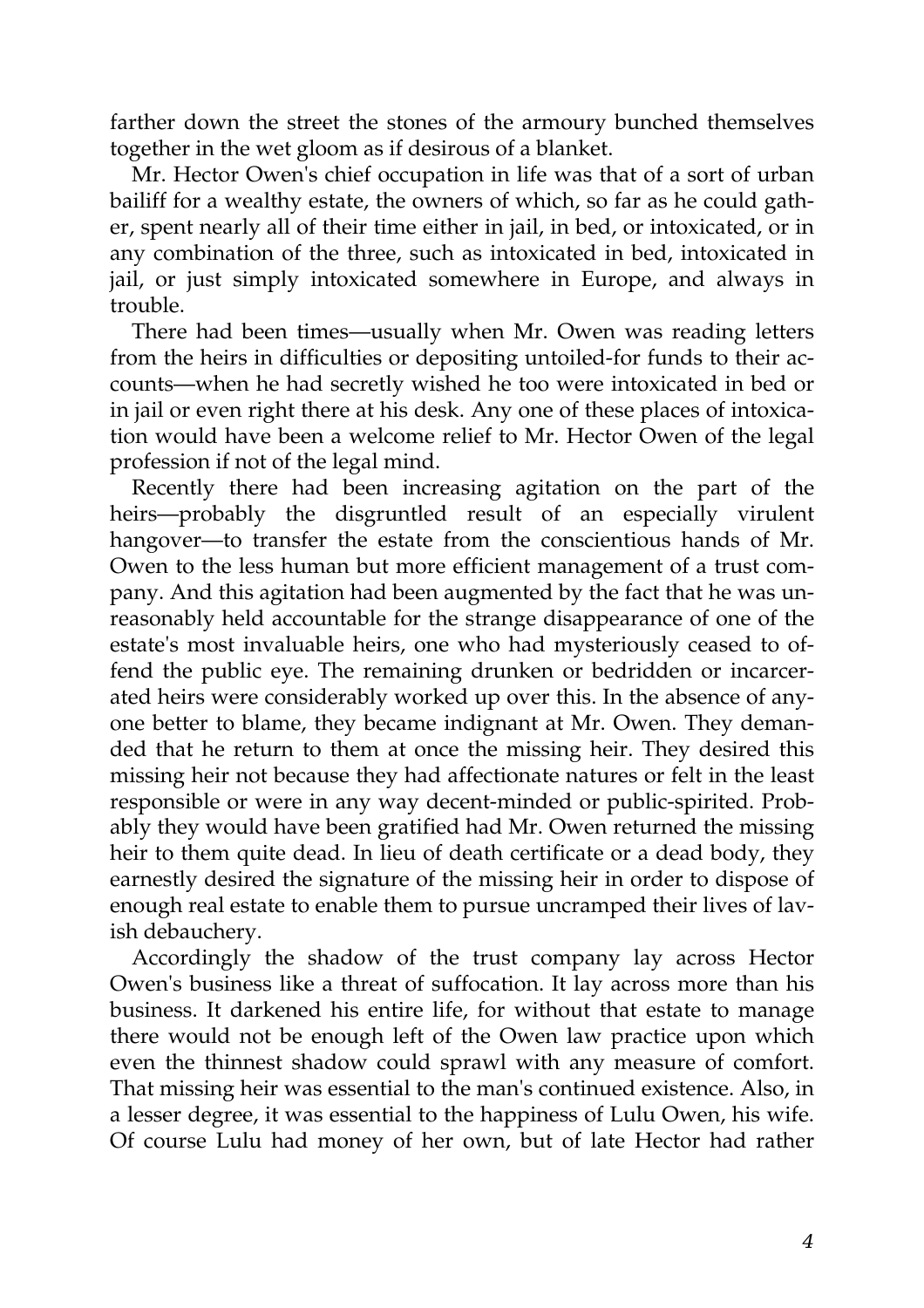begun to suspect that his wife regarded her money as entirely and exclusively her own while the money he made she considered in the light of a joint income in which he held the short end.

This was by no means the only thing he had begun to suspect of Lulu, and these suspicions served to intensify the steadily deepening shadow through which he had been labouring during the last six months of depression. Only this morning a tentative draft of the estate, or trust, transfer had been laid before him together with a covering letter signed somewhat shakily by all of the heirs but one, and that one was still missing.

Inwardly, as he stared misanthropically at the rain-dimpled surface of the street, Hector Owen cursed the missing heir. The fact that the missing heir was a girl, a girl, young and beautiful though no better than she should be, if as good, diminished neither the size nor sincerity Of Mr. Owen's oaths. He cursed her sexlessly and selflessly like God berating the world. While the missing Signature of this loose creature prevented him from carrying out the wishes of the other heirs to their entire satisfaction, it did not prevent them from carrying off their estate to some trust company to his utter and eternal undoing. Mr. Hector Owen was not temperamentally equipped to compete for business in the modern marts of law. The estate business upon which he depended had been a legacy from his father, who in turn had received it in the same convenient manner.

Standing there in that doorway, Hector Owen had much more than enough to think about. Any one of his thoughts would have been sufficient to send a heart far stouter than his down for the third time. Especially the one about Lulu and Mal Summers. That was a black thought indeed. A man could not very well walk up to his wife and say: "By the way, darling, yesterday you spent a pleasant but nevertheless highly adulterous afternoon with a dirty snake in the grass by the name of Mal Summers." His wife would promptly accuse him of having an evil mind, after which she would throw things at him and end up by packing her suitcase during a protective fit of hysteria. Nothing could ever be settled that way. Nothing ever was. Although he was morally certain of his facts, he could confront her with no shred of actual proof. And even had he been in a position to say: "Yesterday, my dear, I enjoyed the somewhat doubtful privilege of being present though concealed while you and one of my alleged friends conducted yourselves in a manner which, to say the least, was disillusioning"—even had Mr. Owen been prepared to make this statement he would have baulked at it like a nervous horse. In spite of his legal training his reticent nature, inhibited as it was by all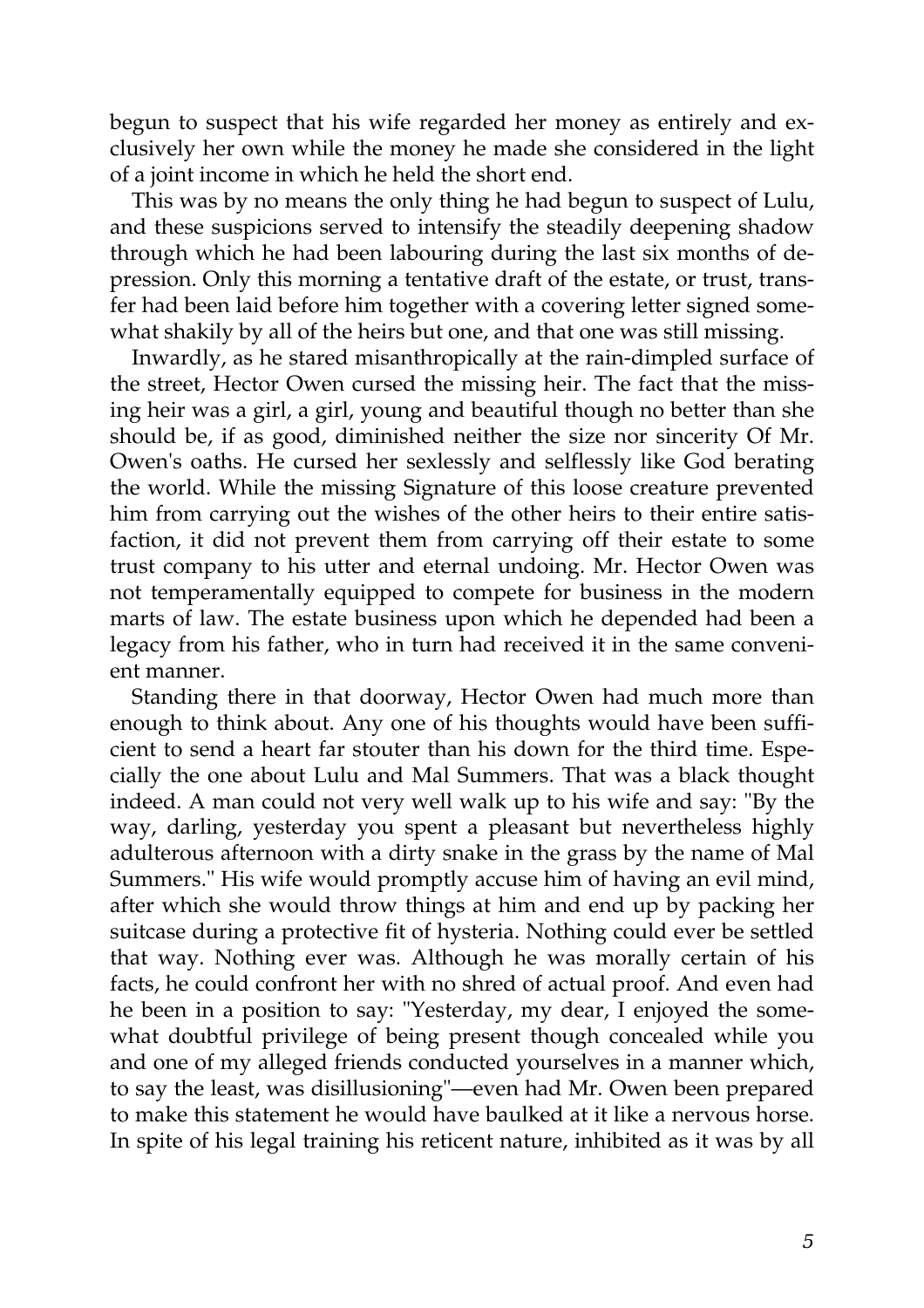sorts of gentlemanly instincts, would have pleaded with him to remain silent. Mr. Owen had one of those visual minds that beheld in graphic detail the things of which he spoke. Anyway, he was sufficiently well acquainted with his wife to forecast the nature of her reply. That good lady would indubitably have told him with bafflingly feminine sophistry: "In the first place, you wouldn't have been there if you hadn't an evil mind, and, in the second place, if you hadn't an evil mind I wouldn't have been there myself."

It never occurred to the less quick-witted Mr. Owen to admit quite frankly that he had an evil mind. For some strange and unexamined reason it is an admission few persons care to make, even those whose minds are a great deal more than evil. Yet, if the simple truth were known, everyone has an evil mind when it comes to such matters, and if they have not, they are extremely dumb, or indifferent to a fault.

Hector Owen was neither dumb nor indifferent. His face, such as it was, had looked out on the passing of thirty-eight neat, orderly, uneventful years. Although it was not a face to attract at first glance, it was one that amply justified a second. It was a keen face in a quiet way, keen, thoughtful, and sentient. A trifle long, with high cheek bones, and lips of a rather attractively unplanned pattern. It could look exceedingly mournful, as it did now, this face, and even when the lips arranged themselves in a smile, the blue eyes above responded slowly, as if sceptical of the levity taking place below. This gave to Mr. Owen's smile a sort of double emphasis, and made it something to be pleasantly remembered. It was such a slow, well considered smile that the observer found himself, or herself, in a position to get to know all of it. One felt that one had played a helpful part in this smile—participated at its birth, so to speak.

Among his various other incongruities was the studious dignity with which he moved his five feet eight inches of slim body from place to place. He was by nature a jointy sort of an animal whom God or evolution had designed to assume a lounging attitude towards life, yet Mr. Owen, for some stuffy reasons of his own, had seen fit to set these intentions aside by imposing on his person a bearing of austere restraint. This made it all the more alarming when Mr. Owen, unexpectedly seized by some lighter impulse, was discovered in the act of twirling experimentally on his toes or thoughtfully moving his feet to the rhythm of some secret melody. In spite of the rigorous restraint he placed upon his actions, he was occasionally subject to these seemingly frivolous seizures. Those who beheld them carried away the impression that they had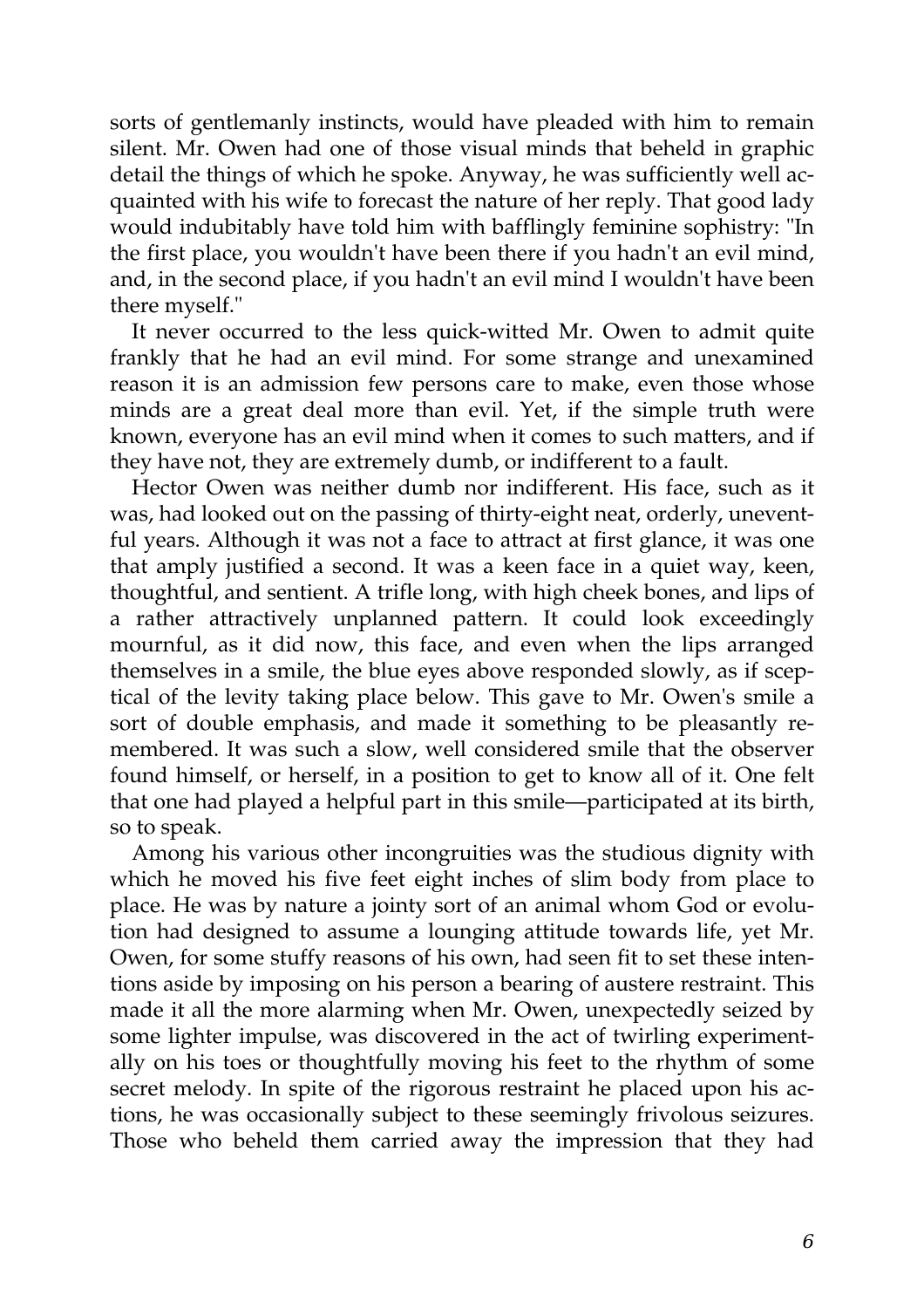witnessed something only a little short of a resurrection, and were for the rest of the day depressed by the instability of matter.

In private life Mr. Owen, with the tactful aid of his wife, had come to regard himself as one who danced uninspiredly, mixed even worse, and who understood the social amenities not at all.

However, he had his moments of rebellion—moments when he refused to accept his wife's valuations either of himself or of life, and when he gave inner voice to the opinion that Lulu's friends were for the most part common, coarse, uninteresting men and women who upon the loss of their sexual powers would have nothing else left in life. These moments were not so rare as they were self-contained. Leading so much as he did through his professional activities the lives of others, he had developed an elaborate private or secret life of his own. And this secret life was composed of many and various lives which fortunately for society, but unhappily for himself, he would never live in reality. Of course, it was nothing less than a system of escape set up to provide Mr. Hector Owen with the excitement and self-esteem his days so sorely lacked.

For example, there were mornings when he arose with the well considered opinion that had he the time and opportunity he could become a moving-picture actor of no mean ability. On other mornings he was content to be merely an inspired director. There were other moments when he quite modestly decided that if he only set his mind on it he could dance with the best of them and sleep with the worst. The detached manner in which he arrived at this last conclusion softened somewhat its lewd character. On occasions Hector's suppressed ego would be satisfied with the part of a victorious general leading his troops not only into battle, but also clean through the lines and out on the other side while even the enemy cheered. The safe arrival of himself and his troops on the other side pleased him a great deal more than the actual shedding of blood itself. The enemy cheering, he thought, was a nice touch. He had no desire to shed the blood of those brave and cheering soldiers.

As a matter of fact, he had no desire to shed any blood at all save that of the missing heir and Mr. Mal Summers, who had become such a humid friend of the family. Mal's blood he would have gladly extracted with an eye dropper. To have observed him seated solemnly at his desk earlier in the day, no one would have suspected that Mr. Hector Owen, the third in an honourable line of lawyers, was happily watching himself in his mind's eye as he busily went about the business of extracting drops of Mr. Mal Summers' blood, searching with diligent patience from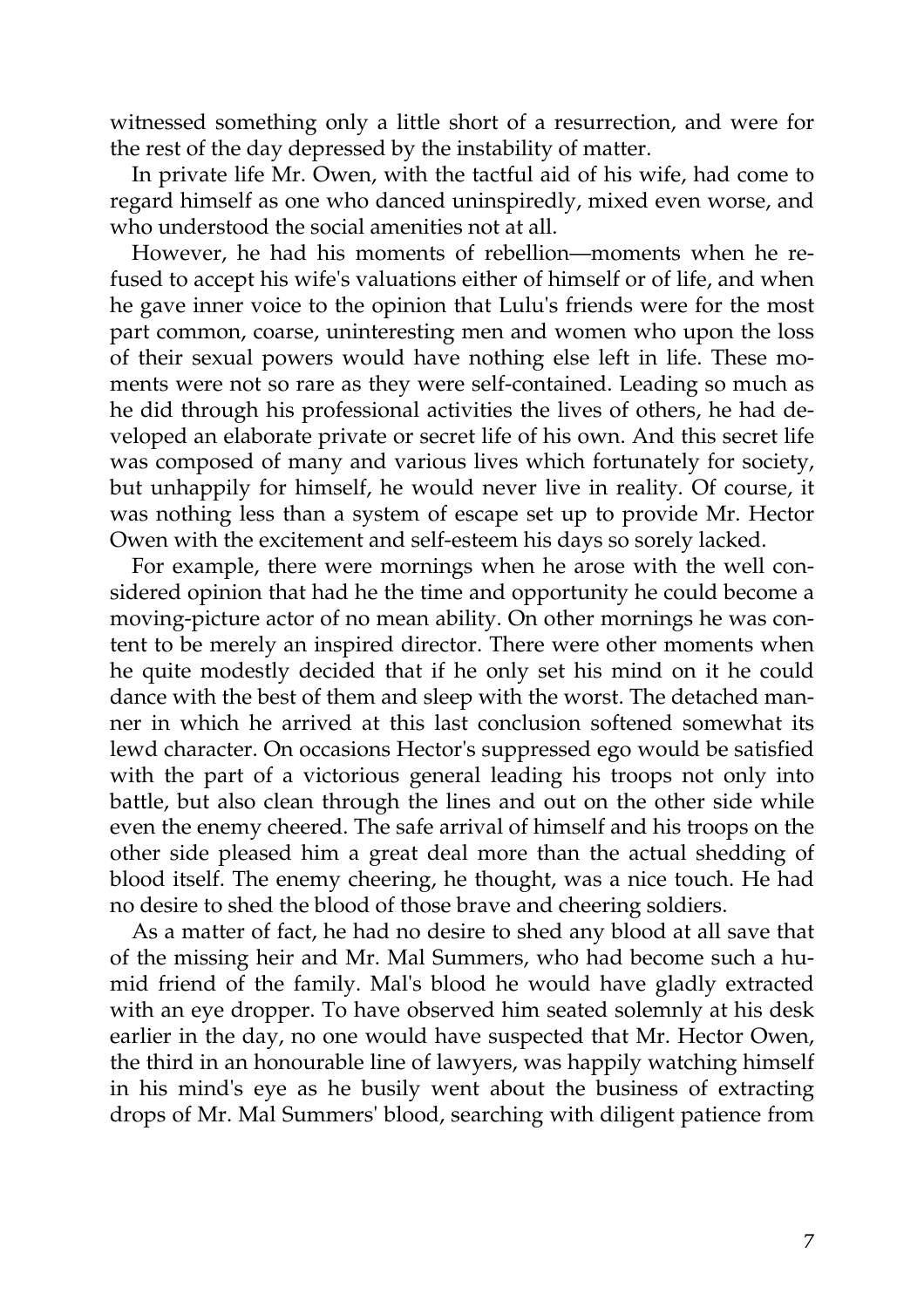vein to vein until not a drop of the unfortunate gentleman's blood remained to foul another nest.

In his more serious moments Mr. Owen saw himself in the flattering role of a leader and liberator of men, swaying them by the sheer intellectual vigour of his reason and the measured eloquence of his winged words. That he was not and never would be even the least of the characters he felt himself so well qualified to become occasionally depressed him. However, owing to the fact that even while envying the good fortune of one of his creations he was already arranging for himself another career of equal honour and distinction, his moods of depression were of short duration. And inasmuch as no one suspected the man of entertaining such mad thoughts of self-aggrandizement in his seemingly sober mind, no harm was done to anyone, and Mr. Owen was better able to struggle through the day, scrutinising bills and speculating idly as to the number and quality of the mistresses jointly maintained by the heirs. It faintly amused him to reflect that although he knew none of these women he could walk into their apartments at any time of the year and tell them where their underthings came from, how much they cost, and give each article its technical classification. Occasionally he toyed with the idea of calling one of them up and inquiring how she enjoyed her last selection of Naughties or if she was making out any better in the recent delivery of Speedies.

Yes, Hector Owen's life was extremely secret, and, it is to be feared, not always nice, which is, of course, part of the fun in having a secret life. Good clean thoughts no doubt have their place in the scheme of things, but there is nothing so satisfactory as a good evil one unless it is the deed itself. And this is especially true when the evil thought can be hurled with crackling vigour into the innocuous ranks of a lot of neatly dressed clean ones.

Of Mrs. Lulu Owen it would be perhaps more charitable to say that she was merely a female member of the race, and let matters stand at that. In so far as she presented to the world in the form of an agreeable body those time-honoured dips and elevations so commonly found diverting by members of the opposite sex Mrs. Lulu Owen was every inch a woman. True enough, the elevations were threatening to become immensities and the dips were gradually growing less alluringly pronounced. Still, with regular exercise and careful dieting, the charming creature had at least ten good years of sheer animalism ahead of her. After that she would probably become active in a movement whose aim was a constructive criticism of the morals and manners of the young.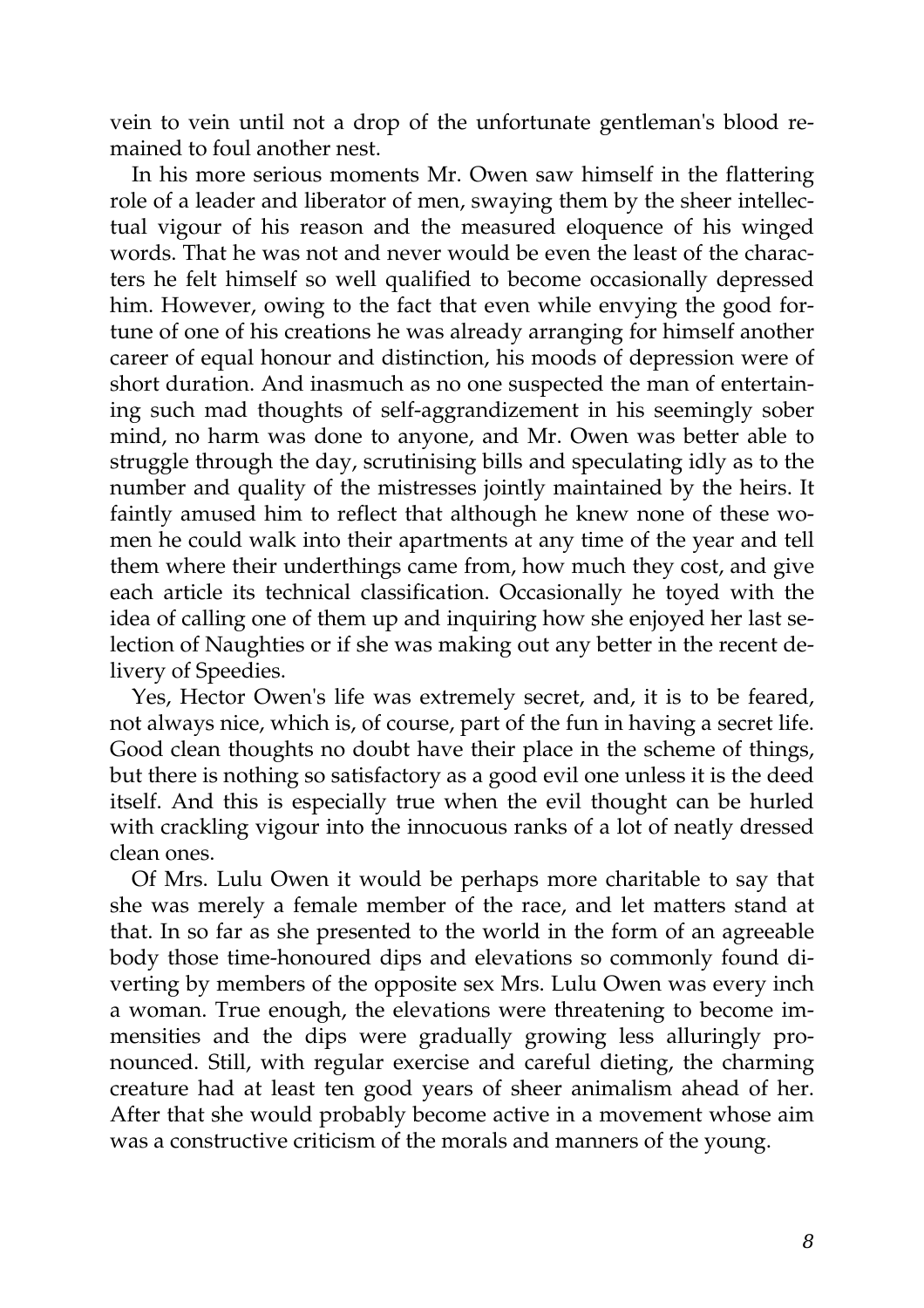Lulu was such a creature of sex that she never found time to stop to have a baby, which shows that the modern conception of the cave man and woman is a totally erroneous one. Cave people got busy about sex only by fits and starts, and these opportunities were much rarer than is commonly supposed. One cannot become very sexy in the presence of a frowning Ichthyosaurus, while one glance at an enraged Mammoth is quite sufficient to make the ruggedest voluptuary forget all about sex save perhaps his own, which, if he is in his right mind, he will remove from the scene of danger as speedily as possible. Lulu was not at all like a cave woman. She was impurely a modern creation. There was nothing frank about her. Nor could it be said of Lulu Owen that she was lacking in mentality. She had a mind quite definitely her own. It was one of those small, unimaginative, competently dishonest compositions that can twist its owner out of all tight places while others are left stupidly holding the bag. It is an exceedingly valuable type of mind to have if one wants to live comfortably in the world as it is constituted today. Although adept in the art of registering all the nicer and more conventional emotions, she was capable of responding sincerely to only the most elementary, such as hunger, cold, heat, anger, greed, gratified vanity, fear, and, of course, all sorts of sex stimuli in little and large degree. In short, she was no better nor worse than thousands of other men and women who for lack of a more accurate name are loosely classified as human beings in contradistinction to their betters, the brute beasts.

And the irony of it was that Mr. Hector Owen had always considered her just about the finest woman, the most desirable creature and the loveliest spirit that had ever sacrificed herself to the coarse and selfish impulses of man. Thus it has always been.

As a lover his wife had always found Mr. Owen far from satisfactory. To her way of thinking the bed was no place for vaguely poetic fancies or idle philosophical discourses such as her husband habitually indulged in as he eased his various joints and members into what he fondly hoped would be both a pleasant and comfortable ensemble. It was all quite simple to the lady. One went to bed either to sleep or not to sleep.

It is to be feared that Lulu Owen was not much of a companion. Of recent months her husband had come to suspect as much. Although they carried on more or less as usual, their words ceased to have any special value or meaning. They were merely words dropped at random like so many scraps of paper about the room, then later collected and carelessly tossed away.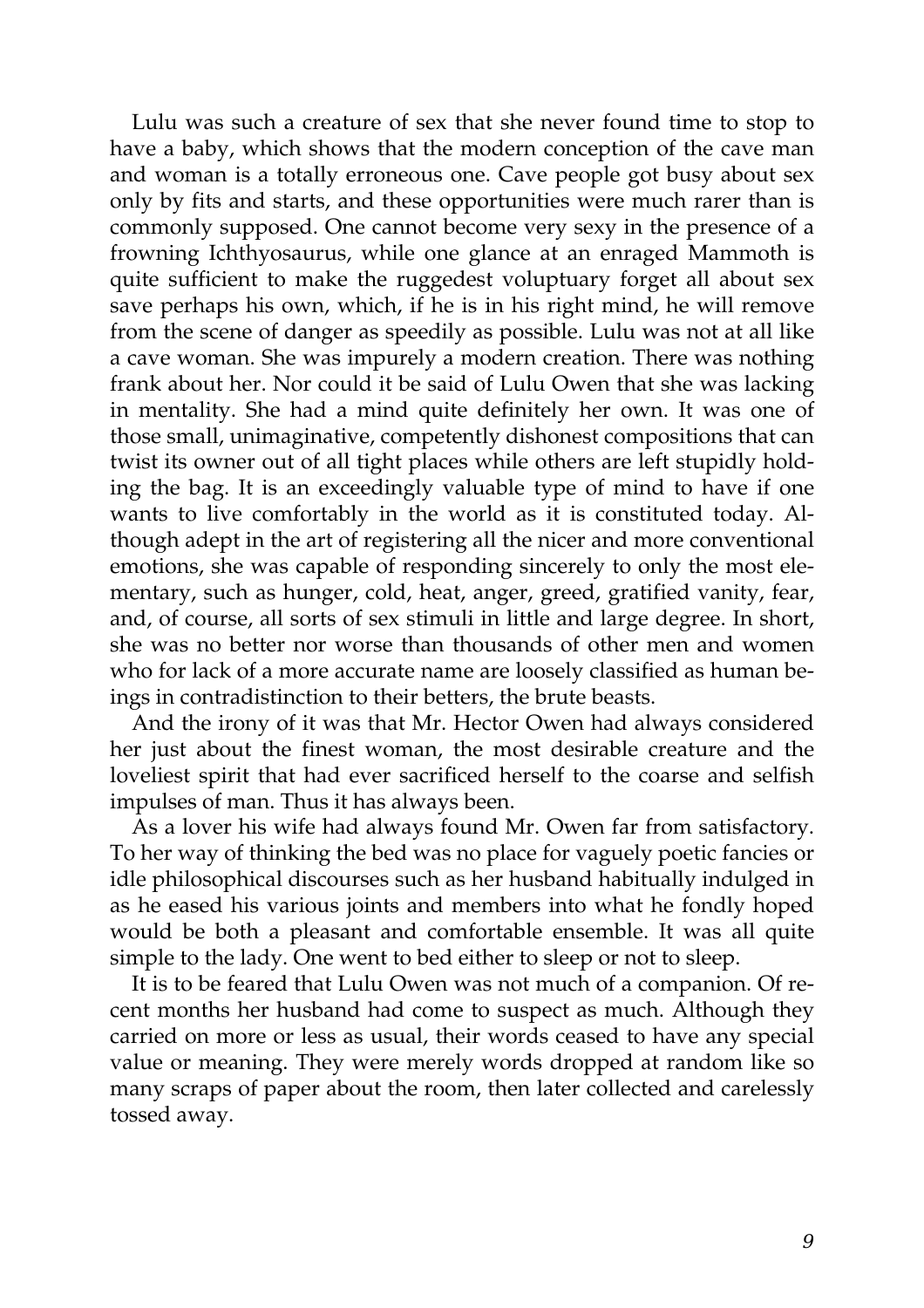Hector was not the man to thrive under this sort of existence. His wife was indifferent to it. As long as men continued to inhabit the world she would have enough food for thought to occupy her mind. Hector was not so easily satisfied. He was growing afraid to think at all. He was still sufficiently old-fashioned to want his wife to be exactly that, to want her also to be a companion, an audience, admirer, and what not. He did not demand so much in the line of admiration—merely an occasional word or so, a small scrap to make a man feel a little less grim and alone.

When eventually it was borne in on his consciousness that in Lulu he could find none of these sources of comfort, he was surprised no less than distressed. He had married her under the impression that she was a delicately complex creature of many charming moods and fancies. Now he found her no better than a sleeping and eating partner. He might just as well have a great big beautiful cat in the house. A cat would be an improvement, in fact. Cats did not give utterance to hateful, goading remarks and pack suitcases and slam doors and hurl books and talk for hours of their sacrifices in life and the innumerable stitches of clothing they did not have to their backs. Yes, taking everything into consideration, a cat would most decidedly be a welcome relief.

Yet, in spite of this knowledge, there he stood waiting in the rain for this very wife to whom he would have preferred a cat. Certainly, he decided, he would not have stood there waiting for all the cats in the world. Why, then, should he wait for his wife, who was not as good as any one of all these cats? It did not seem reasonable. Why not tell her to go incontinently and blithely to hell for all time, and then walk diagonally across Sixth Avenue to that speakeasy where he could get himself as wet inside as most people seemed to be outside? Better still, why not grab off some wench and ply her with gin and improper proposals? Why not make a night of it? It had been years since he had made a night of it. And then it had not been a whole night, nor had he made so much of it. He still had money enough in his pocket to buy the companionship he lacked at home. Some of these Greenwich Village speakeasy girls were good sports, he had been told—rough and unreliable but good-hearted and regular. They understood men and knew how to please them. He would get himself one of those.

Strangely impelled by the fascination and the prospect of immediate release presented by this daring idea, Hector Owen's secret life was about to merge for once with his real one. He cast a swift, bright glance across the street and was on the point of directing his feet to follow the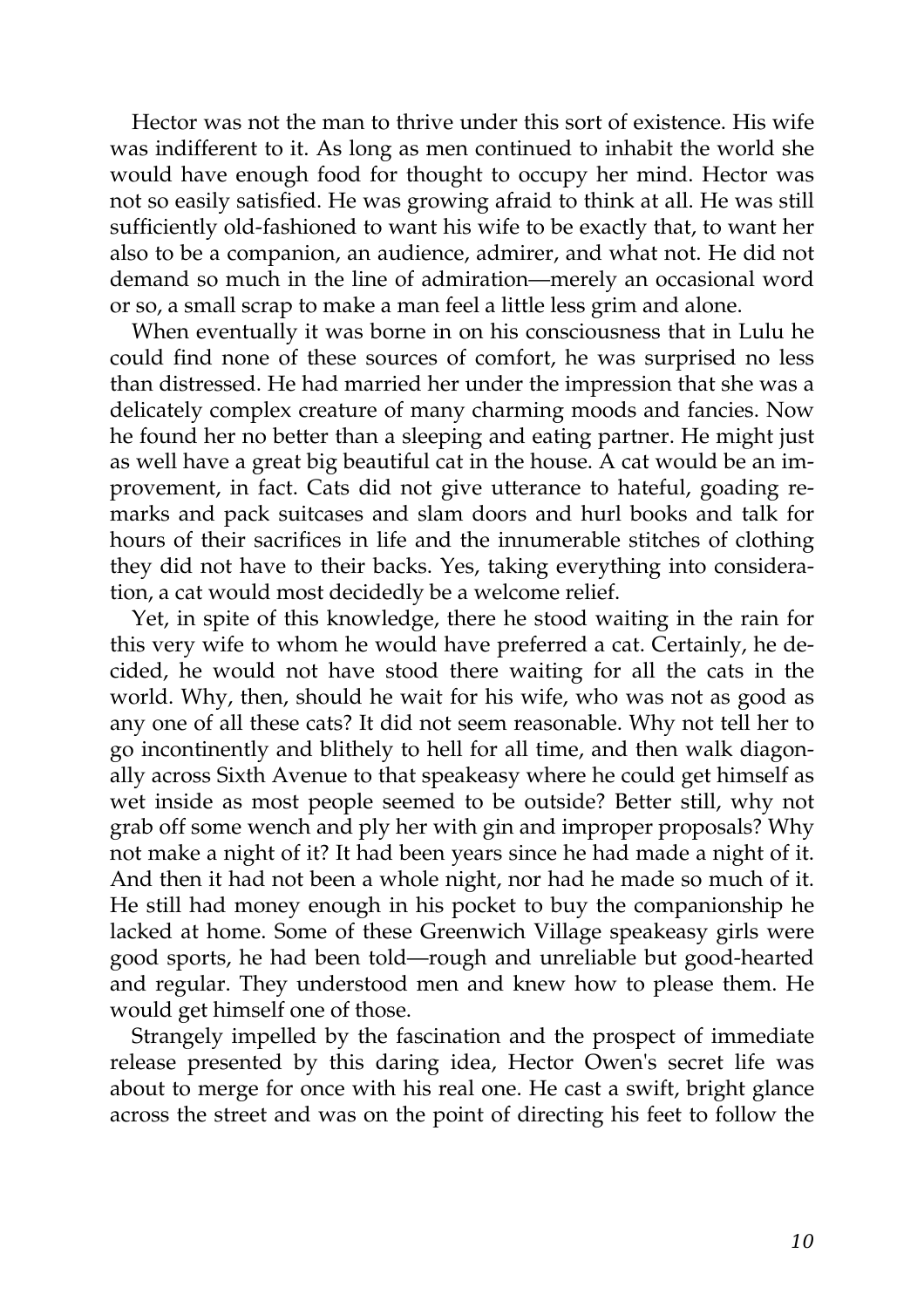path taken by his eyes when a face peered in at him through the curtain of the rain.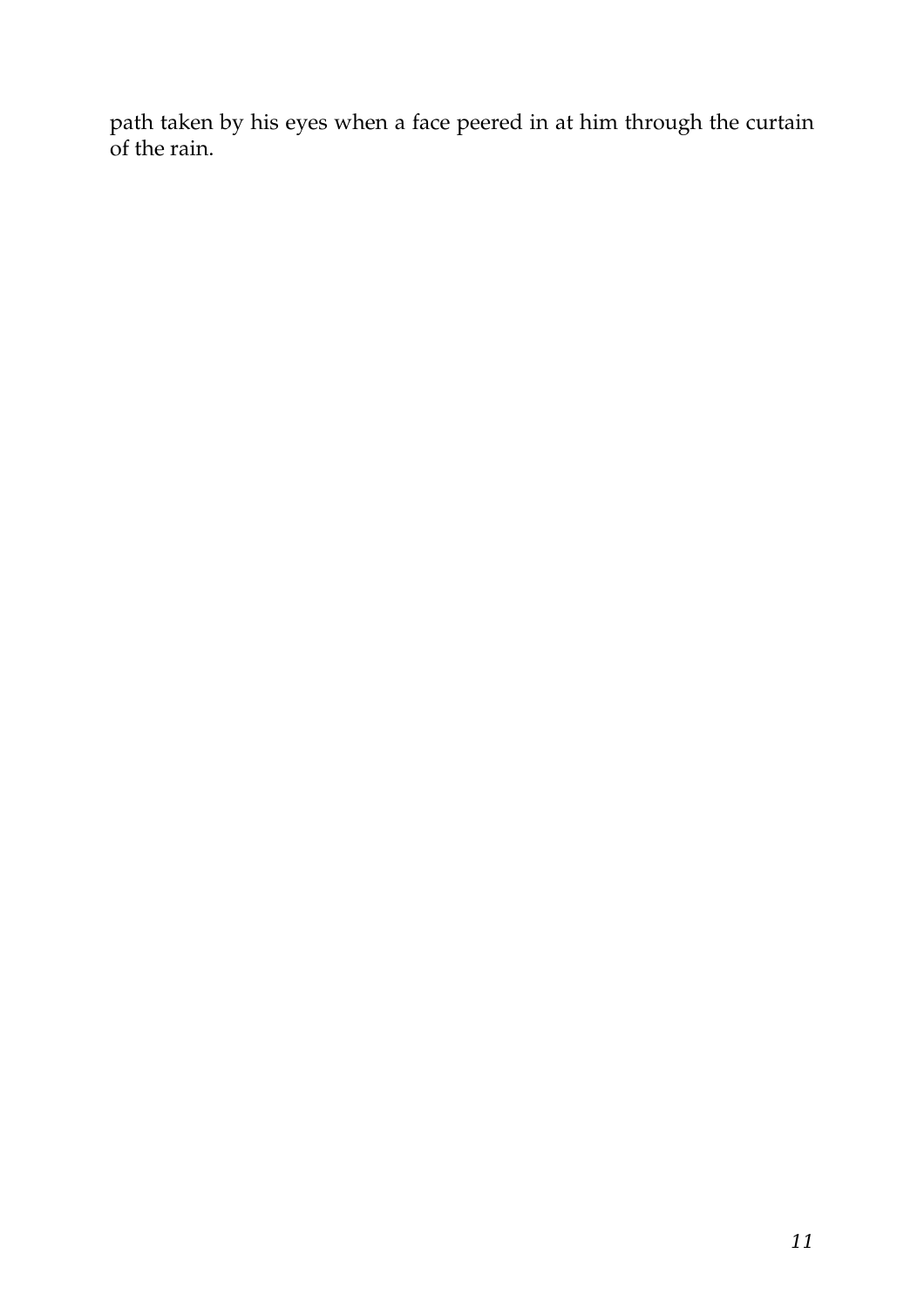## Chapter

### **IN THE DOORWAY**

EVER since he had arisen that morning Hector Owen had been increasingly aware of the presence of his head— unpleasantly aware of it. The roots of his fine, light, strailing hair seemed to be unduly sensitive today. Each root prickled ever so faintly. Taken collectively these insignificant individual manifestations formed an irritating whole. And the scalp in which Mr. Owen's various hairs were somewhat casually embedded according to no plan or design hitherto devised by God or man showed a decided disposition to tightness. Farther back a dull buzzing like the far-away droning of bees, or more like a wasp in a hot attic, had been accompanying his thoughts with monotonous regularity. Taking it all in all, it was a peculiar sort of head for a man to be lugging about with him on his shoulders, Mr. Owen decided. There were too many thoughts in it beating against his skull in fruitless effort to escape. He heartily wished they could escape and give him a moment's peace—especially those thoughts associated with his wife and Mal Summers, the rebellious estate and the trust company, his automobile and its overdue payments, certain life insurance premiums, and, finally, a neat sheaf of bills for the various stitches of clothes that Lulu tragically told the world she never had to her smooth, well nourished back. Yes, there were far too many thoughts.

Also, there was another source of worry in Mr. Owen's mind. This last one was especially upsetting. So much so that Hector Owen almost feared to admit the truth of it even to himself. The fact is, all that day he had been mysteriously experiencing the most confounding difficulty in recognising faces which from long years of familiarity he had come to know, if anything, too well. At breakfast that morning Lulu's face had presented itself to him as a confusing smear; which was not at all unusual for Lulu's face at breakfast on the rare occasions of its appearance there. What had worried Mr. Owen, however, was the fact that, so far as he was able to make out, there had been nothing reminiscently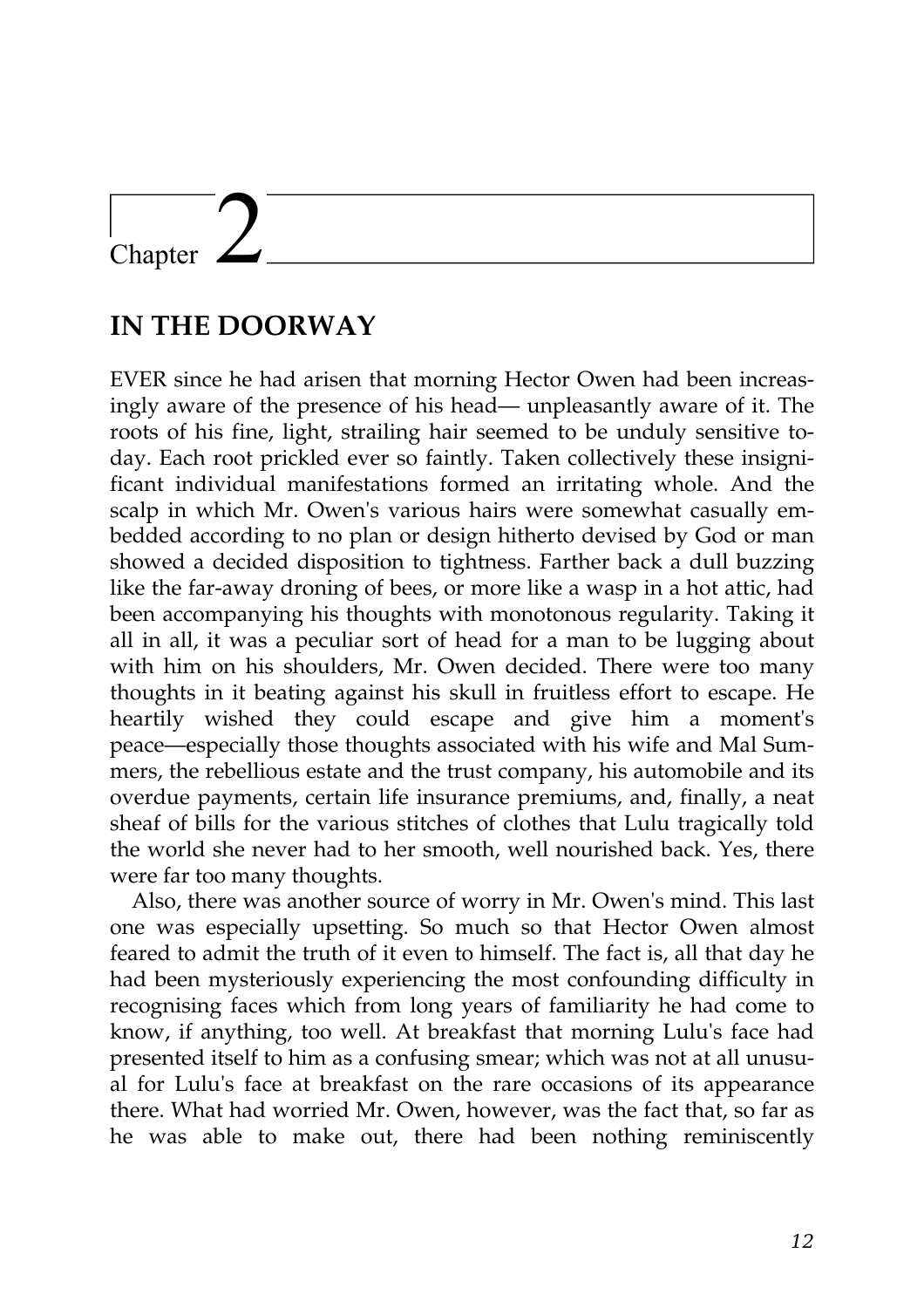characteristic about this particular smear moving opposite him at the table. It might just as well have been made by a demon or an angel. There was nothing definitely Lulu about that smear. And even before breakfast his own face, as he had studied it in the bathroom mirror, had struck him as being only faintly familiar. There had been a dimness about its features and a strangely distressed expression round the eyes.

Disconcerted, he had glanced over his shoulder to ascertain if some perfect stranger had not by chance strayed into the room and become absorbed in watching Mr. Owen shave. Some men were like that, he knew— fascinated by anything pertaining to razors and their use. There was something in it. The sandy, crackling sound emitted by severed whiskers was not unpleasant to the ear. He had always enjoyed it himself. The thought had even occurred to him sardonically at the time that this strange person behind him might be one of the more daring of Lulu's many callers who, unable to wait longer, had preferred to risk the displeasure of the master of the house rather than to offend the laws of common decency. The situation had tickled some low chord in Mr. Owen's nature until he had discovered he was quite alone in the room. For the sake of his reason he would almost have welcomed the presence of a lover.

This difficulty about faces had continued with him throughout the day. At the office his clerks and stenographers, even old Bates, his comfort in times of storm, had displayed only the remotest semblance to their former selves. Then, too, why had he suddenly and amazingly asked himself, or rather his secret self, who for the moment seemed to be sitting unobserved beside him in the elevated train, what business had they on that untidy, jarring conveyance, and why were they worming their way downtown with a lot of damp, uninteresting people? Why had he unaccountably questioned the almost ritualistic routine of a lifetime? Was the world receding from him, or was his mind gradually growing dim, so that only faint traces of the past remained? Something was definitely wrong with his usually clear head.

Now, when this face unexpectedly thrust itself through the curtain of the rain, Mr. Owen was seized with the conviction that he was going a little mad.

Involuntarily he asked: "Do I look much like you?"

"Huh?" replied the face, startled, then added gloomily, "It's wet."

"What's wet?" asked Mr. Owen.

"Me," said the man in a husky voice. "Everything— the hull world."

"You're right there," Mr. Owen agreed. "The world's all wet."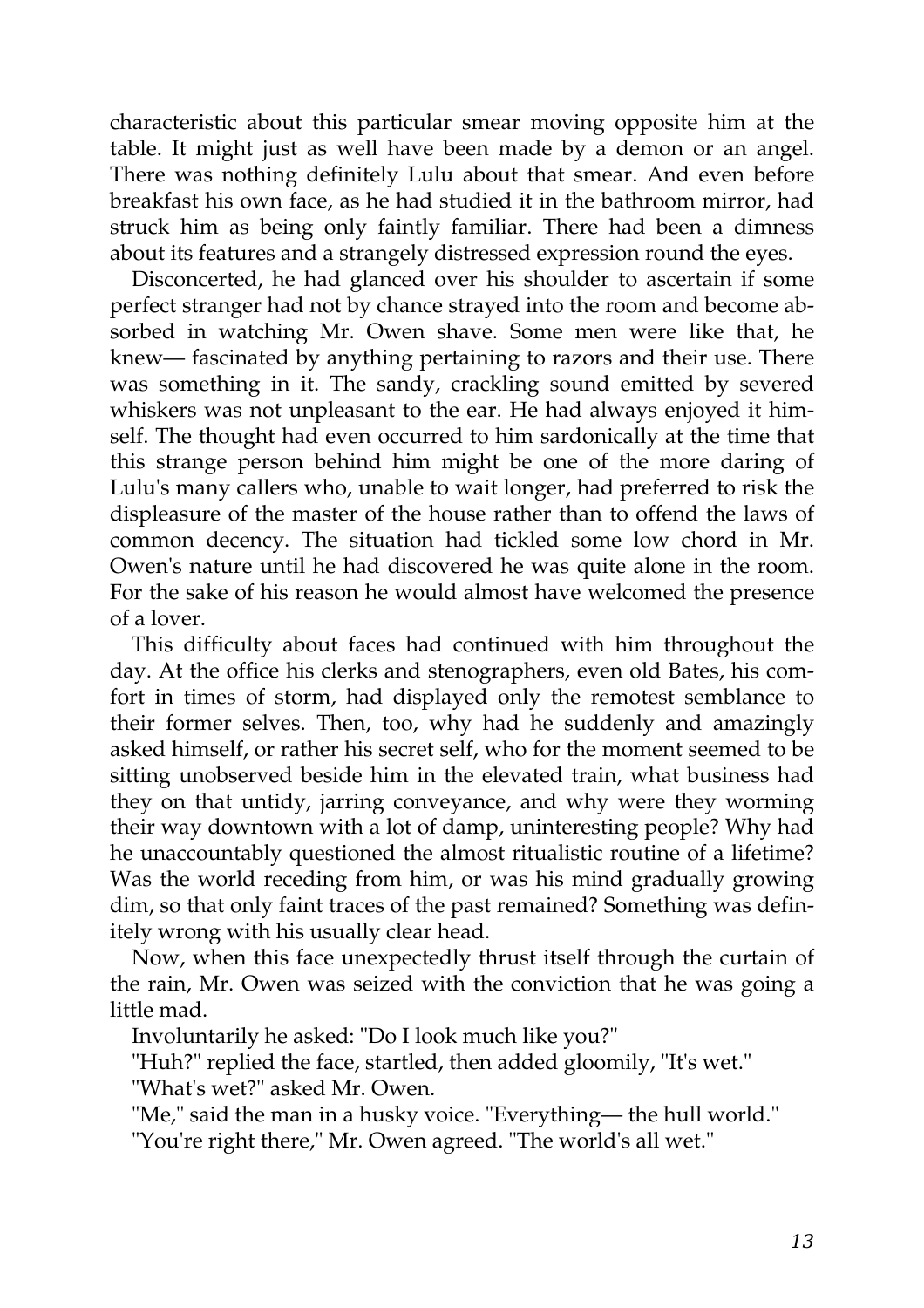The moist, unadmirable figure that had materialised out of the rain thrust forward a head from between shoulders hunched from sheer wet discomfort, and two gin-washed eyes studied Mr. Owen humbly.

"Yuss," said the man emphatically, but without much expectation. "And I want a nickel."

"What for?" Mr. Owen inquired, more for the purpose of holding his thoughts at bay than for the gratification he would derive from the information.

"Wanter go ter Weehawken," replied the man.

"You want to go to Weehawken." Mr. Owen was frankly incredulous. "Why do you want to go there?"

"I've a flop in Weehawken," said the man in the rain.

"I'd rather die on my feet," Mr. Owen observed, more to himself than to his companion. "As a matter of fact, if someone gave me a nickel, that would be the last place I'd think of going."

"Is that so!" replied the man, stung to a faint sneer. "Where do yer want me ter go?"

"Away," said Owen briefly.

"I will," answered the man, "if you'll slip me a piece of change."

"All right," agreed the other, "but tell me first, is there any faint resemblance between my face and yours? I have an uneasy impression there is."

For a moment the man considered the face in the doorway.

"Maybe a little round the eyes there is," he admitted.

"Only round the eyes?" Mr. Owen pursued with rising hope.

The man nodded thoughtfully.

"Well, thank God for that," said Mr. Owen in a tone of relief. "Here's a whole quarter."

The man accepted the coin which he scrutinised in the dim light.

"It's a new one," he observed. "All bright and shiny, ain't it? One of them new Washington quarters."

"Do you like it?" asked Mr. Owen politely.

"Yuss," replied the man, still scanning the face on the coin. "That must be old George hisself—a fine American, he was."

"Sure," agreed Mr. Owen. "A splendid chap, George, but I've a sneaking feeling that if the father of his country came back thirsty he'd jolly well disinherit his child and start a private revolution of his own."

"How do yer mean, mister?" the man asked suspiciously.

"Simply this," Mr. Owen told him. "If you spend that quarter for a couple of shots of smoke, as your breath assures me you will, there is a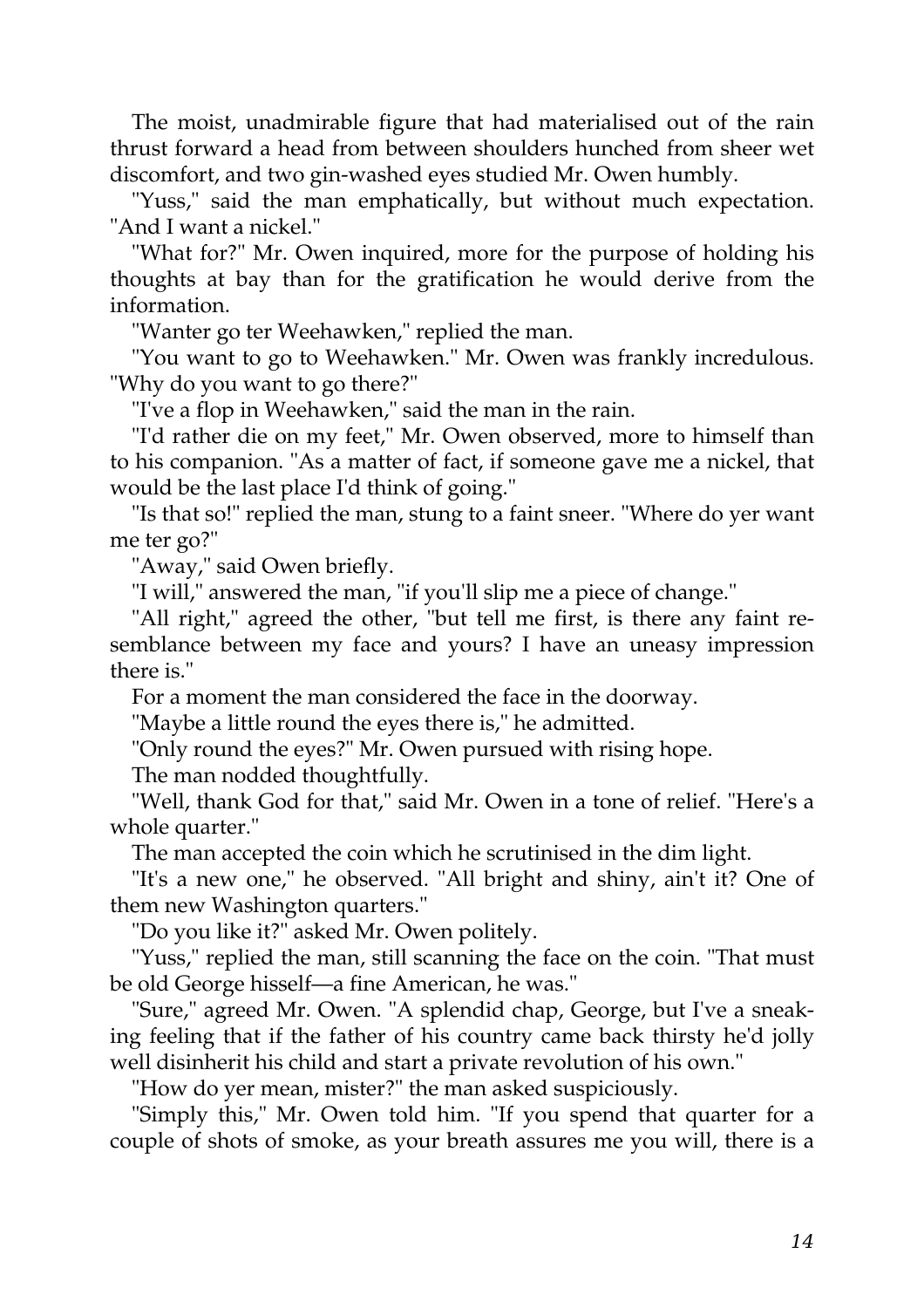strong possibility that you will go blind and won't be able to admire the face of the man who fought for your rights and mine."

The wet figure considered this a moment.

"You must be one of them reds," he voiced at last.

"If you mean one of those snotty little teacup radicals who mutilate horses with nails stuck in planks, I'll take that quarter back," Mr. Owen declared. "As a matter of fact," he added, "I'm feeling blue as hell."

Once more the soggy man studied the face in the doorway. When he spoke there was an altered quality in his voice.

"It's the eyes," he said slowly. "I can always tell by the eyes. Yours don't look so good—look like they might hurt yer even more than mine—inside."

It was an odd remark. Mr. Owen thought it over.

"You have little left to lose," he told the man. "I am still watching everything slide down the skids."

"When it's all gone," the man assured him, "it won't seem so bad. I stopped minding years ago. Didn't have much ter begin with. All gone and forgotten. Don't know where the hell she is or they are or——"

"Please don't," said Mr. Owen firmly. "If you don't mind, I'd rather you wouldn't to-day. Why don't you go to the Zoo with some of that quarter and see if you wouldn't rather exchange your liberty for the life of a caged beast? I envy the life of a yak myself."

"What's a yak, mister?"

Hector Owen made an attempt, then abandoned the effort.

"It's too hard to describe in the rain," he said.

"Guess yer don't know yerself," allowed the man.

"Are you trying to irritate me into describing a yak for you?" Mr. Owen inquired. "That's childish."

"No," replied the man. "I was just wondering why, if yer so mad about yaks, yer didn't go and look at some yerself."

"I didn't say I was mad about yaks," Mr. Owen retorted. "And, anyway, I'm waiting."

"Yer mean, waiting for a better day ter look at yaks?" the man persisted.

"No," said Mr. Owen with dignity. "Let us not pursue yaks. Sorry I brought them up. I'm waiting for my wife."

"Are the skids under her, too?" asked the man.

"I'm not worrying so much about what's under her," replied Mr. Owen.

"Oh," said the other. "So it's like that. Guess I'll be shoving off."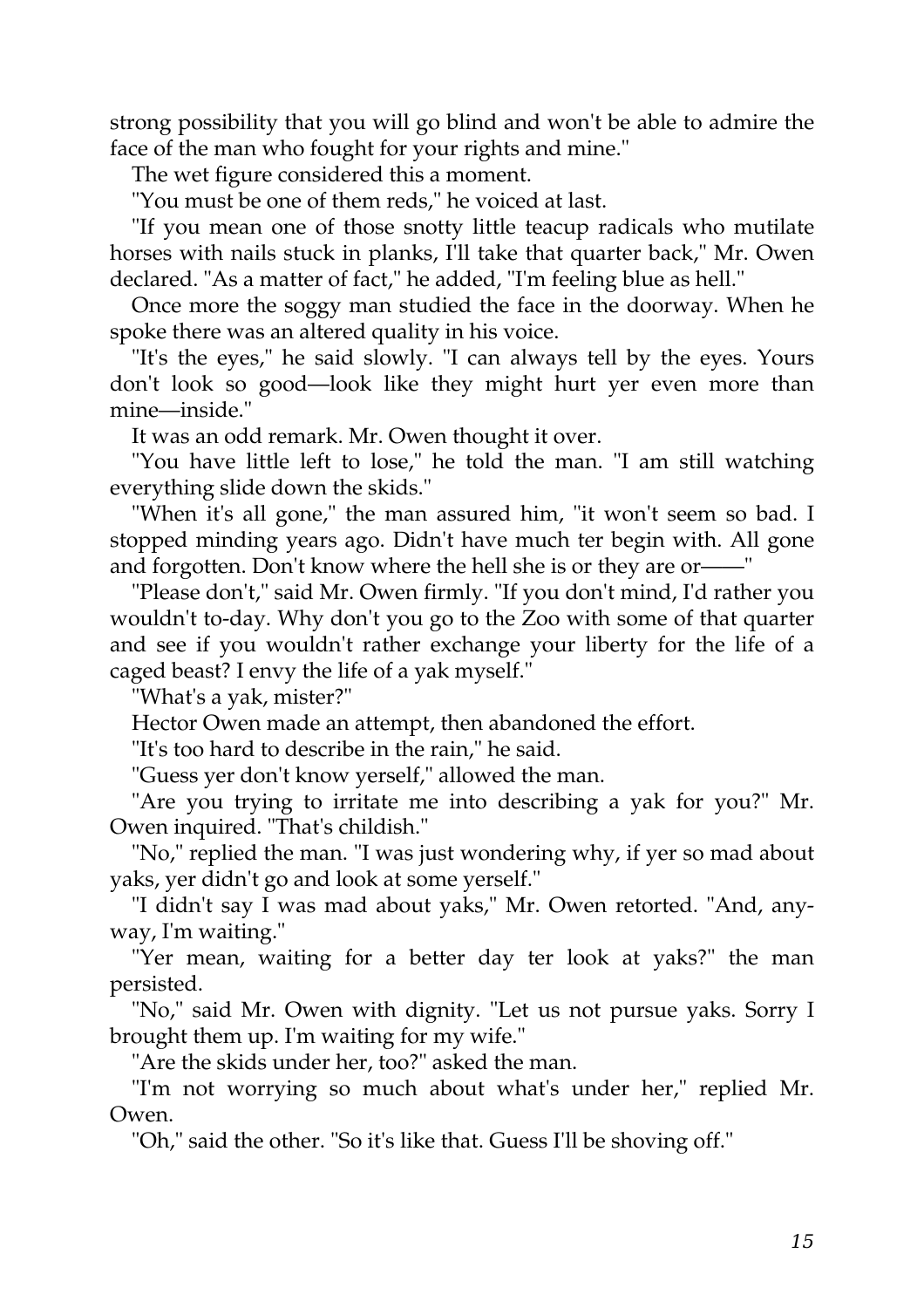"Wish I could," observed Mr. Owen moodily. "I object to waiting here like the very devil and all."

"That's all I seem ter be doing," said the other, merging once more with the rain until his voice came back only faintly. "Just hanging about waiting for something to happen, and nothing ever does. I'll drift along."

And the figure, looking strangely disembodied, moved off wetly down the glistening street. Deprived of the conversational relief afforded by the soggy man, Mr. Owen turned to examine the door in which he was standing. He had examined it many times before, but always with an idly inattentive eye. Now, in order to occupy his mind, he looked about him with almost desperate concentration. He would think about that doorway and not about all those other old unhappy things. Inevitably they would return to claim his entire attention, but not now. He would look at things—at anything.

It was a deeply recessed doorway formed by two jutting plate-glass windows. The windows were filled with a discouraging array of uninspired looking commodities, so uninspired looking, in fact, that Mr. Owen would almost have preferred his thoughts. He found himself almost surrounded and borne down by an avalanche of men's clothes in the worst possible taste. They were cheap, they were false, they were fancy. Yet, strangely enough, amid those flamboyant ranks of sartorial futility would appear with puzzling incongruity a stout pair of overalls or a rugged group of roustabout shoes. A wasp-waisted dress suit would find its shoddy shoulders rubbing against those of an uncompromisingly honest union suit, a fancy shirt would be forced to endure the presence of one made of sailcloth or khaki. A display of dress studs and cuff links would have as a background a grim row of tin lunch boxes. It was as if the individual who had decorated those windows had endeavoured to keep an impartial mind concerning the relative importance of the labouring man and that of his more frivolous brothers who habitually loafed along Fourteenth Street and infested its gaudy dance halls, burlesque shows, and Chinese restaurants.

For some reason the sounds in the street were growing dim in his ears. Gradually the familiar scene around him was becoming strangely altered in appearance. Mr. Owen was giving credence to the belief that he was standing in a new city, in a different doorway, and that nothing and no one in this city bore any relation to him. The buzzing in his head had increased to a torrential roar. He was tingling with a feeling that something not far off now was going to happen most amazingly. Whether it was going to be in the nature of a rescue or a disaster he did not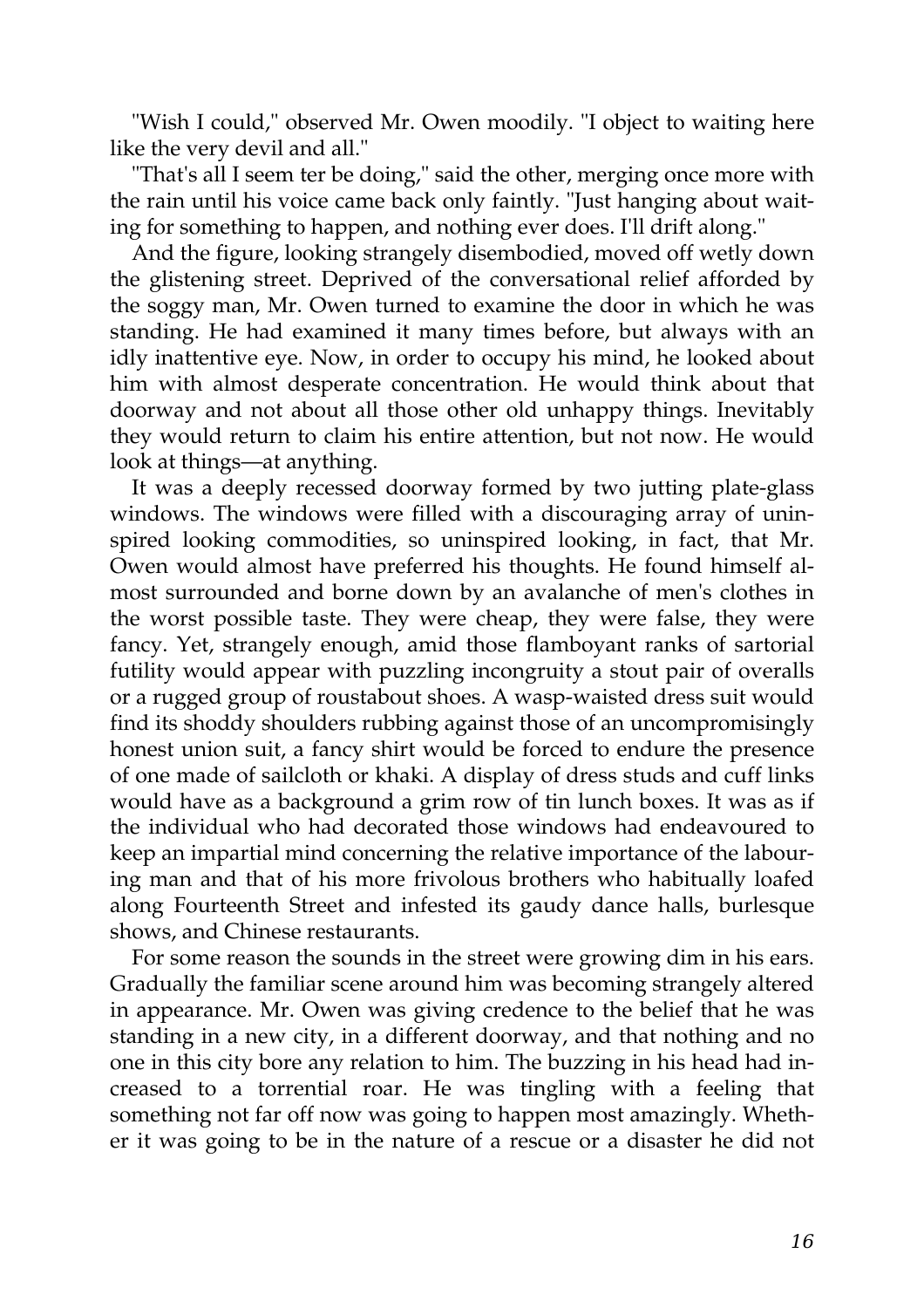know, nor did he greatly care. He was mortally tired of thinking about himself, his wife, and those confounded heirs.

A heavy-lidded woman sinfully trailing the scent of moist but dying camellias drifted up to the door. For a moment she raised her shadowed lids and looked up at Mr. Owen. Then she spoke to him in a low voice.

"Hello, sad eyes," she said. "What are you doing to-night?"

Mr. Owen was startled by the sound of his own voice no less than by the readiness of his reply.

"Nothing to you, sister," he answered. "I'm waiting for my wife."

"Just a home body, eh?" observed the woman. "A clean little home body."

"The body's clean," agreed Mr. Owen, "but it isn't so very little. And why shouldn't it have a home?"

The woman looked a little downcast.

"I was a home body myself," she said, "once upon a time, but now I just taxi about."

"Well," Mr. Owen told her, experiencing a sudden pang of fellow feeling for this creature out in the rain, "if it's any consolation, you're playing an open game, which is a damned sight cleaner than cheating."

"They're the worst kind," replied the woman wisely. "The only way to get the best of a cheater is to cheat her first yourself. Sure you won't give her a stand-up for once?"

"No," said Mr. Owen. "That's just the trouble. I'm not at all sure. Be a good girl and hurry away without looking back."

Mr. Owen's eyes, a study in conflicting impulses, gazed through the rain after the heavy-lidded woman as she disappeared down the street. Idly he wondered what sort of man she would meet up with that night and what sort of time they would have.

"She seemed to take to me rather," he mused to himself, not without a small glow of inner warmth. "If I stand here long enough I'll become a well-known figure," he went on. "I've met almost everybody except my wife." He took out a cigarette and lighted it, his hands cupped against the rain. "The trouble with me is," he resumed to himself, "I let myself get drawn into things altogether too easily."

Slowly the door behind him opened. There was no sound. An immaculately clad arm with a carefully starched cuff at the end of the dark sleeve drew nearer to the figure standing in the doorway. A strong, brown hand, its nails meticulously groomed, politely but firmly took hold of Mr. Owen and deftly withdrew him from public circulation.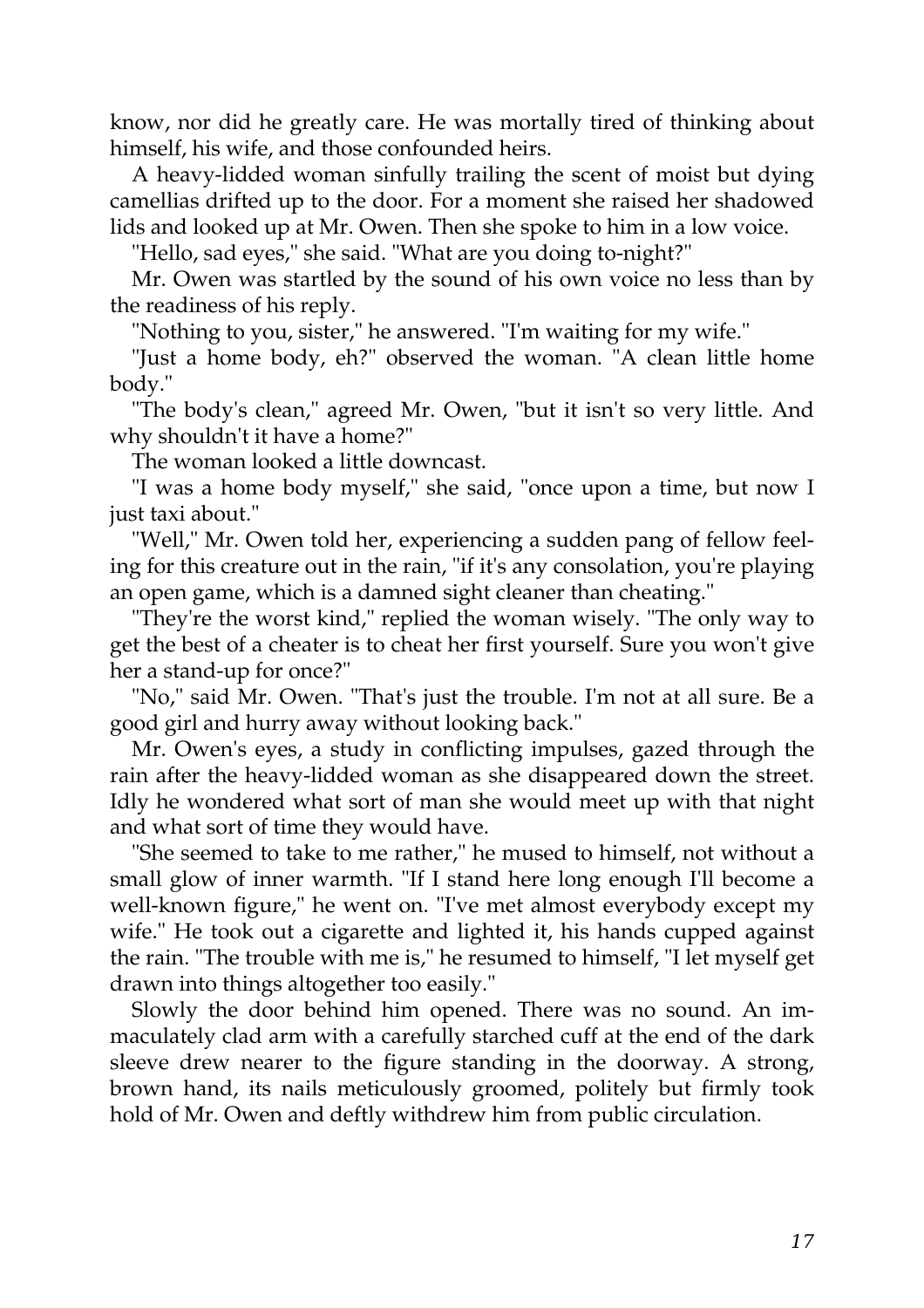Ten minutes later when Lulu Owen arrived at the spot with her excuses already straining on the tip of her glib tongue she was greatly chagrined to discover that Mr. Owen was gone. And only the butt of his still smouldering cigarette gave evidence that he had once been there.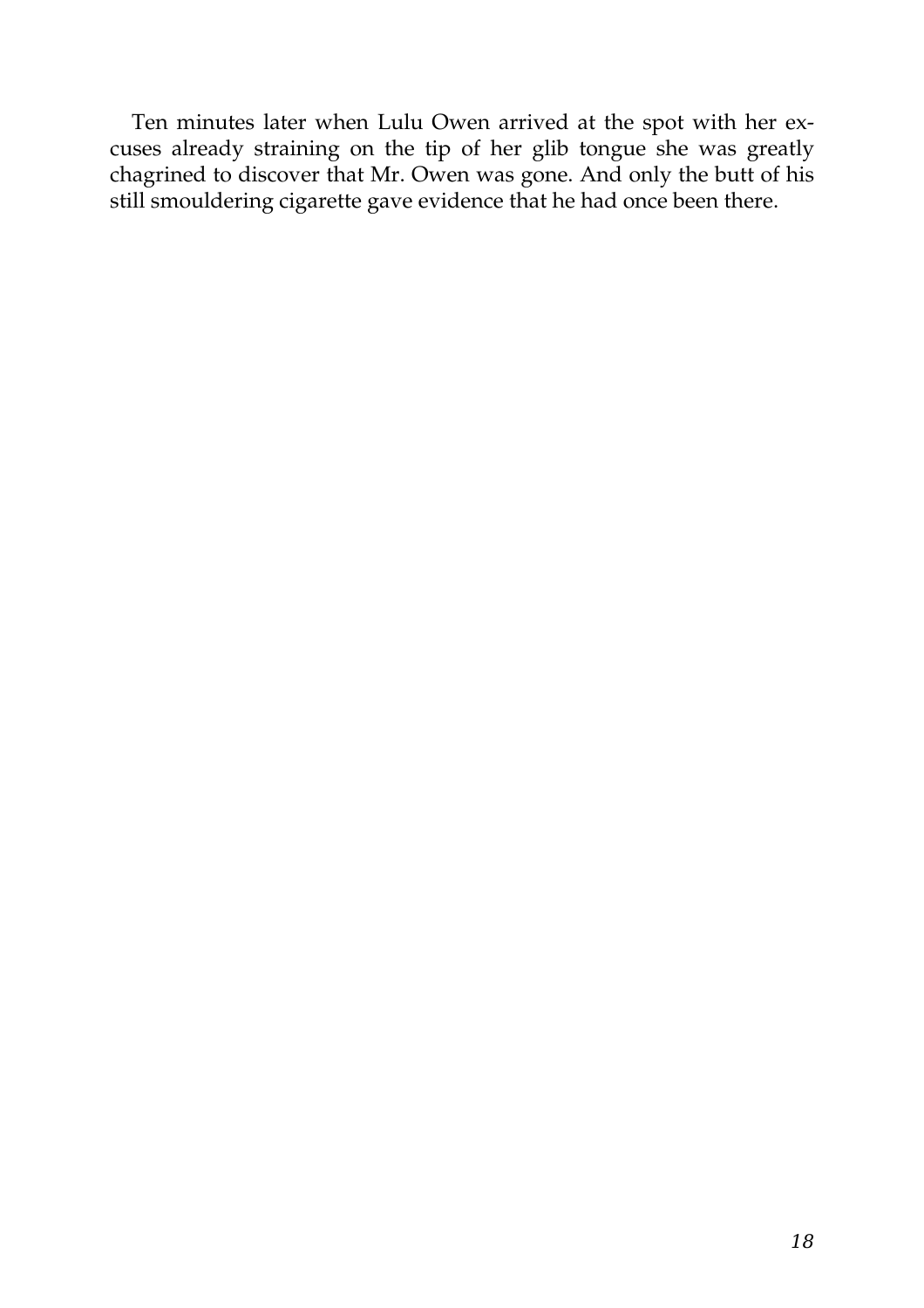# Chapter

## **SNATCHED THROUGH**

TO be unceremoniously snatched through a doorway is almost invariably a disconcerting experience for anyone—especially when the person snatched has every reason to believe that the door was securely locked, with no living creature behind it of more sinister aspect than a cat, a large store cat whose business lay chiefly with mice. Now, the surprising feature of Mr. Hector Owen's experience was that he felt no sensation of disconcertion at all, or hardly any. His first reaction to the sudden change was one of profound relief. There was an immediate dropping away of anxiety and responsibility, a sort of spiritual sloughing off of all moral obligations. In their place flooded in a glorious feeling of newness, freedom, and rebirth, that buoyancy which comes when one awakens fresh on a fine morning with the knowledge that one has something especially agreeable to do that day. In his quiet, self-contained way Mr. Owen was convinced that he not only felt younger than he had for many a year but also that he was actually younger and looked it.

Quite naturally he was surprised by the size and magnificence of the establishment in which he found himself. He thought at first, from its noble proportions, that he was standing in some celestial railway terminal. The vast space was diffused with a soft yellow radiance shot with currents of sheer elation. There was a fascinating fragrance in the air about him, tantalising in its diversity. The aroma of coffee, the scent of soaps, spice and perfumes, the vague, indefinable breath given off by new materials, rugs, and furniture, and the pleasing tang of leather goods drifted past his keenly alert nose like so many little unseen sails on a calm, invisible sea.

Only gradually was it that he became aware of the fact that he was standing in what could be nothing in the world other than a spacious and admirably planned department store, but such a department store as he had never been dragged through at the heels of a ruthlessly spendthrift Lulu in some dimly remembered reincarnation.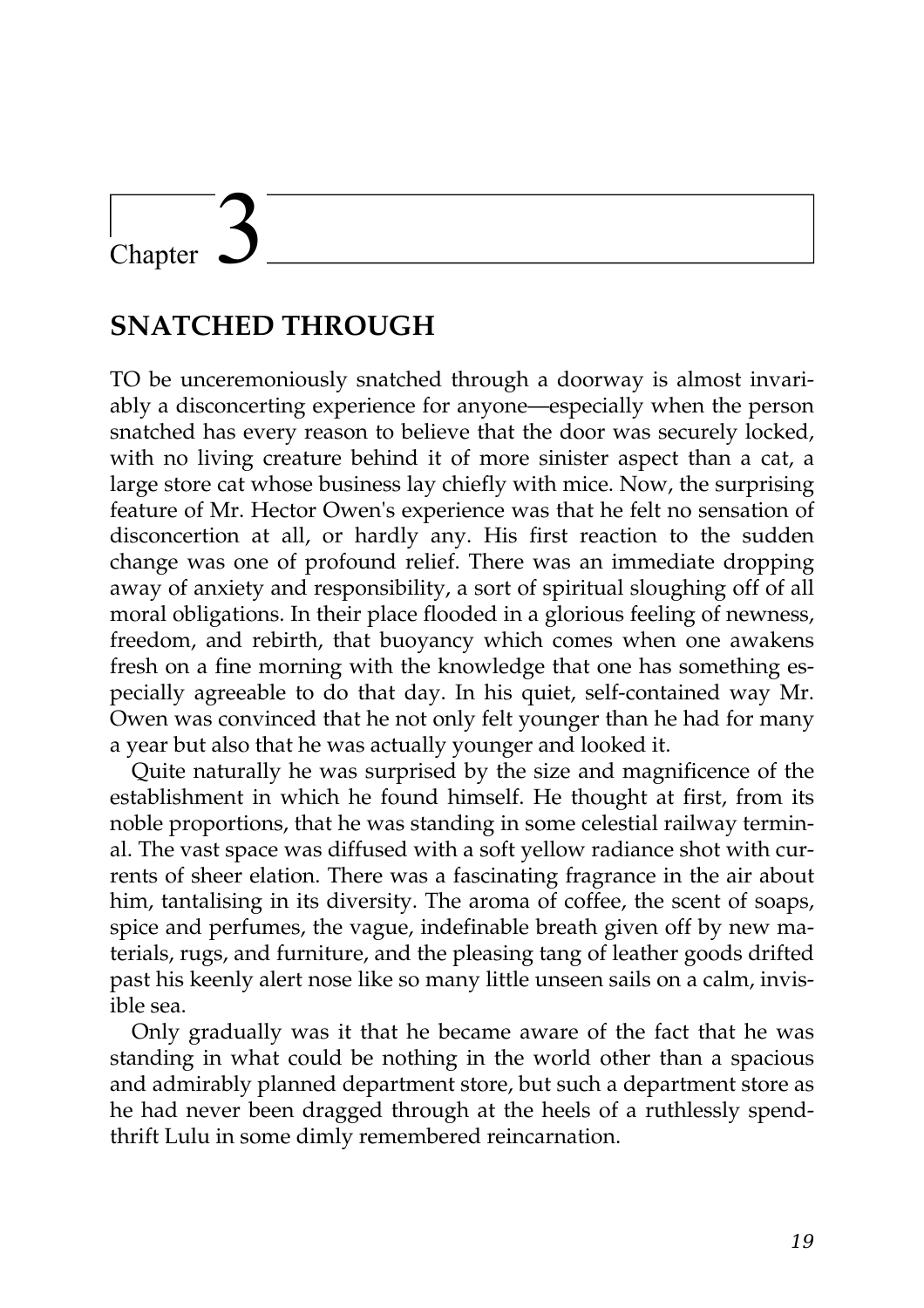From a large central plaza broad aisles between handsome rows of counters radiated in all directions like spokes in a giant wheel. And Mr. Owen's roving and rejuvenated eyes noted with a thrill of gratification a number of remarkably good-looking salesgirls standing in happy profusion behind the counters. From any one of these young women Mr. Owen would have eagerly purchased practically anything he could have induced her to sell.

The roof of the store was lofty. Like the sky itself, it curved out from a dim central dome and seemed to run away into mysteriously shadowed infinity. Balcony upon balcony, with gay and graceful balustrades, circled round the huge hall and mounted dizzily skyward, each balcony presenting itself to Mr. Owen's fascinated eyes as a fresh plane of discovery in an altogether new universe. Through wide doorways opening on gracious vistas Mr. Owen caught glimpses of a broad boulevard spiritedly splashed with sidewalk cafés at which men and women were eating and drinking and reading the newspapers and making improper proposals to each other, as men and women will upon the slightest provocation and even without. And who would not make improper proposals in such a delightful atmosphere, Mr. Owen asked himself? He himself would like to make some perfectly terrific ones right there and then to any number of salesgirls. And surely improper proposals were the only proper ones to make when surrounded by so much beauty. Chivalry was taking a new lease on life in Mr. Owen's breast. He would bide his time, however, before risking any of the proposals he had at that moment in mind.

From the street scene his eyes were attracted by an unprecedented burst of activity taking place at one of the counters near which he was standing. As he watched this activity he decided to defer his proposals indefinitely. It was activity of a decidedly unpropitious nature. Mr. Owen was vaguely aware of the presence of a gentleman standing beside him. This gentleman seemed also to be absorbed in what was going on. His being exuded an atmosphere of pleasant anticipation. Mr. Owen could hardly understand the reason for this because what he saw going on struck him as being anything but pleasant. In fact, it was the very last thing he would have expected to witness in such an obviously fashionable and well-regulated establishment.

What Mr. Owen saw was bad enough, but the sounds that accompanied it were even worse. A young and beautiful salesgirl had reached across the counter separating her from her customer and had angrily seized the customer's nose in a grip of eternal animosity. The customer,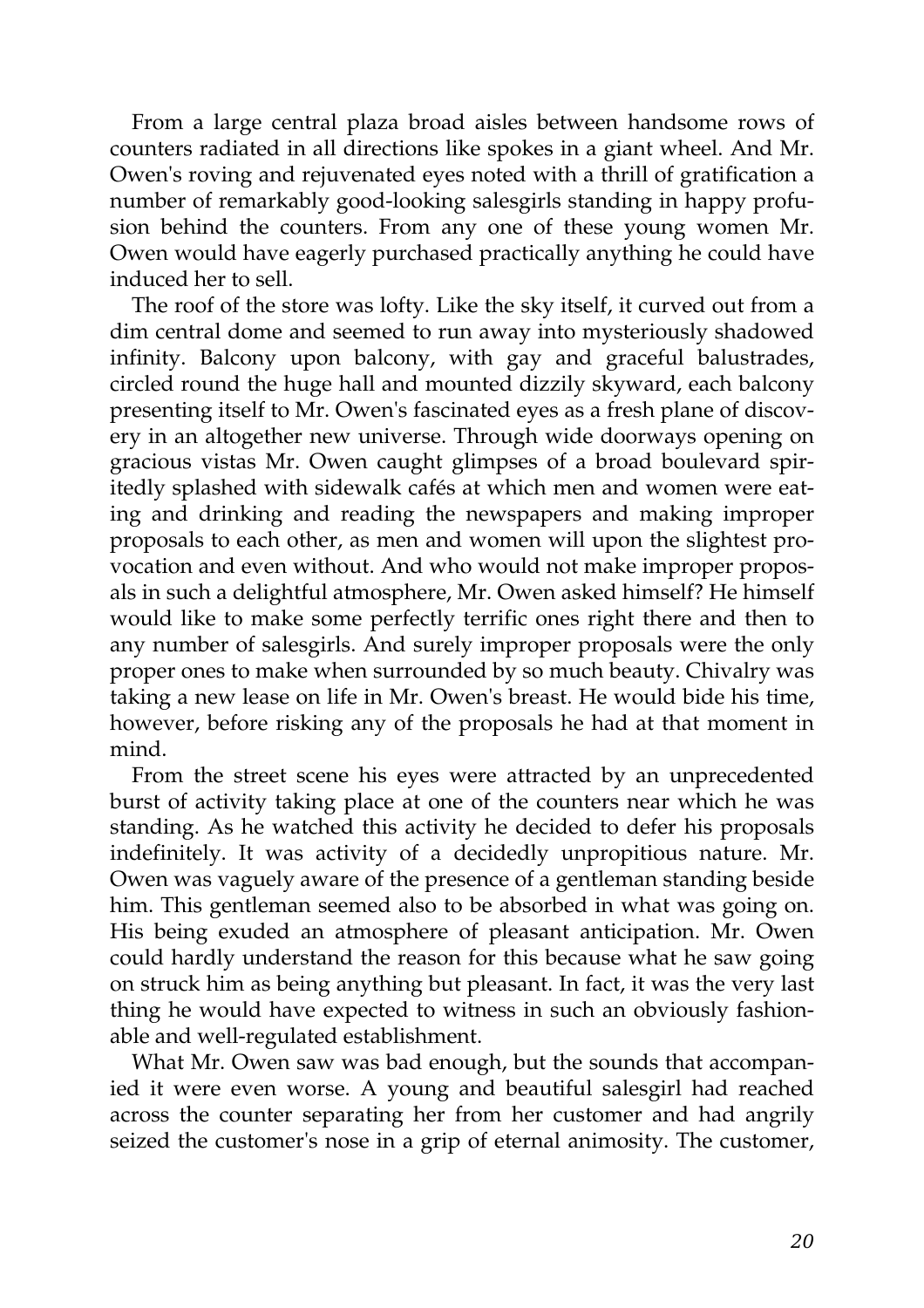one of those large, officious, disagreeably arrogant ladies who infest department stores, was emitting a volley of objectionable and highly unladylike noises. But above her voice came the clear, crisp, furious words of the salesgirl "You mean-spirited, over-stuffed, blue-faced old baboon, you wicked-hearted old cow walrus," said the salesgirl, "take that and that and that."

The that and that and that designated three separate and distinct tweaks administered to the nose of the customer. Mr. Owen was faintly surprised and not a little relieved that the appendage did not come away in the salesgirl's fingers. He turned to his companion, and was even more surprised to find him murmuring delightedly to himself.

"Good!" the gentleman was ejaculating under his breath. "Oh, very, very good, in fact, capital. Titanic tweaks. By gad, sir, they fairly sizzle."

He smiled upon Mr. Owen, who stood regarding him with dazed eyes.

"Are we both seeing the same thing?" Mr. Owen asked somewhat timidly. "A lady being assaulted by one of your salesgirls?"

"The same thing, my dear sir," replied the man proudly in a voice of polished courtesy. "The same thing exactly. Isn't she doing splendidly?"

"Splendidly!" gasped Mr. Owen. "She's doing it brutally. Nearly murdering the woman."

The gentleman regarded the tweaking scene with an air of professional detachment.

"But not quite," he commented. "Do you see the woman whose nose is being tweaked? Well, she's a most pestiferous old bitch." Mr. Owen drew a sharp breath. "Yes, yes," the gentleman went on almost gaily, "most pestiferous old bitch describes her nicely—a regular she-dragon. And a bully. Attend a moment and you will see something amusing. Watch how she gets hers."

To the accompaniment of chuckles and muttered exclamations of encouragement from his strange companion, such as, "Boost the old bird in the bottom," and "I fancy that old fright will never show up here any more," Mr. Owen watched the she-dragon literally get hers. And he was forced to admit to himself that from the looks of the lady she was getting no more than she deserved. From all directions sales attendants were rushing down the aisles, converging *en masse* on the assaulted woman and showering her with a deluge of violent language. Everyone who could find space on her person to grab laid violent hands on it, whatever it chanced to be, and the lady was hurtled through the store and hurled out upon the street. Upon the completion of this apparently popular task the group of attendants broke up into individual units and returned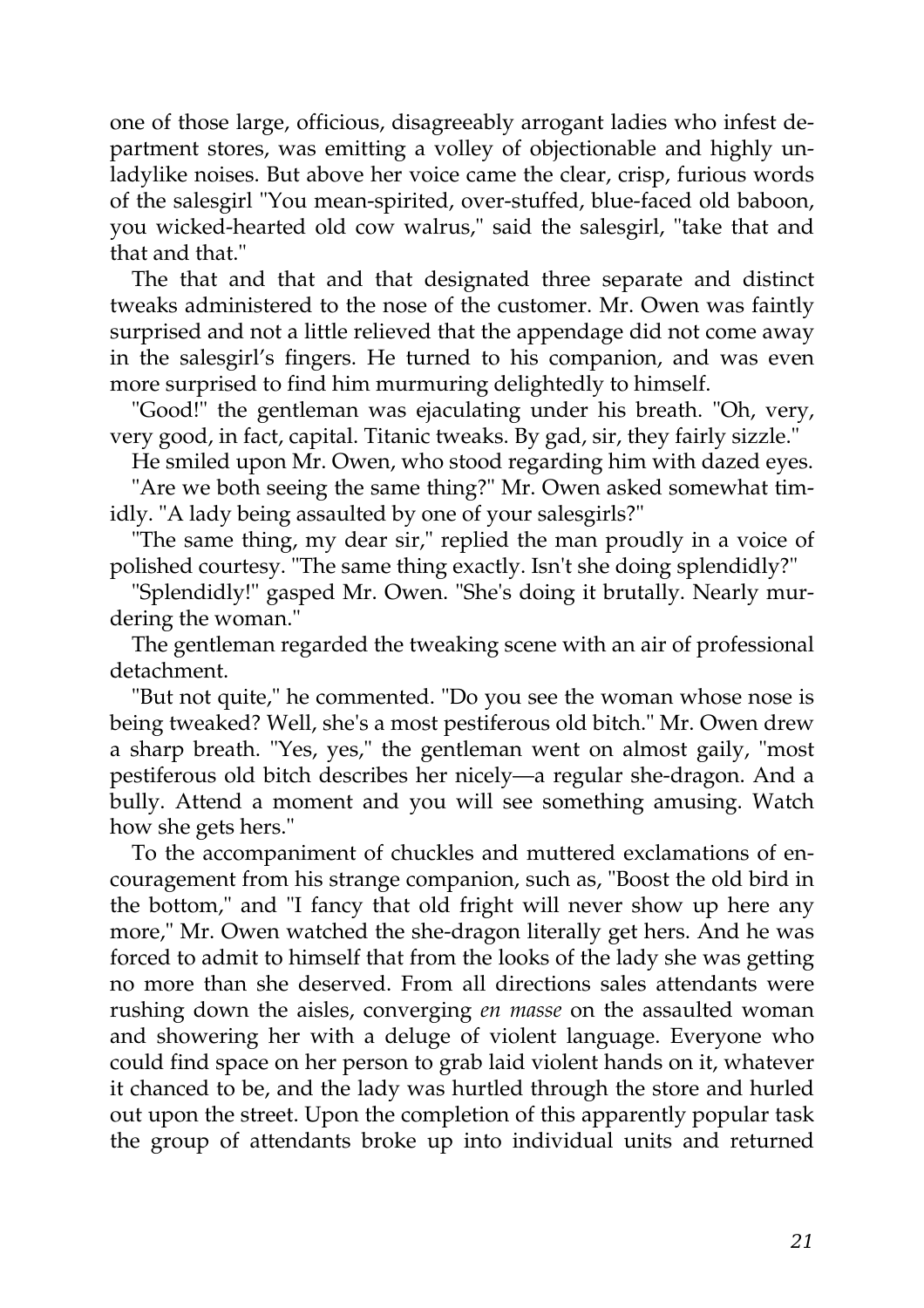quietly to their places as if nothing had occurred. The salesgirl who had started the trouble, now all smiles and helpfulness, promptly began to assist another lady, whose gentle manner, Mr. Owen decided, belied an intrepid spirit, to match a length of ribbon.

Turning once more to his companion, Mr. Owen was momentarily upset to find himself being happily beamed upon from that direction. What manner of man was he, Mr. Owen found himself wondering? Externally, the man appeared to be a person of refinement, not to say distinction. He was no taller than Mr. Owen himself, and of the same general physique, although he carried himself far more debonairly than Mr. Owen had ever dreamed of attempting at his most heady moments.

The gentleman's complexion, Mr. Owen noted, was darkly olive and smooth. Two brown eyes of a subtly insinuating cast, but now eloquent with well-being, sparkled and snapped beneath fine, graceful eyebrows. About the man there seemed to hover a faint suggestion of danger, recklessness, and unscrupulous enterprise. Behind the brown eyes glittered, or seemed to glitter, an inner preoccupation with affairs not generally considered nice. The man's hair was smooth, like the rest of him, smooth and black. There was just a touch of scent—not bad—and at the temples a sprinkling of grey. Two rows of white, even teeth formed a background for a pair of firm lips which to Mr. Owen seemed capable of uttering the most hair-raising blasphemies with all the unconscious charm of a child murmuring to itself in its sleep. He was faultlessly attired in a morning coat and striped trousers, There were spats. This last item strengthened Mr. Owen's conviction that he was standing in the presence of a person whom one should meet with reservation and follow with the utmost caution. The gentleman now addressed Mr. Owen in an engaging tone of voice.

"You are, my friend, I see," he said, "somewhat puzzled by the little affair you have just witnessed?"

Catching the rising inflection in the other's voice Mr. Owen assumed his words to be couched in the form of a polite but superfluous inquiry.

"Quite naturally," he replied a little sharply. "I am not accustomed to seeing respectable-looking ladies set upon by a howling mob, and violently flung out of doors. Who wouldn't be surprised?"

"I wouldn't, for one." the gentleman answered equably. "And I could name thousands of others. We're quite used to that sort of thing here."

"Do you mean to say," demanded Mr. Owen, "that you permit your sales people to toss perfectly respectable customers out *ad lib.*?"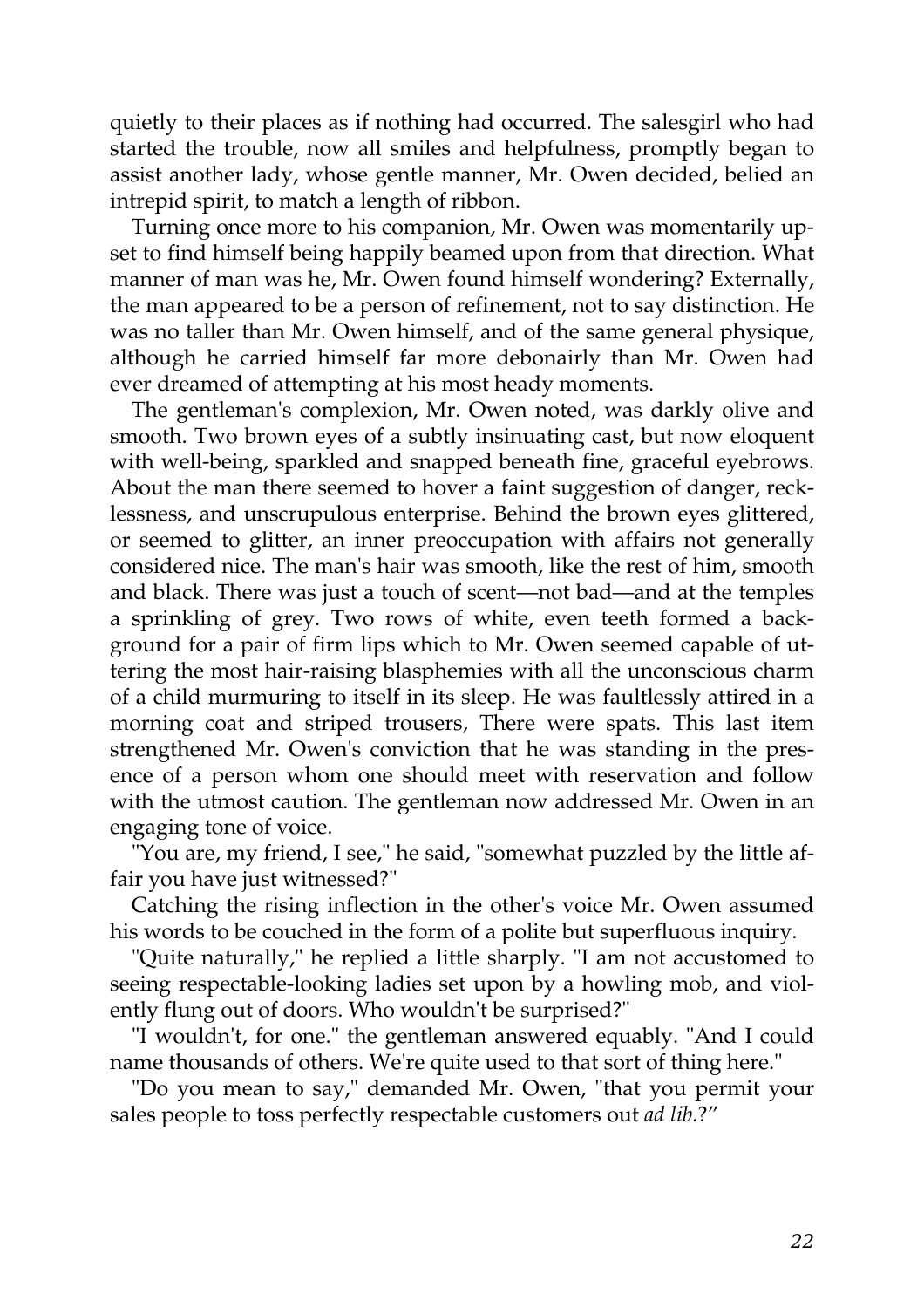"More at random," the gentleman decided, eyeing Mr. Owen with an amused smile, "although your *ad lib.* is pretty close to the mark. Furthermore, respectability doesn't count with us here. We find it exceedingly trying." With a shocked feeling Mr. Owen found himself unconsciously agreeing with the speaker. Respectability could be trying. "And anyway," the gentleman was running on, "that old devil wasn't really respectable, not honestly so. She derives her income from some of the most unentertaining resorts—you get what I mean (Mr. Owen was afraid he did)—in town, or rather I should say from some of the least entertaining, for none of them is really unentertaining. Like whiskies, some are merely better than others. I never visit hers myself, but I'll take you to some dandy ones I've recently discovered."

"Aren't we getting a little off the point?" Mr. Owen hastily put in. "We were talking about the lady."

"What?" said the gentleman. "Oh, yes, I forgot. Well, remind me about the other things. We'll take those up later together with several other delightfully vicious resorts you'll find amusing. Now, about that old sea cow—that walrus woman. We simply loathe her. On and off, she's been annoying us for years."

"I doubt if she does any more," commented Mr. Owen, smiling in spite of himself.

"I hope, I hope most sincerely, she does not," the man continued quite seriously. "You see, my dear sir, it is an old trade custom of ours—a tradition, in fact—that whenever customers become unendurably overbearing with any members of our sales force we throw 'em out on their ear regardless of the sex of the ear. It makes no difference with us whether it's a man's ear, a woman's, or a child's. I'm told my clerks call it the 'bum's rush,' but of course I make it a point to frown on the use of such expressions. I find them unnecessarily crude."

"But scarcely any cruder than the actual deed itself," Mr. Owen observed.

"My dear fellow," the other hastened to explain, "that's where you err. That's exactly where you err, if you will forgive my saying so. The action itself was justified. Neither my partners nor I can stand having our store cluttered up with a lot of rattle-brained, vacillating, self-important time wasters and ill-mannered bullies such as, unfortunately, so many persons are who habitually frequent department stores. You must be familiar with the sort I mean," the man went on. "She bustles into the store with seventy-nine cents in her purse and a parcel of goods to exchange and thinks she's God Almighty's social arbiter in the presence of a group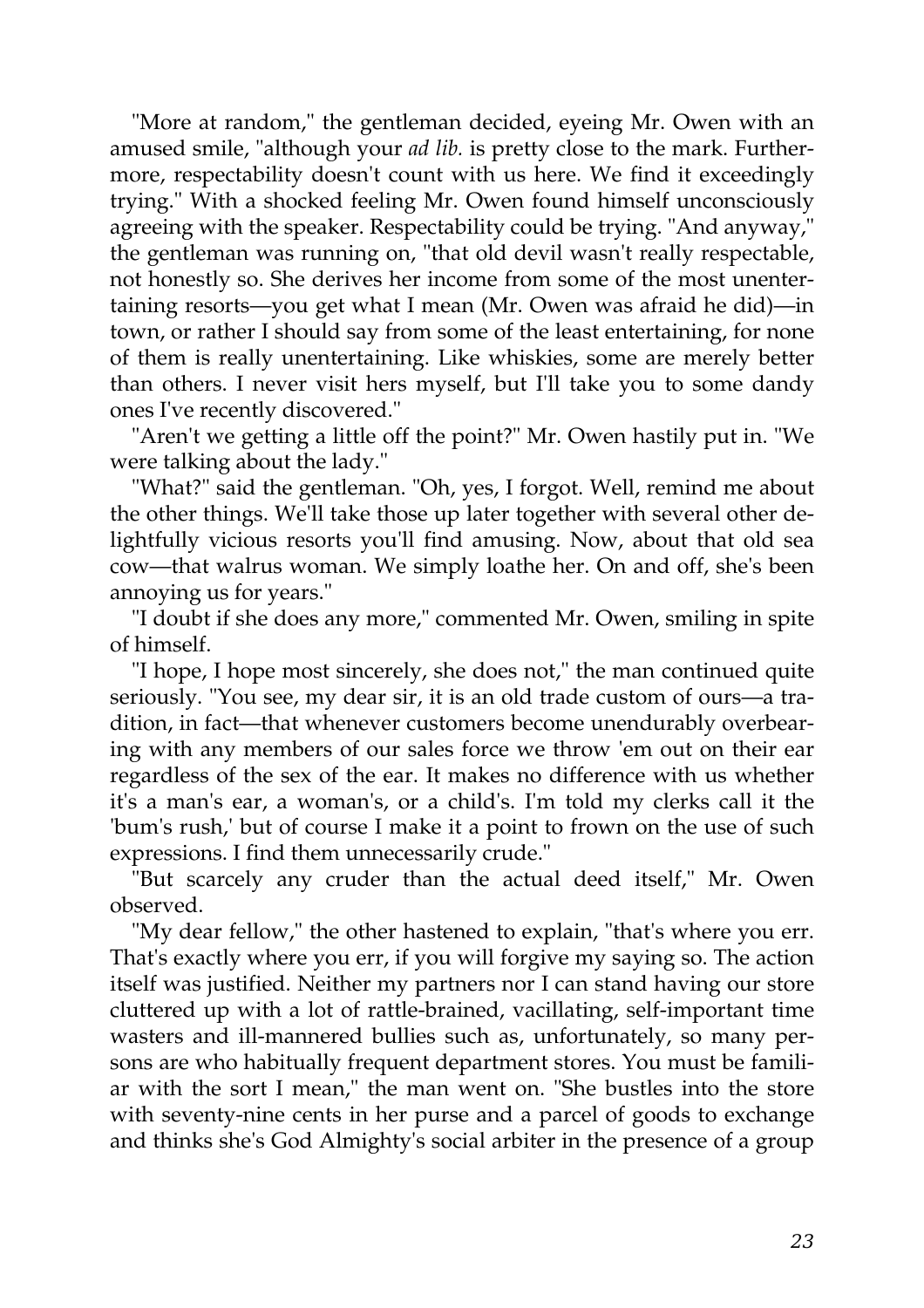of slaves. We chuck 'em out here before they can upset our salesgirls. We don't like upset salesgirls unless upset in the right way and in the right place."

"What's the right way to upset one of these salesgirls?" asked Mr. Owen.

"How charmingly put!" the other exclaimed. "I see you're a bit of a one yourself. Frankly, though, you don't need to upset most of our salesgirls. They seem quite willing to upset themselves with the most alarming alacrity. If anything, they're a little too eager, let us say, for the lack of a better word, to upset."

"I should think," interjected Mr. Owen in an attempt to change the subject, "you'd lose a lot of customers by such drastic methods."

"Oh, we do!" the gentleman exclaimed enthusiastically. "You have no idea. Perhaps that's one of the reasons we're tearing along into bankruptcy. I don't quite know. On the other hand, we believe in giving our customers an even break. We always inform them that they are at liberty to hit any member of our sales force with any object handy whenever the sales person shows the slightest inclination to gratuitous incivility, stupidity, or lack of interest. Whenever we find that a clerk has been knocked cold by several customers in the course of a few days we naturally decide that the clerk is not qualified to deal with the public and so, accordingly, we chuck the clerk out too. We find it much more natural and efficacious to allow our clerks and customers to settle their little difficulties and differences among themselves. Besides, I find it rather amusing. I do so loathe monotony, don't you, Mr.— er——"

"Mr. Owen," the other replied hesitantly. "At least, I think it is—Hector Owen it was or used to be."

"Well, it really doesn't make a great deal of difference," said the other. "Nevertheless, it's convenient to know. Now, unlike you, I'm almost certain that my name is Horace Larkin—Horace and Hector, quite a coincidence, what? Oh, very good. Am I veering?"

Mr. Owen was looking at his companion with growing alarm and suspicion. The man was giving signs of mental instability which, added to his obvious moral looseness, did not make an admirable combination. Before he could find a suitable reply to Mr. Larkin's childish inanity his attention was diverted by the sight of a large, sinister, wild-eyed individual rushing down one of the aisles in the direction of the nearest doorway.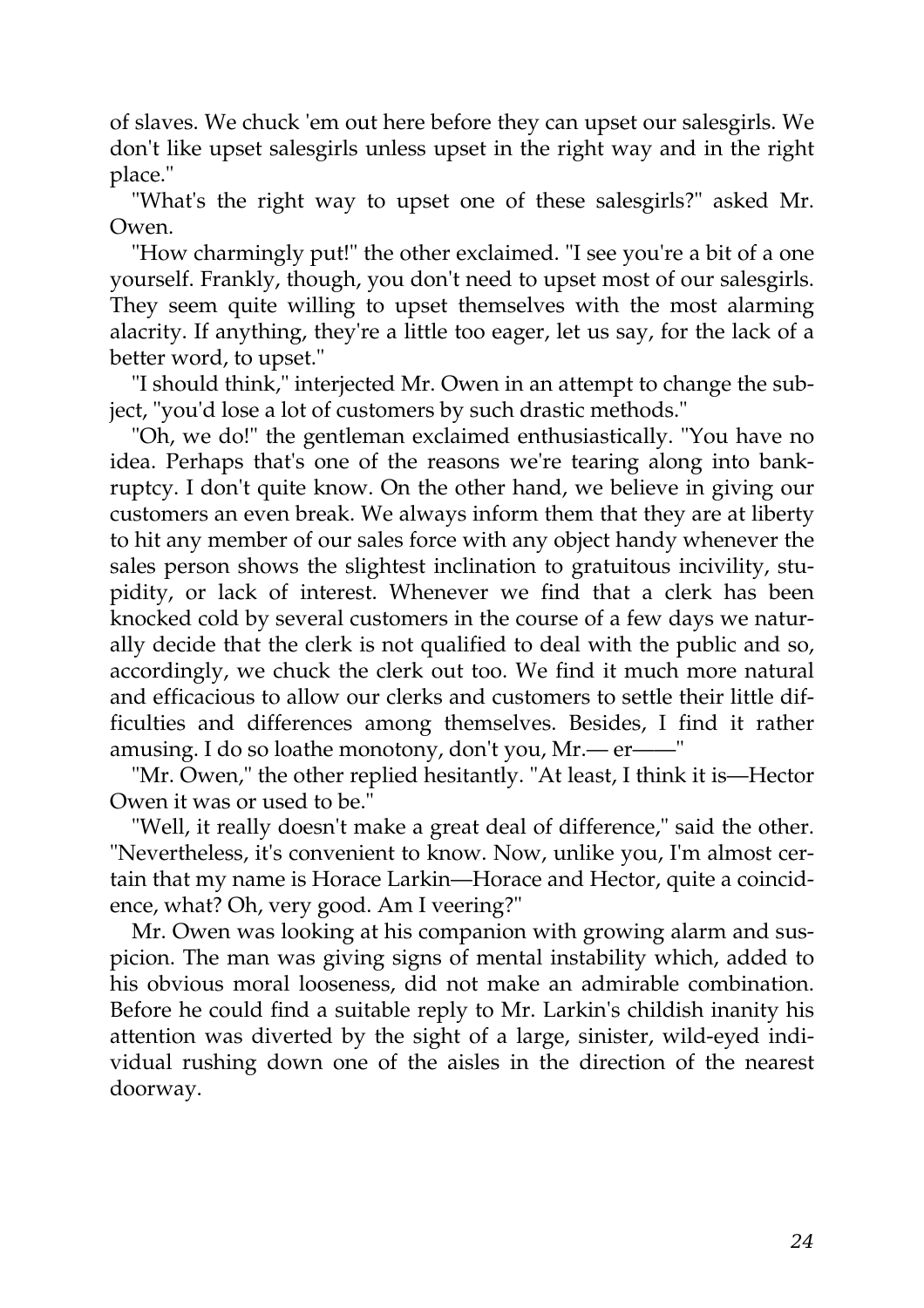"Yes, yes," Mr. Larkin was murmuring contentedly, "I do so hate monotony. Now. what can this be about? That desperate-looking chap seems to be in a great hurry to get somewhere else."

The desperate-looking chap was, and as he dashed past the spot where they were standing a glittering object, falling from his pocket, rolled up to their feet. Quickly Mr. Owen's companion stooped and picked it up.

"Dear me," he said in a distressed voice, "someone's been stealing diamonds again. Now, isn't that too bad. No wonder we're going bankrupt. Diamonds are very valuable, you know. The things cost no end of money. Why can't they steal something else for a change—groceries, for instance?"

A large blonde gentleman wearing heavy black eyebrows and a fashionably tailored suit of tweeds, and a small, meek-looking individual who in spite of his faultlessly cut morning attire impressed Mr. Owen as being a trifle drunk, appeared in the open plaza and, spying Mr. Horace Larkin, marched up to him with gestures of agitation. Following them was a clerk who appeared totally disinterested.

"I know," began Mr. Larkin without giving the others an opportunity to speak. "And here I was just saying how I loathed monotony. Don't tell me about it. I also loathe being upset and I am going to be upset whether I loathe it or not. You know—that luncheon. Presently we all must go to it. All of us. Even you must go to that luncheon, Dinner." Here Mr. Larkin pointed to the smaller of the two men and added parenthetically for the benefit of Mr. Owen, "His name is Dinner. It really is. Makes things confusing when luncheon comes before or after it, but I can't help that now. Don't tell me," he went on to the others. "We've been robbed again, haven't we? Thieves shouldn't take diamonds. It's not at all sporting. They're too damn easy to carry."

"But don't you think we should induce someone to pursue this beggar?" the large blonde gentleman mumbled. "Offer a sort of a bonus thing?"

"Yes," piped up Mr. Dinner, producing a gold flask of beautiful design and helping himself to its contents. "Yes," he continued over the crest of a slight huskiness. "Shouldn't we send somebody after this beggar to shout out in a great voice, 'Stop thief! Stop thief!' and act excited and all?"

Mr. Larkin gazed at the little gentleman with pity and affection, then his expression became serious.

"Why do both of you keep on calling this chap a beggar," he asked irritably, "when most obviously he's a thief of the worst character? Let's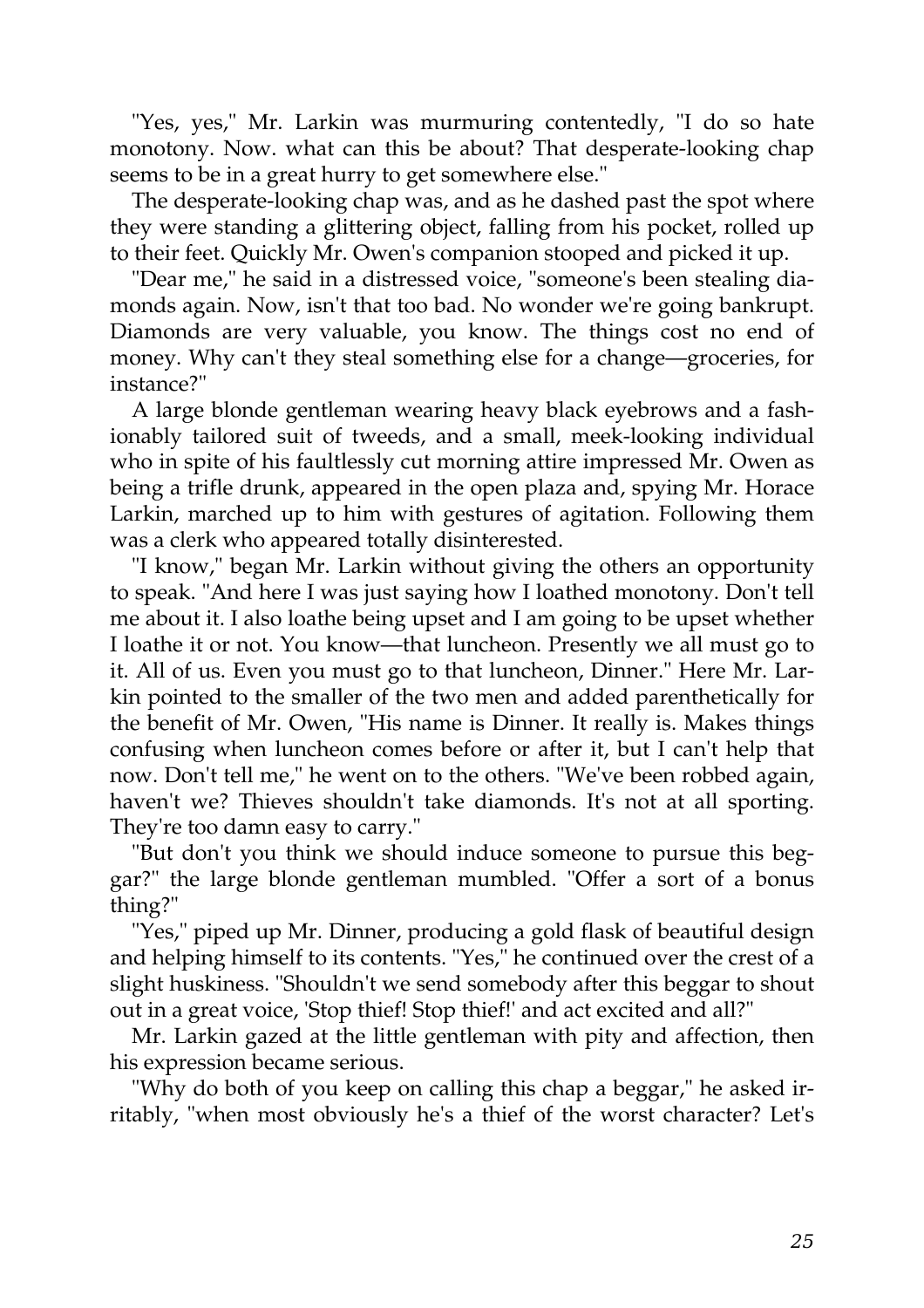get this straight—did he ask for the diamonds, or did he take them without asking?"

"He took 'em without a word," said the clerk in a bored voice.

"There," resumed Mr. Larkin after a thoughtful pause, "the man must have stolen the diamonds. He's not a beggar."

"He certainly did," owlishly proclaimed the one known as Dinner, once more producing the flask. "And I think someone should scream about it."

"I very much feel like screaming about it myself," observed Mr. Larkin. "I really do. Anyway, we haven't anybody who is especially good at doing that sort of thing—screaming, you know. This chap was running very fast, very fast indeed—tiresomely so. None of us can run very fast, and we all loathe running."

Although the sensation of freedom and well-being still persisted with Mr. Owen, he felt, nevertheless, as he listened to all this, that he was going not a little but definitely and completely mad. And the strange part of it was he did not seem to care, rather enjoyed it, in fact. However, he did think it time to interpose a slight suggestion.

"How about the police?" he asked. "Shouldn't someone scream after them?"

Mr. Horace Larkin hopelessly shook his head.

"We also loathe the police," he replied. "In all probability that chap was the police. By this time he has tucked those diamonds in the safe at headquarters. Did he steal many of them?"

"Almost a handful," answered the clerk. "Big ones."

"That's a lot of diamonds," Mr. Larkin murmured regretfully. "I feel very low about losing so many. They were good big diamonds. Is anyone minding the rest of the jewellery?"

"Not a living soul," breathed Mr. Dinner, his eyes growing large. "The counter is all alone. You see, we brought George, here, along to tell you all about it."

Mr. Owen was frankly stunned. These three men must be figments of his own disordered mind. Such simplicity was impossible.

"Dinner, put that flask back or we'll have to carry you to luncheon," Mr. Larkin commanded, then fell silent to ponder upon this fresh problem. "Well," he resumed at last, "that's not at all right. That's almost sheer carelessness. If someone doesn't watch all those precious stones we won't have any left, and that wouldn't look at all well for a big store like this." He turned to the clerk. "George," he said briskly, "you'd better hurry back to those jewels, what there is left of them, and make out a claim for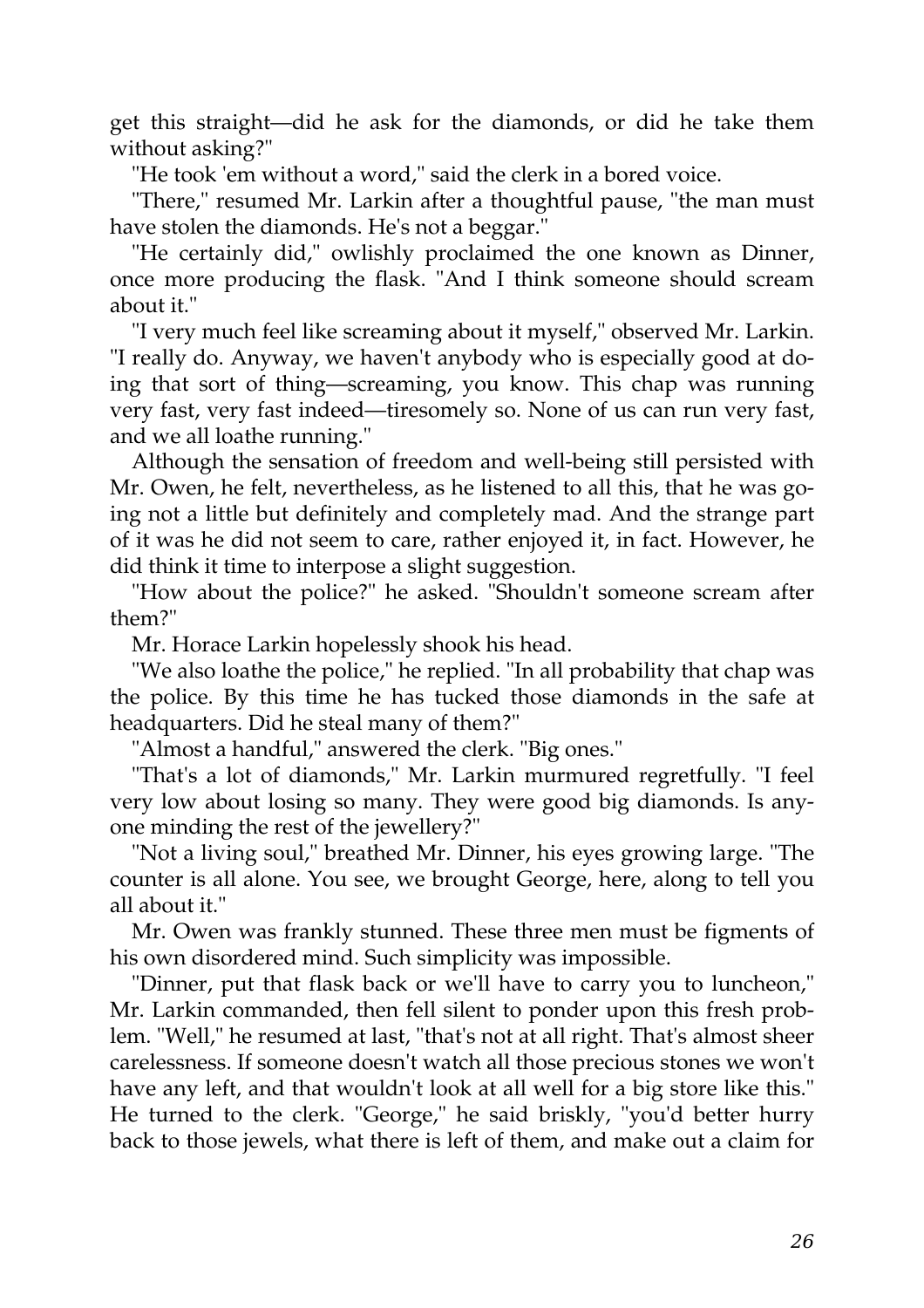the insurance company. Add as much as you think is safe to the value of the stuff stolen. Don't scrimp. I can't stand scrimping. We may be able to make a not inconsiderable piece of change out of this regrettable incident after all. Waste not, want not. You get what I mean." Mr. Owen was appalled by the callous dishonesty of Mr. Horace Larkin. Up to this point he had looked upon him as something extra special in the line of lunatics. Now he regarded him in the light of a menace to society in general and to insurance companies in particular. Once more he felt himself called upon to project his greater wisdom and ethics into this mad discussion.

"But such an action," he protested, "would not be at all right."

The suavely polished Mr. Larkin nodded a reluctant agreement.

"It's not right, I know," he said. "I think it's simply terrible myself, but you know how it is. Everybody does it, almost literally everybody—really nice people. You'd be surprised." In spite of his legal experience, Mr. Owen confessed he was. "And then again," Mr. Larkin added confidentially, "none of us likes insurance companies very much. It's such a bother to pay their premiums, and they get so annoyingly stuffy about it when you don't. You can see for yourself, if we don't cheat the insurance company, we won't make any money on all those lovely diamonds, and that wouldn't be so good for us, would it?"

"But wouldn't it be better," pursued Mr. Owen, "to arrange things so that your lovely diamonds wouldn't be stolen?"

"That's an idea worth thinking about," the gentleman in tweeds put in, his deep voice carrying a serious, laboured note. "How about shooting a couple of customers suddenly just as a bit of a warning?"

Once more Mr. Owen was unpleasantly impressed with his company. Were all these gentlemen dangerous maniacs?

"If we did that," Mr. Dinner objected, "we might find it difficult to induce any of our customers to go near the diamond counter at all. I wouldn't go myself. People don't like to be shot for no reason."

"People don't like to be shot for any reason," Horace Larkin corrected, as if depressed by the unreasonableness of the human race.

"Why shoot 'em, then?" continued Mr. Dinner triumphantly. "Especially since they don't like it."

"But," contributed the blonde gentleman, "it wouldn't do any good to shoot them if they did like it."

"It seems," observed Mr. Larkin, "that somebody has to be shot at some time, but don't ask me why. I don't know, and I don't like revolvers. In fact, I simply——"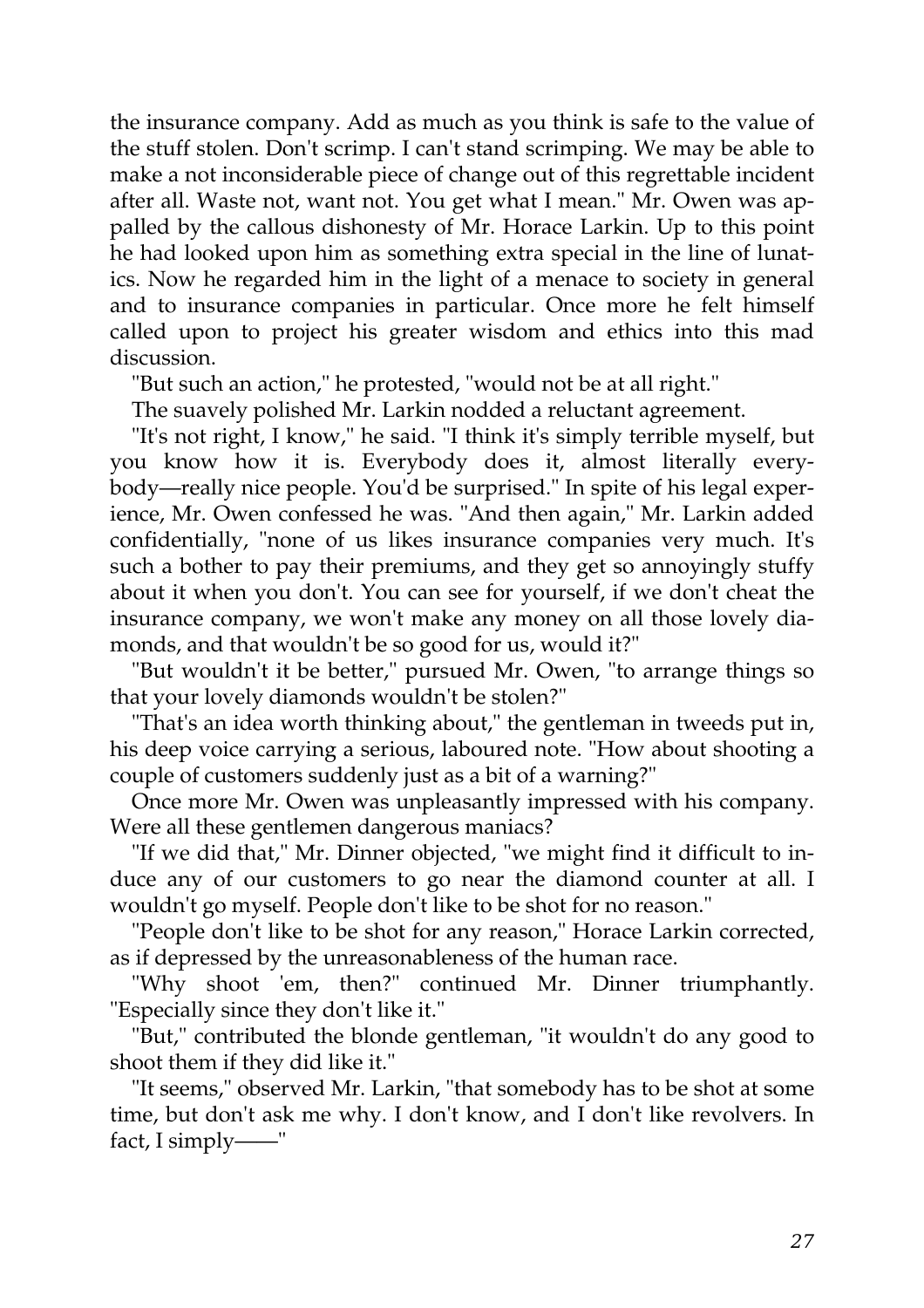"Loathe them," Mr. Owen supplied, in spite of himself.

"Yes," continued Mr. Larkin, "I loathe a lot of revolvers knocking about the store. Dinner, here, might take it into his head to shoot up the place during one of his drunken orgies. He's like that." Mr. Owen gazed at the meek Dinner with increased alarm and respect. "How's this for an idea?" Larkin went on, and at this point he fastidiously shot his white cuffs, waved delicately to a passing salesgirl, then turned briskly to his companions. "Suppose," he said, "we run a full-page advertisement in all of the better newspapers stating in bold-face type that our diamonds and other precious stones are false as hell and hardly worth the effort to carry away. Someone can think up the right words. This gentleman, here, perhaps," he indicated Mr. Owen. "He looks as if he knew a lot of words."

"Wouldn't that be a better advertisement to run about someone else's store?" Mr. Dinner suggested, blinking thoughtfully. "About some competitor, for instance."

"Sure thing," chimed in the gentleman in tweeds enthusiastically. "If we ran a whole series of them we might ruin their business."

"No go," replied the suave gentleman. "We can only do that by spreading rumours. If we print advertisements about our competitors we might get into trouble. You see, it's all very well to print lies about our own store, but if we print them about our competitors, they might sue us for libel."

"Be just like 'em, too, the dirty crooks," said the tweedy giant. "Well, here we all stand waiting."

At the mention of waiting Mr. Owen experienced an uneasy feeling that the past was creeping silently up to surround him and carry him off. When had he last been waiting and where? To escape the memory, dim as it was, he turned to his three companions almost eagerly. He would cling to them and go mad in their own peculiar way. Anything would be preferable to that dull, anxious depression lying somewhere behind him in the shadows. He did not feel low any more and for so many months he had felt low—low, spiritless, and disillusioned. Here was no sadness, and certainly it seemed almost impossible to keep these men depressed for more than the lengths of an inane sentence. And surely for their own sakes as well as for the public's, some sober mind should stay with them. For a moment Mr. Owen was seized with the fear that they might forget all about him in their charming way, and walk off, leaving him alone. They needed a sympathetic companion no less than he needed their companionship—someone like himself to see that they did injury neither to themselves nor to anyone else. That idea about shooting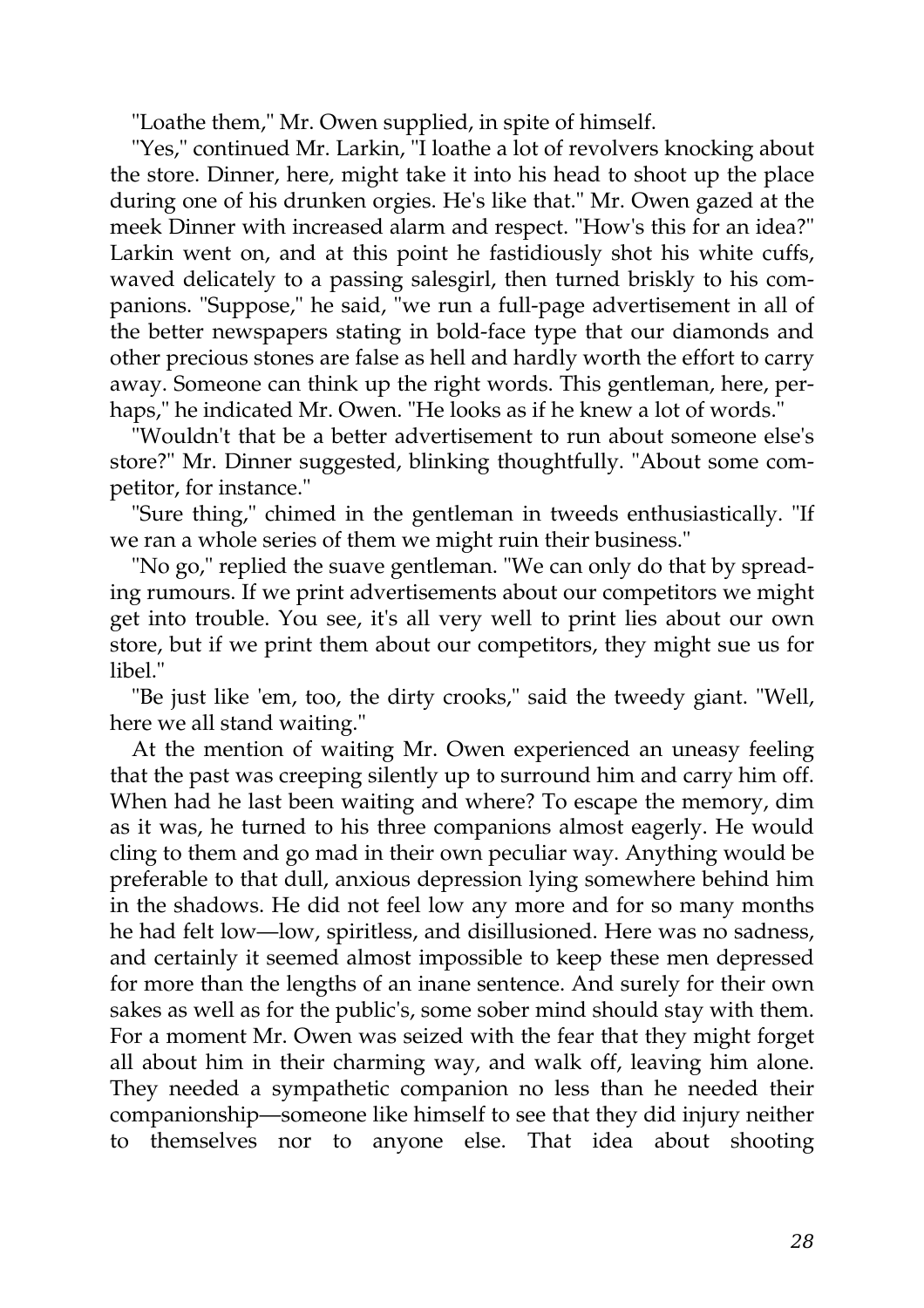customers—now, that was all wrong. It was not a right idea. Although he realised they were not quite sane, Mr. Owen found something insidiously appealing about their special brand of insanity. They seemed to be so perfectly happy in their madness, so contented and busy about it, so full of daft ideas and unhelpful suggestions. Perhaps, after all, they were sane and he had been mad all his life. What did it matter? However, as the deliberations progressed he found it difficult to entertain this idea. These men were mental cases, or else they possessed an altogether new type of mind. Of that there could be no doubt. Mr. Owen became aware that the blonde gentleman was asking questions.

"But look here," the man was saying, "isn't this a bit of a hitch? If we print an advertisement saying that we have a lot of bum jewellery, won't that keep customers away as well as burglars?"

"Not necessarily," Mr. Larkin replied. "I thought that out, too. We can station attendants at the doorways to tell customers not to pay any attention to the advertisement because we were only fooling."

This answer apparently satisfied the objections of the tweeds. Mr. Dinner, however, was stubborn about it.

"But suppose one of the attendants tells a burglar?" he inquired. "We can't very well ask our customers as they come in if they are burglars or not."

"Not very well," Mr. Larkin replied slowly. "That wouldn't put them in the proper mood to buy. Maybe no burglars will come in on those days."

"On what days?" asked the gentleman with the eyebrows.

"On the days when we have to tell our customers who are not burglars," patiently replied Mr. Larkin.

"From the way things keep disappearing in this store," the blonde man moodily commented, "I suspect all our customers of being burglars."

"Of course," observed Mr. Larkin. "we steal some of the things ourselves and then pawn them when we're short of cash."

"And we make presents, too," added the blonde man. "Fur coats and such like to women."

"I know," Mr. Larkin agreed, "but in one way that saves us a lot of money. I think we're very fortunate to have a nice department store. There's hardly a woman in town who will say no for long with a whole department store to choose from."

"In all the world," supplied the meek Mr. Dinner.

"Then I guess we'll have to let this burglar escape?" said the large man.

"We don't have to let him escape," replied Horace Larkin. "He will take care of his own escape. In fact, I suspect he already has." He broke off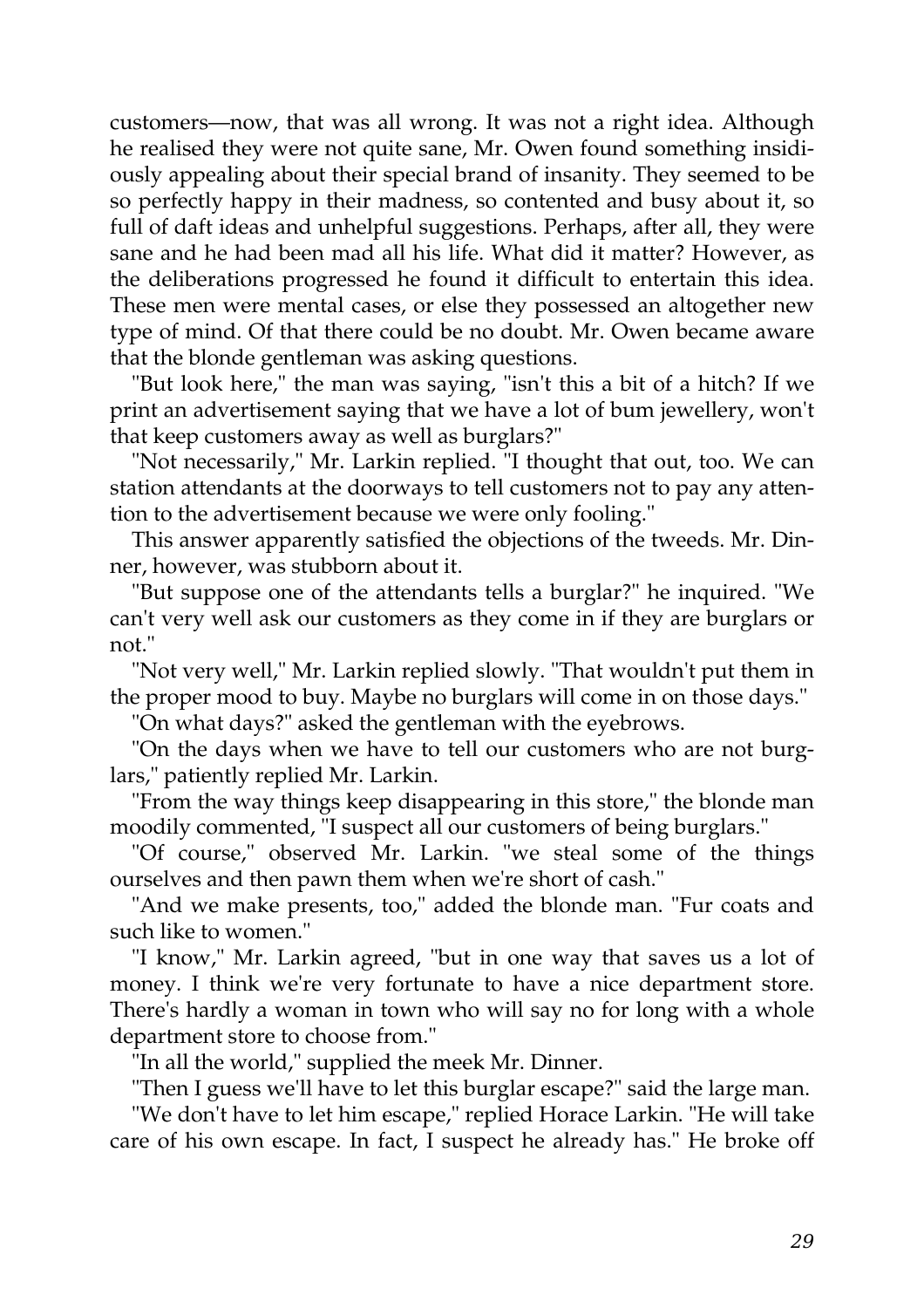and concentrated his gaze on one of the broad aisles. "But what new diversion have we here?" he asked. "You know, running a store like this keeps us dreadfully on the dash. I'll be glad when lunch time comes, and then again, I won't."

Following the direction of Mr. Larkin's gaze, Mr. Owen watched the new diversion approach with increasing interest. Four beautifully formed girls clad in the sheerest underwear were speeding down the aisle. Behind them sped four decidedly determined gentlemen almost, but not quite, draped in towels. As unprepared as he was for this sort of thing, Mr. Owen was even less prepared for what followed. One of the girls, when about three feet off, flung herself upon him and as far as he was able to establish began to climb up to his shoulders. He had a confused picture of bare arms and legs busily doing things with his body, and even at that moment he could not help wondering if the young woman thought he had a pair of stirrups strapped round his waist. Ducking his head momentarily beneath an energetically upraised knee he caught a glimpse of his companions and discovered with some satisfaction that they were similarly occupied. Mr. Owen's profession had made him more or less familiar with the various physical indications of assault. He found these distressingly present with the difference that the tables were now turned. Even while he was struggling, his legal mind was engaged with problems of what chance a man had for a successful verdict when suing a lady for rape. In a criminal action the man, he decided, would have no standing at all. A man could be so assaulted almost repeatedly without altering greatly either his social or physical status whereas with a woman it might make a lot of difference. On the other hand, no woman would want a husband who was going to be raped all the time. There might be something in that. He did not know. He was much too busy. To steady himself, he involuntarily thrust up an arm and laid a hand on the young lady who was by this time somewhere in the neighbourhood of his neck. He could hear the deep breathing of his companions who were labouring with their respective burdens. No sooner, however, had he seized his fair rider than his hand was smartly slapped.

"Don't grab me so careless-like," she told him.

Mr. Owen was upset.

"How shall I grab you?" he faltered.

"Do you have to be told how to grab me?" she demanded. "Where would you grab a lady?"

"I never grabbed a lady," replied Mr. Owen. "That is, not one in your condition."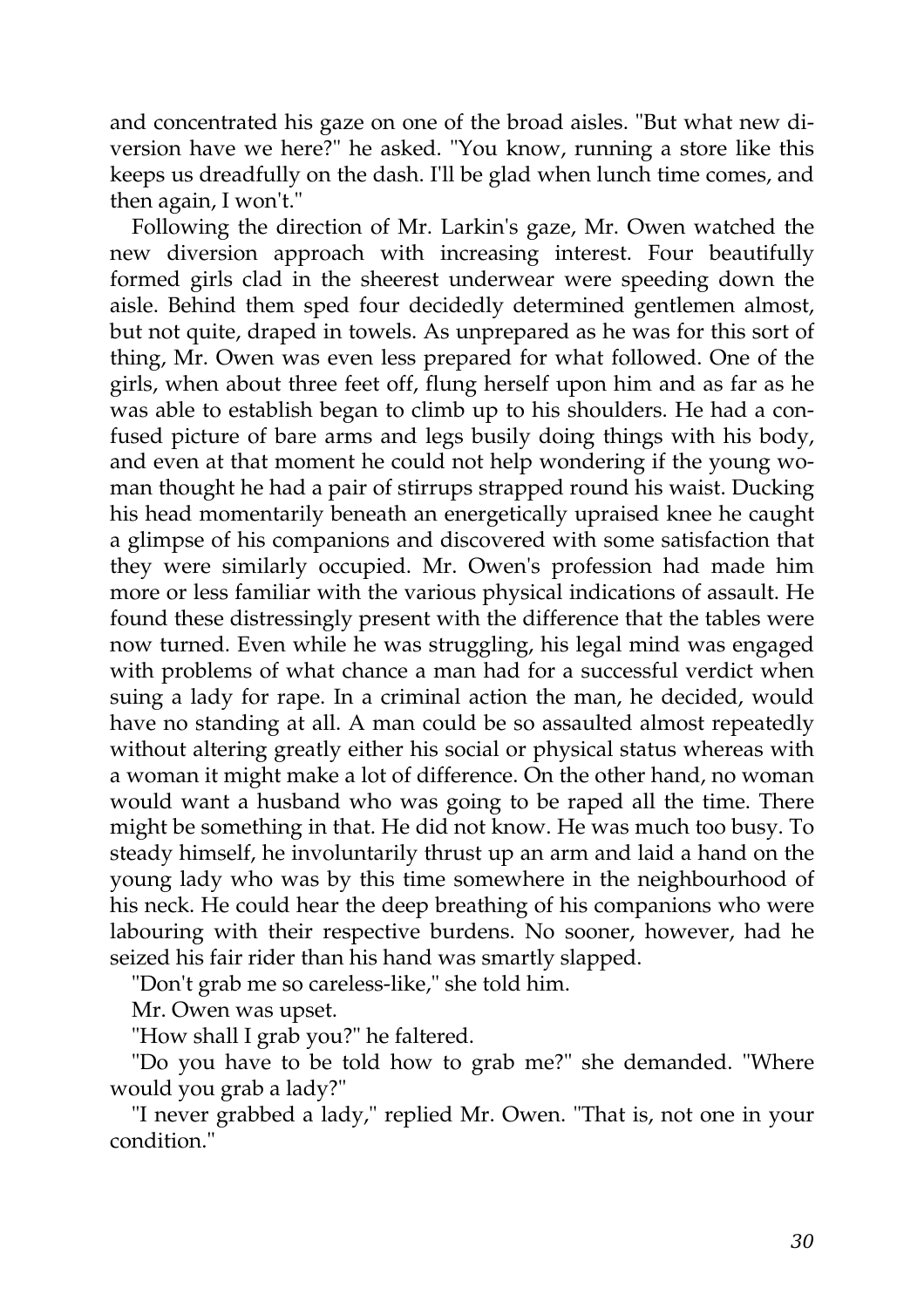"Well, brother, you've missed a lot," said the girl pityingly.

"If you'd stop shoving down on my belt," Mr. Owen complained, "I might barely be able to keep my trousers up."

"I can't," gasped the girl. "If by shoving myself up I happen to shove your trousers down, it's just too bad."

"It's more than too bad," Mr. Owen told her. "It's far more serious than you think. The trousers are not all. In some strange manner you seem to have got your toes locked in my shorts."

"Don't make me laugh," the girl admonished. "I don't want to fall off now that I've got myself comfortably up."

"Ruthlessly up, I'd say," muttered Mr. Owen.

To save his trousers he placed his hands on his hips and stood swaying in front of a number of spectators, many of whom received the impression they were witnessing an act put on by a slightly out of practice acrobat and his partner for their special edification. Strange things were always taking place in this store. Those four men in towels—what were they doing there and why were they being restrained by so many attendants?

"It's all right, girls," Mr. Owen heard Horace Larkin saying reassuringly. "You may come down when you like. The gentlemen are being held. What is it all about anyway?" Fortunately for Mr. Owen's trousers his burden was the first to hit the floor.

"Those four would-be cave men wouldn't believe we were working," she exclaimed furiously. "They insisted on playing with us, and they began to take it too seriously. We got frightened and ran. Besides, it's office hours."

"A most commendable attitude to take," replied Mr. Owen, "especially during office hours. Perhaps, only in office hours. Where did this action take place, may I ask?"

"In the swimming pool," said another young lady, springing lightly up from the small body of the prostrate Dinner. "We came in to give our review and found them swimming about without a stitch. They wouldn't believe we were models. Started in right there and then. Would you believe it, Mr. Larkin?"

"Yes," answered Mr. Larkin. "From my point of view, it seems almost inevitable, under the circumstances. You know how easily one thing suggests another. May I ask why you were staging your delightful review in the swimming pool?"

"Major Britt-Britt told us to do it," chimed in a third young lady in scanty attire. "Last night he told us. He said that our department would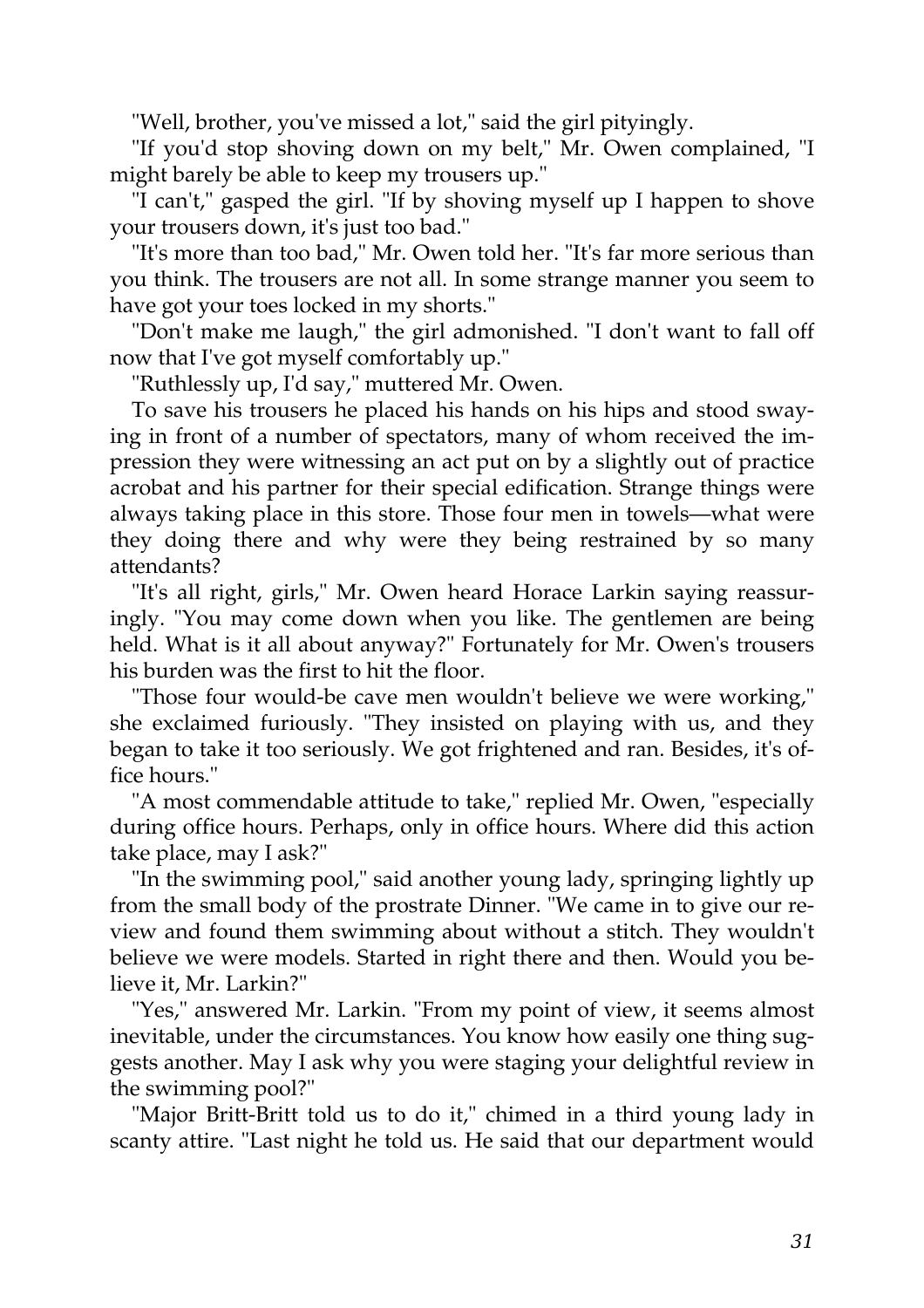be closed for redecorating and that until further notice we should hold our fashion reviews in the swimming pool, didn't you, Maj?"

"Call him Major, call him Major," said Mr. Larkin in a low voice. "There's a lot of customers knocking about." He turned smilingly to the Major, who was looking a little uncomfortable under his furious mop of blonde hair and heavy black eyebrows. "And I fancy, Major," Mr. Larkin continued, "that from the pressure of business resulting from the universal popularity of this magnificent yet essentially reasonably priced modern mart of merchandise you overlooked the slight detail of notifying the proper authorities that the swimming pool should not be used by our naked customers during the period of the review?"

"It slipped my mind," muttered the Major.

"You big stiff," surprisingly observed Mr. Dinner, rising from the floor and instinctively reaching for his hip pocket, an action which Mr. Larkin was prompt in intercepting, "there's not enough room on that mind of yours for anything to slip off of. That girl nearly tore me to pieces with her great clutching hands. Can't tell me she was as worried about her confounded honour as all that."

"Don't be disagreeable," Mr. Larkin told the little man. "And don't talk so lightly about a lady's honour in public. It may be a confounded nuisance and a terrific social handicap, but some women still cling to it. What are we going to do about these four gentlemen, now? They strike me as being more offended against than offending. Under similar circumstances, I would have made the same mistake myself."

"You'd have acted worse," proclaimed one of the girls. "Don't I know." Mr. Larkin coughed loudly.

"Not here," he said rapidly under his breath. "Not here. These people won't understand how we run this store. They're quite, quite narrow, my dear."

"But we told them to wait," one of the girls protested. "We kept telling them we were busy and asked them if they wouldn't wait."

"And they didn't want to wait?" Mr. Larkin asked, interested in spite of himself.

"No," said the girl. "They claimed they couldn't wait."

"They must be in a bad way," Mr. Larkin remarked as if to himself. "We seem to be doing everything in this store this morning except selling goods to customers. Another day like this, and we'll be in the hands of the receivers." Producing a notebook he hastily scribbled an address on a leaf, tore the leaf out, and handed it to one of the towelled gentlemen. "Sorry about all this," he continued easily, "but if you pop off right now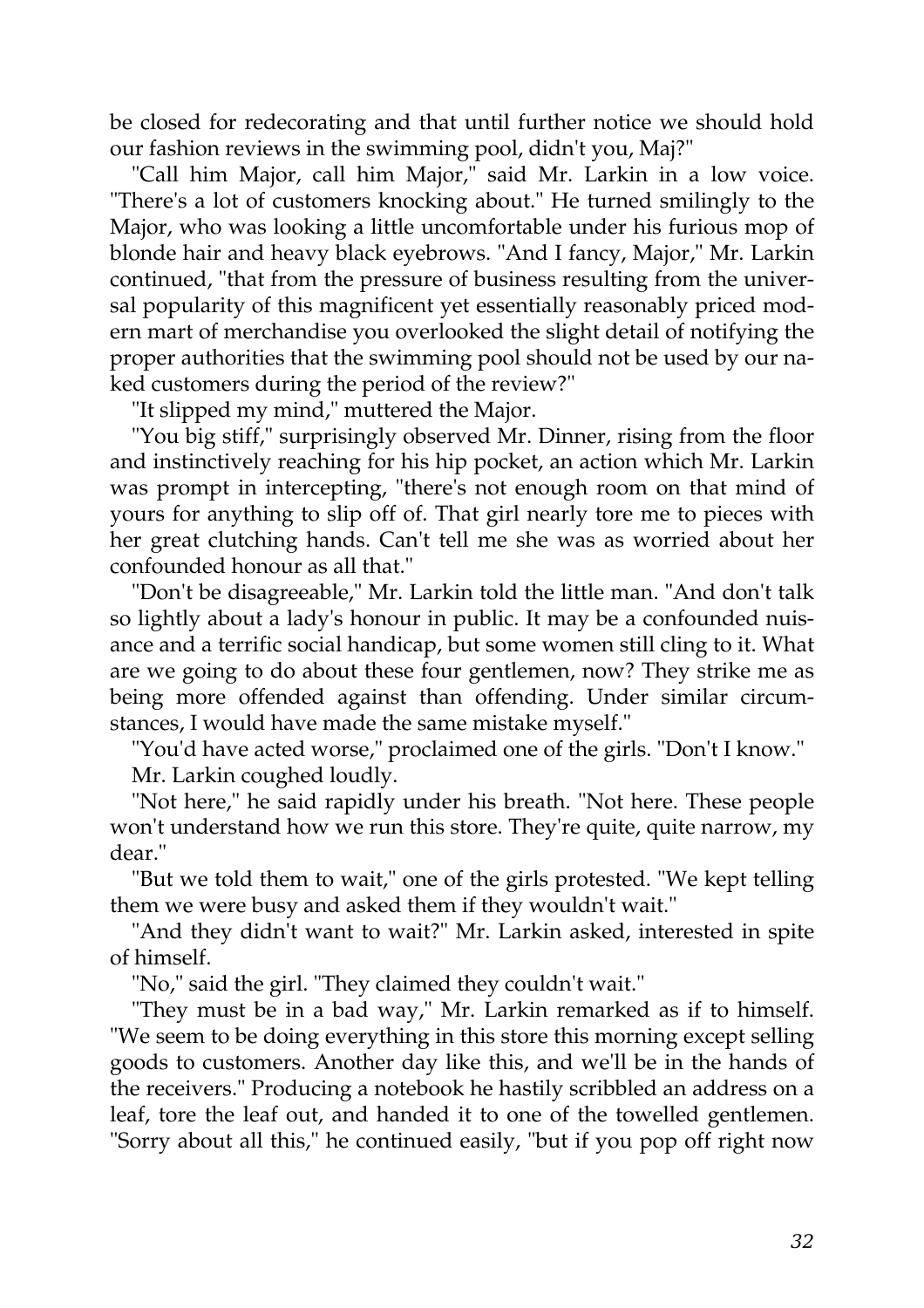I'm sure you won't have to wait. Better get dressed first, though— at least temporarily."

Eagerly making plans among themselves, the four gentlemen hurried off. When a safe distance had been put between them and the models Mr. Larkin sent the girls about their business; then, locking arms with Mr. Owen, he walked off down an aisle in the direction of his private office. Mr. Dinner and Major Britt-Britt followed in like fashion. Thus they made an impressive and dignified exit from the eyes of their admiring patrons, who seemed still somewhat puzzled over what it had all been about. As soon as the door to Mr. Horace Larkin's amazing office closed behind the four backs he turned courteously to Mr. Owen and took one of that gentleman's hands in his.

"My dear sir, I'm sorry," said Mr. Larkin. "I've been neglecting you terribly. What would you like to sell this morning?"

"What!" gasped Mr. Owen. "Do I have to sell something?"

"Certainly," replied Mr. Larkin gently. "We all have to sell something. You're a full-fledged partner, you know."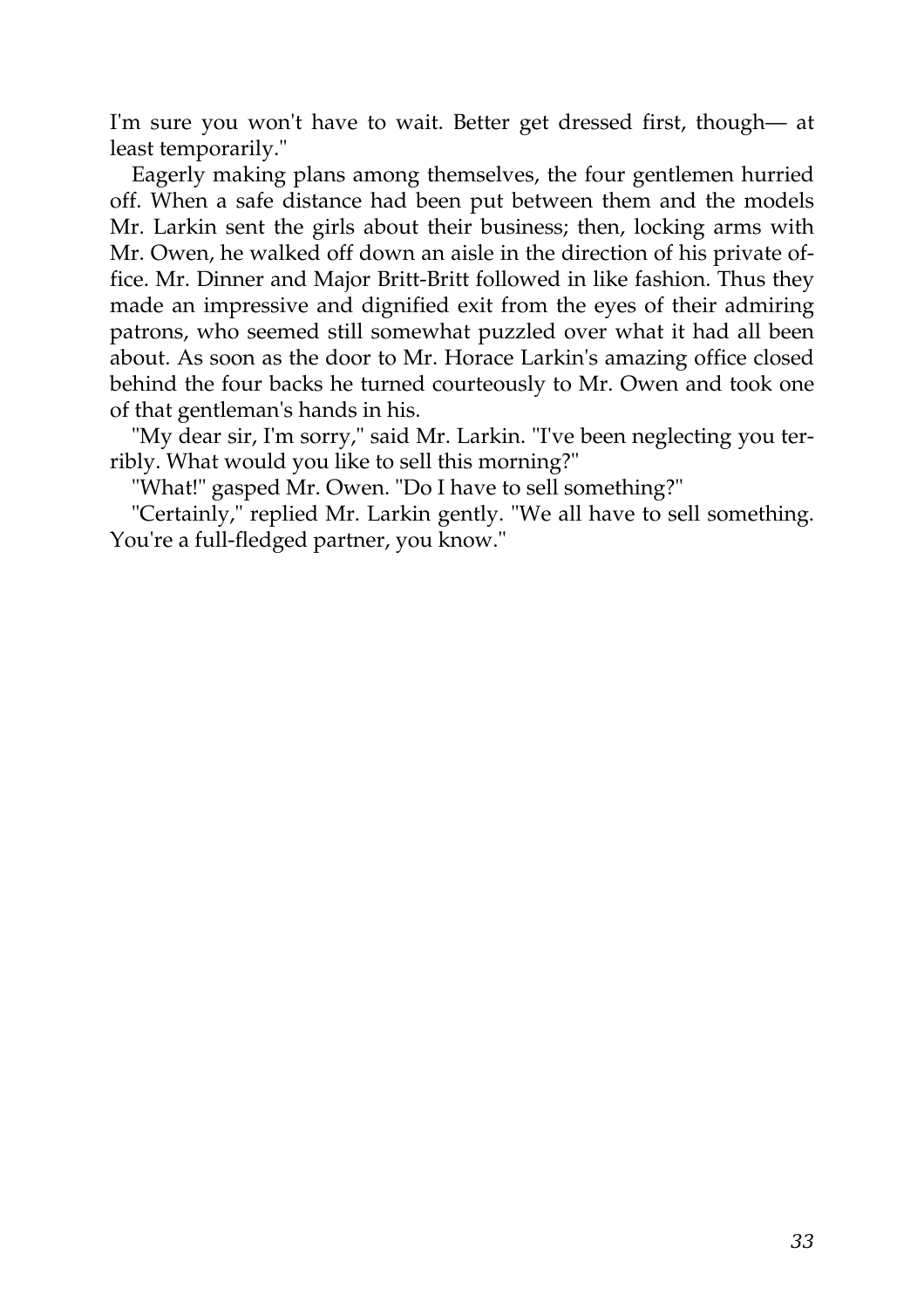## Chapter

#### **THE NEW PARTNER**

"NO," said Mr. Owen vaguely when he had recovered a little. "I didn't know."

"Neither did we," both Mr. Dinner and Major Britt-Britt said in unison. "Is this man our new partner?"

"Yes," replied Mr. Larkin in the manner of one taking a new automobile out for a spin. "Do you like him?"

Mr. Owen would not have been greatly surprised to hear himself referred to as Model A.

"How did it happen?" he asked.

"Well," began Mr. Horace Larkin, "last night it occurred to me that we could do with a new partner— some congenial chap to share with us our many responsibilities. Do you like my office?"

"What?" gasped Mr. Owen, startled by the abruptness of the question. "Oh, yes. It's lovely."

"I rather fancy it myself," confided Mr. Larkin, gazing appreciatively about him at the huge pillow-heaped divans, the colourful oriental hangings, and the gleaming rug-scattered floor. He even delicately sniffed the scented air. "Isn't that nude stunning?" he continued. "The one with the man."

"They both look nude to me," observed Mr. Owen, glancing at the painting indicated, then hastily averting his eyes in holy horror.

"Yes," said Mr. Larkin simply. "That's what's stunning about it. They're both nude together—mother naked. I do a lot of business here, a lot of interviewing. You understand, with my staff, of course."

"I'm afraid I do," replied Mr. Owen. "If you'll pardon my saying so, there's an unmistakable suggestion in this office of an old-time barroom."

"Is there now?" said Mr. Larkin, greatly pleased. "Well, isn't that a coincidence? Because this room is literally alive with liquor. Let's all have a drink."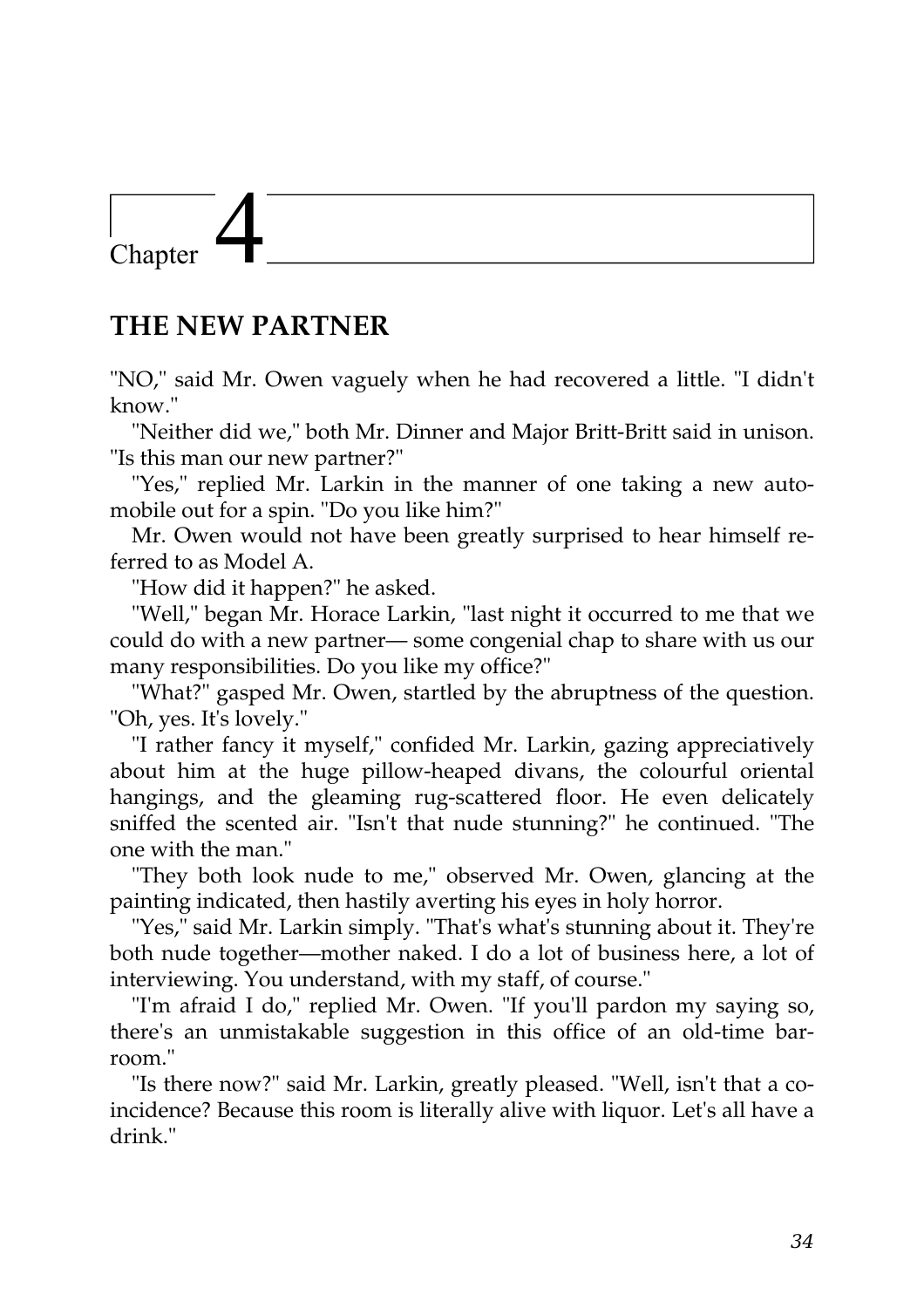"Would you mind going on about how I became a partner?" Mr. Owen asked. "I can't help feeling curious."

"Yes," rumbled the monumental Major. "How did you pick him out?"

"Pardon me," said Mr. Larkin. "Pardon me. My thoughts veer so, I'm surprised I don't have a stroke. So I just made up my mind that the first likely looking gentleman to enter the store in the morning should be our partner and have the privilege of sharing with us our many——"

"We know," interrupted Mr. Dinner rather cynically. "Heavy responsibilities. That, no doubt, will enable you to devote more of your priceless time to your staff work."

"How did you guess?" beamed Mr. Larkin. "Exactly what I had in mind."

"But wasn't I snatched through a doorway?" pursued Mr. Owen. "Or was I snatched through a doorway?" He was groping desperately in what remained of his memory. "Was it raining when I came in?" he continued. "I'm quite sure I remember the rain—steadily falling rain and a woman with heavy-lidded eyes."

"There was rain out there," Mr. Larkin replied, vaguely waving his hand as if in the general direction of some unknown shore. "But I'm sure I saw no woman with heavy-lidded eyes."

"Lucky for her you didn't," observed the Major, "or you'd have snatched her through, too."

"Is that nice, gentlemen, I ask you?" Mr. Larkin asked in gentle reproach. "I am sorry, however, about this heavy-lidded woman. I am fond of heavy-lidded women. They are born without morals and acquire them very slowly—if ever. Tell me, was she worth while?"

"Seemed like a good sort," said Mr. Owen. "A lonely sort. She was standing out in the rain. I don't think she'd have minded if you had snatched her through. She seemed to be looking for a place to go—a cheerful place."

"We all need cheerful places to go at times," observed Mr. Dinner in an odd voice. "Someone to snatch us out of the rain."

This unexpected contribution from Mr. Dinner gave Mr. Owen to feel that he might just possibly be somewhat dead and standing in the presence of the latest thing in angels. He could not, however, quite accept Mr. Larkin as God. That would be painting the lily.

"What door did I happen to come through?" he asked a little uneasily.

"I don't quite remember which door it was," replied Mr. Horace Larkin, and this time Mr. Owen was convinced that his vagueness was deliberately assumed. "Some door—one we very rarely use. Saw you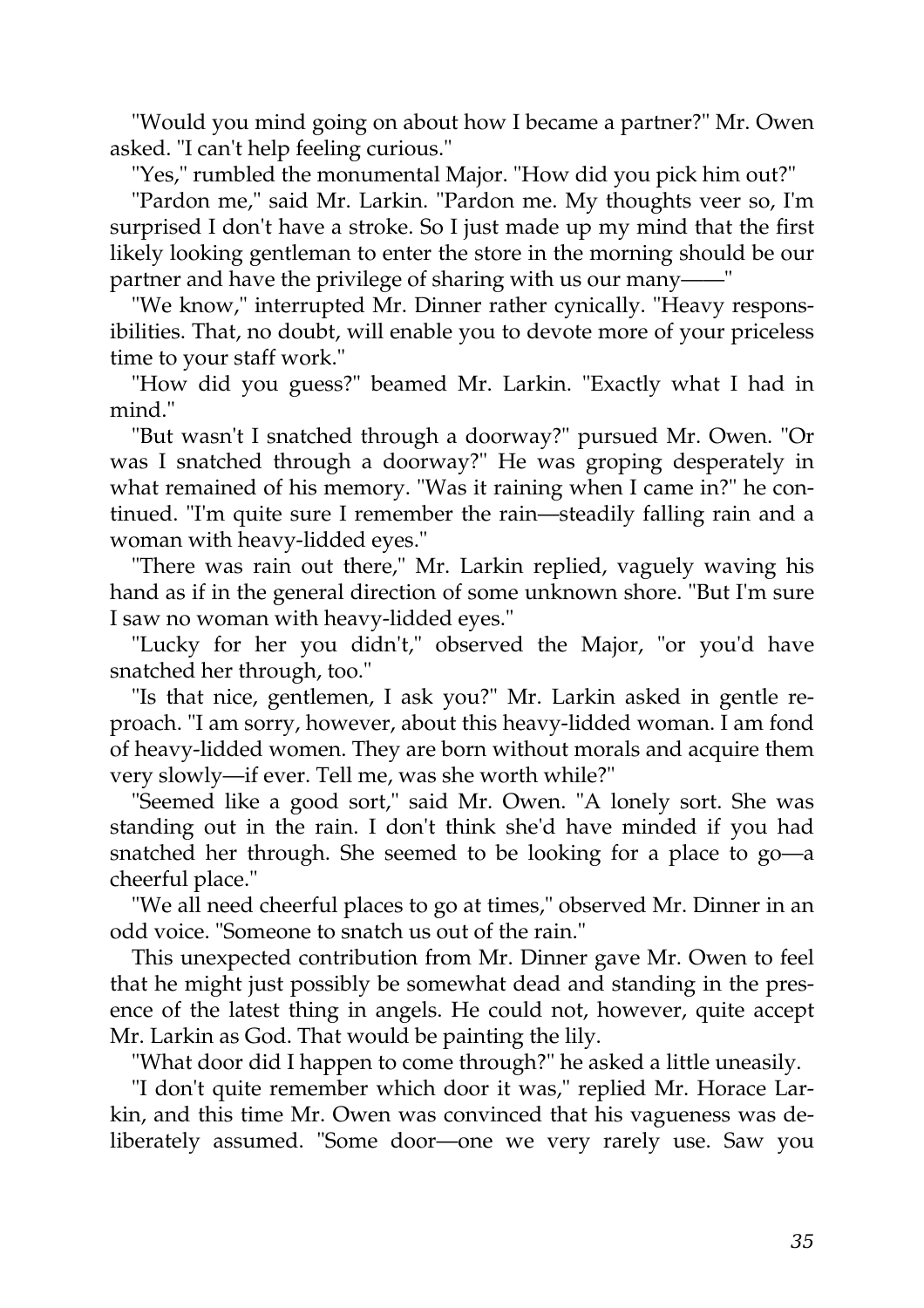standing in it looking rather at loose ends so I took the liberty of dragging you through. The door is not an exit."

For a few moments no one spoke. Mr. Owen was wondering with mingled emotions about the door that was not an exit. Did he really want an exit? Was there a single thing to which he cared to return—a single person or place? All washed out with the rain. There was a woman. He could not altogether forget Lulu. No one who had been forced to live with her could altogether forget Lulu. But what he remembered was bitter and distressful. To visit Lulu was an event; to live with her a disaster. She was a woman like that—popular only on occasions one had no desire to recall.

"I'm glad," he said at last, "you did pull me out of the rain. Your intervention was providential."

"Then everything is quite all right, isn't it?" cried Mr. Larkin. "But you haven't told us what you would like to sell. First, however, let me officially introduce you to your partners—our partners." He turned to the two gentlemen and eyed them with a faintly ironical glitter, then turned hastily back to Mr. Owen. "A thousand and one pardons, your name has entirely escaped me. My thoughts veer so it's a wonder I don't have convulsions."

Mr. Owen thereupon designated himself with that self-conscious feeling of deficiency characteristic of men when forced to pronounce their names in public.

"Owen," murmured Mr. Dinner. "That's an appropriate name to add to this firm. It's all we ever do."

"How clever he is," said Mr. Larkin, as if speaking about a dog. "By the way, you won't mind if we tack it on last? It will save us from changing the sign. It will read simply, 'Larkin, Britt, Dinner and Owen.' We'll have to shift the 'and' and squeeze up 'Britt.' He needs a little squeezing. Ha! Ha! It's quite jolly having a new partner. I feel better already."

"You're looking well." observed Major Britt-Britt caustically. "A regular human banquet."

"Do I now? That's splendid," replied Mr. Larkin. "Mr. Hector Owen, this is Major Barney Britt-Britt. He gambled his way out of the army. And this is Mr. Luther Dinner, an odd name and an odder type. He is a younger and, I suspect, an intellectually feebler son. Myself, the senior partner in everything save sin and age, was once in the show business. We won this store at a poker game."

"Then you weren't trained in the business," said Mr. Owen.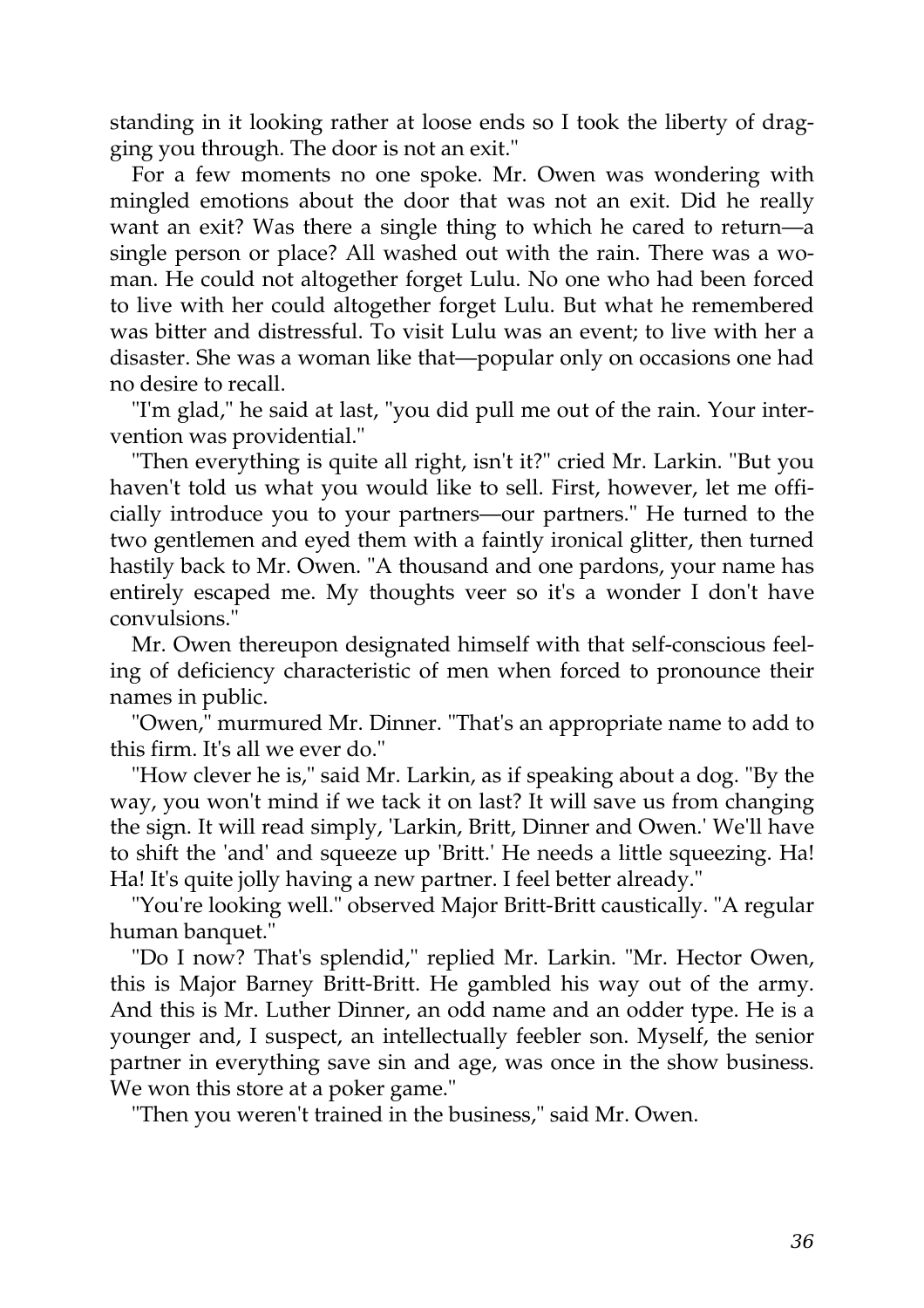"I should think not," replied Mr. Larkin, as if stung by the very idea. "We're really supposed to do nothing, that is, little or nothing. And we don't do much, really. Running a store like this is a very simple matter. Buy and sell, buy and sell. You'll enjoy it."

At this moment a studious-looking individual hastily entered the room and began to speak without ceremony.

"The accountants for our stockholders," he announced, "have uncovered those hidden assets you told me to hold out on them. They're raising hell about it."

"So would I," replied Mr. Larkin in an unperturbed voice, "if I were silly enough to be a stockholder. Don't blame them. Can't you hide those assets somewhere else?"

"You talk as if you could tuck assets up your sleeve like rabbits," complained the man.

"Do I now?" exclaimed Mr. Larkin. "I must be veering again. Anyway, I never knew you could tuck rabbits up your sleeve. Always thought it was hats. Can't these accountants be bribed?"

"They can," answered the man, "but it's too late now. The cat's out."

Mr. Larkin looked surprised.

"The cat's out," he repeated. "What cat? Didn't know we had one. I'm immensely partial to cats."

"I mean everyone knows," the man exclaimed. "There isn't any cat."

"Oh, then there isn't any cat," Mr. Larkin went on in a disappointed voice. "I'm sorry, but you keep talking about cats and rabbits and things until it's really no wonder I veer. Surprised I'm not revolving." He turned abruptly to Mr. Dinner. "Take a note," he said. "Remind me about cats."

Mr. Dinner promptly produced a notebook and stood waiting with pencil poised.

"What shall I remind you about cats?." he asked.

"To have some," said Mr. Larkin Napoleonically.

Mr. Dinner wrote laboriously in his notebook.

"How's this?" he asked, reading aloud. "Remind H. Larkin to have some cats."

The senior partner considered this effort for a moment.

"It's very nice," he said at last, "but it might lead to a misunderstanding in case you were found dead some morning, which I for one hope you are. Change 'have cats' to read 'get cats.' I couldn't very well have cats even if I wasn't so busy. Where were we now?"

"It was about those hidden assets," ventured the man.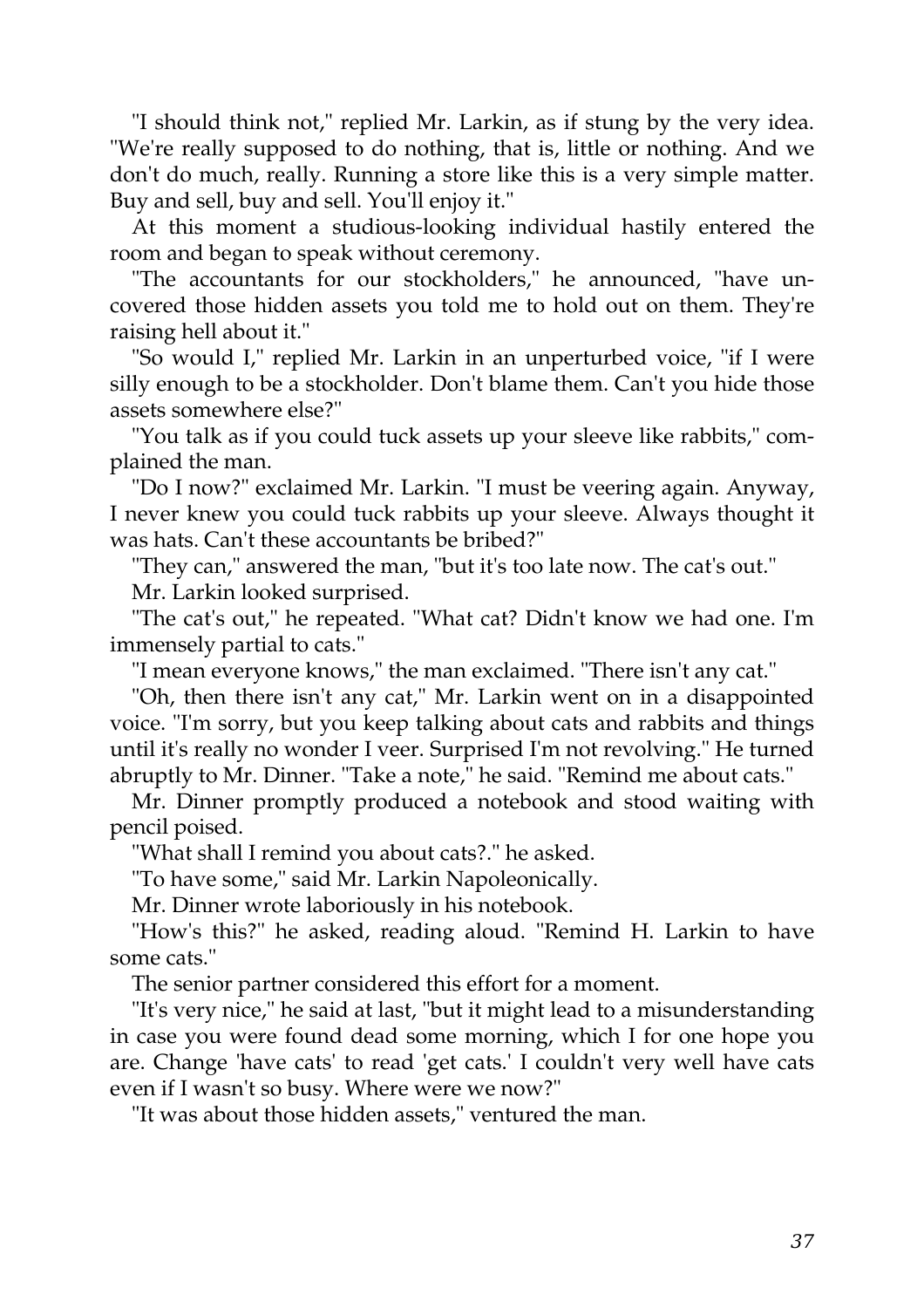"But they're not hidden assets." replied Mr. Larkin, "God pity us all. It becomes harder and harder to get away with a thing. Tell me, don't we owe a number of bills?"

The man merely laughed, but that was as good as an answer.

"I don't see how you can laugh about it," Mr. Larkin complained, "because now we'll have to pay them. Take those unhidden assets and pay a lot of bills. Don't give our stockholders a penny. Ask them if they think this store is a bank, and tell them that once more Horace Larkin has saved them from bankruptcy—no, say, a pauper's grave." Dismissing the man, he turned once more to Mr. Owen, who was looking slightly dazed. "But you haven't told us what you want to sell," continued the senior partner.

"No, I haven't," said Mr. Owen dizzily.

"But you will?" coaxed Mr. Larkin.

Mr. Owen thought rapidly. Toys were rather cheerful things. They might be amusing.

"I might do well with toys," he suggested. "Toys of the mechanical sort."

Mr. Larkin's eager expression fell a little.

"I'm afraid you won't fancy our mechanical toys greatly," he remarked. "Do you want to play with them yourself, or sell them, or does it matter?"

"I don't know," replied Mr. Owen. "Does it?"

"If you want to play with them, it does," said Mr. Larkin. "You see we sell mechanical toys on the theory that they are made to be broken. So we buy only broken ones."

"But what good is a broken mechanical toy?" Mr. Owen protested.

"No earthly good," Mr. Larkin readily agreed. "No earthly good at all, but children seem to enjoy them. However, we can get you some unbroken mechanical toys." He cupped his lips in his hands and suddenly called out, "Horrid! Horrid! Where is that boy? And you, too, Green Mould."

Mr. Owen was certain that the senior partner's mind had slipped completely off its frail hinges until he saw two figures dart into the room from opposite directions and dash up to Mr. Larkin. One was an exceedingly horrid-looking boy and the other was an aged man, strongly suggestive of his name.

"They're mine," said Mr. Larkin with a note of pride, pointing to the pair. "All mine. Nobody else wants them."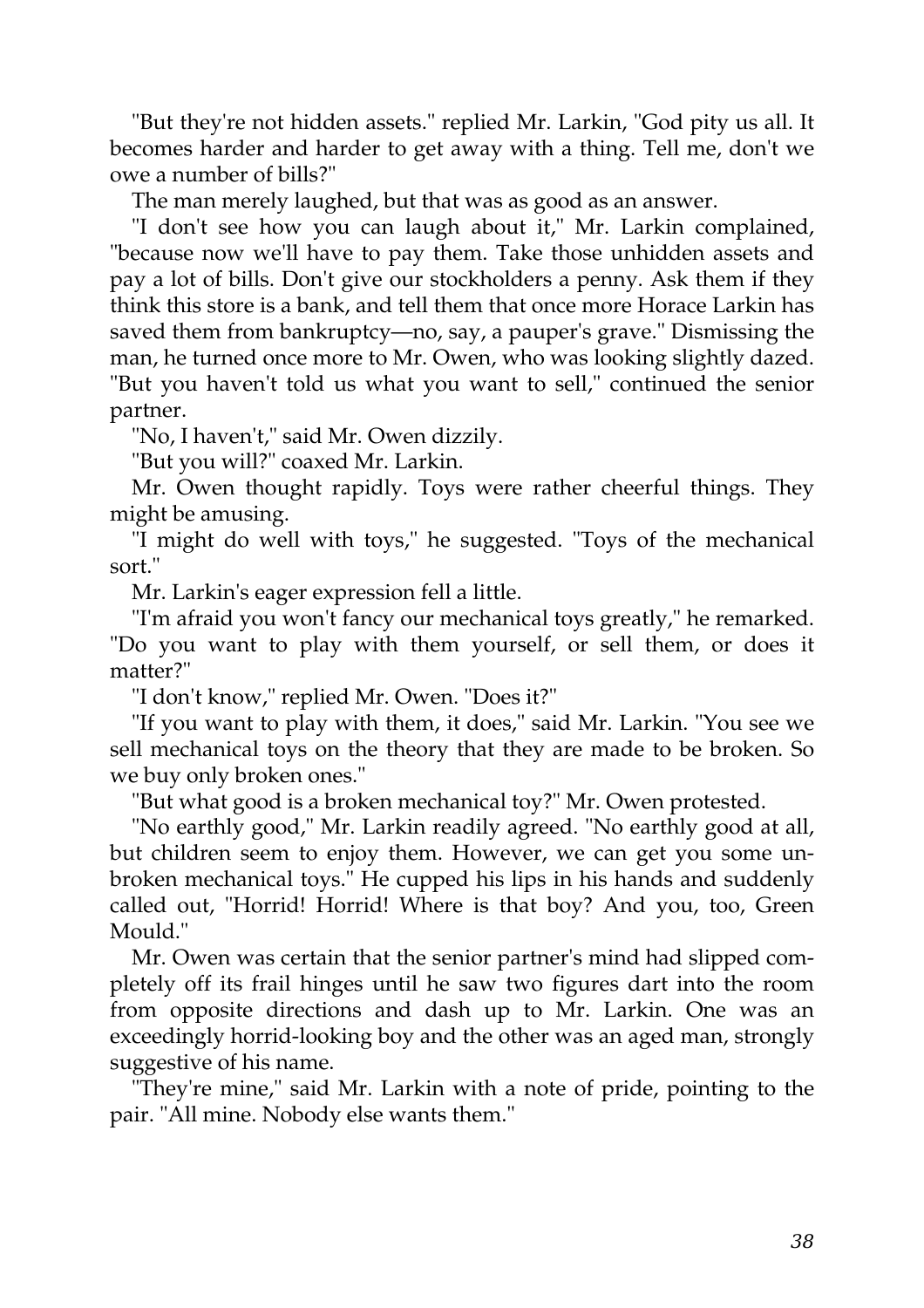Mr. Owen, surveying the unadmirable-looking pair, saw no reason why anyone else should. However, he kept his opinion to himself.

"I can't see that," he replied. "They'd make splendid museum pieces."

"They'd do much better in a graveyard," observed the Major feelingly. "Or in jail," added Mr. Dinner.

"Give them time," said Mr. Larkin, "and they'll probably be in both. Horrid," he continued, addressing the younger of the two, "I want you to induce Green Mould to go down to the Galleries de la Lune and bring back lots of mechanical toys. Charge them to my account. I buy all my things there, any way. They have better stuff than we have, and the prices are much more reasonable."

Mr. Owen looked at the speaker in amazement. The man was as great a danger to himself and his store when honest as when unsuccessfully hiding assets.

"And Blue Mould—or is it Green? I forget which— don't let the grass grow under your feet," Mr. Larkin continued severely to the old man.

"Wot!" piped up the ancient one in a shrill voice. "Right through the pavements?"

"No," scolded Mr. Larkin, "through the floor of the taxi cab. You're going to ride. Won't that be nice?"

Green Mould considered.

"Oo pays?" he demanded. "Ther last time I took er cab fer you it cost me all me cash. God knows when I'll ever get it back."

Mr. Larkin coughed delicately behind his hand.

"Is this the time to speak of trifles?" he demanded, reverting once more to his Napoleonic mood.

"When is?" asked the old man.

"Not now," Mr. Larkin replied.

"Nor ever," muttered Green Mould, shuffling from the room after his companion, Horrid. "Me own money is trifles. His is worse than counterfeit. It don't exist. Oo ever sees it? Yer can play with false money, but yer can't even smell his."

"This is one of those days," said Horace Larkin sadly, "when everyone in the world wants to take our money away from us. I don't like such days. By the way, my dear Mr. Owen, did you ever work for a living?"

"I'm a lawyer of sorts," Mr. Owen admitted modestly.

"Splendid!" cried Mr. Larkin, immediately regaining his blithe spirits. "Fancy that, a lawyer. You should be able to hide practically all our assets."

"He might even find a few," Mr. Dinner suggested hopefully.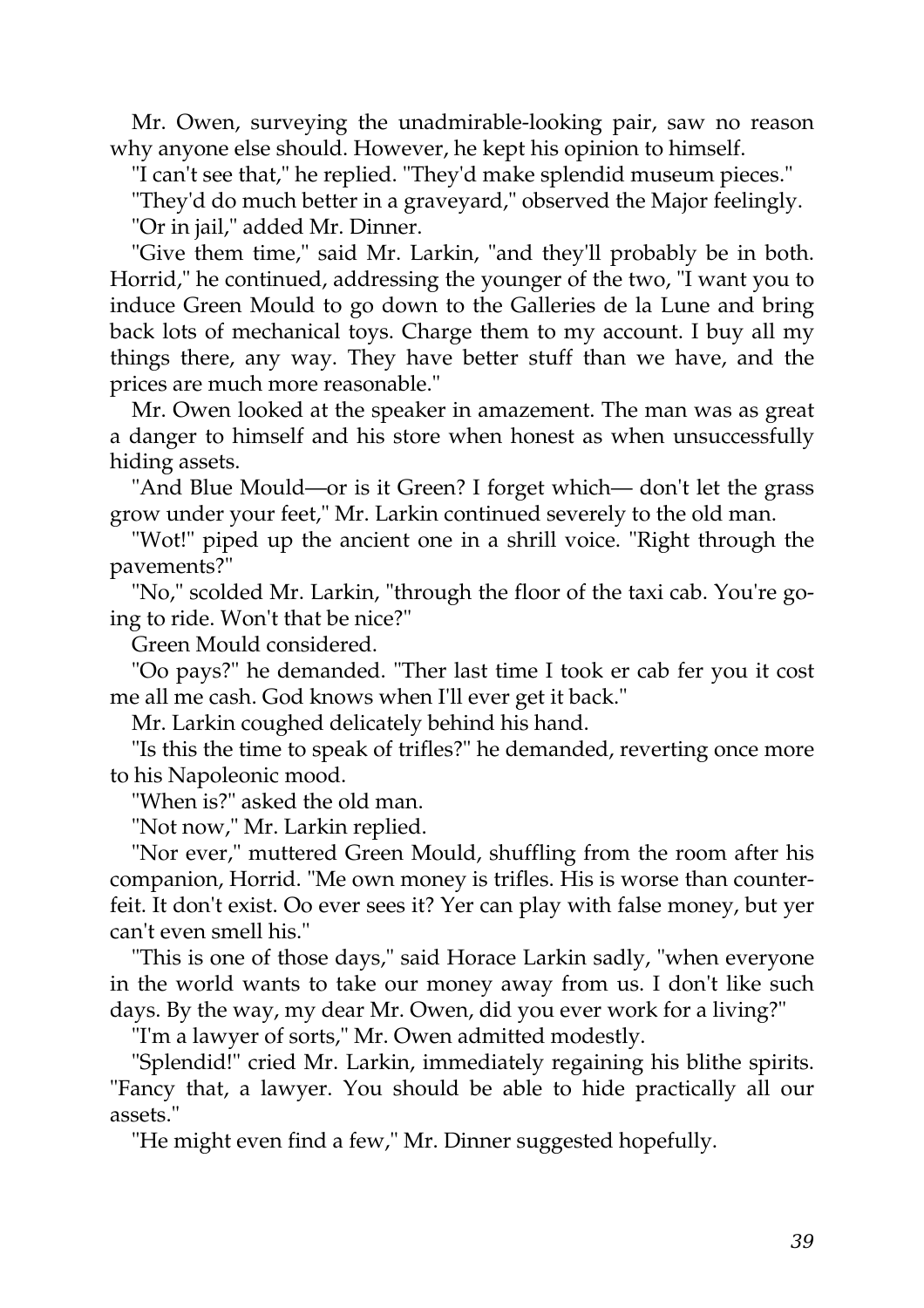"In the meantime," continued Mr. Larkin, "how would you like to sell some books? That's always fun. You'd be surprised at the great quantity of odd people who read books. Some even buy them. I wonder why? Major, will you take our new partner to the Book Department? Let him knock about there until luncheon."

At this moment there sounded a furious bang on the door. Mr. Dinner moved to open it, but was arrested by the voice of Mr. Larkin.

"If you open that door," he said, "a wolf might walk in—a wolf with a bill in his mouth."

A wolf did walk in, and it was not dressed in sheep's clothing. She was hardly in any clothing at all—a tall, good-looking woman artfully draped in a bolt or so of some clinging material. For a moment she stood arrogantly regarding the partners, who returned her gaze uneasily.

"Am I to fall in a stupor of exhaustion?" she demanded in a deep voice, advancing into the room. "I hope not," said Mr. Larkin nervously. "Are you? I hate stupors of exhaustion. Why not lie down? There's lots of room."

"Nobody else is lying down," retorted the woman.

"Do you want us all to lie down?" Mr. Larkin asked her rather helplessly. "Of course, we all could if it will do anything about that stupor of exhaustion."

"Why should I wish all of you to lie down?" the woman coldly demanded. "All of you?"

"We don't know," replied Mr. Larkin. "Have you any reason?"

"What reason would I have to lie down with all of you?" went on the woman.

"Oh, my God!" exploded the Major, then made a violent sound deep in his throat

Mr. Larkin started nervously.

"Don't be like that, Major," he pleaded. "You veer me." Turning once more to the statuesque woman, he asked, "Have you any reason to want to lie down with all of us?"

"I see no reason why I should lie down with any of you." she replied in measured tones.

"Oh." said Mr. Larkin, a little set back. "You don't? I thought you did."

"Do you realise what you're asking me?" the woman continued inexorably.

"No," answered Mr. Larkin hastily. "Or, rather, yes. But for goodness' sake, don't tell us. I feel quite driven to the wall as it is."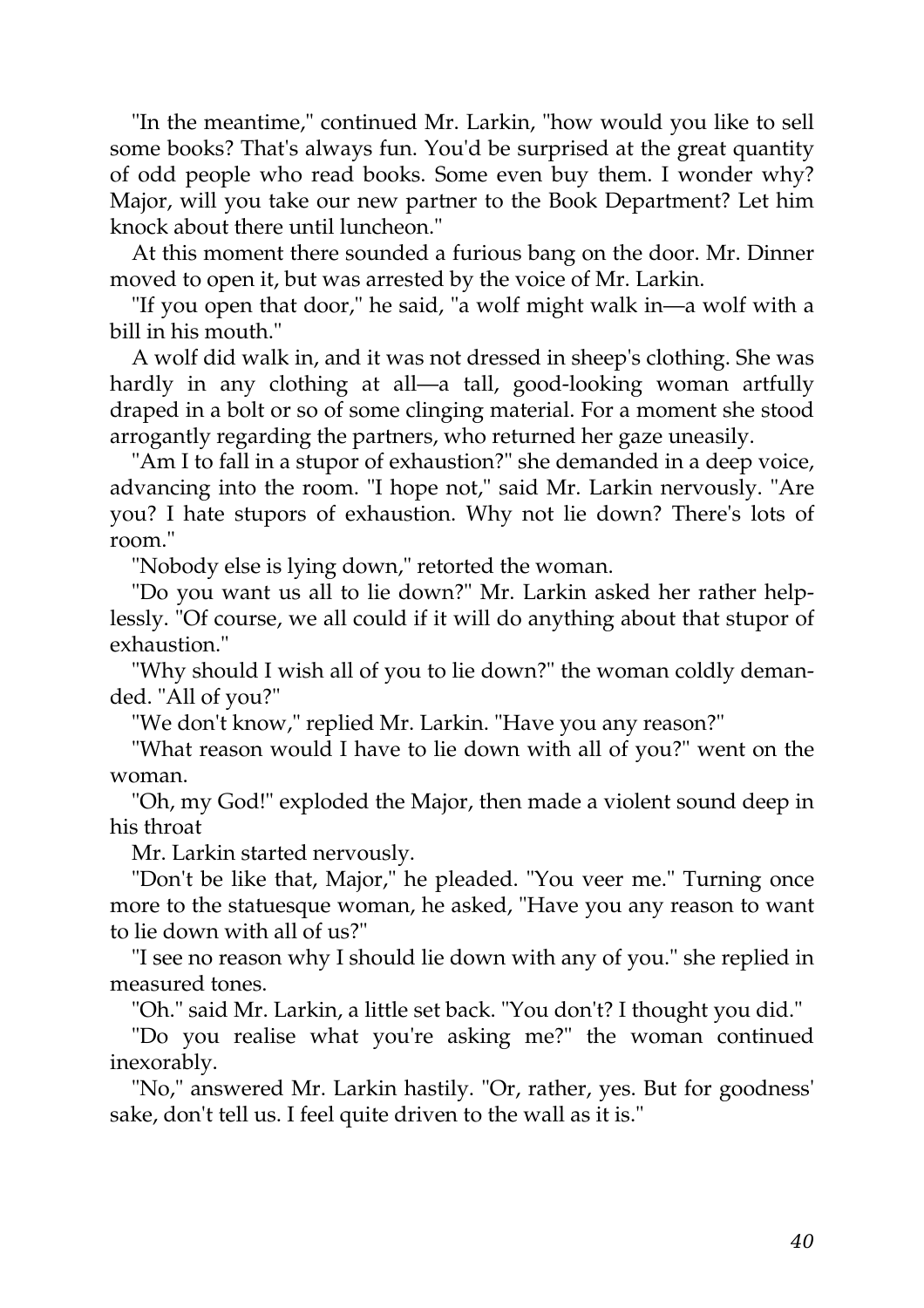"I'd like to drive you through the wall," the woman replied without any show of feeling.

"Would you now?" asked Mr. Owen, glancing round at the walls as if gauging their resistance. "Through the wall. Fancy that."

"I put it up to this gentleman," the woman cried, advancing languorously on Mr. Owen.

"Don't put it up to me," he protested hastily. "I'm new at this business. And besides, I have a feeling I'm married."

"What's that got to do with it?" the woman asked scornfully.

"With what?" gasped Mr. Owen as the woman draped two arms round his neck and leaned so heavily against him he was forced to brace himself as if slanting against a gale.

"You know," murmured the woman with a feminine sort of leer.

"My God! " cried Mr. Larkin. "She's coming unwound. In fact, she's nearly finished. Gentlemen, you must leave at once. This is a most important interview. I could never sit through that luncheon unless I got this off my mind."

"It seems the senior partner gets all the breaks," Mr. Dinner observed as he and the Major escorted Mr. Owen to the door. "She's the head of our Designing Department. An excellent piece of goods."

Mr. Owen was not sure whether the man was referring to the body or to the material she had been wearing when she had first entered the office. His parting glimpse was epic. Mr. Larkin was holding one end of the material while the lady, now completely herself, was clinging to the other. Mr. Larkin seemed to be veering again, but this time in the right direction.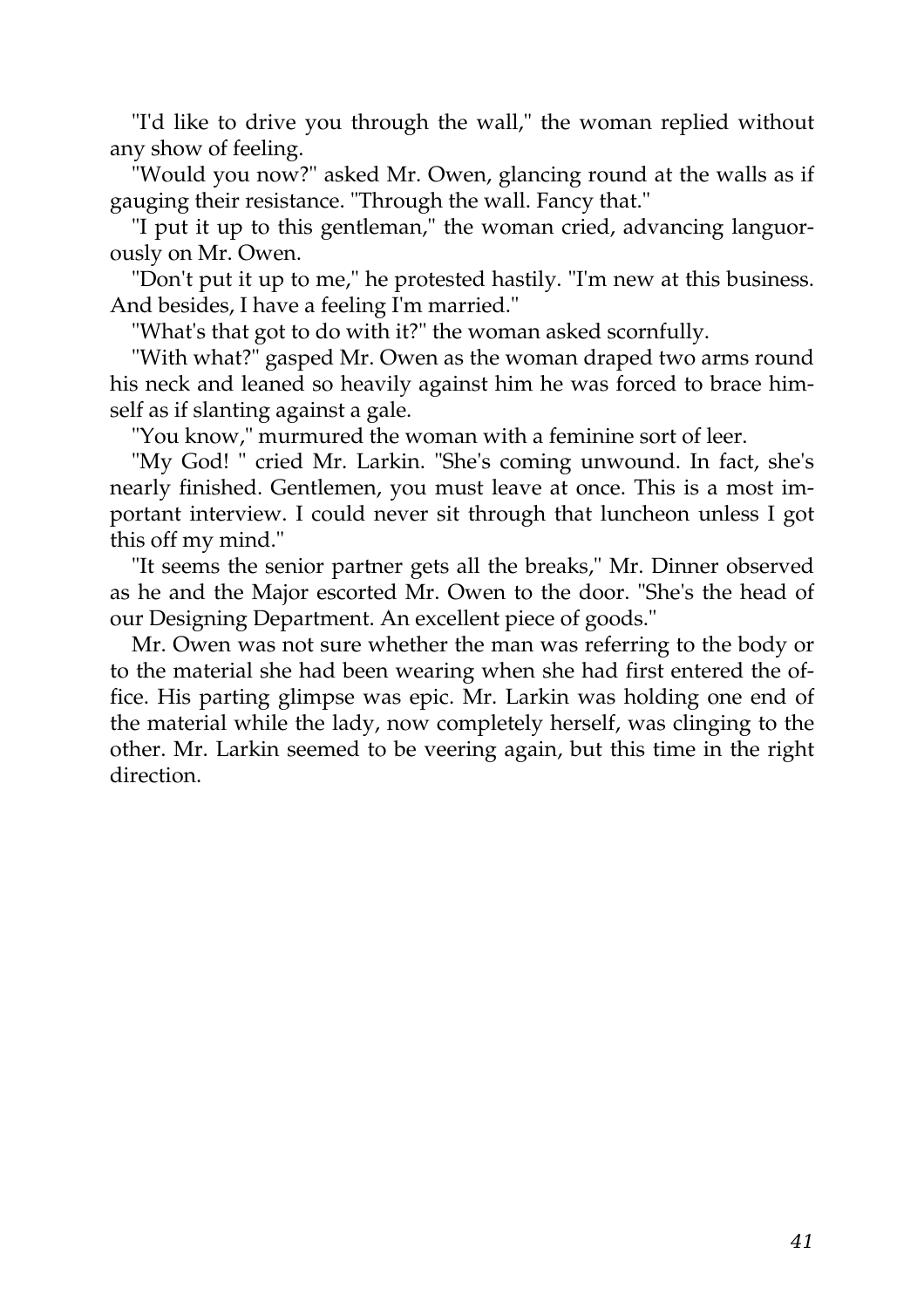## Chapter

### **PORNOGRAPHY PREFERRED**

MR. Owen found himself caged behind four counters. He was literally surrounded by books. As far as his gaze could reach, there were books and still more books. The mere thought of reading even a fraction of them numbed his literary faculties. All the books in the world seemed to have been gathered into that department. He found himself unwilling to open the cover of even one of them. He thought of giant forests denuded for the sake of these books; of millions of publishers and editors crushed beneath the weight of their spring and fall lists, of number-less bookstore owners resorting to theft and murder or else going mad in their efforts to keep from sinking in seas of bankruptcy beneath the steadily rising tide of current fiction. He thought of haggard-eyed book reviewers turning their bitter faces to those strange and awful gods to which book reviewers are forced to turn in the affliction of their tortured brains. He heard these abandoned men calling in loud voices for a momentary recession, at least, of the soul-rotting flood of books. He even thought of authors, and his heart was filled with indignation against that indefatigable, ever hopeful tribe of word vendors. If it wasn't for the diligence of authors so many hearts would remain intact and so many hopes unblighted. Mr. Owen decided it would be better not to think of authors. No good would ever come of it. Also, with a feeling of shame, he thought of the reading public, and his mind began to veer very much in the manner of his senior partners. Luckily his thoughts were taken off the reading public by the conversation of two gentlemen who were fingering various volumes in a decidedly furtive manner. One of these gentlemen was tall, hungry-looking, and artistically untidy. The other was exactly like the first only not as tall. Feeling themselves under scrutiny, the pair looked up guiltily.

"How is *The Broken Bed* going?" the tall one asked in a diffident voice.

"What?" replied Mr. Owen. "I don't sleep in a broken bed."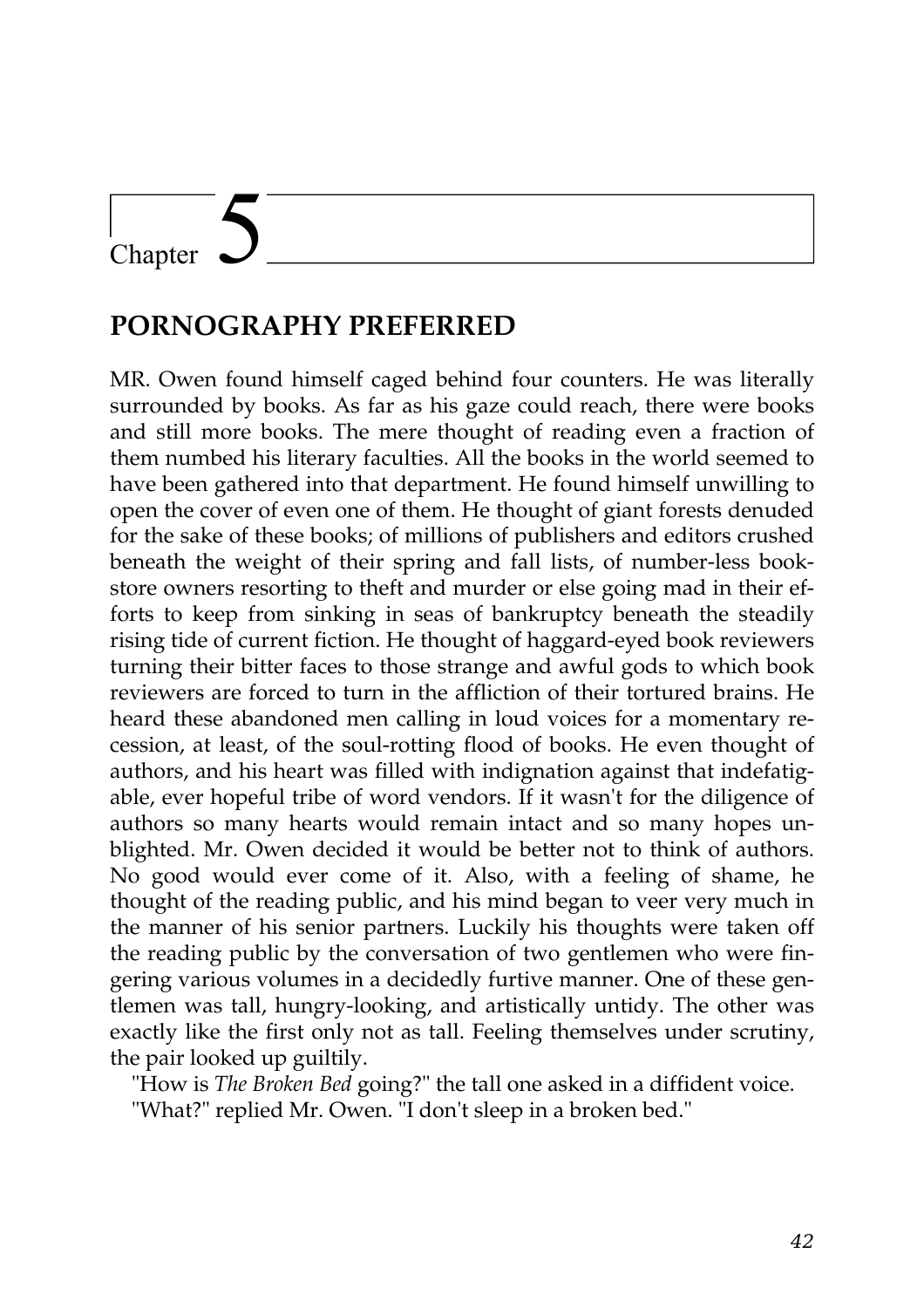"No. No," said the other in tones of pain. "I was referring to Monk's latest. I don't care where you sleep."

"Nor do I care where you sleep," replied Mr. Owen tartly, "or if you ever sleep. Please stick to business. You were referring to Monk's latest what?"

"I was referring to the works of Monk," answered the tall person in the manner of a god offended. "Oh." said Mr. Owen, momentarily stunned. "You were? Well, we don't refer to them here. You must be in the wrong department."

"Do you mean to stand there and tell me to my face," cried the man, "that you don't sell *The Broken Bed* here —not one single *Broken Bed?"*

"I'm rather new at this business myself," Mr. Owen explained, thinking it better to be patient with the man. "But I know they sell broken mechanical toys. They might even sell broken beds. Why don't you try the Furniture Department? If they haven't one there they might be willing to order a broken bed for you. They might even break one of their good beds. Almost anything can happen in this store."

"My dear sir," said the tall man, evidently deciding to be patient himself, "it seems you don't understand. I am referring to Monk's works.

"I know," put in Mr. Owen, "but I do wish you'd stop."

"One moment," the man continued with a wave of his hand. "This may jog your laggard wits. They recently made him into an omnibus."

"Who?" gasped Mr. Owen, starting back.

"Monk," replied the other triumphantly. "There! They made Monk into an omnibus."

"How could they do that?" Mr. Owen wanted to know.

"Why, they make all the best ones into omnibuses nowadays," he was told. "It's being done."

"But I don't see," answered Mr. Owen. "How could they possibly make this chap Monk into an omnibus?"

"He became so popular," replied the other simply.

"Still I don't see it," pursued Mr. Owen. "Just because a man is popular, why should they make him into an omnibus? Doesn't it hurt terribly?"

"Why should it hurt?" exclaimed the other fiercely. "They just take him and squeeze him together tight and compactly, and there you are."

"I know," said Mr. Owen, unable to keep the horror from his voice. "But look at him. The poor fellow must be in an awful condition. I don't even like to think of it."

"No, he isn't," replied the other, frowning dangerously. "Not if he's properly done. There you have him for all time conveniently at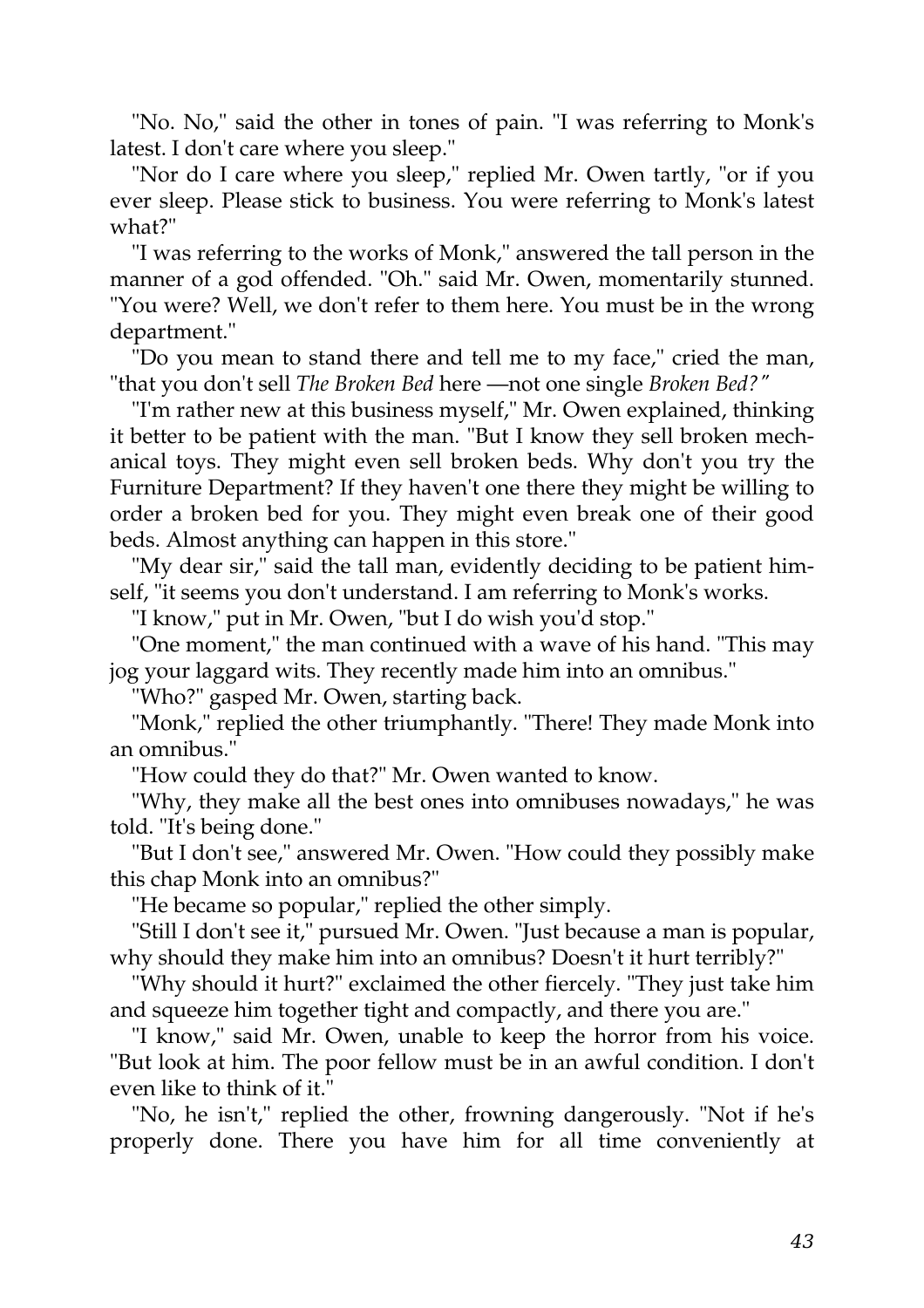hand—the best of his works. The rest of him that doesn't matter you can toss aside."

Mr. Owen shivered and stared at the speaker with dilated eyes.

"Will you please go away," he said quietly. "I don't care to hear any more."

"Nonsense," spoke up the smaller of the two madmen for the first time. "They made *him* into an omnibus. He's Monk."

"Oh," said Mr. Owen, speaking gently as if to a child. "He's Monk and he's an omnibus, too. What might you be, a tramcar?"

"No," the little chap replied in all seriousness, "but I hope to be an omnibus some day. You know, if they don't make you into an omnibus you're simply no good."

"I shouldn't think you'd be much good if they did," observed Mr. Owen. "Why don't you run along now and play in the Toy Department?"

"What do you think we are," cried the tall lunatic, "children?"

"Not at all," Mr. Owen said soothingly. "You're an omnibus all right. I can see that at a glance. But don't you think you'd be happier in our Motor Vehicle Department? You might run into a Mack truck there. Wouldn't that be fun?"

Upon the reception of this suggestion the tall man uttered a loud complaint and dashed off wildly through the store, pushing and being pushed. The little chap followed him. A good-looking salesgirl sidled up to Mr. Owen and invited incredible confidences with her wickedly shadowed eyes.

"You're the new partner," she began, "aren't you? What was troubling those two half-wits?"

"One kept telling me he was an omnibus," faltered Mr. Owen. "And when I admitted he was—called him one, in fact—he started in screaming and ran away."

The girl smiled sympathetically and patted Mr. Owen's arm.

"Don't mind them," she replied. "They're just a couple of authors. You know, they come around here and innocently ask how their books are going, and then get mad as hell because we haven't even heard of them. They should tell us they're authors, in the first place. Then we could think up some comforting lie."

"But this chap insisted he was an omnibus," Mr. Owen continued. "Said they did things to his—his—I forget now, but however it was, they did things to the best of him and then he was an omnibus."

"This is an omnibus," the girl explained, picking up a stout volume. "It's one of those quaint ideas that occasionally get the best of publishers.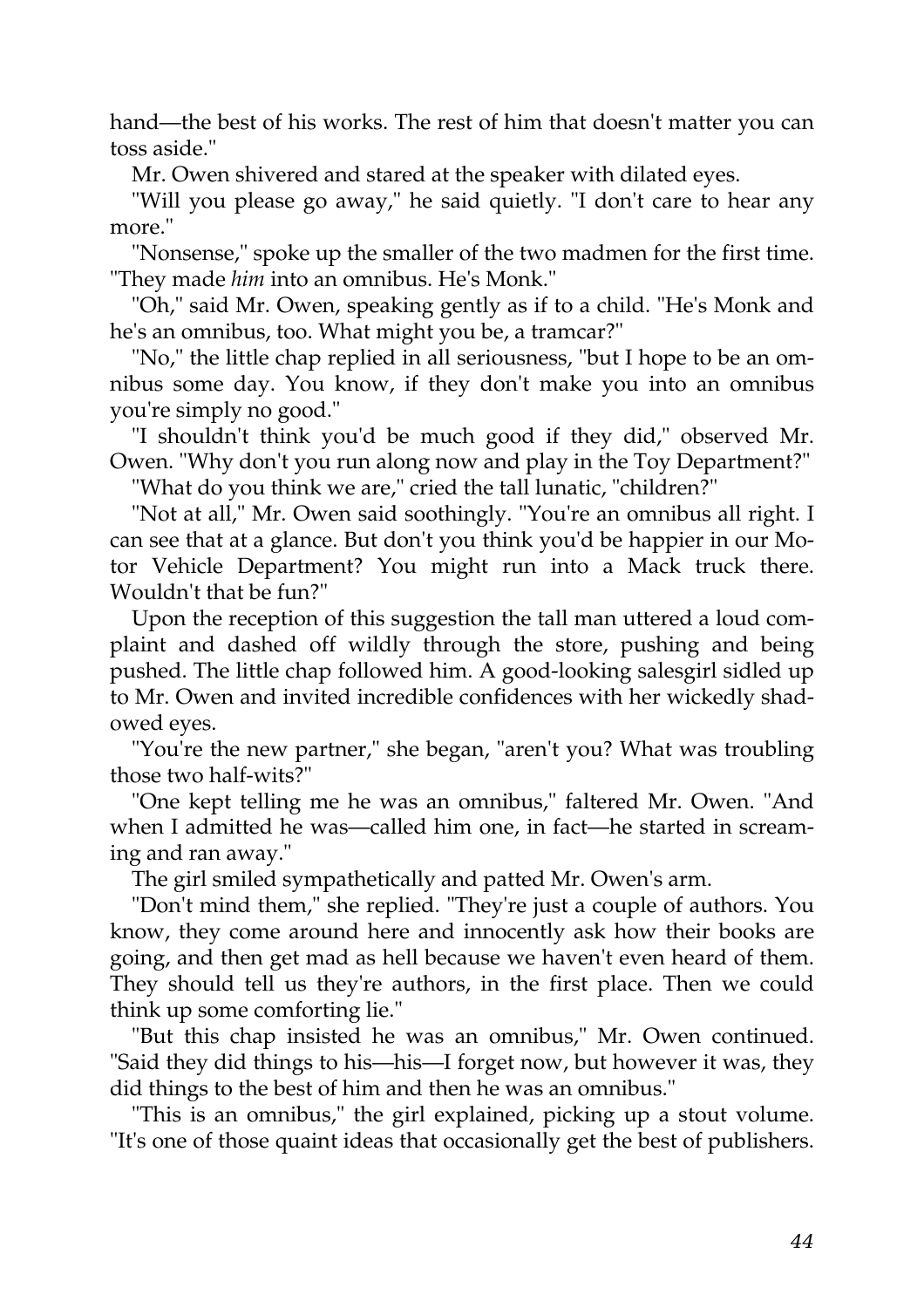Whenever an author isn't good enough to have his old books bought individually and still isn't rotten enough to be taken off the list entirely they publish an omnibus volume of his stuff, and surprisingly few people ever buy it."

"Oh," said Mr. Owen. "Then I was a little wrong. He started in with asking for a broken bed."

"That's Monk's latest drip," the girl told him. "It doesn't matter, though. He didn't want to buy it. He was seeking information."

At this moment a middle-aged lady sailed up to the counter and knocked off several books which she failed to replace. The salesgirl eyed her.

"What would be nice for a young lady sick in bed?" she demanded in a scolding voice.

"How about a good dose of salts, lady?" the girl replied promptly out of the side of her mouth, and winked at the shocked Mr. Owen.

"Or a nice young man?" chimed in another salesgirl.

"I'll have you to know this young lady comes from one of the best families," the woman retorted indignantly.

"Why did they kick her out?" Mr. Owen's companion wanted to know. "They didn't kick her out," cried the woman.

"Then how did she get to know you?" the other girl inquired.

"Are you deliberately trying to insult me?" the woman demanded in a voice of rage.

"I was," said the girl with the shadow-stained eyes, "but I've given it up."

"I asked," said the woman, struggling to control her words and mixing them completely, "What would be nice to give to a sick book in bed?"

"A worm, lady," replied Owen's friend. "A bookworm—a nice, succulent bookworm."

"But can't you understand?" cried the woman. "I don't want worms."

"Neither do lots of other people," the girl replied philosophically, "but they can't help themselves. I didn't know you had worms."

"But I haven't any worms," said the woman.

"Then why don't you want some?" she was asked.

"Who wants worms?" snapped the woman.

"Perhaps this woman is trying to sell you some of her worms," Mr. Owen suggested.

"That's an idea, too," agreed the girl. "Say, lady, are you trying to sell me some worms?"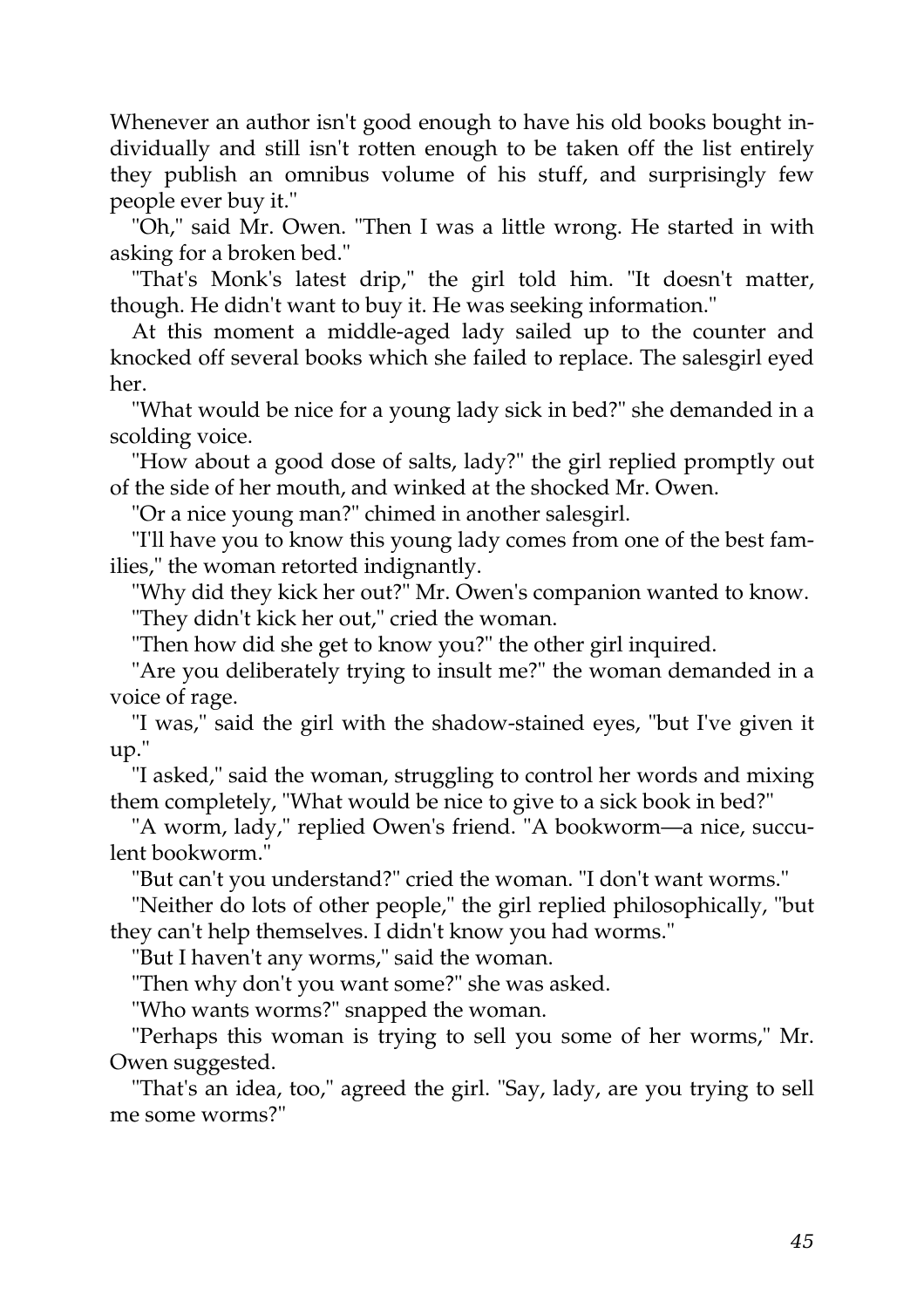"Certainly not!" expostulated the woman. "I don't want to sell some worms."

"See?" said the salesgirl with a hopeless shrug of her shoulder. "She says she won't let us have any of her worms."

"But I didn't have any worms to begin with," cried the woman.

"Oh." replied the girl, with ready understanding, "you picked them up as a hobby."

"No," declared Mr. Owen. "She means, she wasn't born with worms."

"It's a pity she was born at all," observed the salesgirl. "She and her old worms. Who brought up these worms, anyway?"

"You did," the woman told her. "I asked for a book, and you brought up worms."

"And where did the young lady in bed go?" the girl asked. "Is she still sick?"

"You told me to give her a dose of salts," the woman retorted furiously.

"Did I?" replied the salesgirl. "Well, give her a couple of doses and worm yourself off. This is a book counter and not a worm clinic. I'm tired of you and your worms and your dying young women and all that. Besides, I want to talk to this gentleman. You're in the way. Come back to-morrow when you've made up your mind."

"The management will hear about this," the woman threatened.

"The management has heard," the girl replied. "This gentleman is one of the owners. Isn't he lovely?"

Impotent with anger the woman rushed away.

Owen looked blankly at the salesgirl.

"Is there anything wrong?" he asked her.

"Oh, no," she replied, her eyes gleaming with unholy amusement. "There's nothing at all wrong. Can't you read?" Here she pointed to an overhead sign. "That damn fool came to the Pornographic Department. Take a look at this book."

She selected a book at random, turned the pages until she found an illustration, then passed the book to Mr. Owen. He glanced at the picture, gave one frantic look about him, then turned his back on the girl. The poor man's brain was paralysed by the picture the girl had put under his nose, a picture she should not have looked at herself, and which most certainly she should not have shown to him. With the book still held forgotten in his hands, Mr. Owen strove to think of other things. It was obvious to him that he was never going to turn round and face that girl again. What disturbing eyes she had! He wondered whether it would not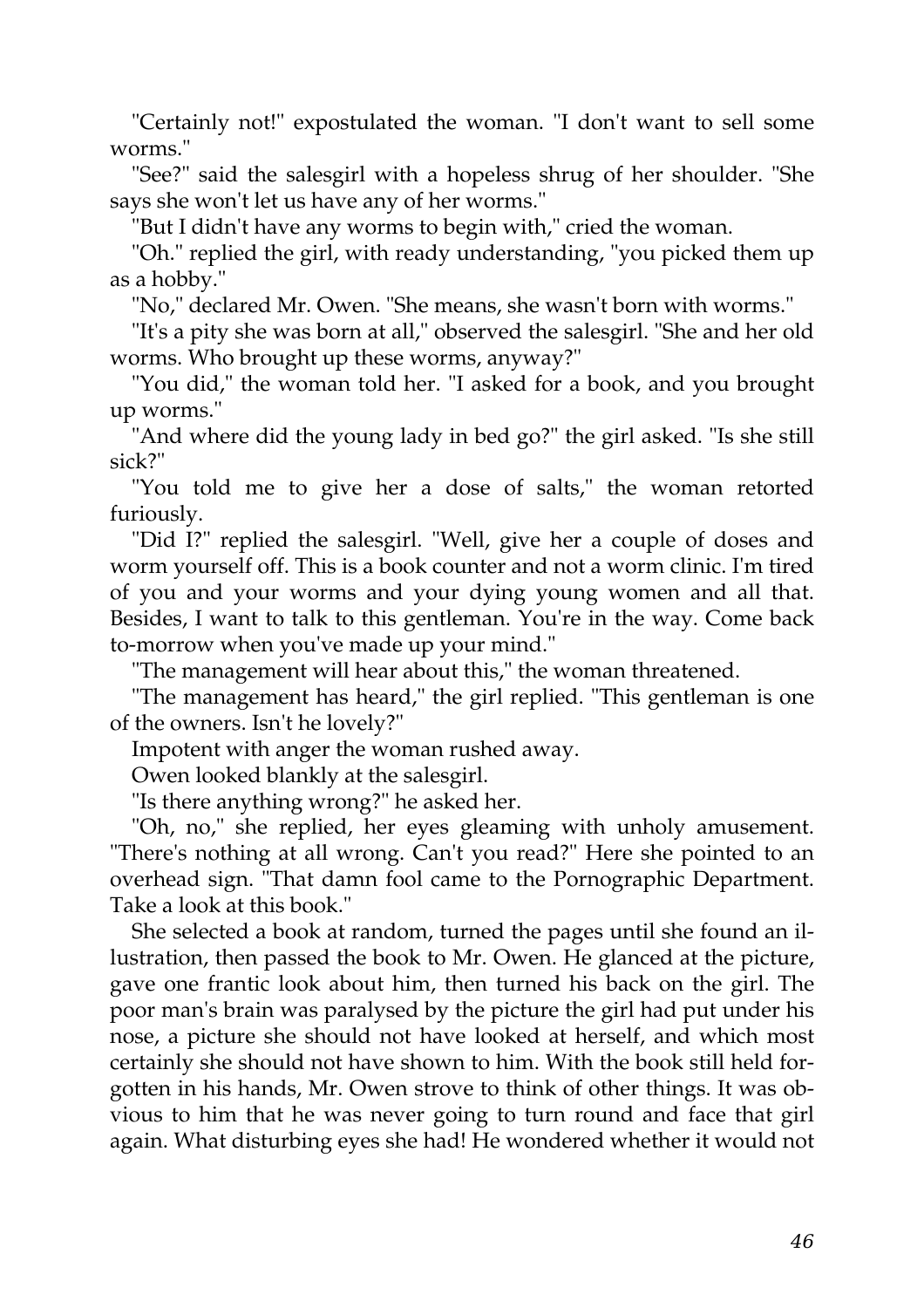be better for him to crouch down back of the counter and to wait there until one of the partners came to take him away. Dimly he realised that someone had been asking him a question, the same one, several times. He looked up and discovered he was being glared at by a thin, bitterfaced lady who gave the impression of being mostly pince-nez.

"Do you have the *Sex Life of the Flea?"* the woman asked sharply.

Mr. Owen now noticed that the woman held a slip of paper and a pencil in her hands. "My God," he wondered, "is this horrid old crow trying to interview me on my sex life? What a place this is."

"No, lady," he answered disgustedly. "I don't have the sex life of a louse."

"But I must have the *Sex Life of the Flea"* the woman insisted.

"I hope you enjoy it," he retorted, "but I shall play no part in it. None whatsoever. Personally, I don't care if you have the sex life of a mink."

"I've finished with minks," snapped the woman. "I'm doing fleas now."

"Have you mistaken me for a bull flea or whatever the he's are called, by any chance?" he shot back. "Or have you gone batty like everyone else? If you want a flea's sex life why not take up with some unmarried flea and have done with it?"

"You've gone batty yourself," retorted the woman.

"Madam," he replied, "I certainly have. Now, run away and look for this flea, I'm busy."

The woman sniffed, tossed back her head, and subjected Mr. Owen to a parting glare.

"You," she said witheringly, "would not even understand the sex life of the Bumpers—*Chloroscombrus chrysurus."*

"I doubt it," admitted Mr. Owen. "It doesn't sound very restrained."

"And as for the courtship of the Squid," she tossed in for good measure, as she prepared to march away, "I know you are ignorant of that."

"I'm not alone in my darkness, madam," he told her a little nettled, "and furthermore, I'm not a Peeping Tom."

"Will you kindly hold that book a little higher?" a fresh voice asked at his other side. "I want to study the detail of the illustration."

Mr. Owen wheeled and found himself confronting the gravely critical face of a lovely young girl. With his last shred of chivalry he endeavoured to remove the book from view, but the girl hung on gamely.

"What's the matter?" she asked innocently. "Don't you want me to see it?"

"Of course not," he scolded. "I don't want anybody to see it. Can't look at it myself."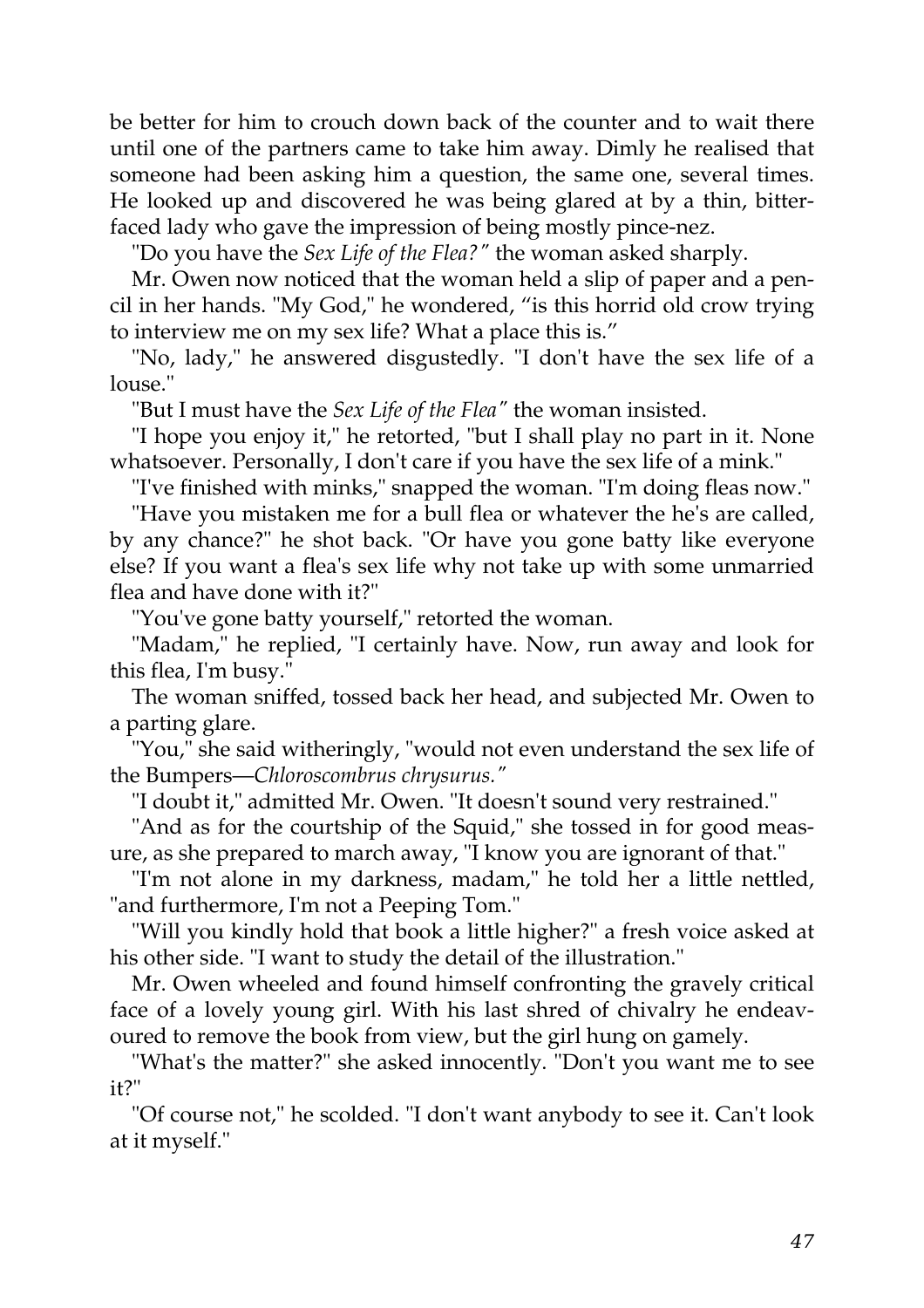The girl took the book from his now nerveless fingers and studied the picture intently. Fully expecting her to shriek and hurry away as soon as she understood what it was all about, Mr. Owen watched with fascinated eyes.

"Those Arabian lads certainly had some quaint ideas," she observed in a casually conversational voice. "So complicated—almost too elaborate, I would say, but perhaps they had a lot of time on their hands and nothing better to do. And after all is said and done, what is there better to do?"

"Don't ask me, lady," said Mr. Owen hastily. "I wash my hands of the whole affair."

"You seem to find something wrong with this picture," the girl went on. "Is it out of drawing?"

"It's out of reason," he answered coldly. "Please stop memorising it."

"I don't have to memorise it," the girl replied proudly. "I'm thoroughly conversant with the technique of Arabian erotology."

"Oh." replied Mr. Owen feebly, then, prompted by the belief that anything would be better than this clutchingly graphic illustration which they were shamelessly sharing between them, he asked, "would something in Squids interest you, or Bumpers, perhaps?"

The young lady judicially considered this proposal.

"No," she said at last. "I don't think I'd get much of a kick from the erotic life of the Squid."

"Sorry," said Mr. Owen, and he really was. "Then how about something especially filthy in the line of Bumpers? That might tide you over."

"Hardly," replied the girl. "Haven't you a dirtier book than this one?"

"My dear young lady," said Mr. Owen with deep conviction, "they don't print any dirtier books than that one. Even to be standing together in its presence makes me feel that for all practical purposes you and myself are nine-tenths married."

"Does it affect you that way?" the girl inquired with professional interest.

"I don't know what way you mean," he replied cautiously. "But I do know I'll never be quite the same."

"You're too impressionable," the girl assured him. "Now, I ran across a book the other day that would have opened your eyes. It was ever so much dirtier than this— to begin with it described——"

"Don't!" cried Mr. Owen, clapping both hands to his ears. "Are you proposing to stand there in cold blood and describe to me a book even dirtier than this one?"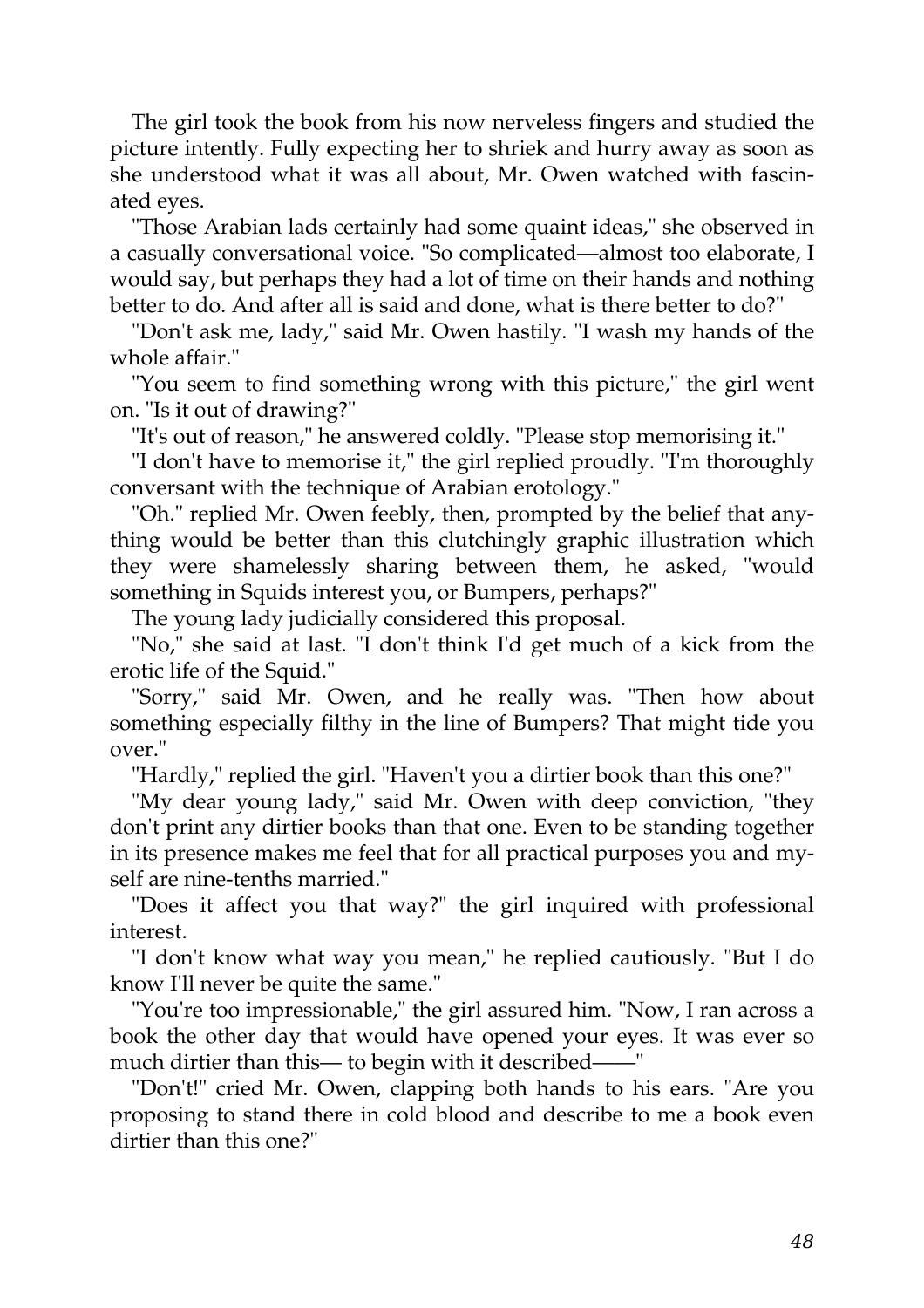"Perhaps when I've finished," smiled the girl, "your blood won't be so cold."

"Oh," muttered Mr. Owen, panic stricken by the implication in the girl's words. "Oh, dear. Oh, dear. I want to get out of this department. How can I do it? Where shall I turn?"

His hands fluttered helplessly over the books, and all the time he was painfully aware of the fact that the salesgirl with those eyes was observing his distress with quietly malicious amusement.

"Tell that creature all about it," he said to the young lady distractedly and pointed to the salesgirl. "She'll probably cap your story with the Nuptials of the Whale or Everyman's Manual of Rape, for all I know. Don't hang around here any more. I'm in no mood for any monkey business."

"Then I'll call on you when you are," the smiling young lady replied. "I like that sort of business, and it's so refreshing to find a man who is still fresh and unspoiled— you know, not blasé."

"Don't you dare come back," Mr. Owen called after the girl as she gracefully swayed away. "My sex life is null and void."

Apparently the girl did not hear, but various other customers did and stopped to stare interestedly at this man who was thus publicly proclaiming his truly lamentable condition.

"I hope you don't mean that," the salesgirl murmured, undulating up to him with her trim, flexible torso.

Mr. Owen, after recovering a little from the effect of the torso, noticed for the first time that a small section of hell had crept into her hair and left its flames glowing among the waves. A dangerously alluring girl, he decided. She was certainly not the proper person to team up with when selling pornographic literature. Especially when illustrated. Or maybe she was. He did not know.

"I wish you'd stop sidling up to me like an impassioned and overdone piece of spaghetti." he complained. "And what has my sex life to do with you, I'd like to know?"

"That's rather a leading question, isn't it?" she answered, a challenging glitter in her eye.

"I don't know." said Mr. Owen. "If it is, don't answer."

"I feel that I must," she told him gently.

"Oh, God! " breathed Mr. Owen.

"So far," said the girl, "our sex lives have never crossed, but they might at any minute."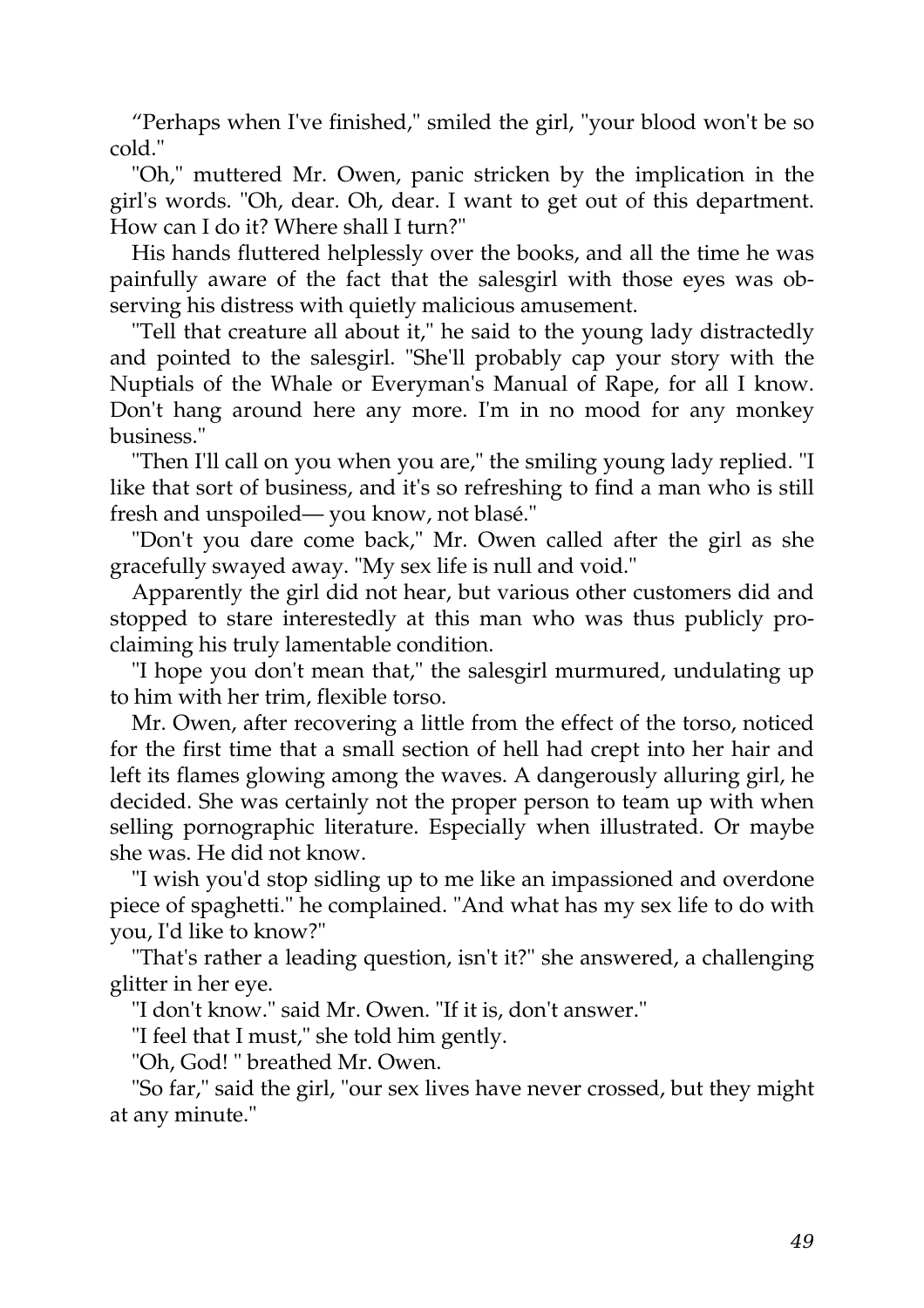"What!" cried Mr. Owen. "You mean right here and now? Oh, no, they won't, my girl. Nobody is going to cross my sex life in the middle of a department store. You keep your sex life and I'll keep mine."

"But you seem to have no sex life."

"Then don't worry about it. Let the sleeping dog lie."

"What sleeping dog?"

"Don't ask me," Mr. Owen told her bitterly. "Any sleeping dog."

"Oh," said the girl. "I thought you meant your sleeping dog."

"Well, I didn't." he retorted irritably. "I never had a dog either sleeping or awake."

For a moment she studied him appraisingly.

"Did you ever have a girl?" she asked.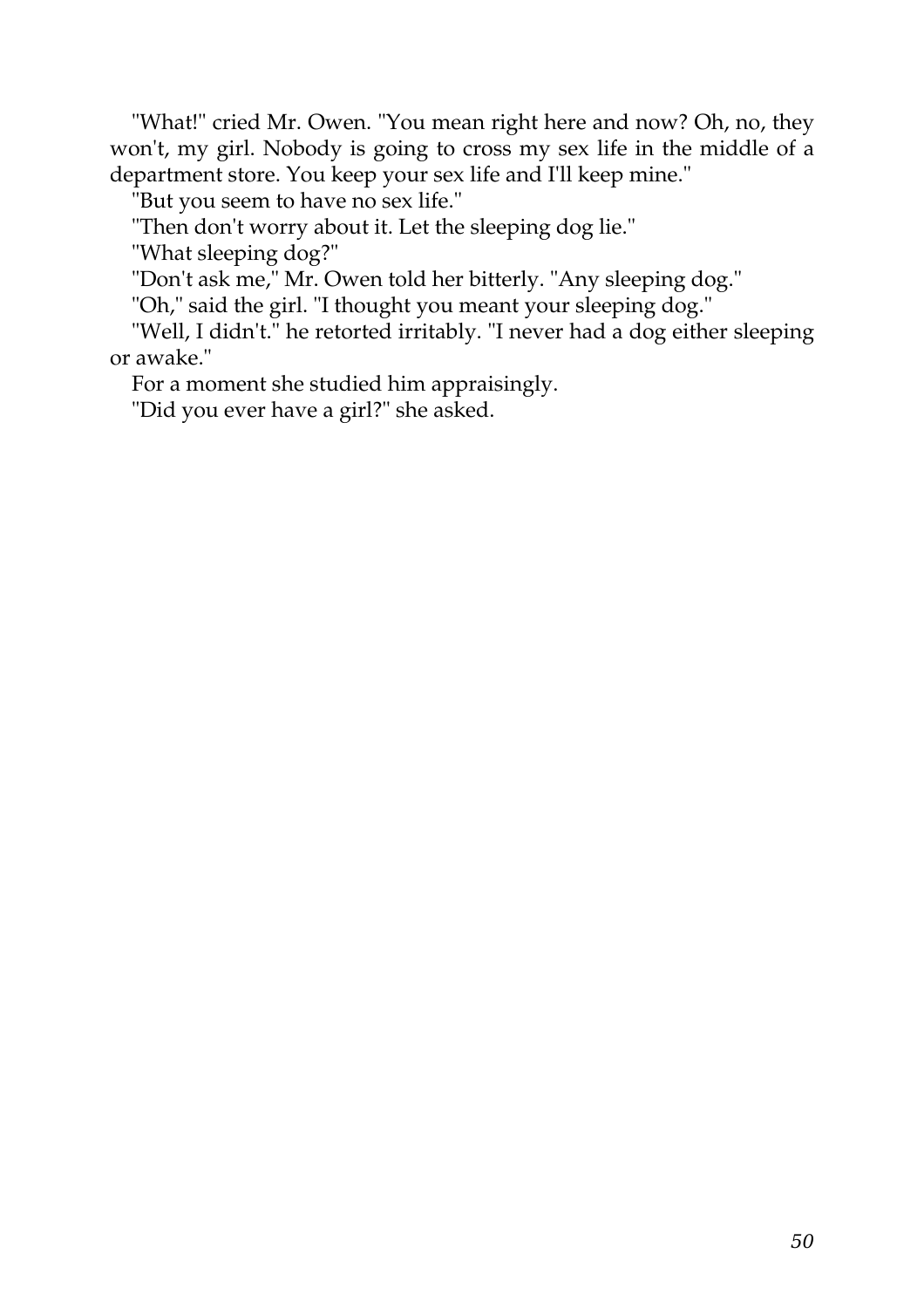## Chapter

### **SATIN**

"I'M somewhat hazy on that point," Mr. Owen replied. "Seems as if I had. Why?"

"Nothing at all," she answered. "I was merely wondering if your sex impulses had ever been thwarted."

"What's that to you?" he asked.

"Again, nothing at all." she assured him. "Only it makes one a little cracked when that happens."

"You don't look so seamy." Mr. Owen was ungallant enough to observe as he considered the girl's gracious moulding.

"Why should I?" she demanded.

"Don't ask me." he answered defensively. "I don't know whether you should or shouldn't. It's none of my business."

"It certainly is some of your business," she told him, returning his gaze with an appraising eye. "You don't think I'm going to let you or any other man thwart my sex impulses, do you?"

"I don't give a hang about your horrid old sex impulses." he retorted. "Have I tried to stop you?"

"From what?" she wanted to know.

Mr. Owen looked blankly at her.

"From whatever you want to do when you carry on like that," he answered lamely.

"Well," she snapped, "you haven't been any too encouraging. You haven't puffed or panted or rolled your eyes or tried to find out things like other men do."

"Do you want me to rush about after you like an exhausted masseur?" he demanded.

"No," she replied, "but you haven't even insulted me so far."

"Would that be possible?" he asked.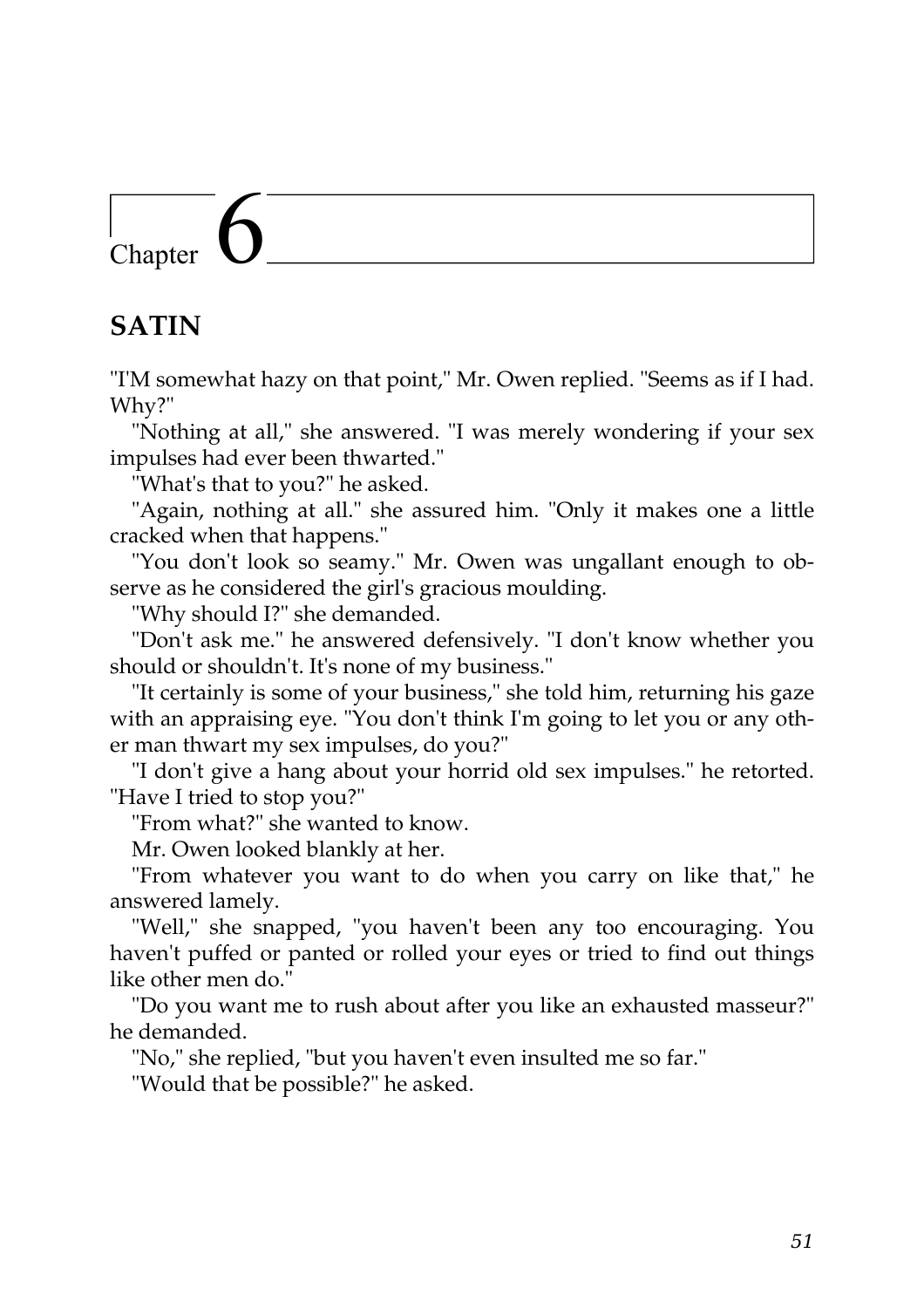"No," she replied dispassionately, "but it's nice, just the same. A girl gets to expect it. Your partners make indecent proposals whenever they get the chance. Nothing discourages them."

"Do you try?" Mr. Owen asked quickly, surprised by the keenness of his interest.

"Why do you want to know?" she demanded, drawing near the man.

"I don't," he disclaimed hastily. "I don't care if you encourage the War Veterans of the World."

"Who are they?" she asked with sudden interest, then her eyes snapped dangerously. "Oh," she continued, "so you don't care, do you? Well. I'll fix you. I'll damn well lay you out with the dirtiest book I can find."

"Then what will you do?" Mr. Owen inquired.

"Lay myself out beside you," she fumed.

"With an equally dirty book, no doubt," he caustically added.

"Yes," she said, snatching up a heavy volume of *A Thousand and One Nights.* "This ought to settle your hash."

It probably would have, had not Mr. Owen ducked at the last minute. A *Thousand and One Nights* consequently descended upon the head of a near-sighted but otherwise unremarkable gentleman, whose nose, previously nearly buried in a book, was now completely interred. When presently the nose found strength enough to rise from its lewd resting place, the gentleman behind it glared at the innocent Owen through tears of rage and pain.

"That," said the man, as if explaining the incident to himself, "was an unnecessarily dirty trick."

"It was an unnecessarily dirty book," Mr. Owen replied soothingly. "It barely missed my head."

"Well, here's one you won't miss," grated the gentleman, and before Mr. Owen could duck he received full upon the top of his skull the entire contents of *Fanny Hill*, illustrations and all. As he staggered back from the blow he felt a heavy tome being slipped into his hand. Several other salesgirls were arming themselves with erotic literature for the defence of their assaulted leader.

"Pat him with this," a voice said in Mr. Owen's ear. "It's a bronzebound Boccaccio. If that doesn't settle his hash I'll have a swell Rabelais ready."

"You're bound to settle somebody's hash," Mr. Owen muttered with a grunt as he drove Boccaccio down upon the other gentleman's head. "Better his hash than mine. I hope that did it!"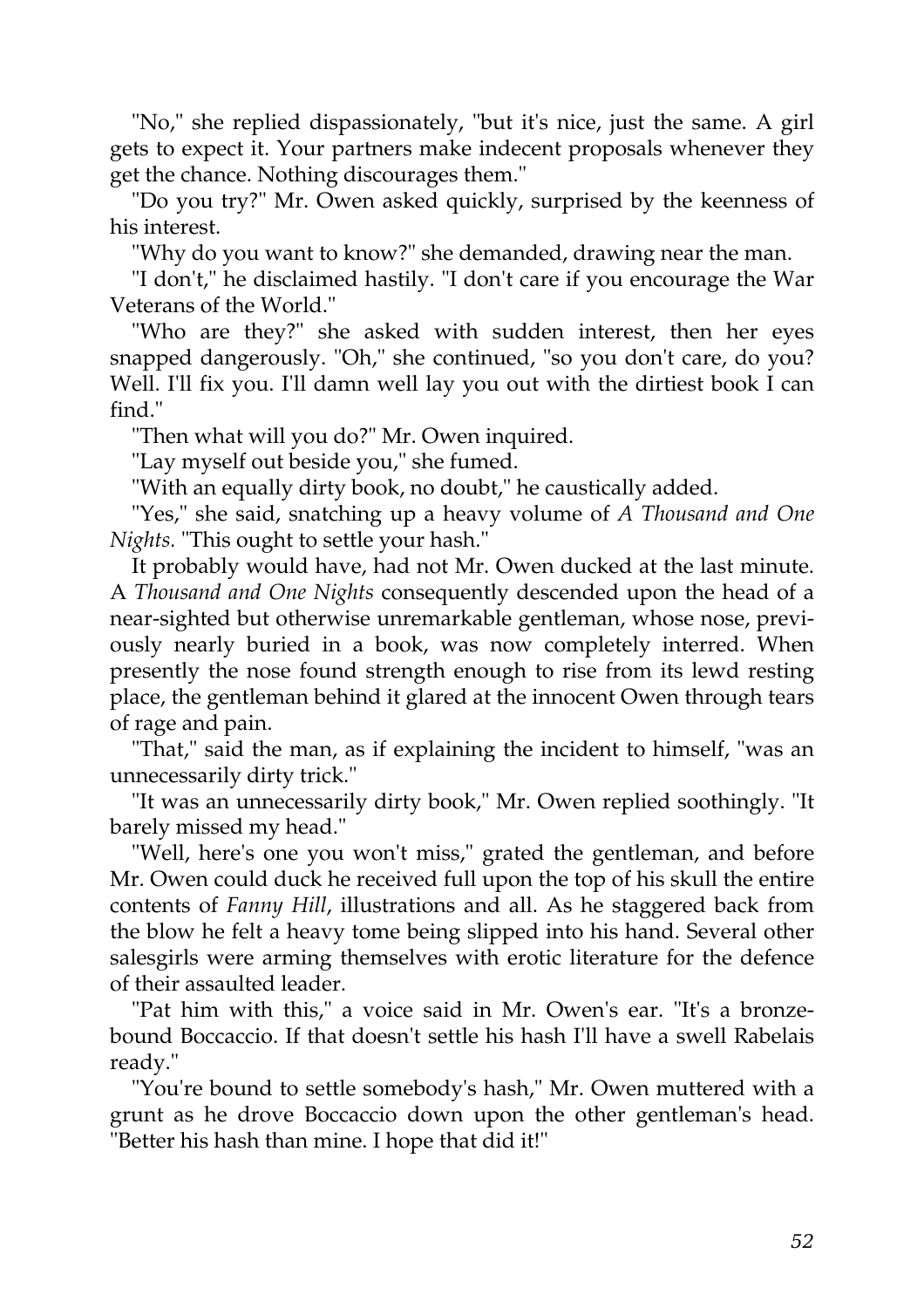Apparently it had. The twice-flattened nose descended to rise no more of its own volition. Boccaccio had made a lasting impression. The body was speedily removed, and business went on as usual. Mr. Owen thanked the salesgirls for their ready support, then turned back to the one who had made him her special province.

"Just where were we?" he asked, then remembering that they had not been at such an agreeable place, added, "Let's begin a little farther back."

"How much farther back?" she asked. "Before all this rotten pornography?"

"Oh," said Mr. Owen hopefully, "then you're not so fond of pornography yourself?"

For a moment the girl looked at him defiantly.

"Suppose I'm not?" she demanded. "I can take it or leave it, just as I like. You don't have to wallow in pornography to be pornographic yourself. I'm a very erotic woman, I am. So erotic I can hardly stand being in the same section with you. I don't know what might happen."

"Don't let it," pleaded Mr. Owen. "I haven't quite found my sea legs yet."

"You haven't even looked at my land ones," the girl shot back.

"Let's not go into that any more," he begged her. "Do you mean that you find it difficult to be caged in here with me, or would you experience the same feeling with just any other man?"

"With any other man," she replied, "so long as he wasn't dead or too badly damaged."

Mr. Owen's face fell. His disappointment was obvious.

"Oh," he said somewhat flatly, "that's nice if you like it."

"Not that you don't affect me differently," she went on, smiling up at him. "I find my sex life rapidly approaching yours. It may be to-day. It may be to-morrow. It may be the next day at the very latest. Whenever it is, they're going to meet like a couple of ten-ton trucks."

"Does it necessarily have to be as violent as all that?" he asked uneasily. "Sounds sort of rough to me."

"It will be rough enough, no fear," she replied. "There's something about you that arouses my most primitive instincts. I don't know what it is, but it makes me simply filthy. Feel as if I want to shock you out of your wits."

"You have already," said Mr. Owen, "and I don't even know your name."

"It's Honor Knightly," she told him, "but people call me Satin because of my skin. I'll show you that later—all of it, if you like."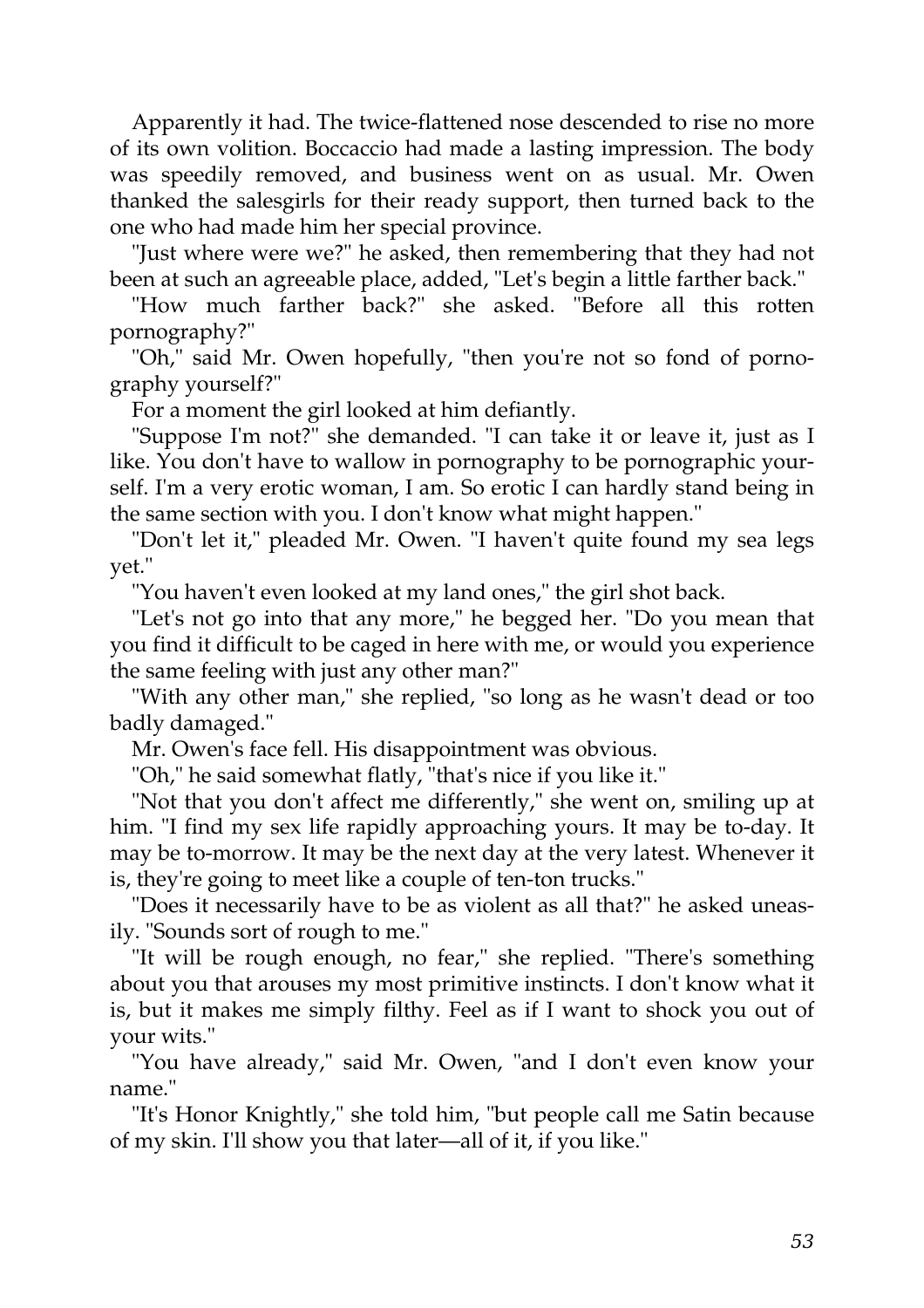"No," said Mr. Owen, a little terrified. "Only some. It is like satin, though, all smooth and everything."

"You don't know the half of it," she boasted. "I'll open your eyes to something extra special in the line of skin!"

"You're too good to me," murmured Mr. Owen unenthusiastically, as he thought of the tremendous amount of skin he was slated to see on or before the day after tomorrow at the latest.

"Qh, I get fun out of it, too," said the girl almost gloatingly. "I get a lot of fun."

"I'm sure you must," remarked Mr. Owen. "But, tell me, Satin, do all young ladies about here talk like you?"

"Oh, no," the girl declared. "Most of them are not at all afraid of calling a spade a spade—perfectly unrestrained, they are."

"Not like you," he suggested.

"Not a bit," she admitted. "I like things clean but nice. You know—ladylike."

"Have you a decent dictionary?" a studious-looking gentleman inquired, leaning over the counter towards the girl.

"No," said the girl briefly. "All our dictionaries are indecent. Full of obscene words."

"I know all those," said the man.

"You do like hell," snapped Satin. "How about this one?"

She leaned over and whispered a word in the man's ear.

"What does it mean?" he asked in an awed voice.

Once more she whispered in the man's ear. "My word," he said, his eyes growing round. "Does it mean all that?"

"And more," the girl replied. Turning to Mr. Owen, who was curious in spite of himself, she added, "Now, if I wasn't a lady I'd have said all that right out loud."

"Thank God you didn't," murmured the gentleman. "On second thought, I think I'll buy one of those dictionaries."

"It's called the Little Gem Desk Dictionary Of Obscene Words," she told him, passing him the book. "It's standard. You'll find it quite a comfort, especially when you're mad."

"I've a friend on the faculty who loves indecent words," the studious gentleman informed her, tucking the book in his pocket. "Of course, when nicely used."

"Most members of faculties love indecent words," Satin declared. "It comes from dealing with the young."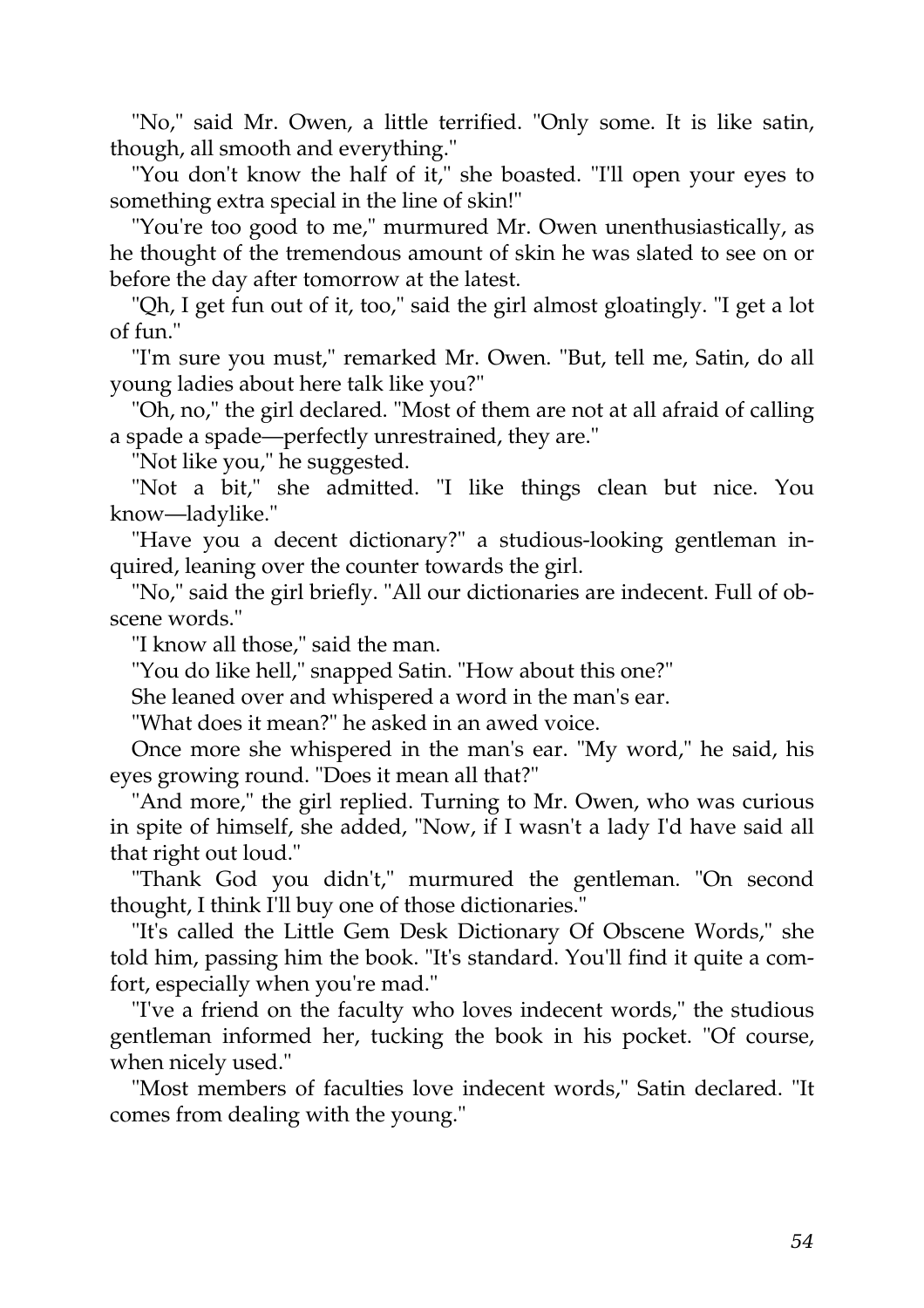"What are you doing for luncheon?" the gentleman asked her, to Mr. Owen's annoyance.

"Too bad," said Miss Honor Knightly with sincere regret. "I'm dated up to-day. You see, among my other means of making extra pin money," and here Mr. Owen found himself wondering about those ways, "I act as executive secretary for the Kiarians. They're holding their monthly luncheon to-day, and I have to take notes of the proceedings. It's an awful trial. I'm glad I know a lot of dirty words. One needs them at a Kiarian meeting, I assure you."

"I should imagine," replied the gentleman, "it would be even worse than dealing with the young. Some other day, perhaps."

"You'd be surprised," Satin informed Mr. Owen, when the gentleman and his dirty dictionary had taken themselves off, "how many invitations I get since I've taken charge of the Pornographic Department."

"No, I wouldn't," Mr. Owen assured her.

"Yes, yes," Honor went on, happily reminiscent. "I'd never suffer from insomnia if I took advantage of all my opportunities."

"Do you ever suffer from insomnia?" he asked, white nights from the past dimly stirring his memory.

"Terribly," said Satin, "when I'm all upset and erotic. But I won't any more now that you are here. There'll be no need of insomnia to keep me awake. I like things clean but nice."

"Oh, you like things clean but nice," Mr. Owen observed moodily. "I'll admit you make them clear enough. I'd never mistake one of your spades for a teething spoon, by any chance. But don't delude yourself. I'm not going to be here for long. I'm going away."

"Then I'm going to ask the partners if they won't give you to me," the girl declared.

"Oh, they'll say yes," Mr. Owen told her, "but it won't mean a thing. They're like that—impulsive. Then they forget."

"But I don't," said the girl. "And your number's up. Don't *you* forget." "It must be a high one," Mr. Owen answered in a really mean spirit. She looked at him.

"When my sex has dominated yours," she told him, looking rather mean herself, "I'm going to make you suffer for your rotten little wisecracks. See if I don't."

A page boy appeared to inform Mr. Owen that the partners were awaiting his pleasure. As he prepared to follow the boy he observed with some satisfaction the expression of irritation on Miss Honor Knightly's undeniably pretty face.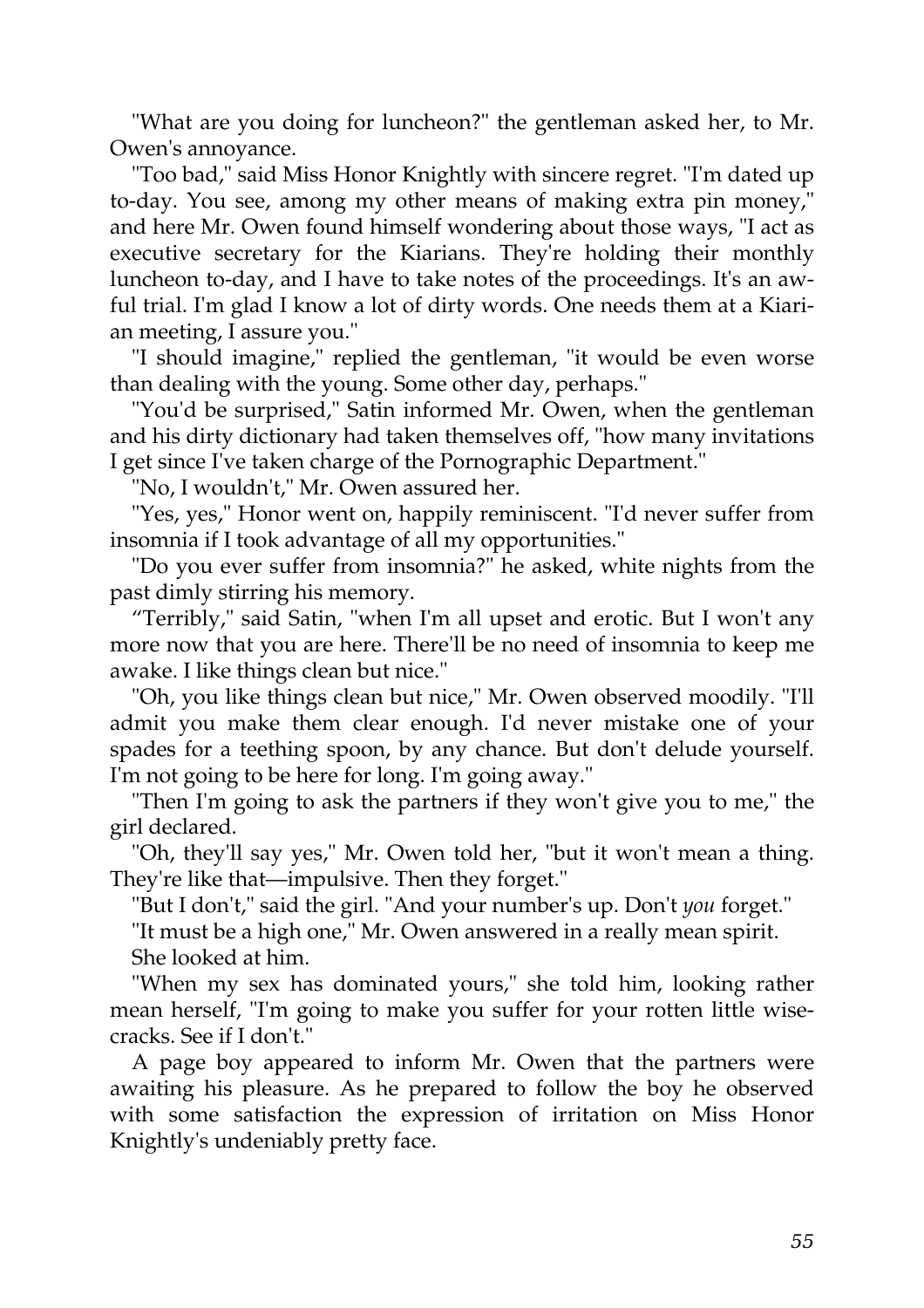"You haven't told me that word," he tossed at her casually. "You know, the one you whispered in the man's ear."

"No?" she replied. "Well, lean over and I will." Mr. Owen leaned over and waited. Why did he want to know? he wondered. His orderly mind assured him it was because she had told the other man. Was it possible he was morbidly jealous? He felt her breath fanning lightly on his cheek. Her lips brushed the lobe of his ear. Then her teeth seized it and, so far as he was concerned, bit it off. In his anguish Mr. Owen involuntarily released several of the dirtiest words he knew.

"It was none of those," she told him. "And now you will never know."

"How can you talk so clearly," he asked her huskily, "with the lobe of my ear in your mouth, or did you swallow it?"

"How common you are," she remarked coldly. "I don't like vulgar men. The boy is waiting."

Tenderly feeling his ear, Mr. Owen followed the boy to the senior partner's private office. Here he was enthusiastically received and escorted up to one of the largest cocktail shakers he had ever seen. The Major, owing to his strength and size, was wrestling with this frost-coated vessel.

"It's nice to drink a lot of cocktails before luncheon," Mr. Larkin was telling everyone. "Of course, if you drink a whole lot of them you get quite drunk, but then, getting drunk is sort of nice, too."

Mr. Owen received this surprising shred of information with a proper display of interest as he accepted a glass from the hands of the hovering Dinner. After he had swallowed its contents he was inclined to agree with Mr. Larkin. "It's nice to get drunk before dinner, too," quoth the Major, his deep voice rumbling pleasantly through the room.

"One can't get drunk before Dinner," the senior partner put in. "Dinner is always drunk."

"No," the small man objected. "He's always getting drunk, but he never quite is—not dead, I mean."

"Come! Come!" cried Mr. Larkin hospitably. "Drink up, everybody. To the new partner and the old ones. We simply have to get a skinful to stand that Kiarian luncheon."

"Oh," said Mr. Owen, visions of Satin in his mind and prints of her teeth in his ear. "Is that where we're going?"

"It is," replied the Major gloomily. "I'd much rather take you to a sporting house or a gambling dive."

"So would I," agreed Mr. Larkin. "I told him to remind me about brothels. Now, don't forget everybody, bring up brothels."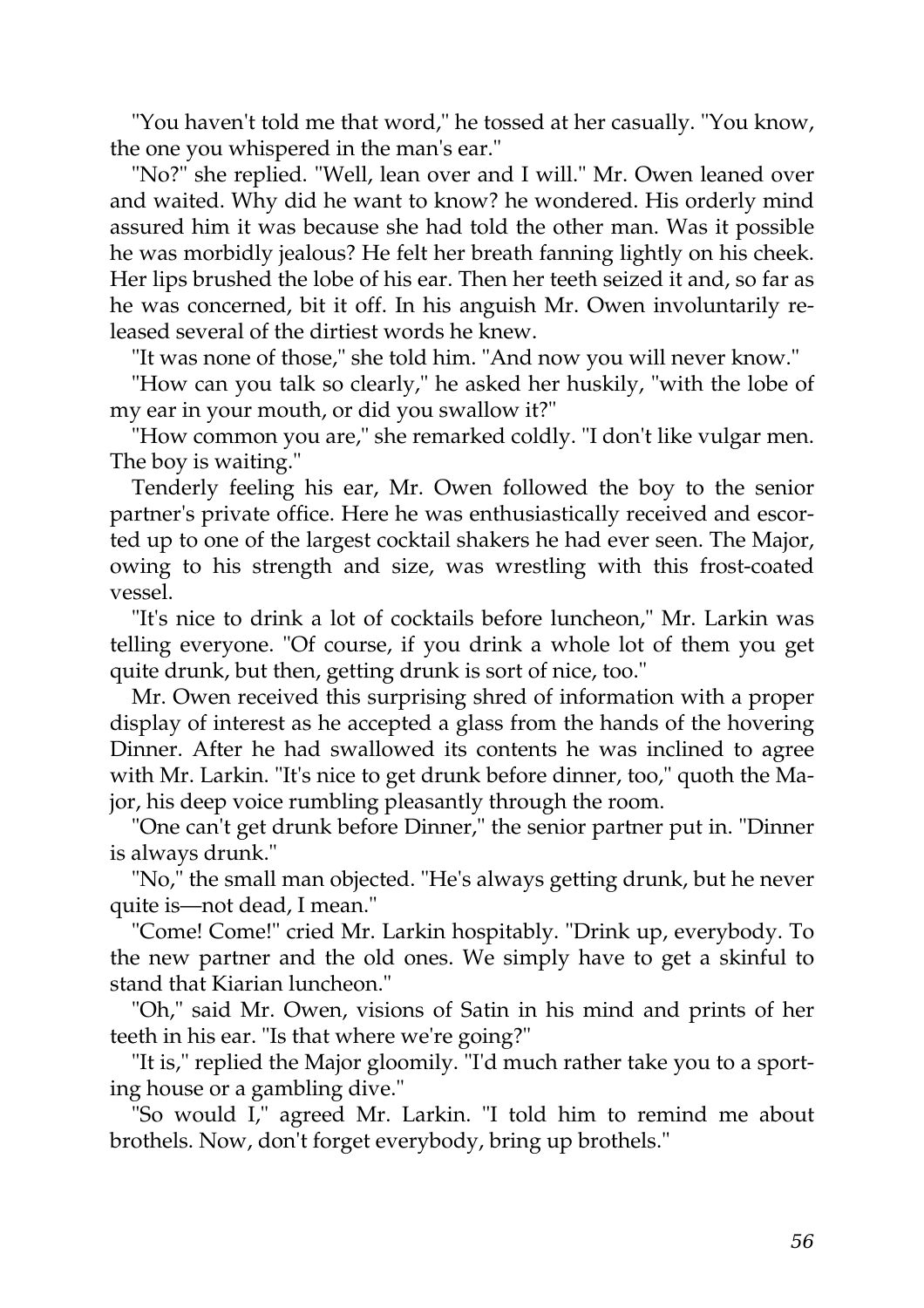Mr. Dinner produced his notebook and made a painstaking entry.

"I have it down in black and white," he announced, looking up from his book. "Here it is," and he read: "Everyone is to remind H. Larkin about brothels."

"That's almost too black and white," observed Mr. Larkin. "In case you were found dead, I wouldn't want people to get the idea I had to be constantly reminded about brothels. No normal man should be as absentminded as all that, should he? I know I'm not."

"No," said Mr. Dinner, his eyes blinking thoughtfully. "What you need is someone not to remind you of them. Suppose I put down a note like this: Everybody is to try to keep H. Larkin's mind off brothels. How would that do?"

"It won't do," Mr. Larkin replied after a thoughtful pause. "People might get the impression I thought altogether too much about such places, and I wouldn't like that, would you, Mr. Owen? You wouldn't like it noised abroad that you just couldn't think of anything else even if you seldom did."

"Certainly not," Mr. Owen agreed, and tossed off another cocktail. There was nothing out of the ordinary about this conversation. They were all jolly good fellows, sound, sensible men, and they drank delicious cocktails.

"You see?" cried Mr. Larkin. "He agreed with me. Put that notebook away, Dinner. There are some things I should be allowed to handle for myself. Besides, after we've finished that shaker, I think we'll all be primed to call on Hadly at the bank and demand a line of personal credit for our new partner. He has to have some money, you know, or else he'll be spending all of ours."

The two other partners looked at Mr. Owen with frankly alarmed eyes. Evidently it was a decidedly disagreeable possibility.

"No," murmured the Major, "that wouldn't be so good."

"Good," gasped Mr. Dinner. "It would be just awful. Let's rush to the bank."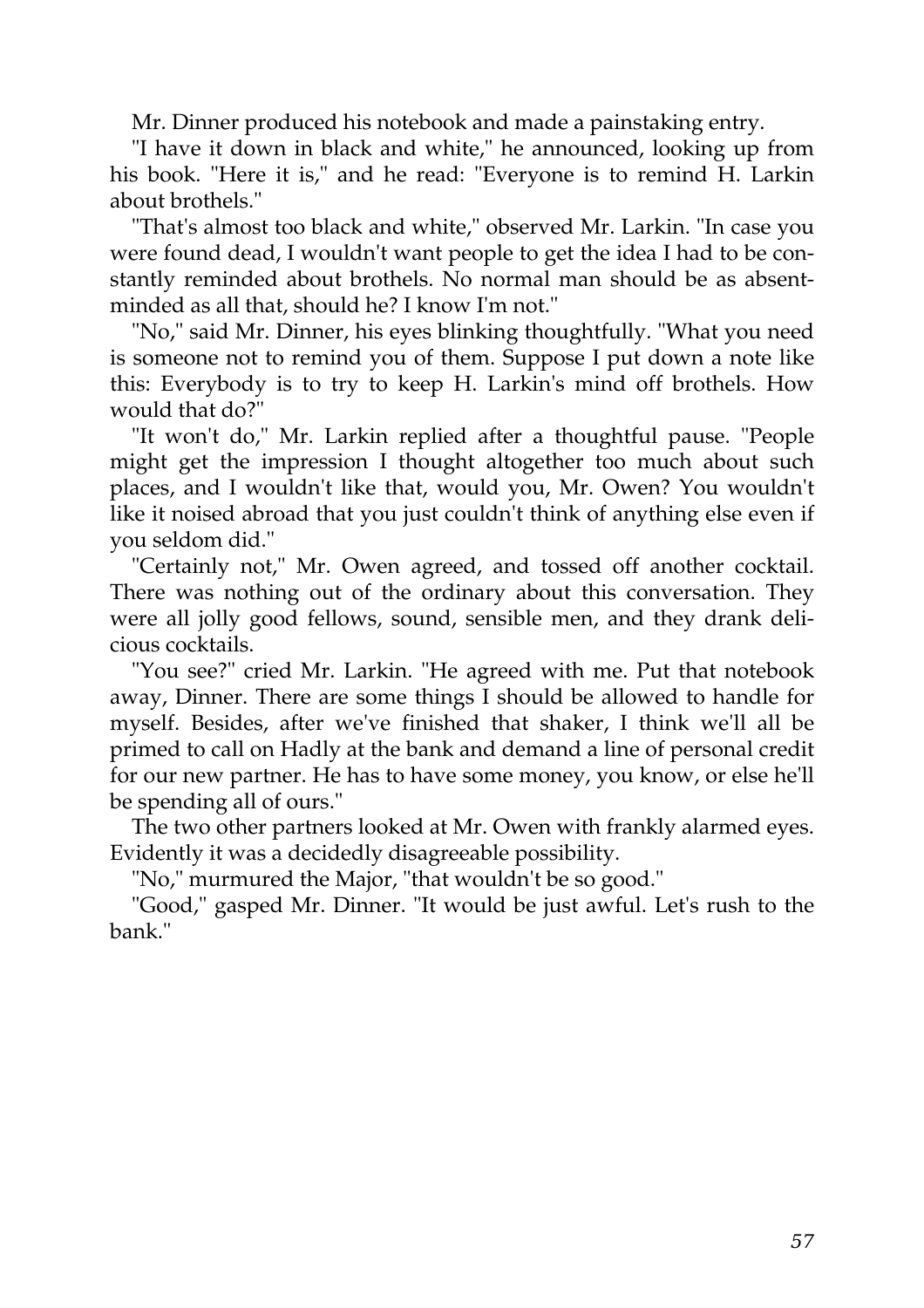### Chapter

### **ESTABLISHING A LINE OF CREDIT**

BY the time the last quartet of cocktails had been drained from what Mr. Owen had at first feared was going to be an inexhaustible shaker but which now he regretted was not, the partners felt themselves suitably set up to call on Mr. Hadly, the president of the bank with which the store did business in its casual way.

"We'll establish a line of credit for you, Mr. Owen," growled the Major like a jovial thunderstorm, "or I'll tear the hinges off the safe with my own two hands."

"And I'll help you," vowed Mr. Dinner. "What good is a bank unless you can establish a line of credit with it, I'd like to know?" As no one seemed prepared to tell him, he added, disgustedly, "They're so drunk I can't even hear them."

"I do feel so good," exclaimed Mr. Larkin. "I believe the four of us could establish a line of anything if we set our minds on it. What say you, Mr. Owen?"

"I say stick to credit," said Mr. Owen wisely. "Once we have our credit we can set about establishing other things—a reign of terror, for example. Some sadistic strain in my composition has always craved for a reign of terror. Also, I've always wanted to carry a cane."

"Let's all carry sticks," cried Mr. Larkin. "Heavy ones. They might intimidate that skinflint Hadly."

He rang a bell on a flower-heaped desk, a girl entered, received the order together with various flattering but uncalled-for observations from all the partners, and in a surprisingly short time returned with four heavy sticks, so large and heavy, in fact, that Mr. Dinner experienced some difficulty in handling his and himself at the same time.

"Speaking of sadism," remarked Mr. Larkin easily, slipping on a pair of light yellow gloves, "did you ever beat a defenceless child?"

In spite of the cocktails, Mr. Owen shuddered as he vigorously shook his head.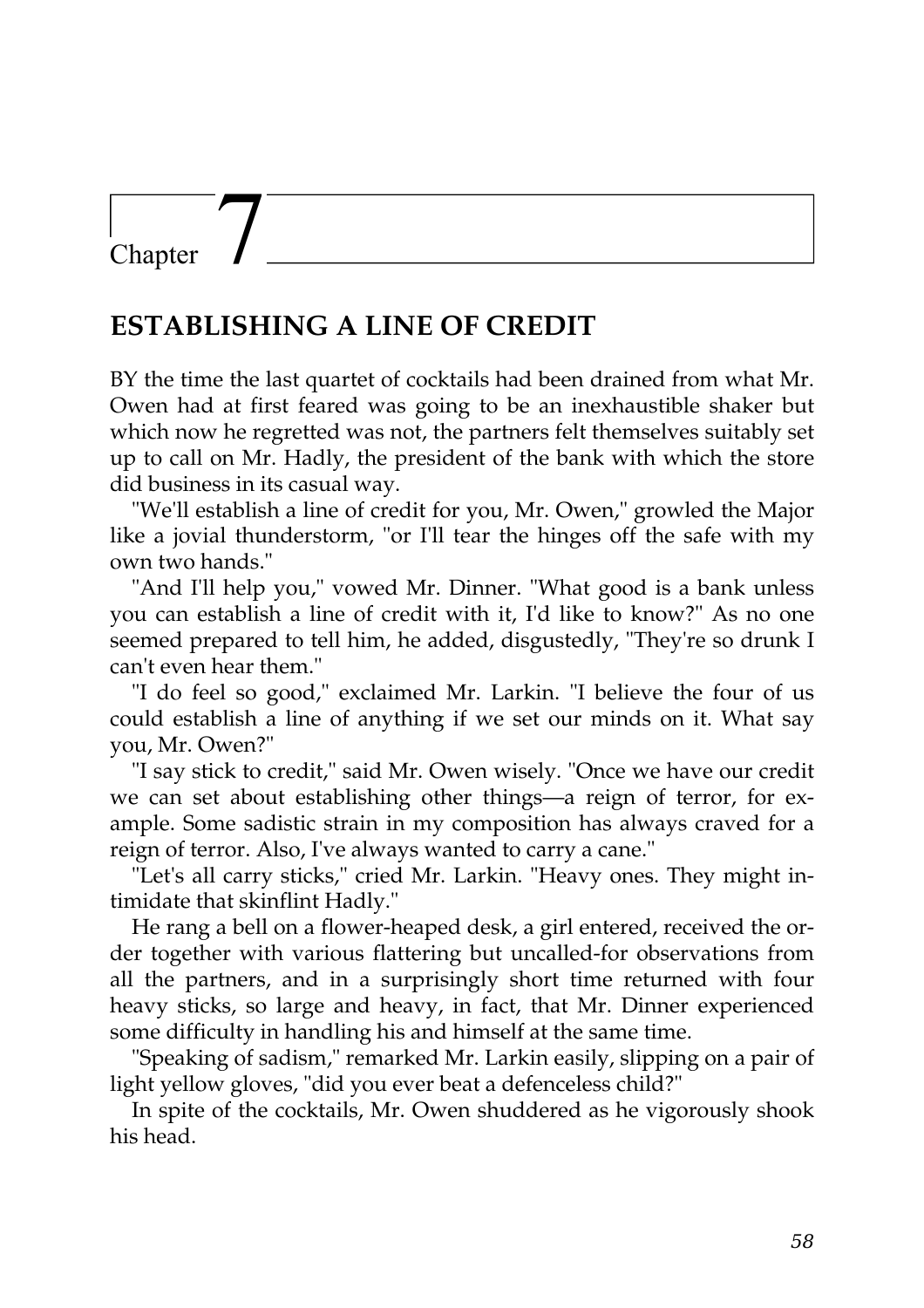"Neither did I," went on Mr. Larkin, "but I've heard it's lots of fun."

"You might try it on my nephew," volunteered the Major. "He's an exceedingly snotty child. Last time I played cards with his father the young scamp pulled four aces from my sleeve."

"Any child should be beaten who does a thing like that," observed Mr. Dinner. "Maybe his father put him up to it."

"Quite possibly," replied the Major. "There always was a mean streak in my brother. Anyway, he'd been losing heavily all evening, what with one thing and another."

"If you'll give me a little room," put in Mr. Larkin, "I'll make an honest effort to veer myself through that door. We really must be going."

The senior partner thereupon veered through a private door giving to the street. Behind him veered his three companions, diligently swinging their sticks. Mr. Owen could not remember ever having veered on to so pleasant a thoroughfare. He drew a sharp breath and tried to remember all the things he had ever heard about Paris. This street, he felt sure, was far better than anything Paris had to offer. Surely there had never been such inviting-looking women seated at such convivial-looking tables. And as he walked past them he became inwardly elated on discovering that the women gazed at him with eyes of undisguised approval.

It was jolly to be looked at that way for a change. He could not help wondering if the cocktails had not only improved his mental outlook but also his physical appearance. If they had, he decided to become a confirmed drunkard. Too few women had paid any special attention to him in the past. Only the out-of-luck souls had seemed to drift his way. Now he was coming into his birthright. He was being admired by the opposite sex. And he, in turn, was admiring. He was returning these women's glances with brightly acquisitive eyes. He was lusting after them all. The world at last was his barnyard. Why didn't everyone get undressed and start in to chase one another? He could not decide which one he would chase first. Probable he would try to run in all directions at once.

It was a friendly sort of day, with a fair blue sky overhead. Beneath it the boulevard gave the impression of running away into friendly places. Other streets branched from it. He caught glimpses of spacious parks and plazas and lovely, interesting buildings. It seemed to be the sort of city he would have built himself, had he been given a free hand. Even the theatres wore an especially attractive aspect. One announcement read: "The only piece of cloth in this show is the curtain." Another play was called *Just As We Are,* and Mr. Owen, looking at the photographs of the girls, decided they would be just like that in this wholly desirable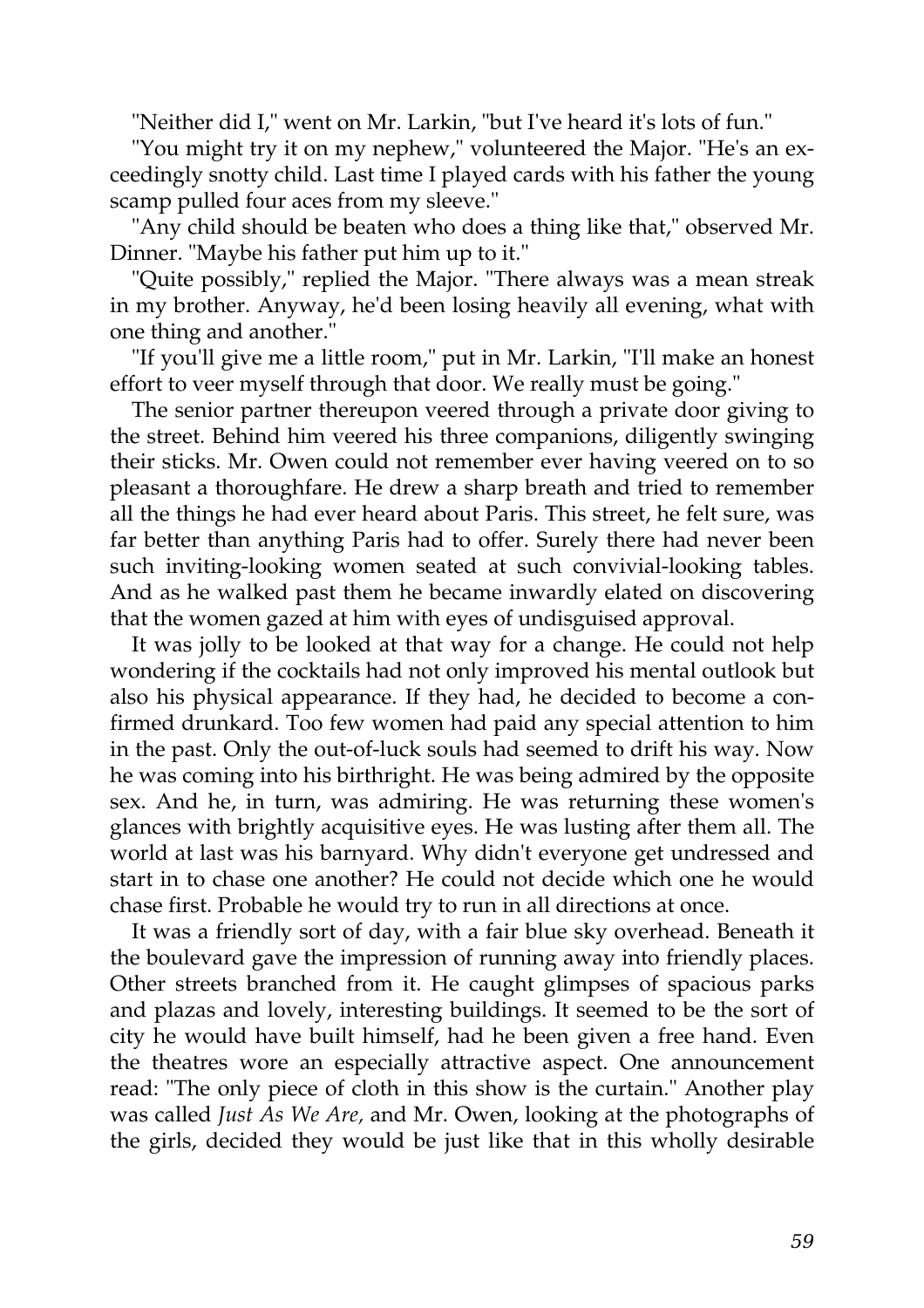metropolis. He was very favourably impressed with everything. Delighted.

Their progress was necessarily slow, owing to the wide acquaintance of the three partners with various ladies and gentlemen they encountered in the course of their walk. Even Mr. Dinner, as small as he was and as drunk as he was, appeared to be greatly in demand. At one table Mr. Owen was introduced to a lady who in his exalted state impressed him as being the most beautiful woman in the world. When he extended his hand to take hers she deftly slipped her café bill into his.

"Pay that and I'm yours," she said in a thrilling sort of voice.

Mr. Larkin took the bill from the amazed Mr. Owen, scrutinising it closely, then clapped his hand to his forehead.

"Do you mean for life?" he asked the woman.

She shrugged her handsome shoulders eloquently.

"Nobody wants me for life," she replied.

"They might want you," the senior partner declared gallantly, "but, my dear, only a few men could afford to feed you. Is that just this morning's bill, or have you been living here for years?"

"You know how it is," she smiled. "Just dropped in and felt thirsty. Got a bit hungry. Ordered a few things. That's all."

"The way you say it sounds cheap as dirt," Mr. Larkin said, returning her smile with interest. "If you hadn't let us see this bill we'd never have suspected you were sitting there filled to the scuppers with five quarts of champagne— of the best champagne, let me add, not to mention various other small but costly items."

"I know," protested the woman, "but I have to act this afternoon."

"What in, a free for all?" he inquired. "Or are you fortifying yourself for the entire chorus?"

"Oh, of course," retorted the woman, "if you don't care to pay it——" "But we do," broke in Mr. Owen.

"You mean you do," the Major amended.

Mr. Larkin quickly passed the bill to Mr. Owen.

"I don't know how much money you have," he observed, "but you'd be simply mad to have as much as that."

Mr. Owen did not have as much as that. And it was such a nice day too. A man should have no end of money on such a day as this and in the presence of such a woman. He looked about him helplessly. Mr. Larkin took the bill and called for the captain.

"Charles," he said smoothly, "this is our new partner, Mr. Owen, Mr. Horace Owen—no, I mean Mr. Hector Owen. I grow confused in the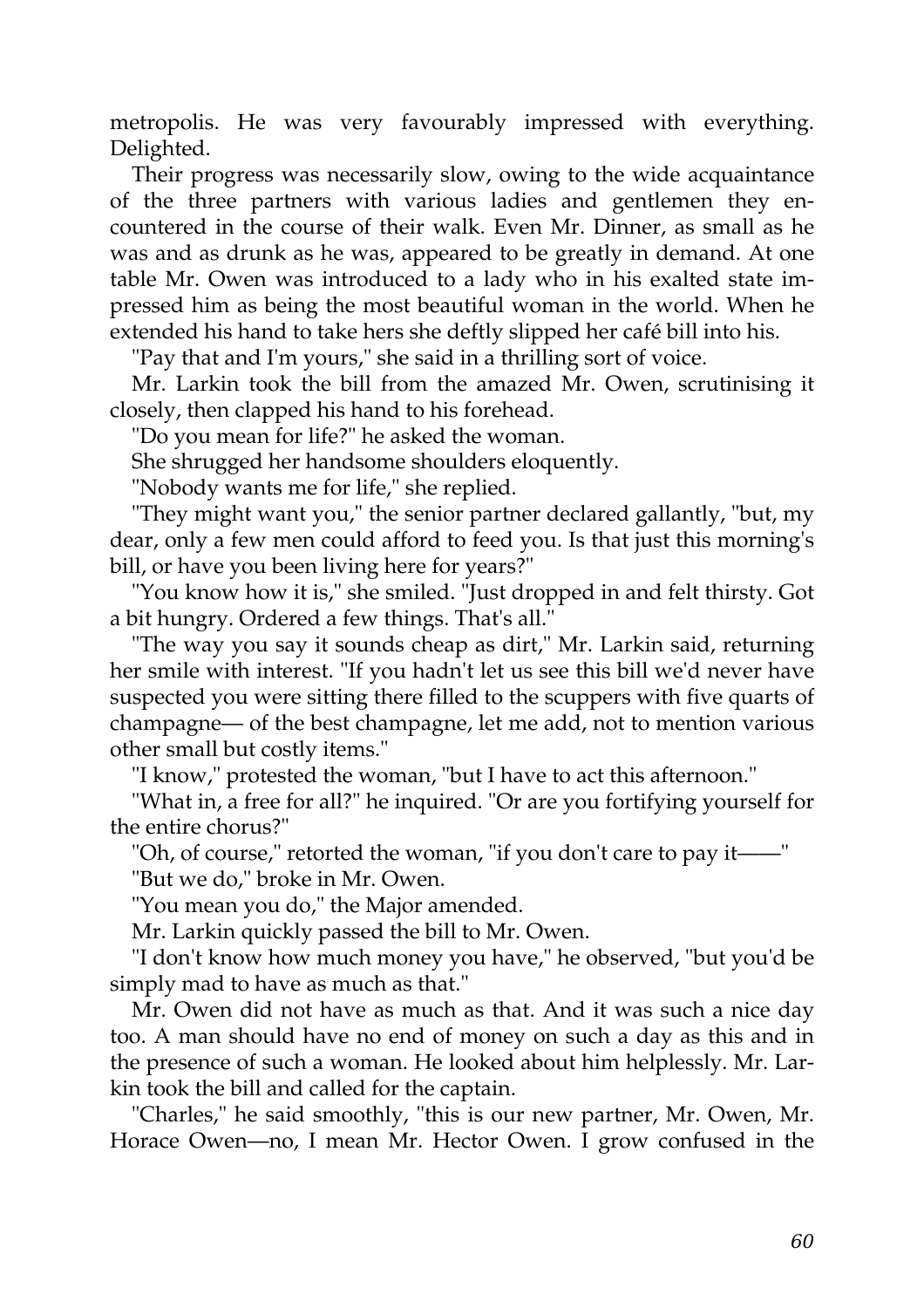presence of so much beautifully concealed champagne. Anyway, it doesn't matter. They both begin with H. Why did I call you, Charles?" Charles, who was evidently both fond of Mr. Larkin and quite familiar with his ways, bowed and smiled quite happily.

"Has it to do, perhaps, with the presence of Madame Gloria?" he asked.

"Tremendously, it has," cried Mr. Larkin. "The very woman herself. Now Mr. Owen, our new partner, desires very much to sign her cheque. He will sign the store's name and his own initials, H. O. Even I can remember them. As this bill stands now, it is a worthless scrap of paper. Signed, it becomes even more so. If it doesn't bring money, we may be able to outfit your staff. Is everything understood?"

"Fully," the captain replied with another bow.

"And Mr. Owen gets the woman," went on Mr. Larkin. "Remember that, Charles. She's his until bent with age. This is a monolithic bill. It makes one crawl to think of it. Sign, Mr. Owen, sign."

Mr. Owen signed the bill, and Charles, still smiling, departed with a generous tip provided by Mr. Dinner, who seemed to be the senior partner's peripatetic desk and cash register.

"You owe the firm five dollars in cash," said Mr. Dinner, making a note, "but you might as well give it to me."

"When he gets that line of credit," Mr. Larkin told the small man. "Which reminds me, that line is yet to be got. We must spurt. We must actually tear along."

"Thank you," said Madame Gloria sweetly to Mr. Owen. "I am yours for life."

It was exceedingly indelicate, thought Mr. Owen, the way everyone kept referring to his ownership of this woman, including the woman herself.

"We'll take that up later." he explained to Madame Gloria.

While pondering upon how fast they must tear along, Mr. Larkin had fallen into a mood of deep abstraction. At Mr. Owen's words he looked up thoughtfully.

"Did you say up or off?" he inquired. "The size of that bill makes off almost obligatory." He paused and beamed upon the fair lady. "You may call your friends back now," he said. "I've detected them hiding about in places for quite some time. You've established your line of credit. We must now establish ours. The next time you give a barbecue I hope it will occur to you to stick one of our competitors, or at least wait until we've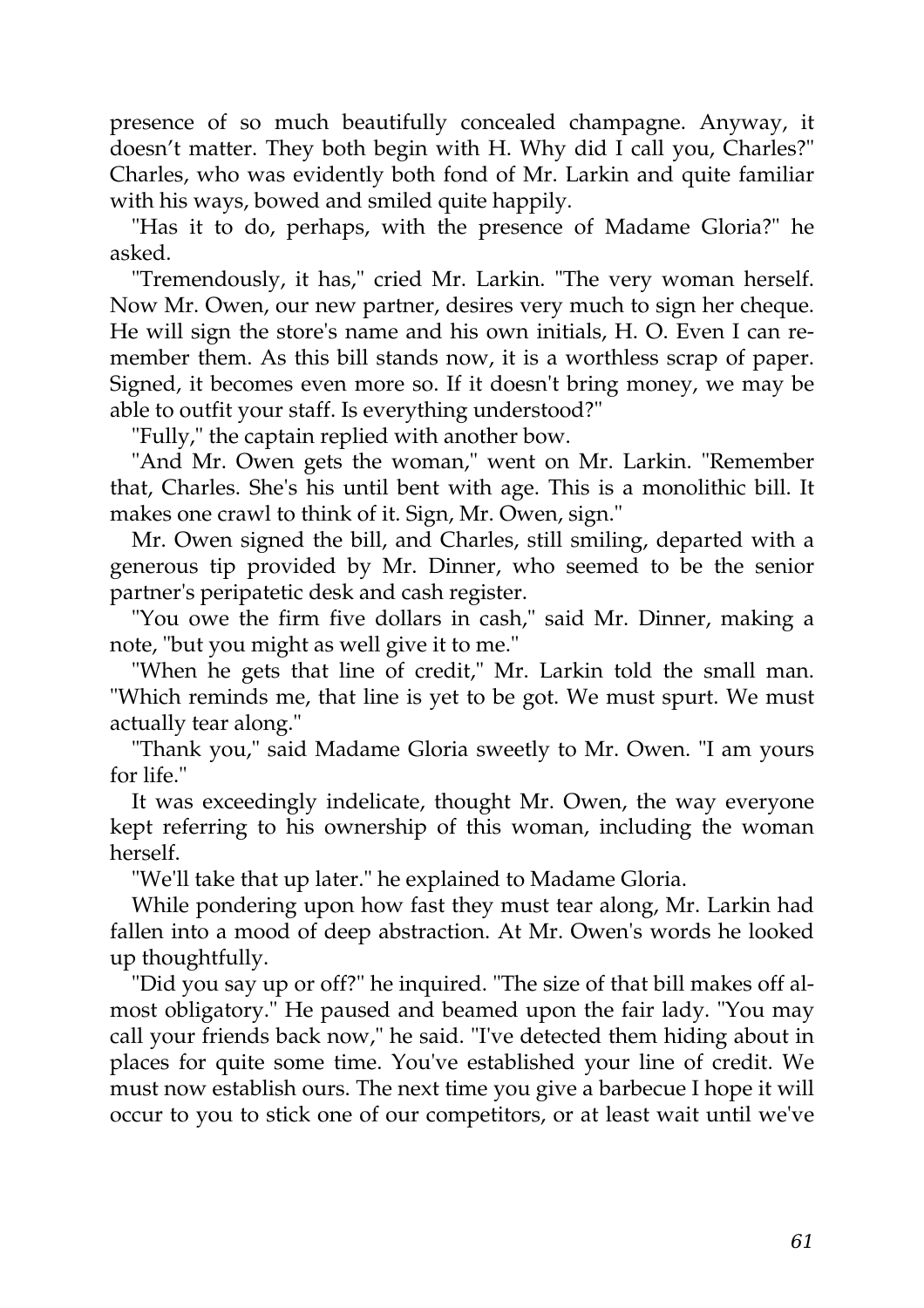collected the insurance for some diamonds we lost this morning. Don't know which damaged us most, you or the thief."

As they hurried from the presence of this adorable woman, Mr. Owen was dismayed to see four gentlemen and three ladies converging upon her table from various places of concealment. Then all of them sat down with cries of gladness and anticipatory expressions.

"That's the way we do things here," Mr. Larkin explained. "We boggle at nothing and nothing boggles us. A nice word, boggle. I'm fond of the two g's."

Mr. Larkin said so many things that made any sort of answer seem hopelessly inadequate. Hector Owen was not prepared to commit himself about boggle. He had never considered the word. However, almost any word was a good word on a day like this.

A short time later, in the office of the bank president, Mr. Owen found himself being presented to a large but florid gentleman whose impressively worried expression concealed a weak but generous character. Although habitually called a skinflint by the partners, the appellation had no justification as applied to Mr. Hadly. Anyone who did not immediately respond to the amiable proposition of their inflamed imaginations was automatically classified as a skinflint or worse.

"Well, gentlemen," he began fussily when they had seated themselves in his luxuriously appointed office, "I suppose you have called to see me about those bad cheques we took the liberty of informing you about in this morning's mail."

"The liberty!" exclaimed the Major aggressively. "I call it decidedly bad taste. An imposition! Cheques can't stay good for ever. I say——"

"One moment, Major," cut in the suave voice of the senior partner. "Save that for later. Your words might befog the issue—even sink it entirely." Here he turned to the president and literally showered him with smiles. "You'll forgive the poor dear Major," he continued. "He's such a God damn fool. You were saying in your nice, friendly way something about cheques. Ah, yes, I remember. It was something about bad cheques, wasn't it? Well, let's not talk about them. We would never get anywhere that way. They're like spilled milk, no good sobbing over them. Let the dead bury the dead. And another thing, we omitted the detail of opening the mail this morning. You see, we take turns and this morning we forgot whose turn it was. So we didn't open the mail at all. There it still is. Quite unopened. Naturally, we can't go on. You can see that for yourself, my dear, good Hadly."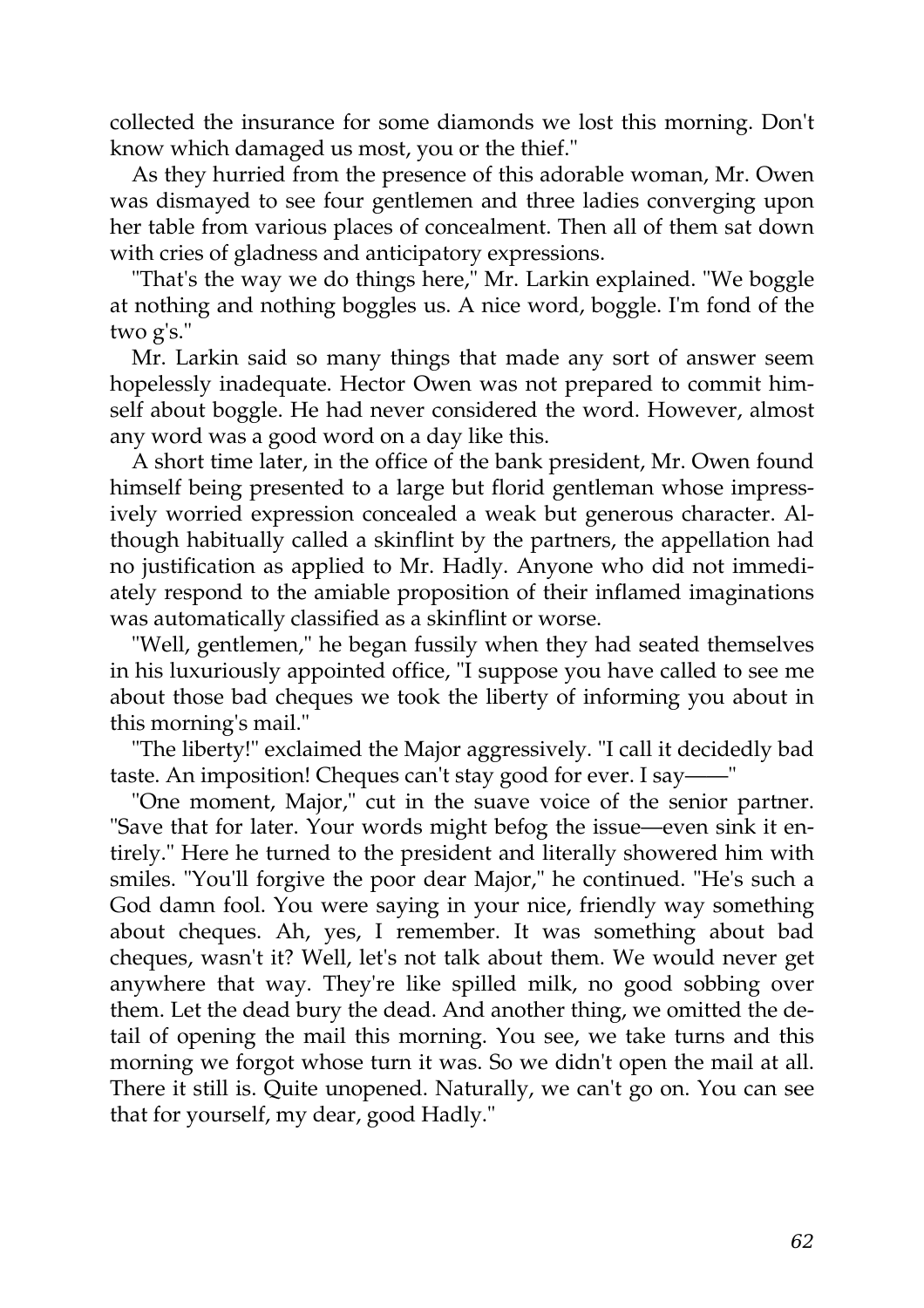"Although for the life of me I can't," his dear, good Hadly replied in a weary voice, "I'll try to if you'll endeavour to bend your brilliant faculties on this."

"Did you hear that, gentlemen?" Mr. Larkin demanded proudly. "For once a bank president has spoken the truth." He addressed himself to Hadly. "If you'll overlook those cheques I'll do more than bend my faculties. I'll wrap them about anything you may have to say."

"Good!" exclaimed the president. "Wrap 'em around this. Your stockholders have placed in my hands for collection all of the guaranteed coupons for dividends due to them since you first took over the store. Naturally, I must do something about it."

"I should say you must," remarked Mr. Larkin, deeply moved. "You must throw those coupons right back in their double faces. Those coupons are not worth the paper they were printed on. Never were. If the truth were known, the words printed on them are not worth as much as the paper. I didn't make up the words, anyway. As I remember, Dinner did, and he was drunk at the time. Everyone should know that a drunken man's words shouldn't ever be taken seriously. If we believed what you said when you were only half drunk you'd be owing us the bank."

"As it is," replied Mr. Hadly, unable to keep a note of bitterness from creeping into his voice, "I've practically given it to you."

"Well, we've given you things, too," put in Mr. Dinner hotly. "Shirts and socks and even the drawers to your legs. And you still owe us for a mink coat you gave to that foreign——"

"One moment," Mr. Hadly interrupted, glancing uneasily at the door. "Let's save our recriminations for the bar-rooms. I give you boys credit——"

"How did you know?" the Major asked in surprise. "That's just what we came for. We wanted to establish a line of credit for our new partner. And here you go giving it to us before we've even asked."

"I wish the Major were dead," said Mr. Larkin. gazing dreamily into space as if seeing laid out upon it the large, dead body of his partner. "Everything would be so much simpler then. And if Dinner would only sicken and die, I might even yet be able to snatch a few moments of happiness from life. However——" He broke off with a shrug and turned to Mr. Hadly. "I didn't want it to sound so bald when the matter was first presented to you. It wouldn't have sounded nearly so bad the way I was going to put it—the way I am going to put it, in fact. You see—"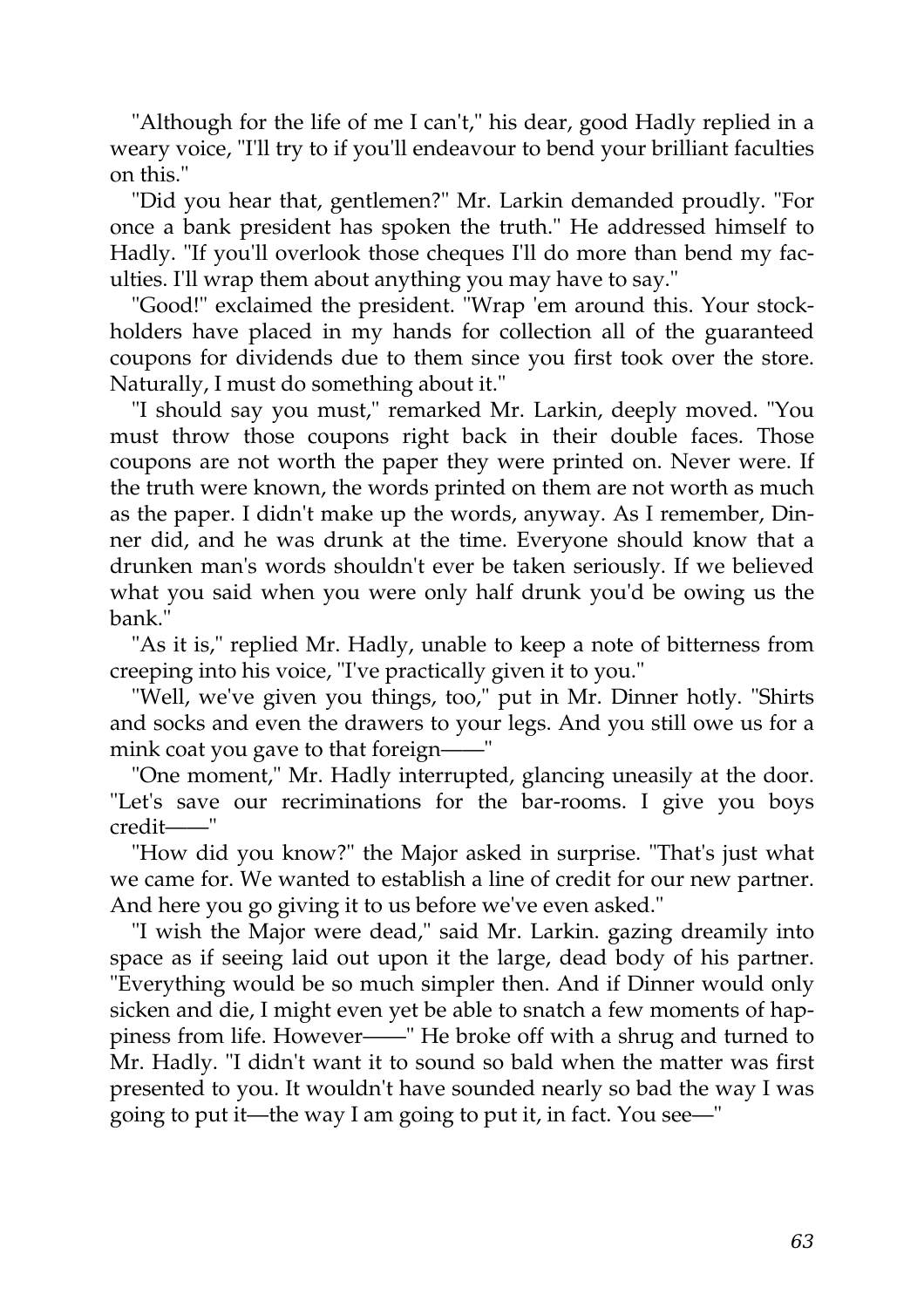"I'm not going to do it, whatever it is," the president broke in desperately. "And that's flat."

"I should say it is." Mr. Larkin agreed. "So flat it's silly. Now, listen, if you please. No more temper. I don't like it. You know how I am about temper. Easy on, easy off, or whatever you say."

Mr. Larkin stopped and looked at the president as if expecting an answer. Not knowing what else to do, Mr. Hadly nodded, although he obviously hadn't the remotest idea what he was nodding about. However, he had always found things went better if he nodded occasionally when Mr. Larkin was in full cry. The nod seemed to satisfy the senior partner, for he continued in his best manner.

"You see," he said, "Mr. Owen here, as our new partner, quite naturally has at heart the best interests of the bank with which we do business. Just how we do business and what business it is we do, need not enter into this discussion. We must all remember that. For it is very important that we should not embarrass the issue with facts. As soon as we talk facts we get to calling each other nasty names which are even harder to stand than the facts themselves. Is that understood?"

From the various expressions on the faces he inspected it was almost impossible to ascertain whether it was understood or not. Nevertheless, it was not denied.

"Very well, then," he resumed. "To continue. Mr. Owen, being who and what he is, does not want to give the wrong impression of the bank to our innumerable important friends. He does not want people to think he is dealing with a stingy bank, a penny-pinching, close-fisted, bloodsucking institution such as any bank would be that refused him a line of credit. I hope I'm not boring you with these obvious little details?"

"Not at all," said the president politely. "You've merely sickened me."

"Good!" exclaimed Mr. Larkin. "That's one way of breaking down resistance. But don't start me veering. I'd hate to begin rotating like crops." He paused and cleared his throat. "Nor," he resumed, "does our Mr. Owen want it to get about among his friends and influential business connections that the president of his bank is a man of low character, with the appetite of a swine and the instincts of a torturer. He doesn't want people to say as he passes them on the street, 'There goes old Owen, poor fellow. It's a damned disgrace how that chap's bankers keep him short of cash. I wouldn't deal with bankers like that if I had to go out of business. Hadly, from what I can learn, is a big hunk of cheese. It would hurt him to hear things like that. It would hurt us all. But most of all it would hurt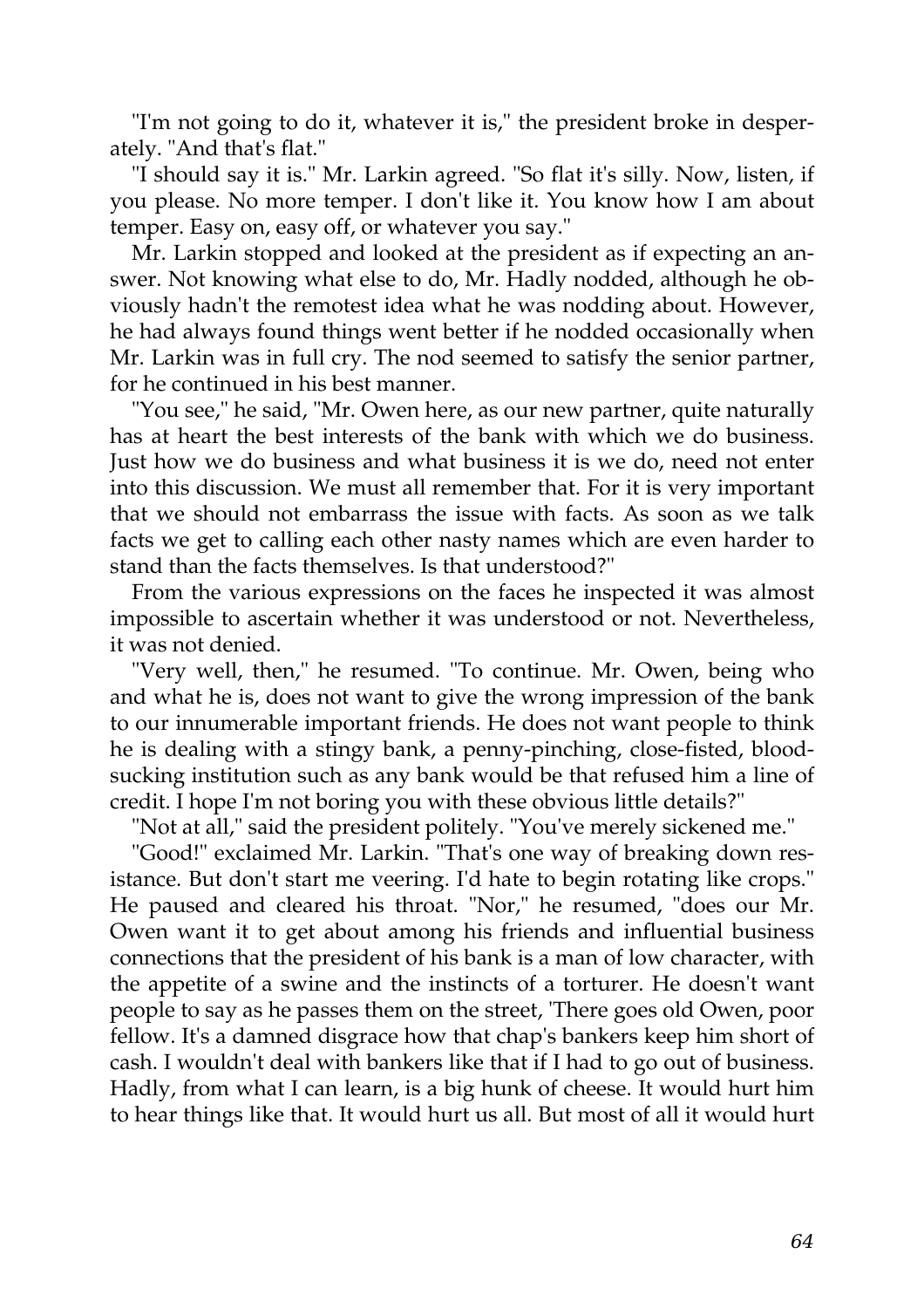the bank. Most of all it would hurt Hadly, here, the president of the bank. And we don't want to do that."

"May I ask," inquired Mr. Hadly in a weak voice, "what you do want to do?"

"Merely to establish a line of personal credit for Mr. Owen," replied Mr. Larkin, "that would enhance the prestige of the bank we honour with our account. I will not permit it to be said that we do things on a small scale."

"You have, of course, collateral to secure this credit?" Hadly inquired more for the pleasure he would derive from infuriating the partners than from any hope of security.

"Are you mad?" three voices screamed in varying degrees of rage.

"You've already got in those beastly vaults of yours," boomed the Major, "practically everything we own in the world save our women and personal attire."

"Let's beat him up with our sticks," suggested Mr. Dinner, almost in tears. "He's gone too far this time. He'll be asking us for our list of telephone numbers next."

"No," said the senior partner. "I've got something that will hurt him more than that. When my new yacht goes into commission next week we won't invite him to come along. That will break his heart. That will simply burn him up."

"How much does he want?" asked Mr. Hadly wearily.

"How much can you spend?" Mr. Larkin promptly demanded of Mr. Owen. "I mean without stinting—without giving the wrong impression?"

"I don't know," faltered Mr. Owen. "I don't need a great deal. Never had much to spend."

"He doesn't know what he's saying," Mr. Larkin said hastily to the president. "Your sordidness has deranged him. I think he should have for his personal use about fifteen hundred a month."

"Fifteen hundred!" gasped the president. "What does he intend to do—drink, gamble, and run around with women?"

"What would you want him to run around with?" the Major demanded. "Cows?"

"I don't know," muttered the president. "I don't want him to run around at all."

"No," observed Dinner scornfully. "You want him to stay home and grow old economically."

"No, I don't," retorted Hadly. "I don't mind a man having a bit of fun now and then, but with fifteen hundred dollars a man can't have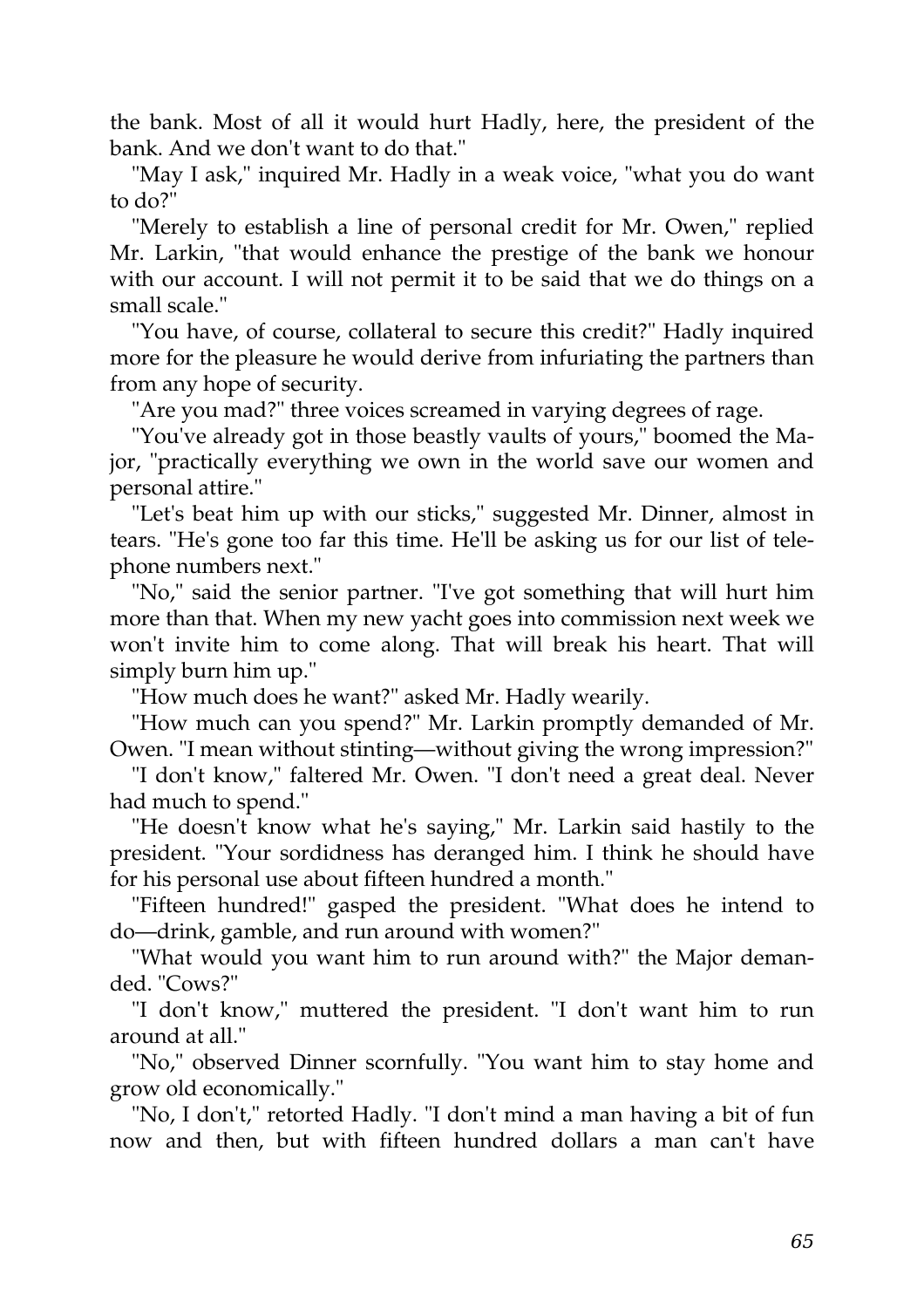anything else but fun. Wouldn't one thousand be enough to keep up the prestige of this bank? We wouldn't expect too much, you understand."

"Let's toss a coin to see whether it's a thousand or fifteen hundred," Mr. Larkin suggested.

"All right," replied the president. "A gambling chance is better than no chance at all."

For a few moments the five gentlemen waited uneasily to see who would produce the coin. They waited without result. No one produced the coin.

"Go on," said the Major at last to Mr. Hadly. "You furnish the coin, or isn't there such a thing knocking about this dump?"

"I do wish you'd prevail upon your partners," Mr. Hadly complained to Mr. Larkin, "to moderate their manner of address somewhat. After all, I'm not quite a dog, even though I am the president of a bank. They really do owe me something."

"They owe you everything," Mr. Larkin replied hastily. "As I remarked before, it would be better were they dead and buried in their graves."

"You didn't say a word about graves," said Mr. Dinner.

"No?" asked the senior partner. "Well, I don't greatly care whether they bury you or not, so long as you're dead. However, I can't expect to get everything at once. Give me that coin, Hadly, and we'll toss for this line of credit."

"It's half a dollar," said the banker, looking closely at the coin before handing it over. "I shall expect it back."

"God," muttered the Major. "You're so damned cold blooded you could freeze ice cubes in the hollow of your tongue."

"Gentlemen," cried Mr. Larkin, tossing the coin in the air, "I cry tails."

"You would," declared the Major. "How does she lie?"

"Who?" asked Mr. Larkin, forgetting to look at the coin he had deftly caught in his hand.

"The coin! The coin!" cried the Major.

"Pardon me," said the senior partner, gazing down into his hand. "I was thinking of something else. Dear, dear me, now isn't this odd. It fell tails up. Mr. Owen, you're lucky."

"So are we," declared Mr. Dinner. "We can all borrow from him."

"But first he must have a cheque book," said Mr. Larkin. "Hadly, that's a dear boy, send for some cheque books. We all want some cheque books. And ask the head teller to step in. He should meet our new partner."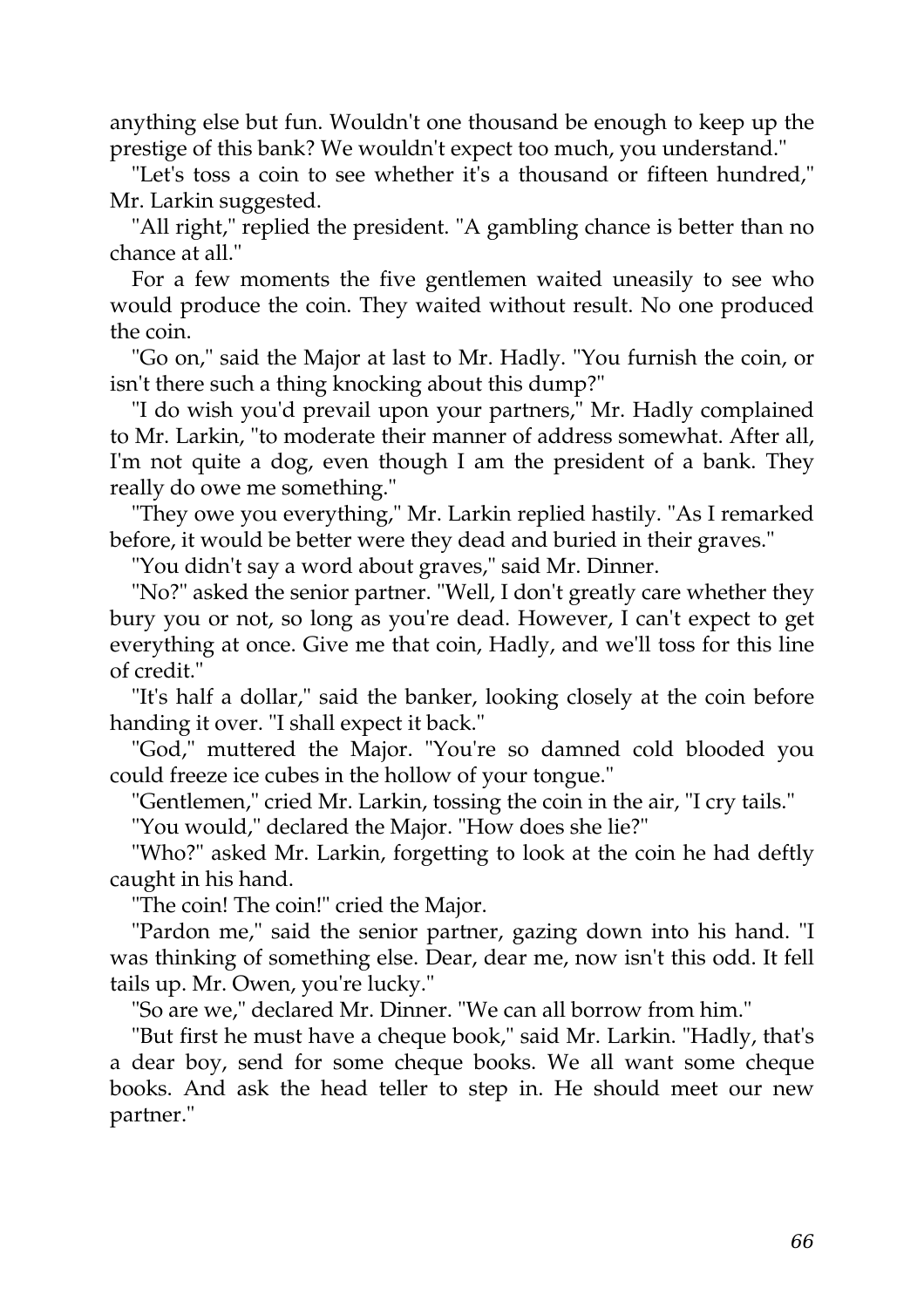When the teller appeared, armed with a stack of cheque books, he was introduced to Mr. Owen. He was a sardonic-looking person with a pair of glittering eyes and a tongue that was awed by no man, regardless of how much he was worth.

"Not at all sure whether I'm glad to meet you or not," he told Mr. Owen. "Your partners' cheques are bouncing all over the bank, and now I'll have to play leap-frog with yours, I suppose. Don't you birds ever get tired of spending money? I know I am, of trying to find it for you."

"Our new partner has lots of money to spend," said Mr. Dinner proudly. "He's just established a splendid line of credit, and he owes me five dollars already."

"Write him a cheque," put in Larkin, "or you'll never hear the end of it."

"And while you're settling up," Mr. Hadly suggested, "you might as well let me have that half-dollar back."

"I'd like to sit next to you in hell," said Mr. Larkin admiringly to the president, "but I fear you would pick my pockets even while we shivered."

"Our hands would probably become entangled," replied Hadly, smiling at last, now that the unpleasant business was over. "Glad to have met you, Mr. Owen. Bear in mind that just because you have fifteen hundred a month you don't have to spend it all."

"Certainly not," said the Major. "We don't expect him to. We have all sorts of ideas about the disposition of his funds."

"I want a cheque for five berries," Mr. Dinner dully declared.

"Give him his cheque and let's pound along," put in Mr. Larkin. "That damned Kiarian luncheon has to be outfaced. Come along, gentlemen. We must thud. Drop round to see our new partner, Hadly, old crow. You'll find him immersed in a book in the Pornographic Department."

And with this merry leave-taking Mr. Larkin hustled his partners from the presence of the president of the most powerful bank in the city. At the door Major Britt-Britt paused and looked back at Mr. Hadly.

"When people come to see us," he announced, "especially old and valued friends, we'd consider ourselves lepers if we didn't give them a drink."

The door closed on the president's unprintable retort.

"Oh, dear me, yes," Mr. Larkin murmured happily as they strolled down the street. "That's how we do things here. It gives me a deal of pleasure to do old Hadly in the eye. Just the same, I don't believe all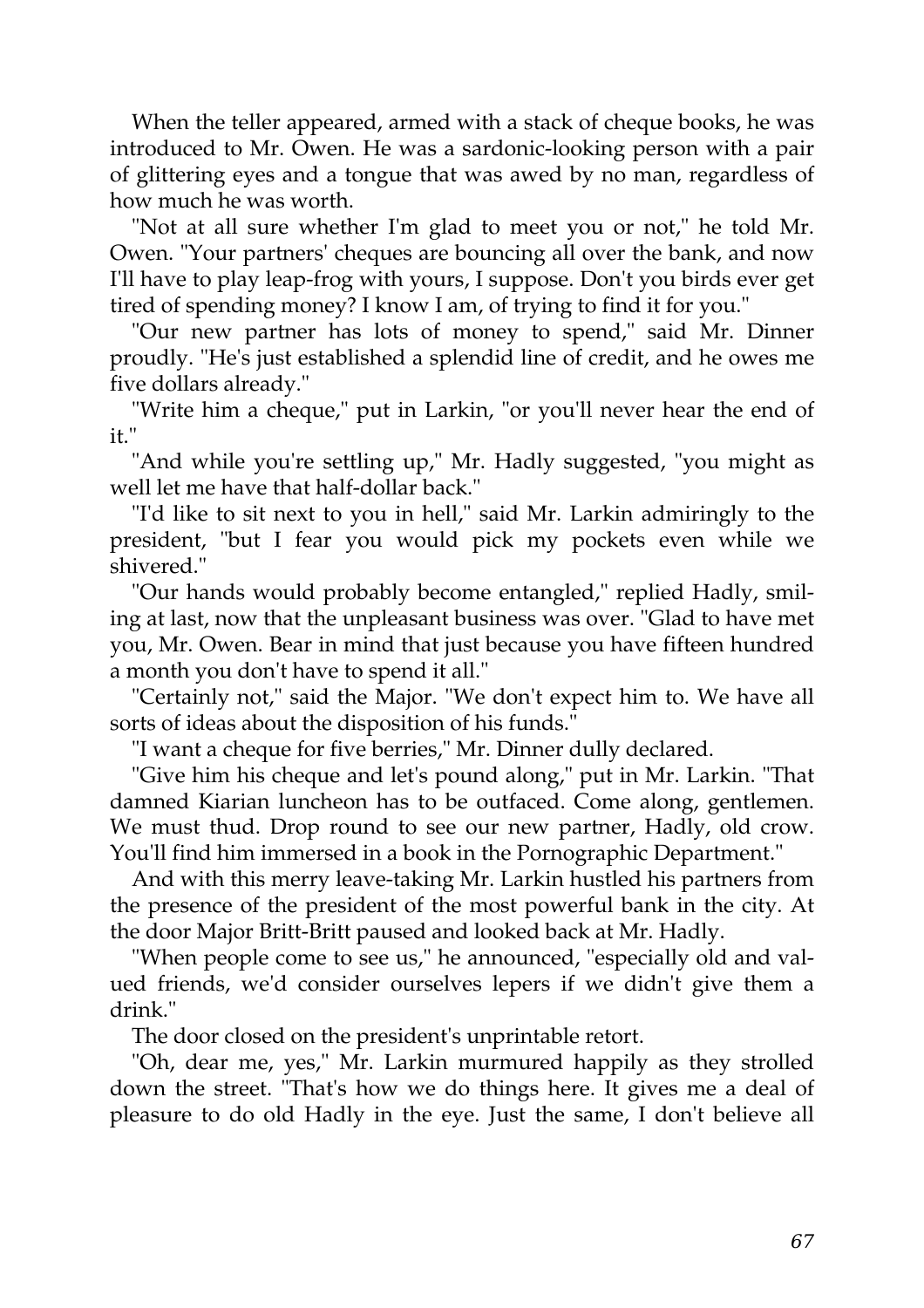bank presidents are conceived in cold storage. Hadly really is a charming fellow."

"How long does this credit last?" asked Mr. Owen.

"Indefinitely, my dear fellow. Indefinitely," the senior partner assured him. "Forget all about it. We can do anything with that bank except dynamite the vaults. They wouldn't like that."

"Let's catch a spray of drinks before we join the Godly," Mr. Dinner suggested.

"Not a bad idea," said the Major.

"A good idea," agreed Larkin. "Then we'll feel better equipped to establish a reign of terror among the Kiarians."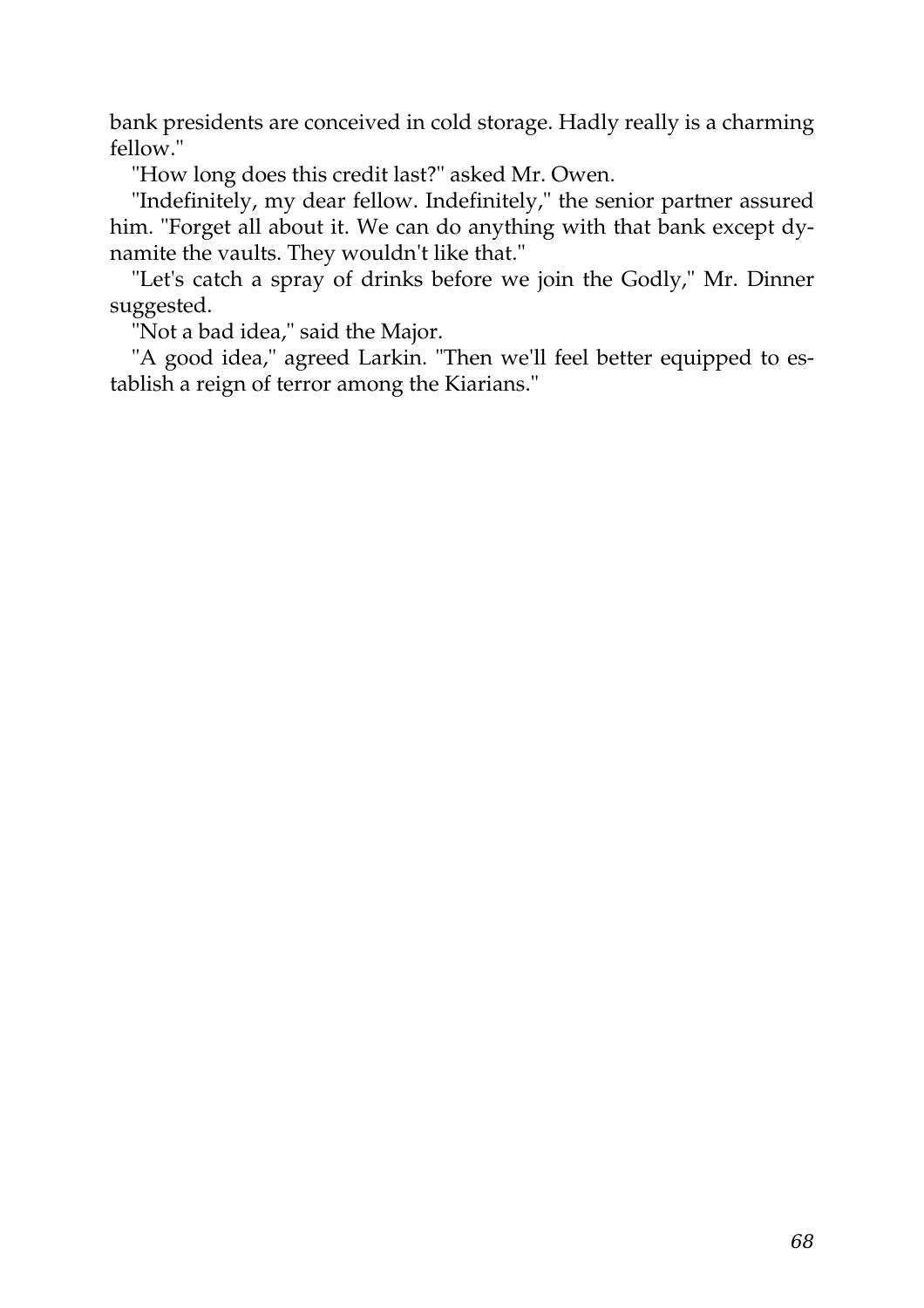# Chapter

#### **THE BURNING BEARD**

"THERE'S no doubt about it, I do feel giddy," said Mr. Larkin, giggling behind his hand as the partners pushed their way through the crush of smartly dressed gentlemen in the get-together-room of the Kiarian banqueting quarters. "At any moment now I may begin to veer like a tidy little typhoon. Don't see a face I like. They're all smug and acquisitive. Look! What *is* Dinner doing?"

Mr. Dinner was merely doing what appeared to be the normal thing to a drunken mind. Unable to attract the attention of his friend the Major, the little fellow, stooping over, was vigorously jabbing his cane at his huge partner between the legs of a stout gentleman. This endeavour to establish contact by means of a short cut proved effective but disconcerting. The stout gentleman, looking down to see what was disturbing him, uttered a cry of frightened amazement. What incredible metamorphosis was he going through, he wondered. In his endeavour to get away from whatever the thing was, he turned sharply, and thus entangled the cane between the legs of another earnest Kiarian. The Major thereupon seizing the free end of the stick gave it a violent upward tug. The shrieks of the two impaled gentlemen rang through the room. Mr. Dinner, now deeply absorbed in his occupation, which had become in his addled brain a battle of wits and deftness, yanked up his end of the cane with equal determination. The noise the gentlemen made merely whetted his enthusiasm. Even at that late date the situation might have been saved had the two Kiarians not attributed their unhappy plight to the other's deliberate intent.

"Is that a nice thing to do?" one of them demanded furiously, endeavouring to ease himself on his objectionable as well as painful perch.

"Nice," grated the other. "You've nearly ruined me, and still you keep on doing it. Do you want to get poked in the eye?"

"I don't much care where I get poked now," the other man said in a hopeless voice. "Please stop doing it."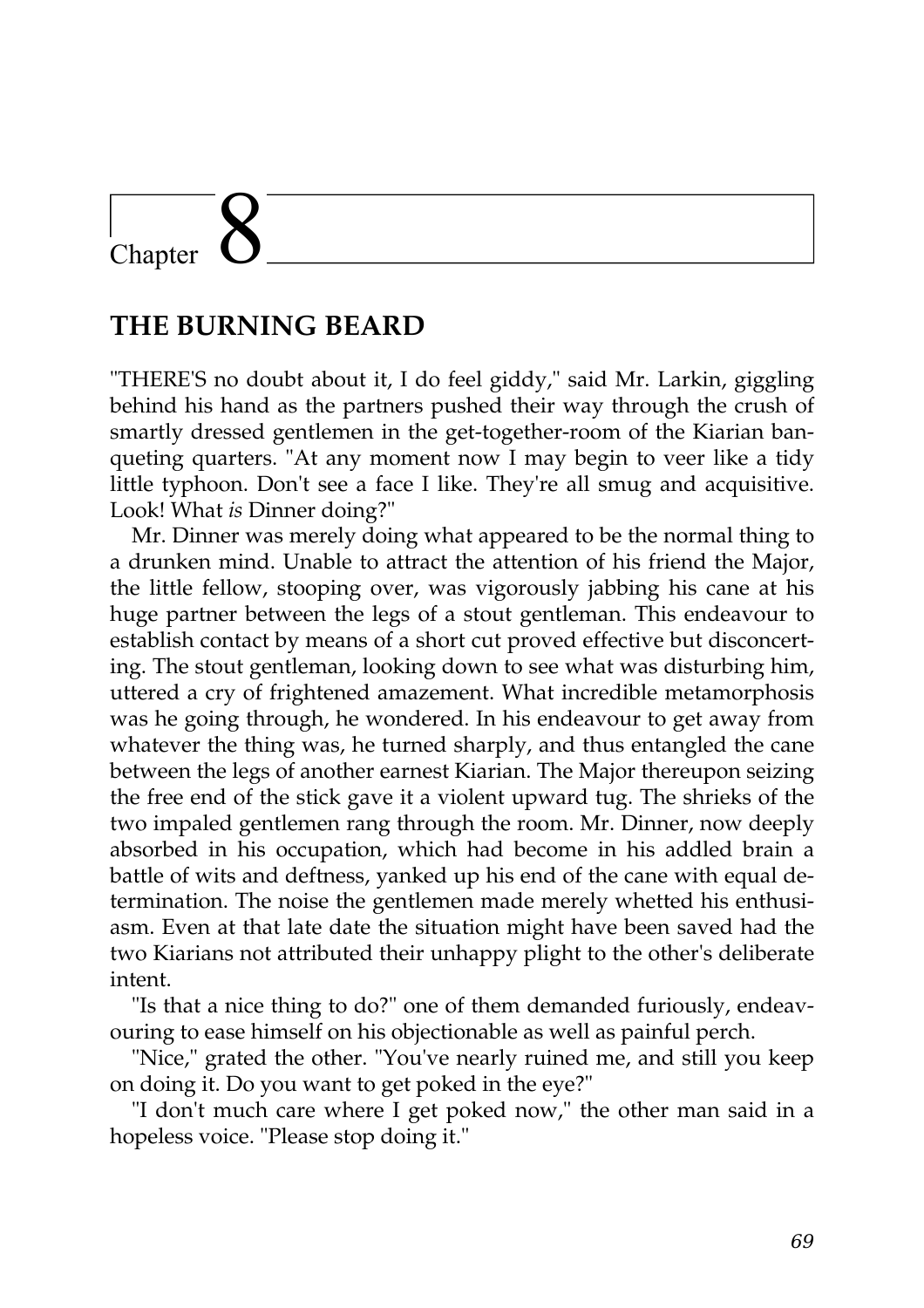"I'd rather have been stabbed than to have had this happen," his vis-avis retorted. "If you don't take that stick away I'll do something to you."

"You are doing something to me already," cried the stout man. "You're doing plenty. Don't twiggle it like that."

"But he isn't doing it at all," a Kiarian spectator helpfully informed the speaker.

"Oh, dear," Mr. Larkin observed reflectively to Hector Owen. "Dinner can think of the damnedest things to do with a stick. Those gentlemen must be in great distress."

"I hate to think of it," said Mr. Owen. "Look how the Major's pulling. He'll cut those men in two."

From the sounds the men were making this was not difficult to believe. Drink had lent strength to Dinner's arms and added to that already possessed by the Major's. The gentlemen, turning on the stick, were imploring their tormentors to abandon this contest in which they themselves had never expressed the slightest desire to participate.

"Oh, very well," said the Major to his small partner. "You can have your old stick."

With this he abruptly released his hold, and the two gentlemen fell weakly to the floor, from which they were presently assisted by a number of sympathetic Kiarians.

"Certainly I'm going to have my stick," little Dinner declared stoutly. "And no big bully is going to take it away from me either."

"May I ask," inquired Mr. Larkin, "how you managed to get two Kiarians on the end of your stick?"

"They got themselves there," said Dinner. "I didn't get them there. Must have thought they were playing horse. I think some of these Kiarians drink too much. Come along. Let's get our badges."

Without even so much as glancing at the tortured men, Mr. Dinner led the way to a table at which an official was importantly giving out badges bearing the Christian name or the nick-name and the occupation of the member presenting himself. The senior partner received one that informed the world he was "Larkie" and that he passed his days as a merchant. This trophy he immediately pinned on the back of an innocent bystander. Mr. Dinner's was affixed with strategic craft by the Major to the seat of another gentleman's trousers. Whenever he bent over, this gentleman announced to the gathering at large that he made a practice of referring to that section of his body simply as Lu. The Major, with much unnecessary adjusting, pinned his badge on the breast of a pretty cloakroom girl who did not seem to mind. Taking it all in all, Mr. Owen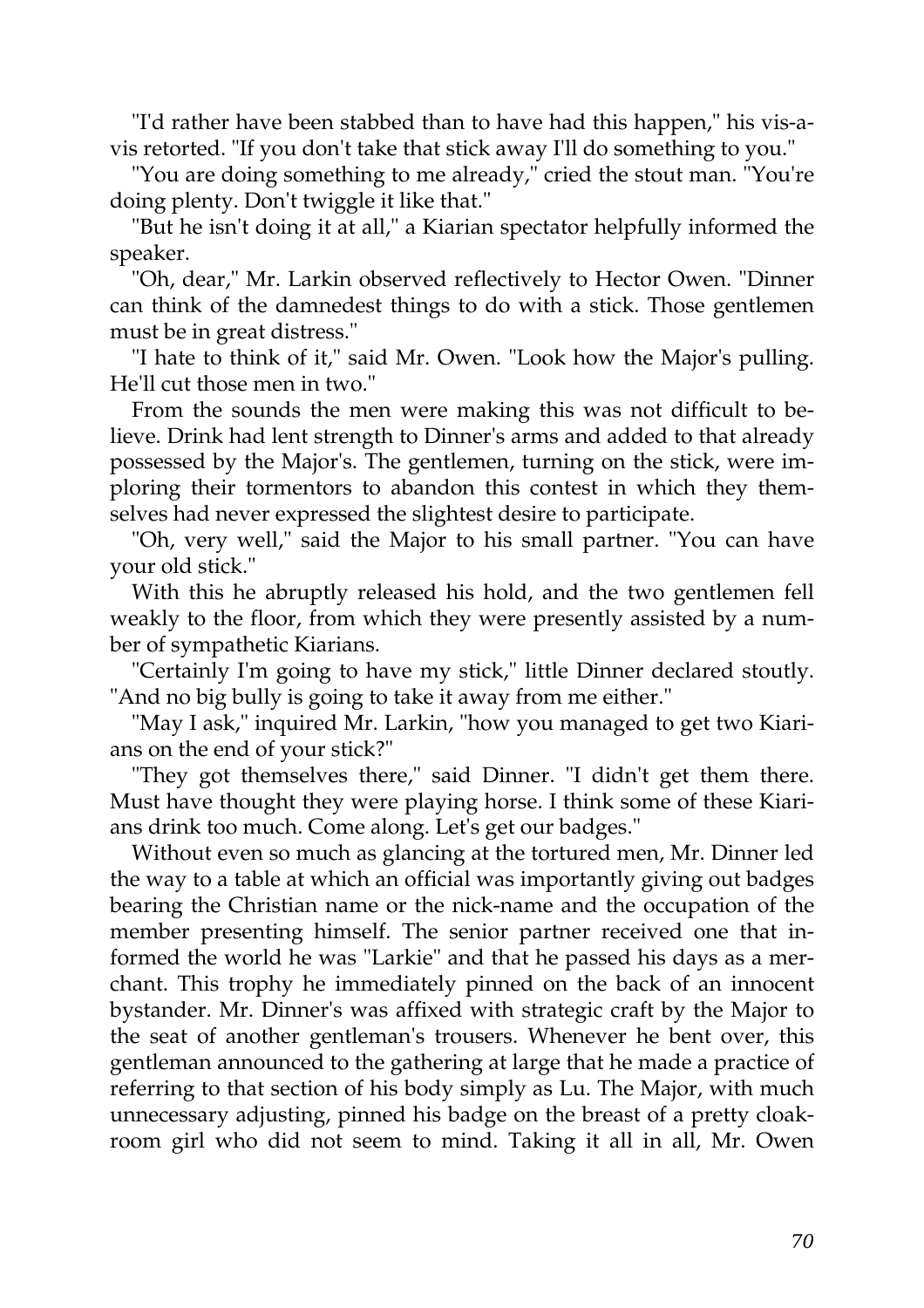decided his partners were men with excessively puerile minds and futile ways. Why they had insisted on their badges and waited in line to get them only to make them objects of ridicule and derision was more than even his somewhat confused mind could understand.

On the way to the luncheon room they were accosted by numerous members who, in spite of the absence of badges, addressed the partners in cloyingly familiar terms, anyway.

"Well, B. B.," cried one gentleman, clapping the Major on a shrinking shoulder. "It does my eyes good to see you, old boy. How's the Little Lady?"

"You must be not only dumb but also blind," the Major told him. "If you ever saw my wife you'd damn well know she wasn't little, and if you'd ever heard her line of talk you'd never call her a lady. Go fawn on somebody else. I don't like that way of talking."

As surprised as he was at this display of brutal frankness on the part of the Major, Mr. Owen was even more so by the language of Mr. Dinner. A gentleman named Buddy was addressing the small man in hearty accents.

"Hello, Lu," this person cried. "Tickled to death to see you."

"You're a liar," said Dinner coldly. "You know you hate my guts."

And with this he turned his back on the much discomfited Buddy. Another well-meaning Kiarian had cornered the glowering Major.

"It isn't the heat," this man was saying, "it's the hu-

But the man never finished his sentence. The Major knocked him down with a single blow, wiped his hand with an expensive silk handkerchief delicately scented with eau de Cologne, and deliberately walked away.

"We can't let them get too friendly with us," Mr. Larkin informed the astounded Owen. "If we did, they'd ruin our lives."

"I don't see why they want to know you at all," said Mr. Owen, "if you treat them that way."

"You don't know Kiarians," the senior partner replied. "They'd forgive a murder for the sake of prosperity and sell their wives for a boom in business."

"What do you think of our city, Mr. Owen?" a person calling himself Benny wanted to know a few minutes later, during the course of an introduction.

"Tell him it smells." whispered Mr. Dinner, at Mr. Owen's shoulder. "I want to watch his face."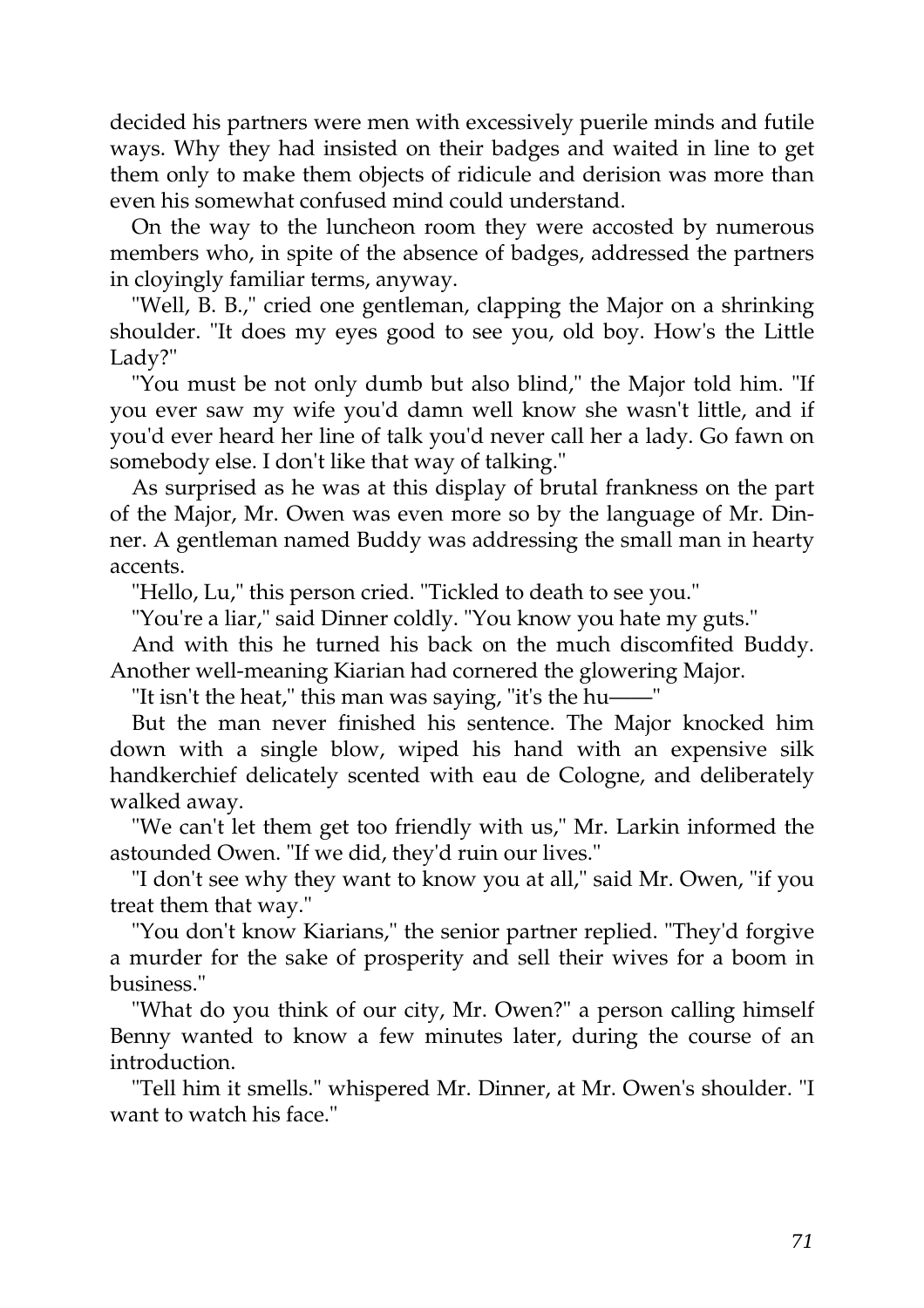"It smells." said Mr. Owen obediently, and he, too, watched Benny's face. It merely became more foolish, if possible, than it had been before he asked the question.

"You should never have brought him along," Benny told Mr. Larkin when he had recovered from the shock. "He'll never mix with the boys."

"Go away," said Mr. Larkin in a dead voice, "or I'll pull your inquisitive nose."

"But I didn't mean it smells, really," Mr. Owen explained when the man had tottered off.

"I know," replied Mr. Larkin, "but it does when he's around. If you say the first thing that comes into your head at one of these luncheons you're pretty sure to be right."

"Why do you ever come?" asked Mr. Owen.

"To annoy people," said Mr. Larkin, "and to be annoyed in turn. It's good for everybody. Yet sometimes, when I come away from one of these luncheons, I get the feeling it must all have been a dream—that these people didn't really exist but were culled up from a fit of depression. Why, they even sing at one. All together they sing—boosting songs, patriotic songs, mother songs. You'll hear them soon yourself."

Mr. Owen did, and although there was too much of it and the songs were either too optimistic or sentimental, he had to admit to himself the singing was pretty good. Nevertheless, he wished it would stop.

Mr. Larkin enlivened his table by surreptitiously pouring some essence he had purchased for his cigarette lighter into his neighbour's glass of water. The other partners were as innocent of this affair as was the owner of the water himself. And the owner was a personage of note, a man high up in the deliberations of the Kiarians. His inspirational speeches were listened to frequently and indefinitely. He was a man with a long square beard, lots of white to his eyes, and a deep, beautiful voice. He was large and he was lofty. He was the president of one of the most progressive advertising agencies in town and had grown used to having himself referred to by his initials which through some trick of fate chanced to be W.C. Just previous to the serving of the soup this magnificent gentleman felt himself called upon to discover how well his voice sounded in public to-day. Accordingly he rose, and with a fat hand holding an unlighted cigar, silenced the singing mouths.

"Kiarians! " he cried. "I am no longer your chairman, your leader."

"Good!" croaked a disguised voice from somewhere in the neighbourhood of the sleepy-looking Mr. Dinner.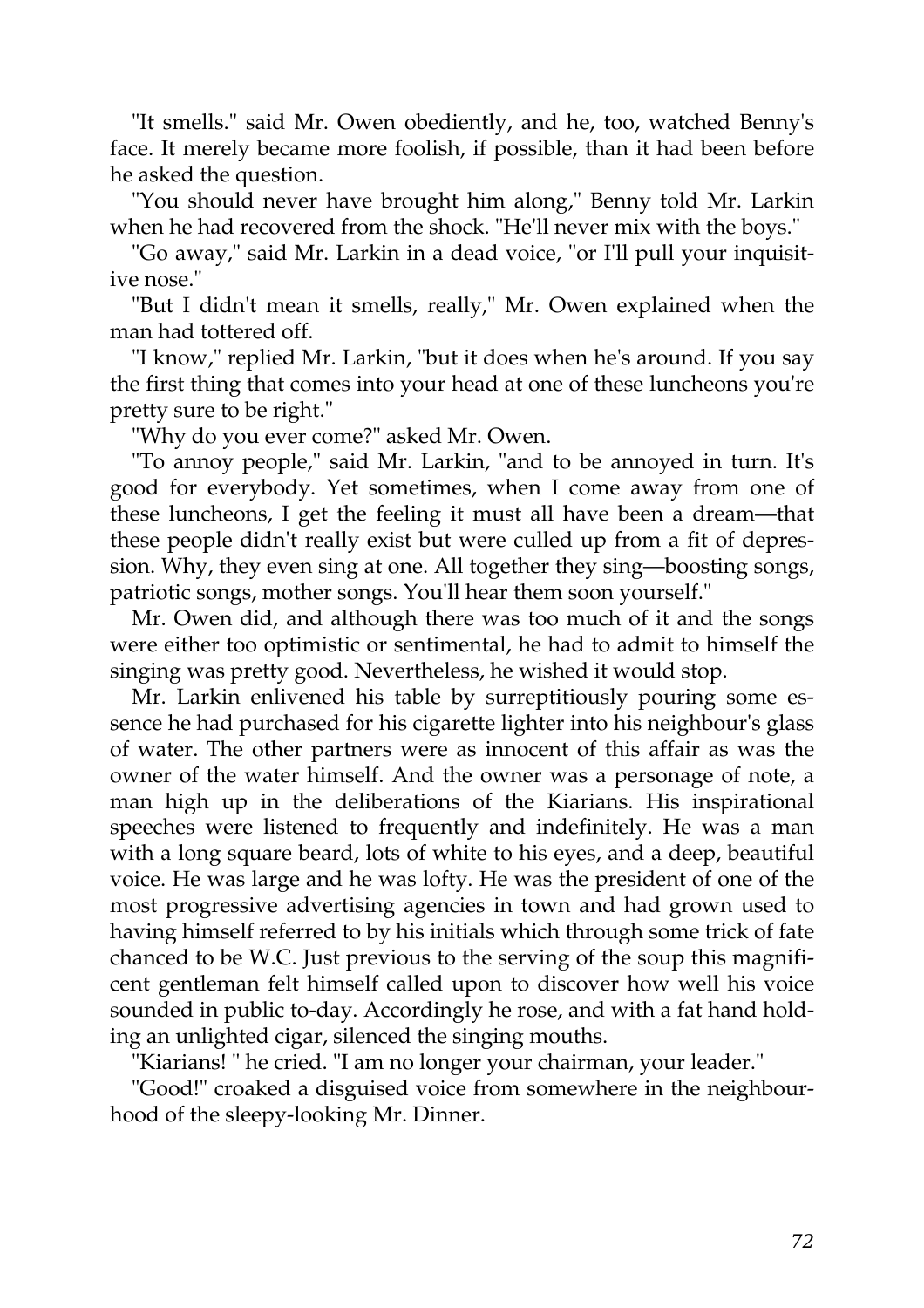The bearded gentleman paused, frowned heavily, then filled his lungs with air.

"Kiarians!" he burst forth again, and Mr. Dinner, who had been perfecting the art in secret, promptly began to quack like a duck.

"Kiarians!" cried the man. "Is there a duck in this room?"

"You haven't begun on your soup yet," said the Major in a loud admonitory voice. "What do you want with a duck?"

"I don't want a duck," thundered W.C.

"But you did ask for a duck," said the Major, stubbornly sticking to his guns.

"I asked if there was a duck," the man retorted.

"Well, is there?" Mr. Larkin inquired pleasantly.

"How should I know?" snapped the great man. "There were duck-like sounds in the room. If it wasn't a duck I'll eat it."

"May I eat it if it is?" the Major asked brightly.

"What!" exploded the man. "I have no duck for you to eat. I want to get rid of this duck."

"Will somebody please throw that duck out," Mr. Larkin called in a voice of authority, then murmured to Mr. Owen, "Isn't this amusing? It's better than I hoped."

"What duck?" asked several earnest voices.

A volley of unpleasant sounds shattered the brooding silence of the room. Mr. Dinner, startled himself by his remarkable performance, appeared from behind his napkin and looked about him with an innocent face.

"Kiarians! " called W.C., now at the end of his patience. "You speak as if I personally knew this duck, as if deliberately I had brought this duck among you, as if this duck were my boon companion." He paused, then flung at them, "How should I know what duck?"

"Lord love a duck!" cried Dinner for no apparent reason.

W.C. shivered. His temper was out of hand.

"I hate a duck," he shouted. "I'd like to wring its neck." A fresh burst of protesting quacking from Dinner greeted this impassioned avowal.

"There it goes again!" cried W.C. "Am I to be mocked by this pest of the barnyard?"

"Maybe he's in your beard," suggested Major Britt-Britt in a penetrating voice, "and is squawking to get out. I know I would if I were a duck."

"I wish to God you were," thundered the incensed Kiarian, "and in the barnyard, where you belong."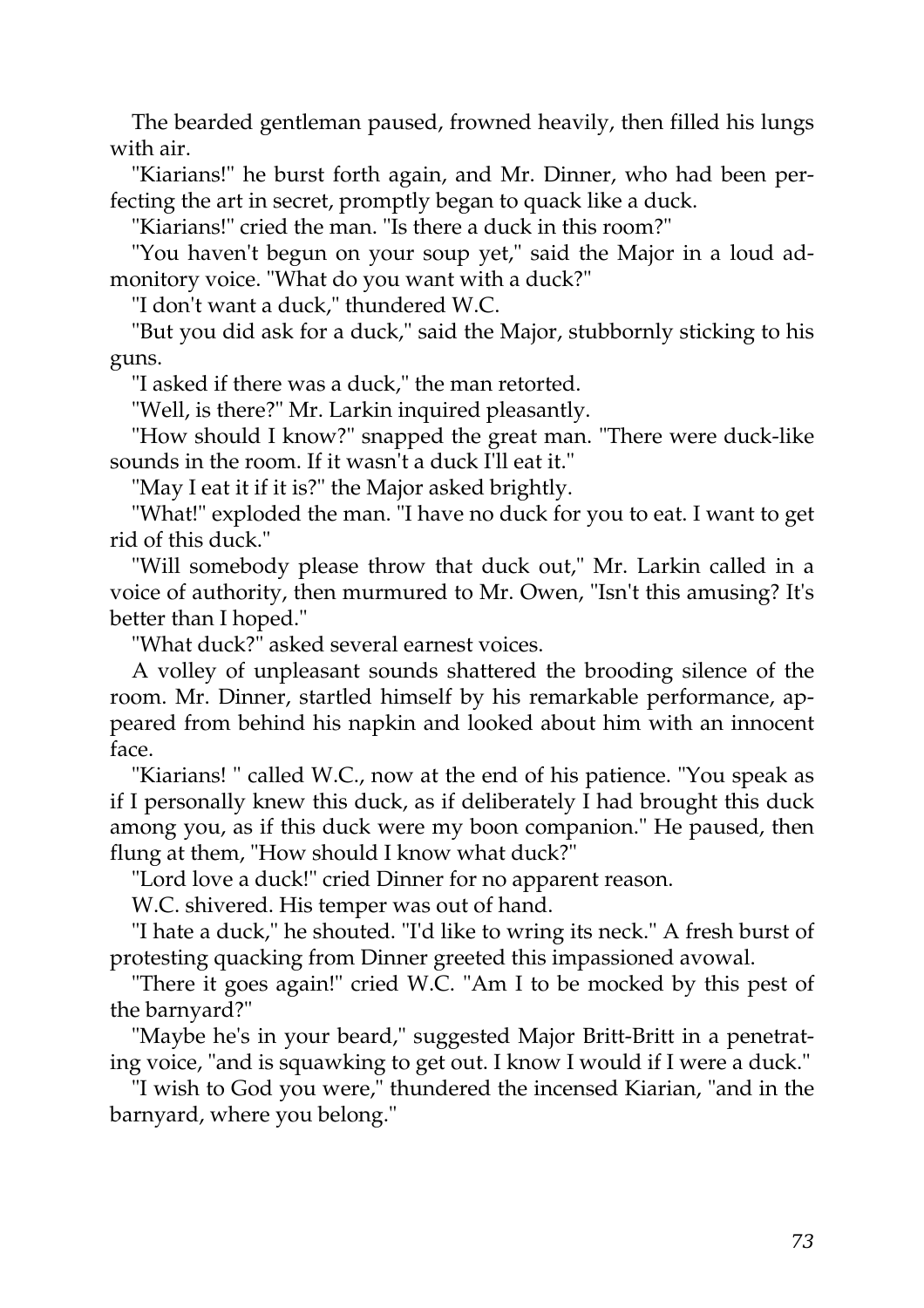"You'd be the first worm I'd gobble," said the Major with surprising self-control, and added thoughtfully, "Even if it killed me."

"Kiarians!" once more cried the bearded gentleman, who had never before been talked down by any man and who proudly refused to be defeated at the bill of a fowl. "Now that the duck has stilled its brazen voice I will again raise mine."

Mr. Dinner was quacking tearfully behind his napkin, but the great man pretended not to hear the sounds. Mr. Larkin was watching him closely, waiting for that inevitable moment when the hand would raise the glass of water to the bearded lips. That moment was not far off. The senior partner held a match pressed to the side of a matchbox.

"Kiarians!" thrilled the orator's voice, his hand reaching for the glass. "I no longer govern your deliberations." The glass was raised slightly from the table. "I no longer give you the light-

Mr. Larkin struck, and as if performing some well-polished feat of legerdemain W.C. lifted a flaming glass which promptly ignited his beard. The applause in the room was tremendous. Kiarians rose and cheered. They had never before suspected good old W.C. of such ability in sleight-of-hand. Admirers in the room cried out, but none cried louder than W.C. himself.

"Don't applaud, you damn fools!" he shouted through the fumes and smoke. "Somebody put me out!"

"Do you mean throw you out?" the Major inquired lazily. "Like the duck, for instance?"

Mr. Dinner, in his drunken excitement, was quacking unrestrainedly. Mr. Owen, still undecided whether he was witnessing a trick or a burning Kiarian, remained quietly in his seat. The senior partner had risen and was holding a bowl of soup carefully poised beneath the burning beard.

"Now," he said in a voice of great composure, "if you'll be so good as to lower your head a trifle, then plunge the beard in this bowl of delicious soup, I think we'll have you extinguished in a jiffy. It would be better if you closed your eyes. The fumes will be terrific, 1 fear."

But before closing his eyes W.C. caught a vivid picture of the city's greatest advertising leader solemnly dipping his glorious beard into the depths of a bowl of soup. What an imperishable memory he would leave in the eyes of the assembled Kiarians! This was the end of his career as a public character. He could never hope now to complete the autobiography which one of his copy writers was doing for him on office time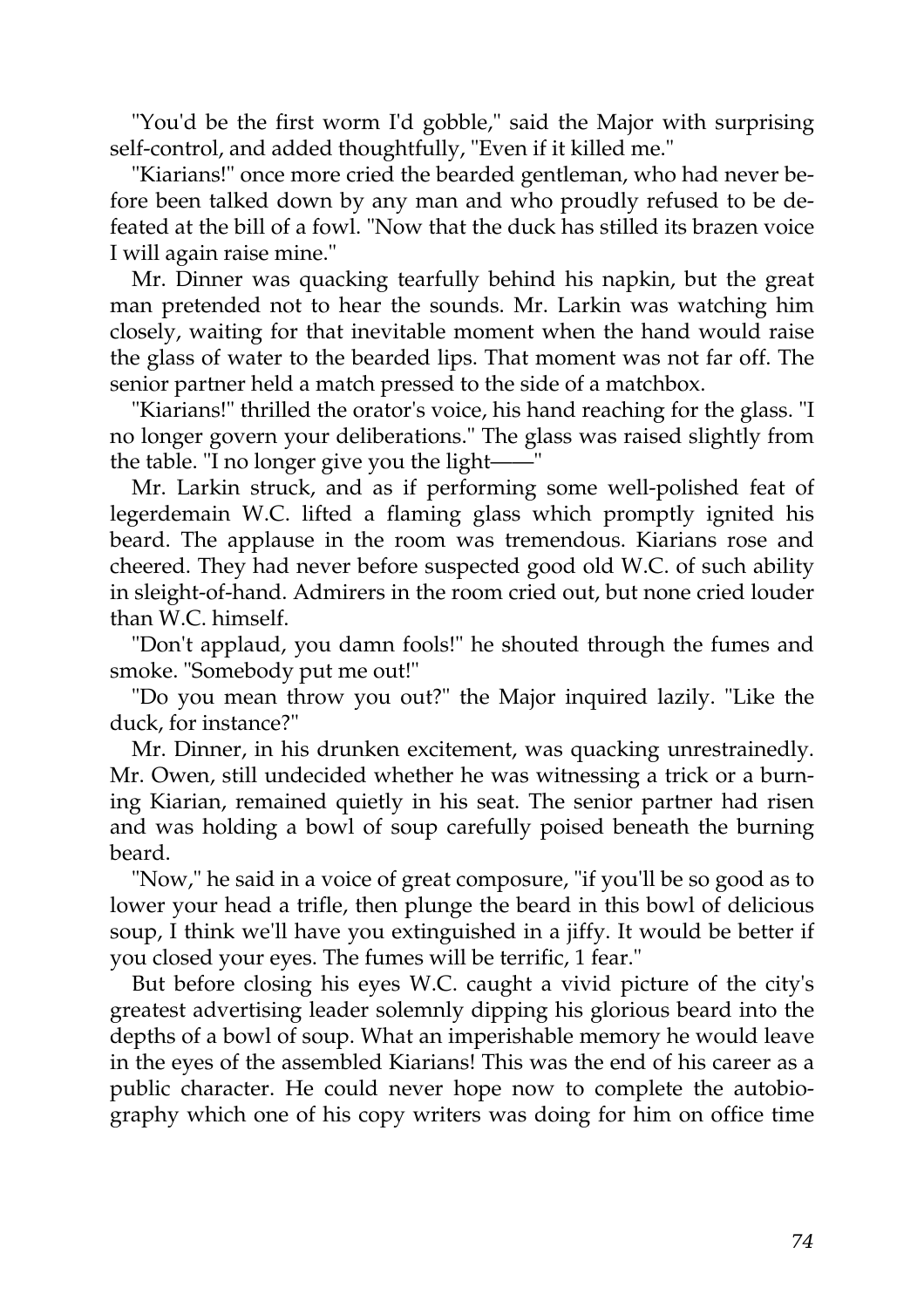and without extra pay. The eyes he turned on the senior partner were filled with rage and hate.

"What do I care," he growled, "if the soup is delicious?"

Making a virtue of necessity, he bared his teeth in the semblance of a smile for the consumption of the watching Kiarians, then plunged his beard in the soup. Even as he did so, thoughts of moving-picture comedies of the slapstick variety flashed through his mind. There was a sizzling sound and a burst of smoke and through it all gleamed the white teeth of the advertising genius whose lips were contorted in a maniacal grin. Strong men caught their breath, while weak ones turned away. Mr. Dinner quacked like a duck and sleepily rubbed his eyes. One especially enthusiastic Kiarian cheered in a loud voice, a well-meaning display which only seemed to increase the mental anguish of the smouldering man.

"The beard is now extinguished," Mr. Larkin announced. "Pardon me if I cry a little. W.C.'s personally conducted bonfire has made my eyes water."

"It's fairly sickened me," commented the Major in a rough, coarse voice. "Barring none, that beard is the worst I've ever studied. I'll bet it hasn't been dusted off since Queen Victoria died."

This observation on his personal habits of cleanliness was too much for W.C. He raised his massive head and glared at the Major. The beard emerged from the delicious soup tastefully garnished with vegetables and spaghetti. Mr. Owen, for the sake of his own sensibilities, was moved to offer the gentleman a napkin.

"You wouldn't look quite so awful," he said in a sympathetic voice, "if you used this on what's left of those whiskers."

Automatically W.C. accepted the napkin and thoughtfully applied it to his damaged beard.

"May I do it for you?" Mr. Larkin asked, advancing on the man. "I'd dearly love to dry your poor dear beard."

The advertising genius started back with a cry of horror. The sparks of madness were gleaming in his eyes.

"I'll dry my own beard," he cried through wisps of smoke still straining through the hard dying tangle of hair. "Keep your hands off it. Don't come a step nearer."

"You wouldn't have to ask me twice," Major Britt-Britt informed the world. "It certainly is a mess."

"About the most revolting beard I ever saw," claimed little Mr. Dinner. "I wish he'd hide it somewhere."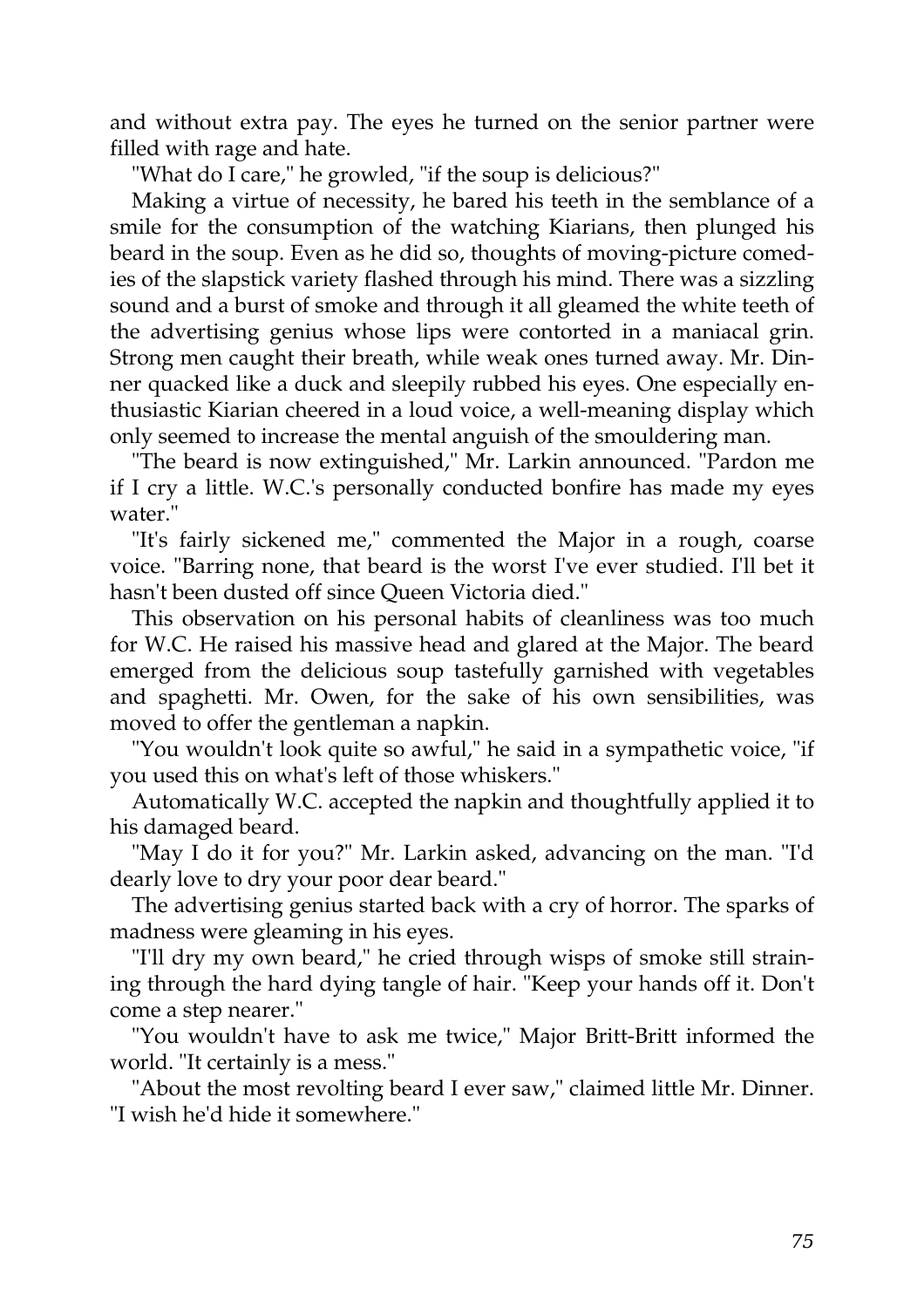"And I wish the lot of you would stop saying things about my beard," the great man retorted. "It's bad enough to have it burned, without having it discussed."

"That's right," agreed Mr. Larkin. "No beard looks its best immediately after a fire. We expect too much of W.C. He's done enough as it is."

At this point, Mr. Mark Crawly, universally known as Big Boy, presiding officer of the local Kiarians, deemed it expedient to introduce some semblance of order into all this acrimonious chaos. Mr. Crawly was a nice chap. One could not help liking him a little. He possessed what all Kiarians loved most—a fine front. Inside, Mr. Mark Crawly was just plain dumb, which was no handicap among his fellow members. He could say stupid things in a firm, manly voice and get away with them. Years ago his firm had recognised the value of his smile as a business getter and had elevated him to the position of general sales manager. It occasionally took new members of his staff almost a month to discover that he had only a vague idea of what it was all about. He smiled business in and competition down. Above his desk was a Keep Smiling sign. In the *Nut and Bolt Trade Journal* his words were often quoted. "'Meet depression with a grin and smile a boom into being,' says Mark Crawly at the Tenth Nut and Bolt Convention." Had it not been for his hardworking subordinates he would have smiled his firm into bankruptcy, but that, of course, was not generally known. Big Boy Crawly now addressed the still slightly smouldering W.C. in particular and the room in general.

"Gentlemen," he began, "we all like and respect our W.C."

Mr. Dinner giggled a little at this, but Mr. Crawly frowned.

"We are sorry about his beard," he resumed, "yet even now I'm not sure whether he did it on purpose or not."

An animal-like howl burst from the advertising man's singed lips.

"Do you think I'd deliberately set fire to my beard," he asked in an impassioned voice, "to amuse you damn fools?"

"I assumed you were trying to amuse us," Big Boy Crawly replied good-naturedly. "It was funny, you know. How did it catch?"

"It was very dry," announced Dinner in a solemn voice. "That beard was a public menace."

"It was nothing of the sort," shouted W.C. "I've worn that beard for years."

"When was it last dry cleaned?" Major Barney inquired.

"It never was dry cleaned," retorted the other.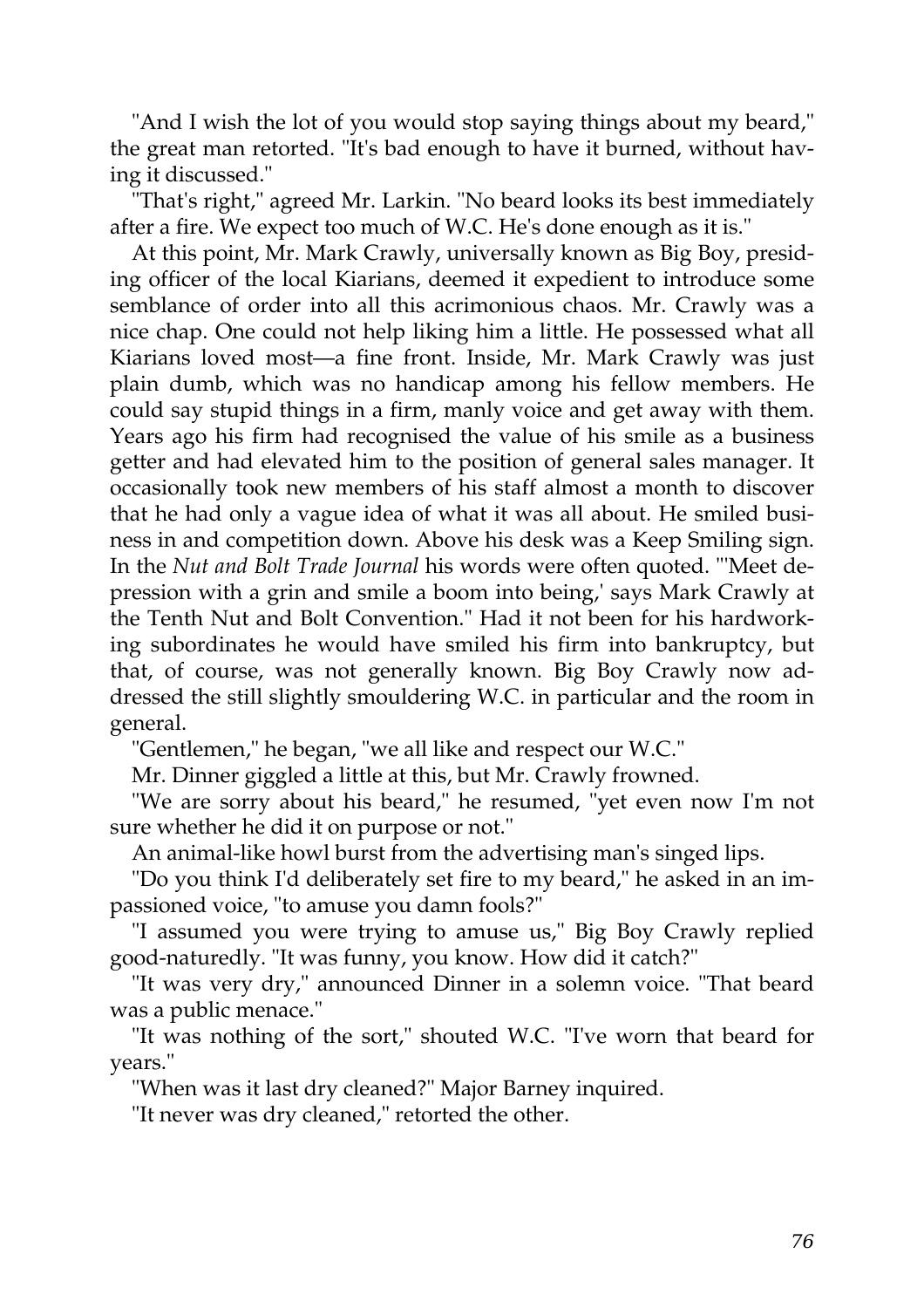"I feared as much," said the Major. "The damn thing burned of its own accord like a heath fire. Spontaneous combustion sort of—that's how I figure it out."

"The Major means," Mr. Larkin explained to the room, "that the regrettable fire which broke out in the beard was due to the accumulation of years of debris. Am I right, Major?"

"As always," the big chap replied. "Wonder if he had it insured?"

"Was the beard insured, W. C?" the senior partner inquired, turning politely to that infuriated gentleman. "Not against theft, of course, but for fire?"

"Bah!" ejaculated W.C. "Bah!"

"He's bleating like a sheep," cried Mr. Dinner, who was professionally interested in animal noises. "There's no end to the things the man can do."

"One moment," called Mr. Crawly. "I asked W.C. a simple question, and you gentlemen have made the thing seem terribly involved. W.C., can you tell us how your beard caught fire?"

"How should I know?" shot back the mighty man in the agony of his soul.

"Aren't you even interested?" Major Barney asked innocently. "I know if I had a beard and it happened to go off like yours did, I'd never rest until I'd discovered the cause. The damn thing might do it again."

"It would be awful to have it happen in bed with a woman," Mr. Dinner observed reflectively. "What would she think?"

W.C. sprang to his feet. Beard or no beard, he would put a stop to this. These people were not going to continue talking about himself and his beard as if neither of them were present.

"Kiarians!" he cried, showing the whites of his eyes. "Let's abandon this talk about beards and turn to other things."

"We haven't settled that matter of the duck yet," Mr. Dinner suggested. "We might take that up."

"Someone was making duck noises," W.C. replied. "I've thought that out, too. There is no duck."

The volley of quacking and squawking that greeted this denial far surpassed all previous demonstrations. W.C. paused and shook himself like a punch-drunk fighter.

"I may as well sit down," he observed at last in a hopeless voice, "if that duck is going to interrupt every word I say."

"It seems to be coming from the direction of your table," a Kiarian called out.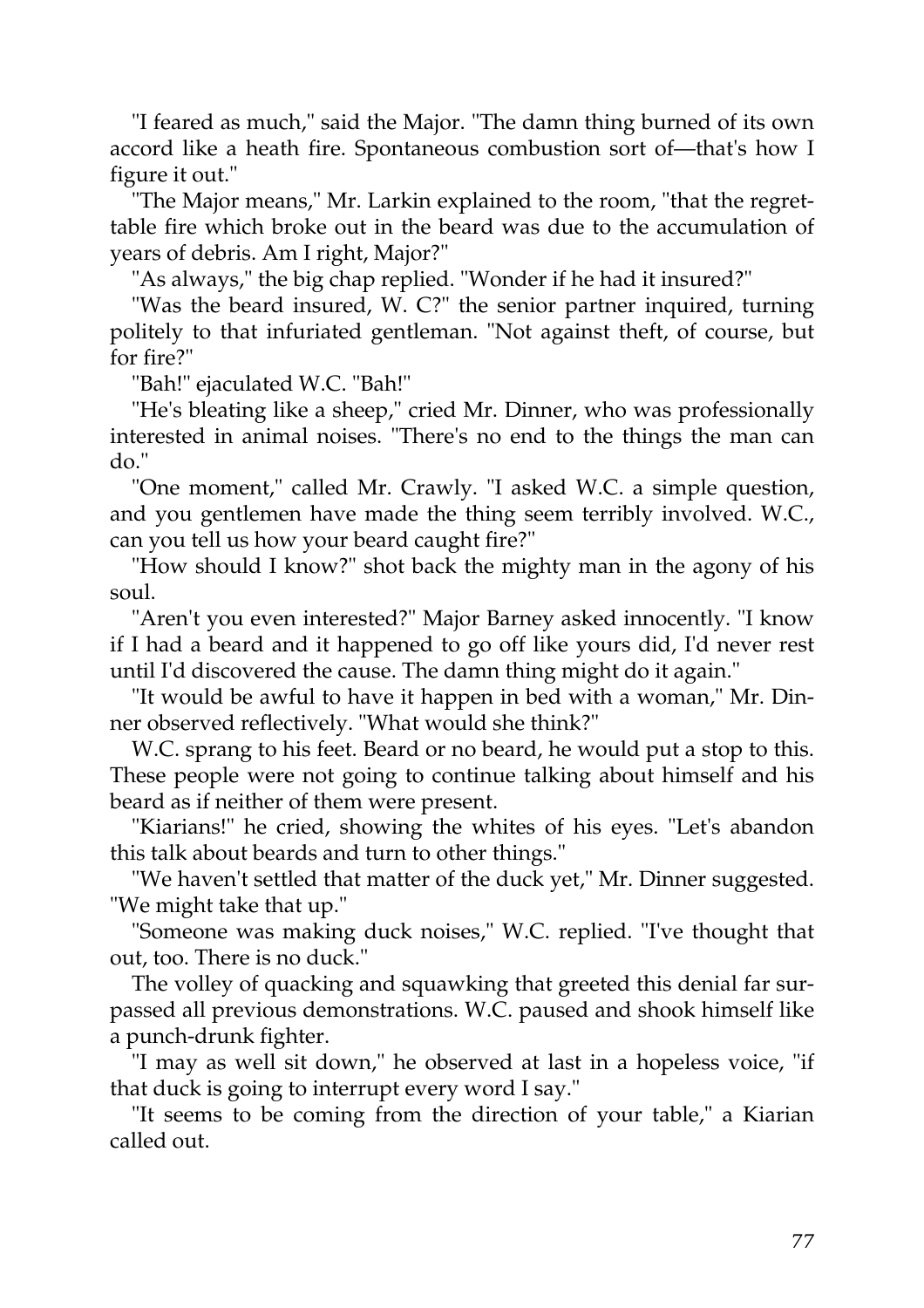"You look under the table, Dinner," the Major commanded, "and I'll look under what remains of his beard. That duck must be one place or the other."

"If you touch my beard I'll cut your throat!" cried W.C., grabbing up a knife.

"A pretty way for a man to talk," complained Mr. Dinner. "We were only trying to help."

"I wasn't going to touch his old beard," explained Major Barney in an injured voice. "I was just going to peep under it."

"Kiarians!" almost screamed the distracted man. "Are you going to allow these ruffians to turn this dignified meeting into a discussion of my beard? Are you going to permit them to torture me about it—to throw my beard in my face?"

"Better than burning it in ours," put in Major Barney.

"Very well, then," called out the senior partner in a conciliatory voice. "Let's table the beard now that he's finished souping it."

"How do you do that?" asked the unintelligent Dinner. "Do you mean flatten it out and iron it?"

"Bah!" exclaimed the great leader. "And bah again."

"Why again?" asked Major Barney. "We heard the first bah, and it didn't mean anything either. I like the duck better."

Mr. Dinner lifted his napkin and behind it quacked his thanks. W.C., with a despairing cry, flung up his hands and sank heavily to his chair. Then he brought his hands down and rested his head in them. He would never appear in public again, he vowed to himself. But he did. He appeared many times until at last he died in public and had a public Kiarian funeral and then was promptly and publicly forgotten as such men should be.

He could never have been tolerated in private.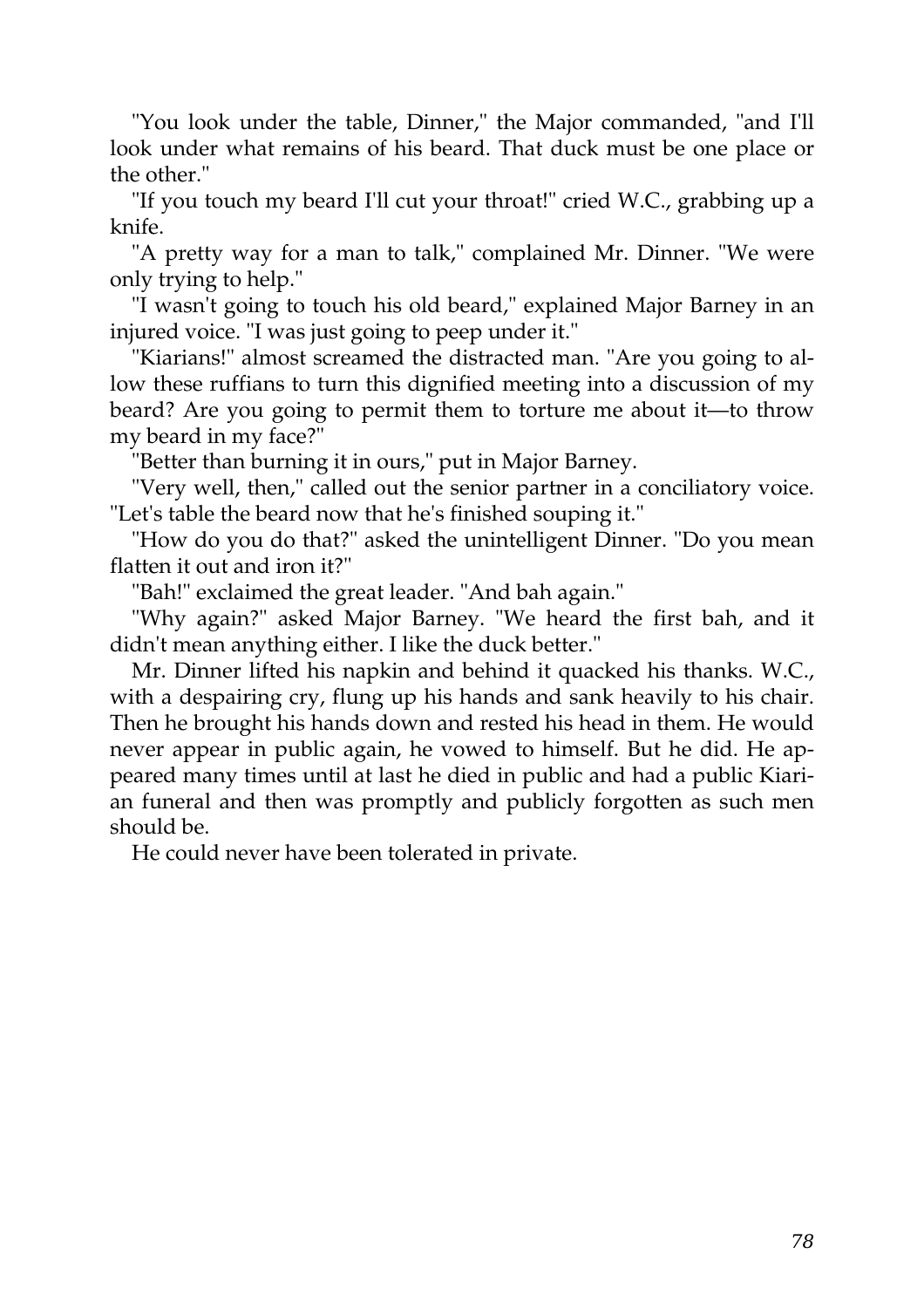## Chapter

#### **THE KIARIANS CONTINUE**

ALMOST coincident with the collapse of the excellent W.C., as that gentleman was commonly called, was the arrival of Honor, or Satin, Knightly. As she walked the length of the hall the eloquent sheen of her frock quoted faithfully the lines of her body. And by the time she had seated herself at a small desk near the speaker's table there was not one of those Kiarian boys who had not committed sin in his heart save, perhaps, W.C., who was muttering things in his beard.

Having been penned up with this girl at close quarters, Mr. Owen now had the opportunity to study her from a distance. He found Satin exceptional in every detail. To be too close to the girl destroyed one's critical faculties. At such times there was room in the masculine mind for the entertainment of only one thought. And Satin herself did not make things any easier. She was far too vividly aware of herself and her quarry for relations in the abstract. She had her lips and her eyes and various other things. They were at their tireless best now. Why let them go to waste? Why let time gather in an unused credit? Satin saw no reason. She was also convinced that her creator never had any reason in mind.

As Mr. Owen studied the girl he felt as if he were wandering through the fragrance of an old lost orchard in search of the shadow of his youth still lurking among the trees. He could appreciate keenly what the years of soured domesticity had done to him by the very freshness and harking back of his present vision. Old scenes, old songs, and lost impressions came welling up from some long-neglected depth of his being. At the moment the desire to be loved was more urgent than to give it. He had done enough of that and found it unrequited. This had left him somewhat uncertain of himself in the role of a lover. He needed to be convinced, and he had a strong, happy conviction that Satin Knightly could be most convincing when once she set her mind on it. He had begun to feel that falling in love was a sort of automatic process that functioned only when one was young. He had doubted up to now the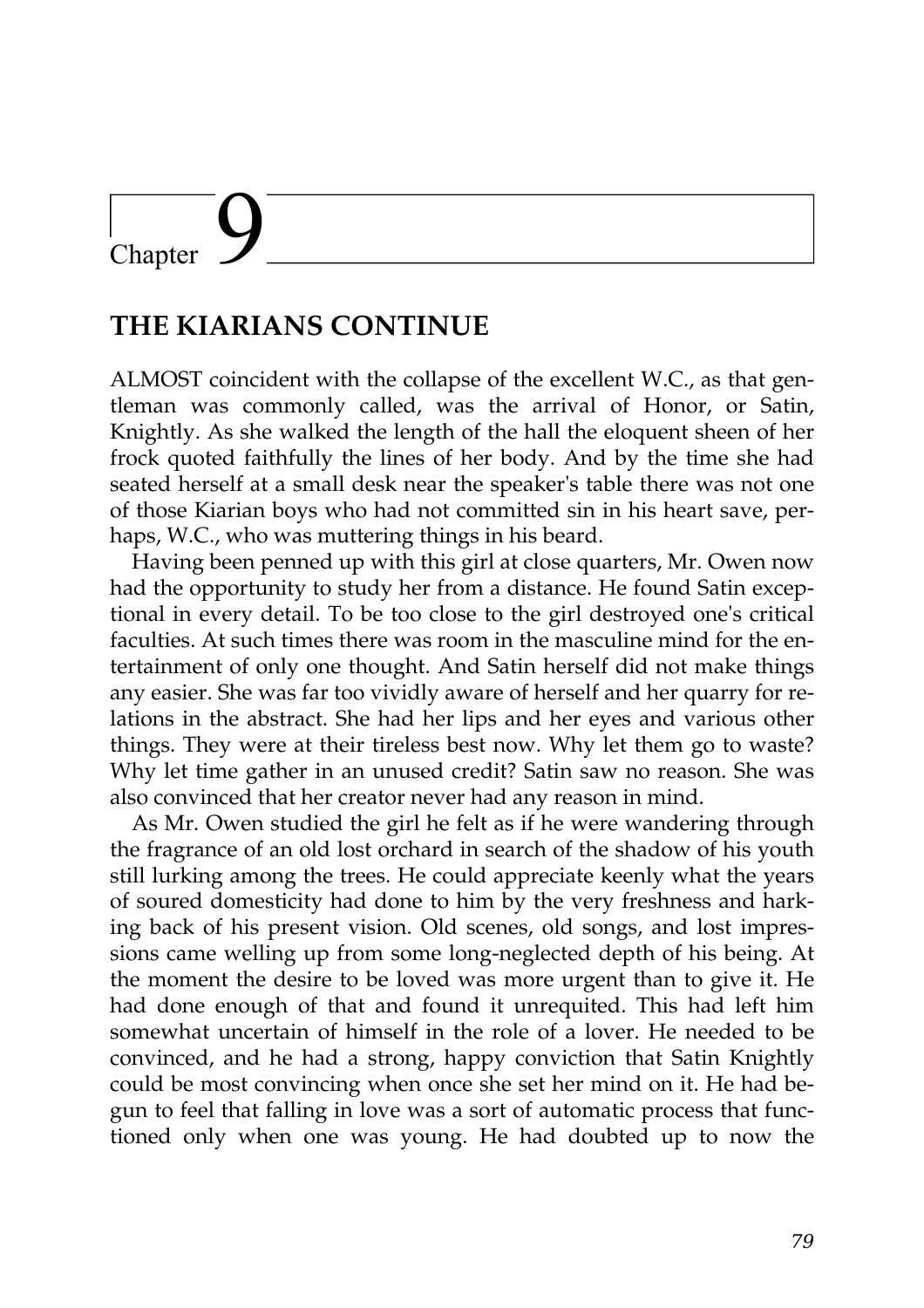recapturing of those poignant, all-enveloping emotions, those sensations that seemed to be tangled up with every reaction to one's surroundings, one's private thoughts and aspirations.

Now he was not so sure. Satin was working strange magic in him. And if it chanced to be black magic, he did not greatly care. He felt all the better for it—all the younger. He wished, however, that she was not in the Pornographic Department. In such surroundings it was difficult to sustain for long the preliminary stages of romance on a decently exalted plane. In the Pornographic Department they began low and ended even lower. He doubted if there were any preliminary stages in Satin's conception of courtship. She seemed to believe that a lavish display of skin constituted the normal wooing. Should it prove too difficult to guide the young lady's conduct into the channels of conventional decency, he would be forced to conform to hers, which, when all was said and done, amounted to the same thing. As for his partners, they were simply animals. He liked them, but could find no good in them. They were animals, simple and impure, and would always remain animals. He pitied them a little in the generosity of his newly born emotions.

In the meantime the animals were enjoying themselves according to their fashion. The senior partner had collected the ashes of W.C.'s beard into a neat pile which he now scraped into an envelope and politely offered to their rightful owner.

"Wouldn't you like to keep these?" he asked in his suavest tones. "They're the ashes of your beard—about a foot's worth in all."

"Take 'em," Mr. Dinner urged. "You're about one-tenth cremated already, you know."

"Sure thing," contributed the Major. "He should send them to the family vault as a sort of first shipment. The rest of him can come along later, either whole or part by part."

"I want to be an urn when I die," declared Mr. Dinner. "Can I be an urn?"

"No," replied Mr. Larkin. "You'd go much better as a flask or a cocktail shaker."

"Let the Major be a cocktail shaker," the little fellow pleaded. "I want to be an urn, a nice urn in a niche."

"You won't make enough ashes to use up a thimble," Major Barney remarked.

"All right," declared Dinner. "I don't care. Just tuck me in a thimble and stick that in an urn, because that's what I want to be, an urn—" then he added thoughtfully—"in a niche."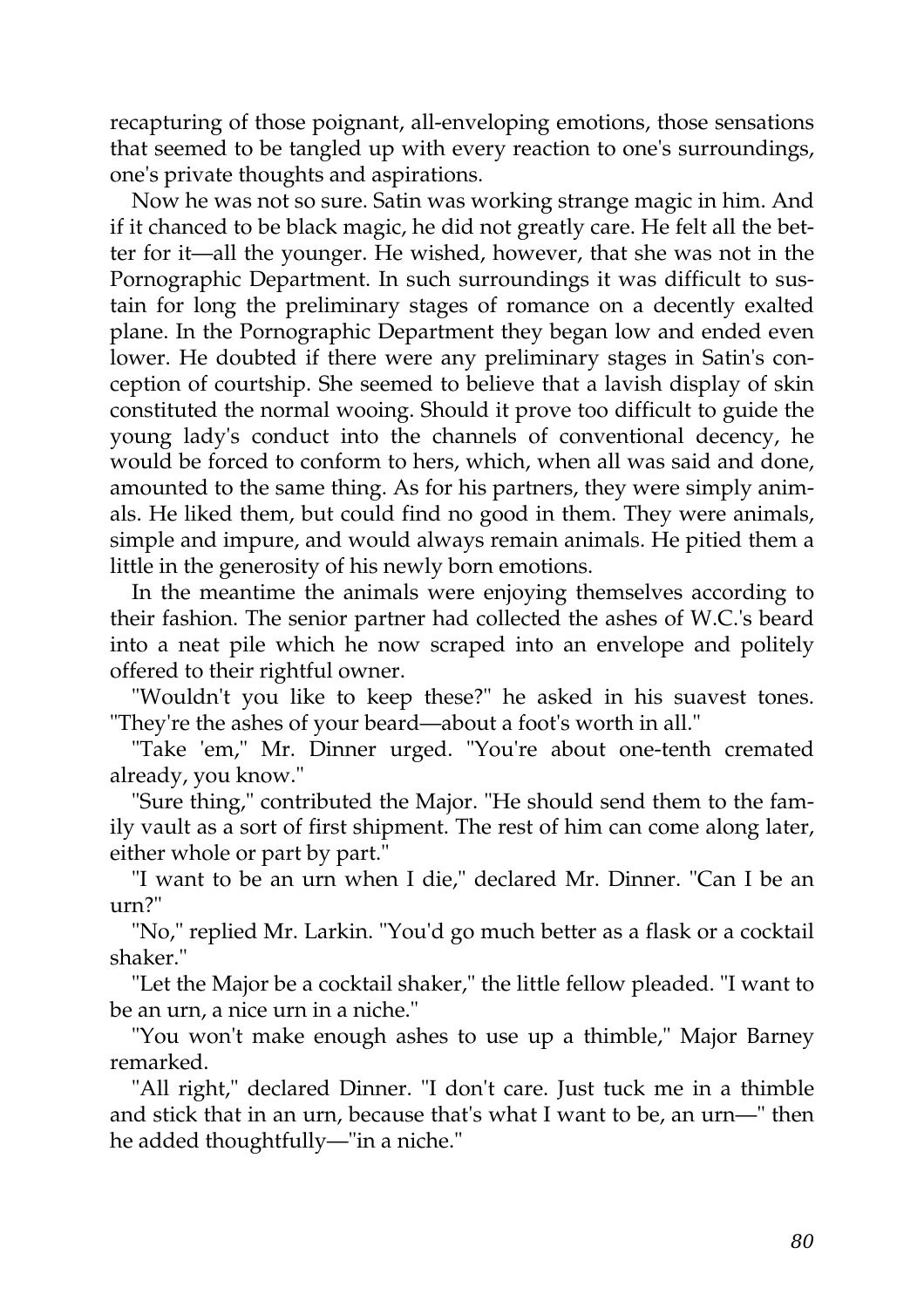"I do wish you'd stop repeating that word over and over again," came the gloomy voice of the advertising man. "I don't know why they ever placed me at this table. The lot of you are no better than idiots."

"You can't be any better than an idiot, can you?" asked the Major. "Unless, of course, you're a maniac, and they're just plain crazy."

"I wonder what he'd like to be?" continued Mr. Dinner, pursuing his mournful topic. "Ask him if he'd like to be an urn along with me. I don't care what company I keep once I'm safe in an urn."

"I don't think W.C. wants to be an urn," put in the senior partner consideringly. "I have a feeling that he'd rather go as a gas tank or even a bathtub. Either would be more suitable for a public character."

"Then why not let him go as an ash can or just simply as a kitchen sink?" persisted Mr. Dinner.

"By God!" cried W.C. "I'll not stand for that. No, sir, I won't. You're irreverent, sacrilegious vulgarians. I'll not sit another minute at this table. Let me out of here."

The great man rose unsteadily, stepped on the plate of soup Mr. Larkin had thoughtfully placed on the floor, then staggered away to the speakers' table, where a place was quickly made for him.

"I guess he didn't want the soup anyway," said Mr. Larkin, looking thoughtfully at the mess on the floor. "It was all full of beard."

Mr. Owen shuddered fastidiously. The partners obviously were not at their best at meal times.

"Wonder how soup would go with beard?" wondered the inquiring Mr. Dinner. "I shouldn't think I'd like it."

"Not with that beard in it," agreed the Major.

"I don't think I'd care for soup with any beard in it," vouchsafed the senior partner.

"You haven't seen all the beards in the world," Dinner shot back in a challenging tone of voice.

"I don't care to taste any," Mr. Larkin replied with dignity. "I am not a beard taster."

"Is there such a thing as a beard taster?" asked the Major, who was easily interested.

"I don't see why there shouldn't be," Mr. Larkin replied with more confidence than he felt. "There are coffee tasters and tea tasters and wine tasters. It seems only reasonable there should be beard tasters."

"It may seem reasonable and all to you," Mr. Dinner persisted, "but what I want to know is, what do they want to taste these beards for?"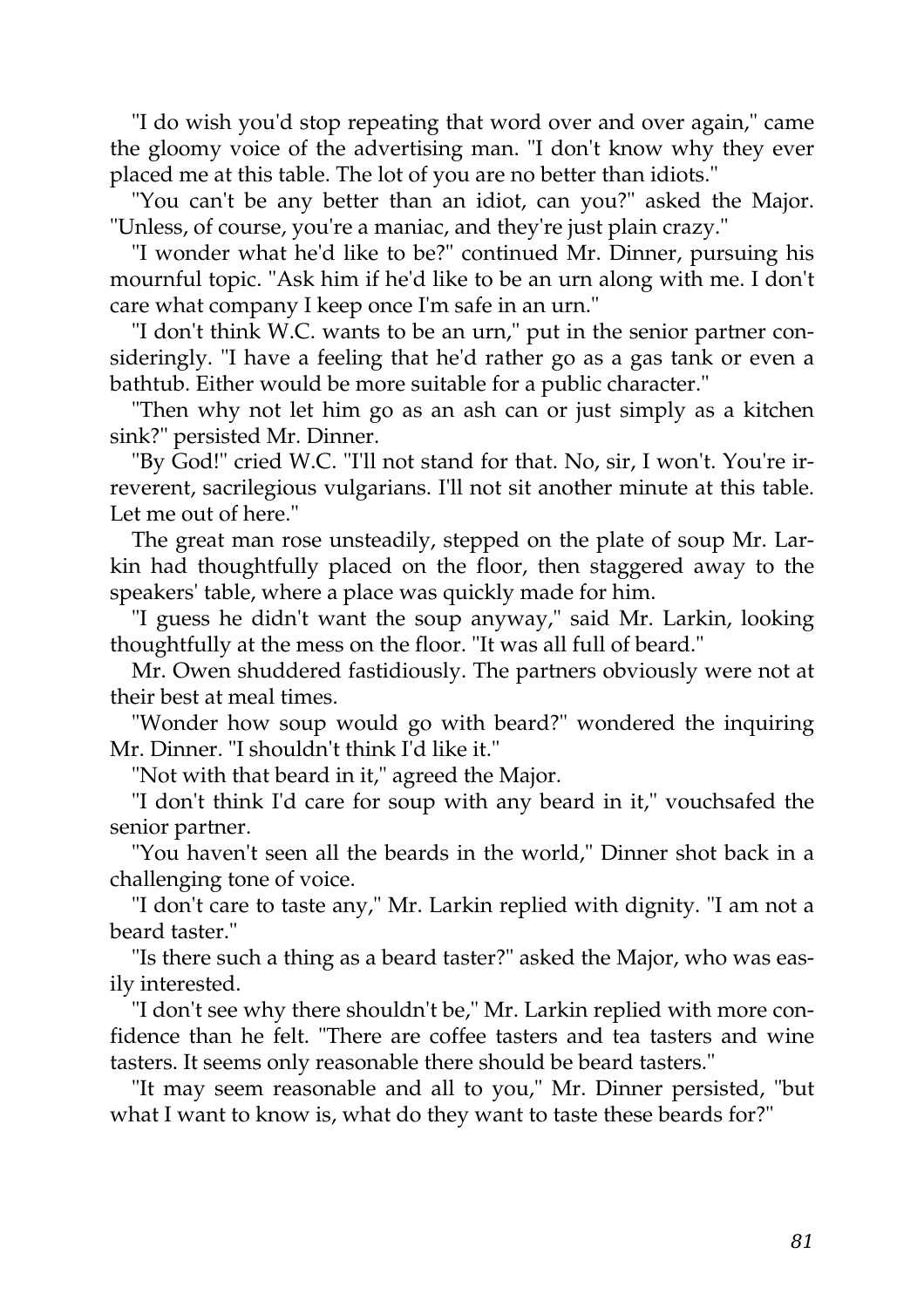"They might not want to taste the beards," replied Mr. Larkin. "They might have to taste the beards."

"Why?" asked Mr. Owen, drawn in, in spite of himself. "Why should any man be forced to taste beards?"

"Simply as a means of livelihood," said the senior partner triumphantly. "Necessity—economic necessity."

"You mean as professional beard tasters?" the astonished Major demanded.

"I can't think of anyone being mean enough to beard-taste for pleasure," replied Mr. Larkin. "That would be the same as taking the beard out of honest men's mouths."

"I'm an honest man," Mr. Dinner declared, "and I'd consider it a favour if anyone yanked a beard out of my mouth."

"No self-respecting man would let you taste his beard," replied the senior partner cuttingly.

"Oh, I don't know," retorted Dinner. "I guess I could taste a beard as well as the next."

"But what I don't understand is," deliberated the Major, "what's to be gained by tasting a lot of beards?"

"There you have me," agreed Mr. Larkin. "That's the one weak point in the argument."

"Not at all," cried Mr. Dinner, suddenly switching to the side of the beard tasters. "A man might want to have his beard tasted for any number of reasons."

"Name me one," demanded the Major.

"Well," replied Dinner, floundering a little, "it is easily possible that a man might like to have his beard tasted to see if it's getting brittle or to see if it's getting tough or to remind him of what he had for the previous meal or to discover lost collar buttons and neckties and other misplaced articles——"

"Men with beards don't have to wear neckties," the Major interrupted.

"Men with short beards do," argued Dinner.

"They can claim they're wearing bow ties," shot back the Major.

"Ah, Dinner," interposed the senior partner. "He has you there. A very good point."

"Of course, if they want to lie about it they can," said Mr Dinner moodily.

"May I ask," put in Mr. Owen, "what in the world is all this coming to?"

"We don't know," replied the Major, "but don't interrupt."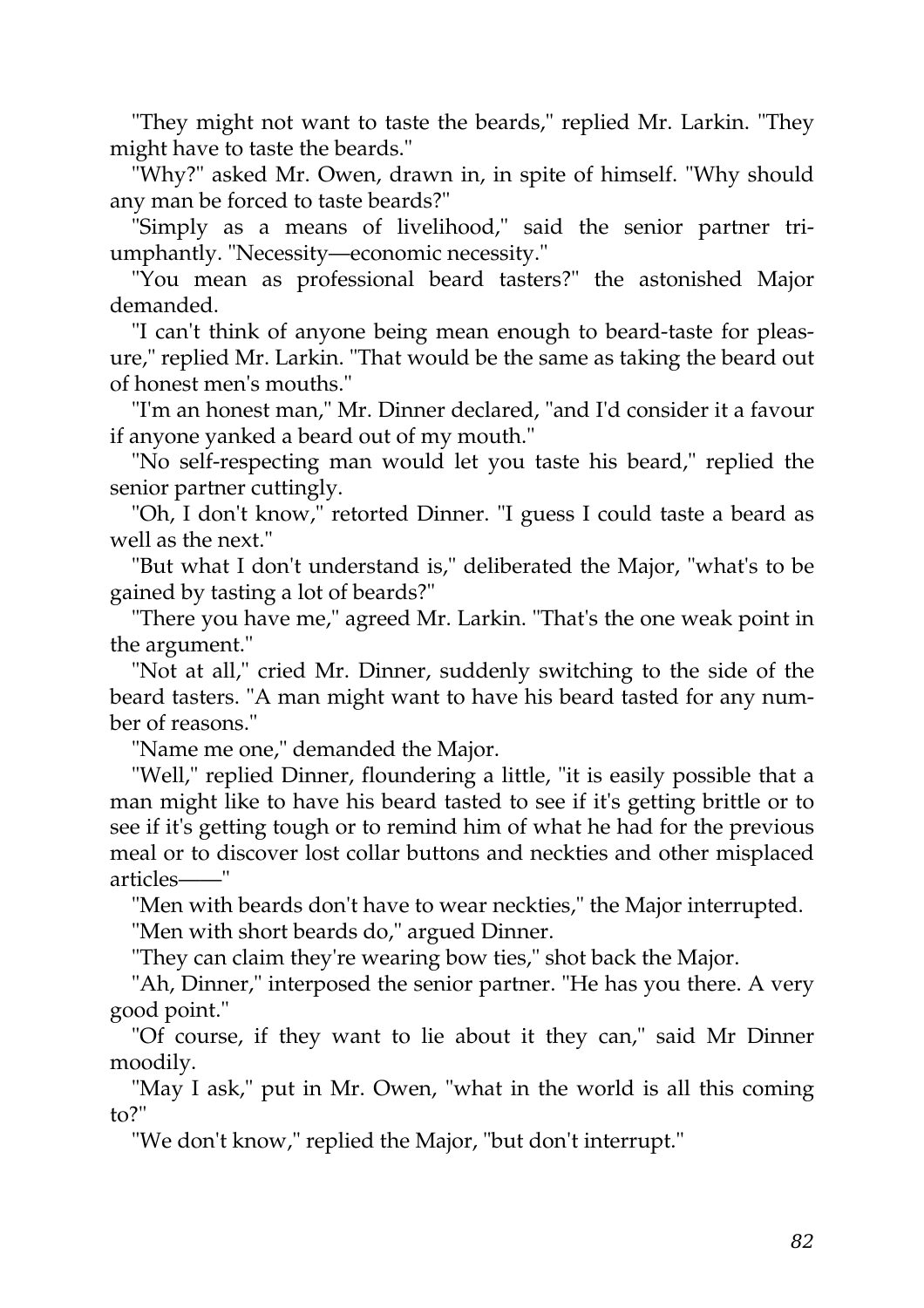"I feel I'd be neglecting my duties if I didn't," said Mr. Owen. "You'll go clean off your heads if this keeps up much longer."

"Nonsense," snapped Dinner impatiently. "We often go on for hours like this at the office."

"When there's too much to do," Mr. Larkin explained.

Mr. Dinner's flask, which had been going the rounds during this conversation, was now empty. Accordingly, Mr. Larkin produced his and passed it to Mr. Owen.

"Drink some of that," he said, "and everything will seem much clearer."

Mr. Owen drank and discovered to his delight that Mr. Larkin had spoken the truth.

"I defy Dinner to tell me," resumed the Major, "of one single instance where beard tasting has served a useful end."

Mr. Dinner took a pull at the flask and pondered over this challenge.

"I can conceive of a case," he declared at last, "where an especially adept beard taster simply by tasting a beard could tell whether it was going to rain or not."

"Brilliant!" exclaimed the senior partner. "Dinner, that was brilliant—oh, very good. Very good indeed."

The Major looked momentarily discomfited. He turned hatefully upon his small antagonist.

"Where would you find such a sensitive beard?" he growled. "One so delicately attuned to nature."

"On a prophet," retorted Dinner without batting an eye. "You know, one of those birds that never shaved."

"You mean a rabbi," snorted the Major. "Who'd want to taste a rabbi's beard?"

"Maybe some especially devout member of his congregation," replied Mr. Dinner. "Who knows?"

"You don't, for one," said the Major. "And I don't care."

"Then," Mr. Larkin suggested smoothly, "it's about time to change the subject. Perhaps we may be able to annoy a few of these damn Kiarians."

Big Boy Crawly, the chairman, was once more on his feet. He was preparing to launch himself forth on a wave of oratory having to do with the character and accomplishments of the speaker of the day, a powerful figure in the automobile world, an entire trade journal in himself, not to mention a couple of house organs.

"Kiarians!" cried Big Boy Crawly. "Need I introduce to you the speaker for to-day?"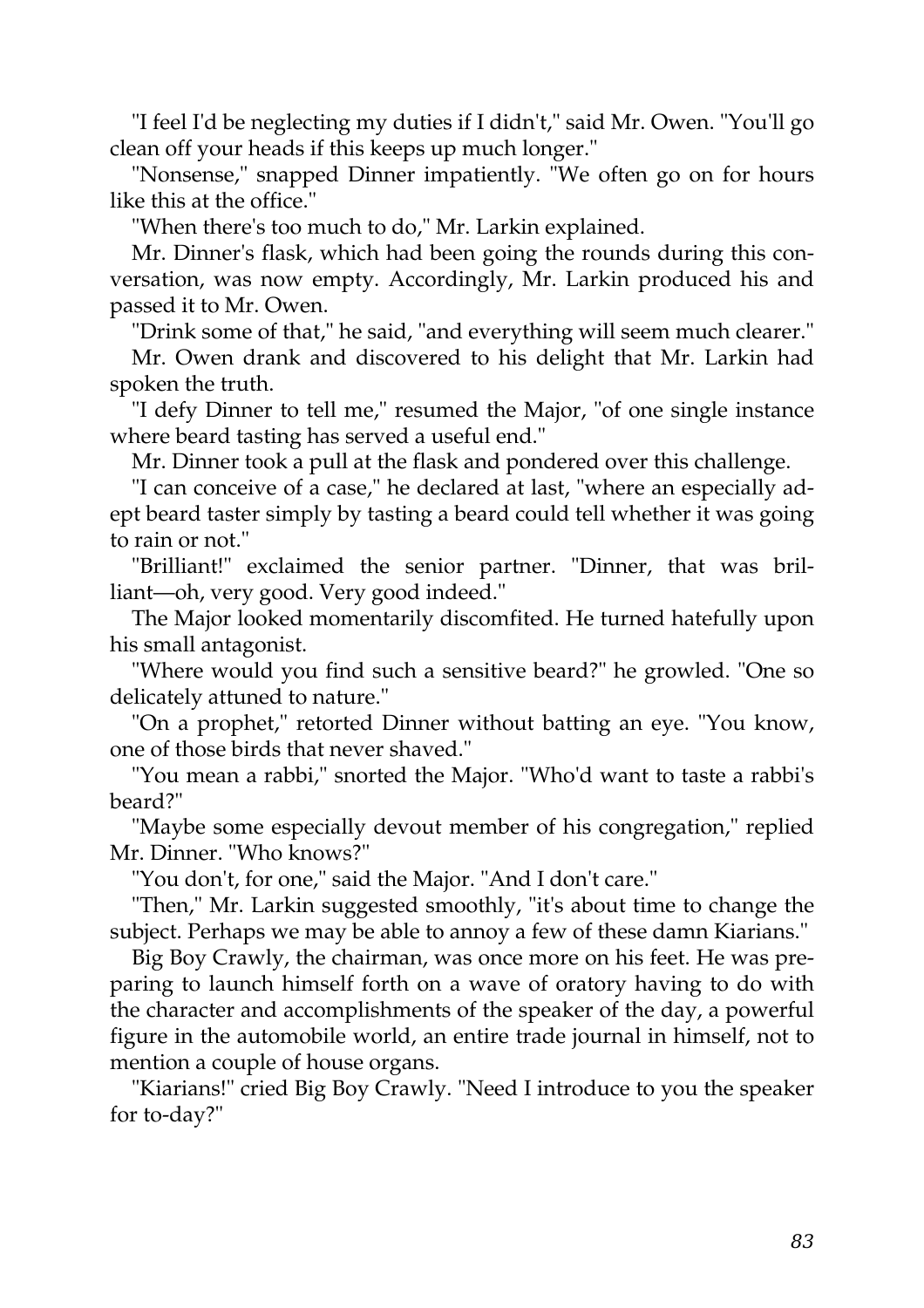"Not so far as we're concerned," the senior partner consented agreeably, rising to his feet and confronting the room. "And besides, I have a few words to say myself."

"Mr. Larkin," replied Mr. Crawly, the smile flickering on his face, "you are out of order, I fear. The questions and discussions come after the speech."

"Please sit down," said Mr. Larkin in a pained voice. "You know how I am about interruptions. They make me veer most noticeably—fairly spin on my axis. Already I feel like a revolution. I might even do a little foaming on the side. You look as if you were going to do considerable foaming yourself, Big Boy. Do sit down." He paused, then continued rapidly, as if fearing another interruption. "Kiarians! " he suddenly bellowed in a fair imitation of the great voice of W.C. "No one regrets more than I do that a familiar landmark has to-day been destroyed before our very eyes."

"Please sit down," cried Mr. Crawly.

"Be still, you," shouted Mr. Larkin, "or I'll cut your smiling heart out. This is sacred. Kiarians!" he unleashed again. "No one regrets more than I do, and in this I include my slightly drunken partners——"

The enthusiastic quacking of a duck greeted this pronouncement.

"No one regrets more than we do," continued the senior partner, "that the magnificent beard of W.C.—the only beard we had among us—should have taken it upon itself to catch fire and burn up, virtually in our laps. I would suggest that in future our great advertising play boy, instead of depending entirely on soup, be provided with a neat pocket fire extinguisher of his own, suitably engraved with the Kiarian emblem and some nice little sentiment such as, the Beard that Burns at Banquets Lights the World."

"Oh, for goodness sake," cried Big Boy Crawly, "Mr. Larkin, won't you please sit down?"

"No, I won't," snapped the senior partner. "I won't sit down. I'll veer round this room like a jolly old whirling dervish. By rights you should be doing what I'm doing for you—saying a few kind words about that poor, dear beard of our excellent W.C. You all seem to have got used to addressing him that way. As for me, I frankly confess I still feel a little embarrassed when I have occasion to say it. You know what I mean. However, I'm nearly finished now, anyway. I merely wanted to say it was a good beard, but better soup. The soup was delicious. It was better than the beard because it put the beard out. Anyone can see that."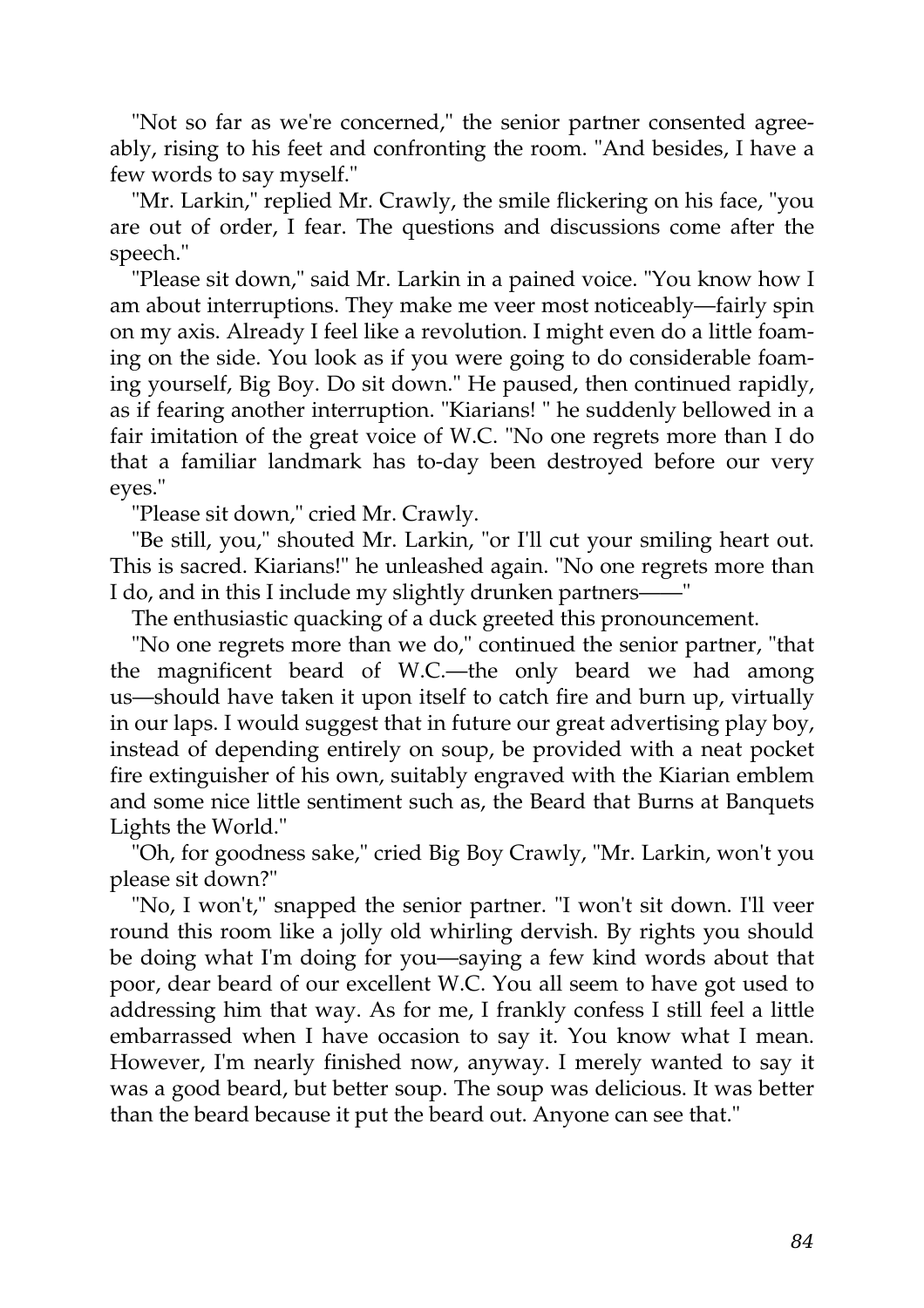Dignified Kiarians in various parts of the room were now on their feet. Why had not the Lord God of Business and Boosting struck this man dead as he blasphemed? "Sit down! Sit down!" they hurled at the senior partner as he calmly stood his ground and with a coy, friendly hand waved back to them.

"You Kiarian boys are acting simply childish," he chided them gently. "Do keep still. I want to talk about this beard. For some reason, to talk about this beard fills a fundamental craving in me. I'm frantic about it. Never did I see anything work so perfectly. It was splendid. You know, I'm told that when that beard was quite itself W.C. used to use it to measure the length of advertisements. He'll use it thus no more I fear, unless on very small advertisements. And right here and now I suggest we give a standing vote of thanks to W.C. and his beard for the splendid entertainment they have provided. You will forgive me if I don't join you in this, because I'm dying on my feet. I thank you."

The senior partner sat down amid a profound silence, which was rudely broken by the din raised by the members of his party. Mr. Owen and the duck led all the rest.

"You certainly are a pretty talker," Major Barney assured Mr. Larkin heavily. "All those words—all spoken aloud. Think of it."

"This isn't a bad luncheon," Mr. Dinner observed, apropos of nothing. "I find I'm actually enjoying myself. I hope you all realise that I've been doing the duck."

"No!" cried the senior partner delightedly. "Have you been, now? Splendid! Major, you kiss him. You're sodden with drink. No fooling, though, I'm glad you can do a duck. I wish you could do a braying ass for the benefit of our next speaker."

Mr. Crawly was on his feet, but his smile seemed to have slipped, giving him something of the appearance of a saint with a tilted halo.

"Kiarians!" he bawled. "Now that I've been informed that Mr. Larkin was trying to be funny—I mean, to amuse us—I am sure we will all forgive the high spirits of one of the most influential merchants in our city."

"Sure they will," interpolated the cynical Mr. Dinner. "They still owe us for their drawers."

"Knowing that you agree with me in this," the speaker continued, "I will now give you one whose vision, whose courage, whose industry have placed his name among the leaders of our great progressive nation. With such a stout defender of our time-honoured traditions in our midst, the snarling wolf of communism can go and—and——" the speaker paused in search of something sufficiently painful and demeaning for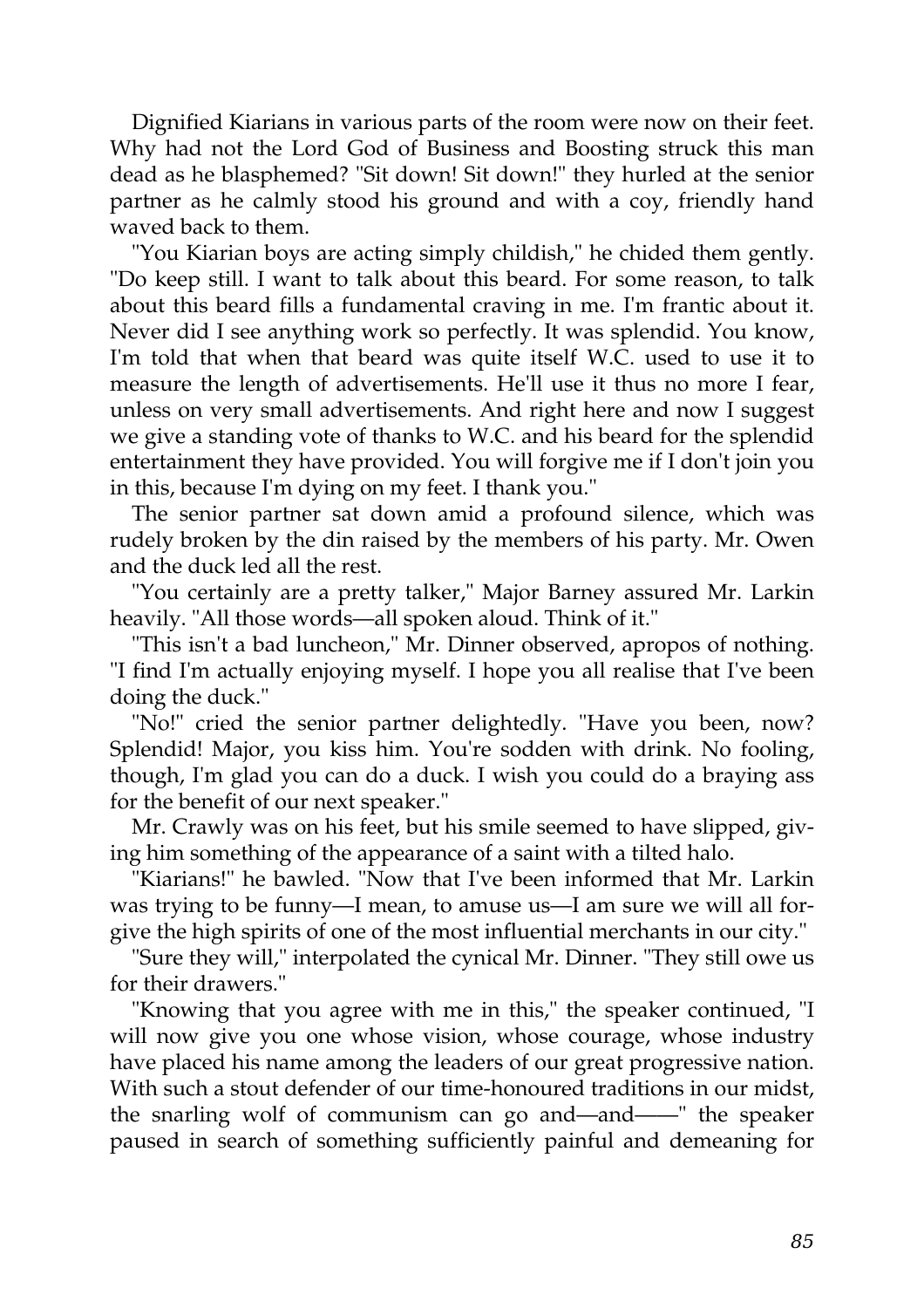the communistic wolf to do. "Sit on a tack," suggested the Major. "Exactly," agreed the speaker lamely, "that's what it can do. Kiarians, I give you that great man of wheels— that automotive giant, Thomas W. Spratter of Sprattsburg, Sprattsylvania!"

The lull was filled with a deafening din as Mr. Spratter arose. It was plain to see that these men were basking in his success and power, that they were hoping to grab off a little of their own simply by being in the same room with him. Later they would refer to him casually as, "My old friend Tom Spratter."

"Why doesn't someone laugh?" Mr. Owen asked most surprisingly. "Now, I think that's funny. That man has a funny name, and he comes from a lot of funny places."

"At last Owen has joined us," observed the senior partner complacently. "He too is a little drunk. Soon he'll become disorderly."

Mr. Spratter, too, was a large, square man, and everything about him was square, save, perhaps, his dealings. He had a square head and a square chin and a square carriage at his shoulders. He stood squarely on his feet and looked his inferiors squarely if arrogantly in the eye. Few persons on seeing him for the first time would have suspected that here was the greatest trafficker in muscle, brains, and souls the world had ever produced, a man who would have sent Attila home in tears to rock the cradle, an almost omnipotent enemy of the spiritual and intellectual life and aspirations of a nation. Even had the observer known all this, it would not have greatly mattered. The man had made good. What more need a man do? And then, of course, he was very rich. That was nice, too.

"Gentlemen," began Mr. Spratter, in a voice like a rough, square brick, "I will not mince matters."

"There," exclaimed Mr. Larkin nervously. "I knew he wouldn't mince. That's bad. That's very, very trying. He should mince a little, if only for my sake. I don't know how people get through the day without mincing a lot."

"Are there voices in this room?" demanded Mr. Spratter.

"If the speaker is hearing voices already," Mr. Larkin called back with the utmost urbanity, "I fear he will be seeing things soon. Mental cases usually do, you know— angels and what not. Let's stick to burning beards. That's preferable to madness."

If anything, the rugged industrialist settled on his track more firmly. There was a nasty smile on his lips.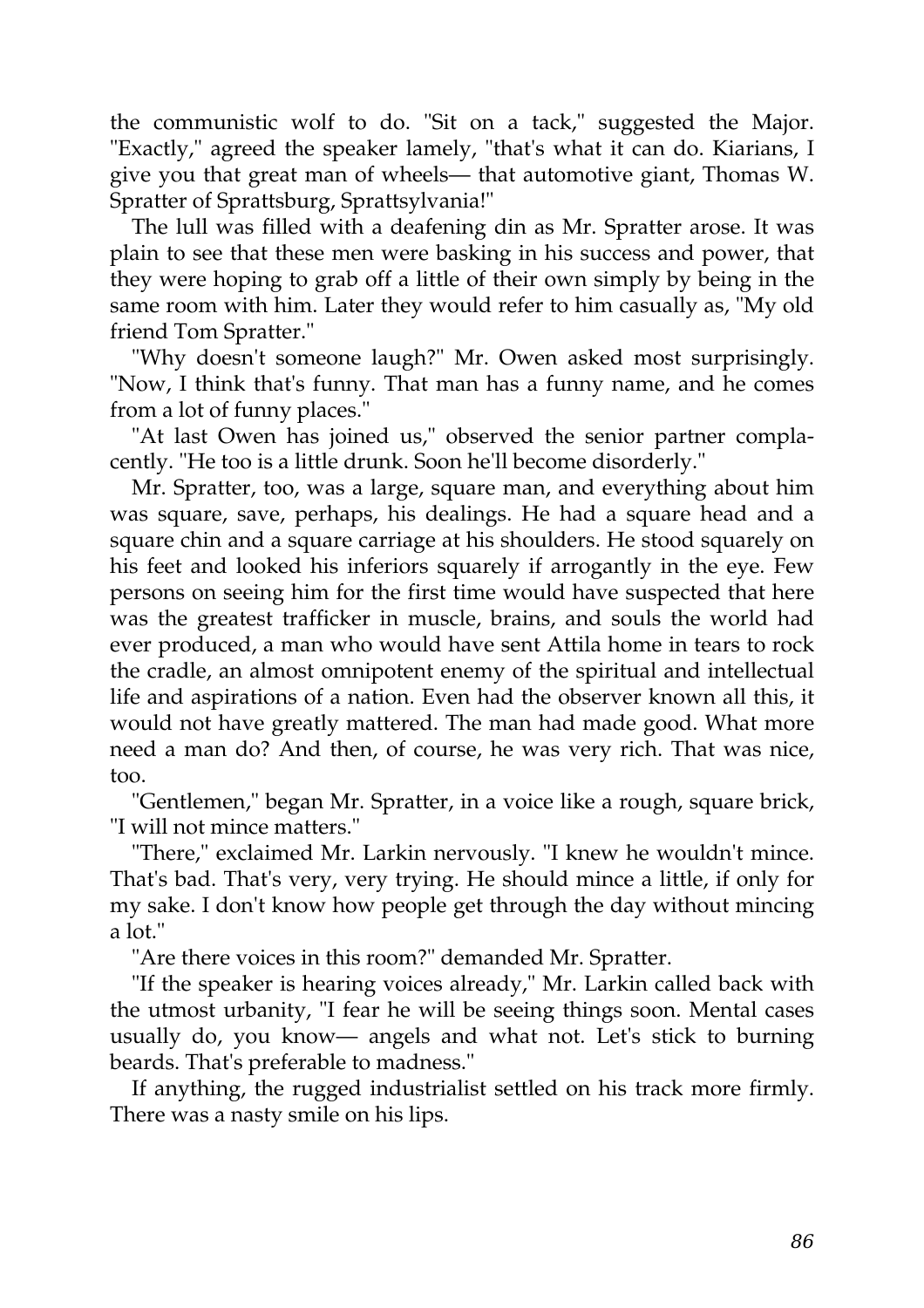"I'll handle this," he said. "If the communist or the socialist or even the single taxist who has just spoken will step up here, I shall take pleasure in knocking him down."

No sooner was this invitation released than the four partners, led by Mr. Larkin elaborately pulled the tablecloth over their heads and sat crouching beneath it.

Frightened cries mingled ironically with the vociferous lament of a duck.

"Gentlemen," continued Mr. Spratter, utterly unperturbed, "my subject is Progress and Prosperity as opposed to Economics and Science."

The burst of approval that greeted this was loud and universal save for the four drunken partners and the duck.

"Gentlemen," resumed Mr. Spratter, "I think at my time of life I have the right to say I have toiled mightily and wrought in full measure." Mr. Spratter's publicity man had a forgivable yen for the Bible. "Yet in all the years of my struggling and success," the square voice went on, "never once have I lowered the knee to the narrow, unpatriotic dictates of science and economics. Gentlemen, do you know who the greatest scientist is, who the greatest economist is, who the greatest philosopher is?"

In the rhetorical pause that followed, Mr. Owen's timid voice made itself heard. "Professor Snozzle Durante," he offered. "What!" thundered the automobile man scornfully. "That murderer! That monster! That socialist! Never! The greatest of them all is Old Man Common Sense. Hear me, everybody! Old Man Common Sense—horse sense, if you like."

"I think of the two," vouchsafed the senior partner, poking his head out from under the tablecloth, "I like horse sense the better. It's more playful, but I bet you'd have said best, and you'd have been wrong, as usual."

"Yes, sir," went on the great man, ignoring this interruption. "Old Man Common Sense can chop a lot of kindling and make the chips fly."

"There's something infinitely precious to me about dear old homely language," said Mr. Dinner affectedly. "Let's spit and swap horses. We'll make believe the horses."

"I wouldn't take all the Stuart Chases in the world, all the John Deweys, all the Thomas Hunt Morgans," cried Mr. Spratter, "for one grain of common sense." "Where wouldn't you take them?" the Major wanted to know. "And how do you know those lads would go with you?"

"Shut up!" cried Spratter. "Gentlemen! These men would deny that our great spirit of rugged individualism, our hail fellow, knock-down game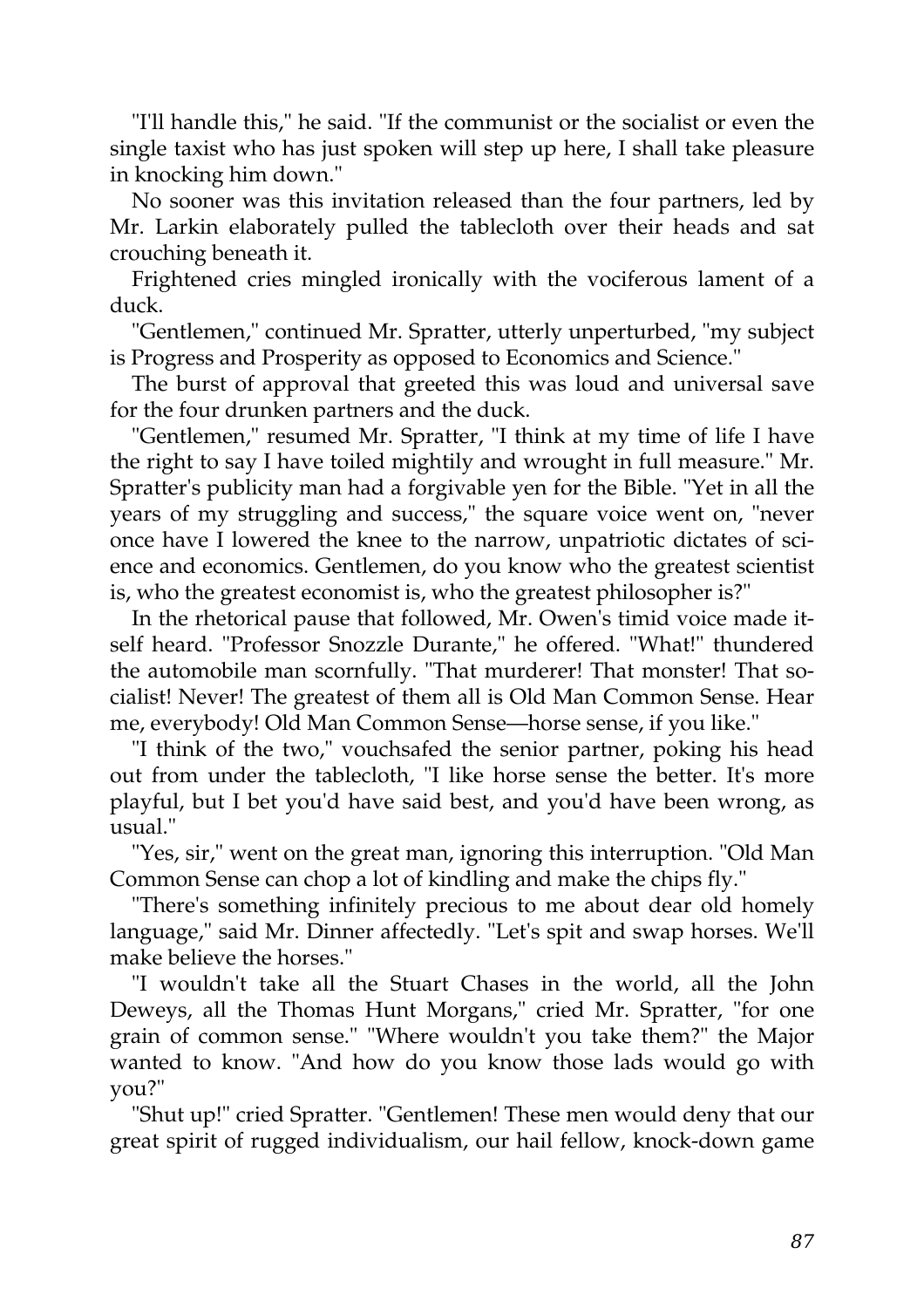of competition, our inherent confidence in the survival of the fittest have produced a race of industrial giants and two-fisted business getters."

"This makes me sick," said a voice that sounded surprisingly like Hector Owen's. "Give me another sip before I kill that butcher in human guise."

"Gentlemen, I say," the great voice boomed on, "rather than knuckle under to the findings of modern science, the advice of malicious economists, and the destructive drive of red-tainted philosophers, rather than do that, let's turn back the hands of the clock! Let's turn 'em back, I say!"

"Oh, good! " cried Mr. Dinner. "That's something to do. Let's all turn back the hands of the clock and keep on turning and turning until they come off."

"No!" protested Mr. Larkin. "Don't let's turn back those hands until after he's finished talking. He's simply trying to trap us into giving him more time."

"If I had those interrupters out at my plant," shouted the speaker, "I'd starve them into submission and-

"Sell their families into slavery," Mr. Owen helped out.

"Can John Dewey build an automobile?" the speaker wanted to know. "Can Stuart Chase quell a mob of infuriated workers? Can——"

"Can you do card tricks?" demanded Mr. Dinner.

"That's a logical critical method," put in Mr. Larkin. "Let me ask one. Could Abe Lincoln change a tyre? No. Very well, then. The man was a washout."

"Silence!" roared the speaker, "or I'll have you jailed for disorderly conduct."

Once more the four partners sat huddled at their table, Dinner quacking pitifully in a subdued voice.

"Men," continued Mr. Spratter, "the Spratters have been fighters from way back."

"Right!" once more Mr. Owen interpolated. "From way back behind the lines."

"During the last war," the great man snarled at his tormentors, "the Spratter poison dart killed more men, women, and children than any other offensive weapon used."

"On which side?" someone wanted to know.

"On both!" retorted Spratter, forgetting himself for the moment.

"Wish I had one now," said Major Barney.

But Mr. Spratter had no intention of letting the discussion be taken out of his hands.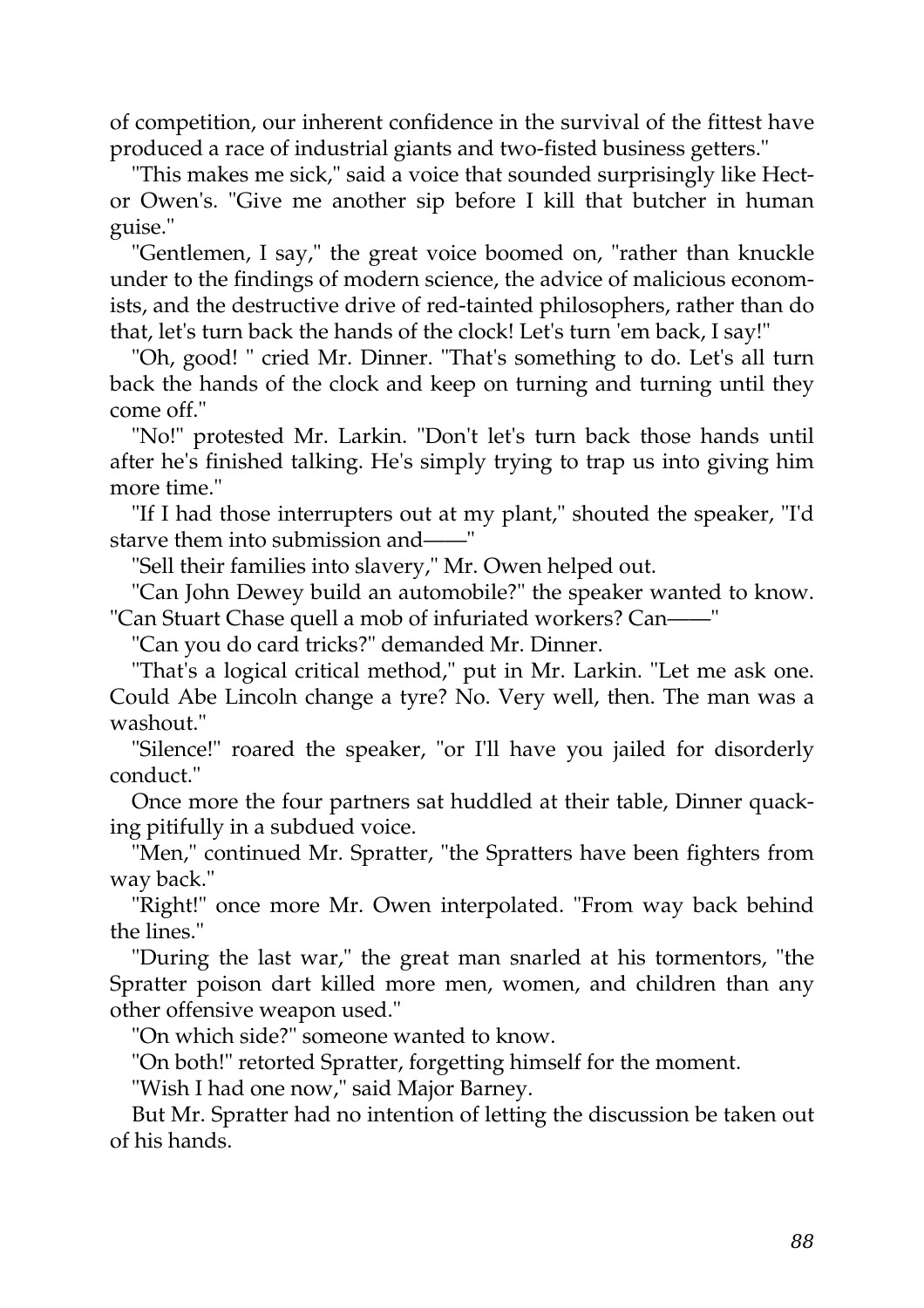"Kiarians," he broke in, "I am the guest of your loved and respected W.C."

"You should be," said the Major disgustedly.

"And an insult to me," boomed Spratter, "is an insult to him."

"Which is a convenient and time-saving arrangement," commented Mr. Owen who felt himself getting better and better.

"I will not let anyone insult our W.C!" cried Spratter doggedly. "Therefore I'll ignore these ruffians. And now, men, now, Kiarians, now I come to the burden of my message. Prosperity is with us here and now! She has always been with us! The dear little lady has never left our side. She is waiting for us all both individually and collectively. Her arms are wide open. On her lips there is a smile. Invitation glows in her eyes."

"Wow!" exclaimed the licentious Major. "This is getting good. Wonder what part of her he's going to take up next?" "Yes, sir," the speaker went on gloatingly. "There she lies, the——"

"He's got her down now," muttered Mr. Dinner in a voice loud enough to be clearly heard, and it must be said for the credit of the Kiarians that a few of them giggled nervously, as they contemplated the recumbent figure of the lady in question.

"Yes, sir," repeated Mr. Spratter with passionate conviction. "There she lies, ready and waiting. All you need to do is to step up and tinker with her engine—

"What!" cried out the senior partner. "My God, what a thing to suggest!"

"I said tinker with her engine!" Mr. Spratter shouted back.

"I know you did," replied Mr. Larkin, getting control of himself. "That's just the trouble. Don't you realise what a terrible thing you've said?"

"I find the word tinker especially objectionable," put in Mr. Owen with legal distinctness. "I suggest the speaker be requested to moderate his language."

"Sounds fairly brutal to me," observed the Major. "Not a thing to do to a lady."

"Nonsense!" cried Mr. Spratter. "There she lies, I tell you. All you need to do is to——"

"I can't stand looking at her," wailed Mr. Dinner, putting his hands over his eyes. "The poor, poor thing. What is he going to do to her now?"

"I will speak," thundered the automobile man. "All you need to do is to tinker with her engine—a slight adjustment here and there—and then step on her gas. Put your foot down hard."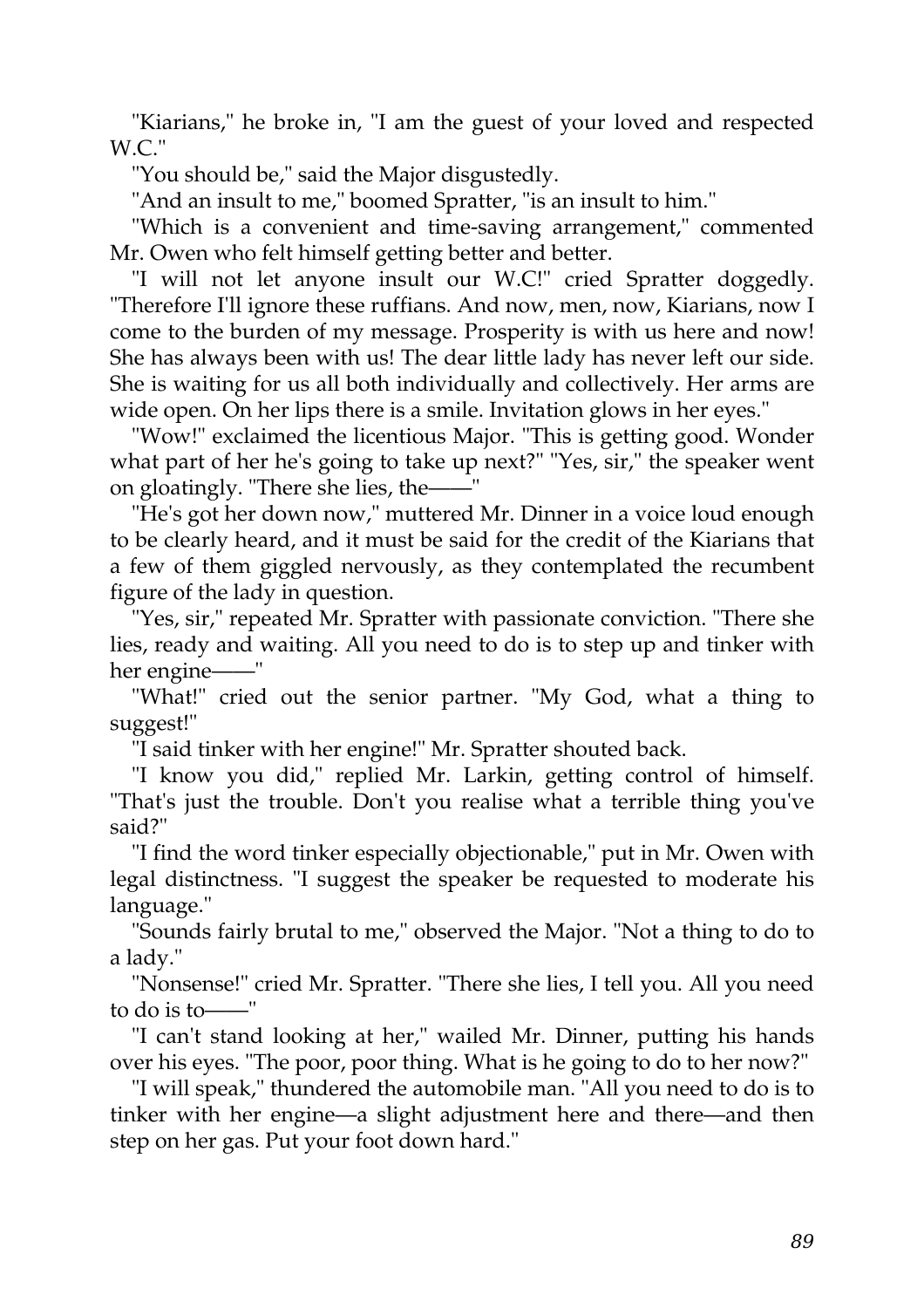The last words were said in a voice of grating triumph. Once more the senior partner was on his feet

"Step on her gas," he repeated in a voice trembling with incredulity. "Am I hearing his words aright? Does he really suggest that?"

"Why not?" demanded the manufacturer. "Why not step on her gas?"

"Why not?" cried Mr. Larkin witheringly. "Are you so utterly lost to chivalry and common decency to ask me that?"

"How would you like to have someone step on your gas?" asked Mr. Dinner. "Put their foot down hard, as you said?"

"I don't need to have anyone step on my gas," Mr. Spratter retorted proudly. "I'm always pepped up."

"May I ask," demanded Mr. Larkin coldly, "if myself and my partners are to be debased by such bawdy proceedings? We have stood for having her engine tinkered, but, by God, as a loyal Kiarian, I will not allow anyone to step on her gas—to put his foot down hard."

"Who is this woman, anyway," asked a kindly old gentleman, "to whom all these things are going to be done? I'm afraid I'm a little deaf."

"I've forgotten, myself," called Mr. Larkin, "but it doesn't matter who she is. It's a damned dirty trick."

"The woman is Prosperity!" called Thomas W. Spratter, grimly sticking to his unhappy personifications. "That's who she is."

"I know," persisted the old gentleman, not knowing at all. "But what is she going to be doing about it all the time? Won't she act up and call for help?"

"You don't understand," cried Mr. Spratter. "She isn't a real lady at all."

"She wouldn't be," observed the old fellow, "if she let you do all those things to her."

"Nevertheless, I protest," put in Mr. Larkin. "On behalf of myself and my partners, I protest. Just because a woman isn't a lady, I see no reason why she should be stepped on and tink——I just can't say it," he broke off.

"If the rest of you want to do it," he added, "I can't stop you, but we will have no part in such ungentlemanly conduct."

"All I said was to tinker with her engine and to step on her gas," said Mr. Spratter, feeling rather hopeless about it all. "You'd think I was suggesting a crime."

"Oh, yes," retorted Mr. Owen with fine irony. "To you it may be an everyday occurrence. To you, Mr. Thomas W. Spratter of Sprattsburg, Sprattsylvania, it may come under the head of pleasure. All this stepping on and tinkering with ladies may be your quaint idea of fun, but, answer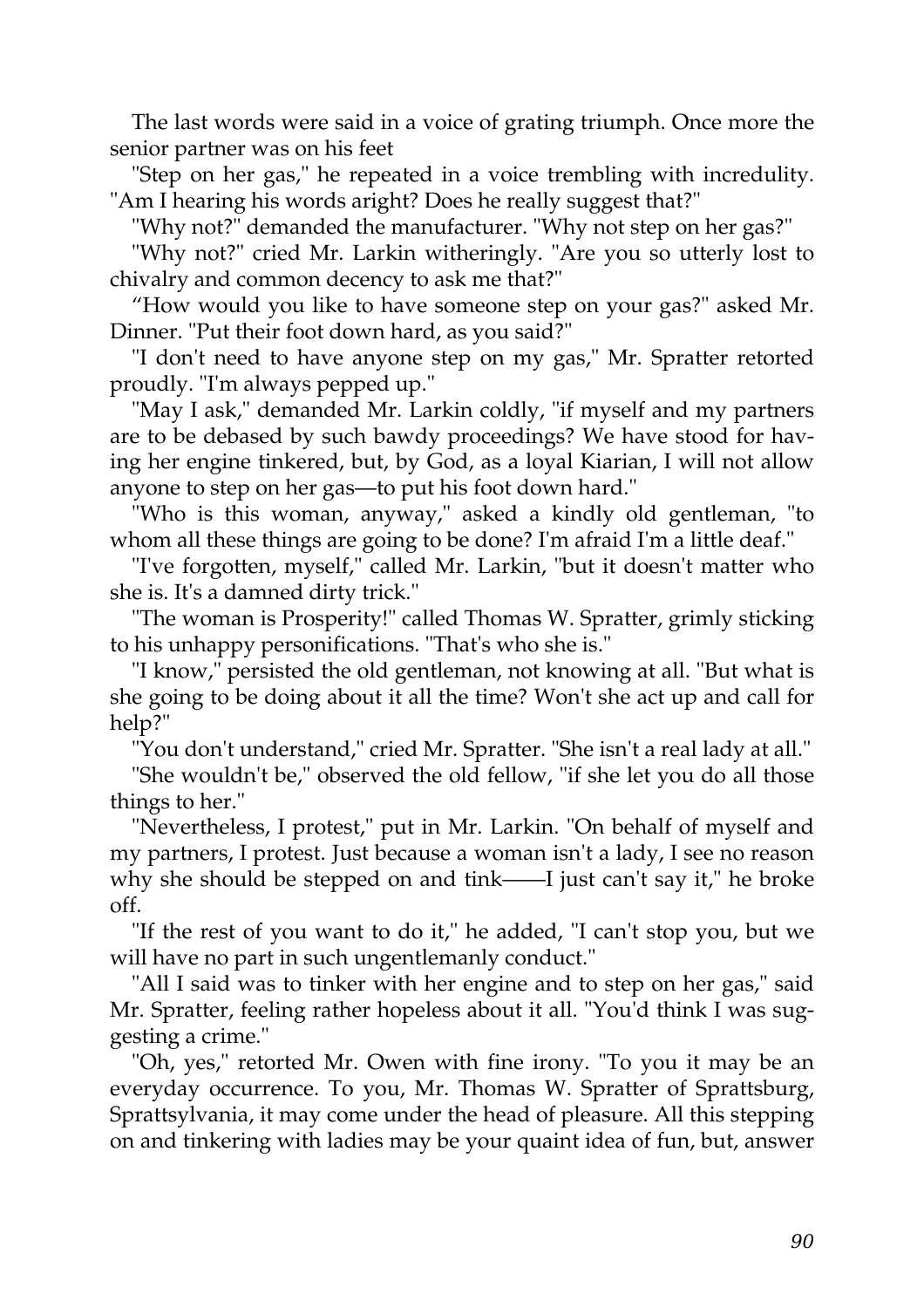me this—what would your wife say? What would any decent woman say? You may get away with it in Sprattsburg, but I dare you to try it out here."

"Gentlemen," called Mr. Spratter, appealing to the room. "My time is greatly limited. This fruitless argument has taken nearly all of it. Soon I must hurry with our excellent W.C."

"I can't stand any more of this," Mr. Dinner complained to Mr. Owen. "I'm going to put an end to it all."

And with this he bent over and struck a match to the nearest portière.

"Sheer genius," murmured the Major, setting fire to the tablecloth. "I'll forgive you, Dinner, for that beard-tasting fiasco."

Mr. Owen, not to be outdone, ignited his napkin and tossed it under the nearest table, where it started to burn merrily among the frantic feet of the Kiarians. Mr. Larkin promptly lost interest in speaking in the face of this fresh diversion. Taking an envelope from his pocket, he lighted it with great care and deliberately held it to another hanging. Then he arose and calmly addressed the assembled Kiarians, who were already uneasily sniffing smoke.

"I'm afraid we'll all have to go," he said. "It seems that some sparks from the late beard of our excellent W.C. have been smouldering in the hangings and things for some time. Emulating his spectacular example, the room has broken out into fire in several places. It's no longer a question of whether Mr. Spratter needs to go or not. He'll damn well have to go. *Sic semper tyrannis!* I am greatly pleased."

It is doubtful if the Kiarians either heard or cared about how much Mr. Larkin was pleased. By this time the room was filled with smoke and flames. It was not so well filled with Kiarians. Mr. Spratter evidently had needed to go because his square figure led all the rest. In their anxiety to depart, the business getters had overlooked the fact that a woman was in their midst. Hector Owen, however, had not been so forgetful.

"I'm going to save Satin!" he shouted, staggering among the tables.

"We'll all save Satin," boomed the voice of the Major.

"My God, yes," cried Mr. Larkin. "She has the most thorough knowledge of indecency of any woman in our Pornographic Department."

Together the four partners laid violent hands on the young lady and, using her as a battering ram, drove their way through the milling Kiarians.

"Don't worry," Mr. Owen told her. "We'll get you out unharmed."

"And also undressed," she responded. "There's little under my skirt, but what there is I'd hate to show in public."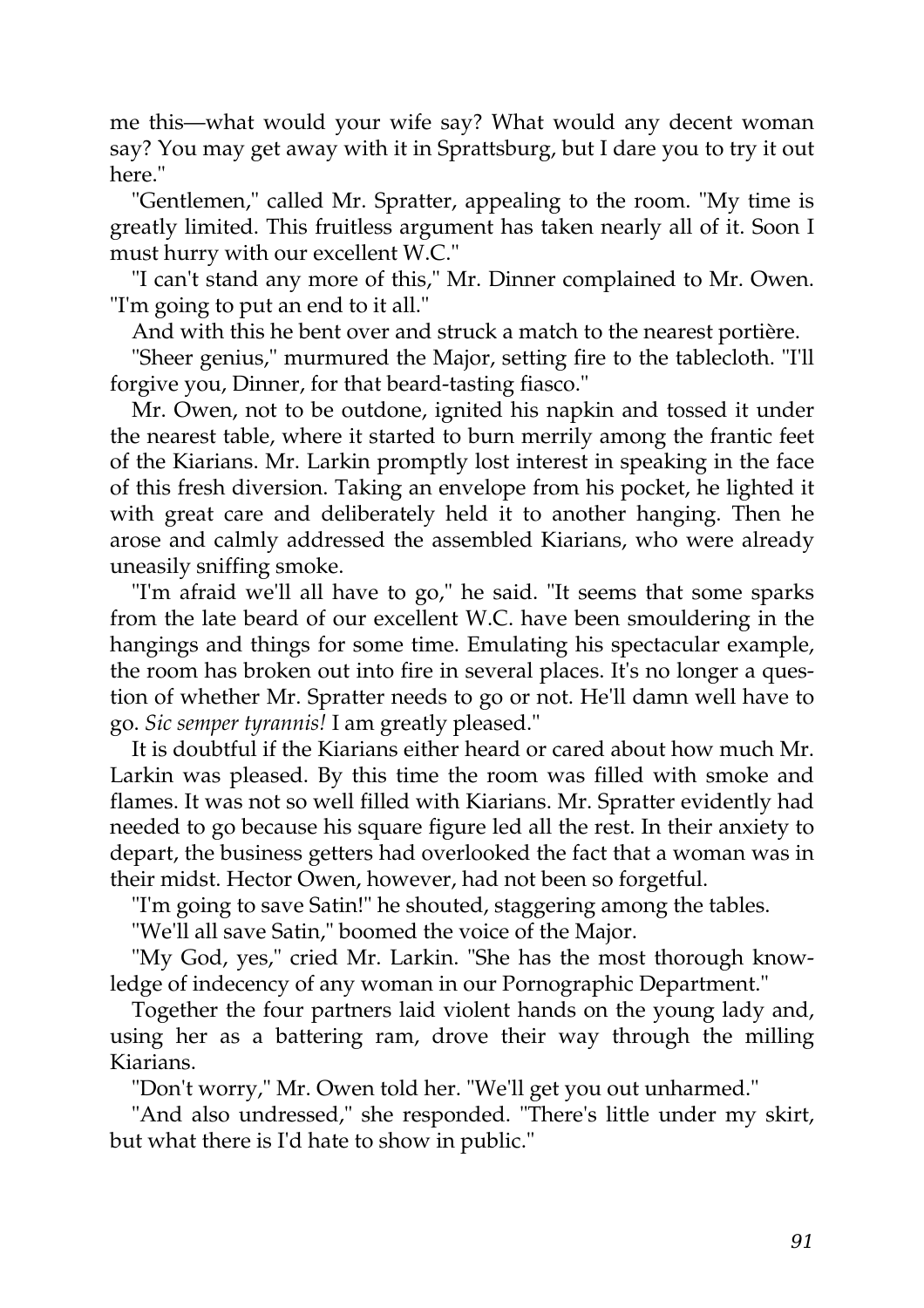However, she had spoken too late. In their anxiety to do the right thing the four partners were tugging altogether too hard for the resistance of light summer attire. As a result, their burden's garments parted in various quarters so that when the partners passed through the lobby of the hotel they gave the appearance of four gentlemen diligently engaged in carrying away a naked but unprotesting woman. Once on the street they set her on her feet and started to brush her off here and there, as men will.

"Heavens!" exclaimed the senior partner. "What's happened to her clothes? She didn't come like this, I hope."

"You have part of my skirt in your hand," Satin casually observed. "The others have other things."

"Put them on, my dear child, at once," continued Mr. Larkin. "It's a sight to make one veer. Besides, this is no place for frivolity. The hotel is on fire. We can't drop back in there. A taxicab would do nicely at this moment."

The Major stopped a cab, and the partners piled in behind the thinly disguised Satin.

"We'll all be late at the store," lamented the senior partner. "It always happens this way. Something inevitably breaks out and this time it was a fire. I like a good fire. We'll be able to watch it from the roof."

As the taxi turned a corner it nearly ran into a fire engine. There were much cursing and shouting and clatter.

"I'd love to be a fireman," Mr. Dinner observed wistfully.

"So would I," agreed the senior partner. "The engines seem to veer nearly as much as I do."

There was a smothered scream from Satin. "Why, Mr. Owen," she said. "I'm more surprised than insulted."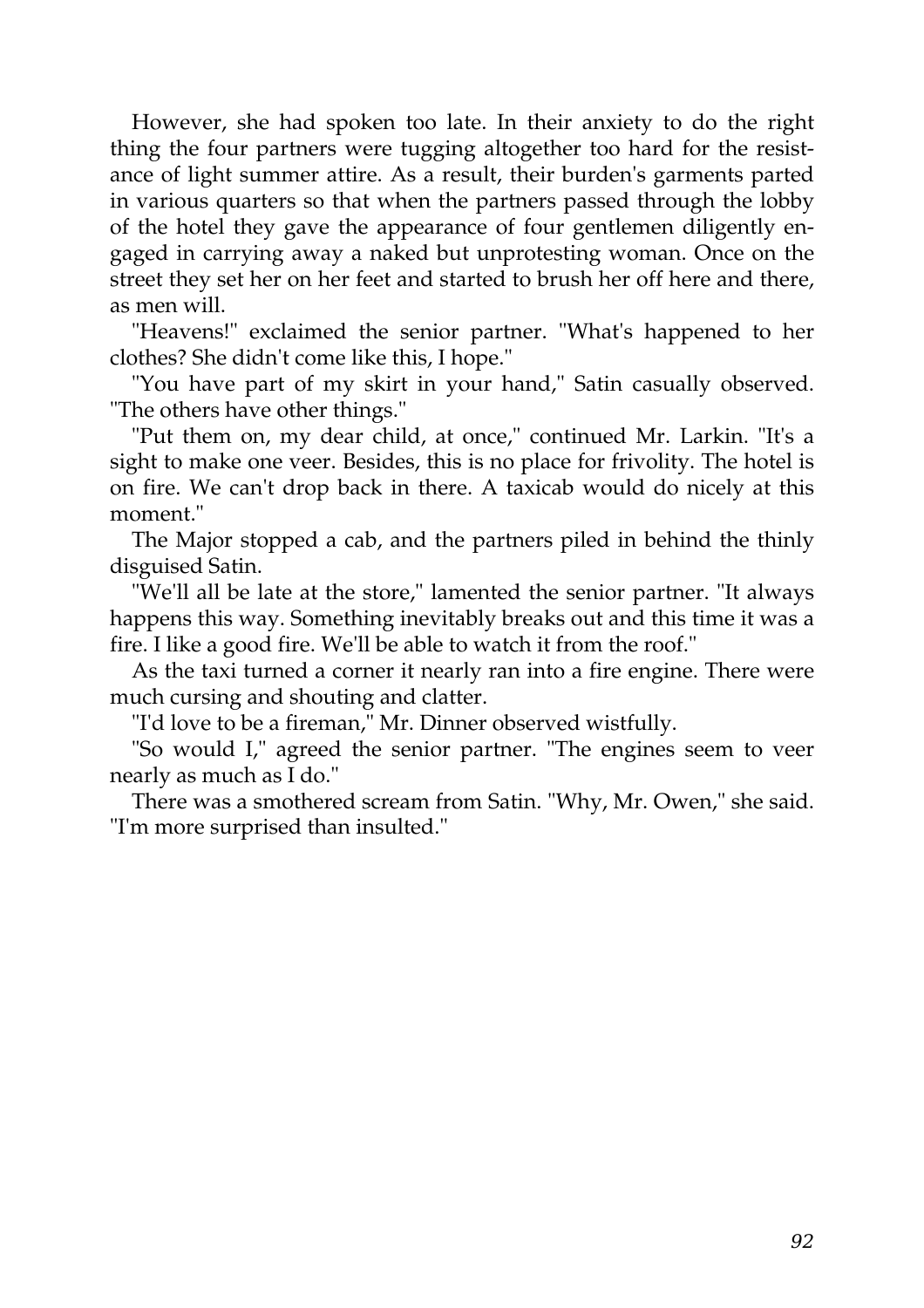# $\begin{array}{c} \begin{array}{c} \end{array}$  Chapter

### **FROM THE ROOF TOP**

"HORRID!" called Mr. Larkin the moment the partners and Satin had reached his private office. "Horrid! Take Blue Mould up to the roof, but don't let him fall off. He'd splash all over one or more of our customers. If they were going out it wouldn't matter much. If they were coming in it would make a lot of difference. Is everything clear, or have I failed at some point?"

"Don't know about that," said Horrid. "What do you want us to do on the roof, old Blue Mould and me?"

"Look for a fire, of course," Mr. Larkin explained with a show of impatience. "Naturally. What does one go to roofs for? Where's your native sagacity?"

"Me native what?" asked the horrid office boy.

"It doesn't matter," explained Mr. Larkin hastily. "You haven't any. Will someone please throw something over that nude girl? Bare flesh burns me up. If it's a good fire, let me know. If not, I don't care to hear a word about it. If she sold books the way she is in the Pornographic Department we might be able to make two ends meet. What a luncheon! Well, gentlemen, to your places. We must make up for lost time. Dinner, wherever your place is, have someone bring you a chair. You'll look better off your feet. Breathe into space, if at all." The senior partner paused for breath in the midst of this executive outburst and surveyed Honor Knightly. "Splendid legs!" he said, as if to himself. "Oh, legs, legs, legs, what would we do without them?"

"Drag ourselves along," replied the Major laconically.

"Or walk on our hands," added the senior partner. "But I really wasn't asking for information. I was merely exclaiming, rather ecstatically, I thought. Do something about her legs. She owes us her life, and we owe her a dress. Someone figure that out. It doesn't seem right. Have we made up any lost time yet?"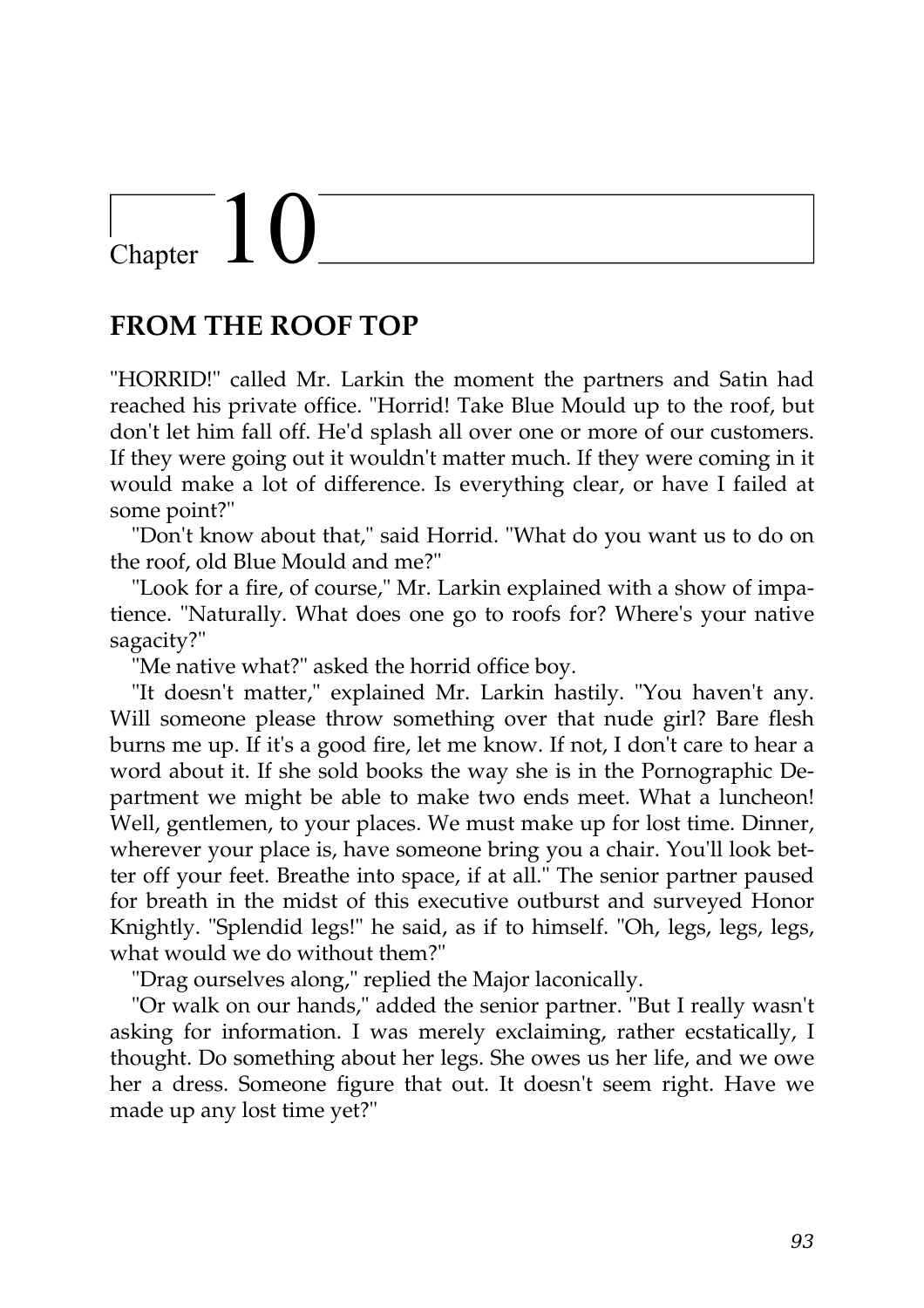"All," asserted Mr. Dinner. "Or nearly. May I have a slight pick-me-up? The stuff is dying on me."

"You should die with it," exclaimed Mr. Larkin. "Give him a great drink, Major. It may paralyse him. Give us all a drink—even those legs."

"Those legs would like a drink," said their fair owner. "What with smoke and Kiarians and nudity, my mind is all agog."

"I'm very much agog, too," asserted the senior partner. "It's a good word. Two g's in it like boggle, only in different places. Put something on."

The Major passed the drinks around, and everybody sat down to enjoy them, Satin draped in a Spanish shawl snatched from one of the divans.

"Of course," observed Mr. Larkin, frowning worriedly into his glass, "I hope you all realise that this is rather a poor way of making up for lost time. If anything, it's a better way to lose a lot more of it. I would be a great deal better off without any partners at all. Then I would have more money to spend and very much less lost time. Do I hear any resignations?"

"Horace," the Major assured him affectionately, "you'd be lost yourself without us."

"Would I, do you think?" Horace inquired rather anxiously. "Well, don't leave me, then—not for a moment —although, damn me, I sometimes wonder if we are running this store quite right. It's such a very big store, I should think there ought to be a great deal more bustling about and rushing places, more orders issued, and all that. It would be nice, too, if one of us knew something about figures. Our books are far more mysterious to us all than a set of detective novels. I fear our accountants cheat us terribly. You see how it is, I have to think of these things occasionally, but not, thank God, very often."

"Mr. Larkin," Satin asked him, "may I have Mr. Owen?"

"What an extraordinary request, my child," Mr. Larkin answered. "What do you want him for?"

Satin, holding the shawl tightly about her, hipped herself across the room and, bending over the senior partner, whispered into his ear a few moments. Mr. Owen did not greatly care for this sort of thing. He looked about him uncomfortably.

"Oh!" exclaimed the senior partner at last. "For that! I might have known." He paused and glanced consideringly at Mr. Owen. "Of course," he continued, "the dew is no longer on the rose:—the first blush is gone, but a slightly faded man is preferable to a fickle one. How is your health, Mr. Owen?"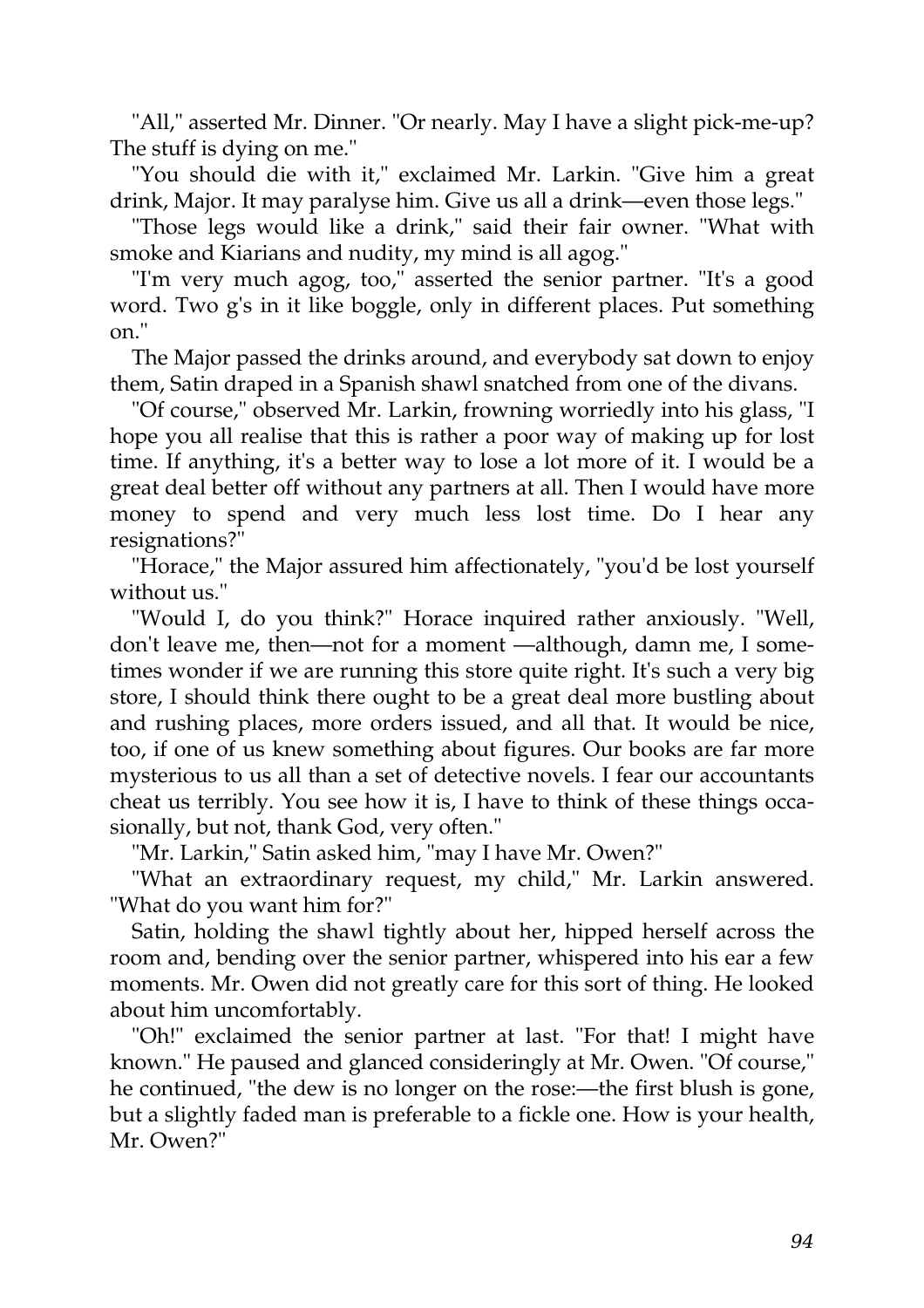"You talk of me as if I were a horse," Hector Owen protested.

"Oh, no," replied Mr. Larkin. "If you were a horse we'd talk about you in an entirely different way. We might even go so far as to examine you. People do, you know. The horses never mind. They have no shame. I admire and envy horses. They have four legs. Miss Knightly doesn't want a horse. She'd rather have you. I don't know why."

"I have my suspicions," said Mr. Dinner. "Want me to air them?"

"No," cried the senior partner hastily. "Fumigate them instead. It happens you're right. She does—and for that."

"Not a bad break," observed the Major, looking the girl over from head to toe. "Not a bad break at all. Think you feel up to it, Owen?"

"For God's sake! " exclaimed Hector Owen. "Why consult me? Wouldn't it be better to drag my clothes off and auction me on the block?"

"It might be at that," Mr. Larkin declared. "Wonder how much you'd knock down for? The women in this town are simply mad about new faces and all. You know what I mean?"

"I fear I do," said Mr. Owen. "Let's change the subject."

"And you must not forget," went on the senior partner, "you own Madame Gloria for life. That's a lot of woman to own."

Upon the reception of this information Satin swung about and furiously confronted Mr. Owen.

"Has he had relations with that trull?" she demanded.

"Only such as are possible at a sidewalk café," Mr. Larkin explained rather nervously. "They were in the presence of the public all the time. There weren't any beds about or anything like that."

"Was there an undercurrent of beds?" the girl wanted to know.

"Merely a slight strain," said Mr. Larkin. "You know how Madame Gloria is—one never gets very far away from a bed with her. I'm surprised at times she doesn't go about in one."

"I know how she is," Satin pronounced coldly. "And I know how she will be if she tries to drag a bed between me and him."

"If it were exactly in the middle," Mr. Larkin remarked thoughtfully, "you might both race for it. He'd be in the bed."

"Do you think I'd stay in the bed?" Mr. Owen demanded.

"I don't see why not," said Mr. Larkin, "if it were a comfortable bed. You'd be sure to have one of them."

"You might even get both," put in the Major. "It might be a dead heat."

"I could beat that old trollop to bed," cried Satin, "with a suit of armour on. But there's not going to be any race. That man, such as he is, is all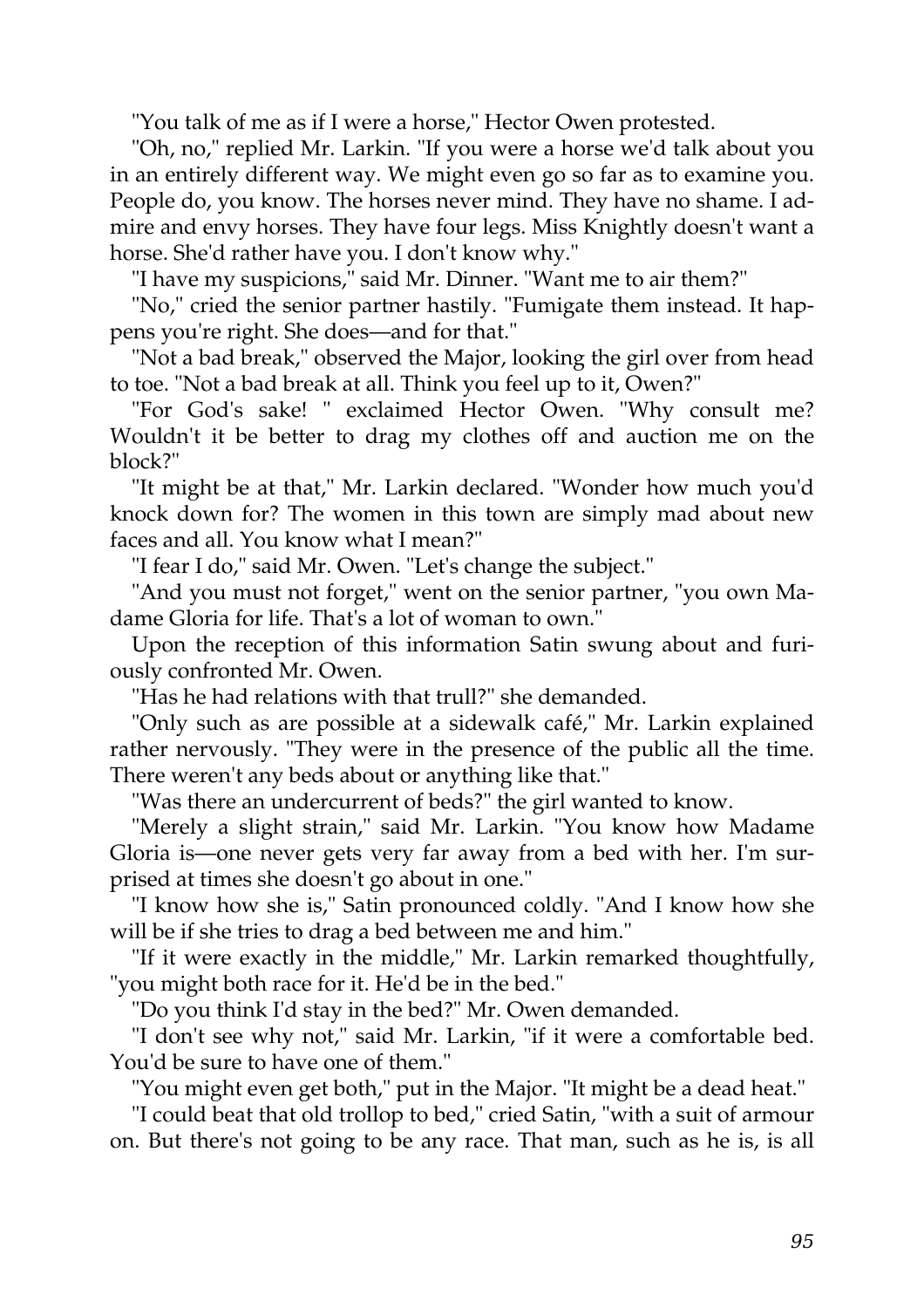mine, and may God pity both him and that Gloria wench if I ever catch them together."

"Haven't I any voice in the matter," Mr. Owen asked. "No *locus standi?"*

"I don't know what your *locus standi* is," she retorted, "but it doesn't sound very decent to me. I've practically reared you in pornography, and I certainly don't intend to let another woman reap the benefit of my teaching."

"Has he picked up much dirt?" Mr. Larkin asked with interest.

"Not as much as he's going to," the girl replied. "The trouble with him is, he hasn't the right kind of mind."

At this moment Horrid stuck his head in at the door.

"There's a lot of smoke," he said.

"Then there should be some fire," commented the senior partner. "Or maybe it's the other way round. Let's go up and see."

"I want a new dress," declared Satin.

"You need a new dress," agreed Mr. Larkin. "Have we any decent dresses in this store? If not, send out to some other shop and charge the stuff to us. I'll send Mr. Owen down to the Pornographic Department as soon as we've had a good look at this fire."

"If he doesn't come down," said Satin, "I'll come up and drag him down."

For a few moments after the partners had left, the girl wandered restlessly about the room, picking up this object and that, examining it curiously before casting it aside in favour of another. She went to the table and poured herself a fresh drink.

Meanwhile, the partners were comfortably seated on the roof of the store, looking at a lot of smoke. There was little else to look at. From time to time the ancient Green Mould, who Mr. Larkin suspected but was not sure should be called Blue Mould, filled their wineglasses from a bottle selected from several others set in a large tub of ice. The partners did themselves well.

"It's a nice idea to sit on the roof of one's store," observed the senior partner gently, "and contemplate fires while quaffing champagne. There should be more fires."

"Or at least some fire," put in Mr. Dinner in a small, complaining voice.

"If the three of you sent down to the Musical Department," remarked Mr. Owen, "for some fiddles, your happiness might be complete."

"We should have done better than that," complained the Major. "We started four separate and distinct fires in that hotel. Not one of them is making out worth a damn."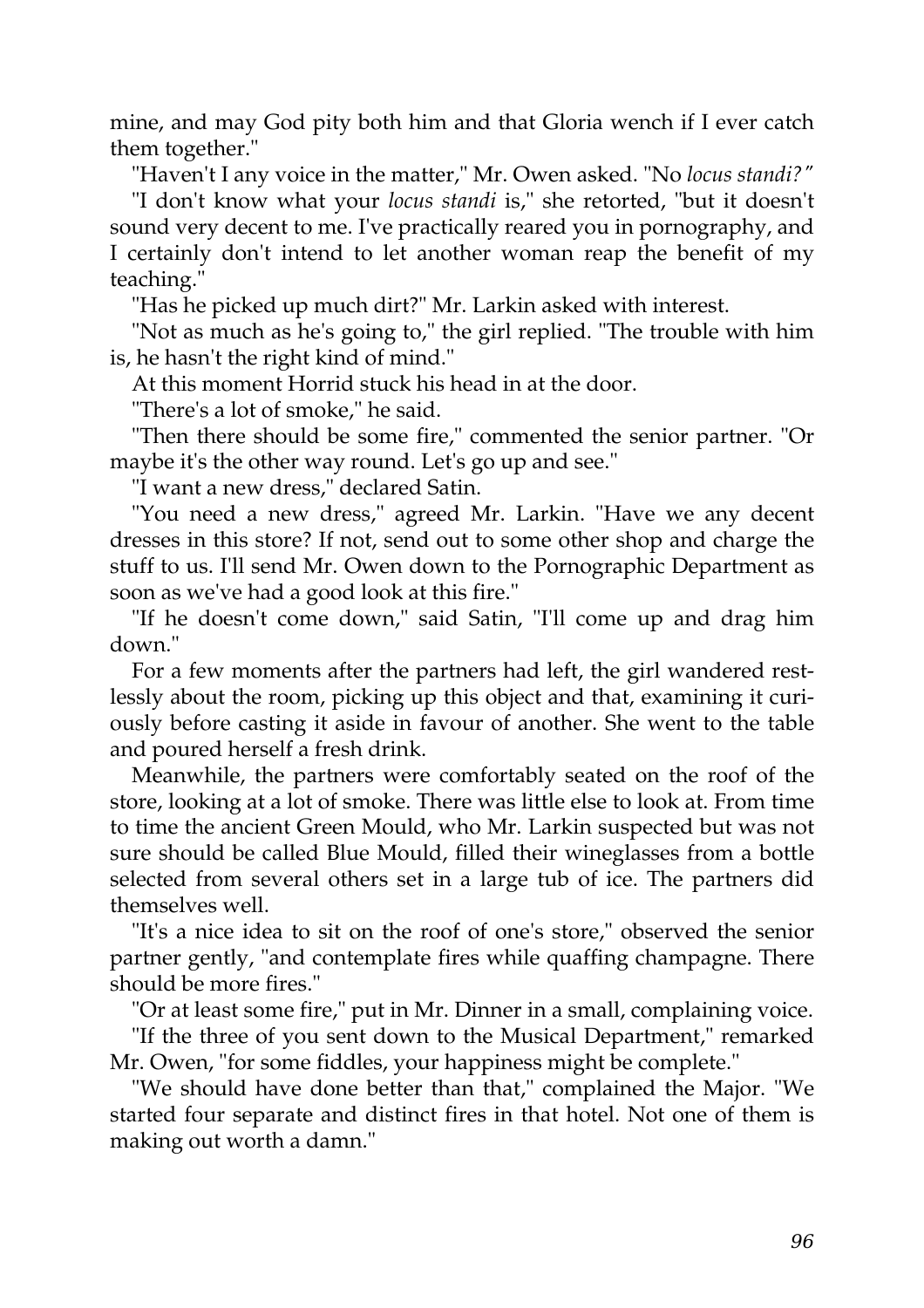"I doubt if an honest fire would burn in such a thick Kiarian atmosphere," Mr. Larkin asserted. "Does Owen want some fiddles? He can have some if he does. I find phonographs much easier. Don't have to use so many fingers and hardly any ear."

Knowing he would miss nothing if he never listened to any of these conversations, Mr. Owen was gazing out over the city. Everywhere he saw broad, tree-shaded thoroughfares linked together by parks and plazas. Through the green of the trees he caught splashes of black, crimson, tan, and orange—vivid bursts of colour from the awnings and parasols flanking the graceful streets. Over the hotel they had so informally quitted, a plume of smoke hung in the light, clear air. Smoke still trailed from the windows of the banqueting hall in which high-pressure salesmen had given place to high-pressure hoses. Through the main avenue of the city a body of bright jacketed troops, their accoutrements flashing in the sun, moved rhythmically to the music of a glittering band.

"They never fight, those soldiers," the Major explained regretfully. "Can't get them to fight. All our troops are like that—too fond of clothes. You see, we've changed our mind about fighting here. Decided to give it a miss. Only sworn and accredited pacifists are allowed to join the army. When other nations get mean about things, our standing army of pacifists can talk them deaf, dumb, and blind before they can even get mobilised. Of course, a lot of sweethearts, wives, and mothers don't like the idea. They can no longer heroically sacrifice their sons, lovers, and husbands for the sake of their country. So many women are such gluttons for death and bloodshed. Frankly, I don't see a thing in it, and I've killed lots of men in my time. It's a thoroughly ill-tempered occupation. In the place of sacrificing their menfolk we allow women a little more latitude in betraying them. We don't even call it betraying any more—merely changing their luck.

Naturally, we must have soldiers, bands, and uniforms. Such things fill a fundamental craving. I like a parade myself as well as the next."

It was a long speech for the Major, but inasmuch as he was a military man Mr. Owen listened with interest. His eyes were fixed on the hills which, breaking here and there, gave glimpses of the sea. Gazing down on this beautiful city Mr. Owen found it difficult to think of war. Surely here was a place made to order for peace and play.

"Those palaces over there on the hill," said Mr. Larkin, pointing to a magnificent row of buildings in the distance, "are the homes of our retired mayors and political leaders. All built by graft. Graft, you know, my dear Owen, is also a fundamental craving. Self-interest is its brother.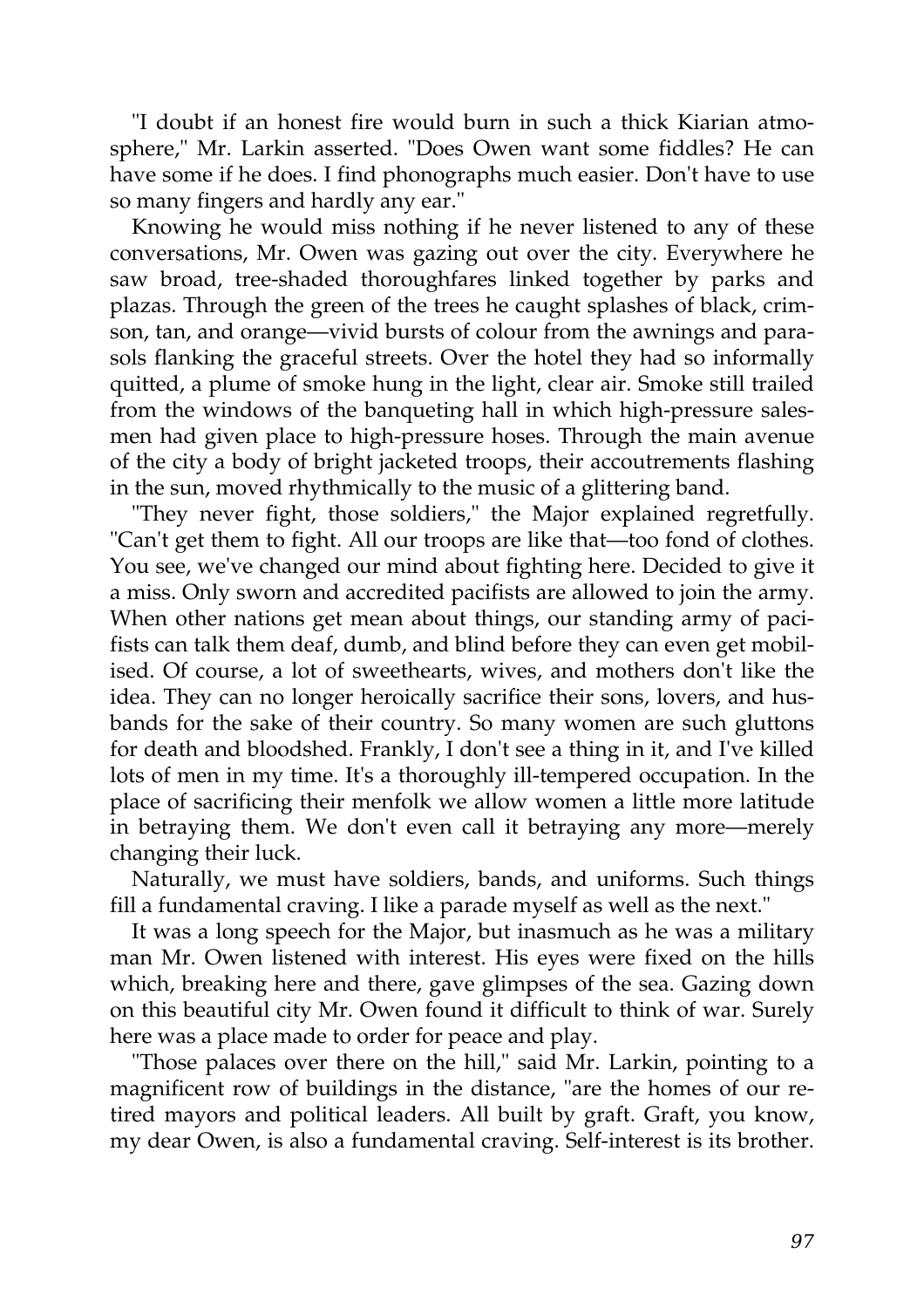We used to attack graft in the old days. Now we encourage it. The only stipulation the voters make is that our grafters must share enough of their spoils with the people, spend enough on public welfare, roads, construction, amusements and holidays to keep us all happy and contented. Thus we have all the fun of being dishonest yet well governed. Dishonesty is so much more positive than its opposite, don't you think? I love to steal watches. Have you one?"

"No," replied Mr. Owen, "you just took it. I felt you."

"Then you can have it back," declared the senior partner. "There's no fun in it if you know."

Instead of returning Mr. Owen's inexpensive watch, however, he presented him with a handsome new one

"It's a better watch than yours," Mr. Larkin explained. "Got it at luncheon from our excellent W.C. You can have it if you don't mind about the initials."

"What happens to your politicians when they fail to share their graft?" asked Mr. Owen, gratefully accepting another man's property.

"What happens?" repeated Mr. Larkin in surprise. "Naturally, we run them out of town. They bore us. We don't find them amusing. You can see that for yourself. Everybody likes to eat, drink, run about with women, and have a good time. As soon as the majority of people find themselves being cramped, we have a bloodless revolution and get bad friends with the government. It's lots of fun."

"And those buildings down there in the valley," broke in Mr. Dinner, his voice embodying the satisfaction he felt, "belong to the prohibitionists and other like vermin who endeavour to thwart nature. They're jails. Very uncomfortable places."

"Do you put all prohibitionists in jail?" asked Mr. Owen.

"Not all," replied Mr. Dinner. "Not the honest ones, but there are not very many of those. These chaps down there are mostly political hypocrites, professional reformers, people with weak stomachs or otherwise mentally or physically incapacitated for enjoyment. There are a lot of anti-vice boys and girls down there. No end of them. People who would rob us of our sex. That's not right. We got to have our sex. A few years back we weren't even allowed to travel with it. Now we can take it anywhere. We found it was making women dumb, keeping them in one place all the time. Now they can see things. And they do."

"I can imagine," said Mr. Owen.

"I'm convinced you can," commented Mr. Dinner.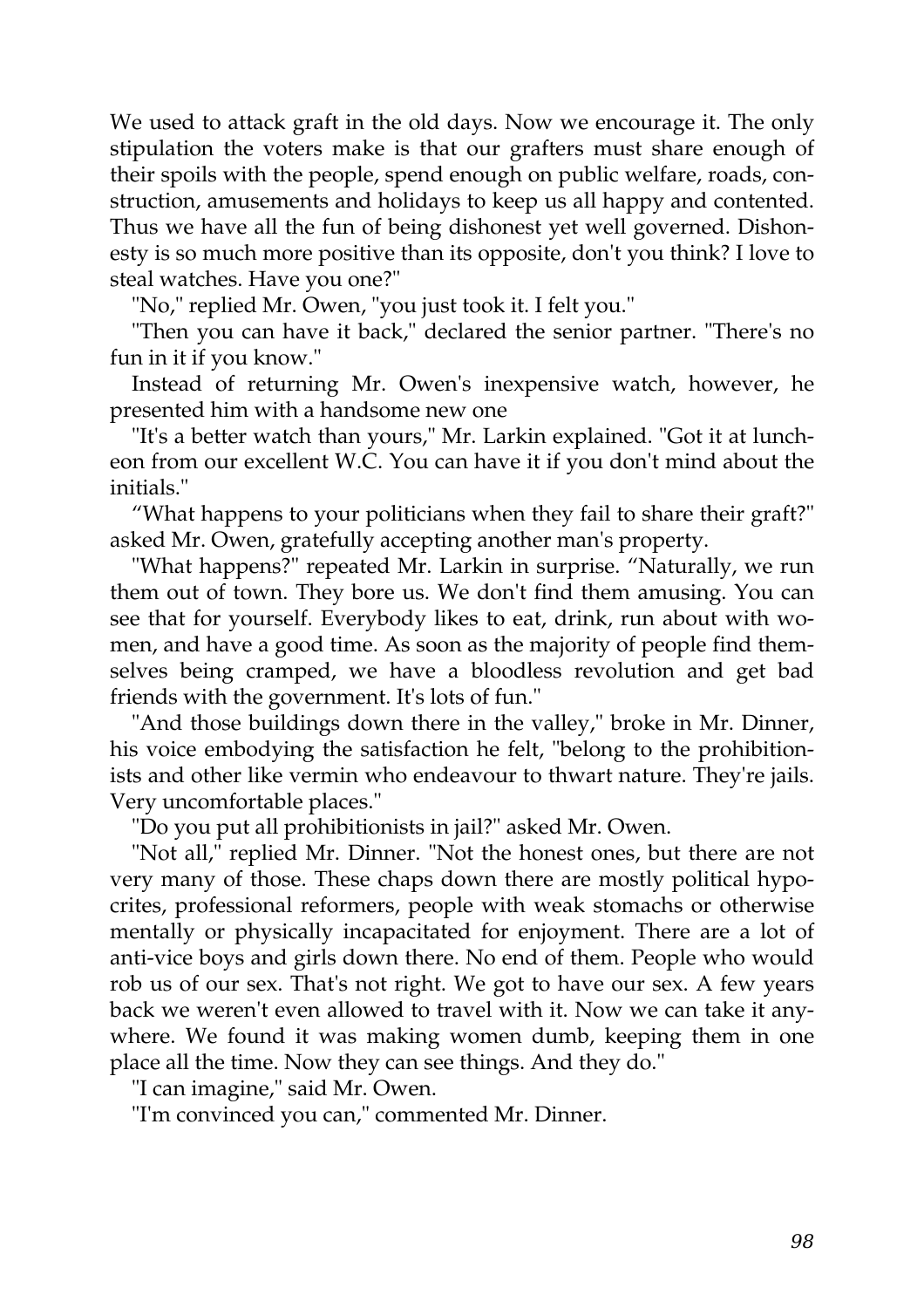"How long are these prohibitionists and reformers in for?" asked Mr. Owen.

"Most of them can come out any time they want," was the surprising answer, "but they don't want to. They're ashamed. They get laughed at so much. You see, a person who votes one way, then goes home and acts another is not only a damn fool but also a damn fraud. Such people have no standing in this community. Anti-enjoyment people don't mind jail so much, anyway. There's something sadistic about jail routine that appeals to their perverted instincts."

"I see," said Mr. Owen. "In your madness there is a grain of sense. May I ask what that great walled enclosure over there is used for?"

"It's seldom if ever used," explained the Major, "but we keep it just the same. It's for the exclusive enjoyment of diplomats and statesmen either foreign or domestic. As a matter of fact, the grounds are open to all patriotic people and munition manufacturers. Whenever they get especially bloodthirsty we invite them to go in there and blow their Goddam heads off. Yet in spite of the fact that we have stocked the place with all sorts of flags and guns and gases—the very things they love so dearly—they seldom if ever can be induced to go in. We have to pitch them in whether they like it or not, Then we take pot shots at them from the walls. After that we bury them upside down and declare a public holiday."

"At the same time," observed Mr. Larkin, "it's good to do a little work, isn't it? We don't seem to be able to get around to doing any. For the last half-hour I've been wondering if sitting on this roof can, by any stretch of imagination, be called attending even loosely to business. I've about come to the conclusion it can't. We've merely gone from one way of not making up for lost time to another. That isn't right. That's very, very bad. People might get the impression we were loafers. Let's go in and look at the store for a change."

"All right," agreed Mr. Dinner. "It's not such a bum shop."

"I like it," declared the Major. "We've ever so many things to sell that nobody wants to buy. There are always enough left overs for all of us."

Tossing their wineglasses to the roof, the four partners rose and departed to look at their store. Green Mould and Horrid gagged down the remains of the wine.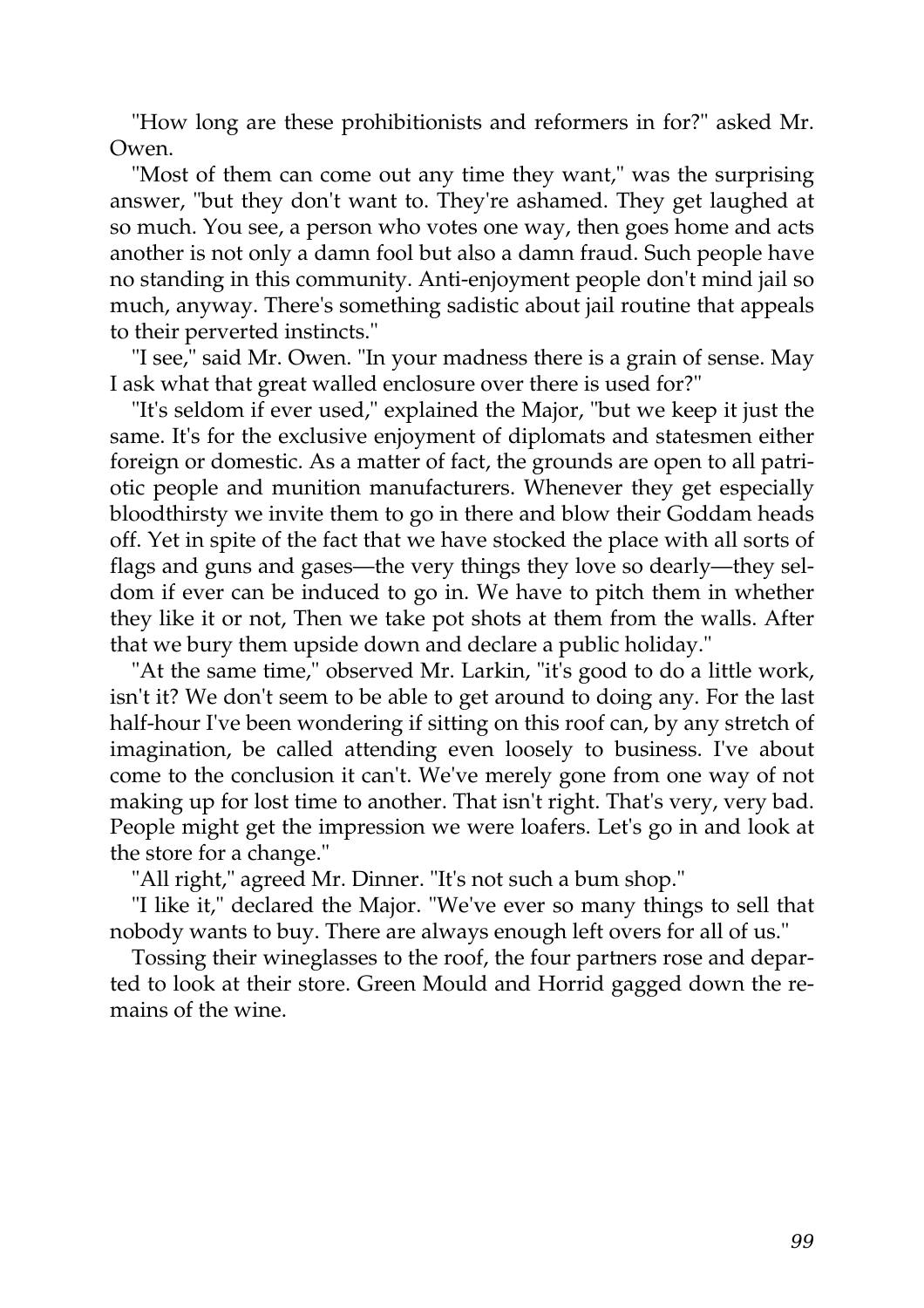### Chapter

### **THE PARTNERS ARE HELPFUL**

IN the Toy Department they naturally lingered a little—which one of them started the lingering it would be difficult to decide. Probably it was by general consent. It is almost impossible not to linger in a Toy Department. They lingered long enough in this one for a lady, who seemingly had just remembered something, to accost Mr. Larkin.

"Have you something for a mechanical boy?" she asked, all of a breath. Mr. Larkin looked puzzled.

"A mechanical boy?" he asked politely as if to give the woman another chance as well as himself.

"Yes," almost panted the woman. "A mechanical boy he is."

"Is he, now," murmured Mr. Larkin. "Too bad—too bad. A mechanical boy. Fancy that. How mechanical is he, madam?"

"Oh, very," replied the woman proudly. "Entirely."

"God spare me," breathed Mr. Larkin. "An entirely mechanical boy. What does he run by, madam, steam?"

"What?" cried the woman. "He doesn't run at all."

"Oh," exclaimed Mr. Larkin, his face lighting up. "I see it. You want this mechanical boy repaired, is that it?"

"It is not," said the woman coldly. "I want a mechanical toy for the boy."

"Does it play with mechanical toys?" asked Mr. Larkin, greatly interested.

"Naturally," replied the woman.

"Must be a remarkable sort of mechanical boy," observed Mr. Larkin with a sigh. "I'll have to admit that. Will someone else talk with the lady? We're not getting along so well."

"Certainly," volunteered the Major, stepping forward. "Is this a clockwork boy, madam, or an electric one?"

"Both," said the woman promptly. "He's good at both."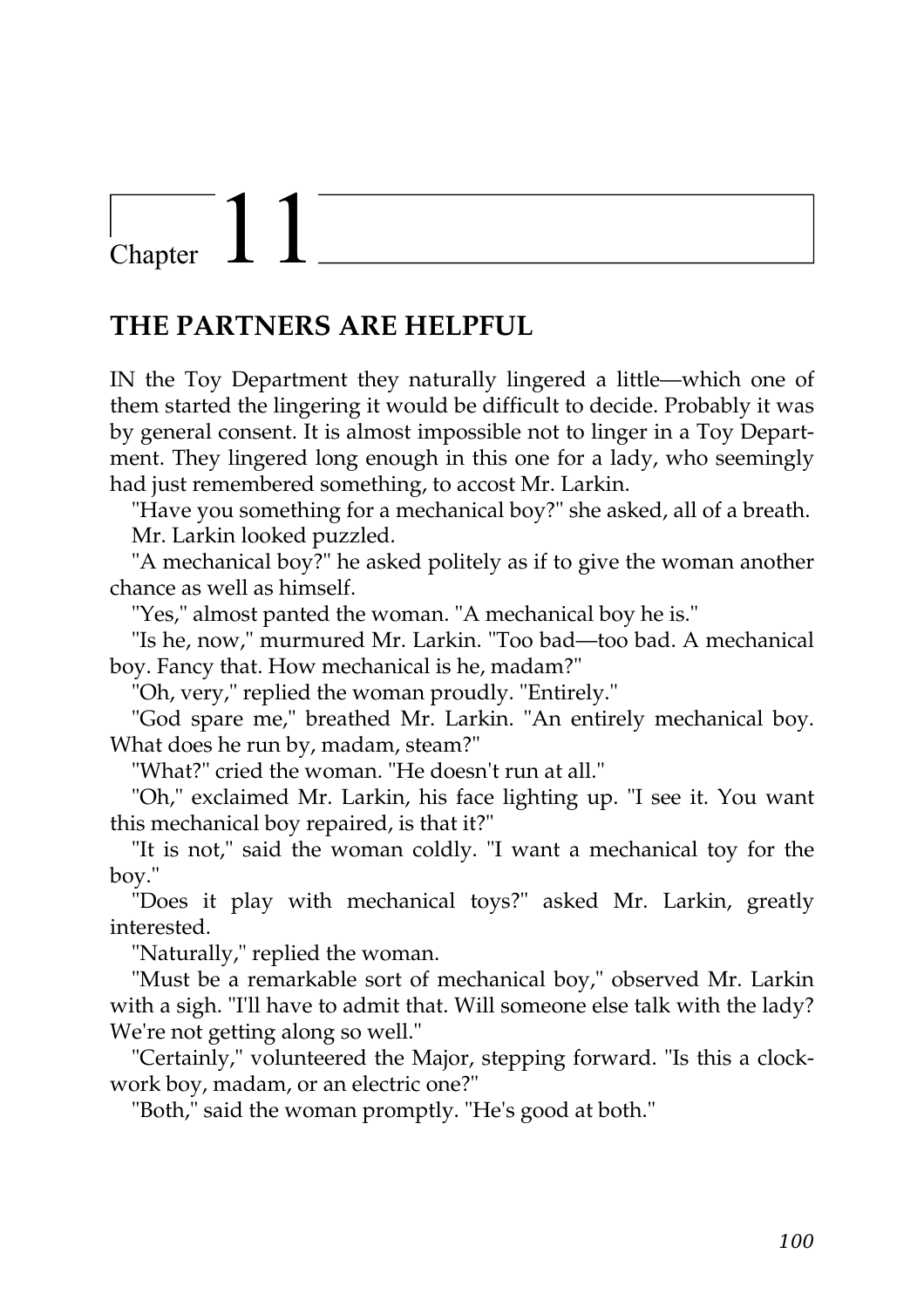"Oh, he is," muttered the Major, slightly taken aback. "I never saw one of those."

"You never saw this boy," said the woman. "Never saw the likes of him myself."

"You must be right," admitted the Major, then turning to his senior, added in a low voice, "Shall we go? I'm afraid she'll get angry soon. I don't seem to understand either."

"You great big dummy," said Mr. Dinner, in turn confronting the woman. "Madam," he continued with great assurance, "you just can't have a mechanical boy that works by both clockwork and electricity, and if you have, it should be solving the fourth dimension instead of playing with toys. In other words, we place little reliance in what you have told us. Please come to the point. Make it snappy."

"All I want to do is to buy a mechanical toy," said the woman in a hopeless voice. "Here I've been talking to three grown men, and I don't seem to be any further along than if I'd been talking to three stuffed owls that had never——"

"Don't let her go on," interrupted Mr. Larkin anxiously. "She'll never stop if she once starts going on. They never do. I know them. The stuffed owls are very bad. God only knows what she'll take up next. Get her mind off us. Ask her how she feels—anything."

"Would you like a broken mechanical toy, madam?" asked Mr. Dinner.

"What would I want with a broken mechanical toy?" demanded the woman.

"We don't know," said Mr. Dinner, stepping back among his larger partners. "If that boy is such a wonder he might like to find out what's wrong with this mechanical toy. No one round here seems to know."

"A good idea," put in Major Barney. "I've been told on reliable authority that it's more fun to get mechanical toys to work than to watch them do their stuff. Don't you think so, madam?"

"No, I don't," retorted the woman. "I think you should have your minds examined—all of you."

"Does she now?" Mr. Larkin murmured thoughtfully. "All of us. That's a lot of minds to have examined. It would take so long to find Dinner's, if ever. And then it would be such a great disappointment when found."

"Don't want it examined," said Mr. Dinner. "If they found anything wrong with it, I'd go crazy wondering what it was."

"You don't have to wonder," replied the Major. "It's merely an alcoholic husk."

Mr. Larkin stopped a salesgirl.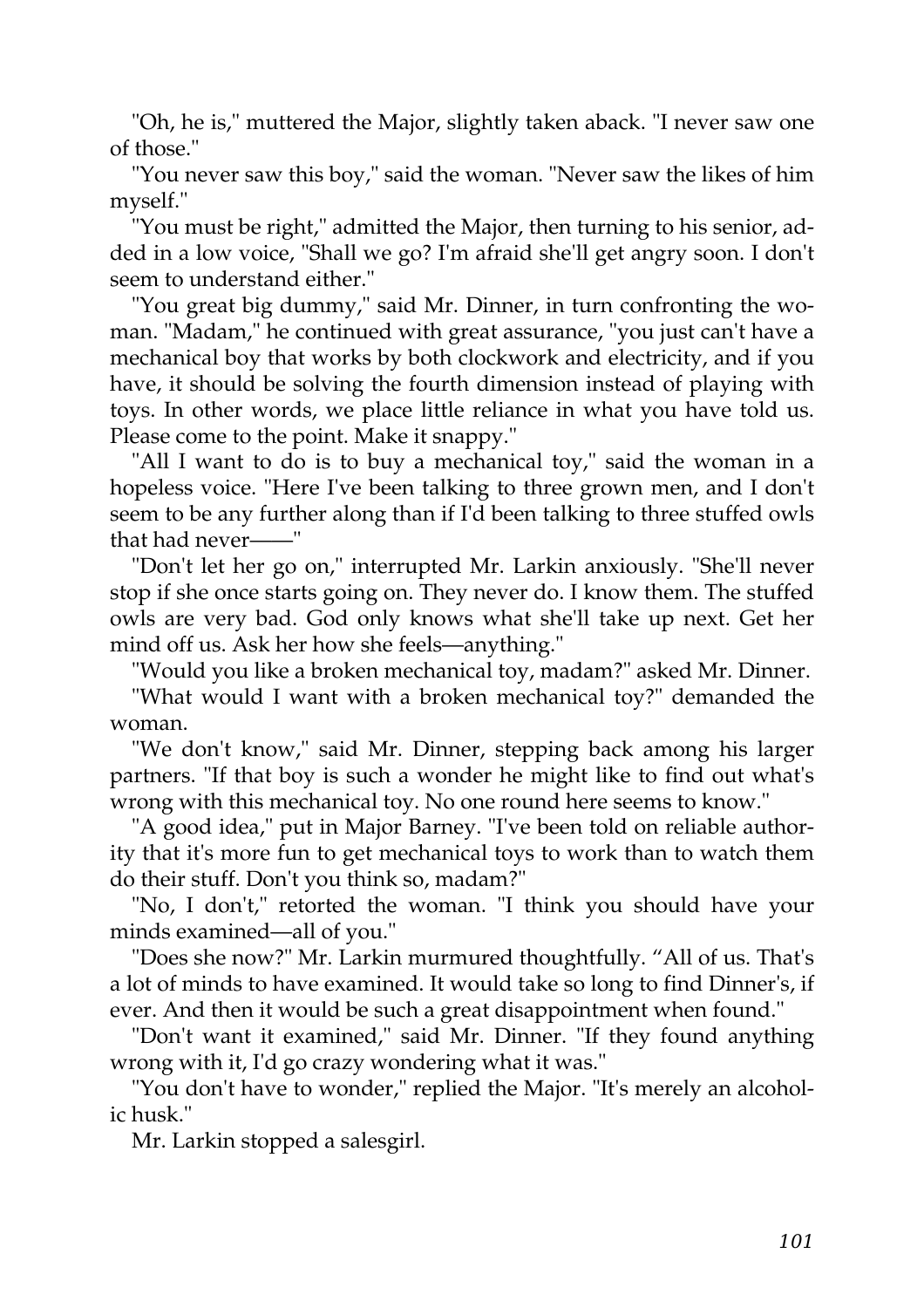"My dear child," he began gently.

"Don't call me that," she tossed back. "I believed you once when you did, and now I have one of my own."

"Oh, dear," said Mr. Larkin. "How unfortunate. Now I remember your face."

"You should remember much more of me than that," the salesgirl flung back.

"Goodness gracious!" exclaimed the senior partner, looking anxiously about. "What a sale this turned out to be! Mechanical toys, at that. Imagine!" He turned back to the girl. "We'll have a nice long talk," he told her, "all about infant mortality. But not now. I must think. This woman wants a mechanical boy, but I fancy she'd be glad to take a stuffed owl in its place. Give her anything she wants or she'll never get home." He now addressed himself to the woman. "This perfectly charming girl will fit in just splendidly with your plans. Her mind is good and her memory altogether too good. Good-night, madam. I hope we'll all feel better tomorrow."

Once more he turned and walked rapidly away. By the time he had reached the end of the Toy Department he was almost running. His companions were close behind. A floorwalker looked after them and sniffed the air enviously.

"I hope we make that sale," said the senior partner, leading them down a flight of stairs to the next floor. "To my dying day I'll never be sure in my mind about that mechanical boy—whether he was or wasn't, you know—not even sure what the woman wanted."

"Simply a mechanical toy," replied Mr. Dinner, in a superior sounding voice. "I would have fixed her up in a minute."

The Major looked at him scornfully.

"She was preparing to tear you limb from limb," he said.

"And I for one wouldn't have lifted a finger," Mr.

Larkin asserted impersonally. "Now, look here, Mr. Owen, this is the Fur Department. Women come here for furs, but most of the time men come with them. It's a very important department. Events leading up to the loss of more honour are initiated here than in any other department in the store. It's remarkable the things women will do for fur. As a matter of truth, I've never found out what they won't do for fur, and I've suggested about everything. Yes, yes, indeed. Women are savages for fur. If our present race of women had lived in the prehistoric days there'd be no fur-bearing animals left at all. Give a women a piece of fur———"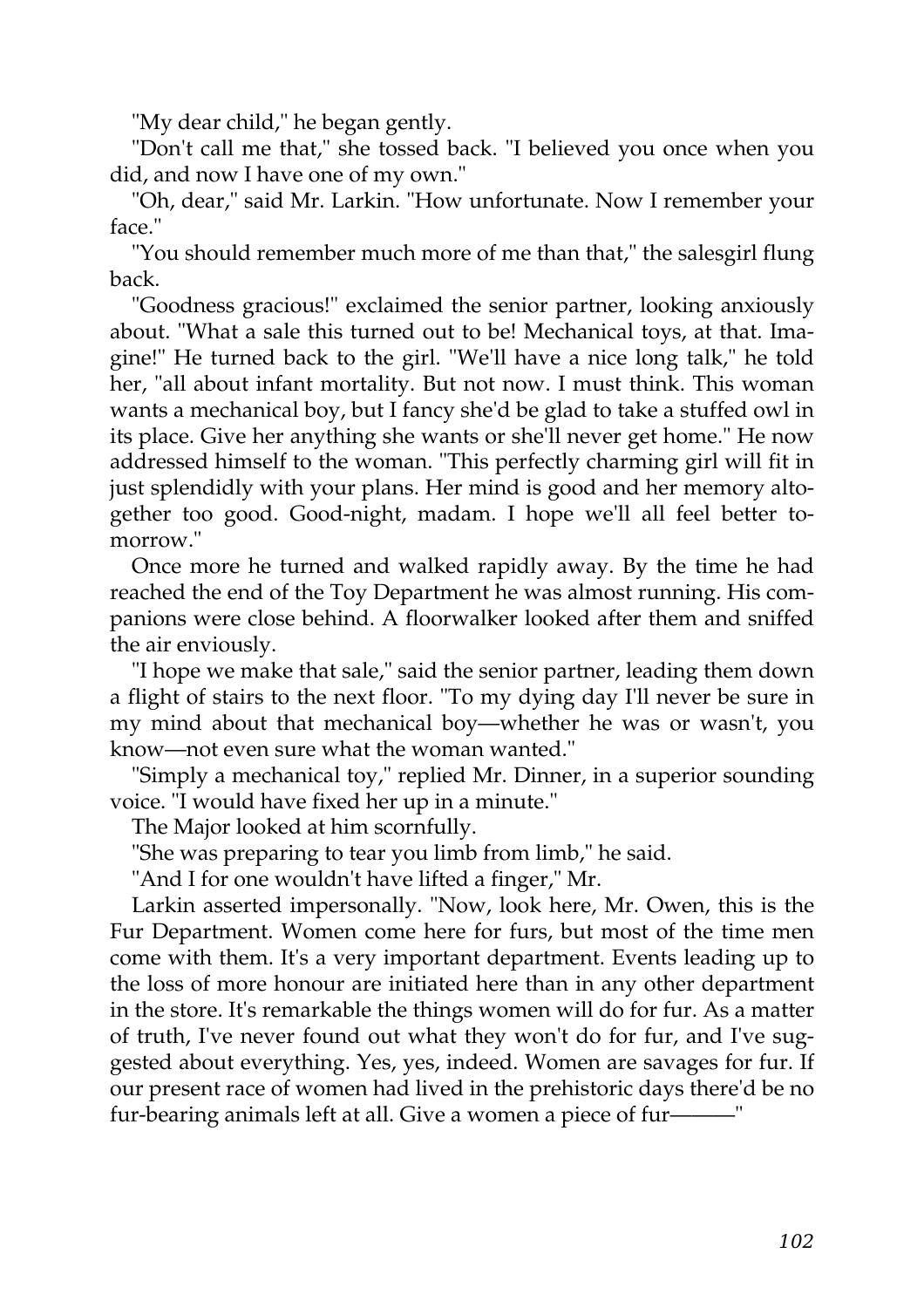"They're very much like that where I come from," Mr. Owen broke in quickly, as a picture of a fur coat which he had never bought flashed disturbingly through his mind.

"It's the competitive instinct," contributed the Major with a surprising display of philosophy. "What one woman wears the other woman wants until she has it. Then she wants something else. And if the price of the best fur coats were reduced to five dollars you wouldn't be able to drag one on their backs. Yet the fur would be just as good."

"They don't wear them to keep warm," observed Mr. Dinner. "That's one sure thing. If you gave some of them a snout they'd look just like animals."

"Men are quite as bad," said the senior partner. "Especially young men who don't have to work for their money. At football games and other mob activities I've seen hundreds of young chaps overtaxing their maturing strength and spoiling their chances in life beneath the weight of strange-looking garments that would give a bear the creeps, assuming they ever crept, which I doubt."

"But women have to have something to give in for," suggested Mr. Dinner.

"Why don't they give in for an orange, as they used to when I was a boy?" demanded the Major.

"There we go," remarked the senior partner with a shrug to Mr. Owen. "Always getting personal. Now these furs all come from the best animals." Here he indicated the Fur Department with an inclusive wave of his eloquent hand. "All animals of the better class. I've often thought that if you could prevail upon elephants to grow hair everything would be much nicer. It fills me with regret to think that every piece of fur here displayed represents another step in the gradual extinction of animals whose only fault is that they have never learned how to shave."

"I wonder," mused Mr. Dinner, "what women would do if men suddenly began growing fur? Think they'd murder us all?"

"No," replied the senior partner quite seriously. "They'd hardly go so far as that, but I do think they'd try to drag us about on their backs with our arms tied around their necks."

"Why couldn't they tuck 'em in—our arms, I mean?" asked Mr. Dinner.

"That would never do," replied Mr. Larkin. "The fun would begin to pick the clothes off their wearers. A pretty sight that would be."

"How are we going to keep our hands warm, then?" persisted the small Dinner.

"Your hands would be covered with fur," the senior partner told him.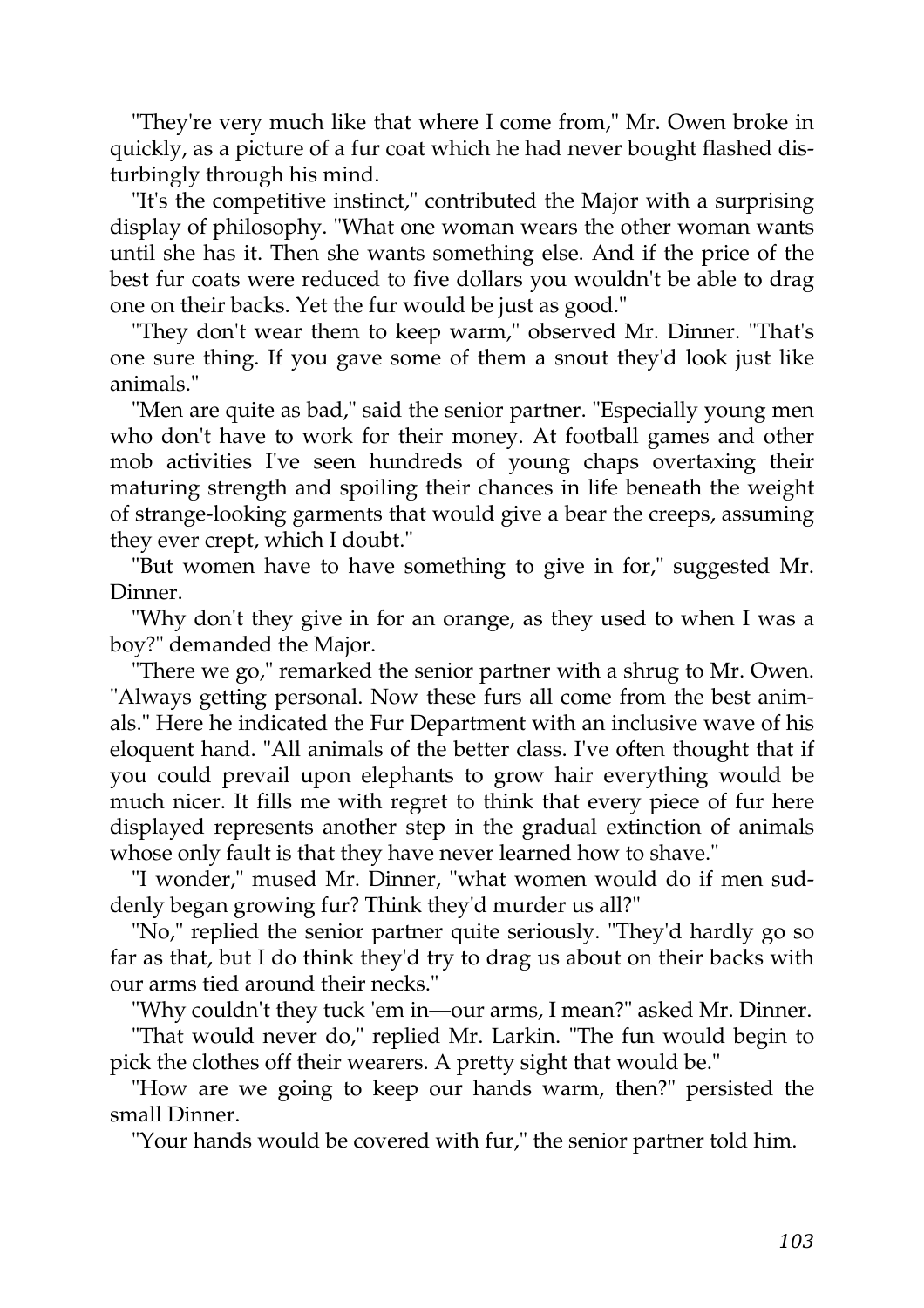"Ugh!" muttered Mr. Dinner. "I wouldn't like that. Great furry hands like a beast's."

"It will probably never happen," interposed Mr. Larkin in a quiet voice. "There's no good building bridges before we've burned them, is there?"

Mr. Dinner and the Major looked uneasily at one another. This sort of question invariably set them puzzling —taxed them, as it were, beyond their capacity.

As they rounded a corner they came upon a scene of domestic discord. The partners stopped, enthralled, their worst instincts delighted. Two couples, the female members of which were exceedingly pretty women, were facing each other in battle array.

"May I ask why you are buying a fur coat for my wife?" one of the men demanded in a deadly cold voice.

"Apparently for the same reason you are buying one for mine," the other man smoothly replied.

"I'm buying a coat for your wife to keep the poor woman warm," replied the other with withering sarcasm.

"I don't have to buy a coat for your wife to keep her that way," retorted the other husband, growing a trifle common.

"Is that so?" was the brilliant rejoinder. "Well, your wife is hot stuff herself—once she gets away from you."

"Yeah?" shot back the other. "Well, your wife told me that to live with you was the same as living with an eating cadaver—a snoring dead man."

"That's funny," laughed the other nastily. "Your wife told me much the same thing. She said if it wasn't for the neighbours she'd have a hearse parked permanently at your door."

"At that," declared the other proudly, "she said it nicer than your wife did."

"Your wife can't say anything any nicer than my wife can!" was the perplexing reply to this.

"I do think," interposed one of the women involved, "that Jane would have shown better taste had she gone to another store. She knows very well that I always deal here."

"So sorry," said the one called Jane in a sweet voice. "I should have remembered meeting you here with still another woman's husband."

"I was selecting a coat for his wife," lied the first woman glibly.

"My mistake," replied Jane. "You wore one just like it all last season."

"We had planned to dress as twins," said the other lady.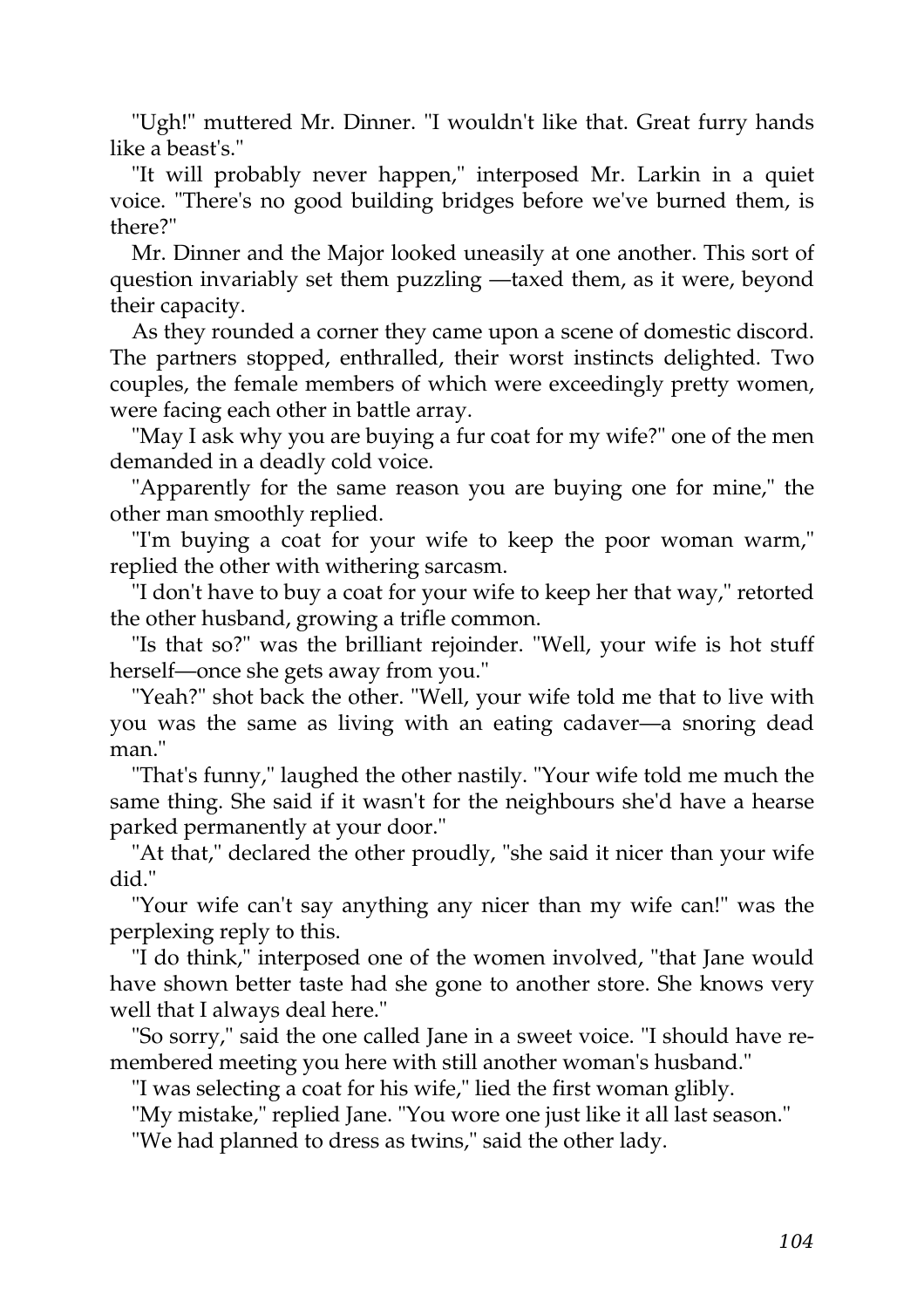"And doubtless were so successful her husband couldn't tell you apart," Jane remarked with a killing smile.

"Are you accusing me of improper conduct?" the other demanded icily.

"Why, no, my dear," said Jane. "Merely complimenting you on a long and successful career."

"Do you know what they're talking about?" one of the husbands asked the other.

"No," replied the man. "I'm getting tired as hell. They always go on like this."

"I'm dying on my feet," admitted the other. "Let's give them the air."

Fearing the loss of two simultaneous sales, Mr. Larkin felt himself called upon to exert a soothing influence. Leading the gentlemen aside he spoke to them in a low voice.

"If you gentlemen will step down to our Refreshment Department," he told them, "I'll send word that the drinks are on the house. In the meantime, I will take care of the ladies. They can charge the coats either to their own husbands or—if they find it more amusing—they can stick to the present arrangement. I'll see that neither of you gets done in the eye."

"What's the Refreshment Department like?" asked one of the men suspiciously.

"Dear me, don't you know?" exclaimed Mr. Larkin. "Why, there's nothing like it in any store in the city. It's a real innovation. It's run especially for gentlemen who are mad enough to go shopping with ladies. You'll love it."

"Why?" asked the other husband.

"I forgot to say," the senior partner apologised. "It's a sort of alcoholic harem with a continuous burlesque show. You won't find a decent woman in the place."

"Then don't tell our wives," said one of the men. "They'd break their necks getting there."

The two men hurried away, and Mr. Larkin turned to the ladies.

"Now that they've gone," he said, smiling dazzlingly upon each, "we can all get together."

"Where?" breathed one of the women so readily that Mr. Larkin put it down as an instinctive response to any agreeable suggestion.

"My office is busy now," he hedged, glancing at his watch, "but any morning in the swimming pool would make a good beginning."

"Are all men bad?" the one called Jane asked coyly.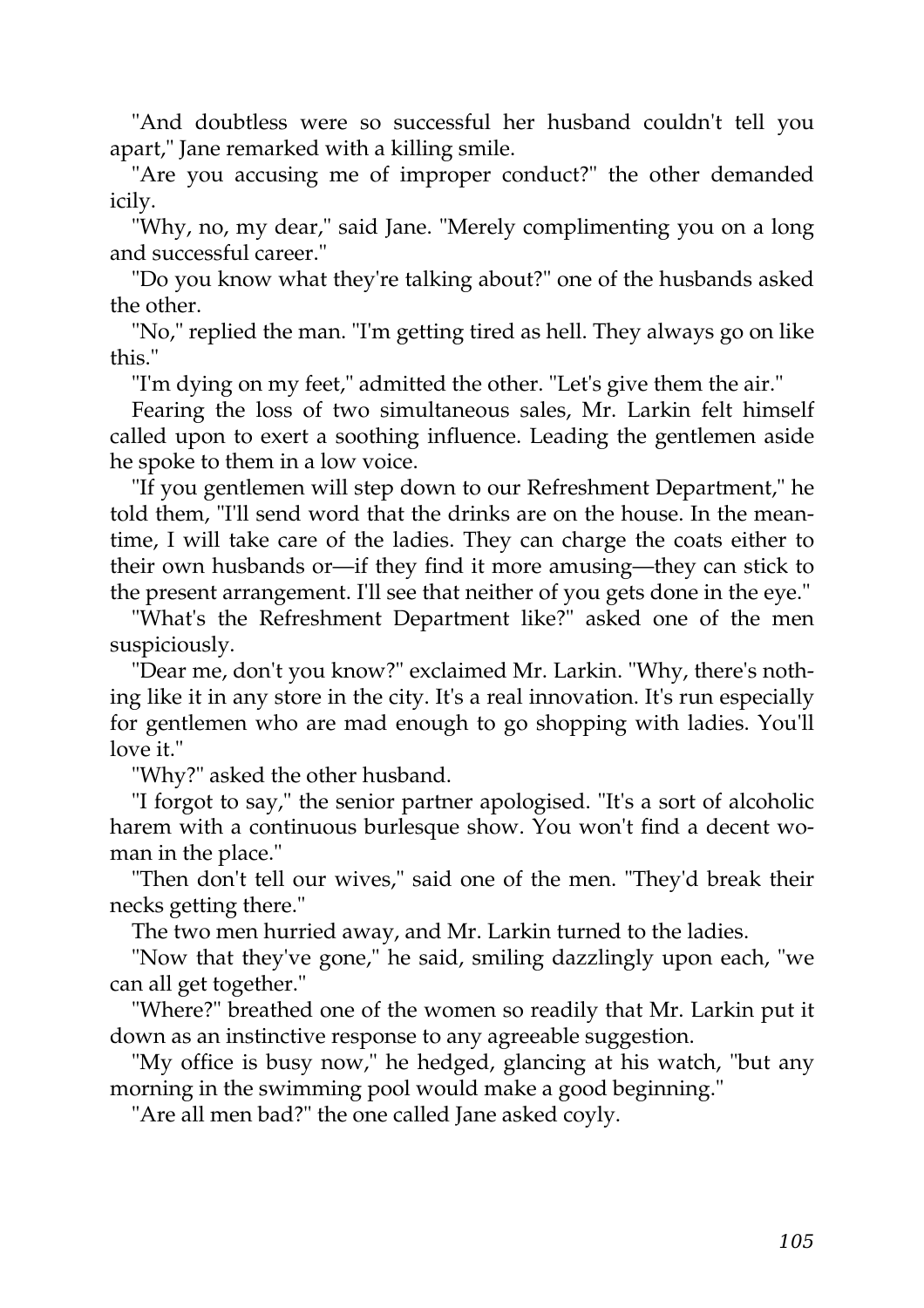"Not bad enough for you, I fear," Mr. Larkin answered gallantly. "Now, if you ladies will just step into those curtained enclosures, I'll take your lines for the fur coats. Dinner, you and the Major can have the one named Jane. Owen and myself will handle this beautiful blonde."

For a few minutes strange noises came from behind the enclosures. A series of giggles, small shrieks and startled ejaculations filled the air. Customers of both sexes paused and looked enviously at the curtains. Even the salesgirls, as accustomed as they were to the enthusiastic methods of the partners, did not remain unmoved.

"My God," came the voice of Jane. "The way these men go about it you'd think they were measuring one for a pair of tights instead of a fur coat."

Presently Mr. Owen came staggering from his booth and stood outside mopping his brow with a handkerchief.

"It's too much for me," he admitted to a salesgirl. "I know nothing about measuring."

"Neither do they," said the salesgirl.

"I'm not at all used to this sort of thing," Mr. Owen continued.

"No?" said the girl with interest, favouring him with an insinuating eye. "How'd you like to practise?"

"My God," muttered Mr. Owen, "what a store!"

The senior partner came bustling up to Mr. Owen and the salesgirl. He handed the girl a slip of paper on which some figures had been hastily scrawled.

"Give those women a couple of coats," he said. "Make the price right. It was worth it. These figures might help, but I doubt it. I was veering slightly when I jotted them down. Charge them. And," he added, looking severely at the girl, "that is the way to make sales. Remember— on your toes."

"I think I see what you mean," replied the girl. "Thank you very much."

Gathering his partners about him, Mr. Larkin moved away with dignity and aplomb.

"Let's collect Satin," suggested Mr. Larkin, "and ask her to buy us a drink."

And thus ended Mr. Hector Owen's first working day in his new occupation. Most people are of two minds. Hector Owen was of many. Of one thing, however, he was sure. He did not want to find himself on the other side of that dimly but hauntingly remembered door—waiting there in the rain.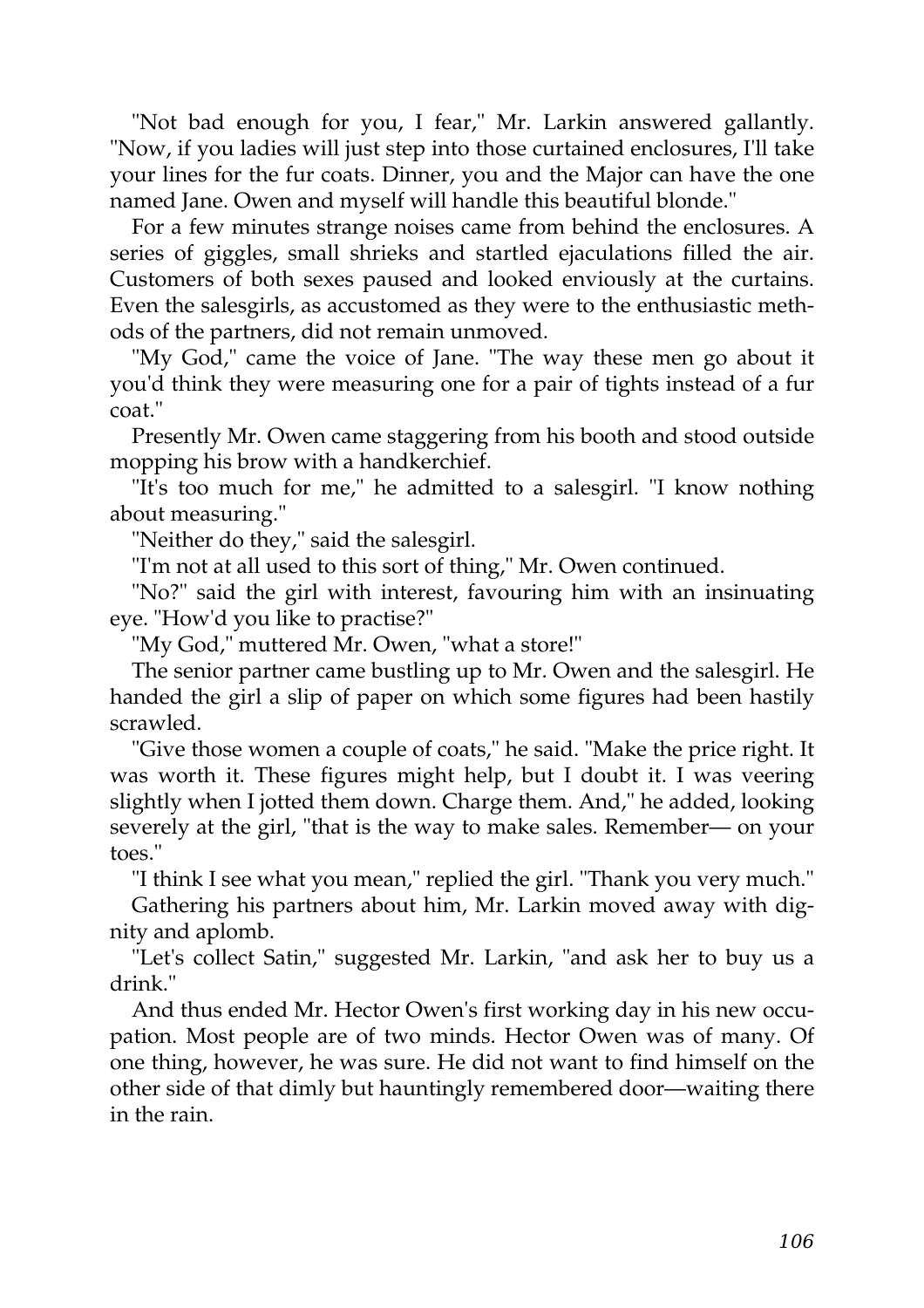# Chapter  $12$

### **SATIN SLINGS AN EEL**

MANY little difficulties never get themselves quite ironed out. Gangsters, judges, and other disturbing elements have long been aware of this. But women are even more so. As a matter of fact, women seem to glory in it. And of all things in the world, a great many of their little difficulties have to do with men, actually with men who are notoriously not worth the snap of one's fingers, especially a woman's fingers.

Nor do women need to be particularly interested in the same man to precipitate a deluge of these little difficulties—to arouse emotions of jealousy. Far from it. Both of them may heartily detest the poor beast, as they have no hesitancy in telling him the first moment they get him alone. The more women fight over a man, the more that doomed wretch eventually suffers. He pays for all their trouble. He suffers if they do and he suffers if they don't. For him there is no escape. If women don't fight over him, his market value declines. His wife grows restless—she becomes cold and unduly critical. On the other hand, many an odd fish with nothing in God's world to recommend him save his trousers has found himself the centre of the most alarming competition, merely because one woman has conceived the idea that another woman wants him.

For this reason it is barely possible that jealousy between women is not such a personal manifestation as is commonly supposed. With men it is entirely different, entirely personal—too personal, if anything. Men know exactly what they want, and although their motives are generally of the lowest, they usually know what they are getting at. With women, jealousy has more of the professional quality. It is the jealousy of the artist. It springs not so much from a woman's love of a definitely selected male as from the disinclination to see one of her sex get away with anything, no matter how undesirable it may be. In other words, women have a proprietary interest in the entire class of males, whereas men, in their casual and shiftless manner, follow the female of the least resistance.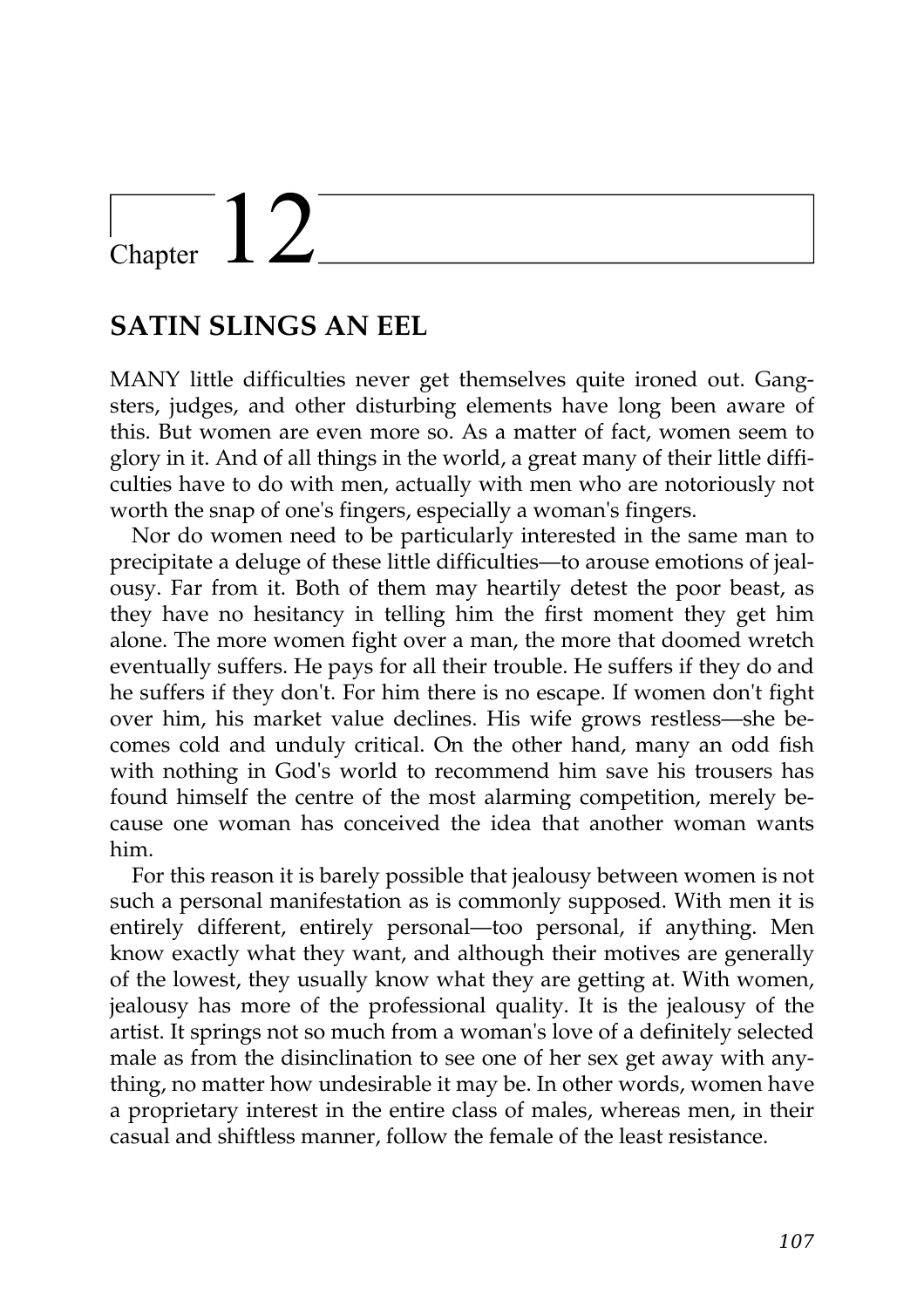It so happened that Mr. Hector Owen, seated with Satin Knightly and his three partners at a table in a smart sidewalk café, found himself the unwilling centre of one of these distressing conflicts. He was not greatly amused. Few men are, to hear themselves boldly discussed as if they were not present. Nor was he, as are so many of his sex, conceited enough to take any credit for the unbecoming conduct of the ladies.

Madame Gloria played a prominent part in this action. She made her entrance while Honor Knightly, pornographic expert, was buying the four partners a drink and, in turn, was being bought drinks by them. There had been lots of drinks already. There were prospects of lots more. Madame Gloria, accompanied by several ladies and gentlemen of her profession, wearily seated herself at the next table. This was unfortunate, for the moment Satin's madly bright eyes rested on Madame Gloria and noted that she was good, they began to snap and sparkle dangerously venomously. The fact that Madame Gloria was a truly beautiful woman, although perhaps a shade faded, did not soften the quality of Satin's hostile gaze. She had, however, the grace to allow her enemy to seat herself before opening the attack.

"I understand," began Honor, her voice unrelieved by the slightest inflection, "that this person owns you for life. What about it?"

Satin indicated this person by leaning so heavily against him that Mr. Owen found it wiser to cling to his chair rather than to be pushed off it to the floor. In a small flurry of panic the senior partner, whose experience in the past with women gave him small hope of the immediate future, fluttered his hands nervously and rolled his eyes to heaven.

"Here," he predicted in a low voice, "is where we all begin to veer like a series of cock-eyed gyroscopes."

Madame Gloria observed Satin with one of her most perfectly refrigerated smiles.

"Are you personally interested in the answer, my dear?" she inquired.

"I am," said Satin distinctly. "And that lets you out. This man is mine. Understand that—all of you. He's mine. Of course, I don't want him much, but just the same I'm going to have him. One encounters new faces so rarely."

"Very well, my child," Mr. Larkin proposed in a fear-fully soothing voice. "Excellent, excellent, my dear girl. You take his face, and Madame Gloria can have what's left of him, although I very much fear that with her much won't be left of him long."

"Come! Come!" muttered Mr. Owen ineffectually, then added, by way of emphasis, "I say now—come, come!"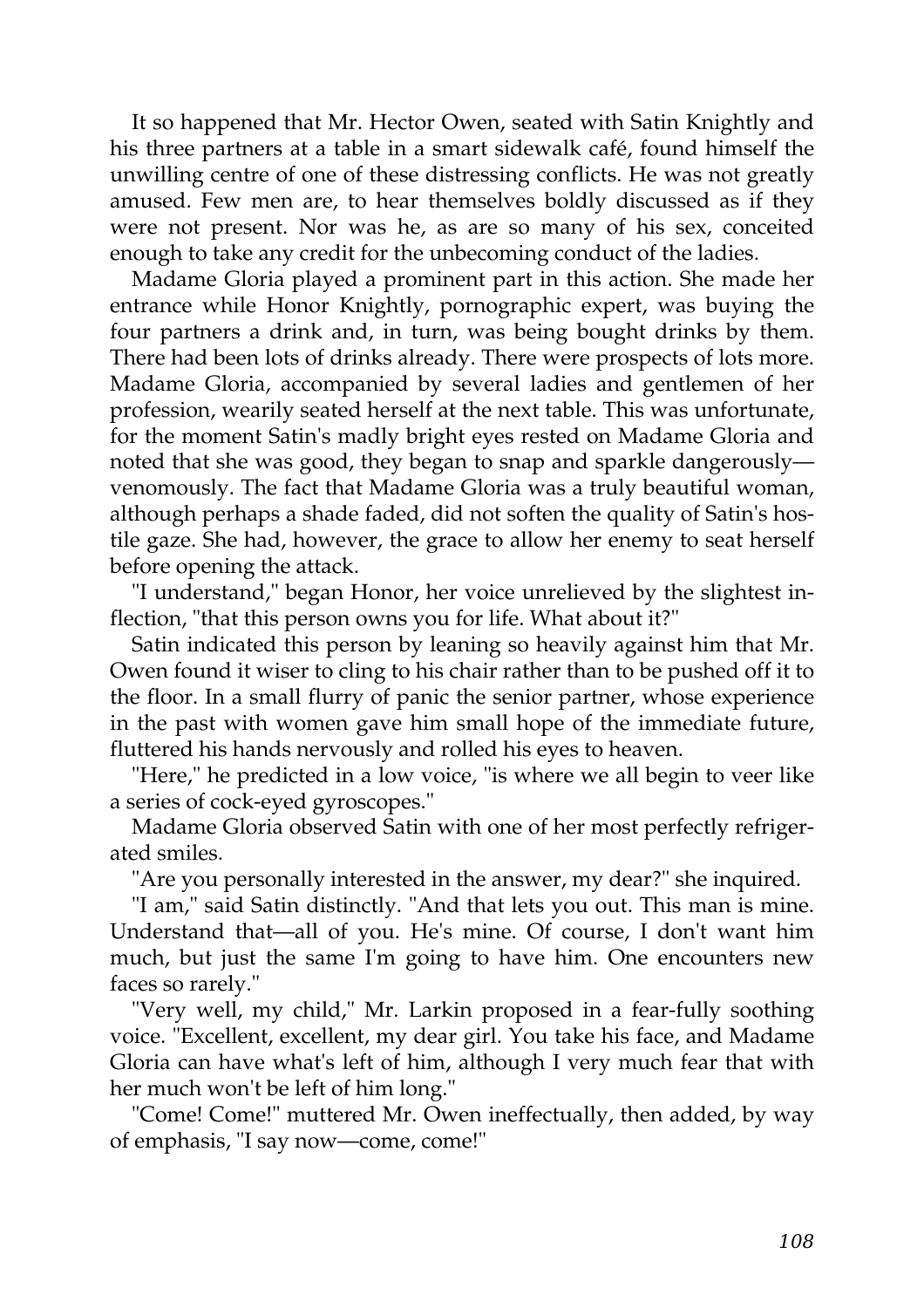"No," replied Honor firmly, utterly disregarding the weak objection of the gentleman under discussion. "I'll have little use for his face unless I find it necessary to slap it occasionally. I want all."

"Couldn't some mutually satisfactory division of the man be arranged?" interposed Major Barney, pursuing the senior partner's difficult anatomical compromise.

Once more Mr. Owen was moved to objections as he gulped down a strong drink.

"Why not draw and quarter me?" he suggested. "Or put me on the spot? From the way things are going, I might as well be hanging in cold storage. Am I some butcher's chunk to be sliced and hacked at the convenience of two women?"

"You'd be better off if you were," Mr. Dinner uttered gloomily. "They're going to do you no good, those two trulls."

"I find this conversation jarring on my artistic sensibilities," put in Madame Gloria languidly. "Why drag it out here of all places?"

"Why drag it out at all?" demanded Mr. Owen in a shocked whisper.

"Now that we've started," replied Mr. Larkin sadly, "it has to be dragged out."

"What has?" mumbled Mr. Owen.

"It!" cried Madame Gloria dramatically. "Everything! We must know all, see all, and hear all."

"Not about me, you don't," exclaimed Mr. Owen, rising from the table. "I'm leaving now. Oh, yes, I am. I'm going right away."

"Sit down! " Satin snapped at him. "And don't mind that woman. I'll drag it out as much as I want. This——"

"Do you think I'm worrying about which one is going to do the dragging?" furiously interrupted the indignant man.

"Will you please be still?" the girl demanded. "This matter must be settled here and now. Drag it out, say I."

"How do you mean?" asked Mr. Owen, now thoroughly aroused. "Who are you talking to, anyway?"

"My good woman," explained Madame Gloria with softly malicious patience, "it has been settled already, this little affair. Can't you get it through your silly head that I am his for life and he is mine?"

"What fractional life interest can he possibly have in you?" Miss Knightly wanted to know. "You're an oversubscribed issue already. For years you've been floating yourself all over town."

"Really," protested Madame Gloria. "This is too insulting. When I give myself to a man I give myself entirely. Everybody knows that."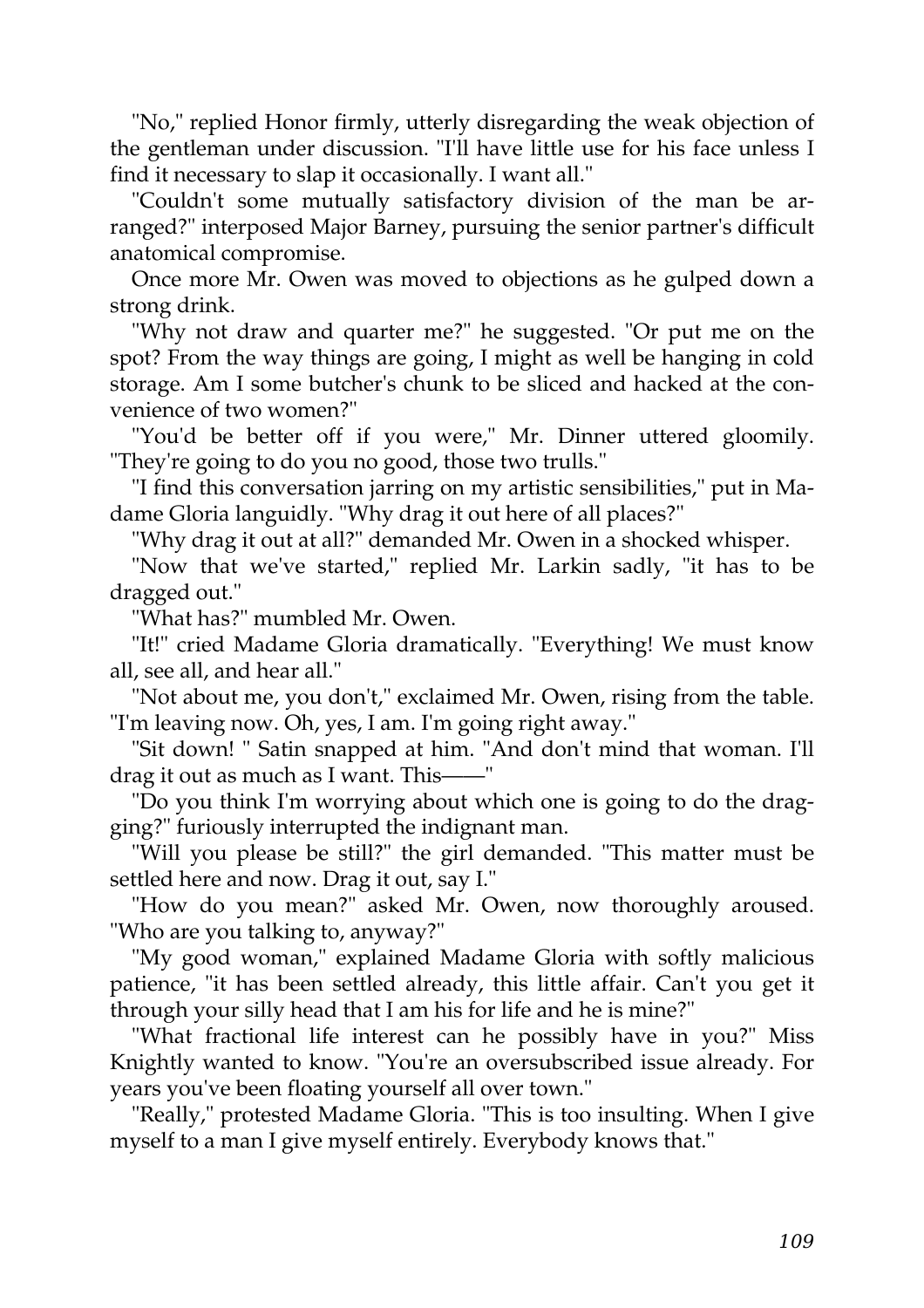"Everybody should," Satin tossed back with a smile.

"That is, every able-bodied member of the male population, not to mention a few cripples. When you give yourself, lady, you give yourself like a ton of bricks, you horrid old hooker!"

"Oh!" gasped Madame Gloria, not a little offended. "Is that so?"

"Yes, it's so," Satin informed her. "And here's something else: If he's yours for life, he's not going to live very long."

"I don't care how long he lives," Madame Gloria replied most convincingly. "I wouldn't mind killing him myself the way he sits there without a word to say in defence of the woman he owns."

"But, my dear lady," protested Mr. Owen, "you gave yourself to me of your own free will."

"That's a rotten thing to say," cried Madame Gloria, appealing tragically to the members of her party. "You were with me, all of you. Tell them it's a lie. He had no chance—no opportunity. Out here on the sidewalk—think of it! The man's quite mad."

"Why get so technical, Gloria?" asked a gentleman at her table who was obviously all for peace. "Frankly, I can't see what either of you two women want with him at all."

"I don't either," replied the lady of the stage, "but that doesn't matter. It's not as if I belonged to myself. I don't. I belong now to my public. I have that to think about, and my career, my reputation. Would it look well to see in the papers, 'Gloria Loses Her Man'? Wouldn't that burn you up? Why, I've never lost a man to any woman."

"I wouldn't mind it so much," the gentleman replied, "not when you consider the man."

"I know," went on the actress. "He's admittedly a flop and all that, but I don't want my public to get the impression that the first overripe tomato that comes along can drop in the lap of one of my interests."

"I'll be damned well damned if I'll stand for all this!" Mr. Owen exploded, gulping down another drink. "That man has insulted me twice."

"Insulted you, hell!" exclaimed Satin. "That bedridden trollop of an actress called me a tomato—an overripe one, at that. If it wasn't her stock in trade I'd tear her clothes off!"

"Are you afraid, my dear," asked the bedridden trollop sweetly, "that my figure would put yours to shame?"

Satin rose furiously and began to unhook her dress while the three partners beat desperately at her hands.

"Come on!" she cried to Madame Gloria. "I'll make your body look like a mal-conditioned cow's!"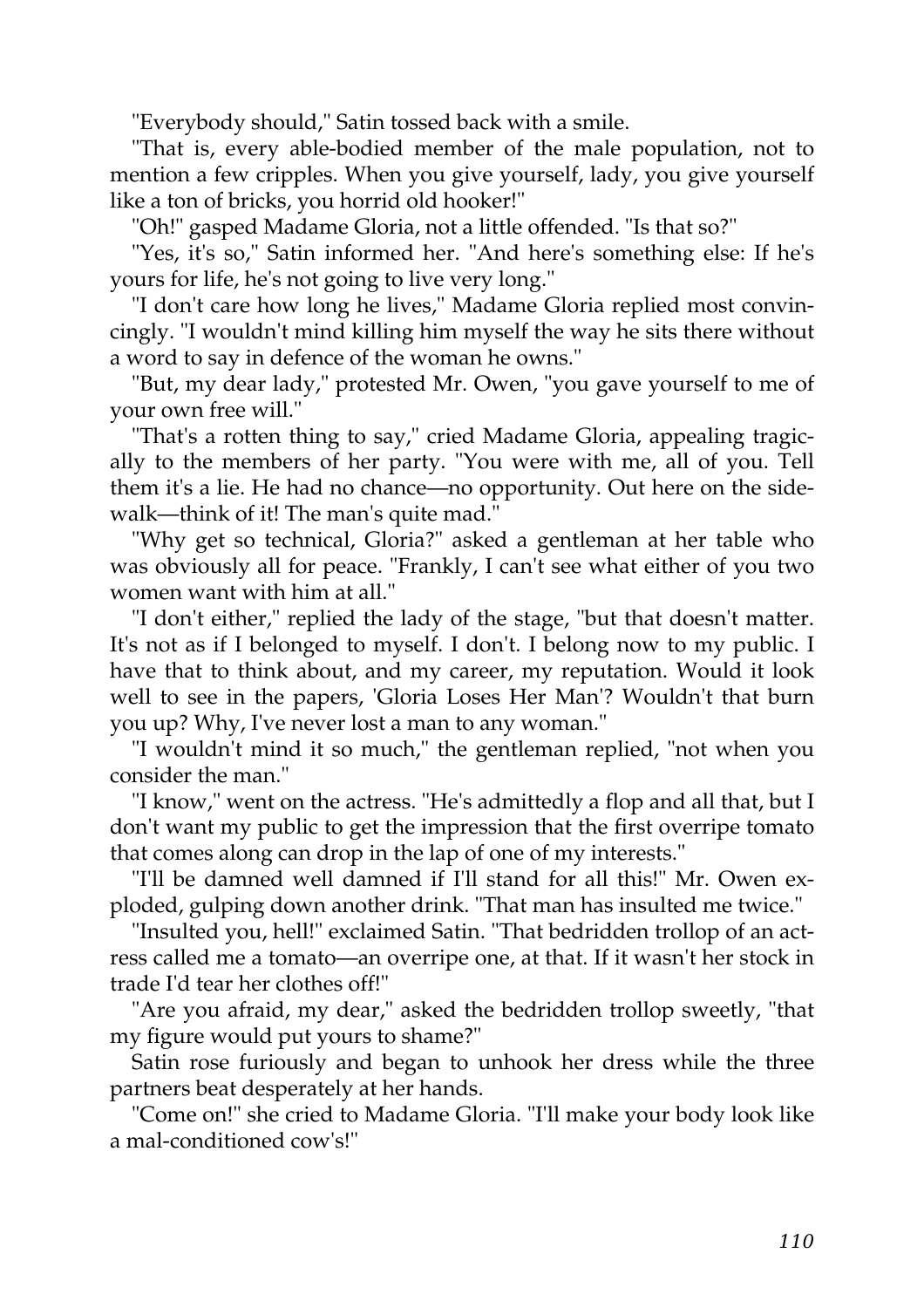"Why, if I did such a thing in public," scoffed the lady, "men would hang diamonds round my neck."

At this tense moment a waiter, having proudly exhibited a moribund and loathsome eel to some strong stomached patron, passed by Satin on his way to the kitchen. Mastering her instinctive repulsion in the magnitude of her rage, she seized the snake-like object by its tail, twirled it expertly above her head, then gave it with a lashing motion to the actress, horror-riven in her chair.

"How do you like that round your neck?" Satin asked her, sitting down and fastidiously dipping her fingers in a fresh highball, then gulping it down considerably less fastidiously.

An eel is not so much a matter of character as it is of feeling. This is especially true of an eel wound round one's neck. One may have no character at all to speak of and yet object strongly to having an eel like that. Although Madame Gloria's character was far from good, she had every justification in assuming that the eel was not going to improve it any. Satin had asked her how she liked the eel round her neck. Madame Gloria was far too busy to give her an individual answer. However, she did make a fairly convincing public protest. Emitting a piercing scream, she clutched with both hands at her neck, only to encounter eel. Immediately she uttered another scream and decided she would rather be strangled to death than risk a similar experience. Thereafter she moved her hands impotently in the air and from time to time made noises. Mr. Larkin was of little help in this crisis. He was sitting with a napkin pressed delicately to his eyes.

"That was a decidedly offensive thing to do," came his awe-touched voice. "How can people think up such things? Just imagine—an eel round one's neck. What retribution!"

But by this time the eel was no longer round the fair neck of Madame Gloria. The eel was in quite a different quarter of the lady. It had slid down the neck of her dress in the general direction of her stomach, where it was much worse not only for itself but also for Madame Gloria. People who have had eels in both places claim that an eel on the stomach is, if anything, more undesirable than the same eel round the neck.

Such people would have experienced no difficulty in getting Madame Gloria to subscribe to their views. In the past she had electrified many an audience by the abandon of her dancing, especially in and about the present locality of the eel. She now cast aside whatever little restraint she had exerted over her movements and did some really shocking things with her torso. At various tables patrons unacquainted with the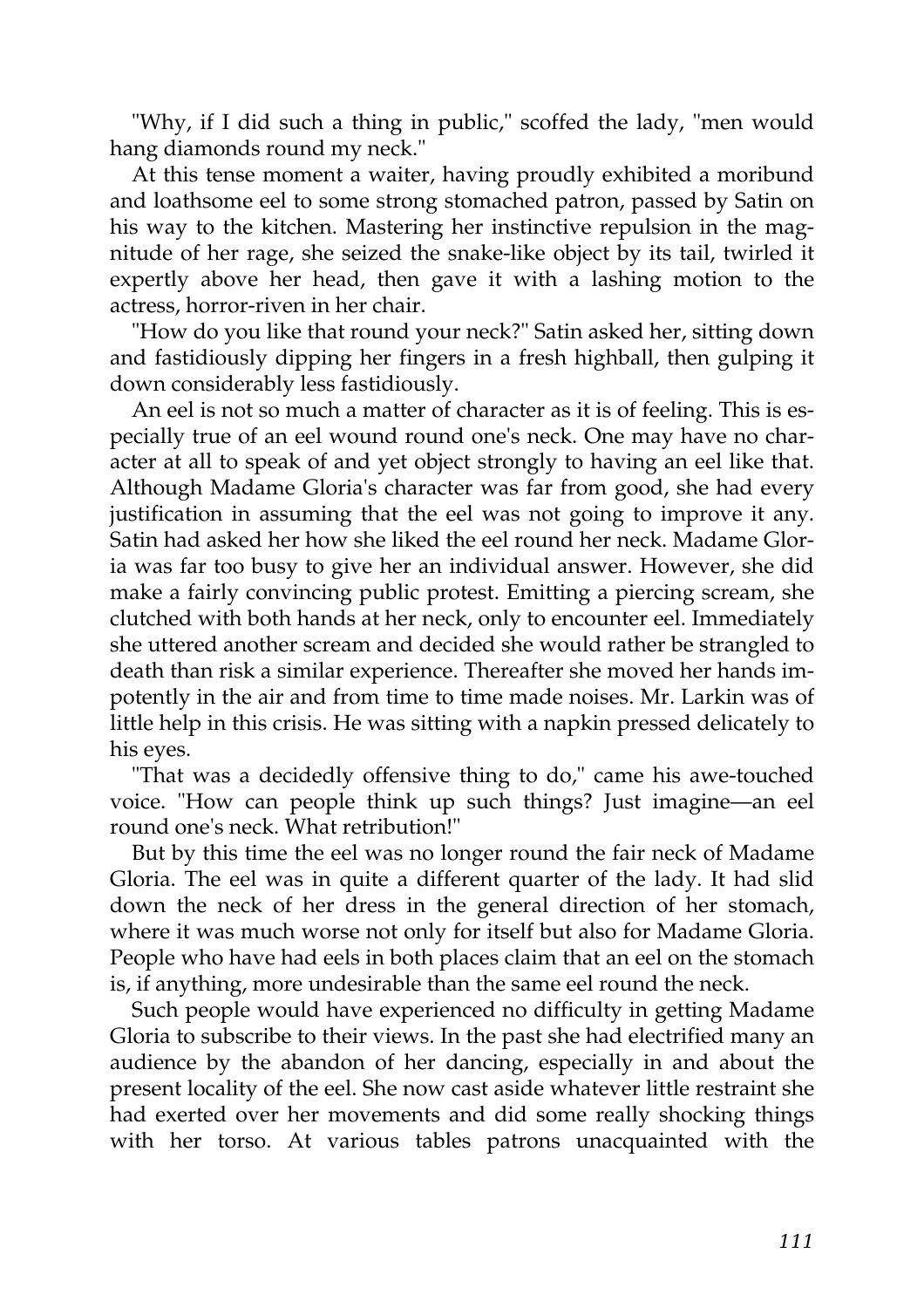circumstances leading up to the gratuitous demonstration, cheered the gyrating woman on to even more devastating endeavours. For the first time in her life Madame Gloria was deaf to applause. It was not until the cause of her anguish fell with a moist flop at her feet that she desisted from her abdominal revolutions and rushed shrieking down the street in the direction of her automobile. After her trailed her party, leaving Satin and her horrid weapon in full possession of the field.

Madame Gloria had departed, and the first round had gone to Satin, yet deep in the heart of the actress burned an intense desire to rehabilitate herself in the eyes of her audience to which she owed so much. And she swore to herself that at a time no later than that night would she assert her rights to the body and person of one Hector Owen. She would watch for her opportunity.

"Now," said Honor Knightly, looking coldly upon Mr. Owen, "you're mine tooth and nail. Make no mistake about that. If it hadn't been for your cowardly vacillation all this would never have occurred. You've succeeded in making me extremely nervous and jumpy, you and your horrid old eel between you."

"It wasn't my eel in the first place," disclaimed Mr. Owen. "I wouldn't lift a finger for all the eels in the world."

"Oh, no!" shot back Miss Knightly in a nasty voice. "Well, what would you do for this one?"

With a vicious lunge she recaptured the fallen eel. Once more the air whistled as the flashing body became the radius of a circle. Patrons at near-by tables buried their heads in their arms and waited for the inevitable crack. Fortunately for her intended victim, but not so for an unknown drunkard, the eel escaped her clutches and landed without warning in his soup. Drunk as he was, the man had enough sense left to know that he had not ordered eel with soup on it or soup with eel in it or eel in any other form. Therefore, putting the worst interpretation on this sudden appearance of reptilian life in the first thing he had attempted to eat for days, he broke into a cold sweat and collapsed to the sidewalk, where he lay calling on God until dragged off by the waiters. Henri, the head deity of the café approached Mr. Larkin's table and deferentially registered a mild objection.

"Is it," he said, more in the nature of a suggestion than a request, "that the eel, you could let him rest tranquil for a small little? To our patrons he is more than enough already."

"Count me among the strongest objectors, Henri," Mr. Larkin replied with feeling. "I think it's simply disgusting myself."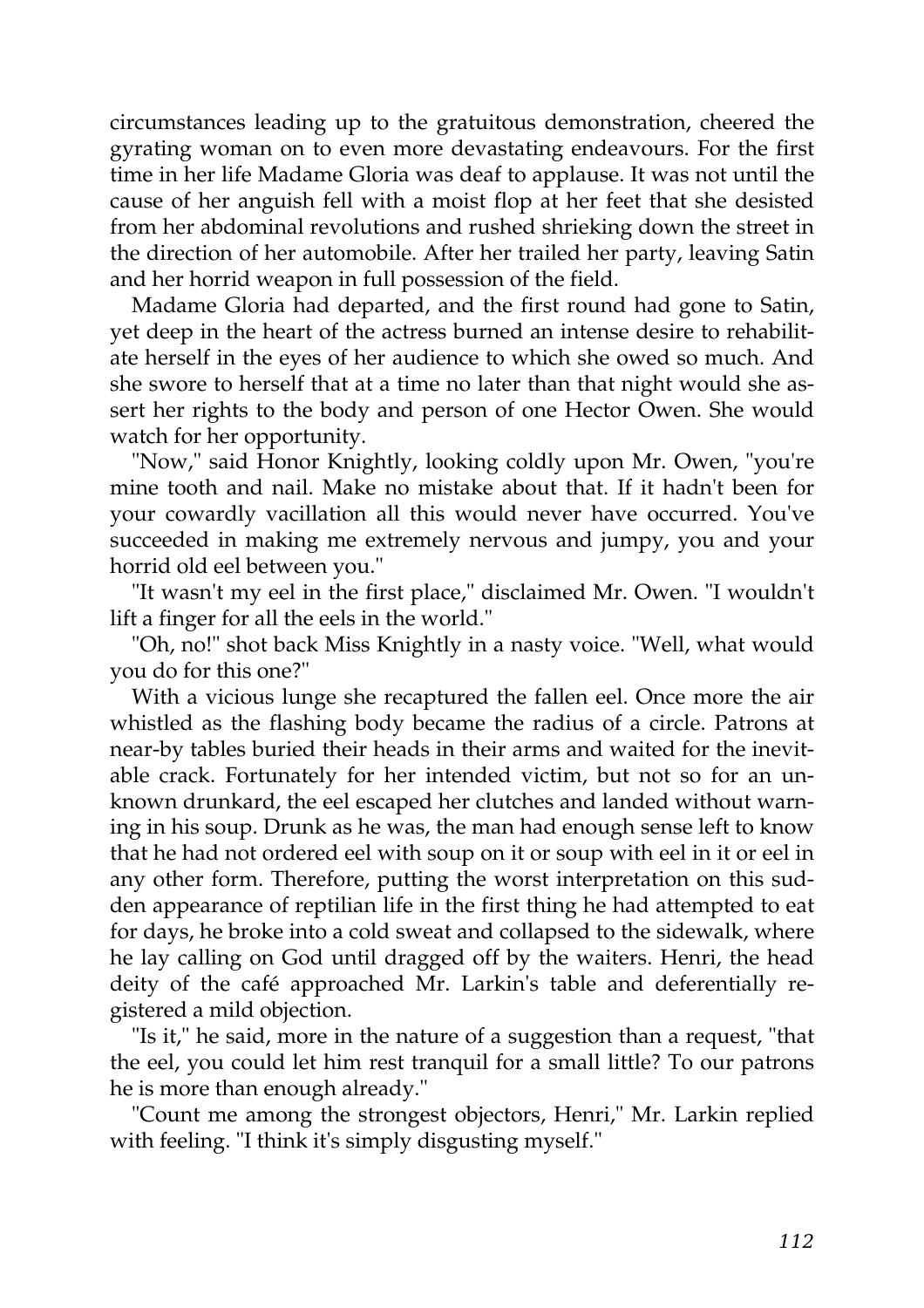"What's so wrong with a little eel?" asked Major Barney.

"I can't begin to tell you," Mr. Larkin replied. "As Henri says, he is simply more than enough. Please, Henri, hurry back with at least two quarts of champagne. And keep all eels away from this young lady. It's not her fault. It's a weakness—like a red flag to a banker, or is it a bull? I'm forever getting them mixed—bulls and bankers, you know. Not red flags. Anyway, what does it matter? And Henri, for God's sake, draw a sheet over the body of that eel, either dead or exhausted, on the table. He is doing no one any good where he is. He is an eel the most depressing, is he not, my old?"

My old, with a dazzling smile, showed the stuff that was in him by departing with the eel mercifully swathed in a tablecloth. Mr. Larkin breathed a sigh of relief and beamed upon his companions. "What a lot of things life is full of," he observed, "and what a lot of liquor we are."

"And we're going to get even fuller," gloated Satin, "and then I'm going for him in a big way."

Once more Mr. Owen braced himself against the pressure of her body. The situation was growing serious. By the time they had completed the ruin of the first bottle of wine he had formulated a plan of action.

"You'll have to excuse me a moment," he said, rising from the table. "Why?" demanded Honor.

"Is that necessary?" he asked, elevating his eyebrows,

Mr. Owen had been absent less than five minutes when she sprang to her feet and seized a passing waiter.

"Where's the gentlemen's room?" she demanded.

"You're a lady," the waiter informed her. "It's another room, madam."

"At this moment I'm not a lady," she told him. "And what is good enough for a gentleman is good enough for me."

"I know, madam," said the waiter, who evidently had ideas of his own on the subject. "It's maybe all right for you, but what about the gentlemen? Are they to enjoy no privacy at all?"

"If a man's a gentleman," declared Honor, "he shouldn't want to enjoy privacy with a good-looking girl about. Anyway, I don't want to annoy your blessed gentlemen. I merely want to stand outside."

"Very good, madam," said the waiter, "but I don't see what that's going to get you. All the way back to the right."

Satin hurried away and took up her position by the door, where she stood her ground in spite of the curious glances of various gentlemen passing in and out. After she had waited what she considered was a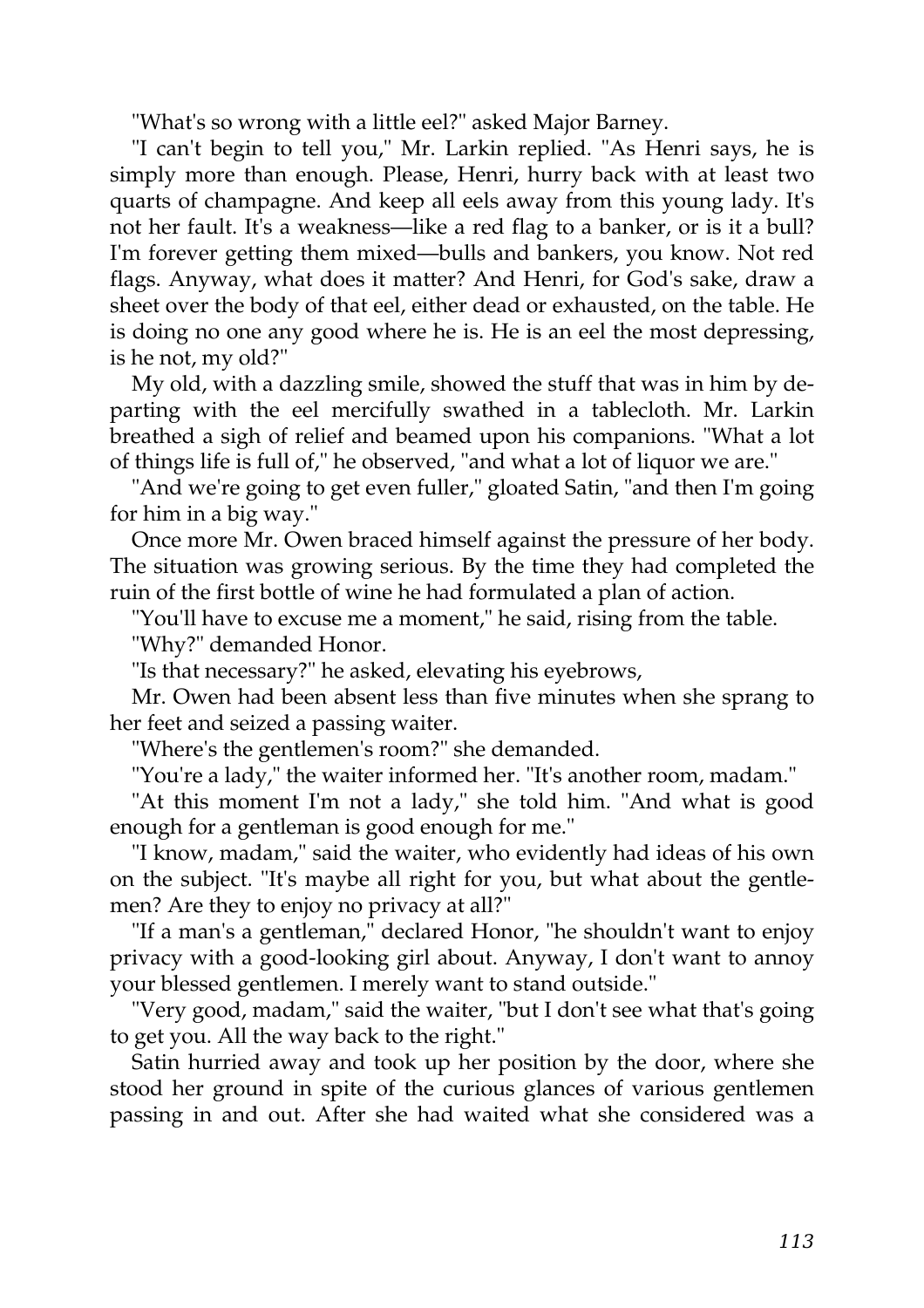reasonable time she sent for Mr. Larkin. That gentleman appeared nervously with his partners.

"You're the most restless woman to lake places," he complained. "Never a moment's peace and quiet. If it isn't an eel it's a gentlemen's room. What won't you be wanting next?"

"I want that partner of yours," she grated. "And I want him quick. I don't care what he's doing. You go in there and tell him if he doesn't snap out with a click I'll go in and drag him out."

Mr. Larkin departed on his mission, only to return within a few minutes a much-puzzled man.

"He's not there," he said. "He's not in the gentlemen's room."

Satin made a dash for the door, but the partners held her back.

"Think!" cried Mr. Larkin. "Think of what you're doing."

"If I can stand the Pornographic Department," she retorted, "a gentlemen's room should be child's play to me."

"But the gentlemen take it quite seriously, I assure you," protested the senior partner. "And besides, Mr. Owen is not in there."

"Then where is he?" she demanded.

"Gone," said Mr. Dinner.

"To a hotel, perhaps," supplied the Major.

"A stand-up, eh?" muttered Satin. "I'll cook his goose. Let me out of here."

With a sigh of relief Mr. Larkin watched the girl hurry from the café. Then he turned to his partners. "Let's finish that other bottle of wine," he suggested, and then go and collect what she has left of our new partner. He's a very foolish man if he entertains the idea he can get the best of one woman, not to mention two."

"That's a funny thing, too," quoth Mr. Dinner. "A woman doesn't mind giving you her best but hates like hell to have you get the best of her."

"Splendid, Dinner!" cried Mr. Larkin, leading the way back to their table. "Write it down in your little book. Even the fact that it's true cannot rob such an utterance of its brilliancy."

A few minutes later another cork popped. The partners, minus Mr. Owen, were industriously at it again.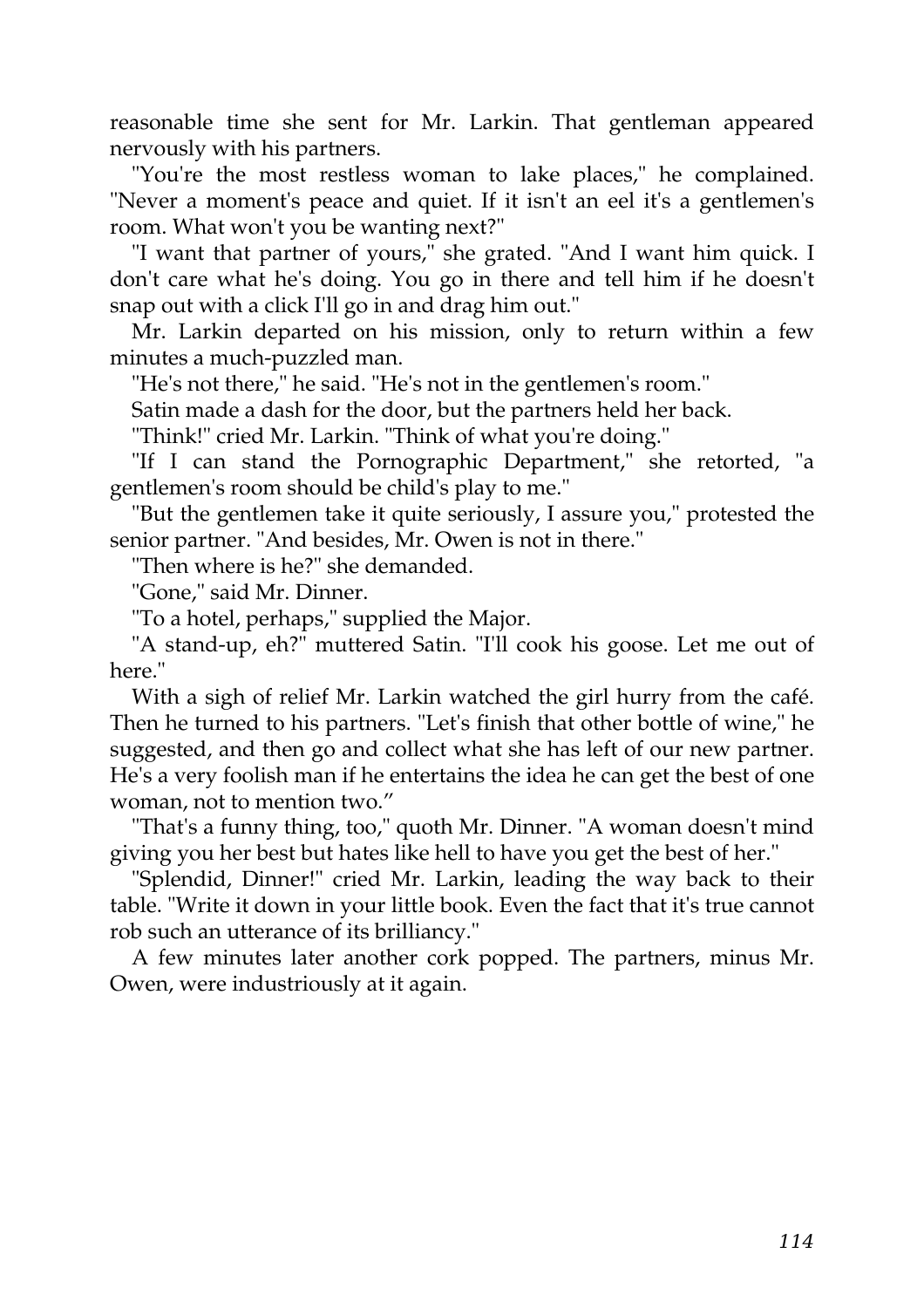# $\frac{1}{3}$

### **MR. OWEN'S BUFF**

MR. OWEN did not know the first thing about this city into which he had so recklessly thrown himself. He was not even sure that he had made good his escape. Had he seen the closed automobile draw up in front of the hotel into which he dodged he would have been somewhat sceptical on the point. And had he seen Madame Gloria, her fair face set in lines of grim determination, emerge from the car and sequester herself in the lobby of the hotel, his scepticism would have increased to the conviction that from the trap he had crawled into bed with the trapper.

A short time after these two seemingly unrelated arrivals the hotel was treated to a third. Satin, with blood in her eyes and champagne almost everywhere else, rushed impetuously through the wide doors, caught sight of Mr. Owen's unassuming back, and ducked behind the nearest convenient chair. This happened to be occupied by a nervous gentleman whose sole desire in life was to be left alone. Satin was breathing hard. Feeling a draught on the top of his head the gentleman reluctantly put on his hat, a precaution which annoyed him a little owing to the existence of a headache directly beneath it. The draught ceased, but the sound of wind—a small, self-contained and irritatingly spasmodic wind—continued. Satin had been covering considerable ground. Beneath her fine upstanding chest her lungs were carrying on. The gentleman's annoyance increased. He arose and peered over his chair.

"Why are you breathing on me?" he demanded.

"Got to breathe somewhere," the girl explained.

"But not on me," said the gentleman firmly.

"If you put your newspaper over your head," she told him, "you won't feel it."

"I've already put on my hat," he replied with a suggestion of bitterness. "Isn't that enough?"

"Apparently not," said Satin. "Do you want me to explode back here?" The gentleman considered this possibility dispassionately.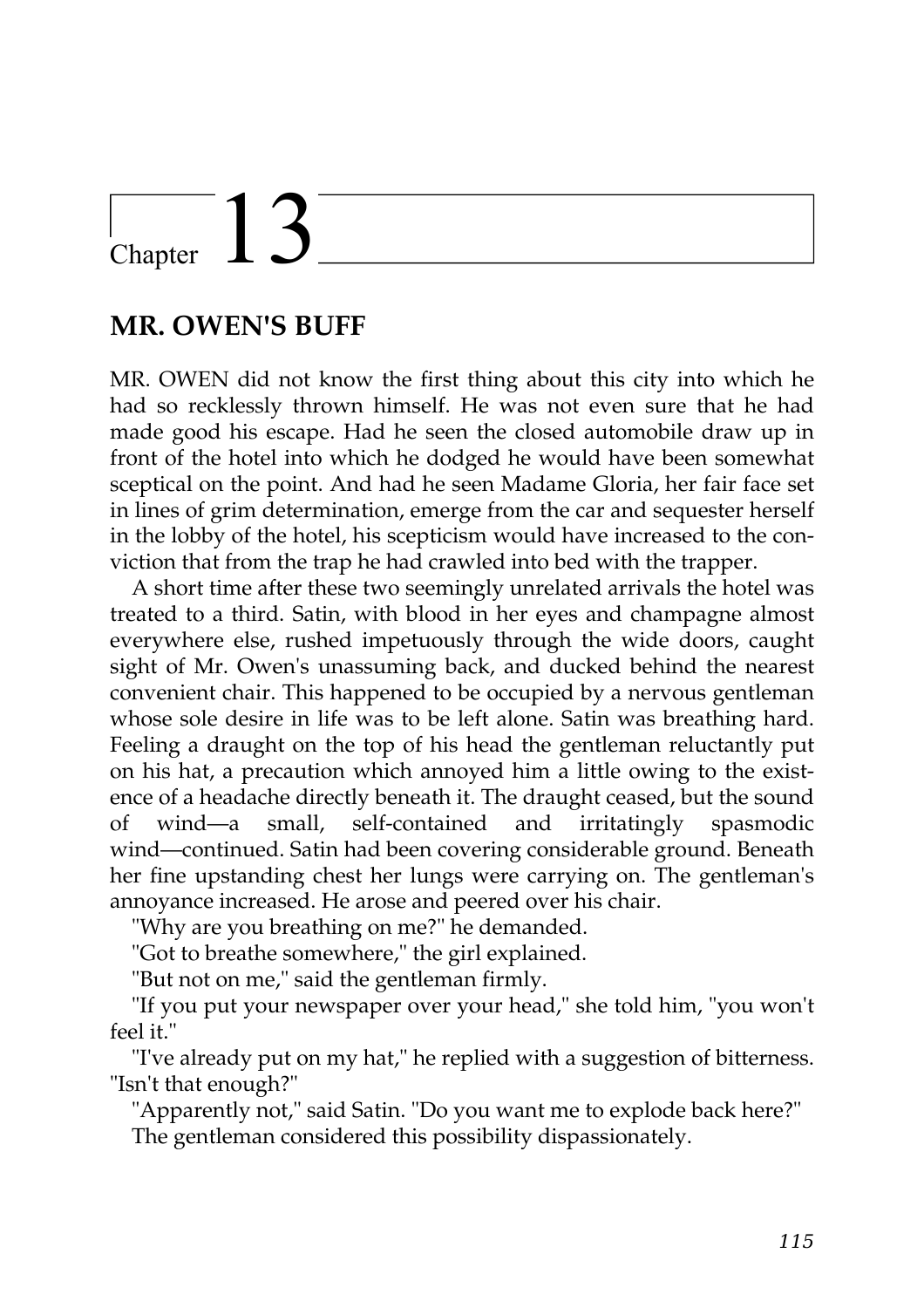"I wouldn't mind," he told her at last. "Better to get it over once and for all."

"I've finished panting now," she assured him. "Do me a bit of a favour, and I'll send you a dirty book."

"How did you know I like dirty books?" asked the gentleman in some surprise.

"You look it," retorted Satin, not thinking.

"Mean I look dirty?" demanded the man.

"No," explained the girl impatiently. "Just nasty. You know how."

"How dirty is this book?" inquired the gentleman, deciding to let the point rest.

"Have we time to go into all that now?" expostulated Satin. "It's got pictures."

"All right," said the man. "Here's my card. Don't forget the book. What do you want me to do?"

"See that chap at the desk," she told him. "He seems to be having some trouble. Find out what room they give him and let me know."

The gentleman departed in the direction of the desk. Satin turned her back and stood looking out on the street.

Mr. Owen was experiencing no little difficulty with the clerk, a man of apparently the loosest morals and the most astonishing propositions. Had the escaping partner known that he was endeavouring to book accommodations at the city's most modern hotel, one which insisted on providing everything that would make for the comfort and entertainment of its guests, he would, perhaps, not have been so far at sea. As things stood, however, and in his somewhat confused mental condition, he was having a hard time in battling against the hospitable suggestions of the clerk.

"I don't want to talk to you any more," he said at last to this puzzled individual. "You seem able to think of only one thing. Will you please send me someone else— someone with some faint conception of propriety?"

Another clerk smilingly appeared and presented himself to Mr. Owen.

"Anything I can do for you, sir?" he asked in a confidential voice that gave Mr. Owen little hope.

"Yes," he answered wearily. "I want a room and bath."

"Do you want a double room with a single woman, sir?" inquired the clerk smoothly. "Or would you prefer a nice, cozy room with two of them?"

"Two of what?" asked Owen unwisely.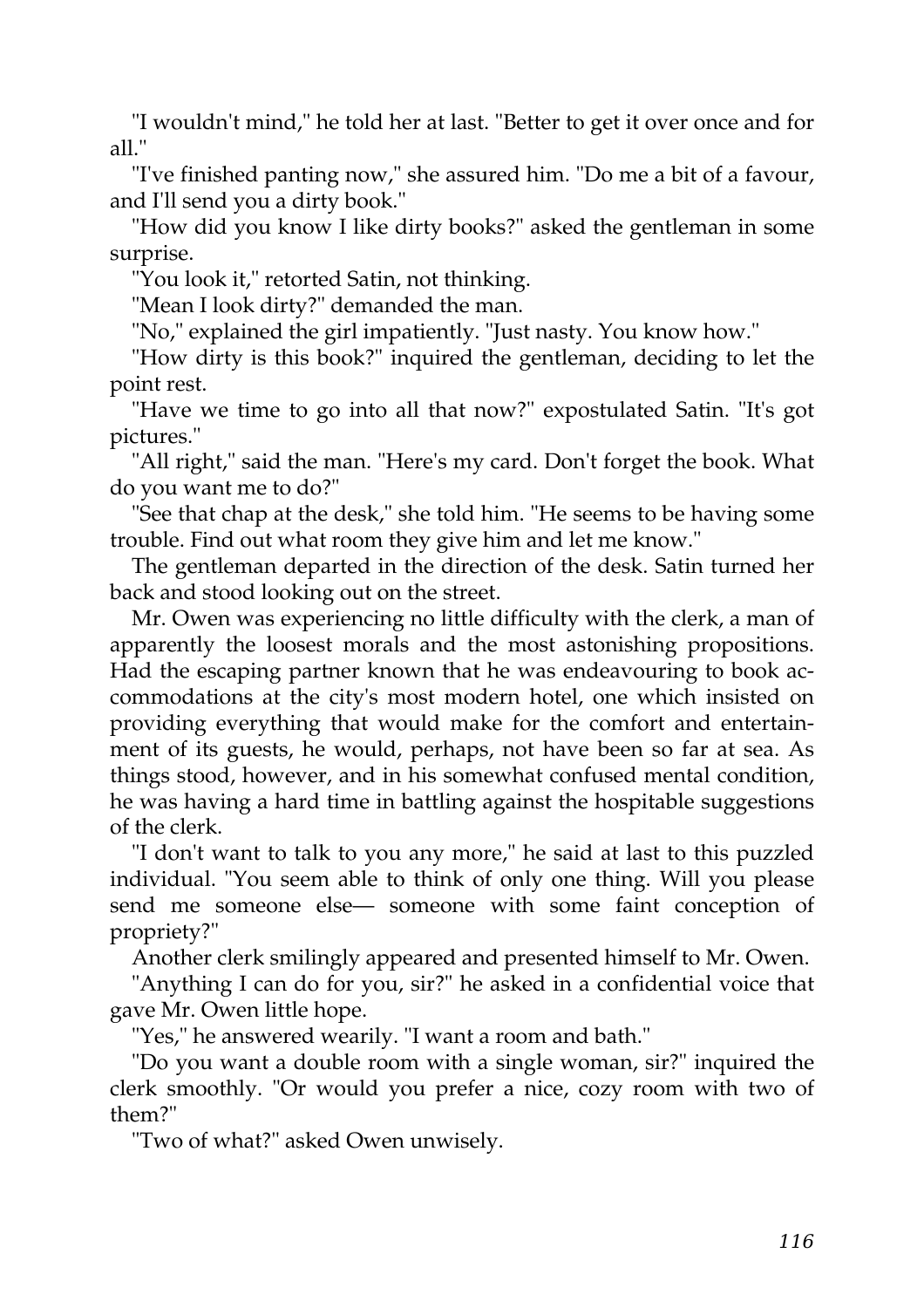"Two of women," replied the clerk.

"Haven't you any rooms without women?" Mr. Owen asked rather hopelessly.

"None for gentlemen, sir," said the clerk blandly. "It's a depression measure, you know. The hotel provides accommodations for certain members of our indigent female population while they in turn provide companionship for our male guests. We consider it an exceptionally sensible arrangement."

"I don't know how sensible it is," observed Mr. Owen, "but it certainly is good and immoral."

"Not necessarily, you know," replied the clerk. "Some men enjoy being read to, or waited on, or entertained in various other ways. It's merely a matter of individual preference."

"Well," said Mr. Owen, "from what I've been able to learn of this town, people seem to think of only one form of entertainment."

"That holds for every town," the clerk replied philosophically. "You'll always find it so. The only difference between this town and others is that here we make a virtue of what they make a vice."

"A startling conception," admitted Mr. Owen. "Doesn't anyone ever sleep alone?"

"There's no scientific basis in fact that a man should sleep alone," replied the clerk.

"Is there any that he should sleep double?" asked Mr. Owen.

"No," admitted the clerk, "but it seems more natural."

"I didn't come here to argue," said Mr. Owen. "All I want is a room and bath."

"I know," said the clerk, growing a little impatient himself. "And all I want is to get you to commit yourself to some reasonable arrangement. Do you want a single lady and a double room or two of them in one?"

"How about a double woman and a single room?" Mr. Owen shot back, spitefully giving the clerk a little something to think about.

"A double woman," murmured the clerk, running the pen through his glistening hair. "A double woman, you're wanting. We've never had one of those. Isn't it rather abnormal?"

"No more than a double Scotch and soda," Mr. Owen replied.

"Isn't it?" observed the clerk. "You must come from a rugged country. Wouldn't two single women do as well?"

"I always take my women double," retorted Mr. Owen. "It's the only way."

The clerk regarded him admiringly.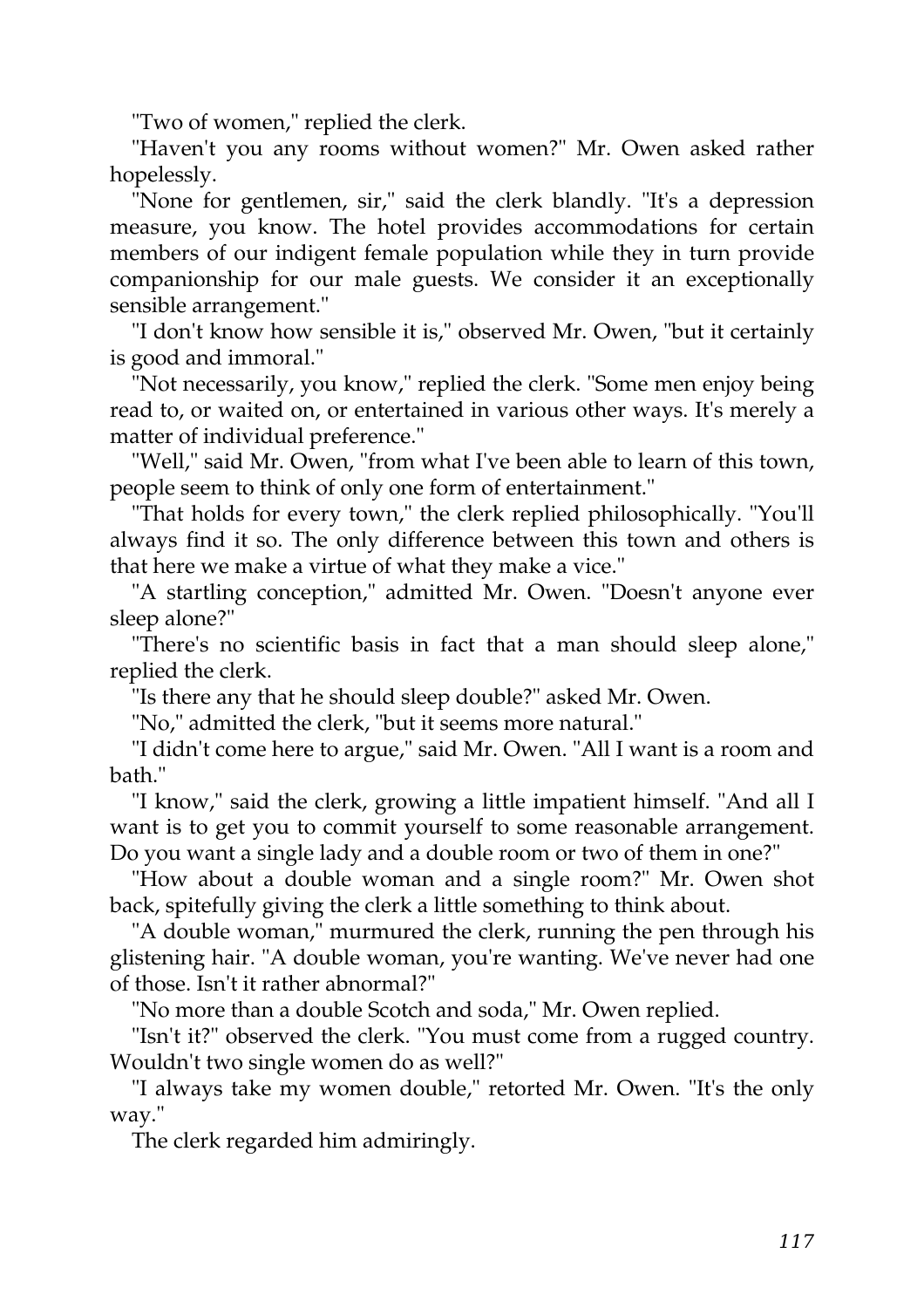"It's a new one on me," he said at last, "but it does sound dandy. Where do you get these double women? It might be a good thing for us to know."

"We breed them," Mr. Owen replied in a hard voice. "In fact, I've got so used to double women that I don't think I could stand 'em single. I've a couple of singles already knocking about somewhere. I'm trying to give them the gate."

"Well," said the clerk, once more referring the pen to his hair. "The women go with the room, you know. There's no extra charge. Of course, you've got to feed them, and they don't like being left alone." He paused and looked perplexed. "I'll tell you what we'll do," he went on. "You let me talk to the women. I'll explain it to them. Trust me to handle them all right. You go on up to your room, and I'll see what can be done about it."

"Don't worry. And by the way—" here he paused again and leaned confidentially over to Mr. Owen—"when you have a double woman, what do you do with the other one?"

"Chloroform her," said Mr. Owen briefly. "Or put her in a straitjacket."

Without a word, but looking many, the clerk handed a key to room 707 to the waiting page boy, and a few moments later Mr. Owen was elevated by the lift to his room on the seventh floor.

"For you, sir," said the boy, opening a door to a bathroom, then added, laconically, opening a door on the other side of the room, "This bath is for your women."

"There'll be no women," replied Mr. Owen. "What's behind those other two doors?"

"Guests, probably," replied the boy. "They belong to the rooms on either side of this one. They can easily be unlocked, sir, should you desire larger quarters."

"All I want is this room," said Mr. Owen. "Just this room and a bed and a lot of privacy."

"What about the women?" asked the boy.

"I'11 ring for them," he was told.

"Sometimes they don't even wait for that," the boy remarked. "If you ask me, this place is a hotel in name only. Never saw such goings on."

Mr. Owen regarded him nervously.

"Bring me a whole, full bottle of Scotch," he said at last. "I'm going to make myself so that I won't know that there's such a thing as a woman within ten miles."

"It's the only way," approved the page boy, departing with his tip. "Sometimes we have to drag our guests out by sheer force, the women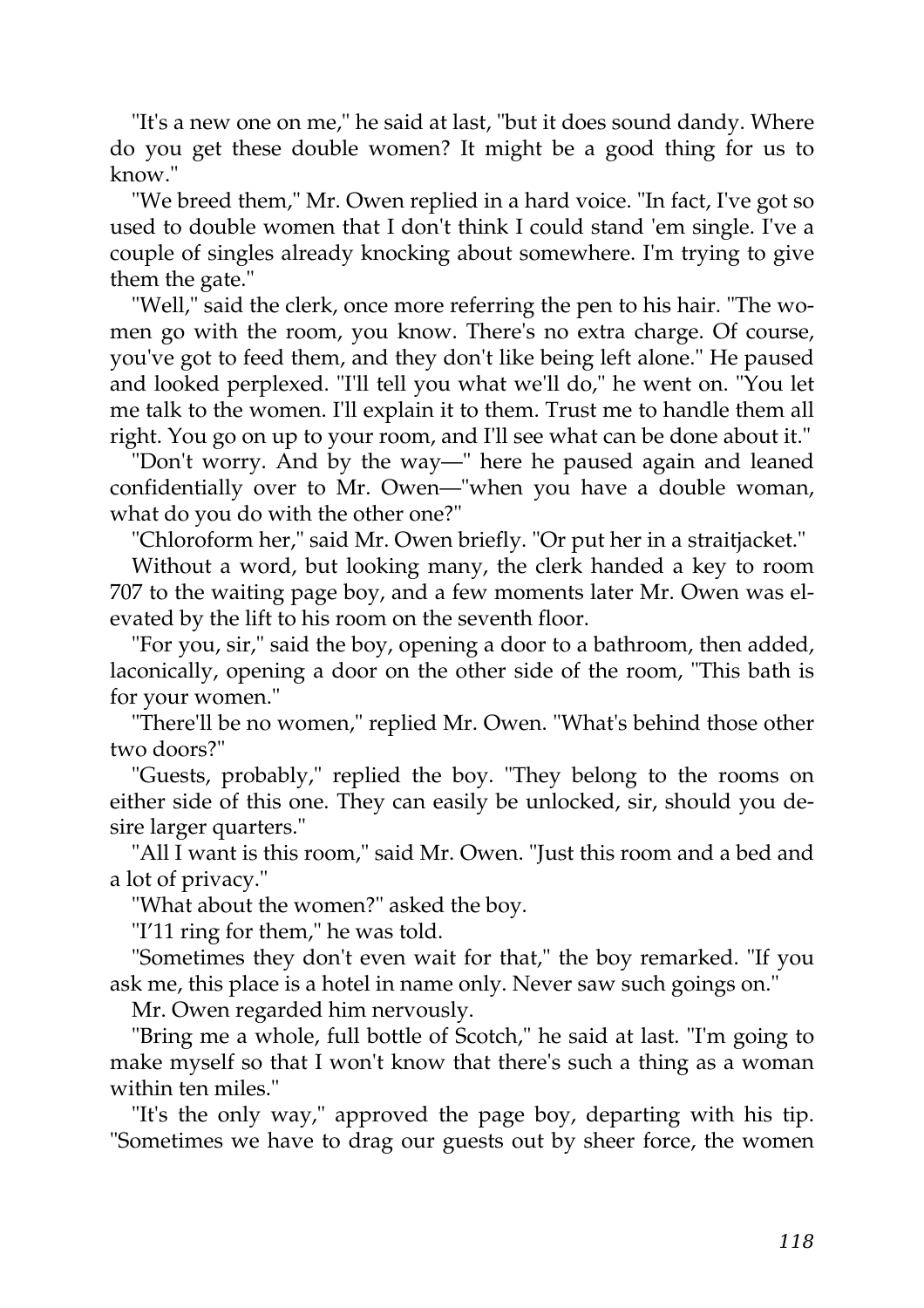take such a fancy to them. It's hard to work with women—they don't follow any rules."

When the boy had gone, Mr. Owen walked to one of the windows and stood looking out over the city. Night had fallen now. Lights in rows and in clusters illuminated the darkness. Rivers of radiance flowed through the streets and boulevards, and occasionally splashed over their boundaries in great bursts of colour in the parks and plazas. Faintly on the night air floated the strains of an orchestra embroidering the deep overtones of the city. In the park facing his window men and women were dancing while scarlet-jacketed waiters sped about between the trees with gleaming buckets of wine. A man in a velvet blouse was bending to the voice of his violin, his fingers stinging the strings along its shaft. The bare arms and shoulders of women attracted and tossed back the lights trickling through dark leaves.

Was everybody happy in this city, Mr. Owen wondered, or was this only a superficial glamour such as any city could show? He felt inclined to doubt it. As far as he had been able to discover during the short time he had been there the entire populace seemed to be much more interested in the way to enjoy life than in how to earn a living. This was how things should be, yet never were. Perhaps the encouragement of political graft and grafters was the solution. In a way it seemed logical. Political grafters usually took care of their friends. If the same benevolent attitude were extended to include the entire population, then everybody would be happy and no bad habits broken. It was a reasonable arrangement, after all, for instead of wasting a lot of time in attacking a system or a moral code as wrong, it took advantage of its wrongness and developed it to the point of perfection.

The boy, entering with the bottle and a bucket of ice, interrupted Mr. Owen's musings. He was tired and needed a drink. He took several and no longer felt tired. Without a blessed responsibility in the world, either moral or financial, and with no fear of the morrow, Mr. Owen sat down and faced the bottle. It was remarkably good whisky, he decided. What was he going to do without a lot of responsibilities to shoulder, payments to meet, obstacles to overcome? How in the world was he ever going to get through the day without a swarm of worries nagging at his mind? Would his character become weak and flaccid? Would he lose his moral standards?

To keep himself from spiritual decay, would he have to start in and endeavour to reform this world? That would be a dreadful thing to do, but no doubt that was how, or rather why, so many reformers were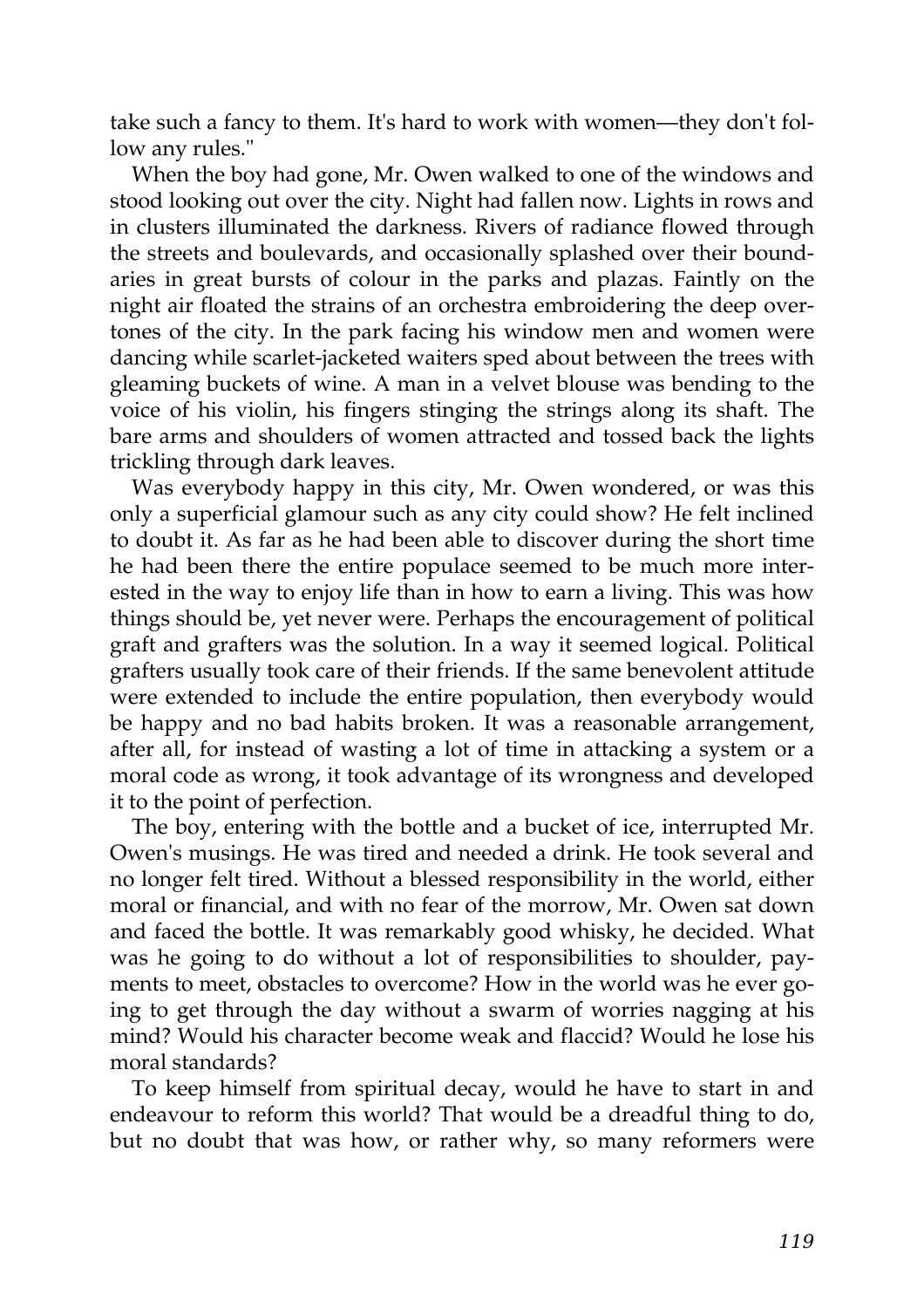always cropping up to trouble the peace of mankind. They wanted to save themselves rather than to save others. Why couldn't a person be satisfied with his own ideals instead of trying to cram them down other people's throats? God, if there was one, never got a chance. Humanity was formed and reformed and fumigated and eventually embittered before He even had an opportunity to find out what all the fuss was about.

It was not a good way to go on. Mr. Owen was convinced of that. He began to worry about God and humanity. He decided that neither would suffer and that he himself would improve greatly if he had another drink. He filled his glass and rang for the boy.

"I want the largest box of the largest cigars in the house," Mr. Owen told him. "And I want some very large matches."

"Yes, sir," said the boy, apparently not surprised by such an order. "That whisky makes a body feel that way."

Perhaps the boy was right. Mr. Owen did not know. He was feeling better now about both God and humanity. They would pull through somehow. In this town they put reformers in jail, which was a good thing, yet it went to show that the only way to fight intolerance was with intolerance. And just what did that prove? There could be no such animal as complete tolerance until people learned to mind their own business. And when would that be, might he ask? He laughed aloud sarcastically and was startled by the sound of his own voice. Another drink fixed him up. He was glad to see the boy.

"Those certainly are big matches and even bigger cigars," he told the boy. "Where did you get such big matches, boy? They must be all of six inches long."

"Yes," agreed the boy. "They are very big matches, but they're not the biggest matches."

"No?" said Mr. Owen. "Have you ever seen bigger ones?"

"Sure," replied the boy. "Out in the country they make 'em so long a man has to climb a tree to strike one on the seat of his pants."

"Is that so?" replied the astonished Owen, thinking he understood, then suddenly realising he did not. "How does that help?" he added. "How can he strike a match on the seat of his trousers way up in a tree?"

"He doesn't," replied the boy, "but the man on the ground does."

"Oh," said Mr. Owen, then looked suddenly at the boy. "Will you please go away," he told him. "I hate stories like that. I hate even to think of the inane mind that conceives them. Imagine a man being so damned accommodating as to climb a tree——No," he broke off, "I don't like to think about it. You'd better go."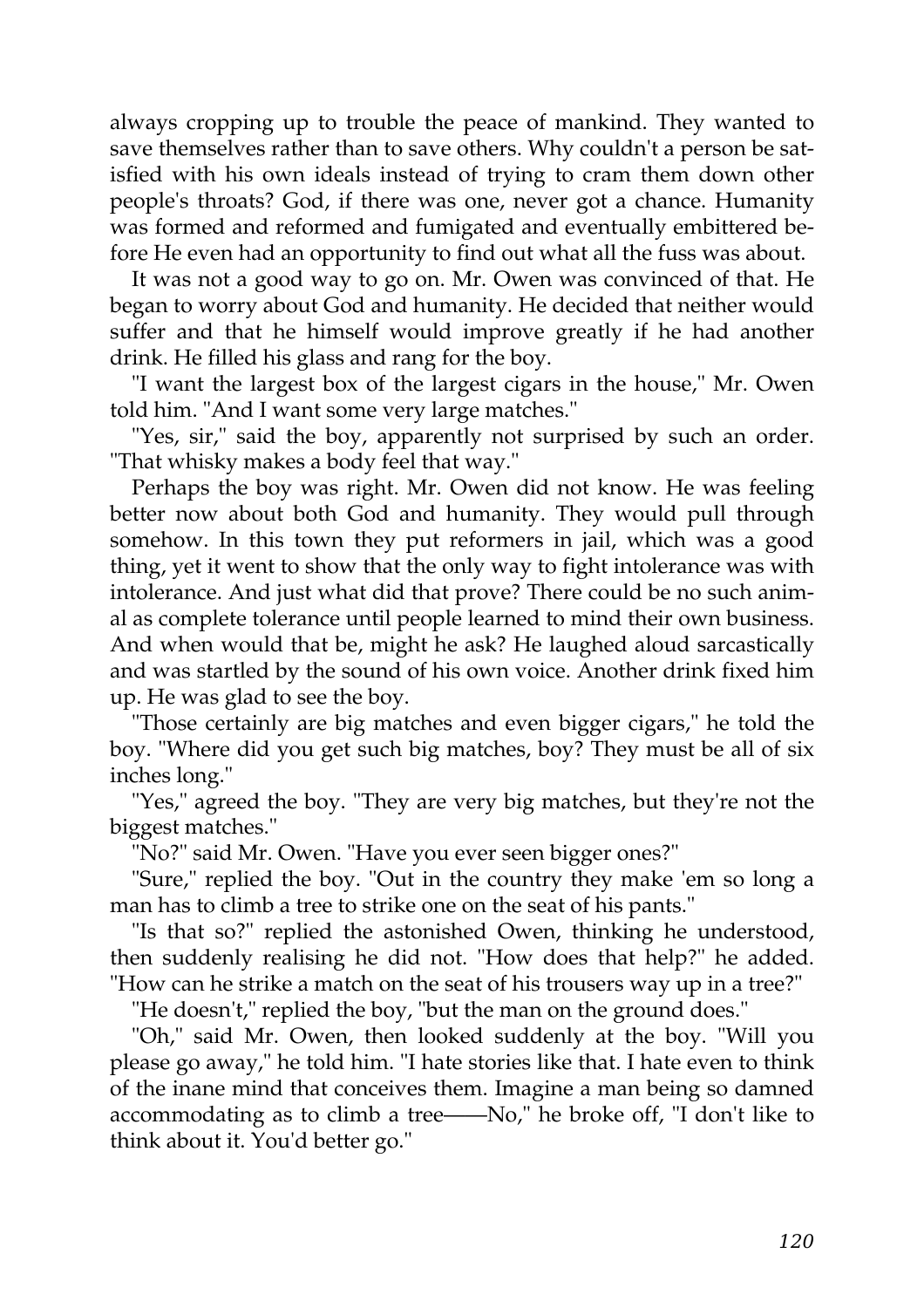The boy left, and Mr. Owen complacently resumed his drinking, a faint smile on his lips. He contemplated the twin beds and tried to decide which one he would choose. That double woman idea of his had been a good one. It had worked. The clerk had been greatly impressed. He, Mr. Owen, would not be troubled by a lot of loose women.

As he sat there drinking he wondered why he had run away from Satin. He suspected that she had been too bold, too sinister about her intentions. After all, he did really want her. He wanted her more than any woman he had ever known. He could not say why he did unless it was because she gave him a feeling of youth and expectancy. He wondered where she was now and what she was doing. That was too bad, too. The moment a man got interested in a woman he began to wonder where she was and what she was doing instead of just being satisfied when she happened to drop in. Still, if people did not remember each other they would get dressed in the morning, then rush out and forget to come back. Perhaps that would be a good thing, too. No lasting affiliations. Just a good time always.

He pulled his thoughts up with a start. Already his character was slipping. Depravity was setting in. He hoped a complete moral collapse was not far off. One could not arbitrarily dispose of one's inhibitions. They had to be drugged first, then knocked over the head. Still smiling faintly, he rose and ambled, glass in hand, to the bathroom. The tub looked inviting. A man could almost swim in it—a man and a woman. Once more he wondered where Satin was. Then he wondered why it was that a lovely bathroom with lots of mirrors and gadgets in it always evoked indecorous, if not indecent, thoughts.

Perhaps the human mind was so constituted that it involuntarily rebelled against the idea of absolute cleanliness. Lots of people—nice ladies and gentlemen—must look at lovely bathrooms and think bad thoughts. A woman looking at this luxurious bathroom, for instance, just could not help seeing herself in it, and as it was a well-known fact that a woman cannot enjoy seeing herself alone, she would naturally have someone else along with her, and, he supposed, that was not a very nice thing, or, at least, lots of people said so. He himself had better stop wondering about so many stupid things and turn on a few of those gleaming faucets before going to bed.

What a day it had been! Now that he came to think of it, the day had almost been a life—an entire life behind which his brain refused to penetrate. There had been other things once, but at the first suggestion of them his thoughts turned and wheeled about like a drove of frightened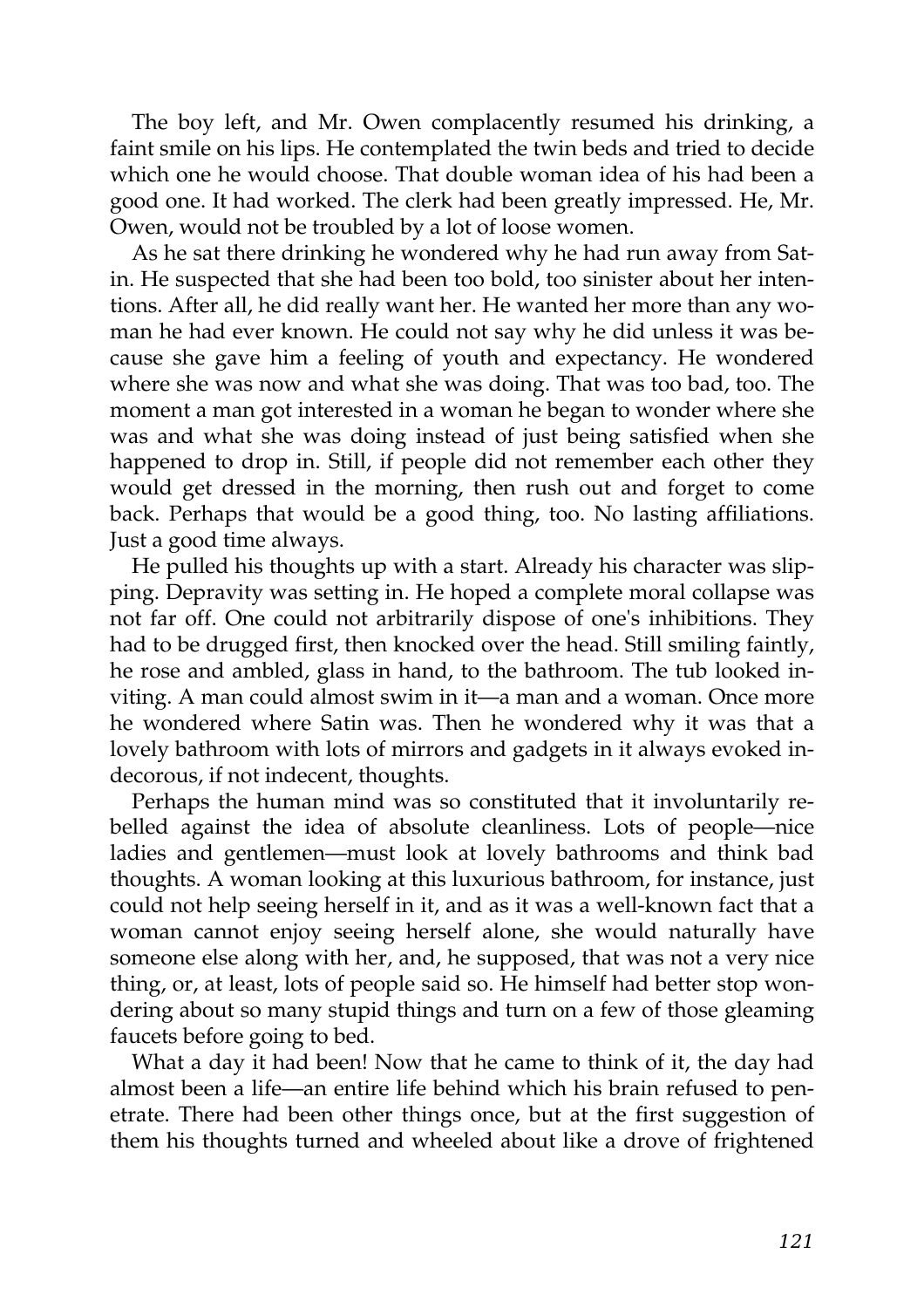horses. A bath would be refreshing. It might improve his character; then again, it might not. Anyway, good people bathed occasionally as well as bad. Who was he to snap his fingers at a bath? He was glad there was no eel in it. Where was that girl now that he was all ready to take a bath? He would take a bath without her. He always had in the past. Why not now? He turned on his heel and began to undress in the casual fashion of the brooding male.

What with one thing and another, Mr. Owen became so preoccupied with his undressing that for the moment he lost that awareness of his surroundings which all males, either brooding or otherwise, should exercise when performing such a delicate operation. So deeply engrossed was he in some knotty moral problem that he failed to hear the stealthy opening of the door to one of the guests' rooms.

Nor did he see the red head of a woman thrust itself through the aperture while two bright eyes studied his sparsely clad figure with frank but unladylike interest. He did see, however, just at the critical moment when he was about to attack the business of doing away with his drawers, the other door fly open and Madame Gloria, in almost as bad a fix as he was, standing resplendently in it. "I see it all now!" cried the lady in a voice choked with emotion. "Everything is clear."

Hearing the dazzling creature for once speaking the truth, Mr. Owen became convulsed.

"My God! " he exclaimed. "What a fix! I can't stand looking even at myself, and I certainly shouldn't look at you."

"Gaze over your right shoulder," Madame Gloria commanded, "and you will see something else again—something that will cause you to swoon in your tracks."

"I need little help in that direction," he muttered, glancing over his shoulder, and at that moment the room leaped into darkness.

In this comforting concealment Mr. Owen stood, undecided as to his next move. As he listened to the strains of the orchestra drifting in from the park, he wondered how God could permit people to dance and enjoy themselves while his plight received no attention.

"Quick!" came the penetrating whisper of Madame Gloria. "Leap into my room. We can carry on there."

"A nice lady," observed Mr. Owen aloud to himself in the darkness. "If that woman doesn't go away they'll have to carry me out on a stretcher."

Whether he thought it was more impersonal or more forceful to address his remarks to Madame Gloria indirectly, Mr. Owen was not sure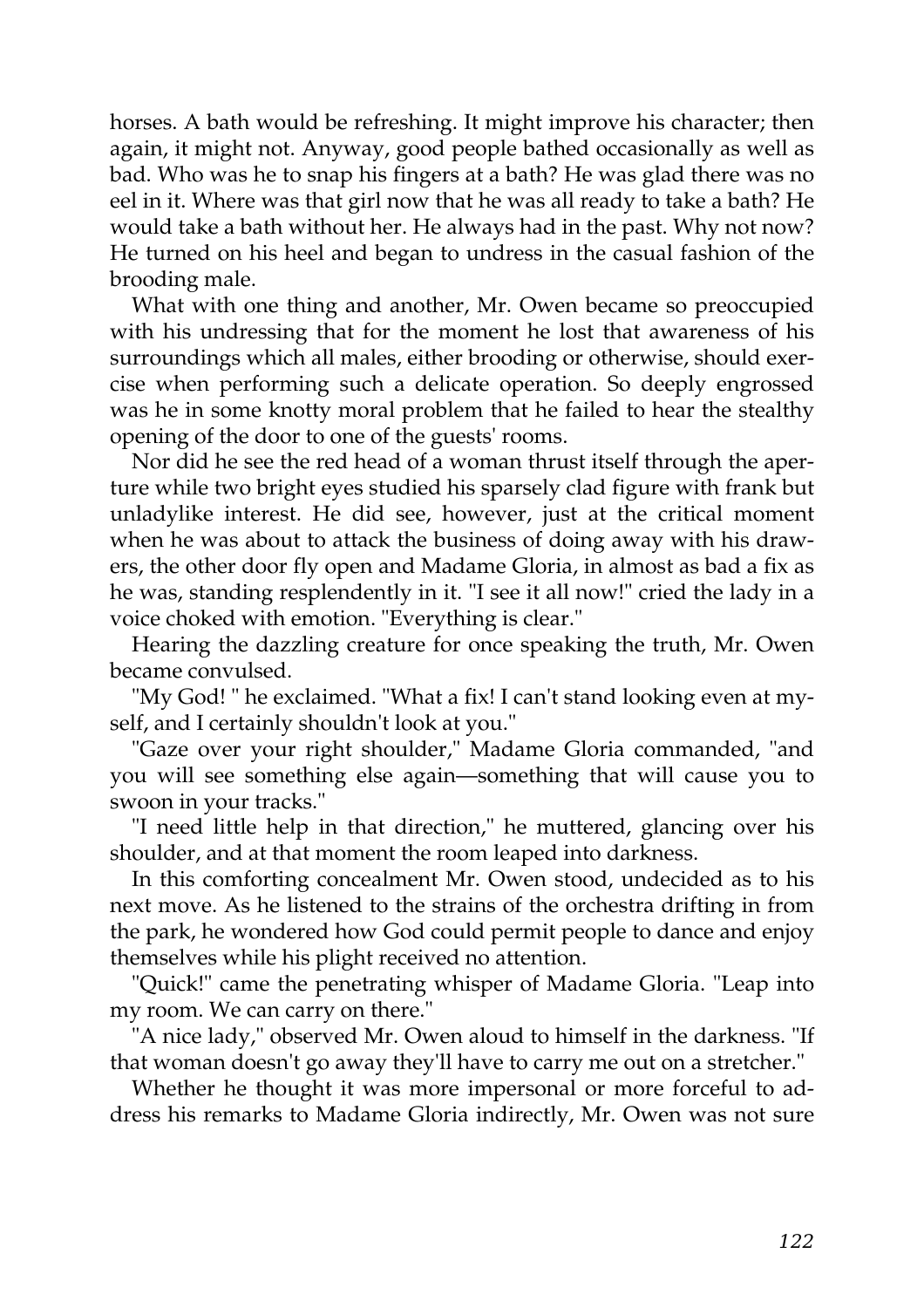himself. For some strange reason it gave him the feeling of being less physically involved in the situation.

"I am still here," called Madame Gloria sweetly.

"I feared as much," said Mr. Owen. "But you shouldn't be. Can't you realise, Madame Gloria, that I am stripped to the buff?"

After this announcement there followed a long, pregnant silence which was finally broken by Madame Gloria's voice.

"Listen," she said with a trace of humility. "I've been acting all my life and I've missed a lot of words. What's your buff?"

Mr. Owen thought about this for a moment, and while doing so became convinced that he heard someone giggling softly in the room. Was this implacable woman advancing noiselessly upon him to make her kill?

"You should know that as well as I do," he exclaimed impatiently.

"Should I?" she asked. "Have I one—a buff?"

"How should I know, madame," he asked wearily, "whether you have a buff or not? I suppose you have, but is this any time to enter into an academic discussion of buffs? Maybe it's a state of being and not a thing at all."

"It would be better so," said Madame Gloria dryly. "Whenever I'm like this my audiences are in a state of Frenzy."

"So am I," retorted Mr. Owen. "But you don't hear me clapping unless it's with my knees. Don't creep up on me and spring without warning."

"You looked cute with your buff," came the musing voice of Gloria.

"In my buff, madame," Mr. Owen corrected her. "It's not with. I'm sure of that."

"But you didn't seem to be in hardly anything at all," the woman protested. "Did you get them off?"

"What off?" asked Mr. Owen.

"Your funny little drawers," replied the lady.

"Why do you want to know?" he demanded nervously.

"Who has a better right?" she asked.

"I don't know," he retorted. "I can't think clearly. I don't even know if anybody has any right to know anything about my drawers."

"That's a pitiful condition to be in," she observed sympathetically, "but cheer up. I won't leave you long in doubt."

This threat—or promise—left its hearer so unnerved that he was seized with a desire to drink. The inhibitions he had thought he was losing had flocked back to him from the past. A bath-robe would have saved his end of the situation. There was none. In the darkness he could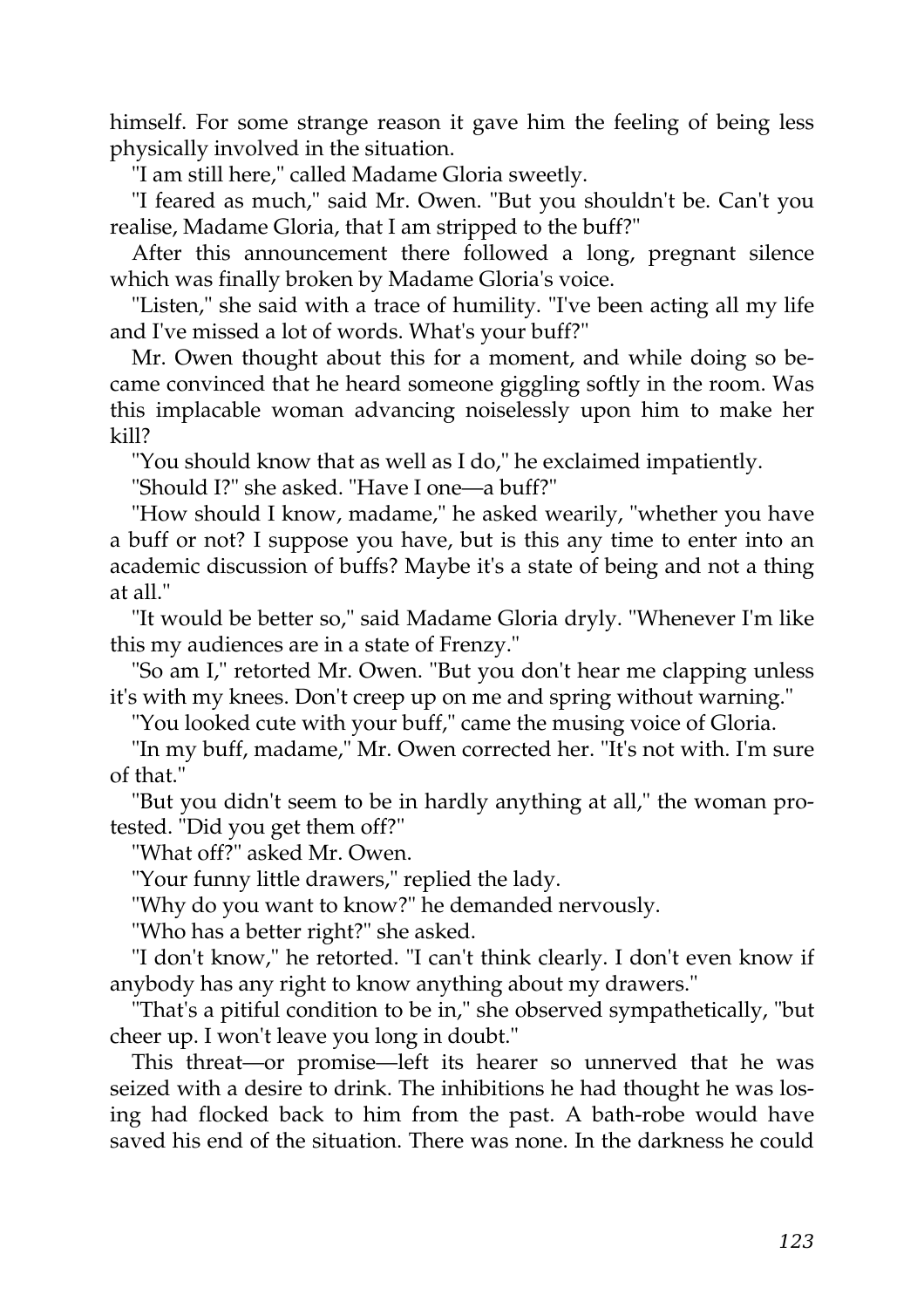not even find his trousers. As he reached out to grasp the bottle a shriek broke from his lips as his hand felt a bare arm. His fingers slid down it only to encounter a firm hand clutched round the object he was seeking. This time his shriek embodied a note of bitter disappointment. He had needed that drink and he still did. Was he surrounded by naked women? Was the darkness cluttered up with bodies? Abandoning his attempt to possess himself of the bottle he raced for the nearest bed, and jumping in, encountered a body in the flesh. This hotel must be used to shrieks, he thought to himself, emitting another one and reversing the direction of his jump like a diving figure in a playful newsreel. As he crawled towards the other bed the room was filled with sound. There was a scampering about in the darkness and a vigorous banging of doors. Fumbling greedily with the coverings of the second bed, he was about to crumble beneath them when the gentle voice of Madame Gloria turned him to a graven image.

"I'm here," said Madame Gloria, "if you're looking for me."

"Will you tell me where you aren't?" he chattered. "Only a second ago you were in the other bed."

"Oh, no, I wasn't," came the playful reply. "That was the other one."

"What other one?" he asked in a dazed voice.

"The other woman," the lady explained.

"Holy Smokes," faltered the man, reverting to the vernacular of his youth like a person approaching the end. "Are there two of you in this room?"

"At the very least," replied Madame Gloria.

"Two women and one buff," came a voice from the other bed. "Who gets the buff?"

"From the way he's acting," complained Madame Gloria's bed, "a person would get the impression it was a blind man's buff."

"There's none so blind as will not see," observed the other voice, which he recognised now as that of Satin. "This chap won't even feel."

"Are you two going to chat there comfortably in my beds," demanded Mr. Owen, "while I crouch here in the darkness?"

"Why not transfer the scene of your crouching to my bed," inquired Satin, "and then we can all chat together?"

"If you get in bed with that woman," cried Madame Gloria, "I'll damn well drag you out, buff or no buff."

"I heartily hope you do," said Mr. Owen with all sincerity.

"That works both ways, mister," Honor told him.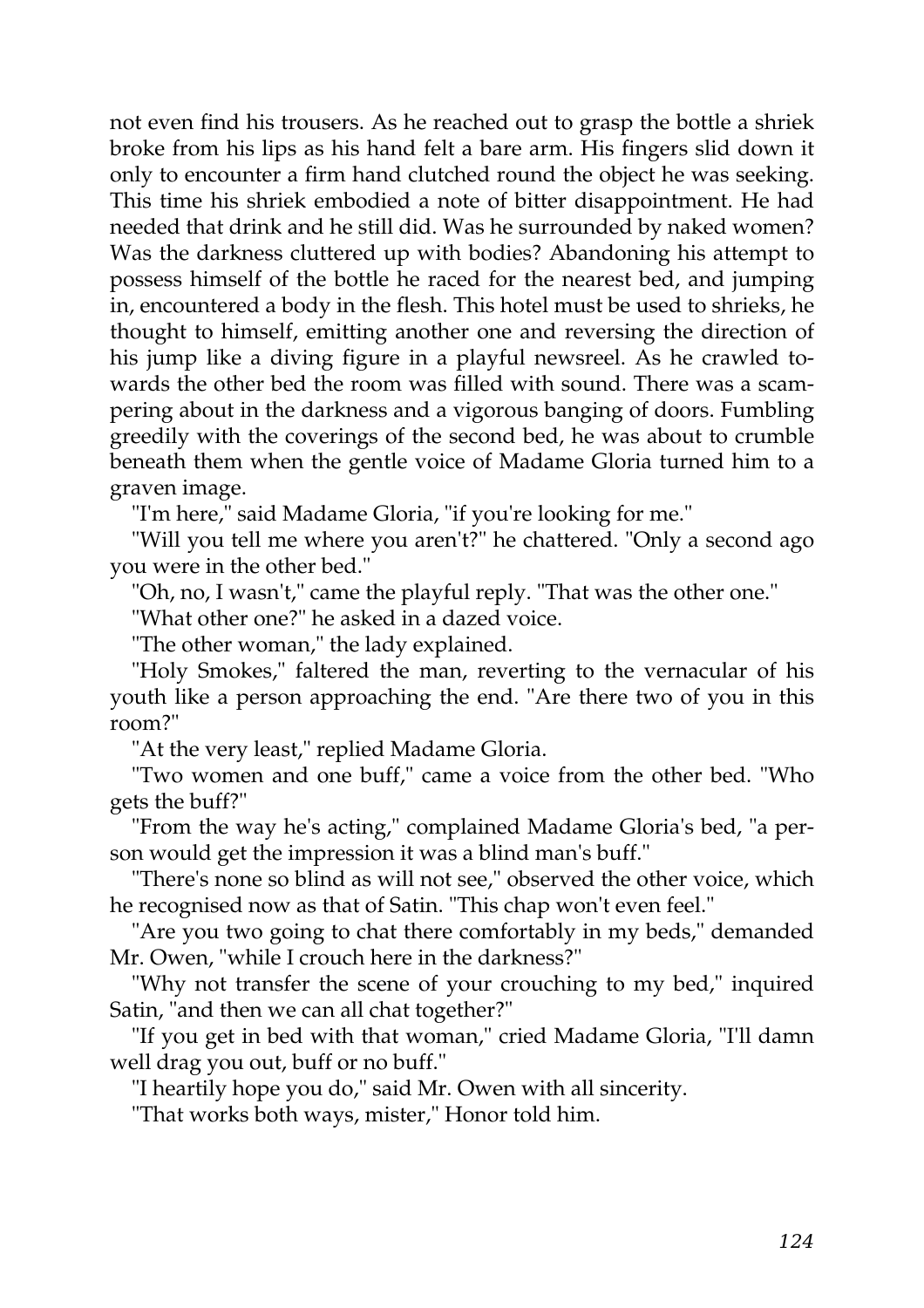"You don't have to worry," said Mr. Owen, "neither of you. I'd rather crawl in bed with a couple of bears."

"No animal could be barer than I am," commented Satin thoughtfully. "Not even a billiard ball."

"For shame," reproved Mr. Owen.

"That's right," said Satin. "For shame, it is. What would a girl do if it wasn't for her shame?"

"I thoroughly enjoy mine," put in Madame Gloria. "Quite frankly, I admit it."

"Well, I can't bear mine," declared Mr. Owen. "If you all don't go away, I'm going to lock myself in one of the bathrooms."

"Who's got a match?" asked Satin. "I want to light a cigarette."

"You do yourself well, don't you?" Mr. Owen asked sarcastically. "Cigarettes and everything. I suppose you've got my bottle, too."

"I have," replied Satin. "I sip it from time to time. Crawl in and I'll give you a swig."

"If he does," grated Madame Gloria, "I'll yank him clean out of those funny little drawers."

"You'd be one yank too late," chortled Satin, and even Madame Gloria was forced to laugh softly to herself in the darkness.

"I don't see how you can laugh," Mr. Owen lamented. "Suppose the partners knew where you were, Miss Knightly?"

"They'd all be right in with me," asserted Satin. "Pell-mell and topsyturvy. They're not sexually illiterate, like you—not those boys."

"Sex! Sex! Sex! " cried Mr. Owen. "Sex morning, noon and——"

"What are you shouting about?" interrupted Honor. "You've got plenty of sex around. Aren't the two of us enough?"

"The way that man calls for his sex," put in Madame Gloria, "you'd think he wanted a harem."

"I've met men like that," commented Satin. "Never willing to start at the bottom rung."

"I hate ladders in my stockings too," observed Madame Gloria, apropos of nothing so far as Mr. Owen could see.

A match suddenly flared in the darkness.

"There he goes!" cried Honor Knightly. "It's hard to say whether it's a man running away in drawers, or a pair of drawers running away with a man."

"Looks like a running man in drawers," replied the other lady as the match went out. "Wonder where he's going?"

"Maybe he's getting ready to spring on us," suggested Honor.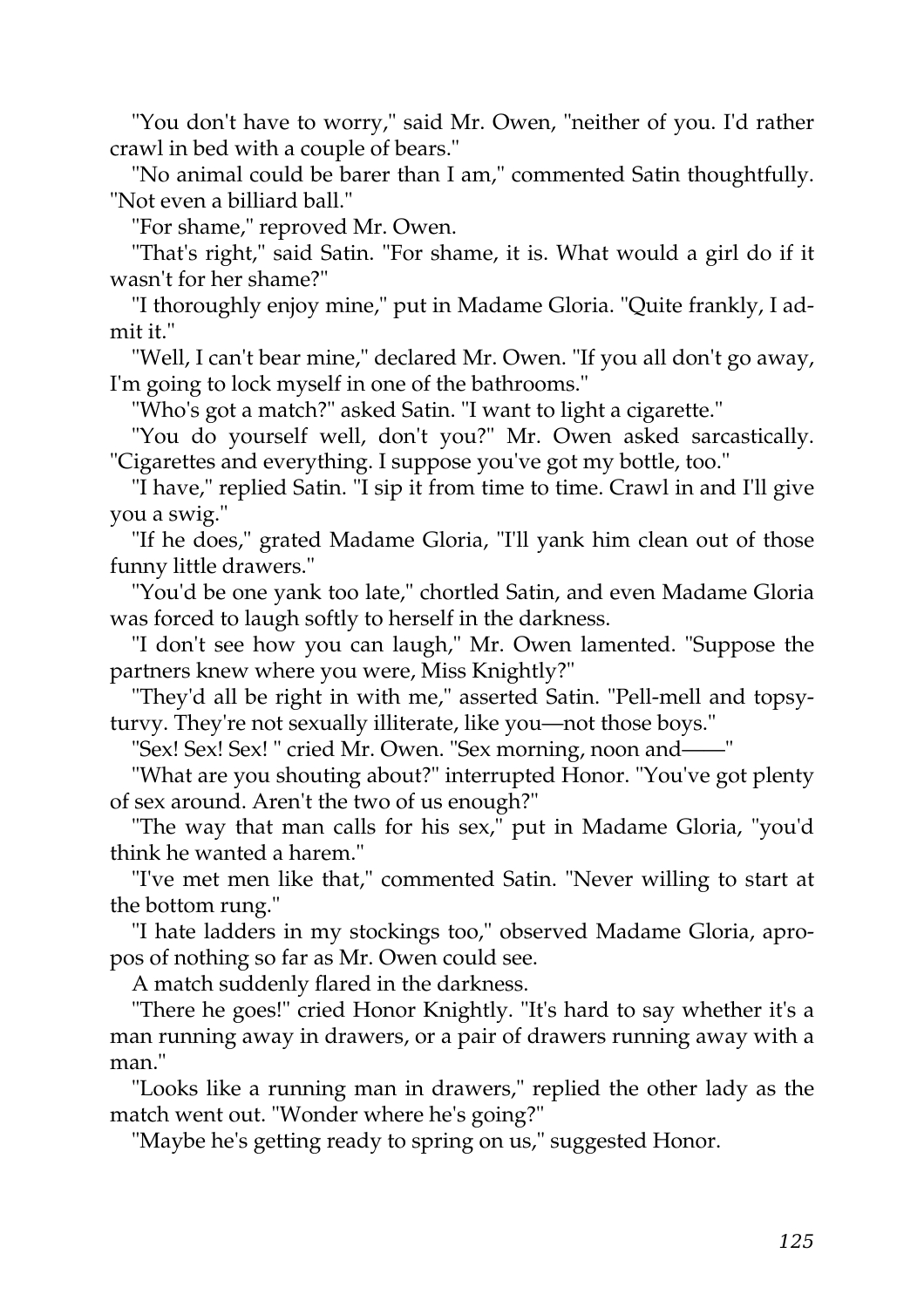"He'd have to be all spraddled out to land on us both," observed Madame Gloria. "Doubt if he could make it."

They were not long in finding out. Mr. Owen had dashed to the nearest bathroom and was clawing at the door. It flew open in his grasp, and he looked in upon a strange woman splashing busily in the bathtub.

"Come in," she said calmly. "What's your hurry?"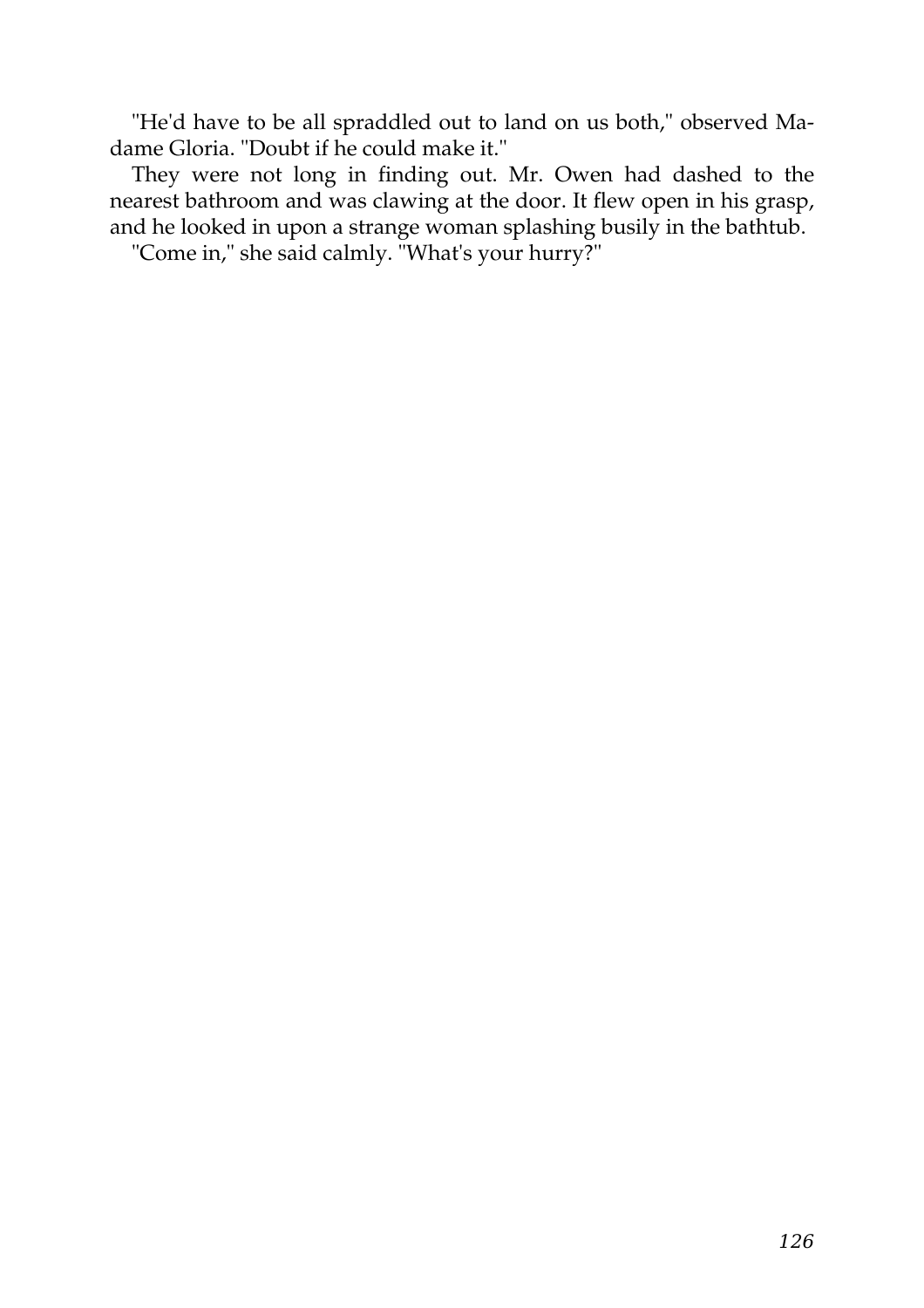# $\begin{array}{c} \begin{array}{c} \end{array}$  Chapter  $\begin{array}{c} \end{array}$

### **THE HOUR GROWS LATE**

"I'M not in a hurry," gasped Mr. Owen, backing out of the room. "I'm in a whirl."

"Come back!" called the woman as he sped in the direction of the other bathroom. "I won't look."

This invitation served only to increase Mr. Owen's speed. He reached the door, flung it open, and dashed inside, slamming it behind him. Almost immediately the two ladies in the beds were treated to a series of animal-like cries such as they had never heard before. Mingled with them were the entreating notes of a woman's voice.

"My God!" cried Honor. "A woman's got him in that one. To the rescue!"

Merging the worst features of their seemingly one and only interest in life, the two women sprang from their beds and raced to the bathroom door.

"Come out of there!" cried Honor.

"What are you doing now?" called the more imaginative Madame Gloria.

"Wrestling with a woman," came from Mr. Owen in grunts, "and she's all wet and naked."

"I'll fix her," grated Satin. "Which way are you wrestling—for or against?"

"Why don't you answer?" cried Madame Gloria nervously. "We can't see a thing. Why is the door locked? We want to know everything."

"Well, you can't be a Graham McNamee in the arms of a naked woman," Mr. Owen panted as caustically as conditions would permit. "Especially a wet one with soap all over her. I can't grab hold."

"Of what?" asked Satin.

"Of anything," called Mr. Owen.

"That's just as well," put in Madame Gloria.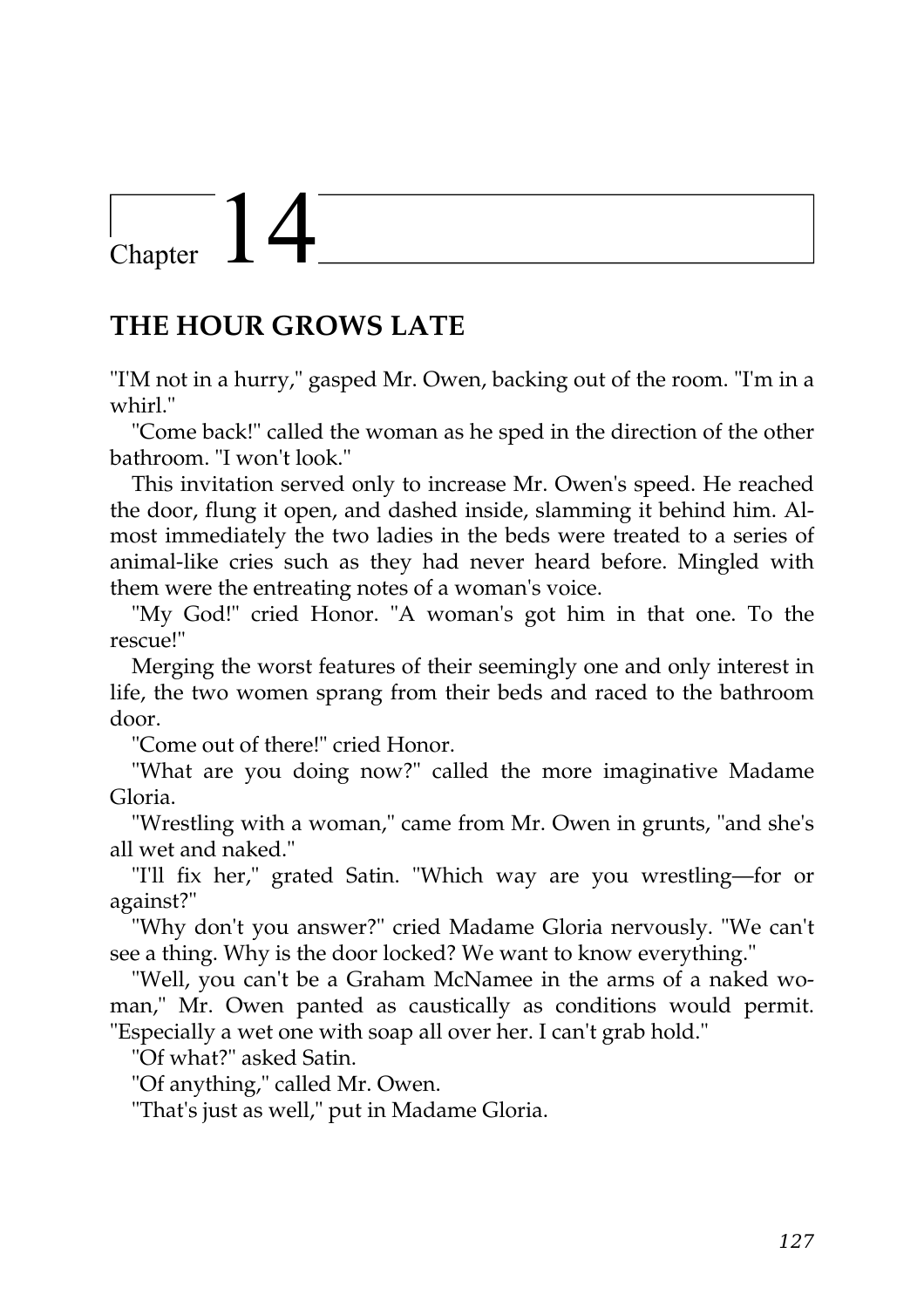"If you two molls would go away," came the voice of the woman behind the door, "I'd soon have him eating out of my hand."

"I'd rather see him starve first," said Madame Gloria in a tragic voice.

"I don't give a damn about his appetite," put in Satin. "I'm worrying about his buff, whatever that may be."

"Yes," agreed Madame Gloria. "He seemed to set a great deal of store by that buff. We have to get him out." She rattled the door furiously. "Why don't you come out?" she cried. "Unlock the door, and we'll drag you out."

"I'm trying to," Mr. Owen called back, "but my hand is trembling so I can't turn the key."

"All right," broke in the disgusted voice of his captor. "All right. Go on out. I don't want a nervous wreck."

In the meantime the lady in the other bathroom, hearing the noise, had emerged drippingly, clad strategically in a towel.

"Where'd he go?" she inquired of the other two. "I caught only a glimpse of him."

At this moment the bathroom door flew open, and she caught another. Mr. Owen found himself between two fires with the light from behind flooding down on the scene. He took one paralysed look at all the bare flesh by which he was surrounded; then, snatching the towel from the clutches of the first bathing woman, flung it over his head.

"Back to your places!" he screamed. "Back to your beds and baths, or I'll throw you all out on your——"

"On our whats?" demanded Satin.

"On your ears," he retorted. "Make it snappy."

There was a patter of bare feet, then quiet settled down.

"You may come out from under that towel now," Satin's voice proclaimed.

"I'm going to live beneath this towel for the remainder of my life," he answered firmly.

"I think you're about to lose a button," Madame Gloria said comfortably from the pillow. "The button. I'd be inclined to suppose."

With great promptitude Mr. Owen snatched the towel from his head and flipped it round his waist.

"You've got four of us now," observed Satin. "What are you going to do with so many?"

"I'll show you," said Mr. Owen, striding over to the telephone. "I'm going to have you all chucked out."

"On our ears?" inquired Honor.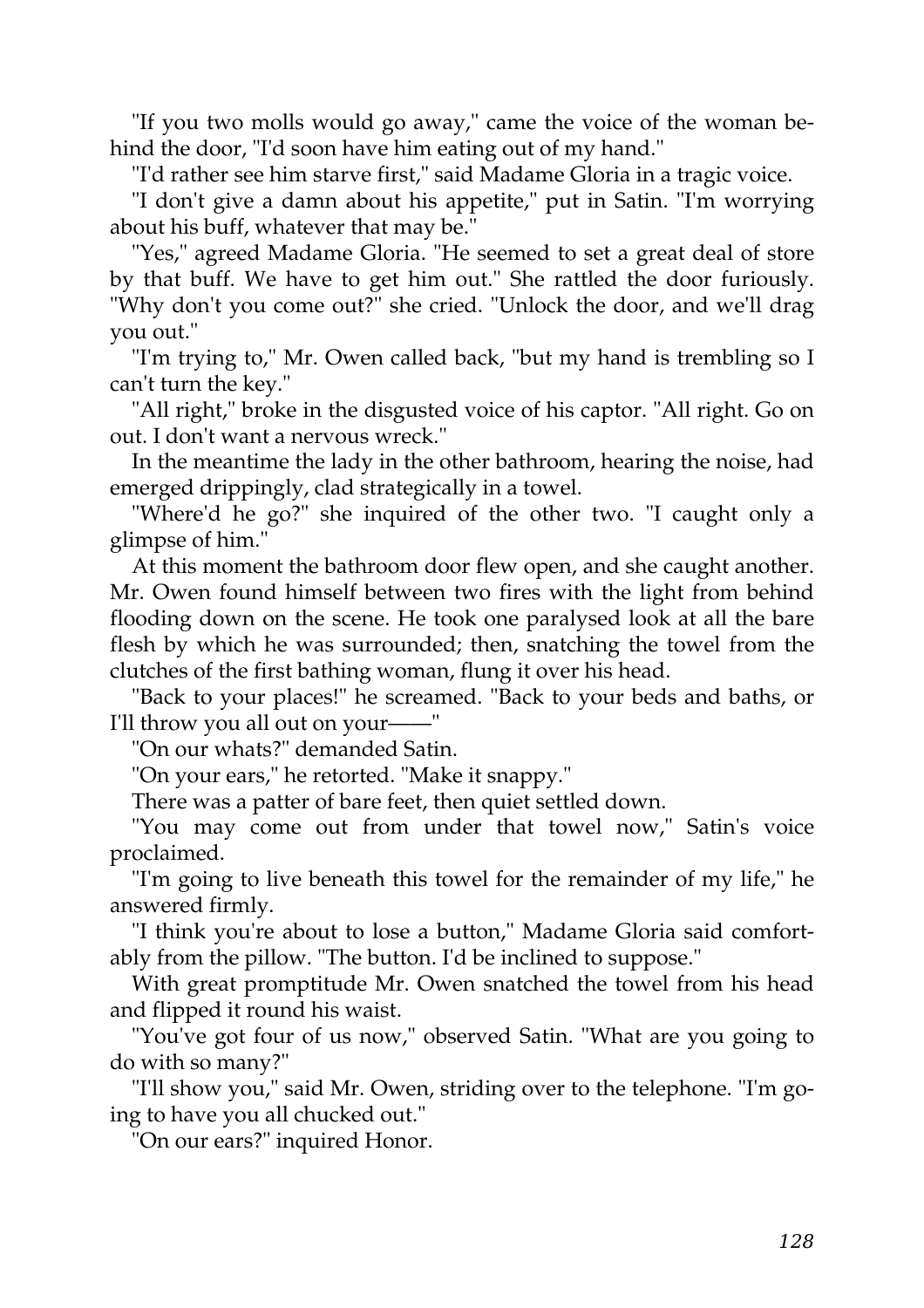"I don't give a damn what they chuck you out on," he retorted into the transmitter.

"And as for me," came back a voice over the wire, "I don't give a damn if they slit your throat from ear to ear."

"I wasn't talking to you," Mr. Owen hastened to explain to the operator at the other end. "I'm sorry. Please give me the desk."

"Oh, that's all right," the girl's voice replied. "If you've no objection to my sex I'll come up there and help you to chuck them out myself, whoever they may be."

"For God's sake, don't," he cried. "I'm oversexed already. I want the room clerk."

"The room clerk!" exclaimed the girl. "What on earth does a man in your condition want with the room clerk?"

Mr. Owen emitted a howl of rage.

"Calm yourself, dearie," came the voice of the operator.

"I'll give you the room clerk, though I must say——Hold on, here he is."

"Hello!" cried Mr. Owen. "Room clerk? Good! I've got two beds and two baths, and there is a naked woman in each."

"What more do you want?" asked the room clerk. "We haven't any double women, if that's what you're after."

"I'm not," snapped Mr. Owen. "But where do you expect me to go?"

"I don't know about you," said the clerk, "but if I was fixed up as you are, I'd either go to bed or take a bath. You can't lose."

"Something has to be done about all these women," fumed Mr. Owen. "And that without further delay."

"I should say so," agreed the clerk. "The night isn't getting any shorter. By rights you're entitled to only two women. How did you manage to smuggle the others in?"

"I didn't smuggle them in," Mr. Owen protested. "They smuggled themselves in."

"Women are great hands at that," philosophically observed the clerk. "You seem to be having all the luck."

"Listen," Mr. Owen pleaded. "You don't seem to understand. There are two beds and two baths. So far I've got a woman in each."

"Let's see," broke in the clerk. "If I remember your room rightly that leaves three chairs and one sofa unoccupied. Do you want a woman in each of those?"

"Are you mad?" thundered Mr. Owen.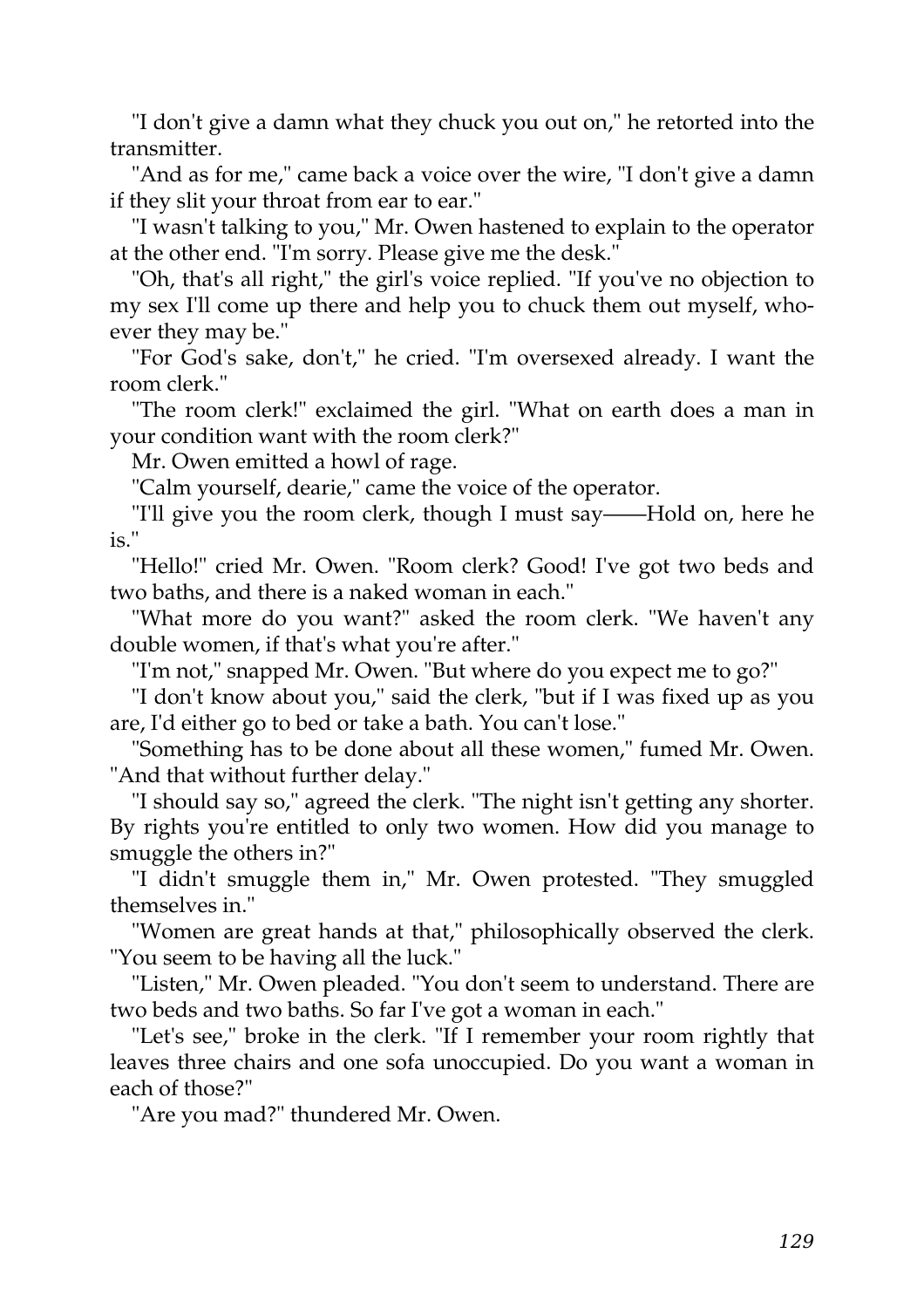"No," replied the room clerk, "but you must be, not to be satisfied with a couple of beds and bathtubs filled with women."

"I said you didn't understand," wailed Mr. Owen. "I'm more than satisfied. Much more than satisfied."

"Ah!" exclaimed the gratified clerk. "I have been stupid, haven't I? You want to compliment the hotel, don't you? Well, I'm sure the management will be delighted to hear you've had a good time. Go right to it. What a stupid ass I've been."

"You still are," groaned Mr. Owen, and hung up the telephone, a beaten man.

Suddenly he was seized by a mad idea. Springing up from the telephone, he fled across the room in the direction of Madame Gloria's door. Up from the beds and out of the baths like four naked bats out of hell the women raced after him. Across Madame Gloria's room he sped and out into the hall, his pursuers close behind. Here his flight was arrested by the sudden descent of his drawers. Yet even as he fell he had time to thank his God he was landing face forward. When he did land, the women behind him passed over his prostrate body and became hopelessly entangled on the other side. Still in the clutch of inspiration, he sprang to his feet and, pulling up his treacherous drawers with one hand, dashed back to the room he had just quitted and locked the door behind him. Hurrying into his own room, he seized the bottle of whisky and took a deep pull. From the hall came the sounds of agitated female voices. Hands were beating on his door. Mr. Owen grinned and drank again. His telephone bell was ringing. Applying his ear to the receiver he listened blandly.

"Say!" came the voice of the clerk. "The floor operator tells me that there are four naked women beating on your door and raising howling hell in the hall to be let in."

"Good!" cried Mr. Owen. "It's music to my ears. I was expecting them."

"But, man alive," went on the clerk, "you've already got four naked women, and with these four it makes eight altogether. How many more do you want? People sleep in this hotel occasionally, you know."

"No," said Mr. Owen. "I didn't know that. Well, I'm going to be one of them."

He hung up the instrument and turned back with a satisfied smile to the room. Four indignantly naked women were watching him with glittering eyes.

"You forgot the other door, didn't you, dearie?" said Madame Gloria in oversweetened tones.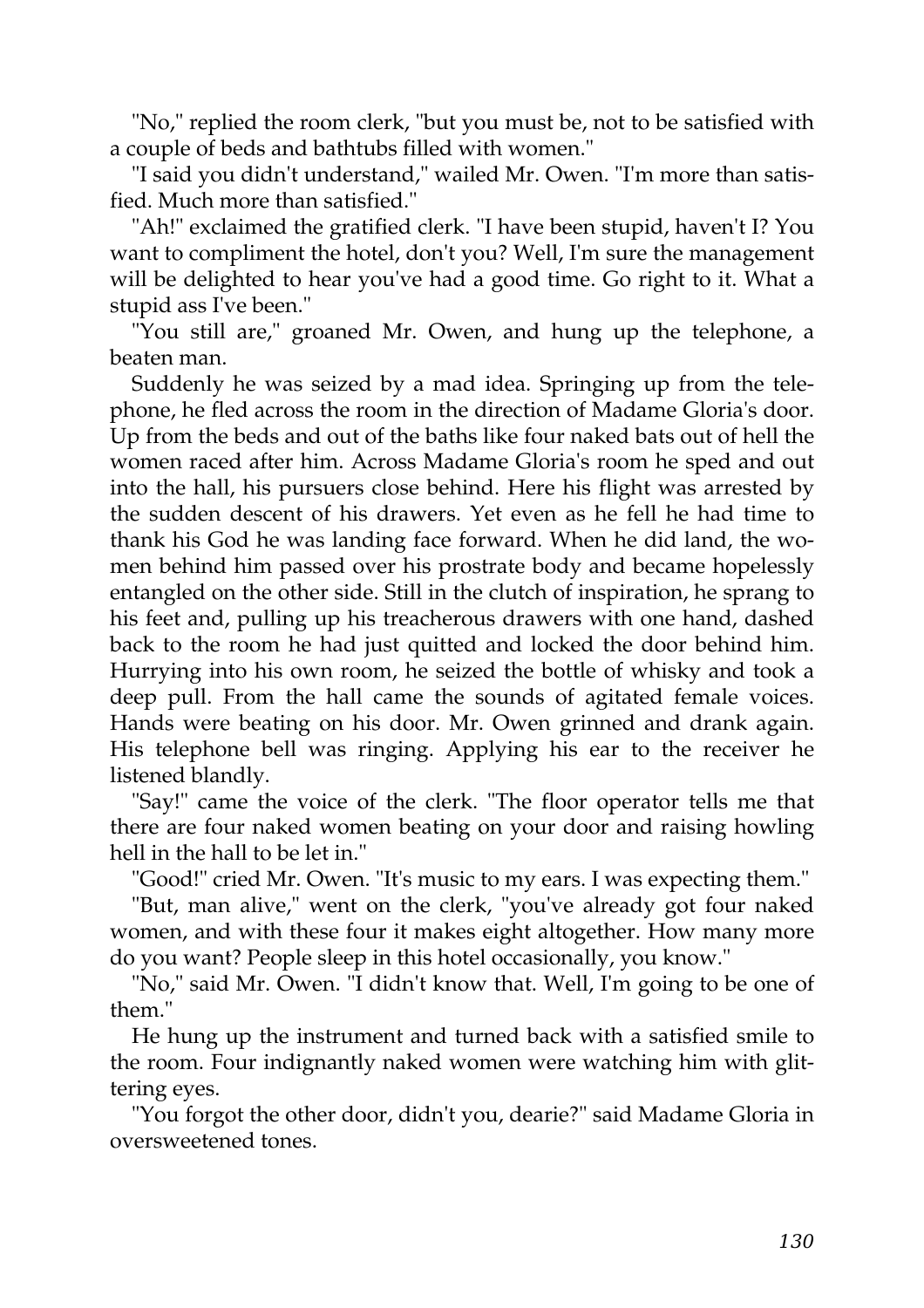"And that's going to be just too bad for you," added Satin, her small white teeth gleaming.

Mr. Owen made one dive for the bed. The women made four. All landed safely, Mr. Owen on the bottom. At this moment the partners, escorted by a page boy with a passkey, entered the room with the glacial dignity of the elaborately drunk.

"Dear me! " exclaimed Mr. Larkin. "What a bevy! And where can Owen be? Ah! There he is! Underneath the bevy, of all places."

"Is he the one with the drawers?" asked Mr. Dinner.

"Yes," said Mr. Larkin. "The only one with drawers, if my eyes do not deceive me."

"He won't have them on long," Major Barney remarked placidly, "the way they're going for him."

The presence of the gentlemen spread consternation in the ranks of the ladies who, to Mr. Owen's surprise, suddenly developed scruples hitherto unsuspected. In their own strange way these women had their standards. Up to this point each one of them had believed herself to be rightfully entitled to Mr. Owen. In the face of an audience they were willing to abandon their claim. And they abandoned it as energetically as it had previously been pressed. They literally took Mr. Owen up and tossed him at his partners' feet. After that they divided the bedclothing and sat expectantly swathed.

"And now," resumed Mr. Larkin smoothly, this time addressing the highly edified page boy, "if you'll be so good as to hurry away and bring back leagues of sandwiches and oceans of strong drinks, we'll see what can be done to make this evening pleasanter—or is it morning? I forget which. Does it really matter?" As the boy hurried away, he turned to Mr. Owen. "I ask you," he resumed. "Does it? No. All that really matters is that you get some trousers on as speedily as possible. And that only matters to you, although sometimes I feel we are liberal to a fault."

Mr. Owen rose and shook each of his partners by the hand.

"Gentlemen," he said, looking vindictively at the ladies seated like so many Orientals on the beds, "you saved me from a living death."

"I cannot think of a happier one," Mr. Larkin replied bowing to the four swathed figures. "Who are the other two? I don't seem to recall their faces."

"We go with the room," explained one of them in a husky voice.

"And he didn't want us," said the other, "but we sneaked in anyway, just in case he changed his mind."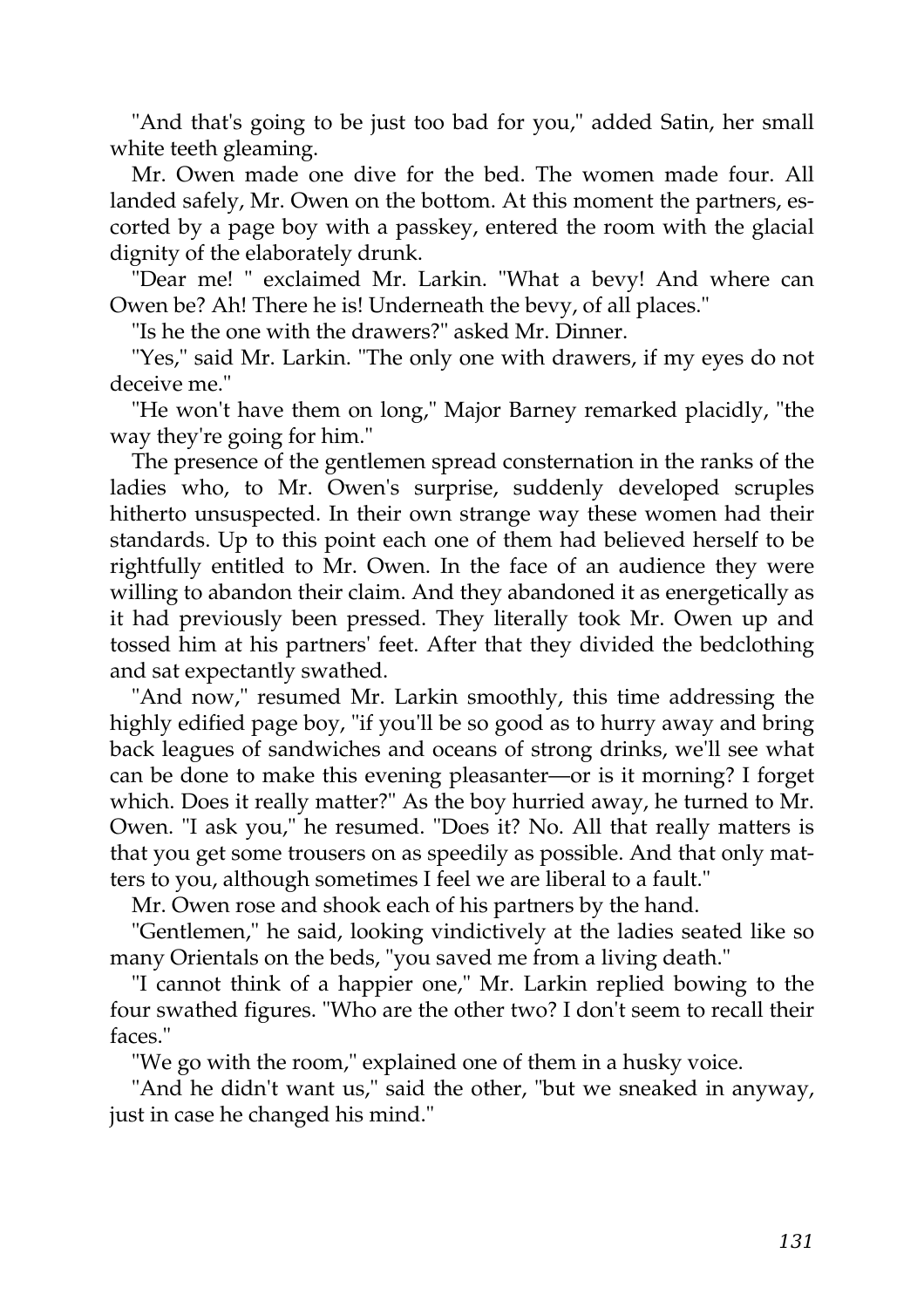"Conscientious to the last," observed Mr. Larkin approvingly. "You seemed even willing to change his mind for him."

"Let bygones be bygones," said Mr. Owen with a grin as he collected his scattered garments and made for the bathroom. In a moment he reappeared and picked up the bottle. "You know," he explained, "this bottle and these drawers and myself have been through so much together we can't bear to be separated."

"You almost were," said Satin grimly. "And if you keep flaunting yourself before us I'll snatch you as naked as a babe in arms."

Mr. Owen departed, this time not to return until securely as well as completely clad. His bottle was now empty, but the room was full of drinks. As usual the partners had done things on a tremendous scale. Everywhere Mr. Owen turned, a glass or bottle was ready to his hand. Nor did it take long for them to find their way to his lips. On the two beds the ladies sat in their drapery and munched sandwiches. In their eyes was that knowing expression of women awaiting developments which experience has taught them were quite inevitable even when unsolicited.

"I've literally thrown away my night," declared Madame Gloria, adding an empty glass to two others already beside her. "Simply tossed it away."

"Why, my dear lady," protested Mr. Larkin. "All is far from lost. Instead of getting one man, you've got the four of us. Think of that."

"Yes," replied Madame Gloria. "I am. Three old faces and one new but stupid one."

"And lots of free drinks," put in the practical Mr. Dinner.

"They make up for a little," assented Madame Gloria, "but not for all—not for the new and stupid face. I'd like to slap it."

"Why can't you cultivate an attitude of indifference towards me?" asked Mr. Owen annoyingly. "My face may be new to you, but really it's an old, old story."

"But, my dear man," explained Madame Gloria. "I haven't seen the last chapter yet."

"No, but you have almost everything else," Satin lazily observed. "All of us have. Weren't his little drawers enough?"

"Those drawers were almost too much," Madame Gloria agreed reminiscently. "Especially when they tripped him."

"Can't you veer this subject, Mr. Larkin?" asked Mr. 0wen, feeling that his once secret life had now become a public scandal. "Those drawers of mine are exhausted."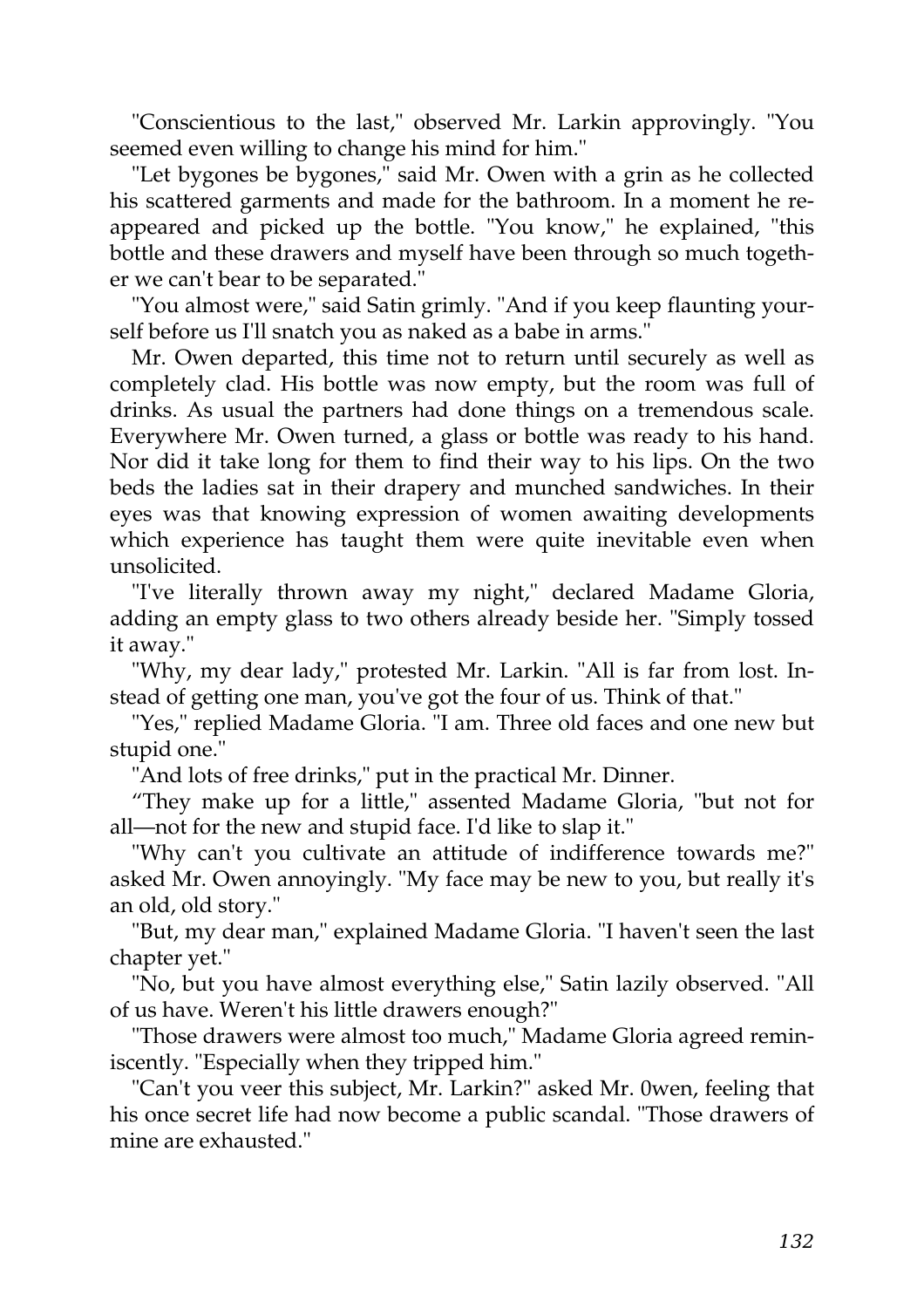The senior partner daintily shot back an immaculate cuff and examined a magnificent wrist watch.

"It is," he said, "exactly three o'clock in the morning. At this hour people, if they sleep at all, are usually attempting forty winks—that is, if both parties are willing."

"Which is ideal," put in Mr. Dinner.

"It does make for party harmony," agreed Mr. Larkin. "But to continue. The halls of this hotel are infinitely long, and broad almost to a fault. For gentlemen that stagger, as what gentleman doesn't, they are occasionally discouraging. One either falls down or grows sober before hitting them. For a man who veers as much as I do, whether drunk or sober, this becomes quite a trial. It throws the responsibility for my progress on my own shoulders instead of on the walls. I mean, the walls themselves—not their shoulders. Anyway, that's not what I'm talking about."

"No?" inquired Honor Knightly. "Would it upset you greatly to veer round to what you are talking about?"

"Not at all," was the ready response. "Only, my dear lady, don't fly out at me. What I wanted to say was that I would like to have me a little foot racing done. There! I've said it."

"You have," remarked Major Barney, "but not very clearly. How do you mean, "I would like to have me a little foot racing done"? It's not even bad English. It's worse. Something seems to be there, but one can't quite find it. Do you mean that you would like to sit in a chair and watch others run foot races for you, or that you desire to participate yourself in some damn fool sporting event, or just what intelligence are you trying to convey through the medium of human speech?"

"I would like to run a foot race on foot," said Mr. Larkin simply, but in a slightly offended voice. "But I'm getting a little exhausted about it even before it's started."

"Well, that's clear, at least," commented Major Barney. "Does anyone else feel like running a foot race on foot?"

"How?" asked Mr. Owen, who had secretly won tremendous races in the past.

"On foot," replied Major Barney.

"Oh," said Mr. Owen. "If it's on foot, I'll run one."

"On what foot?" asked Mr. Dinner, blinking.

"On one's best foot," supplied Mr. Larkin. "One puts it forward, you know."

"And drags the other behind, I suppose?" Dinner retorted with bitter sarcasm.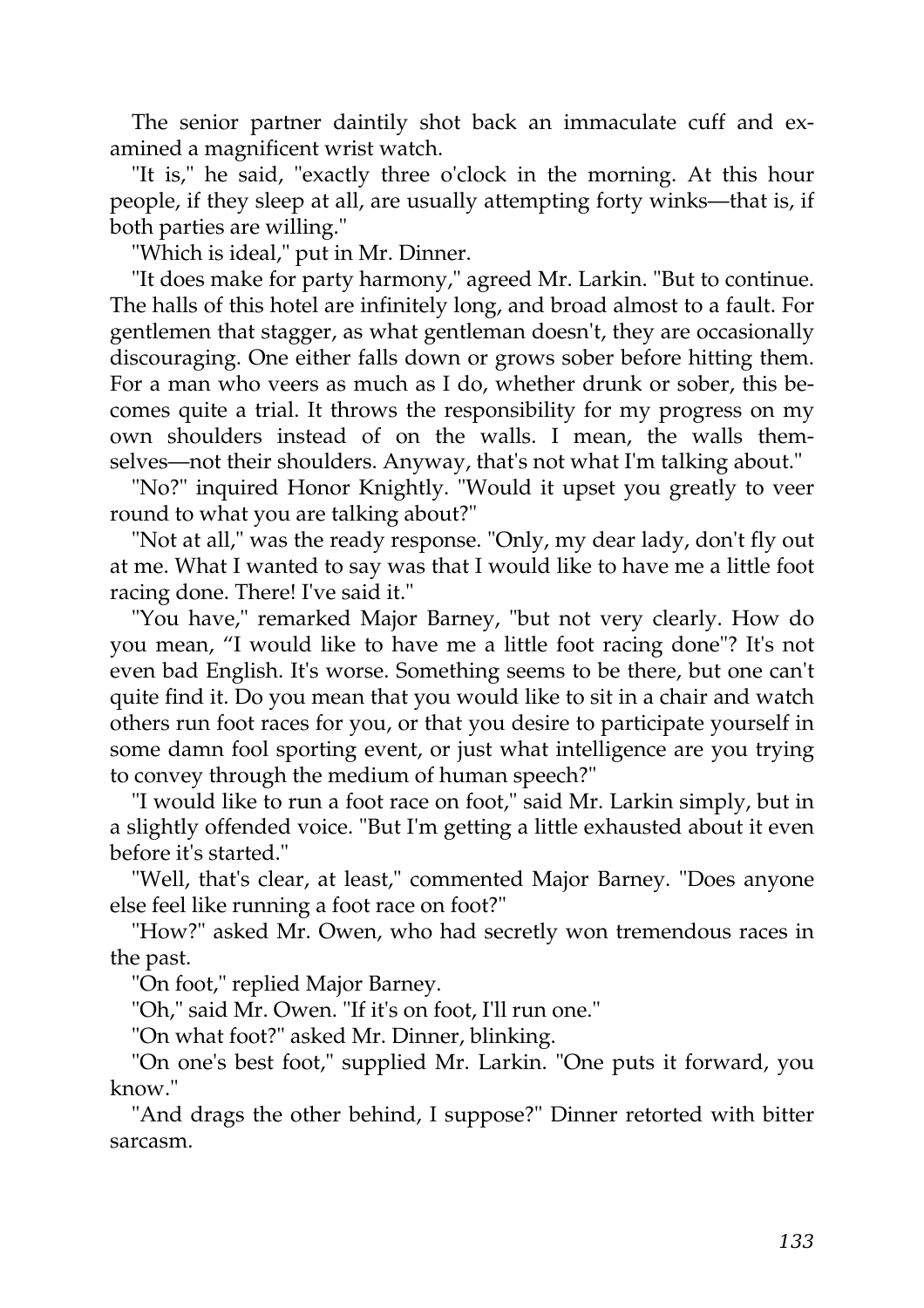"No," answered Mr. Larkin. "One gives the other foot every encouragement. Although, so far as I'm concerned, one can take it or leave it, as one likes."

"I'm worried about my drawers," said Mr. Owen.

"Take 'em off, man! Take 'em off! " the Major ruggedly exclaimed. "Your face is not the only old, old story about you."

"No," decided Mr. Owen. "I think I prefer to keep my drawers on. After all, a foot race is serious business."

"Especially when it's on foot," added Mr. Dinner.

"Sure," put in Honor Knightly. "If he were running this foot race on his hands, his drawers would stay up anyway, wouldn't they?"

"How true," remarked Mr. Larkin. "And how unnecessary."

As a consequence of these elaborate preliminaries the two foot racers, Mr. Larkin and Mr. Owen, accompanied by their supporters, proceeded noisily to the hall, where they took up their positions. They were rather unsteady about this, but meticulous as to details. When they attempted to toe their marks in the conventional posture of the runner, both had to be lifted from their faces upon which they had slowly collapsed. The race itself started somewhat casually, both Mr. Owen and Mr. Larkin having to be pushed into operation. As they trotted down the magnificent hall their friends and admirers followed them at a respectful distance. As a matter of fact, they were forced to gear themselves down in order to keep from outstripping the contestants.

"I didn't know you were a racing enthusiast," observed Mr. Larkin, veering over towards his rival. "To be quite frank I never knew that I was one before. It is jolly if one doesn't go too fast."

"Well, I'm not sure even now," replied Mr. Owen, "whether I'm a racing enthusiast or not. I've often enjoyed myself thinking I was one."

"Are you like that, too?" exclaimed Mr. Larkin, barely getting his best foot forward. "So am I. I dearly love to think of things. Oh, yes, yes. I'm a great thinker. Once I thought I was the Sultan of Turkey and, would you believe it, before I could change my mind, I had dragged seventeen strange women into my house and was eventually discovered chasing a terrified Negro porter with a huge pair of shears. It's amazing, isn't it? I mean when one thinks deeply of anything. I was thinking almost too deeply. You see, I must have wanted a harem down to the last detail."

"The Negro being the last detail," observed Mr. Owen.

"Yes," agreed Mr. Larkin. "It's a good thing for him he could run so fast. He ran even faster than we are now, if anything."

"He had something to run for," commented the other competitor.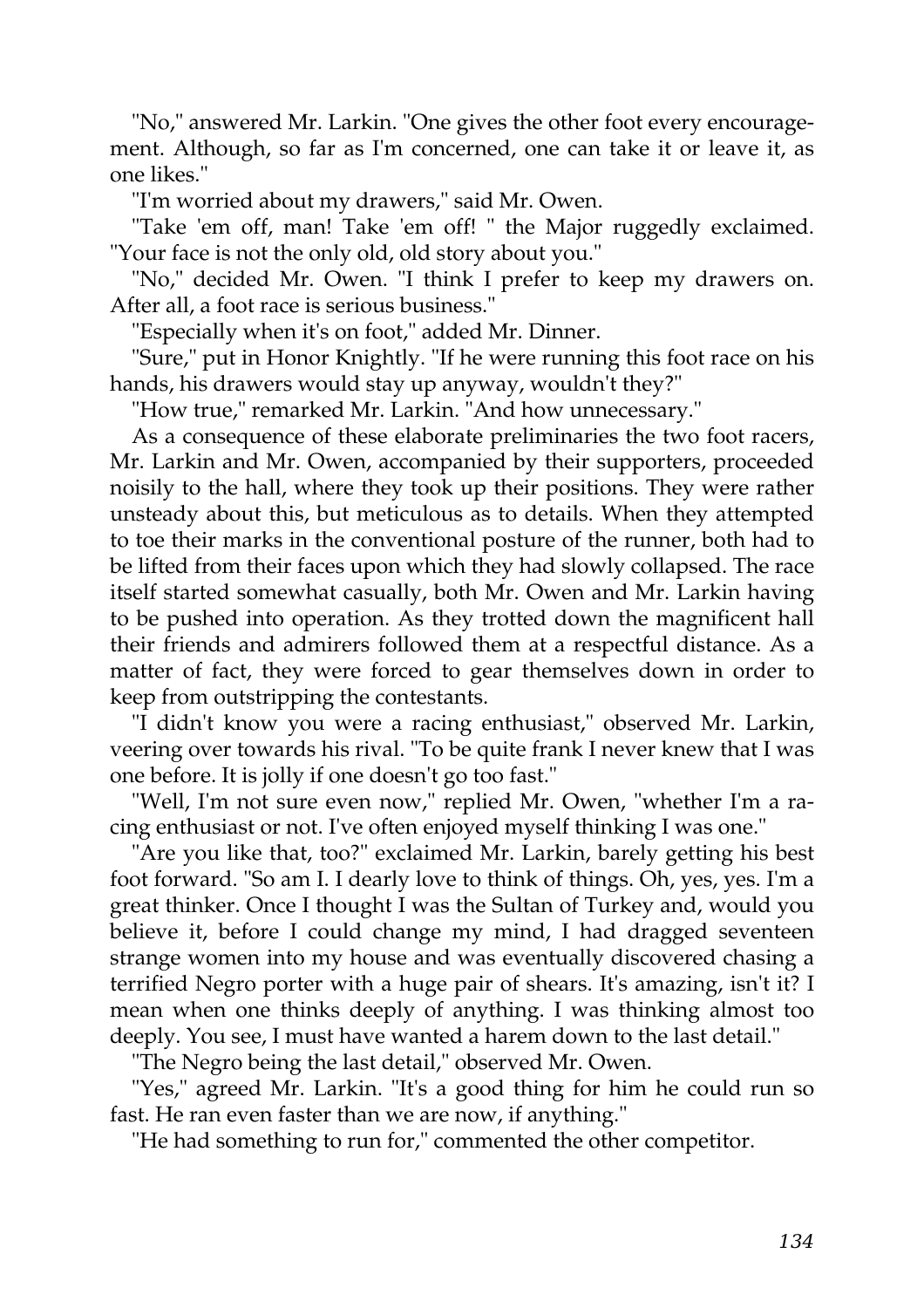"Didn't he, though," agreed Mr. Larkin. "Under similar circumstances I'd have run, too. I'd have fairly torn along—much faster than this."

"Has any special distance been thought of in connection with this race?" Mr. Owen inquired politely.

"None at all, so far as I know," came the cheerful reply, "I guess we'll just keep running round these halls until we get sick of it, or they get sick of us, or we think of something else to do."

"But who wins?" asked Mr. Owen.

"That's for us to decide," Mr. Larkin said with some complacency. 'That's where we have the advantage. We hold the winning trick."

"How do you mean?" Mr. Owen wanted to know.

"I'll think that up, too," he was informed, "and let you know later. At the moment everything is in abeyance. We're coming to a corner."

They achieved the corner with dignity if not with speed, and continued on in amiable conversation. And as they progressed, doors opened up along the hall behind them. People in various stages of dishevelment appeared in these open doors and wanted to know things. Not receiving a satisfactory answer, they joined the ranks of the following party to find out for themselves. Presently a considerable crowd of people, ignorant both as to why they were running and where they were running, were milling quite contentedly through the corridors of the hotel. Clerks and page boys arrived on the scene to inquire into the reasons for this unusual activity. Inasmuch as no one was able to enlighten them, they too joined the ranks and started running with the best of them. Presently this impressive body of guests, clerks and attendants overtook and passed the two innocent causes of its existence. They were too busy conversing to give any coherent answers to the questions put to them. They desired to be let alone, and had entirely forgotten why they were there themselves. Looking after the hundreds of figures disappearing down the hall ahead of them, Mr. Larkin's curiosity was aroused in a refined, unobtrusive way.

"Goodness gracious," he exclaimed. "Look at all those persons running round the halls. Wonder where they can be going at this time of night?"

"I don't know about them," observed Mr. Owen, "but I'm getting pretty tired and thirsty. There should be barrooms along these halls for longdistance runners like us."

"Perhaps if we keep on running, we'll come at last to your room, like Magellan—or was it MacFadden?—I don't know which."

At length, barely able to distinguish the best foot from the worst, they staggered through the door of 707 and fell panting on the beds, where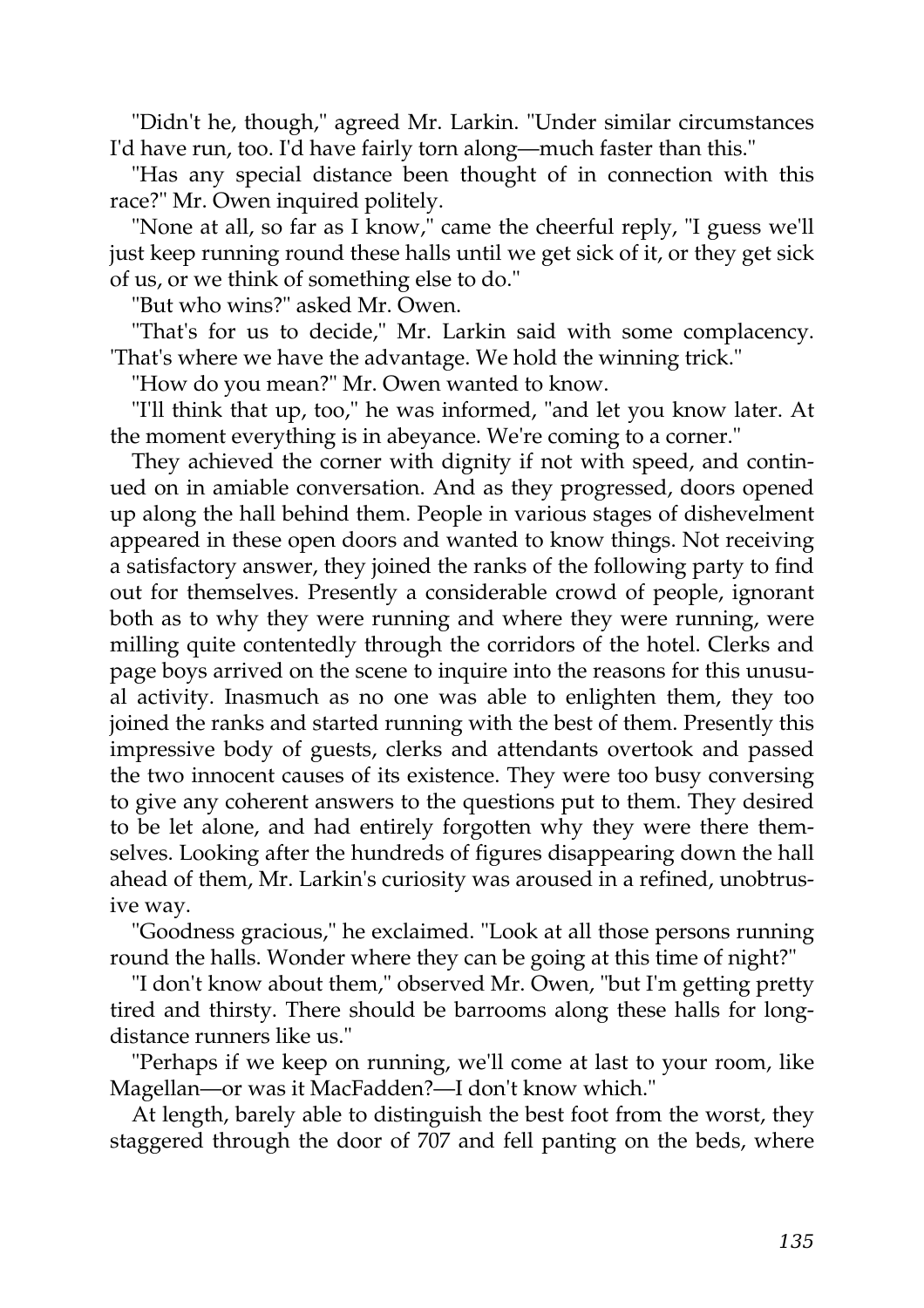they lay until refreshed by a drink. The others, who had lost interest in the race, sat around with glasses in hand and waited patiently while the athletes got their breath.

"Open a bottle of champagne," gasped Mr. Larkin.

"Are you tired?" Mr. Dinner asked.

"Are we tired?" exclaimed Mr. Larkin. "My God, this hotel is endless. There's absolutely no stopping it. It goes on and on and on just as I do at times. Only I'm never tiresome. We're simply broken reeds, that's all there is to it."

"But who won?" asked Major Barney.

"Won what?" asked Mr. Owen.

"Make yourself clearer," said the senior partner. "There's not a veer left in my mind."

"Why, the race, of course," explained one of the ladies who went with the room. "Who won that?"

"Oh," said Mr. Larkin. "We were running a race, weren't we? That's so, too." He paused as if thinking deeply, then swung his feet off the bed. "From the speed the manager of the hotel was making when we last saw him," he resumed, "I'd say he was making a strong bid for supremacy. We gave our places to him because, after all is said and done, it's his hotel, and if he doesn't deserve to get a little fun out of it, I'd like to know who does."

As nobody else seemed to know, the party turned its attention to more serious matters.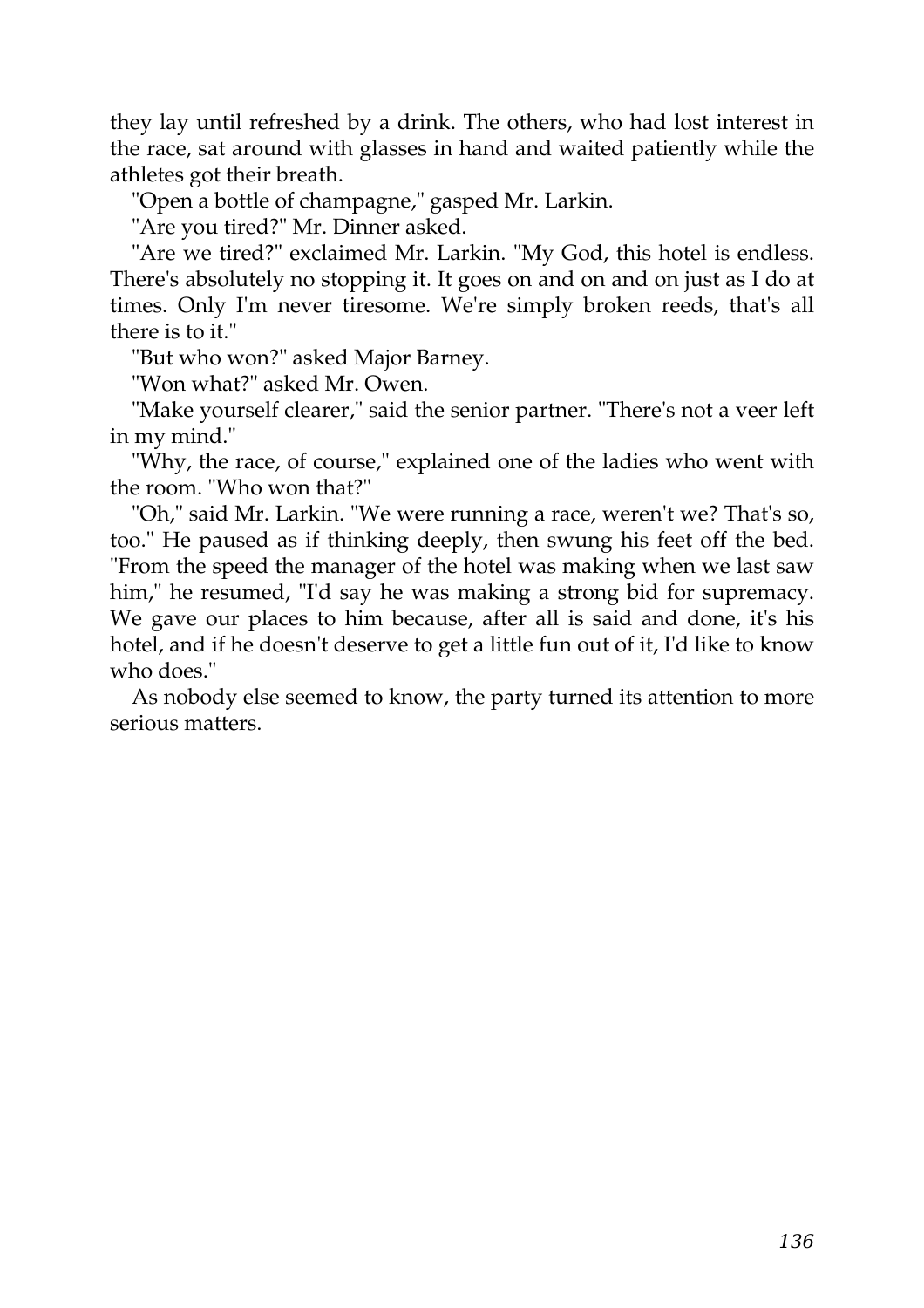# Chapter  $15$

### **BEHIND THE SETTEE**

MR. OWEN was never able to recall with any degree of accuracy all of the events leading up to the closing of that day. And that is, perhaps, just as well for the peace of his overworked soul. However, he was able to recall with almost too convincing vividness exactly how the next one began.

On the mezzanine floor of that splendid hotel there was a huge settee, cutting off one of the secluded corners of the balcony lounge. And this imposing example of opulent luxury had an inexplicably lofty back. It was in the corner behind this settee that the day of the debauched Mr. Owen began. He did not begin it alone. By no means. He shared it jointly with a woman who was lying in a state of appalling disorder weightily upon his chest. She was face down, and when he awoke and discovered her there he found himself wondering in a dim sort of way why she had not smothered.

Then, with less dimness, he found himself wondering whether she had smothered. Perhaps she had done that very thing and was lying there dead on his chest. To awaken with a dead woman on one's chest is not an encouraging start for a new day. Had he not been rendered unfit by all the devils of a hangover, Mr. Owen would have been subject to panic. As it was he merely lay quite still and considered things. Should he push this dead woman off? No. If she were not quite dead, such a rude act might finish her. And if she were by chance alive, it certainly would enrage her. Far better to have a dead woman on one's chest than an enraged one. It was quieter. Less disturbing. Less upsetting to a man in his delicate condition. A better thing it would be to go into the situation, to make some reasonable, tentative inquiries, He would do that. So he said in a thickly muffled voice: "Who are you?"

The woman stirred faintly. She was not dead but dying, presently she spoke, and to the prostrate Mr. Owen it sounded as if she were using a large portion of her last breath.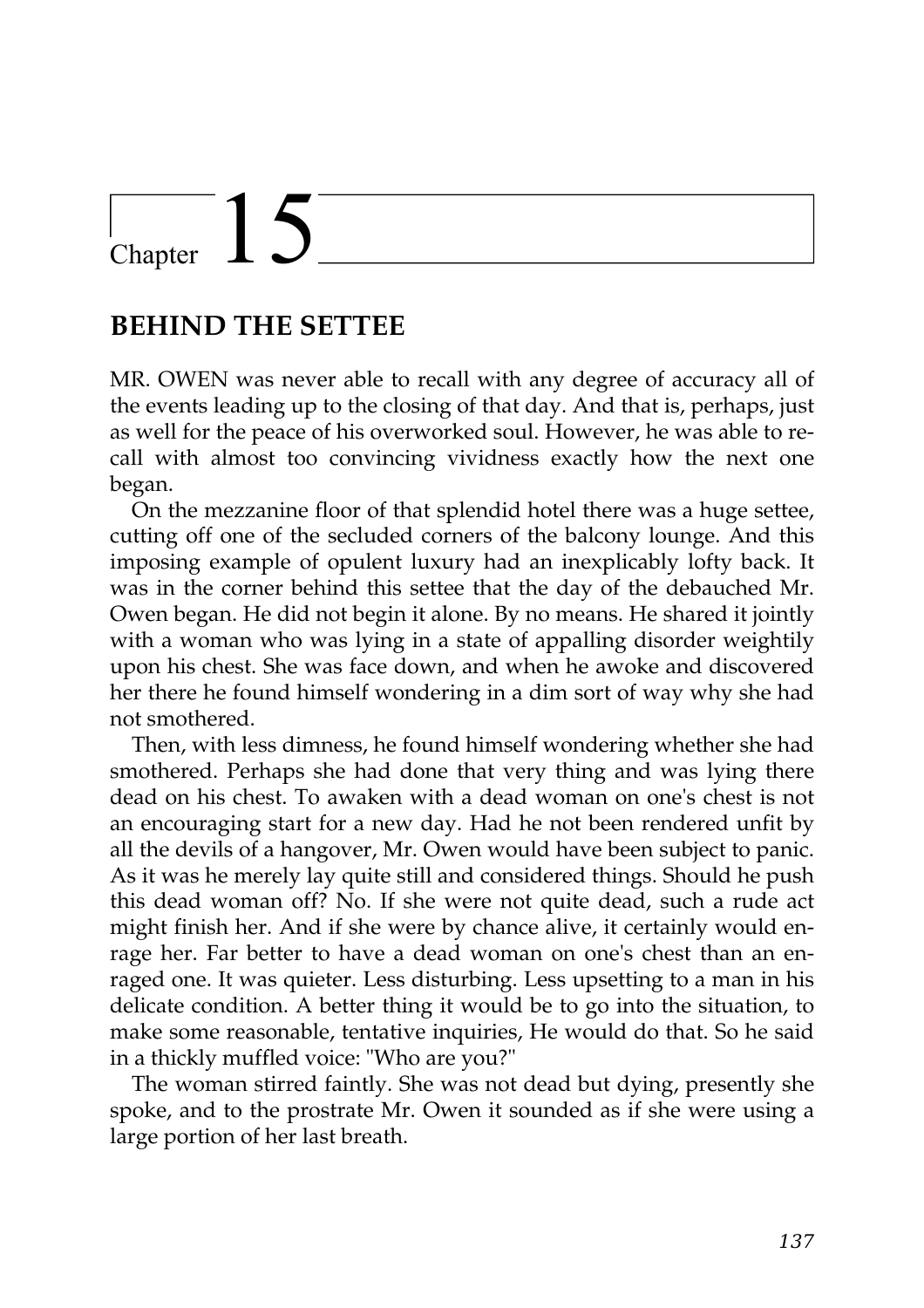"Just a nameless old moll," she said, "cast up by the river."

Having established Satin's identity, Mr. Owen now attempted to do the same thing for their somewhat sordid locality.

"Where are we?" he asked.

"Your honour," inquired Satin, "am I in the witness box?"

"No," he told her. "You're on my chest, most definitely and disastrously on my chest. I am deflated."

The girl rolled off and looked up dizzily at the high back of the settee.

"We must have fallen down the sheer face of a cliff," she observed. "What a way!"

Mr. Owen then put a third terse question.

"How did we get here?" he asked.

"Climbed over, I guess," said Satin. "Or dived."

"How pretty that must have been," reflected Mr. Owen. "We didn't even stop on the sofa proper."

"It wouldn't have been proper to stop on the sofa," was Satin's prim reply.

"With thousands of beds in this hotel at our disposal," continued Mr. Owen bitterly, "we had to pick out a corner behind a damned divan."

"At least it showed a certain amount of nimbleness and determination," she reminded him. "That's saying much for a couple in our condition."

"Did you lure me here or did I lure you?" Mr. Owen wondered.

"As to that, I cannot say," she replied. "Maybe we veered together, as Mr. Larkin would put it. Perhaps now I'm Honor in name only. A sorry business—what?"

"Let's pass over that," he suggested. "It now remains to be established, why did we get here?"

"In pursuit of privacy I suppose. Or just in the spirit of fun. You know, romping."

It must be mentioned that all the while this unedifying dialogue was progressing a solitary gentleman whose only distinctions in life were a long beard and an inquiring mind was sitting on the other side of the settee. He had come there to peruse his paper in peace and privacy. He had found neither. At first, when these muffled sounds had begun to rise weirdly over the top of the settee, he had not been definitely convinced as to their source. In fact, he had somewhat doubted their actual existence and rather suspected his ears. But as wonder gradually changed to conviction, his amazement and apprehension increased. Abandoning his paper, he listened with a feeling akin to awe. He was a harmless soul but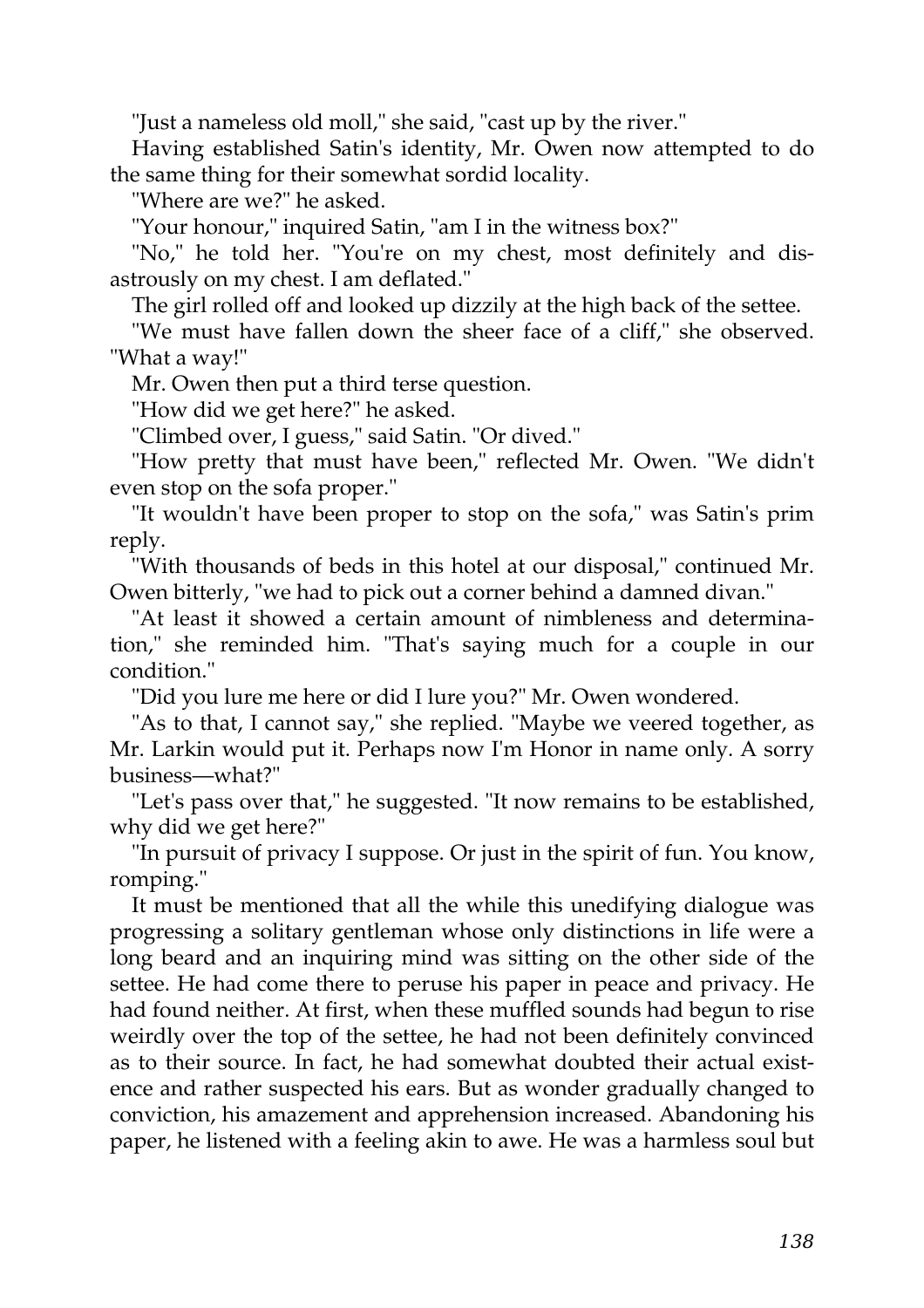a persistent one. All he wanted to do was to know and to understand. Such persons should more often be discovered murdered in lonely spots. His curiosity was rapidly becoming unbearable. Also he was a little alarmed. More than a little. He was absolutely confounded. Settees did not usually talk, much less converse. As a matter of truth, they never did either. Never at all. At no time and in no place. This manifestation was positively uncanny.

At this point in the gentleman's reflections, Satin exhibited the bad taste to emit several low but penetrating groans of sheer bodily anguish. They sounded as if they had been wafted from some tortured spirit in hell. This was a little too much for the gentleman's nerves, as well as his curiosity. He must look behind this loquacious couch. He must find out. To achieve this it was necessary for him to kneel on the seat and to peer over its high back. This action gave to the bearded head the effect of having been severed. That is, this is the way the head appeared to those lying directly beneath it. There it was, beard and all, perched gruesomely on the ledge of the settee. Which way it would topple God alone knew. And only He could divine what was the intent of the head, whether it was evil or otherwise. Obviously with such a head it could hardly be otherwise. These were the distressing thoughts that trembled through Mr. Owen's mind as he gazed up for one horror-stricken moment at the apparition peering interestedly down on him. Satin failed to see it, having buried her head in her arms to suffer more privately. Mr. Owen decided to do likewise, and this with all possible speed. It was the only thing left to do, under the circumstances. Accordingly, after having satisfied the demands of his terror in one short, startled shriek, he too rolled over on his stomach and concealed his starting eyes in his arms. The head, equally startled, ducked quickly from view.

"God!" sobbed Mr. Owen. "What was that?"

"What was what?" inquired Satin.

"What I just saw," quavered Mr. Owen.

"Describe it," answered his companion. "In detail."

"Don't ask me to do that," he pleaded. "To think about the thing chills my blood. To describe it would kill me outright."

"Perhaps it will reappear," Satin hopefully observed.

"God could never be so cruel, in spite of all the things I've done," the man replied in a voice of prayer. "It was a terrible thing to see in the best of health. With a hangover, it was beyond——Oh, let's sing or pray or talk of other things."

"Put your best foot forward," urged the girl, "and tell us what it was."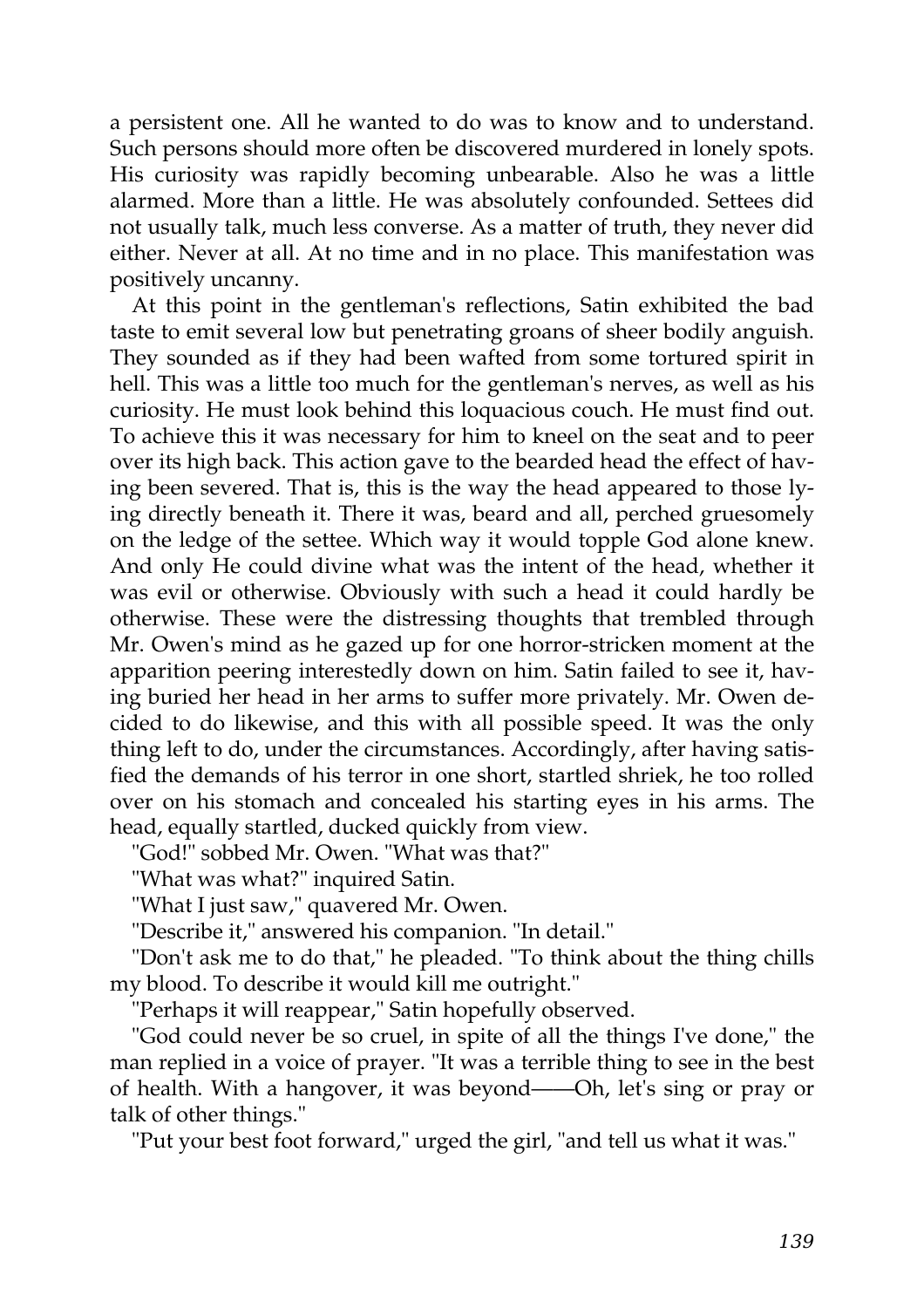"It was a head," replied Mr. Owen, almost in a whisper. "Just that. Don't ask for more. Simply but awfully a head."

"What sort of a head?"

"I knew you would ask that," her companion whined. "Does it matter what sort? Just a head of anything is nothing to be sneezed at."

"No," came thoughtfully from Satin. "That wouldn't be nice. That wouldn't show good breeding. Nor would it damage the head greatly."

"You shouldn't jest," declared Mr. Owen. "This was a most unusual head. There was a beard to it."

"Then it must have been a man's head."

"Ha! Ha! " laughed Mr. Owen in hysterical frenzy. "Did you think I was talking of a pig's head?"

"If you had been," replied Satin, "I'd be able to see some sense in it, because I know that if I looked up and suddenly beheld a pig's head peering down it would scare the lights out of me.".

"Rather the head of a pig," declared Mr. Owen, "than this devil's head I saw."

"All right," said Satin soothingly. "Now that that's settled, will you tell me what sort of a beard?"

"How do you mean, what sort of a beard?" he asked wearily.

"I mean, had it any points of distinction?" explained the girl.

"I don't know the first thing about beards," he moaned back at her. "It was just a beard, you know—all hair."

"Oh," reflected Satin. "I see. All hair. Not a mixed beard. Well, approximately, how long was this beard?"

"Don't even know that, but it was quite long enough."

"Long enough for what?"

"Long enough to upset me for the day," Mr. Owen asserted. "It was a most disconcerting beard!"

"Too vague," replied the girl. "I don't quite see that beard. Now, had it been a long, strong beard you might have grabbed hold of it and pulled yourself up."

Mr. Owen shuddered from both nausea and revolted sensibilities.

"I wouldn't touch a hair of that beard," he stoutly declared. "Not a hair."

"What good would that have done?" demanded Satin. "And besides, it's very hard to touch only one hair in a beard."

"I know nothing about that," Mr. Owen retorted with a feeble show of dignity. "Have you ever tried?"

"Never actually tried, but it stands to reason."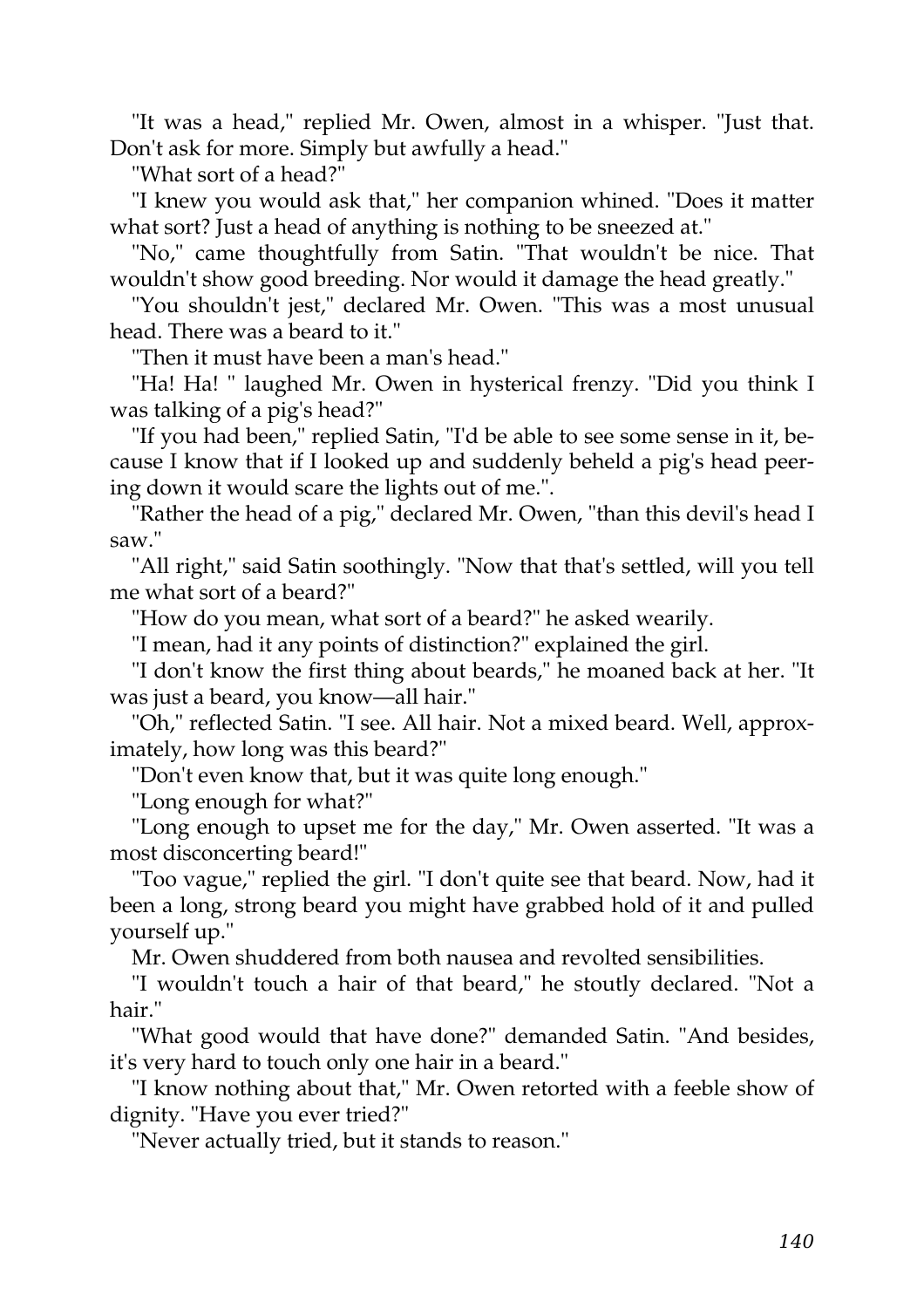"My reason totters when I think of that beard."

"Well, let's drop the beard," the girl suggested briskly, "and take up the moustache. I suppose there was one?"

"The way you go on," protested the huddled figure, "you'd think I'd studied with loving eyes every line in that horror's face."

"I'd loved to have seen that head with beard attached," Satin observed regretfully, rolling over on her side. Suddenly she dug a finger into Mr. Owen's ribs. He uttered a sharp yelp. "Room mate," she whispered. "Hector! I see it. Roll over and look."

"What! Me look?" chattered her room mate. "Don't be foolish. I've seen it. You look, if you like. Feed your eyes on the ghastly object. Me—never."

Then, with surprising naturalness, the head found voice and spoke.

"What are you doing down there?" it wanted to know.

"Swimming," said Satin coolly. "Swimming. The water's great."

Mr. Owen nudged her frantically.

"Don't go on like that," he whispered. "You're virtually inviting the thing to come down."

"No," said the head. "I mean it. What can you be doing down there?"

"Just flopping about in agony," said the girl. "You know how it is."

"Then why on earth don't you get up and go to your room?" demanded the head.

"Oh, no," replied the girl hastily. "We like it here. We always reserve this space whenever we come to this hotel."

"You do?" said the head in tones of astonishment. "And they let you have it?"

"Swept and garnished," Satin assured him. "With sofa back and rug."

"Goodness gracious," reflected Mr. Owen. "What a woman! She can actually kid that atrocity, while I can't even look at it."

"But I desire very much to read my newspaper," trickled complainingly through the beard dangling above the two bodies. "It's a morning one."

"Then why not read it?" retorted Satin. "We don't want your old paper."

"But how can I do that," the head wanted to know, "with a pair of strange voices directly behind me?"

"In the customary manner," replied Satin. "Or in any way you like. Perhaps if you read aloud we might all be able to get some news."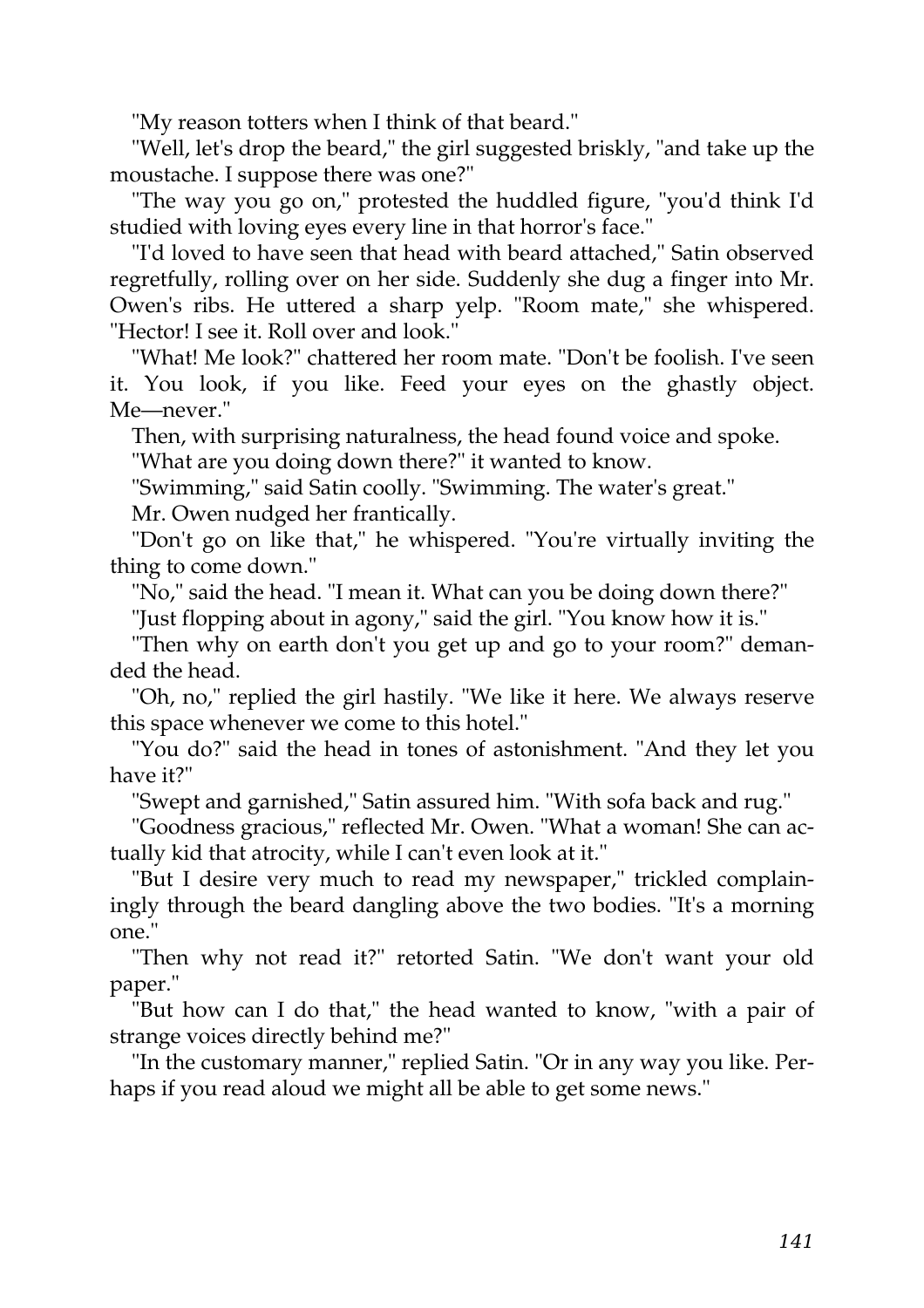"Nonsense," expostulated the head. "That would look silly. Suppose someone should come along? There I'd be sitting on the sofa reading aloud to apparently nobody at all. They'd think I was a little cracked."

"Well, aren't you?" inquired Satin. "Strikes me your mental hinges needed a spot of oil somewhere."

"I'll tell you this, my fine lady," snapped back the head. "You're the one who is cracked."

"You shouldn't say that," said Satin severely.

"If not, then," continued the head, "what are you doing down there and how did you get down there, may I ask?"

"You may ask," replied Satin, "but ask someone who knows. Then tell us the answer. We'd be very much interested."

At this point Mr. Owen, assured of the harmlessness of the once frightful object, raised himself feebly on an elbow.

"Will you please go away?" he coldly asked the head.

"Ah!" cried the head. "So at last your husband has the courtesy to address me."

"Am I supposed to engage in conversation with every blessed soul that comes barging into my room?" the man below demanded.

"But it isn't really a room," protested the head. "Not properly speaking. It's a public place, and you're in it. That's all."

"Well, isn't that enough?"

"It's more than enough. It's too much. I want to read my paper. I always read it here."

"Then read it here, damn it," grated Mr. Owen, "but leave us in peace. You have no idea how sick we are."

Immediately Mr. Owen realised he had said the wrong thing. The gentleman belonging to the head was easily interested in almost anything, but nothing fascinated him more than the bodily ailments of others.

"You are?" he exclaimed. "Both of you? I didn't know that. Just what is the trouble?"

"Cholera!" Mr. Owen flung at him.

"Listen, mister," said Satin. "Is there a body attached to that bearded head of yours?"

"Oh, I've body enough," the head replied. "Why?"

"I was only thinking," the girl said, "that if you want to keep it intact you'd better collect its various members and carry them speedily away. This is a plague spot, and you're right in it."

The beard wagged its indecision.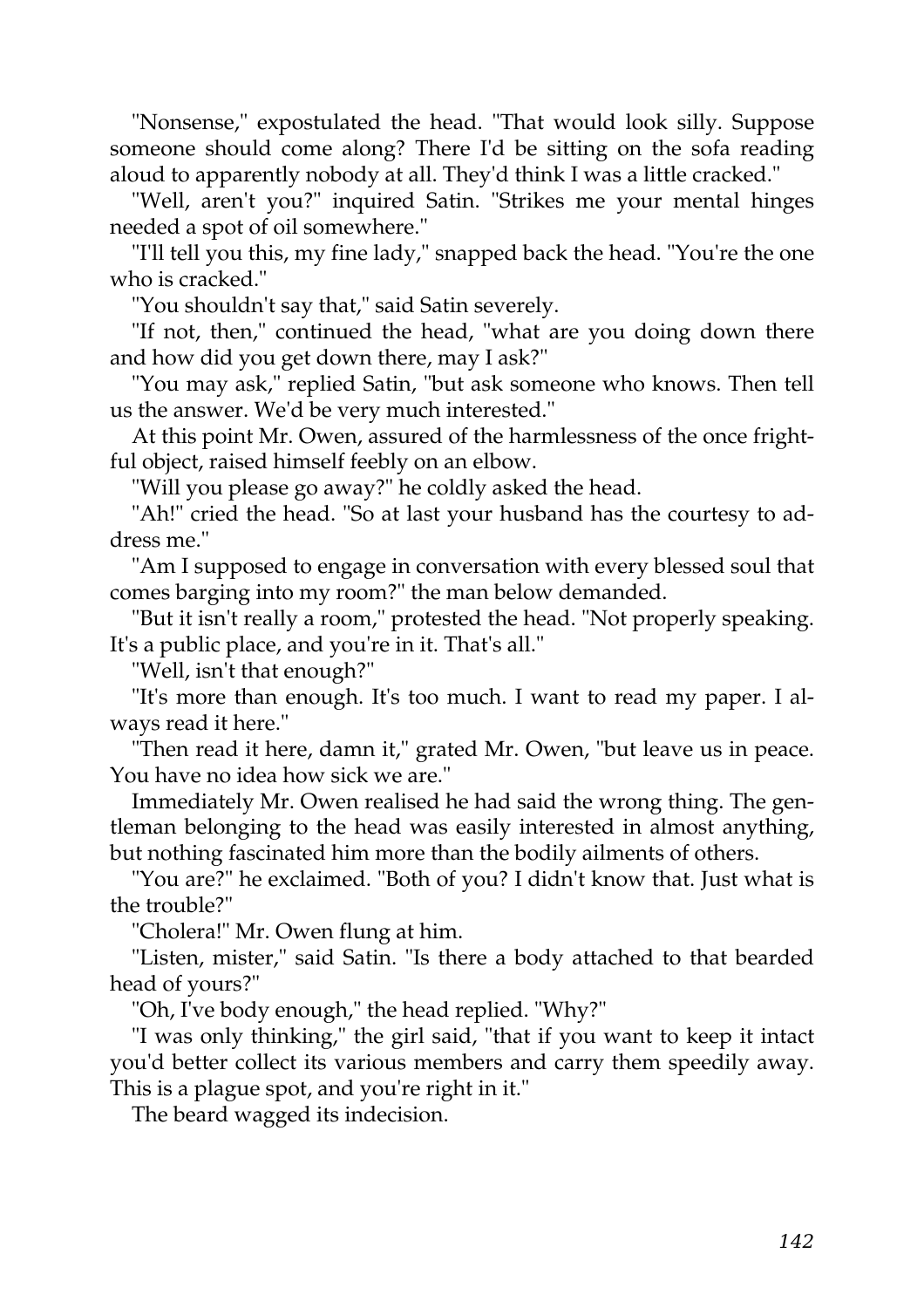"Although I don't believe you," came through it, "I'm not going to take any chances. I'm going right away and tell the manager."

"Good!" exclaimed Mr. Owen. "He'll love you for that."

Like the sudden dropping of the moon the head slipped from view over the rim of the settee.

"Alone at last," murmured Satin, and without rhyme or reason, placed her lips against the surprised but unreluctant lips of Hector Owen.

"What do you think of that?" she asked after she had finished kissing him as it is given to few men to be kissed, that is, by Satin.

"I'd think quite a lot of it," he said slowly when breath had returned to his body, "if it meant a damn thing to you, but it doesn't."

"That doesn't matter," she said. "What do you think of it as a kiss pure and simple?"

"I think," he replied with conviction, "that it was far from pure and it certainly wasn't simple."

"As to the first, you may be right," she admitted, "but you're wrong about the last part. For me, it's child's play."

"Although you put it somewhat crudely," said Mr. Owen, "you interest me strangely. Do you mean to lie there in shocking disorder and tell me that kiss was a mere sample of your latent powers to destroy the soul of a man?"

"I do," she replied soberly. "Assuming a man has a soul."

"My good, good God," murmured Mr. Owen, brushing the moisture from his forehead. "It is obvious that this woman has no soul."

"How about the body?" asked the girl. "We'll take up the soul later."

"No, we won't," snapped Mr. Owen. "We'll take up the soul right now. As long as I'm behind this damned barricade in broad daylight the body is null and void. It ceases to exist."

"Neither time nor place makes any difference to me," observed Satin.

"Apparently," remarked Mr. Owen dryly, "but in my life they play rather an important part. I don't overstress them, but I observe, at least, a few of the less unreasonable conventions."

"If I ever went gunning for you," she assured him, "you wouldn't observe even those."

"I've no desire to argue with you on that score," he replied hastily. "I know when I've met my master."

"Mistress," corrected Satin.

"Please," protested Mr. Owen, raising an admonitory hand. "As I was saying, I know when I'm licked."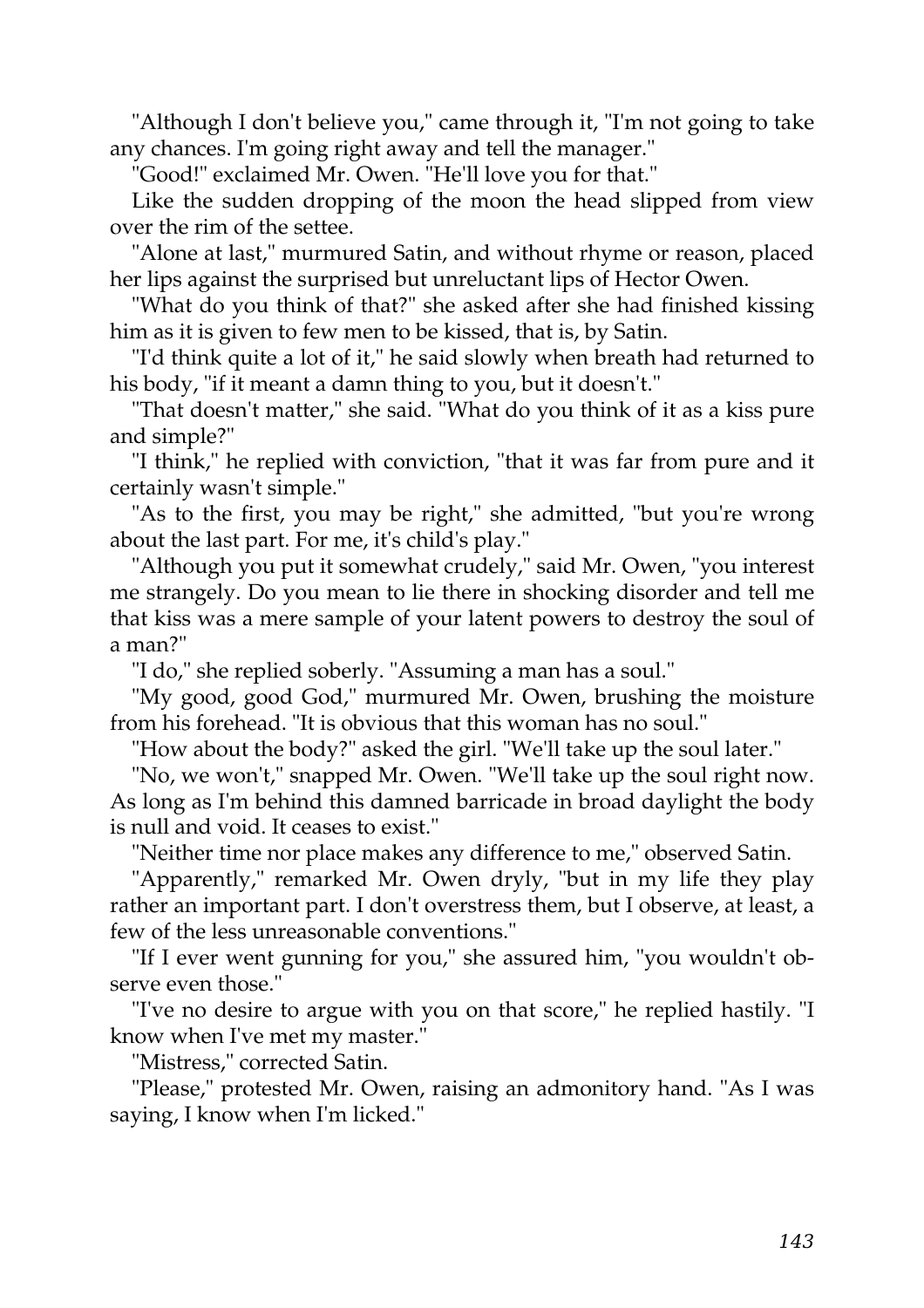"You weren't," put in the girl. "You weren't saying that at all. And furthermore, you haven't been licked. To hear you talk, one would think I was a cat or a dog."

"I find all this very trying," continued Mr. Owen with an attempt at dignity.

"But I'm not a cat or a dog," insisted Satin. "Am I?"

"No," agreed Mr. Owen without any show of warmth. "You have the worst qualities of both. May I proceed?"

"You mean, may you crawl away somewhere on your stomach?" the girl inquired. "Certainly not. I'd crawl after you on mine."

Mr. Owen closed his eyes and shrank from the picture he saw. He was crawling snakelike through the lobby of the hotel, and behind him, even more snakelike, crawled Satin. People turned to stare after them. They remained turned, transfixed by wonderment. And wherever he crawled, still flat on his stomach, there also crawled Satin, still flat on hers. With a start he opened his eyes to free himself from the spell of this reptilian progress.

"No," he replied in a dazed voice. "I did not mean that. Most decidedly, I did not mean that. I merely wanted to do a little more talking. That's simple enough language, isn't it?"

"I seem to understand it, so it must be," said the girl. "Go ahead and talk if you like. I'll think of something else."

"And I wouldn't give the pale shadow of a bad penny for your thoughts," replied Mr. Owen with a touch of malice.

"All right," she snapped, "but that wasn't what you were going to say."

"No," said Mr. Owen uneasily. "It was merely about that gunning business. Don't go gunning after me unless you really mean it. Somewhere inside I seem to be damn well fed up with that sort of thing." He hesitated and became increasingly self-conscious. "You see," he continued, "I realise I was never cut out to play the role of the casual lover. At times I've assured myself that I was —yes, I've kidded myself a lot. That's the trouble with me. I've deceived myself so much I can't bear being deceived by others, especially by a creature I seem to like far more than is strictly necessary."

Once more he paused and looked hopefully at the unresponsive back of the settee as if in search of encouragement therein. Finding none, and refusing to glance at the girl beside him. he took a deep breath and continued. "Before I came here," he said like one trying to recall some lost thought, to remember some forgotten face, "life had not been looking up for me for a long, long time. I can remember that much, at any rate. I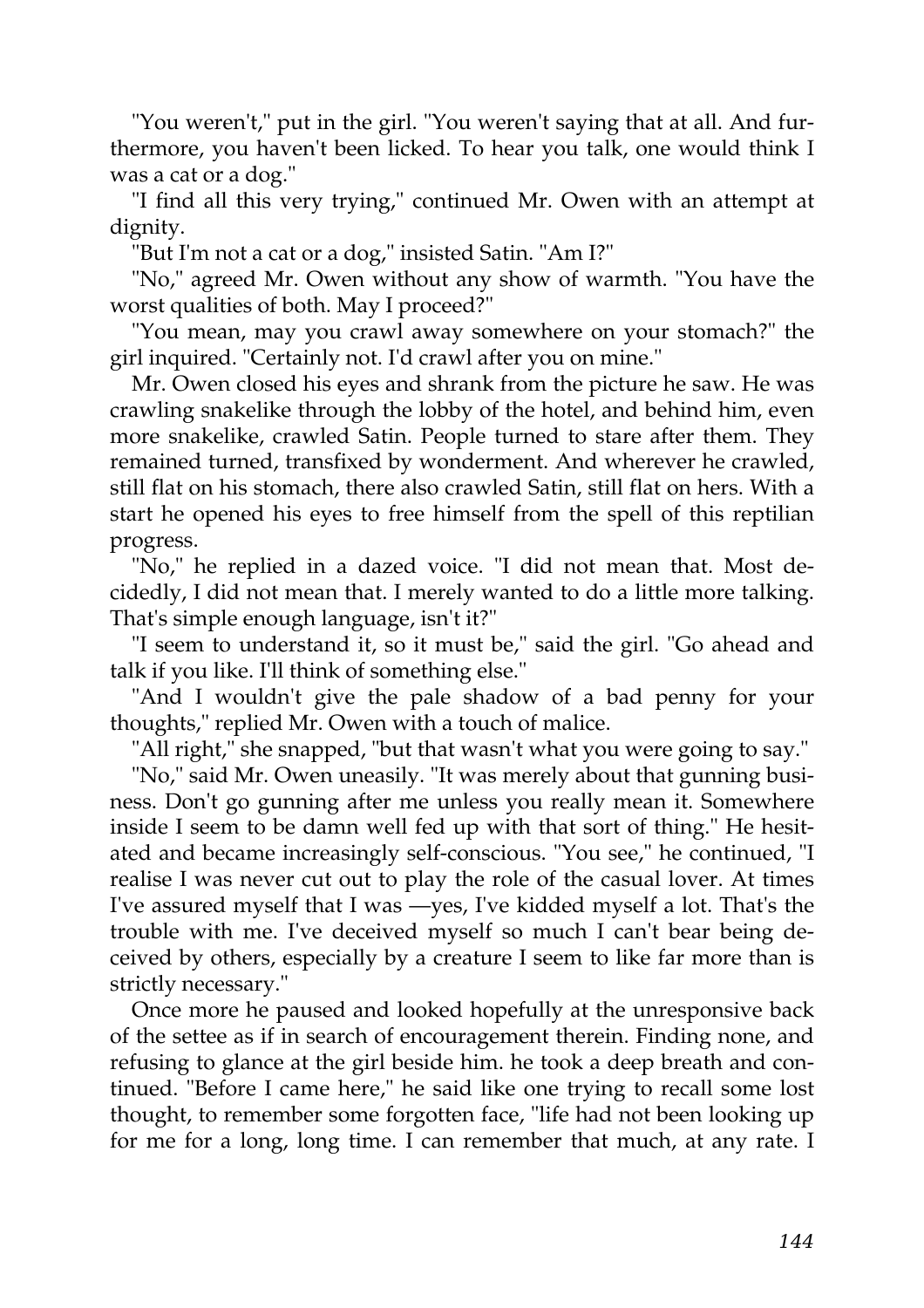must have been living in a depressed area, and it was filled with troubles—all sorts of things. It isn't clear. There's nothing definite, but I know how I felt, how hopelessly beaten I was in all departments. Don't know why I'm talking like this unless it's because all that grog and wine are still boiling in my veins—doing things with my tongue."

He came to a full stop, and in a low voice the girl said, "Go on." Again he started speaking, slowly and haltingly. "There's not much in life for persons like me," he said, "not much except security and sameness. There are dreams into which they escape—impossible damn dreams, dreams in which they are loved as they never have been loved and never will be. And the funny thing about it is no one ever suspects there's enough material in their beings to scrape together the raggedest stepchild of a dream. They're the steady men with unremarkable faces, the men whose wives other men take simply because the women get so damned bored they'd give themselves to the iceman for the sake of a change."

Unconsciously he had clenched his hands. He seemed to have forgotten entirely that he was saying all these things lying huddled in a corner behind a hotel settee. "They believe in loyalty, and they believe in love—some sort of an honest sporting love—and they are as silly and as stupid as hell. They never take chances, and yet they manage to lose. They never hit the high spots, and yet they land in the low. The poor, spineless saps." The last was spoken in a whisper.

"When I came here," he resumed in an altered voice, "everything was changed. My troubles were left behind and all sense of obligation. I even felt younger, though I don't feel so young this morning. I became a different man, and yet always I must have been that man inside. I no longer want to be moral in the old sense. I no longer want to be steady, respectable, and smugly sober. And— and I no longer want to be so God damn lonely and uninspired. But I don't want to be gunned at by you, because in spite of your low character and all your bad ways, you seem to mean something, and I just won't have it. Then was a woman once. That I know. I can feel it. Where the hell is she now? No more of that sort of thing for me. I'd much rather get tight with loose women and stay tight."

He broke off abruptly and turned his pale, lean face to the girl. He grinned at her crookedly. "That's the sort of chap I am, and you've helped to do it—you and my excellent partners."

Satin's eyes, as she studied the man's face, were unusually bright. And behind the brightness lay other things which Hector Owen had not the penetration to see. There were a certain tenderness and an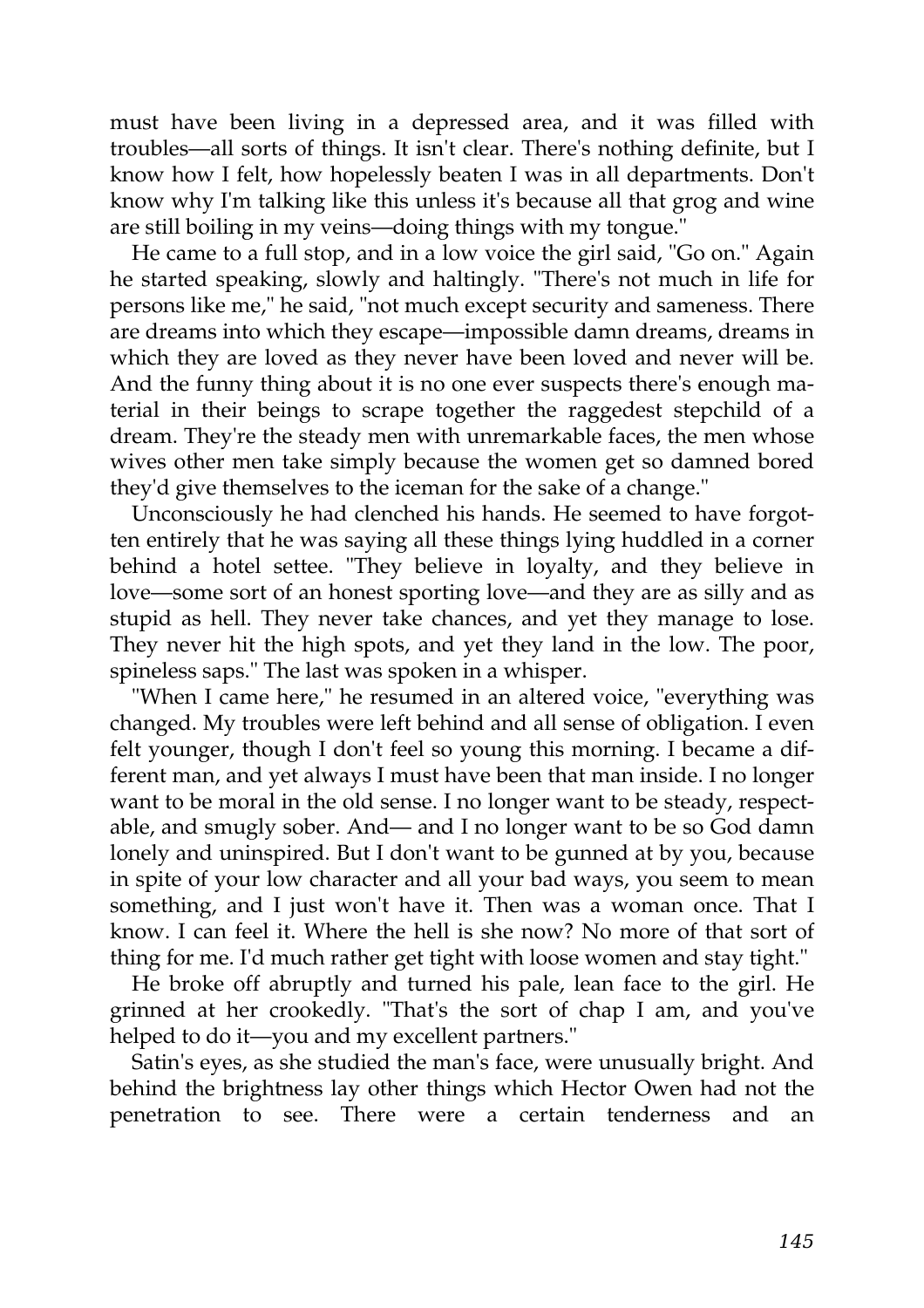understanding. There were emotions that surprised the girl herself, but she only smiled half mockingly when she spoke.

"Nonsense," she said, taking him in her arms. "What you need is a nice low-living, hard-drinking girl like myself, and I'm going to see that you get her."

Mr. Owen did.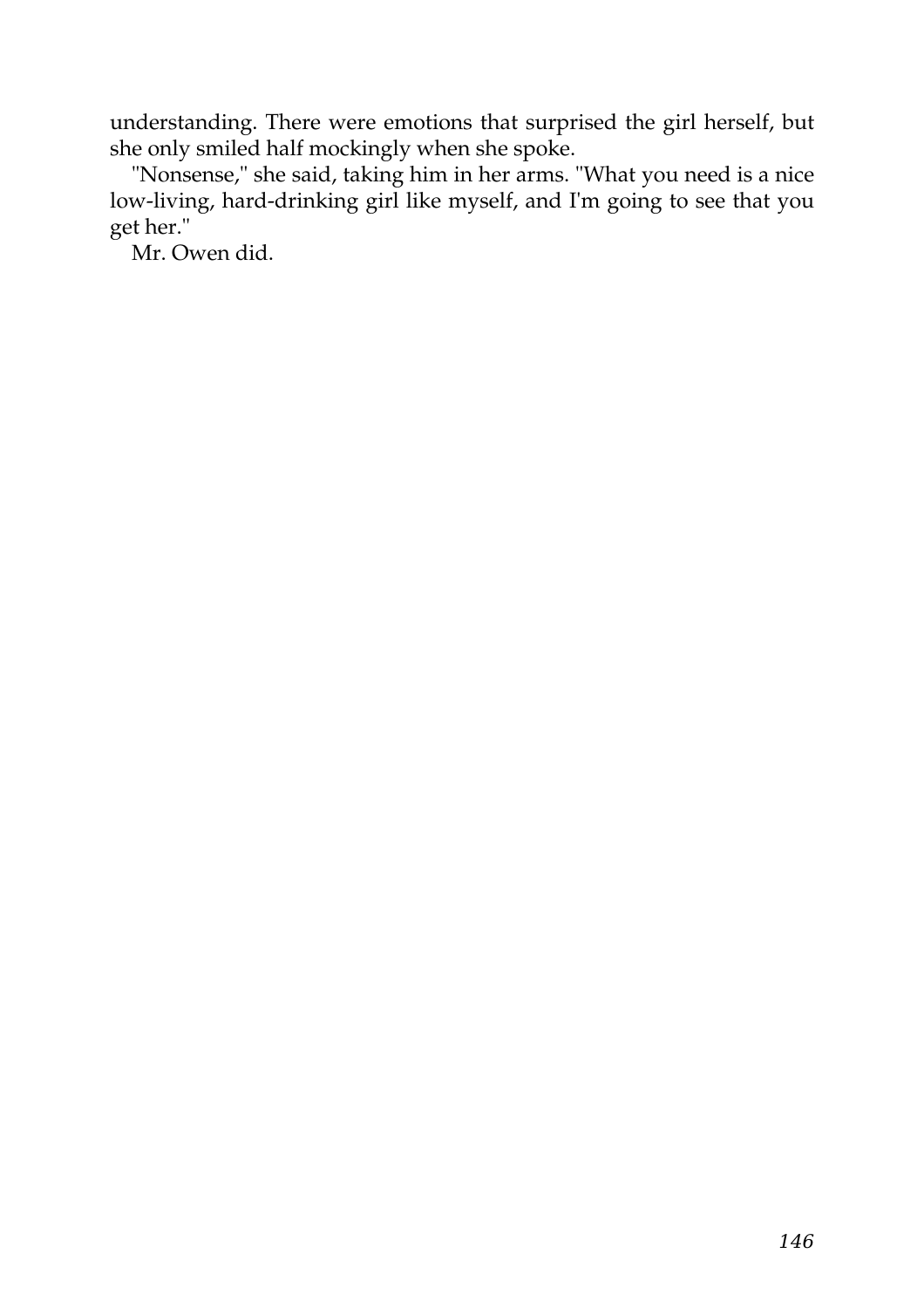# $\frac{1}{2}$ Chapter  $16$

### **CALM IN A CHAPEL**

"I NEVER knew I was like that," Mr. Owen observed some minutes later. "Neither did I," said Satin lazily. "Like what?"

She was sitting with her back against the wall. Between her lips was a cigarette she had borrowed from her companion. Mr. Owen was arranged in a similar posture, and he, too, was smoking.

"Why, so unremorsefully depraved," he explained. "So ready to accept all the good bad things the moment has to offer."

"I know," she said. "The other things have been forced on you too long. It isn't human to plod in harness, nor is it good for a man's soul to stand too much frustration. God doesn't like it."

"Then you do believe in God?"

"In my God, not in the usual one."

"What sort of God is yours?"

"A smiling God who can even laugh to take the edge off His sorrow. All His good intentions went by the board. He knows what failure is. Should have stuck to animals and left man uncreated. Too late now. He doesn't know what to do about it any more than we do."

"He sounds quite human," observed Mr. Owen.

"How could He be otherwise? He's supposed to deal with humanity."

"I know, but we are given the impression that God is something aloof, remote, for ever veiled from the eyes of man."

"Sure. Women suffer even to-day from the same false rumour. Naturally, it isn't true. If you treat a woman right nine times out of ten she'll skip down from her jolly old pedestal and treat you right. The only reason a woman ever gets up on a pedestal at all is to be seen to better advantage." Satin paused and smiled across at her companion. "Like it here?" she asked.

"It's a swell place," he admitted, "but we can't just park here for ever. I'm getting a little nervous about the time and the store and the state of being of my excellent partners."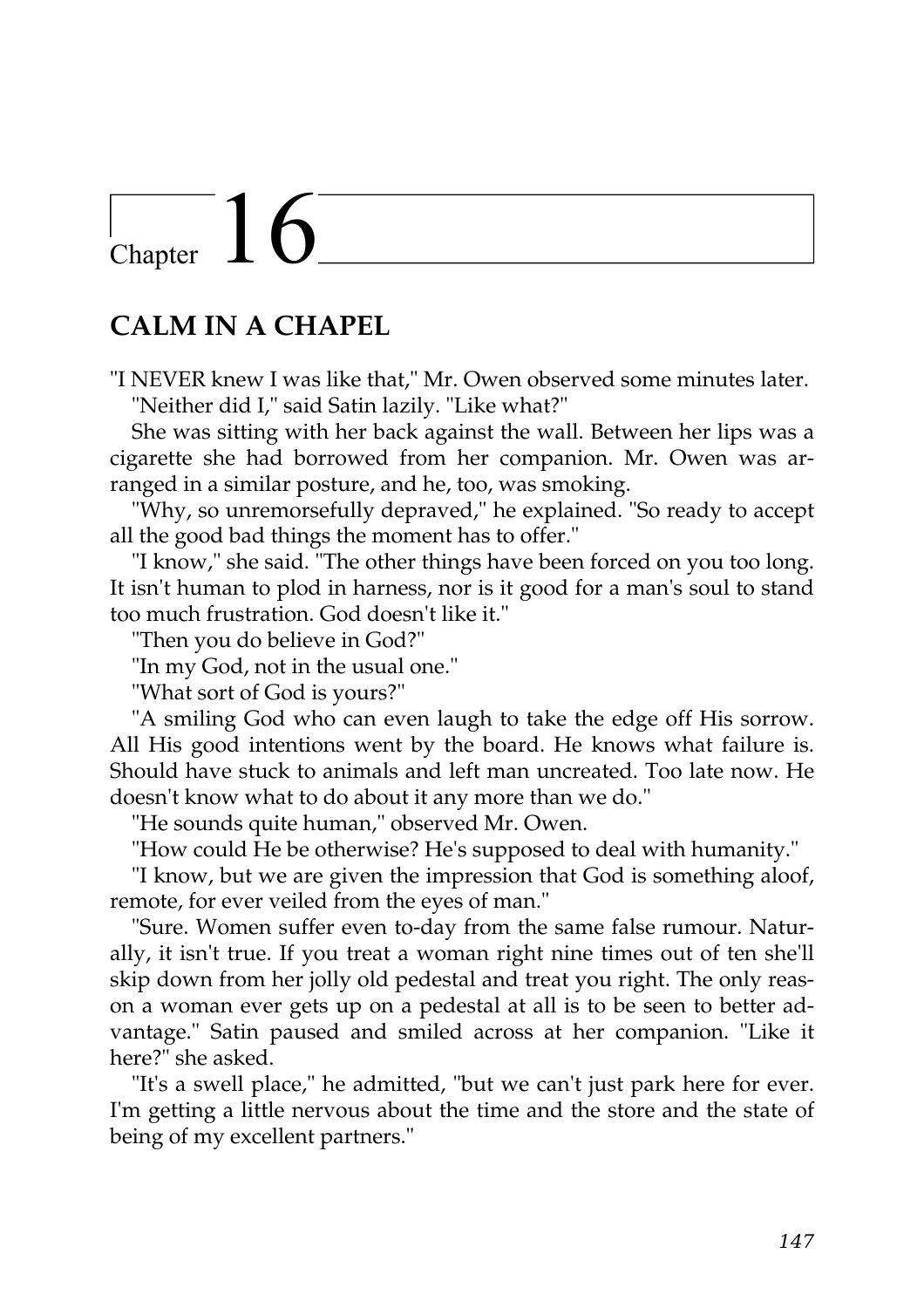"Don't worry," she told him. "Things will begin to happen soon."

They did. Hardly had Satin spoken than a sleek head appeared over the rim of the settee.

"Good-morning," said the head.

"Thank God you haven't a beard," replied Mr. Owen.

"I beg your pardon."

"It doesn't matter. I beg yours."

"Thought at first there was a bit of a fire back here," said the head. "And that reminds me of something. The manager says I'll have to ask you to come out now."

"You'll have to do more than ask," Satin replied sweetly. "You'll have to blast us out or rig up some sort of a derrick."

"It is a problem," admitted the head.

"What's a problem?" boomed a familiar voice.

The next moment the heads of the three partners ranged themselves beside that of the sleek gentleman.

"I have been told you're enjoying the cholera," said Mr. Larkin. "Would you mind flicking us a shot? It might put us out of our misery."

"Is there such a thing as time?" asked Mr. Owen.

"It isn't late," replied the senior partner. "Not at all late for a late morning. And besides, we can always make up for a lot of lost time."

"Are you ready to emerge?" Major Barney inquired.

"Because, if you aren't," put in Mr. Dinner, "we can have some food lowered down to you in buckets."

"We emerge," declared Satin, getting up and stretching her disconcerting young body, "if we can."

"Oh, that can be speedily arranged," said Mr. Larkin. "In fact, I think it best you do come out, or up, or under, or whatever it is. The way business is at present we can't possibly spare the head of the Pornographic Department and one of our most valued partners. Come along. Major."

The heads disappeared. Mr. Larkin's voice was heard issuing commands.

"You take one end, Major," he was saying, "and this gentleman and myself will take the other. Dinner is worse than useless. Only he mustn't expect to ride. Get off the sofa, Dinner. It's heavy enough as it is, God knows. All together now. Heave!"

The edges of the settee parted company with the walls. Miss Honor Knightly stepped gracefully if a little untidily through one aperture while Mr. Owen made his exit through the other. Both joined the partners in front of the settee and received their morning salutations.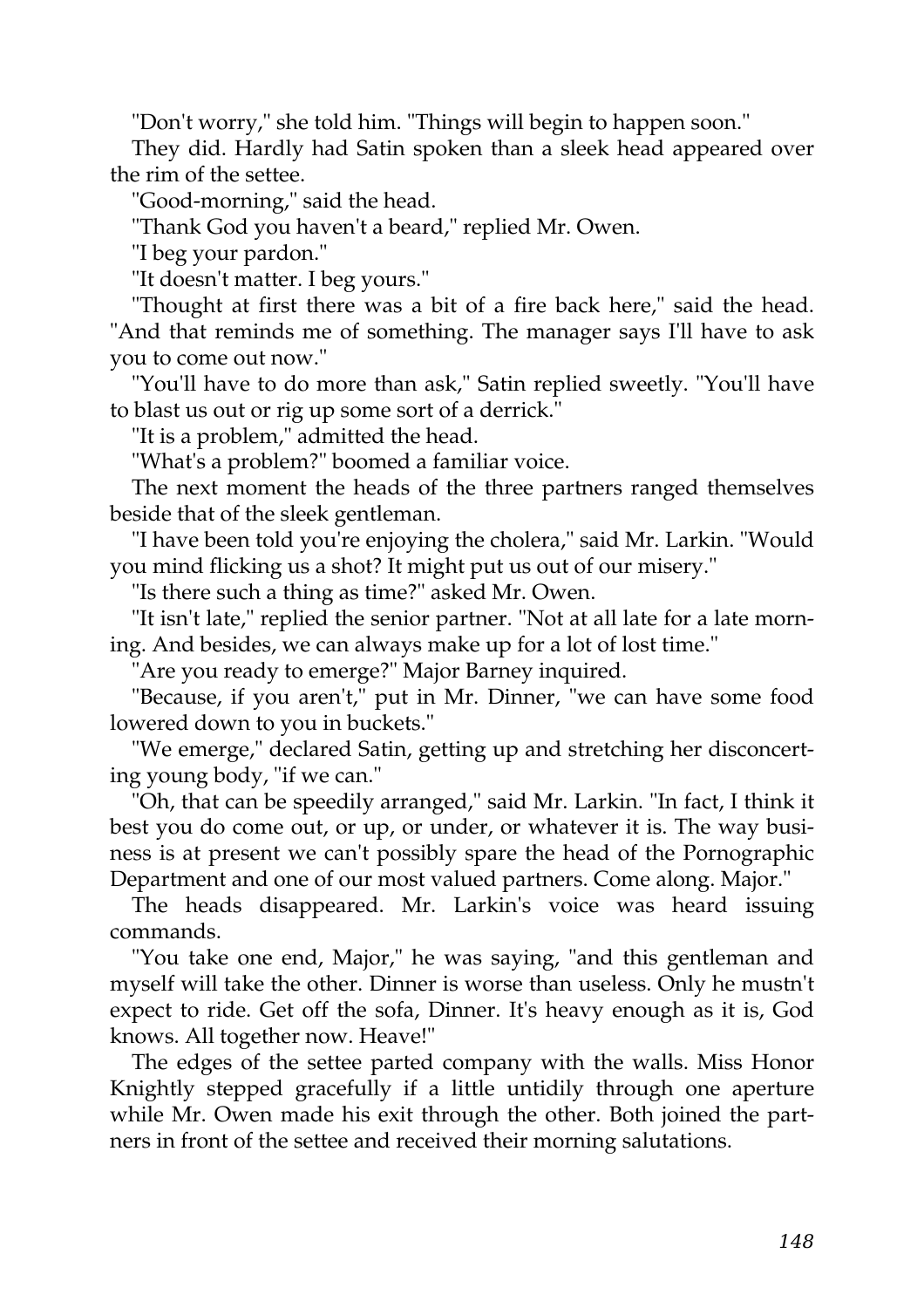"Where's Madame Gloria?" demanded Satin.

"Still sleeping, my dear, still sleeping," said the senior partner. "Such a woman for sleep. She plays hard and rests hard, poor soul. What's a stronger word than veer? I'd like to apply it to my head."

"Swirl," suggested Satin, "twirl, or spin."

"Splendid!" cried Mr. Larkin. "It's doing all three."

"Once more on the road," said Major Barney. "Time is tearing along. These people must wash and we all must eat. Then to the store. It can't get along without us."

"Exactly," agreed Mr. Larkin. "I always like to be present whenever the place is robbed. Things seem to go better then. There's less excitement and scurrying about."

"I hope we're not robbed to-day," said Mr. Dinner in a bleak voice. "My nerves are jumpy enough as they are, without the added stimulant of thieves."

"Spoken for us all," declared Mr. Larkin. "Let us fly. This gentleman will push the settee back. He's new on the managerial staff. It will be good experience. Good-morning, sir. Forward."

With a slightly dazed expression in his eyes, the sleek-headed young gentleman, so beautifully attired, gazed after the departing partners, gallantly ushering that stunning creature down the quiet reaches of the balcony lounge.

Half an hour later the partners and Satin, now spick and span, arrived at the store through the cool fragrance of a glorious morning. At the private entrance to Mr. Larkin's office they paused and turned to look at it—the morning. In the eyes of each was a touch of wistfulness and rebellion.

"What a day!" sighed the senior partner.

"What a night!" said Mr. Owen.

"It's too bad to know how to play," remarked Satin.

"It would be worse to know how to work," observed Mr. Dinner. "I mean, only how to work."

"Don't worry, my children," consoled Mr. Larkin. "A plan is forming. Don't ask me now. It is not quite ready. In the meantime, to your places, but don't overdo it. Don't strain yourselves. We are not in the best condition. And remember, there is always lunch. A cheerful thought."

The Book Department itself was not an uncheerful place in which to spend a hangover, and the Pornographic Section was almost deserted, except for a clean little man in clerical garb who was approaching the counter. There was something about his clean neatness and his mild yet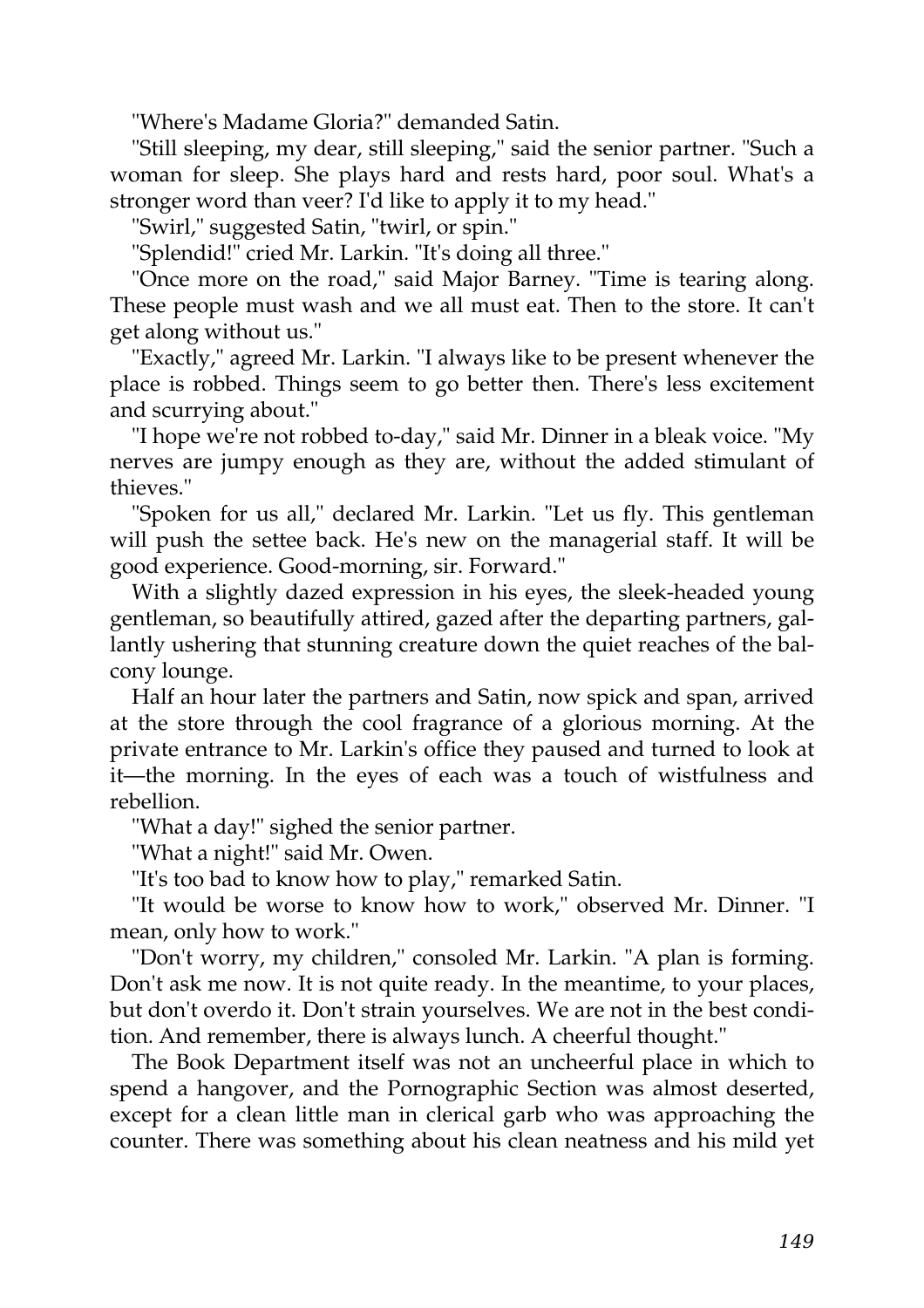eager expression that made Mr. Owen wish he had lived a better life. Satin gazed on the little preacher with her usual cynical tolerance.

"I'm going to the Holy Land," the preacher informed her happily, "and-

"My dear sir," cut in Satin, "you were never farther away from that region than you are at this minute."

"Perhaps a book with maps might bring me a little nearer," suggested the little fellow with a disarming smile.

"Do you see that volume upon which your hand is resting?" said Satin. "Well, that's called *Strumpets at Dawn"*

"How beautiful!" cried the small, clean preacher. "It fascinates me."

"What!" exclaimed Mr. Owen involuntarily, and glanced at Satin.

Even that imperturbable young lady appeared to be momentarily stunned.

"But the Holy Land first," the preacher continued agreeably. "Have you such a book?"

"You will find no end of them," replied the girl, "about three aisles farther down—in the Travel Section, sir."

"How nice of you," said the little chap, the eager light in his eyes increasing at the mention of travel. "I think I'll take this one, too, before I go."

"No!" broke from Mr. Owen's lips as Satin selected the book and calmly wrapped it up. "You can't do such a thing."

"Nonsense," retorted Satin. "It will do him a world of good."

The little preacher accepted the package and turned away.

*"Trumpets at Dawn,"* they heard him murmur. "How beautiful! How deeply religious!"

Satin and Mr. Owen inspected each other.

"You shouldn't have done that," said the man.

"Why not give the little chap a break for once in his life?" replied Satin. "After he's finished that book, he'll need to go to the Holy Land. Now, there's no particular reason."

"After he's read that book," said Mr. Owen, "he may never go to the Holy Land but spend his savings in riotous living."

"There's no such thing as riotous living," Satin retorted. "It's merely a frame of mind. He was a nice little preacher."

"I hope he stays nice," Mr. Owen remarked sceptically. "I wouldn't read that book myself."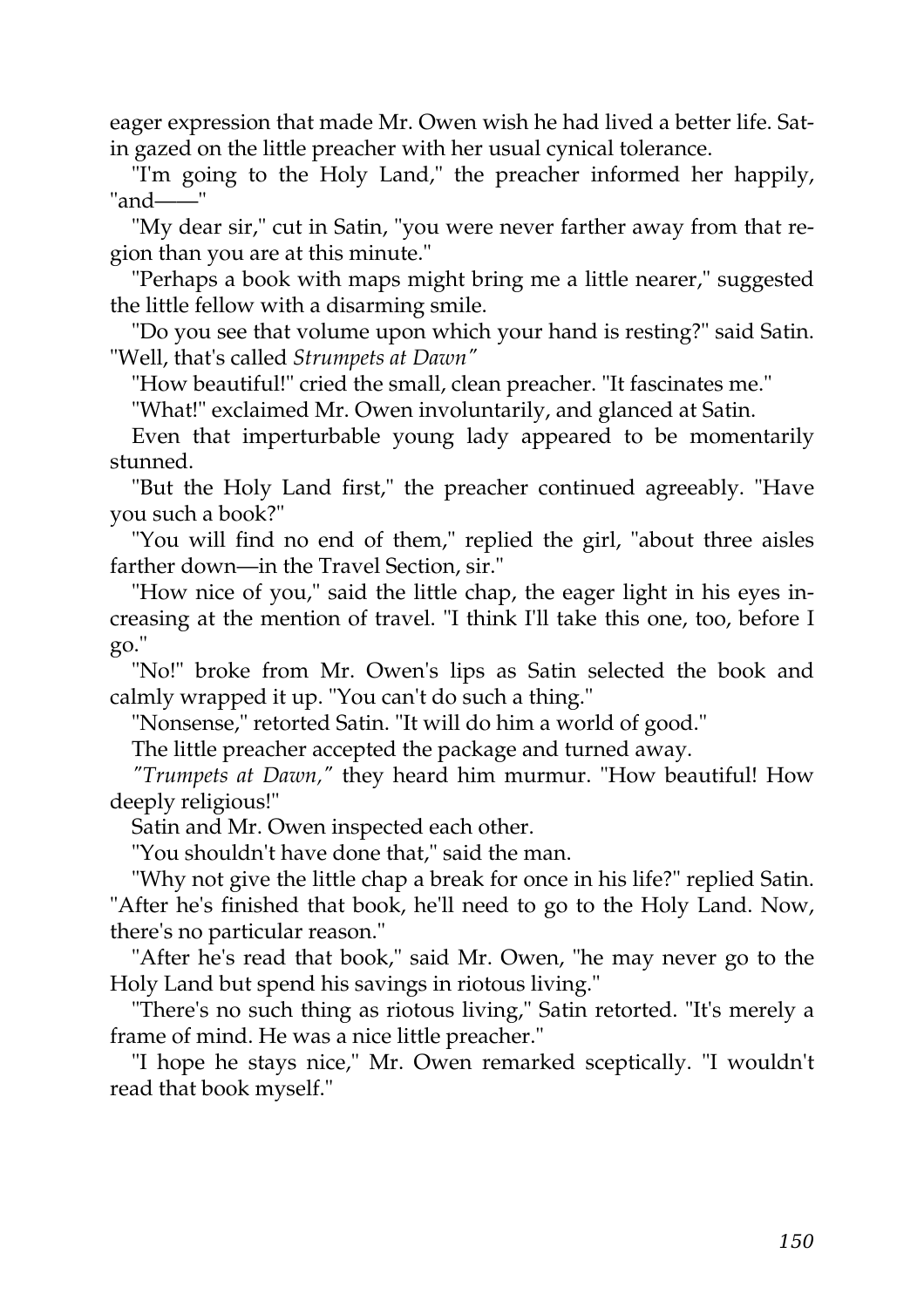"If you did," she told him, "you would find more beauty and tenderness in it than in a six-foot bookshelf of inspirational works. That's the truth. Come along now. I want to show you a place."

By way of a spacious lift she took Mr. Owen to the top floor of the building. They stepped out into the subdued, mellow atmosphere of the Music Department.

"It's tranquil here, isn't it?" said Satin, a new note in her rather husky voice.

"After life's fitful fever," murmured Mr. Owen.

Silently gleaming beneath artfully shaded lamps the pianos stood about on the heavy carpet. Between them lay shadowed spaces so that each instrument was isolated in its own pool of radiance. Looking at them Mr. Owen thought of lovely rooms in quiet homes.

"It's awful to think," observed Satin, cutting into his thoughts, "that many of these pianos are doomed to the grubby hands of rebellious little boys and girls. Instruments of torture instead of beauty."

"You would have to say something like that," Mr. Owen told her. "Always throwing flies."

She smiled at him almost sympathetically.

"I must toughen you spiritually," she said, "as well as physically. Come along with me."

Noiselessly they made their way between the pianos until they came to a small stout door that looked as if it should have been set into the ivyclad wall of a church. Satin opened the door and, passing through, they entered a chamber of utter quietness and peace. It was a long apartment with a high raftered roof rather than a ceiling. The entire end of the room was occupied by an organ.

The windows on either side were of richly stained glass. But for the absence of pews Mr. Owen would have thought himself in a church. The windows were partly open. There was a feeling of wings in the sky. Somewhere outside a band of small birds was chirping. The little chirps sounded speculative and decently modulated in this quiet place. The hum and drone of the city far below only added to Mr. Owen's feeling of remoteness. Here they were entirely detached from life. It was as if this room might rise at any moment and float away through the blue.

Satin was moving slowly towards the organ. She turned back and smiled at the man behind her. He decided there was a quality exceedingly lovely in that smile.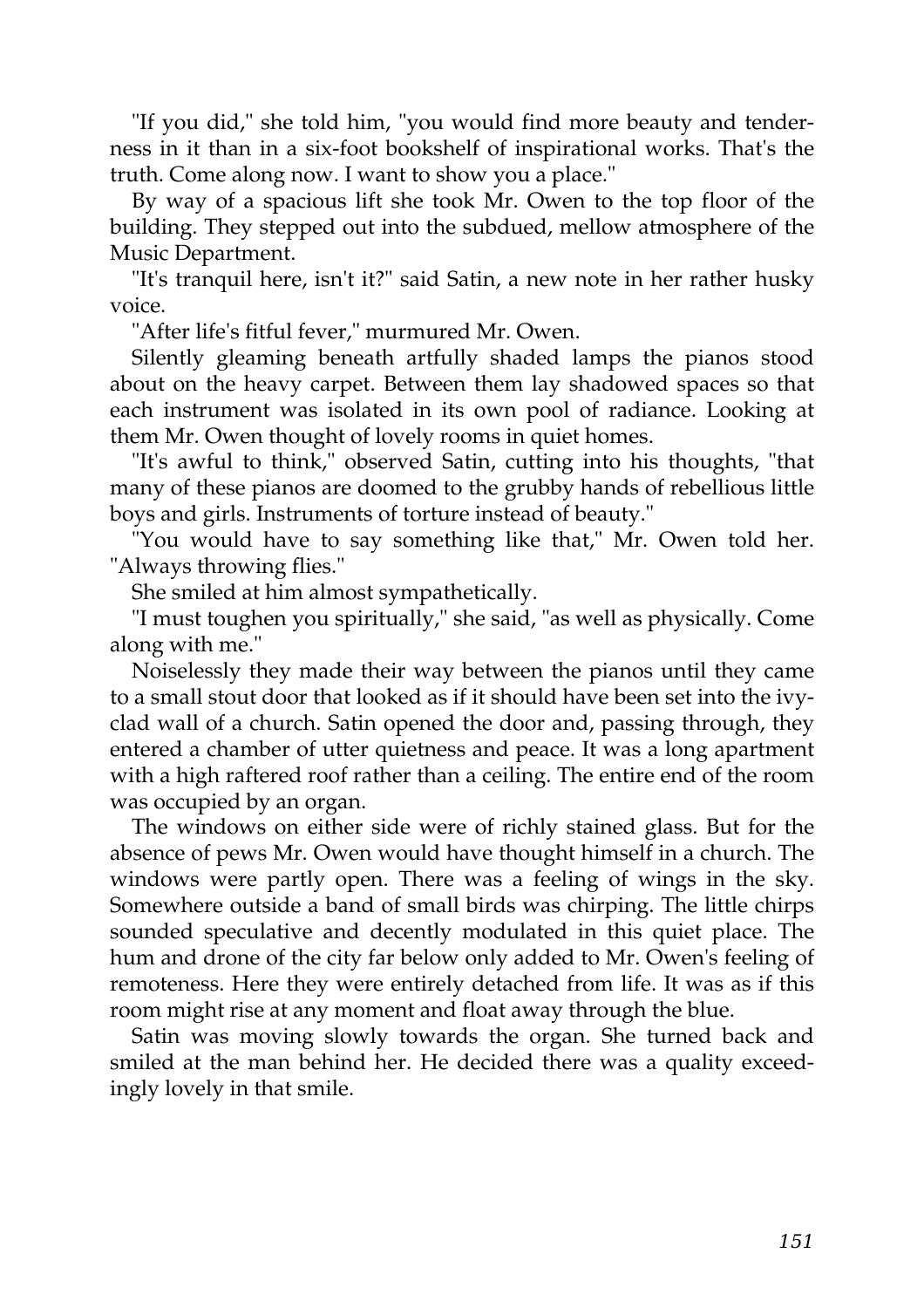"Bring your hangover down here," she said, "and rest it comfortably by the organ. Whenever my breast becomes too savage I come to this place and play to it."

In a deep chair near the organ Mr. Owen sat down and rested his head. It no longer seemed so hot and tired. Within him there was a sense of peace. Gradually little liquid notes began to splatter round him like refreshing drops of rain. Satin played. Time swept by unheeded on a tide of low, throbbing harmony. Thoughts strayed idly through Mr. Owen's mind. They were vague, these thoughts, for he was unable to place himself. More like sensations they were—remembrance of things too remote to name. Far-away days and far-away feeling. Time when it was young, before it had grown a fretting beard. As the velocity of the notes increased from a shower to a flood of melody, Mr. Owen changed the position of his head the better to observe the figure at the organ.

"She might be a priestess," he reflected, a little thrilled, "instead of a hard-boiled purveyor of indecent literature."

There was an expression on Satin's face he had never seen there before. Emotions seemed to be straining within her, crying to be released. As he looked at the girl he felt that one barrier had been removed only to be replaced by another. To him she was still as enigmatic and as baffling as before. There was beauty here unquestionably, but now it was beauty in pain, in conflict with itself. Through the medium of the organ her fingers were searching for something, for a completeness, it seemed, beyond life, beyond her days as she lived them. Suddenly she stopped. The sobbing notes fled through the stained-glass windows, but little wraiths of harmony still lingered in the hushed air of the room. She swung round on the bench and sat for a moment contemplating Mr. Owen. Her eyes were large and dark and touched with the spell of her playing. But her lips were disturbingly mocking.

"Suppose," she said quite distinctly, "I should tell you I loved you. Would that do any good?"

"It would be better than a quart of aspirins," he replied.

"Would it? Then consider it said."

"Why?" asked Mr. Owen.

"Because I do," said Satin.

"Still why?"

"Don't ask me that. There is no special reason."

"I can think of none myself," Mr. Owen replied. "No good and sufficient ones. You can't play away the years, you know. I own to a number of them."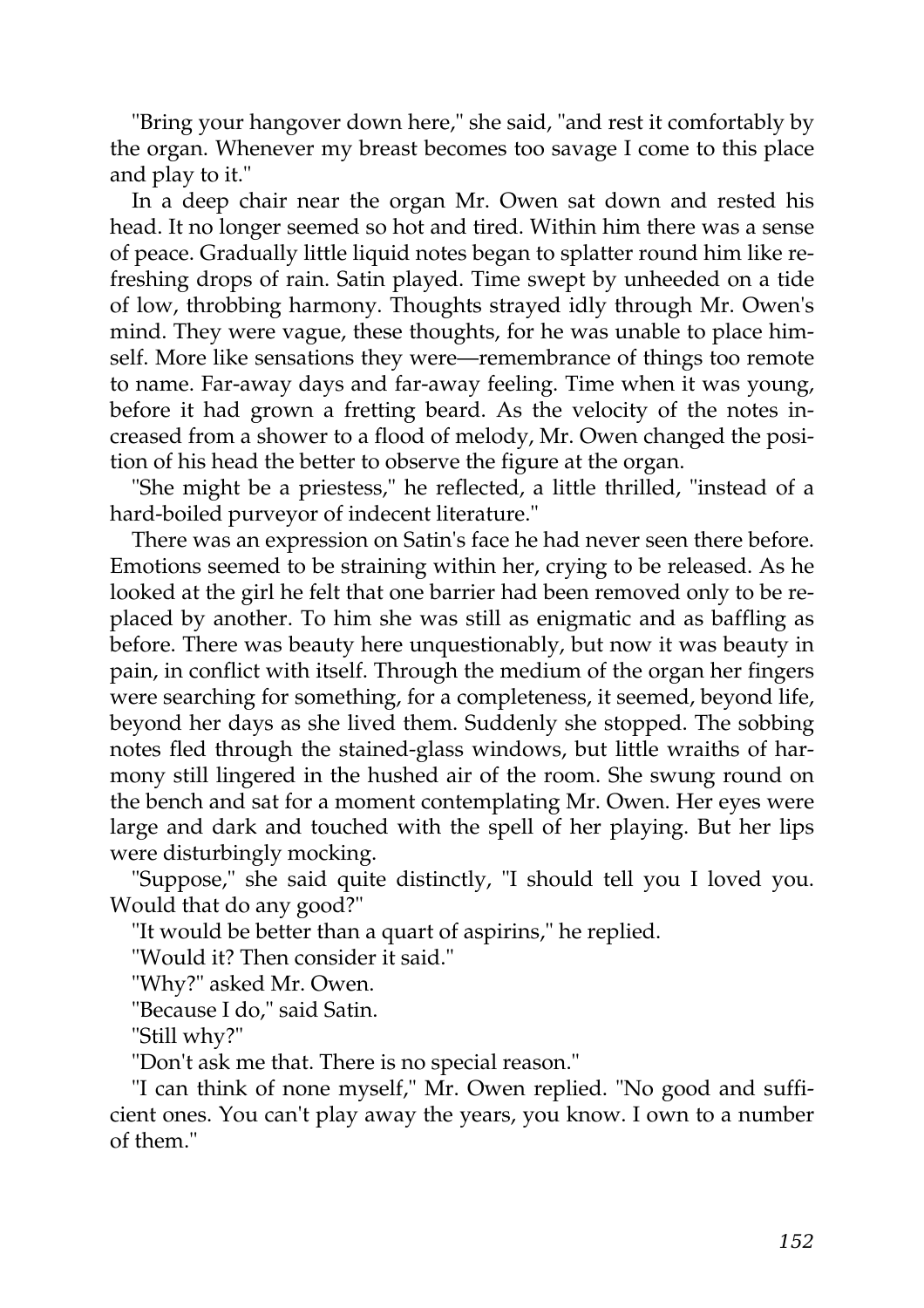"Let me worry about your years," the girl told him. "They're none of your business so far as I'm concerned." She hesitated, and for the first time Mr. Owen detected a suggestion of timidity in her bearing. "Think I'm a pretty hard girl, don't you?" she advanced. "All sexed up and everything—an easy make?"

"Not all of that," said Mr. Owen, "but I wouldn't go so far as to call you sexless."

"You'd better not," the girl replied. "I'd consider that an insult. What's all this noise about sex, anyway? Why make it a vice and keep it in the dark? It's an amiable gesture, after all. Why not make nerves a vice, or egotistical talking, or patriotic speeches, or spying on one's neighbours, or interfering with one's personal liberty, attempting to supervise a person's conduct, or any number of things beside which sex is a mere flash in the pan? As a matter of fact, sex is swell. I thoroughly enjoy it."

"That makes us even," admitted Mr. Owen, "but my greater wisdom tells me it can be misused. I mean, a man so often slips round the corner on his woman or vice versa. You know, not playing the game, and getting emotions all mucked up."

"That's just rotten," said the girl slowly. "And it's worse because it's so unnecessary. People who cheat like that want two things at once. They lack in guts."

"Forcefully if not nicely put," observed Mr. Owen.

"Come over here," said the girl.

He sat on a stool at her feet. She leaned over him and taking his head in her arms, held it against her breast. The moments passed and neither of them spoke. A still room. Only the notes of birds.

"Well, Mr. Man," she said at last, "I'm not so sexy as you think. I've had only a few moments—never a real lover."

"That, also, is none of my business," replied Mr. Owen. "I suspect your good judgment far more than your morals."

"Why?"

"For various reasons. I'm one of them."

She pushed his head up from her and looked into his eyes.

"How long have you been lonely?" she asked irrelevantly.

"How do you know I have?"

"The look's there. I found a lost dog once."

"Thanks," said Mr. Owen. "Aren't we all?"

She was holding his head now rather carelessly in her lap, much as if she were holding a cantaloupe or a grapefruit. Above his head she was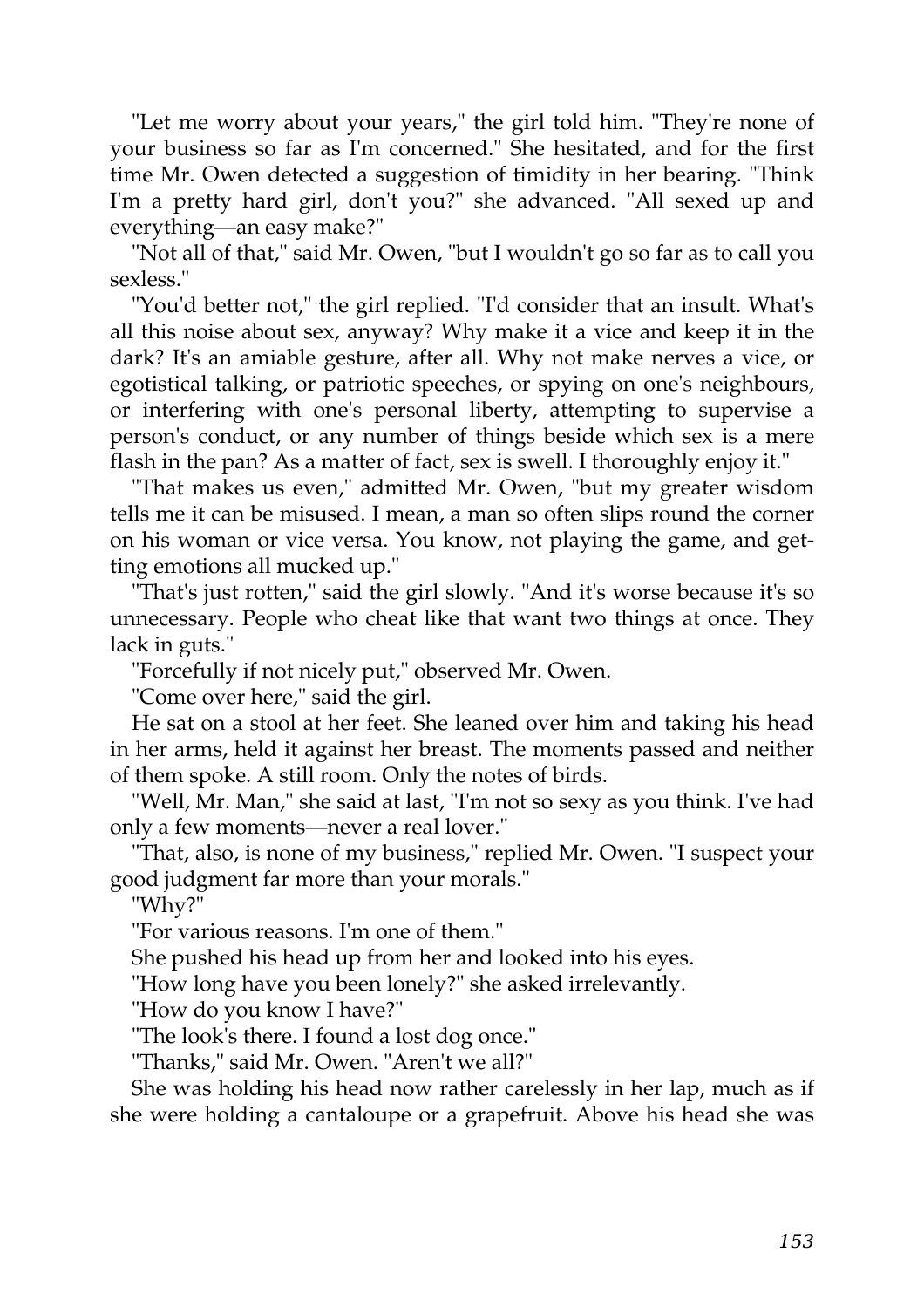gazing dreamily through one of the windows at a small white cloud drifting past.

"Perhaps," she admitted. "Yes. I've been, but I'm not going to be any more. I have you now."

"Right," said Mr. Owen. "But what about the head? Have you finished using it? I'm afraid it will roll off."

"No," she replied with determination. "I want the head. I feel like hugging it."

"All right, but just don't forget it. After all, it's a head."

Once more he felt his face pressed against the fine young breast of the girl. He cleverly contrived to breath without thwarting her purpose. He liked it that way. He had a feeling of having come home at last. Peace entered into his so long troubled soul, or whatever it was that served for one.

"I can't remember," he told her. "And I don't want to."

"Good," she said. "Do you love me?"

The head nodded vigorously.

"I guess that will have to do," remarked the girl. "Then we're sweethearts, you and I?"

This time the head nodded rather bashfully.

"Yes," he said. "I guess that's what we are."

"How nice," mused Satin. "Never had a sweetheart proper. Not a regular one. Are you glad?"

Then it was that Mr. Owen abandoned his passive role and took the girl in his arms with surprising zest and vigour.

"You must be glad," she managed to get out at last. "Thanks. That was very nice. We must find a little place and begin to live very busily together. I have no ties."

"My bridges are down," replied Mr. Owen with a shrug. "Thank God they led to you. Don't let me ever remember—only you, Satin."

"That's the decentest thing you've said. I guess that's why you found me, or rather, why I found you."

They were standing now, facing one of the windows. Below them throbbed the city and around them swam the sky. It was one of those moments. Both seemed to feel it. Mr. Owen did not know what it was, but it was there—all that his heart could carry.

"Of course," he heard the girl saying, "you'll have to be careful about beds—whose you get in. But I won't be strict. Running around with those partners, God knows what might not happen."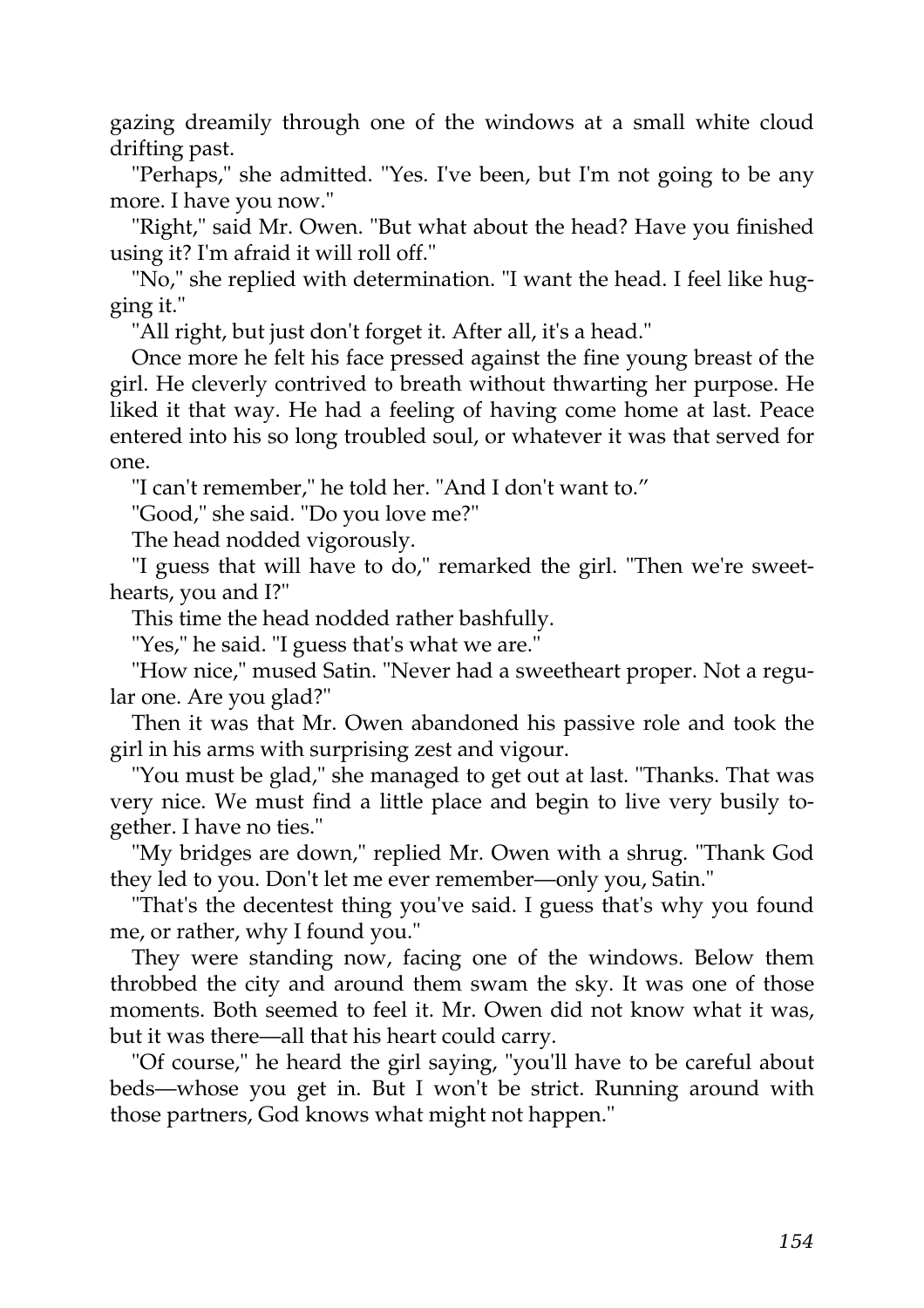As if the mere mention of them was sufficient to call them into being, the little door opened, and the three gentlemen came swinging down the room. Mr. Owen grinned. They looked for all the world like God-fearing sober-sided vestry-men. They should have held plates in their hands.

"At last!" exclaimed Mr. Larkin. "At last! Although I must say, this is a far cry to the Pornographic Department. Can you imagine what I've done?"

"I don't like to think about it," said Mr. Owen.

"Well, you will," proudly retorted the senior partner. "I've declared a holiday."

"Go on," said Satin. "For everybody?"

Mr. Larkin nodded.

"Even for Horrid and Blue Mould," he assured her.

"Sweet man," said Satin.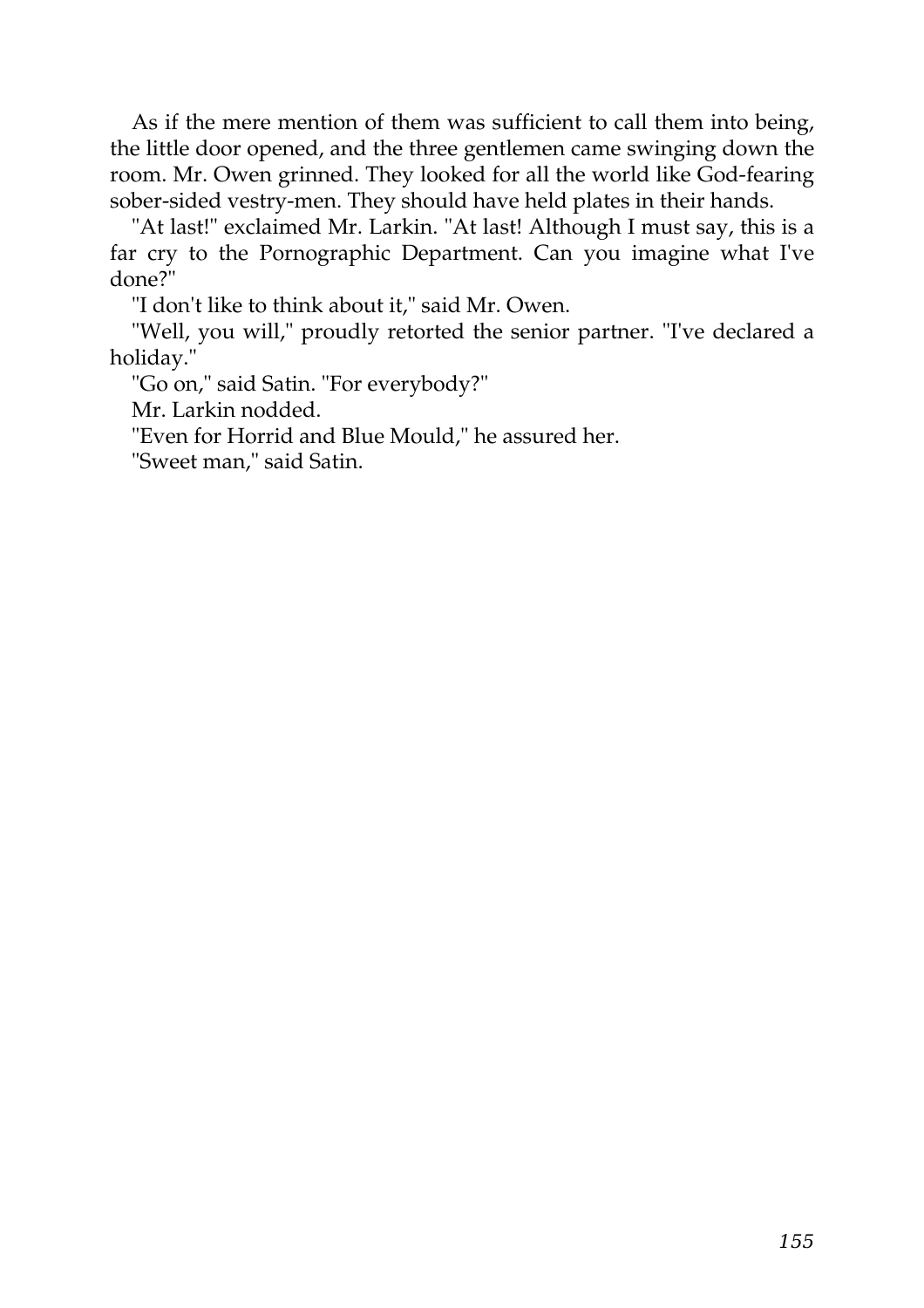# $\begin{bmatrix} 1 & 1 \\ 1 & 1 \end{bmatrix}$

### **LASCIVIOUS DANCING**

"AM I not?" replied Mr. Larkin. "All the girls are saying that to-day, at any rate. What a time we had getting our customers out of the store."

"Never saw the place so full," observed Mr. Dinner.

"One large lady came charging back at me three times," declared Major Barney, "before I successfully repulsed her. Said she wanted to buy a bird cage."

"The poor thing," remarked Mr. Larkin sadly. "And the bird. I suffer for the bird, too. But still, all work and no play would simply be too bad. Besides, people buy too many things, anyway. Everybody wants to own something. Would you believe it? Frequently I haven't a shirt to my back, and we have a counter devoted entirely to shirts— lovely ones. I rebel. I refuse to participate. I feel like giving my possessions away and running naked through the streets. Of course, I should wear shoes. Light ones."

"Are we to spend our holiday mentally watching you run naked through the streets?" Mr. Dinner inquired.

"Naked save for shoes," corrected the senior partner. "I have the most amazingly sensitive feet. They fairly shriek at the approach of a pebble."

"I must confess," observed the Major, "that your thoughts are veering to-day as they have never veered before."

"But people do grab and snatch," Mr. Larkin protested. "You'll have to admit that. They do grab and snatch. Makes me so ashamed, I'm frequently reluctant to approach one of my own counters on some slight personal mission. Therefore, my back sometimes finds itself without a shirt." He turned to Mr. Owen as if in search of an understanding heart. "You see how it is," he resumed. "Our partners are too degenerate to care about backs and shirts. Drawers are a joke to them, if they ever think of them at all."

"I thoroughly understand," said Mr. Owen, "and sympathise deeply. Do you like to drink?"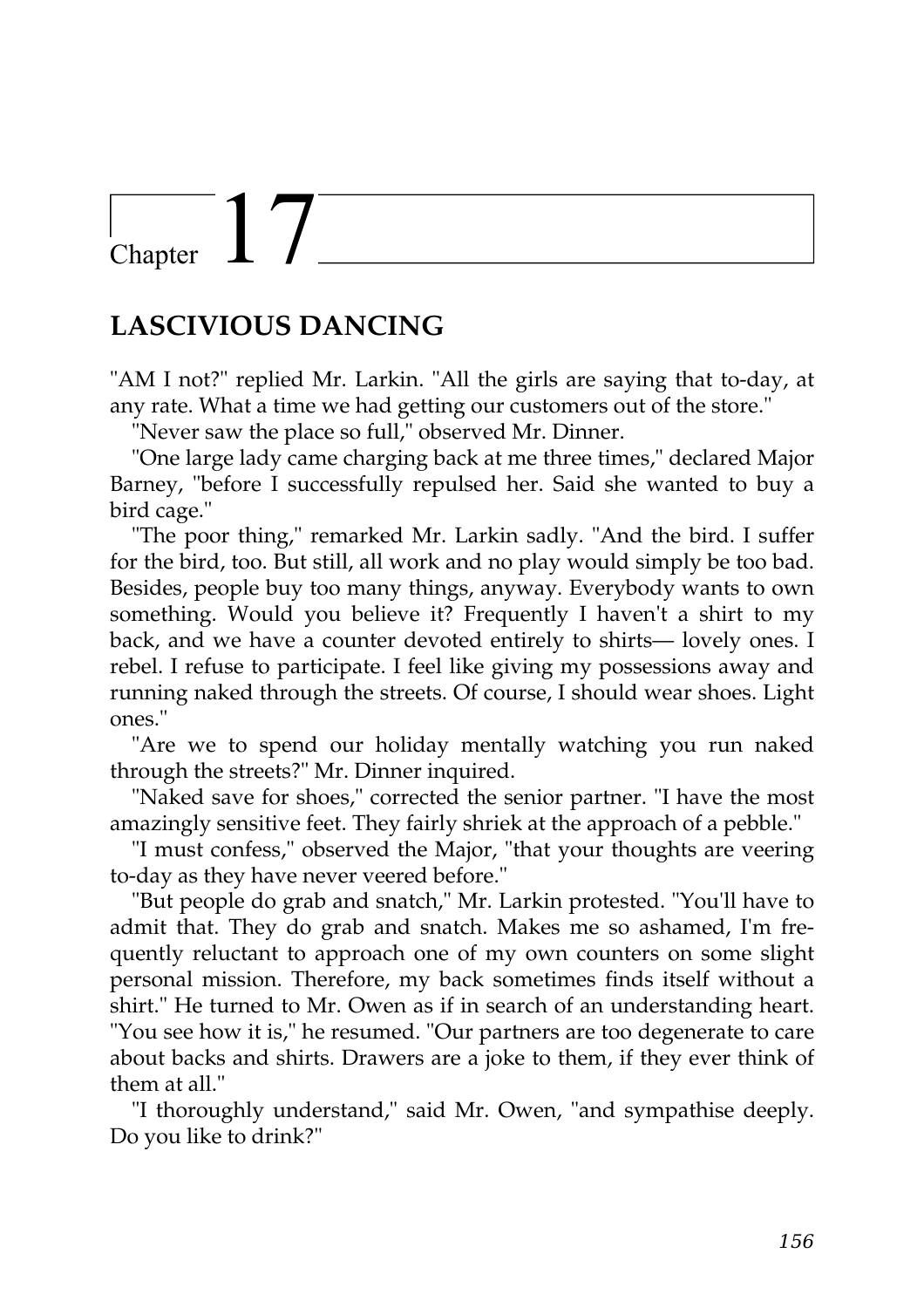The senior partner's face brightened visibly. He clasped his hands.

"Immensely!" he exclaimed. "Copiously! How did you ever know? Why, you removed the very words from my mouth. I was going to suggest that we all go out and get ourselves rotten drunk, if you'll pardon the expression."

"God, yes!" cried the Major. "It's the only intelligent thing you have said."

"And then we'll dance lasciviously with lewd women," continued Mr. Larkin. "Oh, life, life, life and a whole lot of lust."

"He's outdoing himself to-day," said Mr. Dinner in a low voice. "These poetic raptures of his will get us all into trouble."

"Where shall we go?" asked Mr. Dinner.

"I suggest the Woods," said the senior partner. "There'll be a large, open taxi, and we'll all get in it."

"What's the Woods?" Mr. Owen wanted to know.

"Oh, a jolly place," replied Mr. Larkin. "There are woods, you know."

"I know," said Mr. Owen. "Just woods?"

"Heavens, no!" exclaimed Mr. Larkin. "What would we do with a lot of woods? There are other things—acrobats, for example. I know a couple of artists. They contort. We'll have them to lunch with us."

"I know the man who handles the bears," announced the Major. "A sterling character."

"It would be safer if he were of iron," observed the senior partner, "or brass, if he associates with those bears. They're a hard lot. I know them."

"May I suggest," put in Mr. Owen, "that we begin actively to enjoy these rare delights instead of merely discussing them?"

"You may and you shall," Mr. Larkin declared. "Let us hurl ourselves into a lift and then debauch into the boulevards. Holidays come to us too rarely. We must take advantage of everything and everybody. Hats and sticks are in my office."

As they left the little chapel, as Mr. Owen had come to regard it, he glanced back almost regretfully. It had been a pleasant retreat. He still saw in fancy Satin seated at the organ, playing away his hangover.

"It was quiet here, wasn't it?" he said to her in a low voice.

"Yes," she answered, "and eventful, but now the battle is on. These men are entirely mad, and we are not much better."

"It isn't such a thin way to be," observed Mr. Owen philosophically. "There's plenty of room in my system for a lot of madness."

Satin made no reply but pressed his thin hand as the door closed behind them. A few minutes later they were debauching into the street.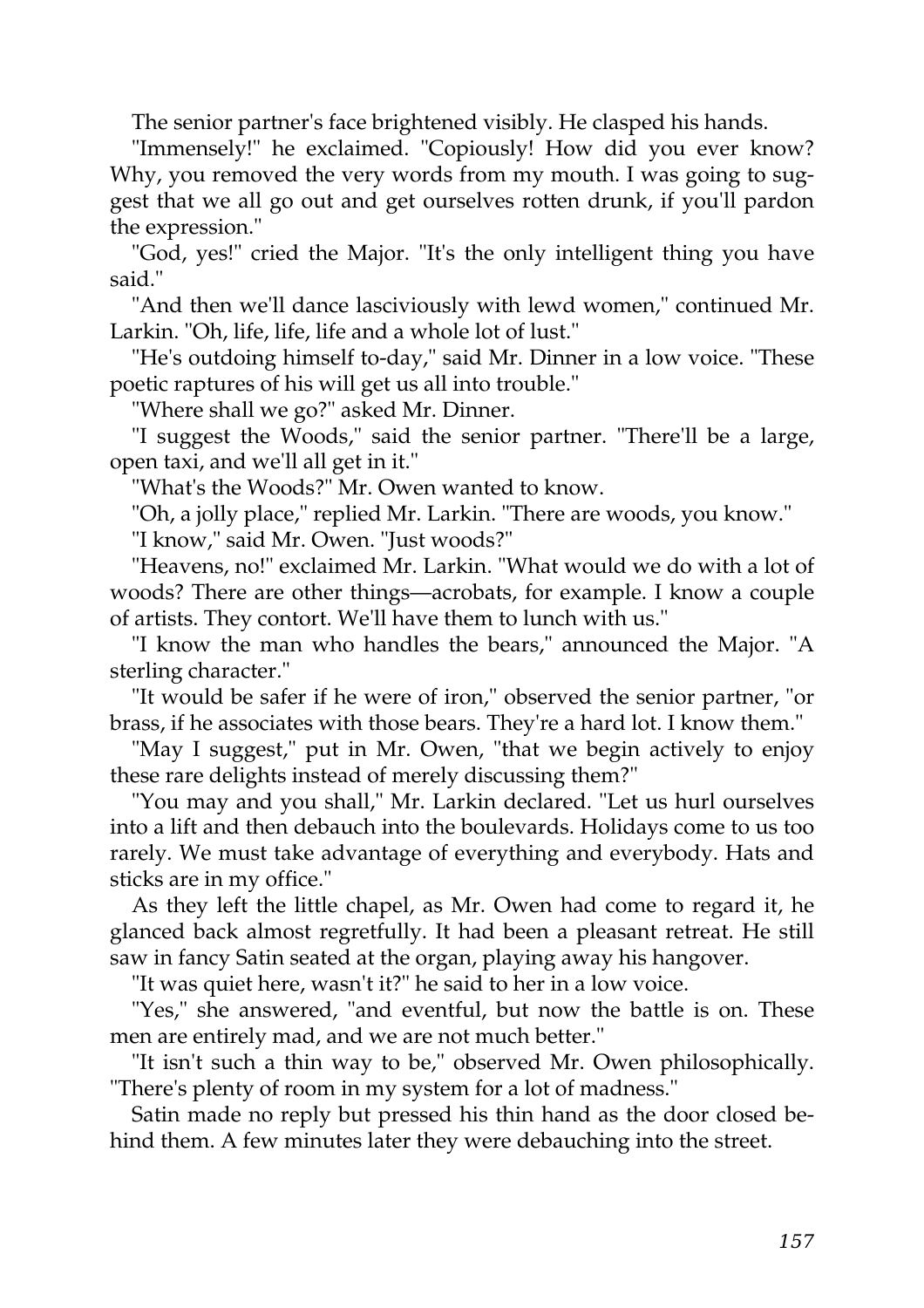"On such a morning as this," declared Mr. Larkin, "an employer would be a criminal not to declare a holiday."

"Especially when he wanted one himself," remarked Satin.

"Exactly, my dear, exactly," said Mr. Larkin. "The Major might know a sterling bear tamer, but he overlooks the fact that my heart is entirely of gold. I love to share my pleasures. Ah, yes, indeed, to share and let share. Taxi! I hope he stops. That's just the kind."

He did stop, and the party with much dignity and seemliness distributed its members upon the seats of the open taxicab. Soon they were speeding along the handsome boulevard in the direction of the Woods. Suddenly Mr. Larkin espied a café and became highly excited.

"We must stop there for a rest," he proclaimed. "It's simply filthy with lewd women—the lewdest and lowest in town. Also the most beautiful. Stop at the Wild House, taxi. We will break our journey there."

The Wild House was doing good business for so early in the day. Already the tables were well filled, and the floor was sprinkled with dancers. Mr. Owen regarded the couples a little nervously in an effort to ascertain how lasciviously they were dancing. He did not know the first thing about it and was not at all sure whether he wanted to learn.

"Captain," Mr. Larkin commanded, "we want something just a trifle better than the best table in the house."

"Certainly, Mr. Larkin," replied the captain. "Be sealed right here at this one. It's a new table."

"How nice!" exclaimed the senior partner as the party arranged itself round the table. "I am greatly pleased. New tables affect me that way. Now, captain, we intend to get very drunk and perhaps disorderly. You know, the strain. It has been great. It has been terrific. One must relax with a crash. Bring us lewd women. We wish to dance lasciviously while we're still on our feet."

The captain understood perfectly. He was almost sympathetic about it. He glided away, as captains do. Presently the party was reinforced by four girls. Mr. Owen could not remember ever having seen such evillooking faces. At the same time he had to admit that these women were not without an element of fascination.

"Don't mind me," Satin whispered to him. "You have to go through with it now. Dance with one of these molls when the time comes. I'll stay here and pick up the pieces."

"All this is very upsetting," Mr. Owen complained. "I can hardly dance decently much less the other way— lasciviously, as he keeps calling it in a very nasty manner."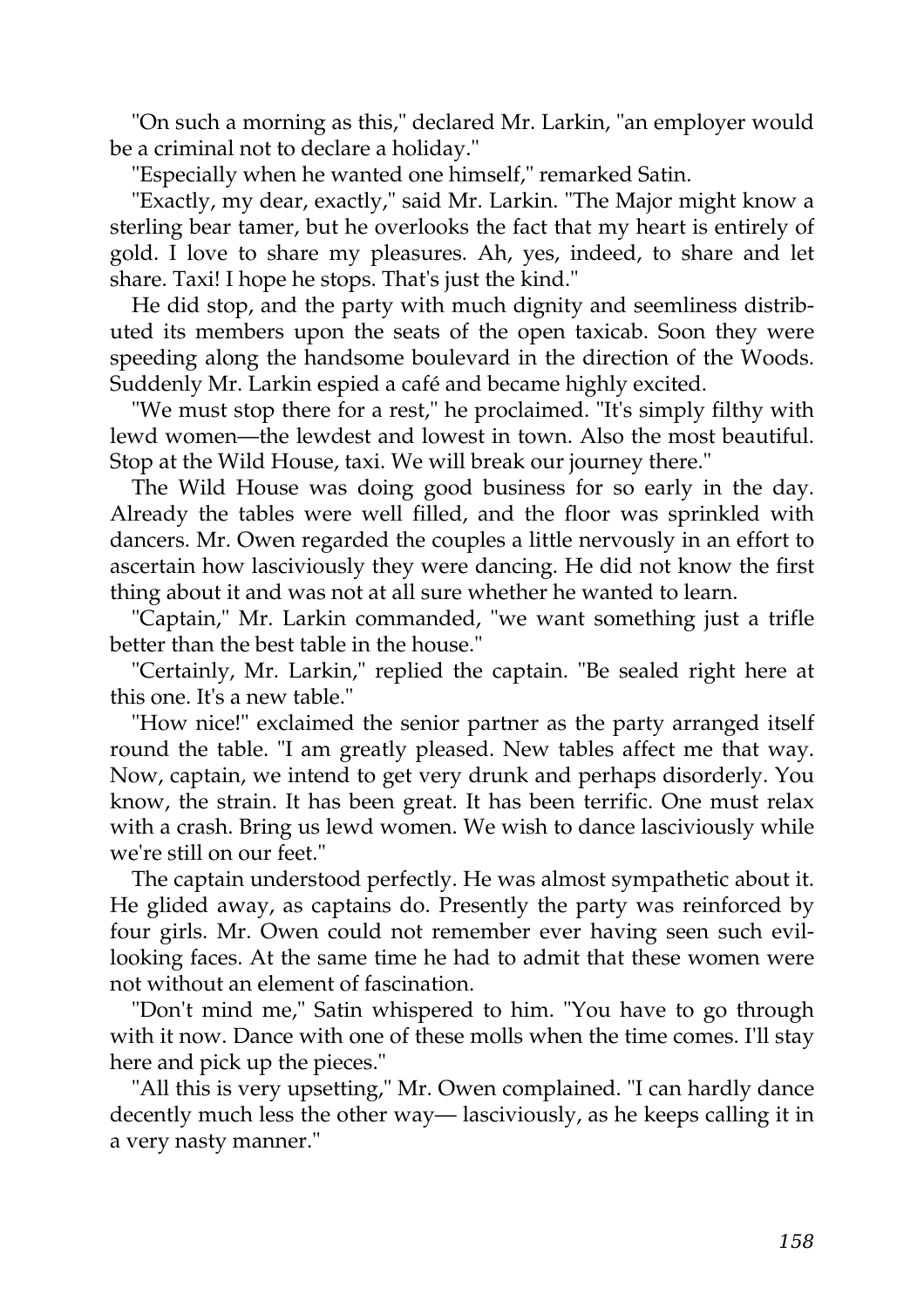The drinks came thick and fast. Everyone began to feel better. The dark eyes of the senior partner were gleaming with infantile happiness. He rose abruptly from his chair. The orchestra had burst into a frenzy of syncopation.

"Now, ladies," he said, "you must take us out there on that floor and make us dance lasciviously whether we want to or not. We are on a bit of a holiday, you know. The strain has been great. We must relax all over the floor.

Before Mr. Owen knew what was happening, he felt himself seized, dragged from his chair, and whirled out upon the slippery dance floor.

"Darling!" breathed his woman, and, swirling suddenly, bent forward seductively and dealt him a terrific blow with the most prominent part of her body. Mr. Owen was entirely unprepared for this particular manifestation of lasciviousness. He was literally shot through space and would have fallen had he not slid into the senior partner, who seemed to be performing the same manoeuvre. In mutual protection they clasped each other round the neck.

"We seem to be alone," remarked the senior partner. "God! My woman's lascivious. She's nearly killed me already."

"What do they wear in their pants?" gasped Mr. Owen. "Horseshoes?"

"No, my boy, it's training. They're in perfect condition, these girls."

"Must we go back?" asked Mr. Owen. "I feel shattered."

"We can't very well stand here embracing one another," said Mr. Larkin.

With a wrench they were torn apart. Mr. Owen found himself once more in the arms of his lewd woman.

"Slow down," he pleaded. "Not with you in my arms," she panted.

"Well, why the hell don't you keep me there," he managed to get out as they spun, "instead of buffeting me about?"

"This is the double rumba," the woman told him, and thrust a powerful leg between his.

Once more they parted company. Mr. Owen's legs were as tangled as human legs can well get. For a brief moment he gave the appearance of a man giving a solo performance; then as nature sought to readjust itself, he involuntarily spun about and dived on top of Mr. Dinner, who, very white in the face, was sliding on his back stiffly across the floor.

"Sorry," said Mr. Owen. "Couldn't help it."

"How's your woman?" asked Mr. Dinner exhaustedly.

"I don't know how lascivious she is," Mr. Owen replied, "but I do know she's as tricky as hell."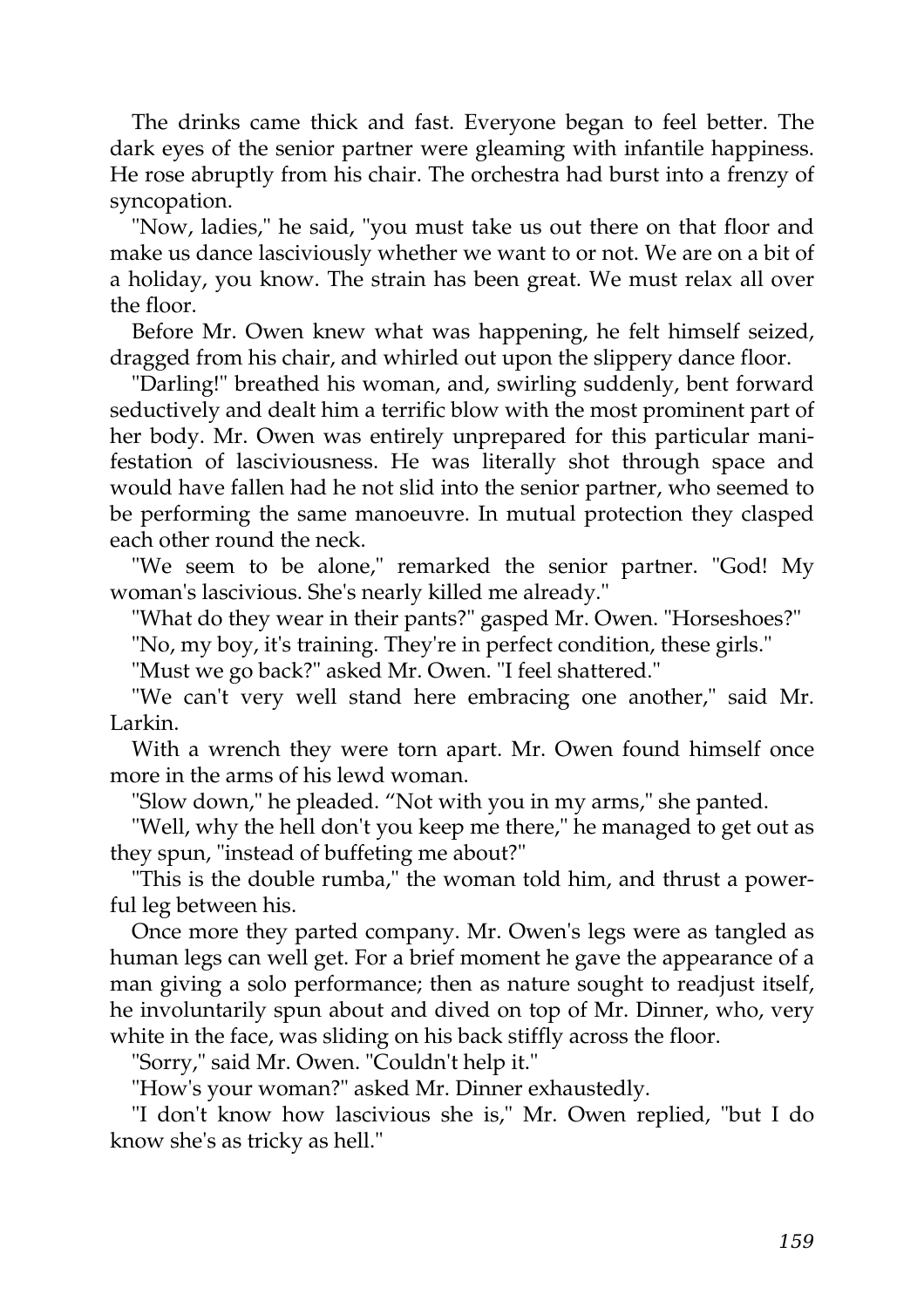"Mine pulled a fast one on me with her stomach," explained Dinner. "I fairly bounced off like a rubber ball."

"Shall we get up?" suggested Mr. Owen. "Or relax all over the floor?"

"I suppose we better had," sighed Mr. Dinner, "though we're a great deal safer here."

The two gentlemen arose painfully only to find their partners cutting various capers round them while snapping their fingers in the air. Mr. Owen regarded his woman broodingly. His manhood was stirred, but hardly lasciviously. Awaiting his opportunity, he made a sudden wicked lunge. He caught the woman about her revolving stomach and carried her halfway across the room. There, encountering an entangling foot, she went over backward with Mr. Owen on top. "That's the half Nelson," he grated, glaring down in her face.

"Not here," said the woman, game to the last.

"Do you think I did that for pleasure?" he indignantly demanded.

"Chéri," she whispered.

"Chéri, hell!" exclaimed Mr. Owen. "I'm sick of this double rumble and the whole brutal business."

He climbed to his feet and helped the woman to hers. With a crash the music fell silent. They made their way back to the table.

"Waiter!" cried Mr. Larkin, "bring me two collar buttons and one safety pin. What a dance! What a dance! So stirring. I fear I'll never stop drinking."

Satin was busy getting Mr. Owen back into some sort of condition. He was still eyeing his lewd partner with a dangerously hostile light in his usually mild blue eyes. It looked as if at any moment he might hurl himself upon her and pitch her across the floor. He felt very much like doing it, if only to ease his injured dignity.

"Want a rub-down?" suggested Satin.

"General overhauling," he muttered. "Lay me up in dry dock like a battered old hulk. That little affair was worse than a bullfight."

"Do you gentlemen wish to take further advantage of this splendid opportunity to dance lasciviously?" Mr. Larkin inquired.

Mr. Dinner laughed a shade hysterically. "How beautifully you put it," he said. "The answer is, no. I don't intend to let any more lascivious dancing take advantage of me."

"How about you, Major?"

"I managed to keep my feet," that gentleman explained, "but I think I'm internally injured. I'm quite willing to declare the battle a draw."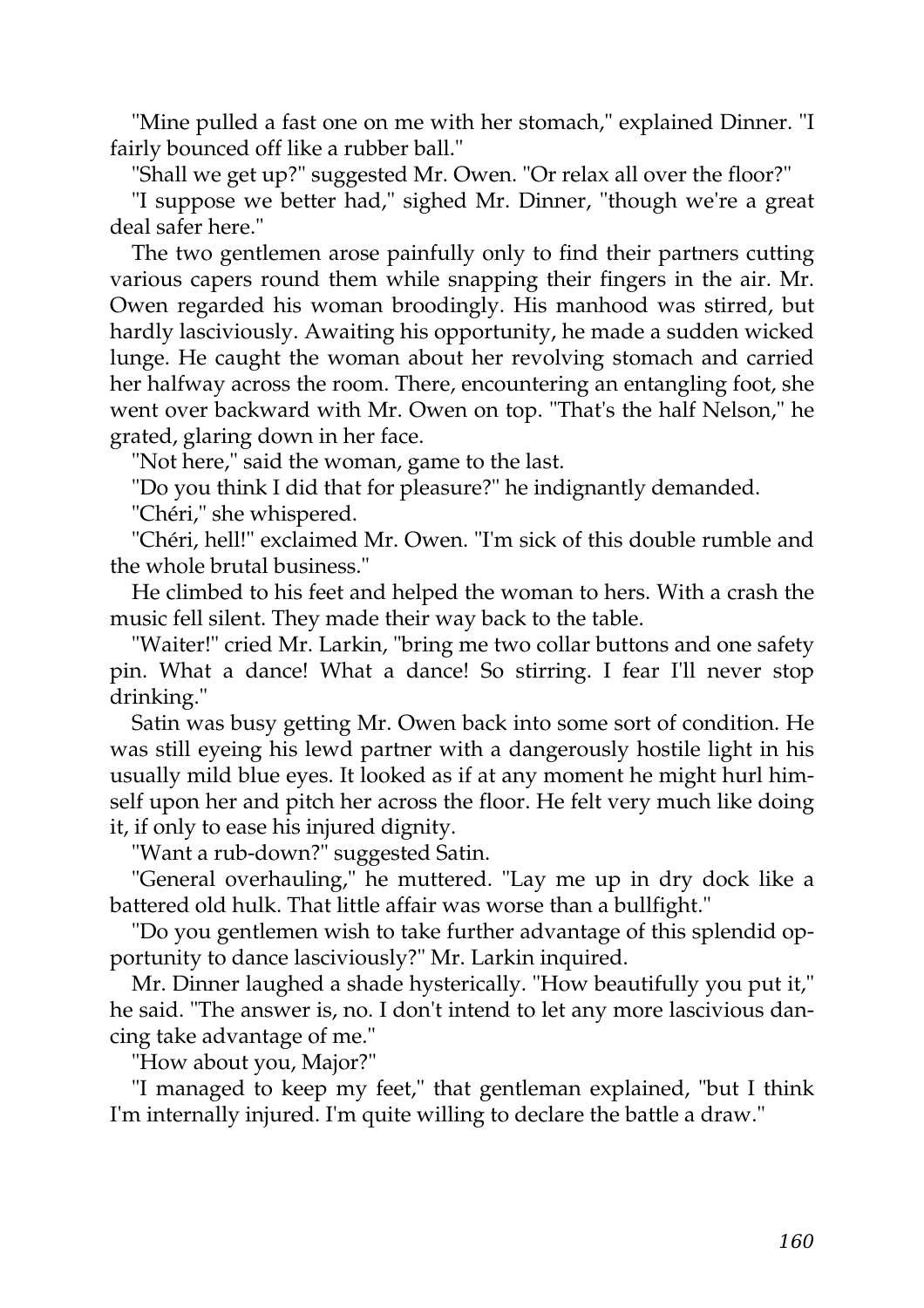"Not today, thank you so much," said Mr. Owen politely. "I didn't manage to keep my feet, and I know I'm internally injured."

"Then the lewd women may withdraw," announced the senior partner. "I'm sure you did your best, and we're all very grateful. The captain will give you your fee."

As the girls filed away, Mr. Larkin looked fondly after them.

"Such nice, willing girls," he murmured, "and so very, very lewd."

"Hell hath no fury like the double rumble," quoth Mr. Owen.

"Rumba, dear," said Satin. Beneath the table Mr. Larkin's hands were doing things with the safety pin. On his face was an expression of profound concentration mixed with a shade of alarm.

"There!" he exclaimed at length in accents of relief. "They're fixed. Shall we skip along to the next stop?"

The party rose and departed. Soon it was speeding merrily along in the direction of the Woods. Arrived at that gracious park they rushed to the nearest café, where they drank like men but recently rescued from the desert.

"A thirsty dance, the rumba," breathed the senior partner, gulping down a champagne cocktail.

"Especially when it's double," put in Mr. Owen.

"Let's all go swimming," suggested Satin.

For a moment the partners paused and seemed to consider. Fresh cocktails arrived and were hastily despatched. After this there was no more hesitation. They were enthusiastic about going swimming. Nothing could restrain them. A short walk brought them to the pool. It gleamed beneath the sunlight, blue water caught in marble. To-day the large pool contained a frolicsome rout of bathers. Mr. Owen looked at the women, and his heart went out to them. Never had he seen such lovely figures so satisfyingly unadorned. What little covering they wore literally hung on a thread. Many of them seemed to have clad themselves on a shoe string. At the sight of so much beauty the partners, like old war horses, threw back their shoulders and put their best foot forward. Satin remained undisturbed. She knew she had little to fear where figures were concerned. God had been gracious to her. She departed to the bath house and bought a ravishing outfit, feeling the occasion justified the expense.

Mr. Owen, who seemed to possess an instinctive knowledge of bathhouse technique, found the partners no end of a bother. The first thing they succeeded in doing was to lock themselves in their bath houses. The din they raised was deafening. Attendants came running from all directions while Mr. Owen vainly strove to appeal to the imprisoned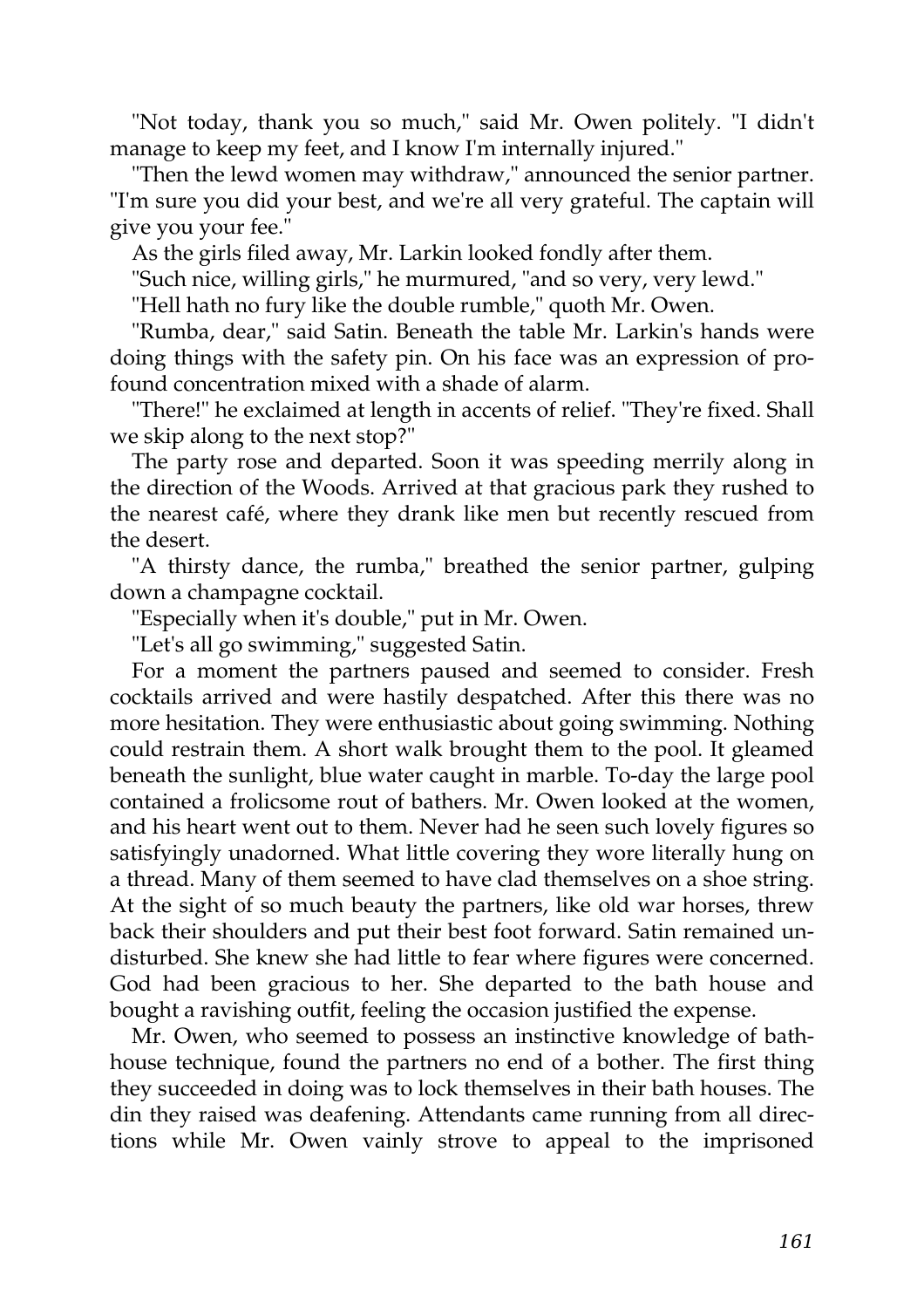gentlemen's reason. Apparently at that moment they did not intend to exercise any reason.

"God Almighty by the score!" exclaimed the senior partner as he emerged. "What are they trying to do to us—give us claustrophobia?"

The attendants blinked.

"Wot's that?" asked one of them.

"Don't worry," Mr. Larkin assured the man. "You'll never get it. It has to do with the mind. Hurry away like a good fellow and bring us a swarm of drinks—champagne cocktails. I must and will relax."

The next contretemps arose over the showers. The partners strongly objected to being forced to immerse themselves. Mr. Owen, who had returned to his bath house to get his cigarettes, heard their voices raised in indignant protest.

"If I got under that shower," Mr. Larkin was saying, "it would be tantamount to a public declaration that I was an unclean man. I'll not do it."

"And if I stepped under that shower," rumbled the Major, "I would feel myself demeaned. I'm too big and too old to be forced to take a bath."

"It's an outrage, that's what it is, an outrage," vociferated Mr. Dinner. "I lost ten pounds I could ill afford to spare under a shower this morning. I'm as clean as a whistle."

"Or a hound's tooth," added Mr. Larkin.

"I don't care what the lot of you say," put in the flint-hearted attendant. "You don't go in the pool unless you take a shower."

"We will and we won't," Mr. Larkin declared.

Mr. Owen decided it was high time to take a hand in the affair of the showers. He presented himself to the group. His partners were well crocked. He could see that at a glance. He himself was feeling a trifle giddy, but some sixth sense still held him to the rails.

"What do you mean, you will and you won't?" demanded the attendant. "That don't make sense."

"I've forgotten," replied Mr. Larkin. "It was just a thing to say."

The situation seemed to be at an impasse, but suddenly Mr. Owen was seized by an inspiration. Without a word to his colleagues he deposited his cigarettes in a dry place, and hurrying to the nearest shower, began to splash water about with every indication of enjoyment. The partners looked at him in astonishment which gradually changed to simpleminded interest. They grouped themselves before him.

"Why are you doing that thing?" Mr. Larkin wanted to know.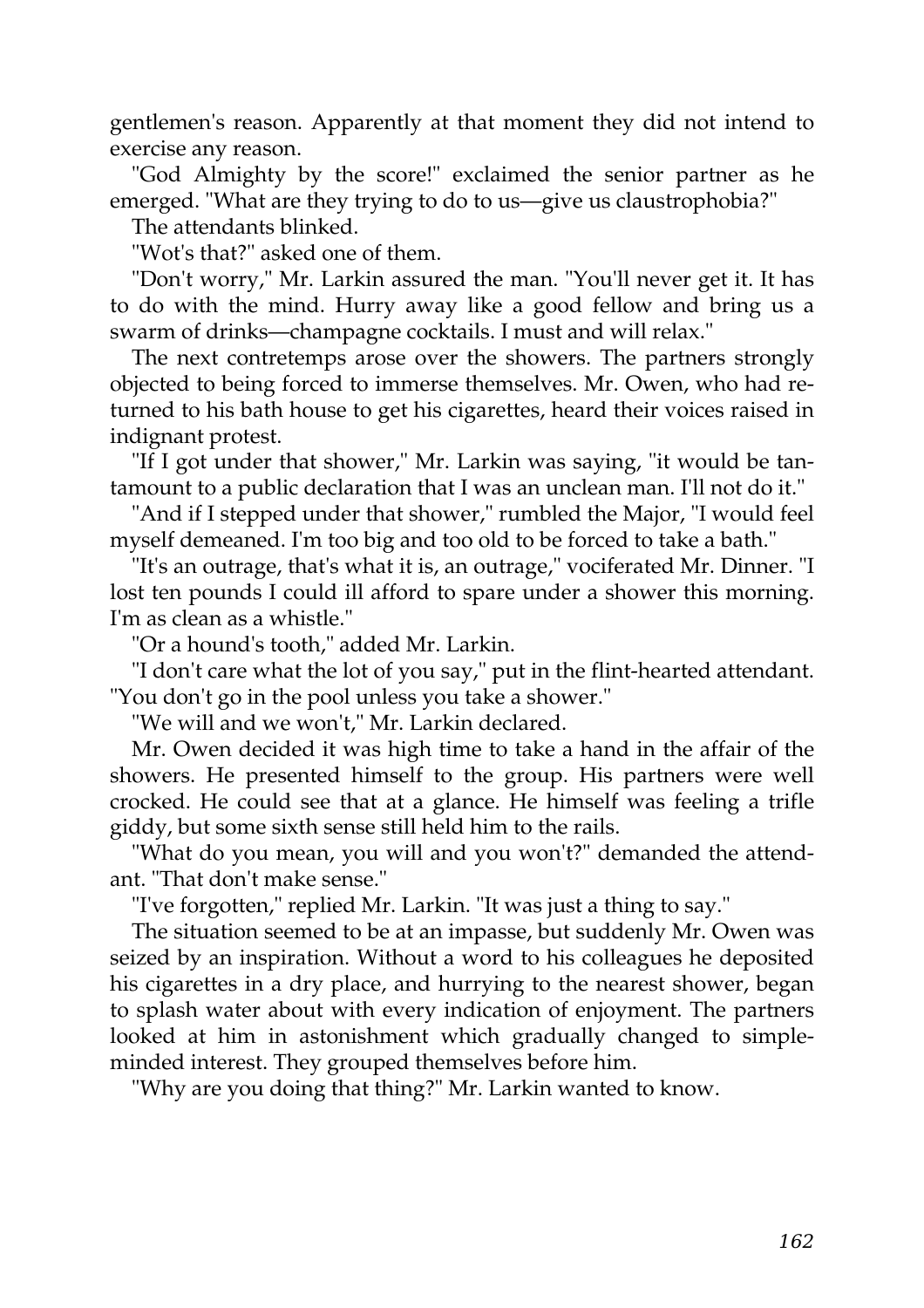"For no particular reason," Mr. Owen replied in a careless voice. "I always do it before entering a pool. It takes the edge off of the first plunge."

For a moment the three gentlemen eyed one another speculatively, then as if moved by a common impulse they dashed to the showers, under which they furiously sprayed themselves.

"We always do it too," shouted Major Barney, "but we don't like to be told."

"Oh, dear me, yes," called Mr. Larkin. "Nothing like a shower before taking a swim. I'd simply be lost without one."

"Tact is what they need, these attendants," proclaimed Mr. Dinner. "Tact and a deeper understanding of the human soul."

Eventually Mr. Owen succeeded in herding them to the deep end of the pool, where Satin, looking shockingly shapely, was waiting.

"My word!" exclaimed the senior partner. "Just to look at you makes me believe in God. You never simply evolved. Oh, no. You were most carefully planned."

"Did they make you take a shower?" asked Mr. Dinner.

"No," replied Satin. "I always take a shower."

"Isn't that splendid!" cried Mr. Larkin. "So do we, my dear girl, so do we. In fact, we're seldom without one."

Without a word of warning the Major threw himself away. For a moment he was seen scrambling hugely through the air, then the pool received his great body and concealed it. Mr. Owen watched with interest. The Major should be a powerful swimmer, but why was he not swimming? Why did he not come up? Presently his head did emerge. There was a frantic thrashing about. His face wore a surprised expression.

"I forgot——" he gurgled, but the water once more claimed him.

"Now what could he have forgotten?" queried Mr. Larkin. "Perhaps he forgot he couldn't swim," Mr. Dinner suggested.

"Can't he swim?" Mr. Owen demanded.

"Not a stroke," replied Mr. Dinner.

"Then what did he jump in for?" Mr. Owen asked incredulously.

"Well, you see," explained the senior partner, "just because he couldn't swim the last time doesn't mean that he couldn't swim this time. People change, you know."

"Then the man is actually drowning," said Mr. Owen.

"That's it exactly," Mr. Larkin assured him. "You've sized up the situation nicely. The poor dear Major is drowning all by himself."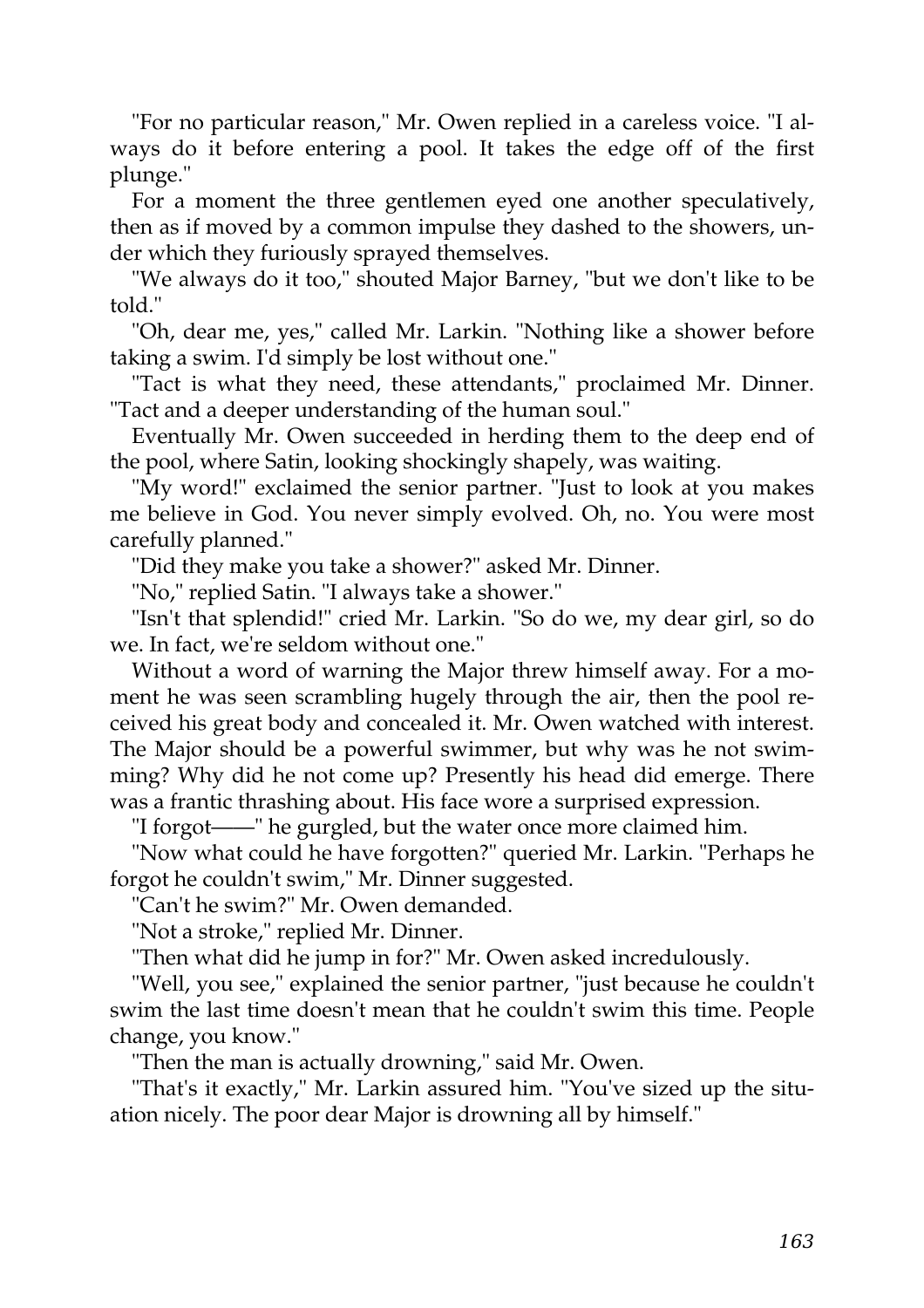Looking disgustedly at his associates, Mr. Owen, without a word, dived into the pool. As he did so the Major's head reappeared and he finished his sentence in a great watery gasp.

"—I couldn't swim," he got out, and then he went down again.

Realising the hopelessness of attempting to drag the Major ashore, Mr. Owen resorted to desperate measures. He took the drifting body on his shoulders and thrust himself upward and forward. Twice he emerged for air and left the Major to his own devices. Finally, after a series of plunges and pushes, he succeeded in bringing his cargo to shallow water, where he abandoned it. The Major clung to the side of the pool and made horrid noises. Mr. Owen did likewise, only his noises were not as bad as the Major's. Finally, the big man quieted down.

"Thanks for the lift," he said. "It's so difficult to find out whether one knows how to swim or not."

Mr. Owen had no decent answer to this. He pulled himself from the pool and rejoined Satin and Mr. Larkin. In the midst of their congratulations he remarked the absence of Mr. Dinner.

"Where's Dinner?" he demanded.

"Dinner?" inquired Mr. Larkin as if hearing the name for the first time. "Ah, yes, Dinner. Why, the little fellow must have stepped off into the pool somewhere."

"Does he know how to swim?"

"Even less than the poor dear Major," said the senior partner, "but you know how he is—hopeful, always hopeful."

"Has he been gone long?" asked Mr. Owen.

The senior partner considered this. "Not quite long enough," he said at last. "He should have a few moments left."

"What do you mean?" cried Mr. Owen.

"Before he is dead, you know," was Mr. Larkin's bland reply.

"My God," muttered Mr. Owen, desperately scanning the pool, "what utter irresponsibility!"

Suddenly he saw a foot thrust up through the water— a small, thin foot that was wiggling appealingly. As winded as he was, he dived back into the pool and made for the foot. Dinner climbed all over him. He was an exceedingly active small man. He appeared to be bent on drowning his would-be rescuer. Mr. Owen saw little hope as he fought with the man in the water. Just as he was about to pass out himself he succeeded in stunning Dinner and dragging him to the side of the pool. Mr. Larkin was bending over in an effort to be helpful. To his own surprise and horror he fell in with a protesting splash. Cursing as bitterly as his strength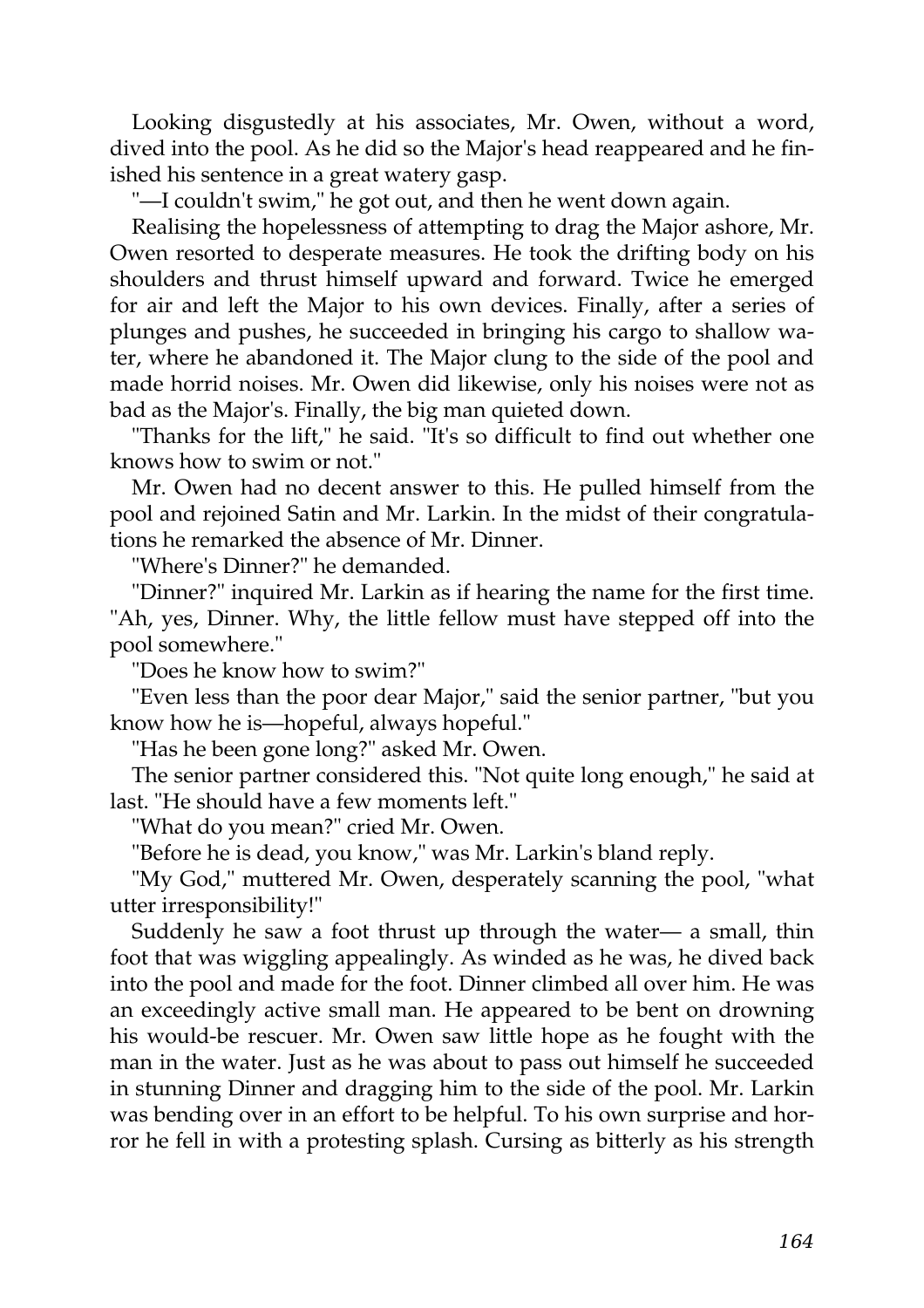would permit, Mr. Owen passed the limp body of Mr. Dinner up to the strong arms of Satin and turned wearily to look for Mr. Larkin. That gentleman was just emerging. "I'm an awful ass in the water," he cried. "You'll have to do-

Down went Mr. Larkin, for once unable to have his say.

Under ordinary circumstances the rescue of the senior partner would have presented little difficulty. In his present condition of exhaustion Mr. Owen was taxed up to and beyond his capacity. Nevertheless, he went for Mr. Larkin and seized him by his hair.

The space separating them from the side of the pool was not great, but to the spent Owen it seemed leagues long. At last, with the assistance of Satin, he got his burden out of the water.

"Any more?" he croaked, grinning ironically up at the girl.

Instead of answering, she reached down and pulled him over the side of the pool. He collapsed by Mr. Larkin, who had collapsed by Mr. Dinner. Several yards away the Major had collapsed by himself.

"Can you swim?" Mr. Owen asked Satin wearily.

The girl nodded.

"Well, will you please dive in there," he went on, "and swim about a bit? Sort of represent the firm. I'm hors de combat."

While Satin sported in the water the partners lay crumpled grotesquely round the edge of the pool. "A hell of a way to go swimming," Mr. Owen kept saying to himself. He was bitter about it. Presently the senior partner weakly raised his head.

"The only way," he said, "to rid ourselves of the memory of this horrid debacle is to have an excellent luncheon. At least we know how to eat."

"And drink," added Dinner faintly.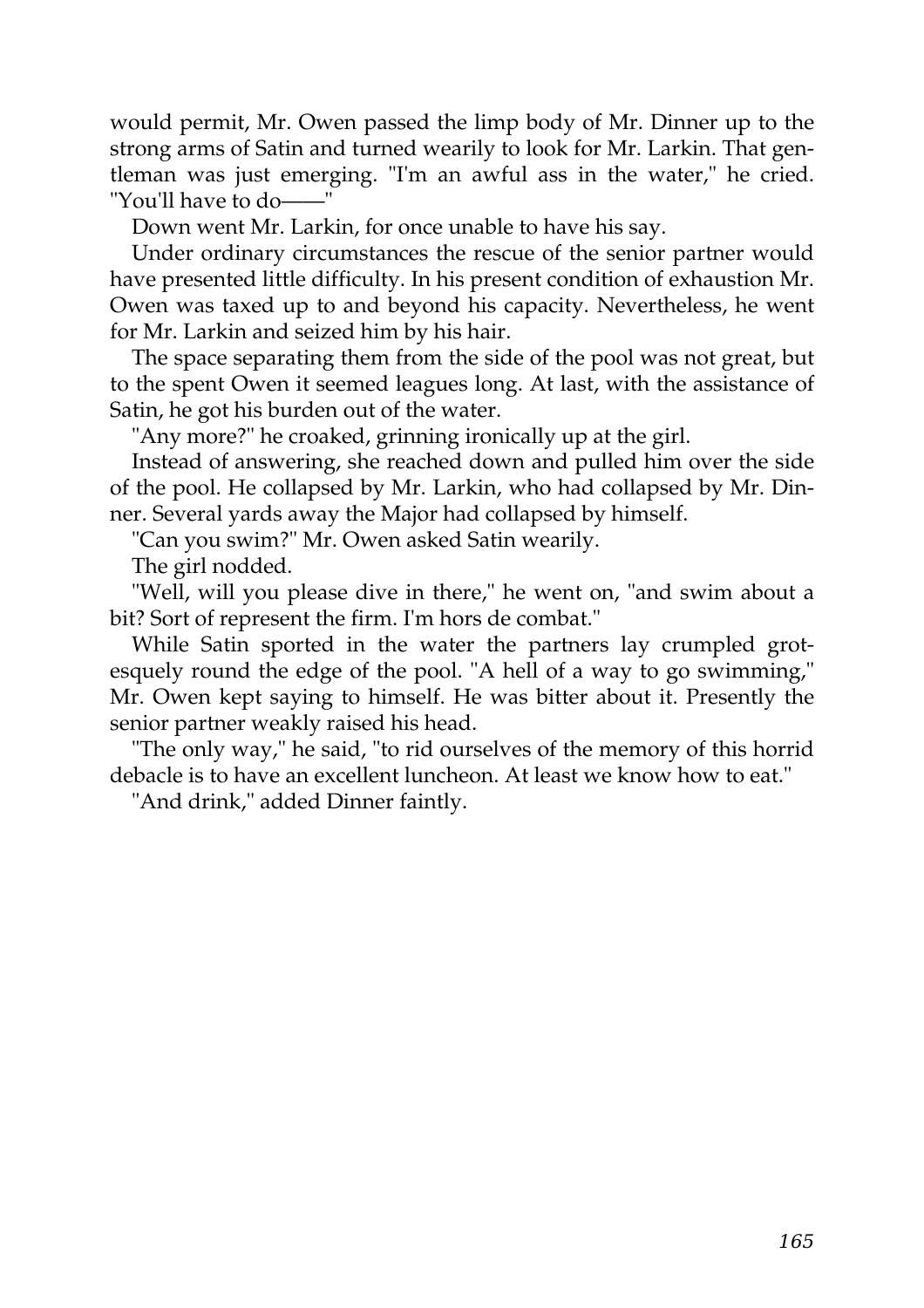# $\vert$  Chapter  $18$

#### **THE PARTNERS PURCHASE A WHALE**

THE party had now been augmented by the presence of two contortionists and one snake charmer. The contortionists were man and wife. The snake charmer was just man and snake, but that was enough. By his side was an old potato sack which Mr. Owen regarded with the deepest mistrust. He could not help wondering how the senior partner ever managed to meet such odd characters. Then he thought of the senior partner and ceased to wonder. The man himself was an odd character. They did not come any odder.

They were gathered round a large table in a large café. This festive establishment was situated in an amusement resort contiguous to the park. Merry-go-round music droned and shrieked through the air. The energetic voices of barkers, proclaiming the allurements of their respective attractions, could be heard. Occasionally the shattering sound of a scenic railway broke in upon them as the cars hurtled round the sharp curves. Everyone was apparently having a good time in a vigorous sort of way, but no one was having a better time than the partners themselves. Mr. Owen marvelled at their recuperative powers. He was exhausted beyond measure, while they seemed as fresh as the dawn.

"See over there?" said the Major to Mr. Owen, pointing to a high wall in the distance. "Well, that's where the bears live."

"In happy amity with their trainer of sterling character," Mr. Owen replied with a grin. The Major thought this over. "No," he said at last. "They hate him. They even hate themselves, those bears."

Mr. Larkin got up from his chair and raised his glass.

"To our saviour!" he cried, indicating Mr. Owen. "Without him we would have been full of pool water instead of champagne."

Everyone at the table save Mr. Owen arose and drank the toast. He regarded them with a caustic smile.

"I wonder," he said when they had reseated themselves, "just what is going to happen next. This is supposed to be a holiday, and yet all we do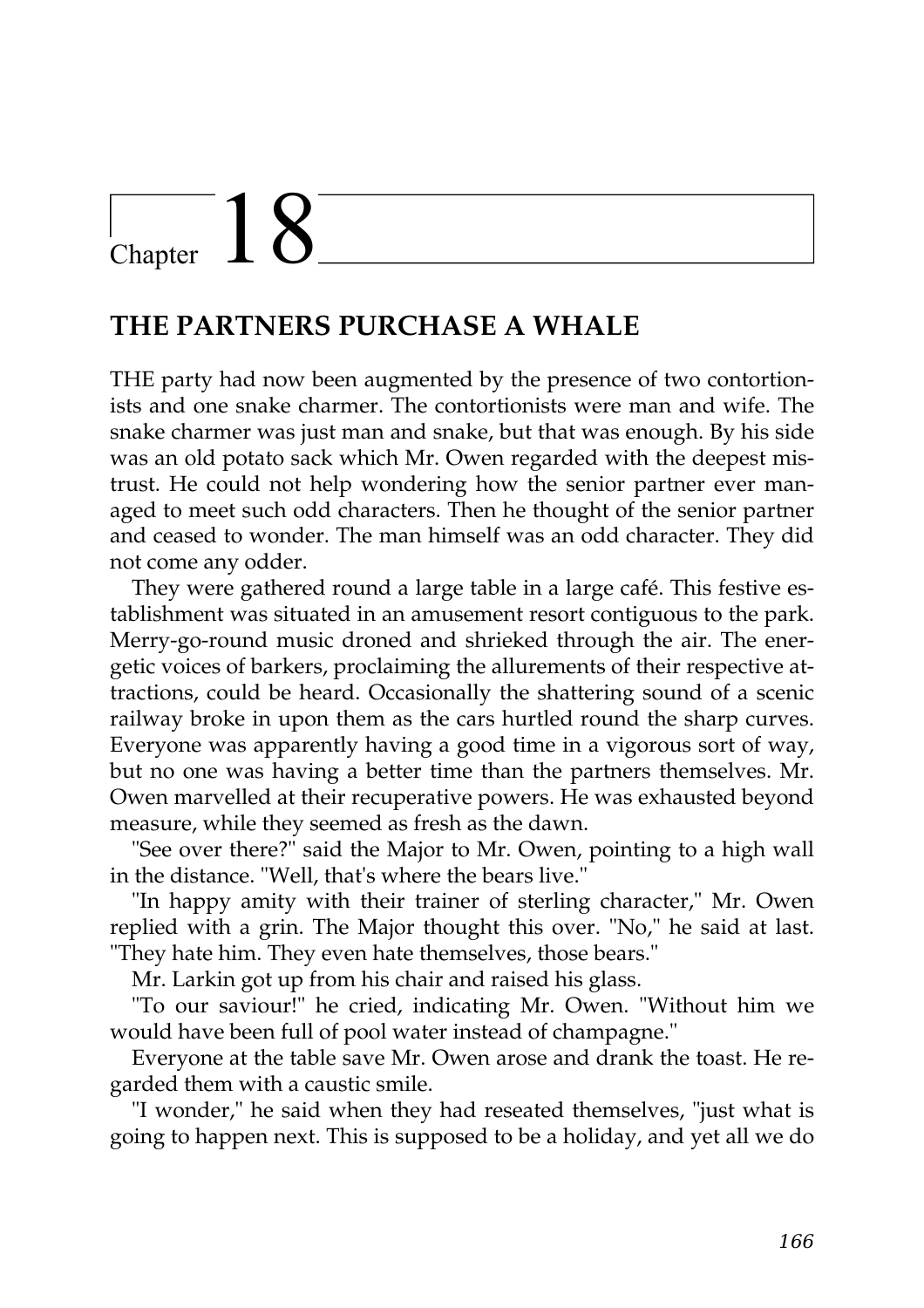is to punish ourselves almost beyond endurance. That lascivious dancing was a dangerous riot. The pool was a downright disaster. Are we going to settle down now and have a nice quiet time?"

As he spoke he glanced about the table, then became rigid in his chair. A six-foot snake was peering deeply into his eyes. Honor Knightly gave a small shriek and put her napkin over her head. Mr. Owen, considering it a wise idea, falteringly did likewise. The snake charmer was laughing heartily and with truly disgusting oiliness. "Kim is hungry," he gurgled. "Poor Kim."

"Tell Kim he can have my steak," replied Mr. Owen in tremulous tones, "if he'll only go away."

"But, my dear sir, Kim is quite harmless," explained its owner. "He merely wants to play."

"He isn't harmless to me," Mr. Owen assured the man, "and I'm far from feeling playful. I've been unhappy before in my life, but never quite as unhappy as I am at this moment."

In a burst of affection Kim curled himself gently round Mr. Owen's neck. The snake charmer roared his approval. Mr. Owen sat very still in his chair.

"Listen," he said in a low voice, "I believe I'm going to die."

"What's it doing to you?" came Satin's muffled voice.

"More than flesh can bear," Mr. Owen answered, then laughed crazily. "Luncheon!" he said in a bitter voice. "A nice quiet luncheon."

Kim, disturbed by the laughter, slowly uncoiled himself and returned to his master, who dropped him carelessly back in the sack.

"Has Kim gone away yet?" asked Satin in a hushed voice.

"Entirely," Mr. Larkin assured her. "To the last inch. You may come out from under your napkin."

Pale and wan, Mr. Owen's face reappeared. He regarded the table feverishly, then gulped down a glass of wine.

"I hope that exhibition failed to amuse you," he said to his partners. "You weren't convulsed with mirth?"

"Not with mirth," put in Mr. Dinner. "Kim did me little good."

"I agree," said the senior partner. "A mere fraction of Kim goes a long, long way."

Mr. Owen returned to his plate and manfully endeavoured to eat. He felt that he owed his stomach a little solid food. As he raised his fork to his mouth he chanced to glance across the table at the lady contortionist. His mouth remained open but the fork refused to enter. In some weird manner the woman had contrived to dislocate her neck so that her head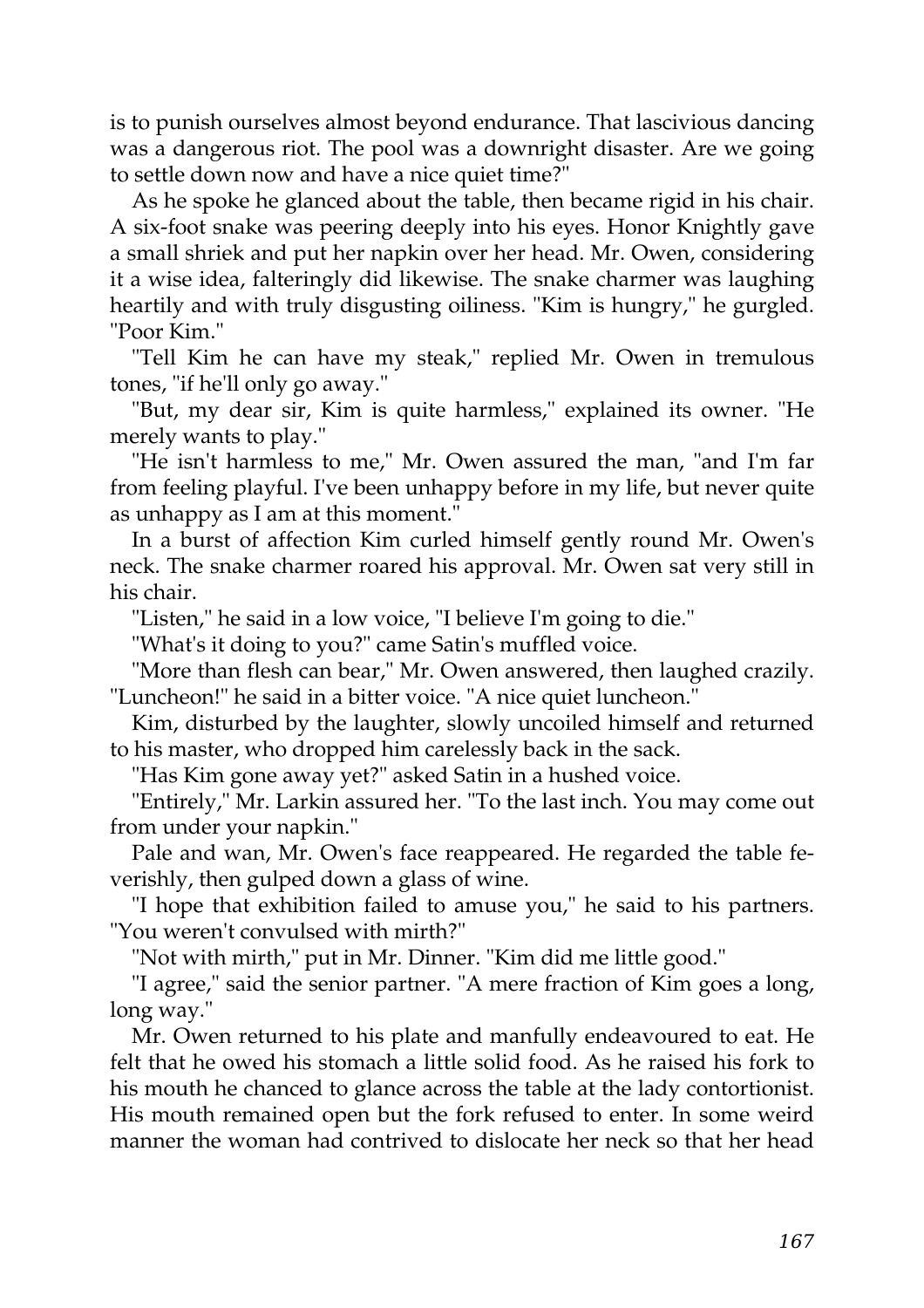was hanging down between her side and her left arm. In this inverted position she was daintily sipping champagne while gazing unwinkingly at Mr. Owen. That gentleman was fit for the madhouse. His eyes bulged in his head. Never in all his life had he been so shockingly revolted. He tried to speak, but no words came. At last his tongue obeyed the dictates of his tortured mind.

"Is she going to be like that," he quavered, "throughout the rest of the meal?"

"Why not?" inquired her husband.

"Can't you see that for yourself?" muttered Mr. Owen. "Do you expect me to swallow food with that head dangling there before my eyes?"

"They feel that they owe us something for their luncheon," soothingly explained Mr. Larkin.

"Her debt is paid with interest," Mr. Owen replied. "Tell her she's too kind. Tell her I'd be more than satisfied if she'd stick to cracking her knuckles or dislocating her thumbs. It takes so little to amuse me."

The contortionist spoke to his wife in a low voice. The lady angrily shook her head. This gesture of negation had a devastating effect on Mr. Owen. He closed his eyes and clung to the table.

"She says," came the voice of the contortionist, "that she intends to stay that way. She gets double the effect from the champagne with her head hanging down."

"So do I," muttered Mr. Owen. "In fact, I don't have to drink at all."

"Perhaps this will take your mind off the head," suggested the contortionist. "It's one of my favourite stunts."

"What is?" asked Mr. Owen, clinging to a straw. He opened his eyes, then almost fell from his chair. With unhurried efficiency the contortionist was feeding himself with his feet. The daintiness with which he did this only added to Mr. Owen's feeling of horror and revulsion.

"My word!" Mr. Larkin exclaimed in a voice of awe. "That's enough to take one's mind off everything. I'm actually rotating in my chair."

"If they'll only stop what they're doing," said Mr. Owen, "I'll let that snake sit on my lap."

"Why, this is a cinch to do," the contortionist proclaimed. "I can keep it up all day."

"It must be easier to do than to look at," Mr. Owen told him. "If you enjoy your food that way, won't you eat it at another table?—at some table far back of me."

"Nonsense," scoffed the contortionist, deftly spearing a piece of steak with a fork held in his left foot.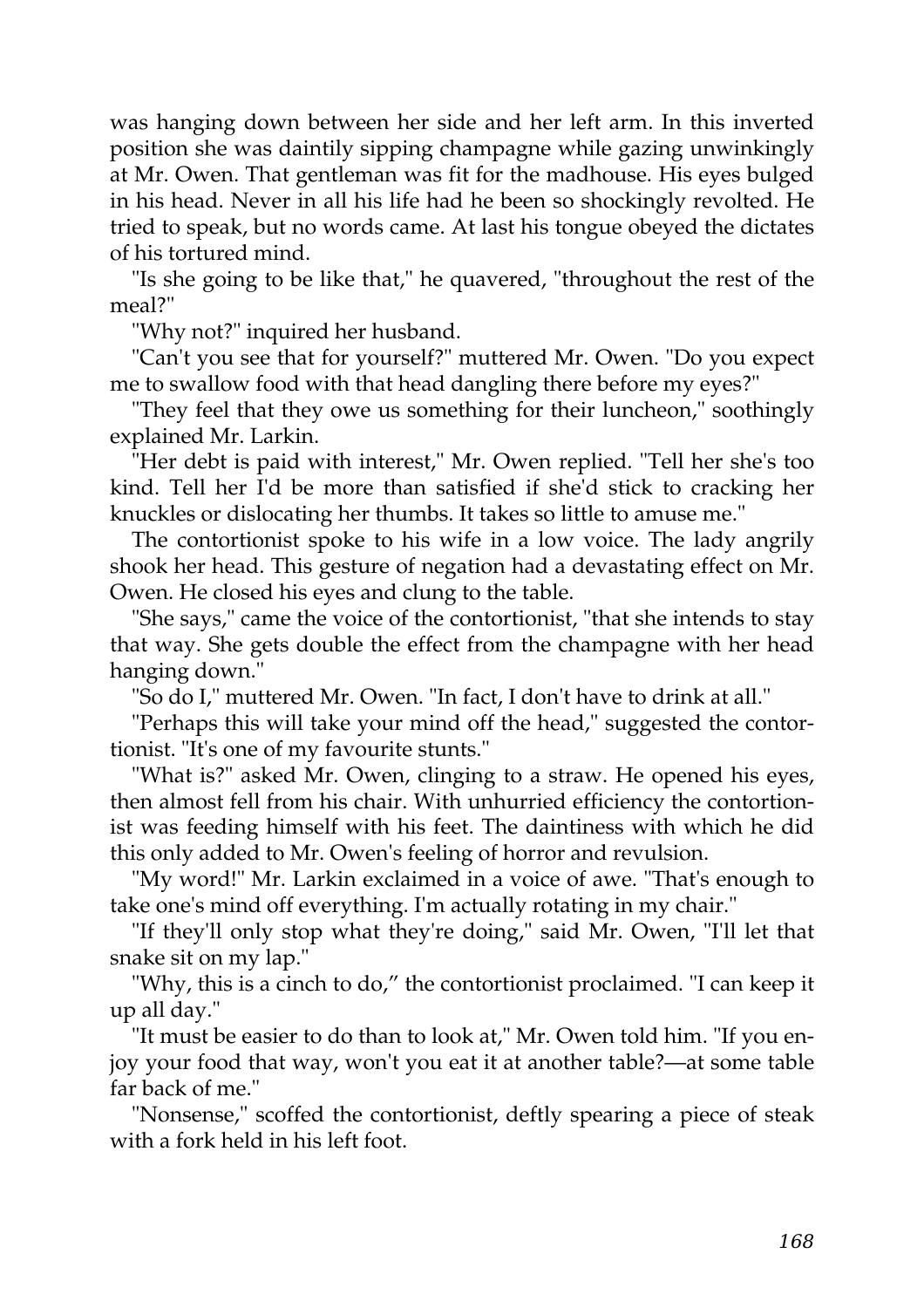With fascinated eyes Mr. Owen watched the leg as it conveyed the fork to its owner's mouth. Then he looked at Mr. Larkin, who was feeling no little disturbed himself.

"Did I understand you to say," asked Mr. Owen distinctly, "that we must all relax, that the strain has been terrific, and that we needed a bit of a holiday?"

Mr. Larkin met his partner's cold eyes apologetically. "Well, you see," he began lamely, "I'm always hoping things will turn out for the best. It's my nature."

"If this keeps up much longer," announced Mr. Dinner, "I'm going to put my plate on the floor and gnash my food like a beast."

"The trouble is," said Major Barney, "they get me all mixed up. I can no longer co-ordinate my movements. Only a moment ago I was deliberately trying to sip champagne with my ear."

"I was searching for my mouth," put in Satin, "and I jabbed myself an awful crack in the stomach. Bet you it left marks. Shall I look?" Here she glanced at Mr. Owen.

"Don't begin!" he admonished her. "Don't begin! We'll take those marks for granted. There are enough public exhibitions going on as it is."

At this moment Kim's malevolent head slid stealthily between Mr. Owen's frozen limbs and appeared at the table. For a long minute, during which the man was too petrified to breathe, the snake examined the contents of his plate. At length, having come to a decision, Kim selected the steak, snapped it up with a hiss of pleasure, and started to withdraw. Mr. Owen sucked in his stomach as the snake slid down the front of him. His eyes were tightly shut, and there was a prayer in his heart.

"Ah, what a pity," came the solicitous voice of the snake charmer. "He has taken the gentleman's steak. He must put it right back."

"Oh, no, he mustn't," cried Mr. Owen with all possible haste. "Kim can have the steak. He's entirely welcome to it. In fact, I'd buy Kim a cow if he'd keep away from me."

A sudden burst of clapping startled his eyes wide open. Satin and the partners were also looking about with expressions of consternation. Mistaking the events taking place at the table for a public exhibition, the public had responded as only the public can. The party was surrounded by a wall of peering faces. Mr. Owen felt sorely tempted to hide his head once more beneath his napkin. "Honor," he said to the girl, "will you hold a glass of wine to my lips? My hand is shaking like a shuttle." As Mr. Owen was drinking his wine, a little boy pointed an unclean finger at him.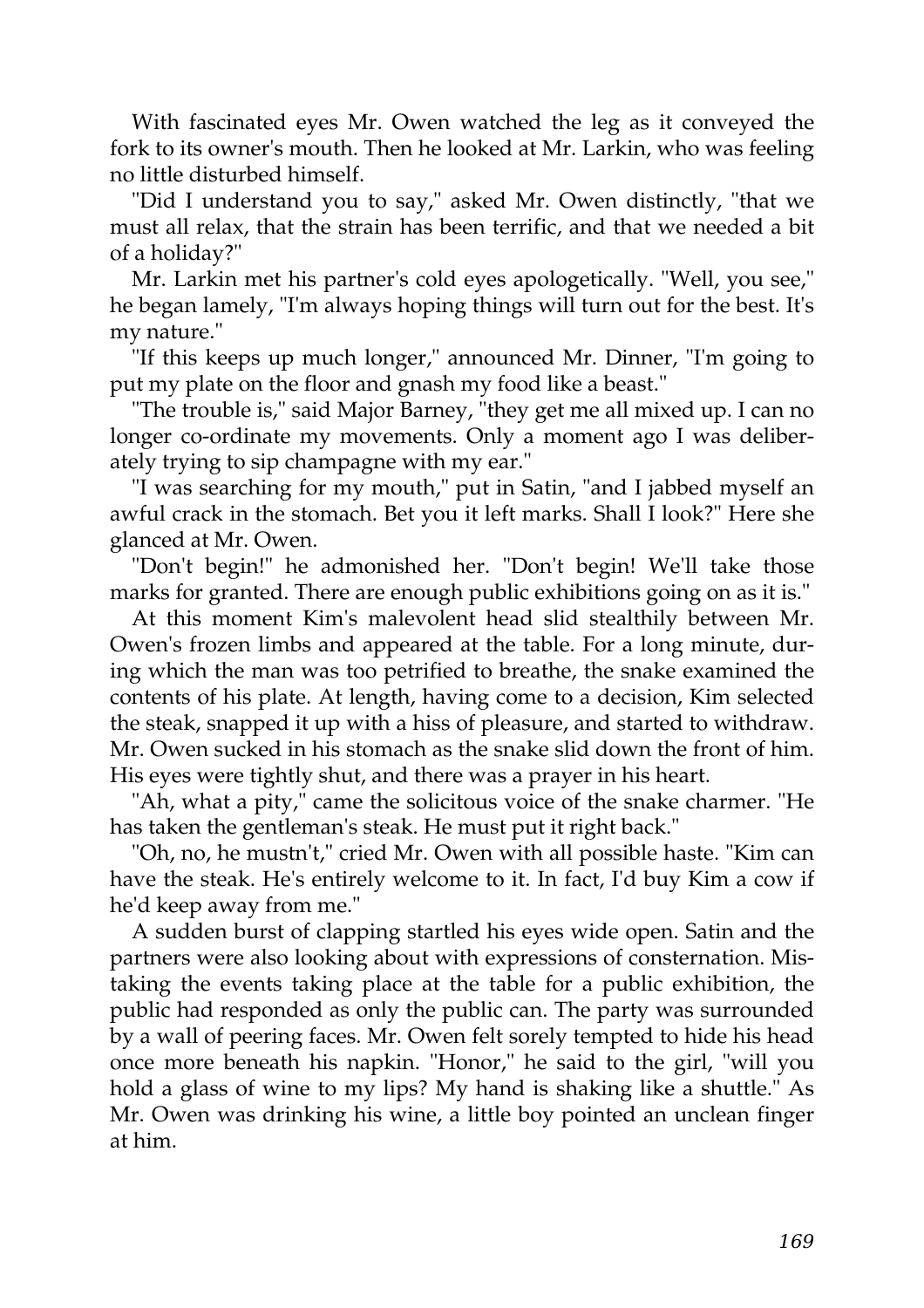"Mom," shrilled the little boy, "that must be the Bloodless Man. Take a look at his face. There ain't nothing in it."

"Guess you're right," agreed Mom. "And look at the other little feller," Here Mom indicated Mr. Dinner. "He's what they call a midget," Mom explained, "and I guess the other one's a jint. They always look so stupid, them jints." The Major looked at Mr. Dinner, and Mr. Dinner looked at the Major, then both of them looked at Mr. Owen. Across the table Mr. Larkin sat convulsed. Tears were streaming down his face.

"Oh, God," he howled, "to think I have such peculiar partners."

His voice broke on a high contralto note.

"What's wrong with that guy?" a spectator wanted to know.

"I guess he's what they call a half-and-half," somebody suggested. "A weird sort of freak, he is."

"What's a half-and-half?" Mr. Larkin quickly asked Satin, his laughter stricken mute on his lips.

"I don't know," she told him, "but it must be pretty awful. Whatever it is, you're it."

Mr. Larkin looked dismayed, and for the first time in years, it seemed to him, Mr. Owen grinned maliciously.

"Go on, lady," a coarse voice called out. "Give us a bit of the kooch."

All four partners raised their heads at this insulting request. Without a word they rose from the table, singled out the speaker—a large, bullfaced individual—and knocked a hole through the crowd with him. Through this hole passed Satin. When the man was ready to rise she kicked him with brutal directness. The gross object doubled up in pain.

"I owed that to my sex," she explained to the partners as they walked towards the place where the bears lived, "as well as to my self-esteem." Then she added irrelevantly, "I can do the kooch."

"A highly successful luncheon," said Mr. Owen tonelessly. "Not a scrap of food passed my lips."

"The contortionists and the charmer seemed to enjoy it." remarked the senior partner, making an effort to glean comfort from something.

This unfortunate remark almost did for the Bloodless Man. Raising his clenched hands to heaven he confronted the senior partner, who stood regarding him with innocent interest. Sighing deeply, Mr. Owen let his hands fall to his sides. What was the use? He might as well strike an idiot child. The man knew no better.

"Holiday," he muttered. "A good time was had by all."

"Show him some bears," said Mr. Larkin to Major Barney. "He's all unstrung. Bears go very well when one is all unstrung."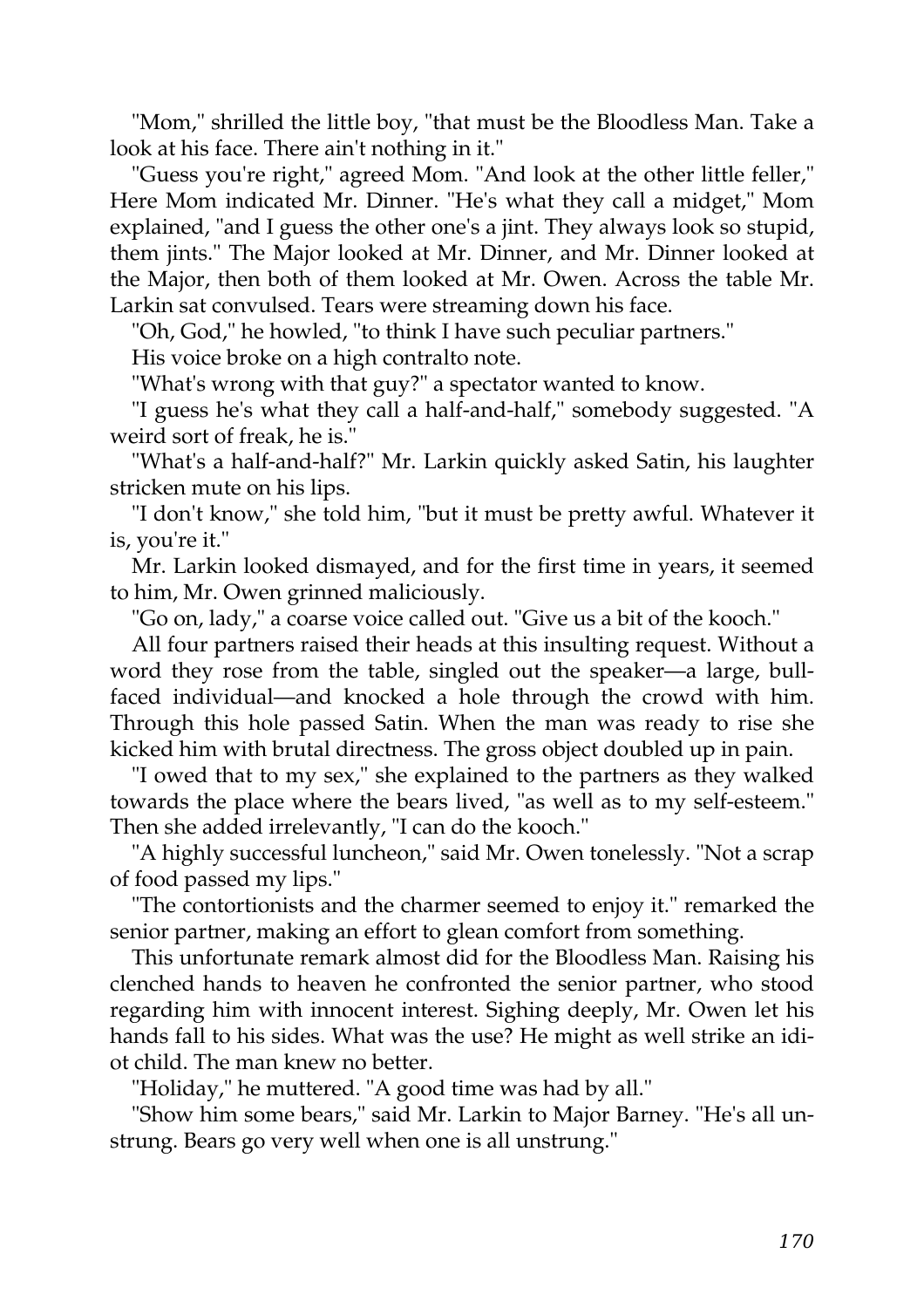They found the bear trainer of sterling character, and they found him exceedingly drunk. He too seemed to be unstrung. He declared himself to be bored to tears by bears.

"It's bears, bears, bears," wailed the man, "morning, noon, and night. Great shaggy beasts. Loafers. They get treated better than I do."

"May we look at some of your better class of bears?" asked the senior partner humbly.

"You may look at the whole damn lot," the trainer replied, fumbling with a locked gate. "Not out there where all those people are, but in here where you can get a better view."

With childlike confidence the partners followed the trainer and Satin through the barred gate, which locked itself behind them. The keeper, apparently losing interest, wandered off somewhere on his own affairs. The partners looked at a huge rock and beheld more bears than they had ever seen before or cared to see again. The bears in turn looked disagreeably down on Satin and the partners. Thus matters stood for a moment; then suddenly the air became charged with electricity.

"There's nothing," said Mr. Larkin vaguely. "Just nothing—nothing at all between us and all those bears."

"What!" cried Major Barney. "Has that drunken sot locked us in with his vile beasts?"

Mr. Dinner tried the gate. It stoutly refused to open. "He has," he announced with the utmost simplicity. "They won't get much off me. What little there was left I've lost during this day of giddy pleasure."

"Dear considerate God," murmured Mr. Larkin piously. "He might as well have let us drown if we're going to be consumed by those shaggy monsters."

"It's a holiday," observed Mr. Owen. "A feast day for the bears."

"Didn't the early martyrs do something in the line of song?" Satin asked coolly. "Who can dig up a snatch of a hymn? My business is pornography."

"You can't very well tell an infuriated bear a dirty story," observed Mr. Larkin. "And as for those early martyrs, I don't know how they did it. Why, I can't even shout for that drunken trainer, much less sing a hymn."

Apparently the bears had grown weary of watching this huddled conference. Behind their mighty leader they came lumbering down from the rocks. On the outside of the enclosure women were screaming frantically above the hoarse shouts of men. Looking decidedly sloppy, the bears lurched forward.

"Aren't they untidy in their appearance?" observed Mr. Larkin.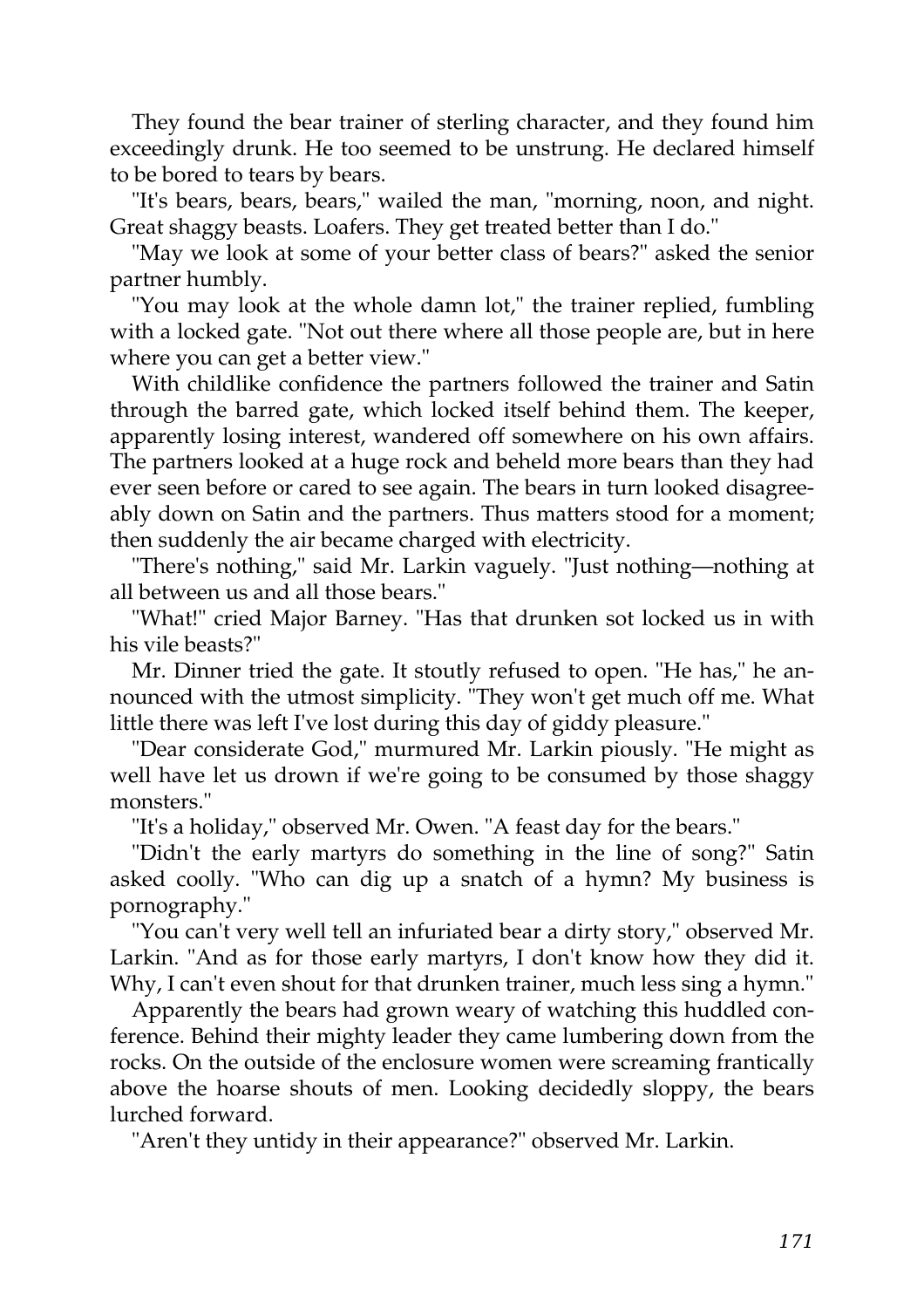"All except their teeth," replied Mr. Owen. "They seem to be in perfect order."

Major Barney lighted a cigarette, then tossed the match aside.

"We should stick closer to business," he remarked. "All this gadding about doesn't get us anywhere."

"It has now," replied Mr. Larkin. "Don't be silly, my dear chap. It's got us in a terrible place, and it's going to get us into a worse one—inside those bears, you know."

Satin pressed Mr. Owen's arm as the bears came on. When she looked up at his thin, unremarkable face she did not feel afraid. She could see no sign of fear written on his features. He looked like a man who had been annoyed beyond endurance. And that was exactly how Mr. Owen felt as he stood there eyeing the bears with cynical animosity. To him they were not so much bears as fresh sources of irritation. And then an amazing thing happened—something that made the spectators gasp, and the partners rub their eyes. Mr. Owen completely lost his temper, also his poise.

"I'm sick and tired of all this," he exclaimed. "You all wait here. I'll be back in half a moment."

He took a few rapid strides forward, filling the air with sizzling obscenities, and with the heavy end of his walking stick struck the horrified leader a vicious blow across his nose. The great beast uttered a gasp of dismay and sat down stupidly. His followers did likewise. They had never heard of such a thing. Were they not bears? Certainly. This madman did not seem to realise it. Blow after blow from the heavy stick descended upon the unfortunate beast. Mr. Owen's temper was far out of control.

"Heavens! " exclaimed Mr. Larkin. "My heart actually bleeds for that poor animal I disliked so greatly only a few minutes ago."

"I hope he gets his temper back," said Mr. Dinner, "after he polishes off that bear. If he doesn't, he'll disjoint us on our feet."

With squeals of pain and anguish the stricken leader turned and lumbered off in the direction of his less enterprising associates. It was at this point that Mr. Owen really outdid himself. In the bitterness of his heart he made a dive after the retreating animal and seized him by one of his hind legs. This he proceeded to bite with the utmost ferocity. It is difficult to say whether the bear was more pained than surprised. He cast one frightened glance over his shoulder, made a pitiful noise deep in his throat, then fell swooning to the rock, his paws pressed against his eyes. At this stage of the game the drunken keeper came staggering up to Mr. Owen.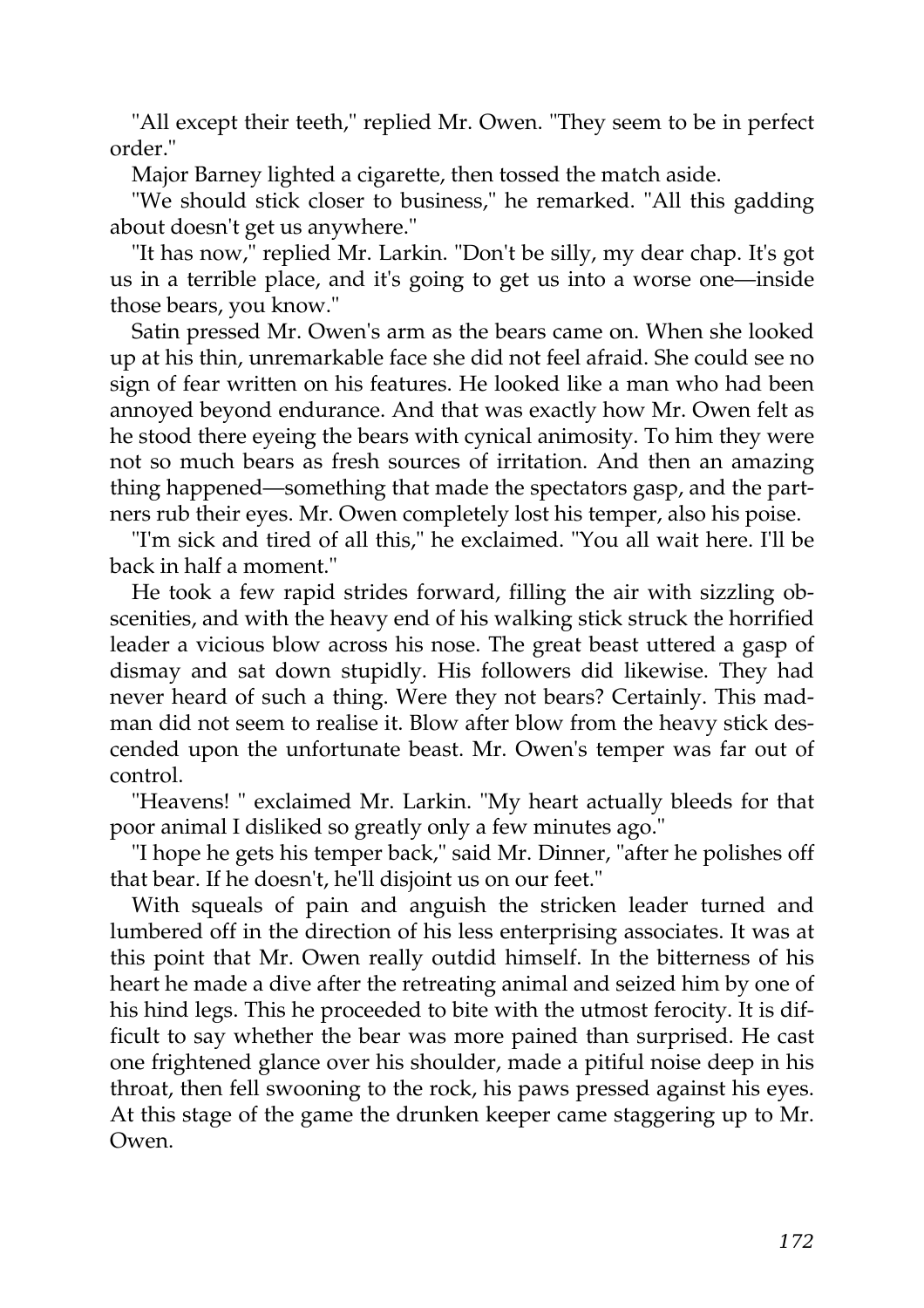"You've got to stop knocking my bear about," said the man of sterling character, smelling heavily of gin. "No more of this. Come away from that bear's leg."

Mr. Owen came away and attached himself to the trainer's ear. Picking up his discarded stick, he dragged the drunkard to the gate.

"Open it," said Mr. Owen, and the man obeyed as well as his fumbling hands would permit.

The partners, following Satin, passed through the gate with dignity and aplomb—as usual. Mr. Owen came last. The gate closed behind him. People were cheering on all sides, running from all directions. Mr. Owen, his good temper completely restored, turned to Mr. Larkin.

"Do you drink?" he asked the senior partner.

"Well, if I didn't I'd be afraid to say no to you," said Mr. Larkin, "but it just so happens I do."

"How did that bear taste?" asked Satin, slipping her arm through Mr. Owen's.

"Execrable," he told her. "Far, far from pungent."

"You should gargle with champagne," suggested the Major.

"We all should," put in the senior partner. "Facing a flock of infuriated bears is no way to spend a holiday. No way at all. I suggest we find comfortable chairs and refuse to be lured out of them. I'm veering more than that scenic railway. We'd have been dead twice over had not the lionhearted Owen been along to save our lives. Too bad about that bear, though. The old boy actually fainted. Fancy that—a bear."

The senior partner's sudden burst of loquacity expressed the depth of his relief at having escaped from the place of the bears. Mr. Owen regarded him with mild affection. Perhaps after so much sound and fury the party might settle down now in some relatively quiet spot and keep itself out of trouble. And seemingly this is exactly what the party did for some few hours, but it could not be expected to keep out of trouble for ever. Late in the evening, more or less wall-eyed from over-indulgence, its members found themselves ranged before nothing less than a preserved whale lying at full length on a huge six-wheeled trailer. The owner of this preserved whale was sitting by it on a box. His attitude was one of listlessness and dejection.

"Dear, dear me," observed Mr. Larkin, balancing himself on his stick "Yards and yards of sheer fish. My eyes swirl in their sockets."

"It's a whale," muttered Mr. Dinner. "A whale in the flesh."

"Is it, now?" exclaimed Mr. Larkin; then, addressing himself to the dejected-looking owner, "That's a very nice whale you have there, my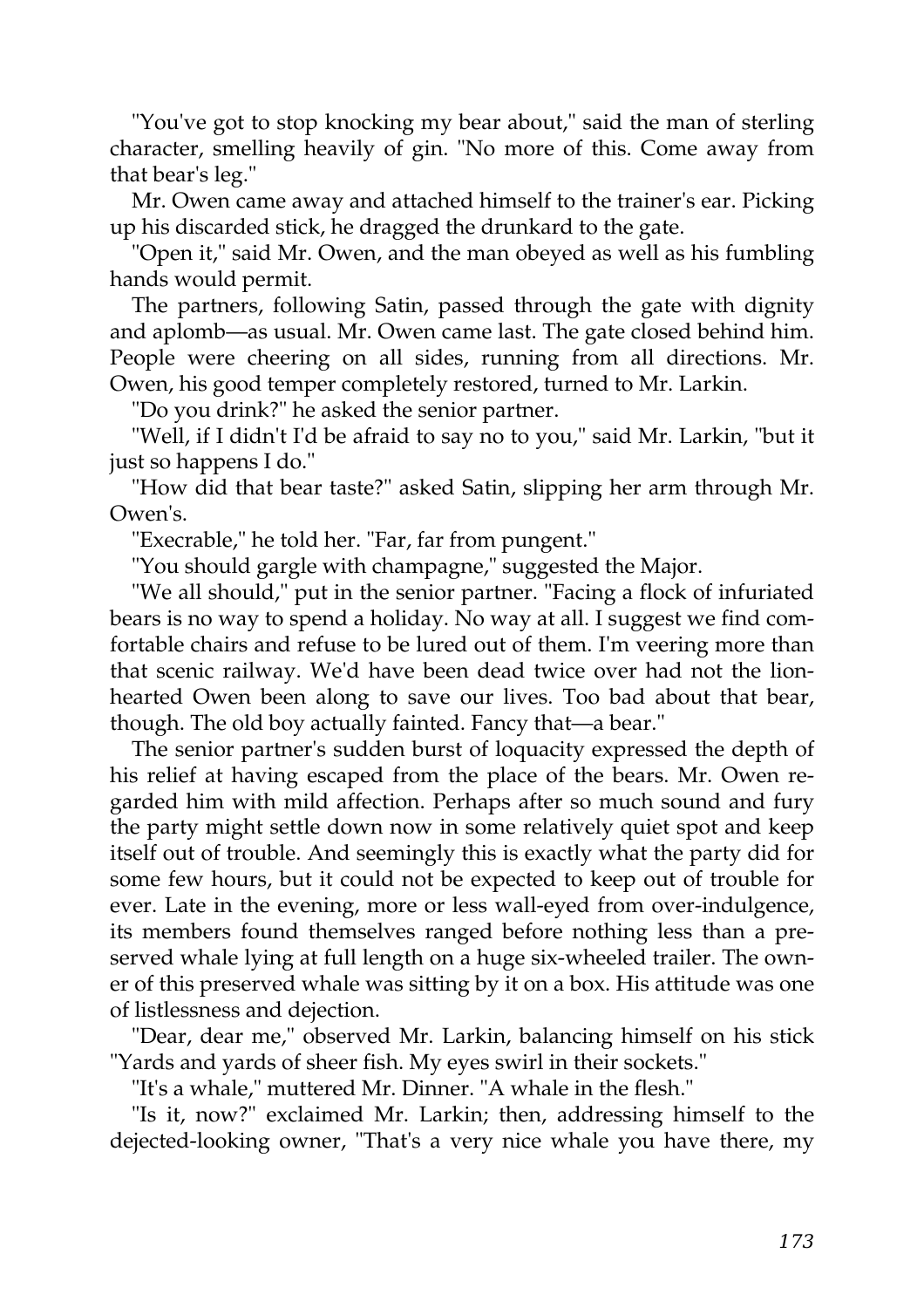friend." The man looked up with a spark of hope in his eyes. "Thank you." he said politely in behalf of his whale, "but you people are the only ones who have looked at her to-day. Something's wrong with this town. It doesn't seem to be whale-minded. I'm actually starving here alongside of my whale."

"Can't you eat a bit of the whale?" suggested Mr. Owen. "With so much whale about, no one would ever miss a bite here and there."

"I couldn't touch Minnie," retorted the owner. "We've been together for years."

"Under the circumstances," observed Satin, "I wouldn't eat a morsel of Minnie myself."

"Minnie," murmured the fascinated senior partner. "How chic. How very, very chic. It takes a man of vast daring to call a whale Minnie."

"She's a good whale, Minnie," said the man with morbid pride.

"Do you mean, a virtuous whale?" inquired Mr. Larkin.

"She hasn't had a chance," replied the owner of the whale. "She's preserved."

"Poor, poor Minnie," contributed Miss Honor Knightly with sincere emotion.

The partners turned and seriously considered that young lady. She met their gaze with large, innocent eyes. Mr. Owen looked at his partners, then shrugged eloquently. They turned back to the whale.

"She's a sperm." the man told them.

"Huh?" said Mr. Dinner. "I thought she was a whale."

"She's a sperm whale," wearily replied the man.

"I see, I see," said the senior partner. "How exceptionally nice." He turned to his companions. "She's a sperm, is Minnie," he told them. "A sperm whale, no less."

"And to think that she once sported in the ocean round her mammy." murmured Mr. Dinner with a surprising burst of sentiment.

Mr. Larkin turned and looked deep into the eyes of his small partner.

"Mammy?" said Mr. Larkin with a rising inflection.

"Yes," answered Mr. Dinner innocently. "Mother, you know."

"Yes, I know," pursued Mr. Larkin. "But this isn't a negroid whale. From the way you talk you'd think she had been born and bred in the cotton belt. Don't get silly about her. You must have been thinking of a black fish."

"All right," said Mr. Dinner. "Don't go on about it. I was merely thinking."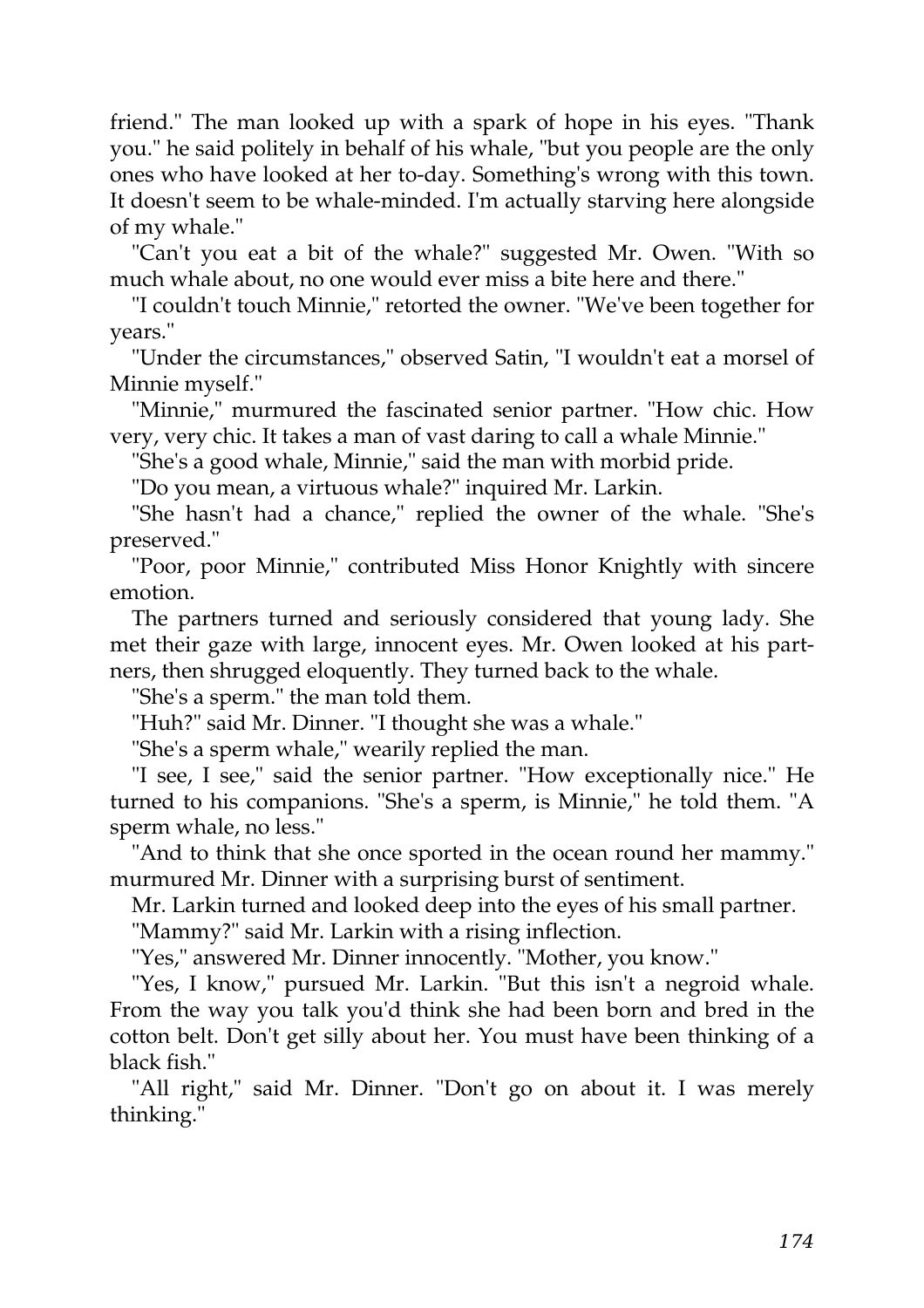"Don't," the senior partner warned him. "It might throw you off entirely. Just be yourself." He turned back to the owner. "Now, about this whale," continued Mr. Larkin. "You were saying?"

"I was saying she was a good whale," the man replied. "One of the best in the country."

"Have whales taken up living in the country?" broke in the irrepressible Mr. Dinner. "I thought they lived in the sea."

"This sort of whales don't," said the man. "This is a preserved whale."

"Odd they don't come in tins," remarked Mr. Larkin. "Or in jars. However-

"My heart is fair breaking," interrupted the man. "I'm afraid they're going to attach Minnie. Nobody pays to look at her, and I can't meet my bills."

"It would be awful to let a whale fall into the hands of strangers," observed Mr. Larkin in a serious voice. "Nothing less than a tragedy."

"How much would you want for this whale?" asked Major Barney. "We would give her a good home. She'd be among friends—people of education and refinement."

"You don't know any such yourself," put in Mr. Dinner.

"And I suppose you do." snapped the Major.

"No, thank God," the little man replied. The owner of Minnie pondered several minutes, then mentioned a price.

"That's a lot of money for a mere fish," said Mr. Larkin.

"That's a lot of fish," the man replied, measuring the huge body with his eye.

"Come over here to this table and sit down," suggested the Major, indicating a near-by refreshment hall. "One doesn't purchase a whale every day in the week. The occasion demands a little thoughtful drinking."

Eventually, after much give and take, the ownership of Minnie passed from the dejected man—now no longer dejected—to the partners. It was a joint enterprise. A truck was attached to the huge trailer and a sleepy driver provided. The partners and Satin swarmed somewhat unsteadily into the body of the truck. After taking an affectionate farewell of the whale's erstwhile owner, the truck and trailer moved majestically through the broad gates of the amusement park. They had hardly proceeded a block before they were stopped by an outraged policeman.

"What are you doing with that great fish all over our streets?" he demanded.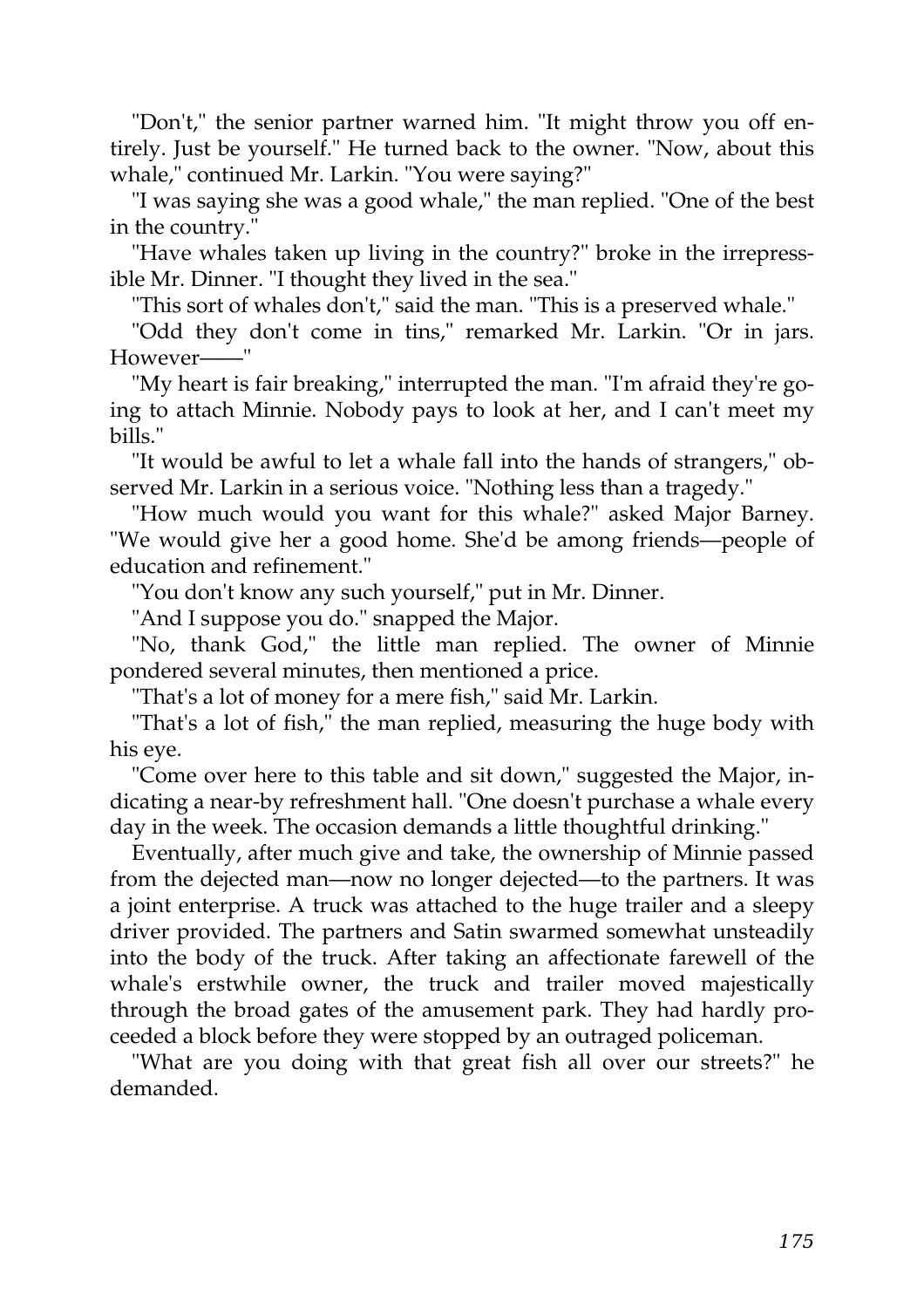"Nothing at all, officer," Mr. Larkin called out cheerily. "Nothing at all. Merely taking Minnie home to bed. It's a late hour for whales. Proceed, driver, proceed."

The policeman was baffled. He had no precedent for the regulation of whales. The last thing the partners saw of him he was standing in the middle of the avenue, diligently scratching his head as it has been ordained that men should scratch when subjected to intolerable mental strain.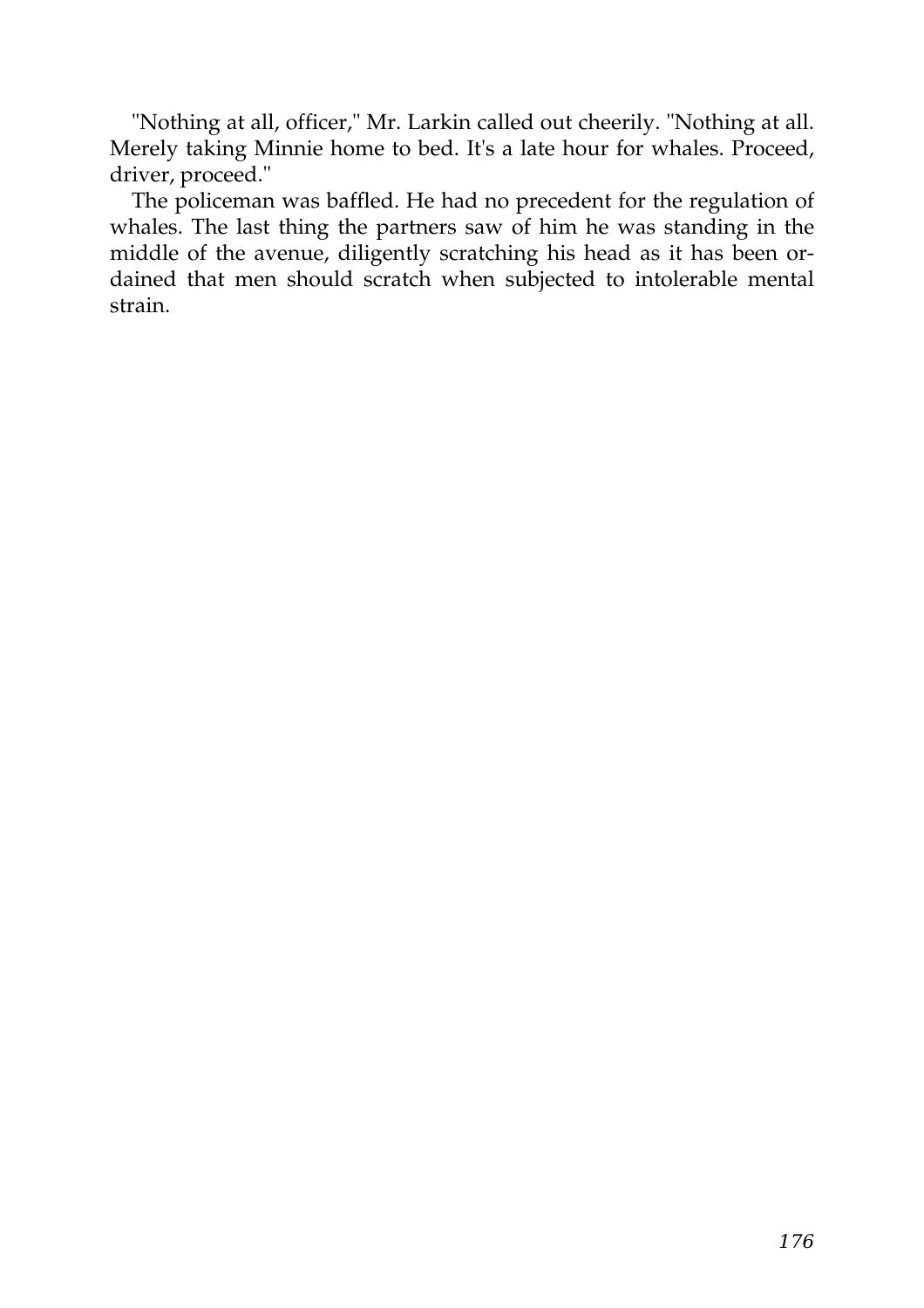# $\begin{matrix} \end{matrix}$  Chapter  $\begin{matrix} 1 \end{matrix}$

#### **DAWN BREAKS ON MINNIE**

"WHAT on earth are we ever going to do with this whale?" Mr. Larkin asked a shade nervously as the truck rolled along through the streets of the slumbering city.

"Search me," replied Mr. Dinner. "What on earth does one do with whales? I never had a whale."

"I never owned even part of a whale," put in Major Barney. "I'm too astonished to think."

"Imagine," said Mr. Larkin. "Just imagine. Here we've gone and saddled ourselves with a whale—life is difficult enough as it is, without the added complications of a whale."

"If," observed Mr. Owen thoughtfully, "if forty-eight hours ago my closest friend should have assured me I was going to own one-fourth of a preserved whale, I would have laughed at him tolerantly and invented a pretext to shamble away."

"Life is so full of queer little twists," said the senior partner, gazing moodily back at the partly opened mouth of Minnie. "Our whale," he murmured. "Think of it. All that fish."

"I never owned so much of anything before," commented Mr. Owen. "Too bad it has to be whale."

"The question still remains," quoth Mr. Larkin. "What disposition are we going to make of the body and person of this female sperm whale, Minnie? We can't dedicate our lives to her."

"No," agreed Mr. Dinner. "A flock of merchant princes can't very well serve as nursemaids to a whale."

"Why not put her in dead storage?" suggested Honor Knightly.

"How?" asked the senior partner.

"Why not take Minnie to a garage," explained the girl, "and put her in dead storage?"

"She belongs in dead storage," Mr. Owen contributed. "Properly speaking, the whale should be buried."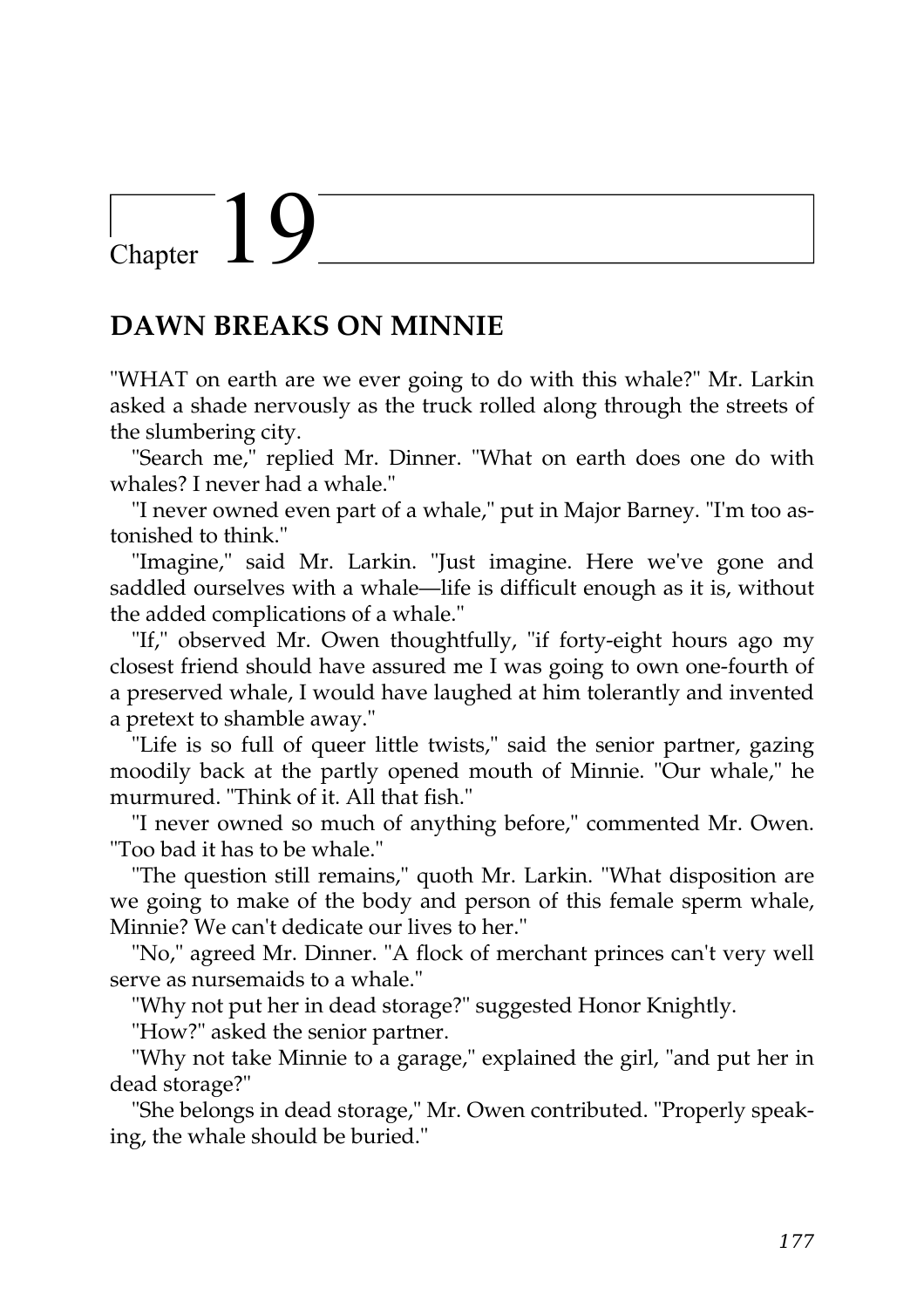"With full honours," said Major Barney.

"Couldn't we give Minnie to someone?" asked Mr. Dinner. "Someone wanting a whale."

"Who wants a whale?" demanded Mr. Larkin. "One can't walk up to any Tom, Dick, and Harry and say, 'Drop round to my house this evening and I'll give you a preserved whale.' People would veer off. They wouldn't come. They'd try to be polite about it, but they'd invent some excuse. 'You're so generous,' they'd probably say, 'but we're not quite fixed for a preserved whale. We have no shut-off room.'"

"I hate to admit it," declared the Major, "but already I'm sick of the very sight of Minnie."

"So am I," agreed Mr. Dinner.

"Driver!" cried the senior partner. "We're sick of this sperm whale. Drive to the nearest garage."

The driver obeyed, and Mr. Larkin descended from the truck. He approached the garage, hesitated, and came back. He wanted Miss Honor Knightly to accompany him. A woman, especially a pretty woman, might succeed in obtaining a haven for the whale where a mere man would fail. They found the garage in darkness, its doors closed. Mr. Larkin applied a finger to the night bell until a man appeared who looked upon the late callers with no show of favour.

"Good evening," began Honor Knightly winningly. "Will you take our whale into your garage?"

"No, I won't take your whale into my garage," the man snapped back in a disagreeable imitation of Satin's dulcet tones.

Mr. Larkin laughed as if he knew perfectly well the man did not mean a word he said.

"We have the whale with us," he told the man. "Perhaps if you looked her over you might take a fancy to the poor beast. Name of Minnie."

"Mean ter say," grated the man, "you want me to turn my garage into a bloomin' aquarium?"

"Not at all," replied Mr. Larkin. "This whale is quite dead. It's preserved, or embalmed, or something."

"I see," said the man nastily. "You want to make my place a mortuary for dead fish."

Satin felt that she had listened to just about enough of this sort of thing.

"Do you want that whale or don't you?" she demanded. "Answer yes or no."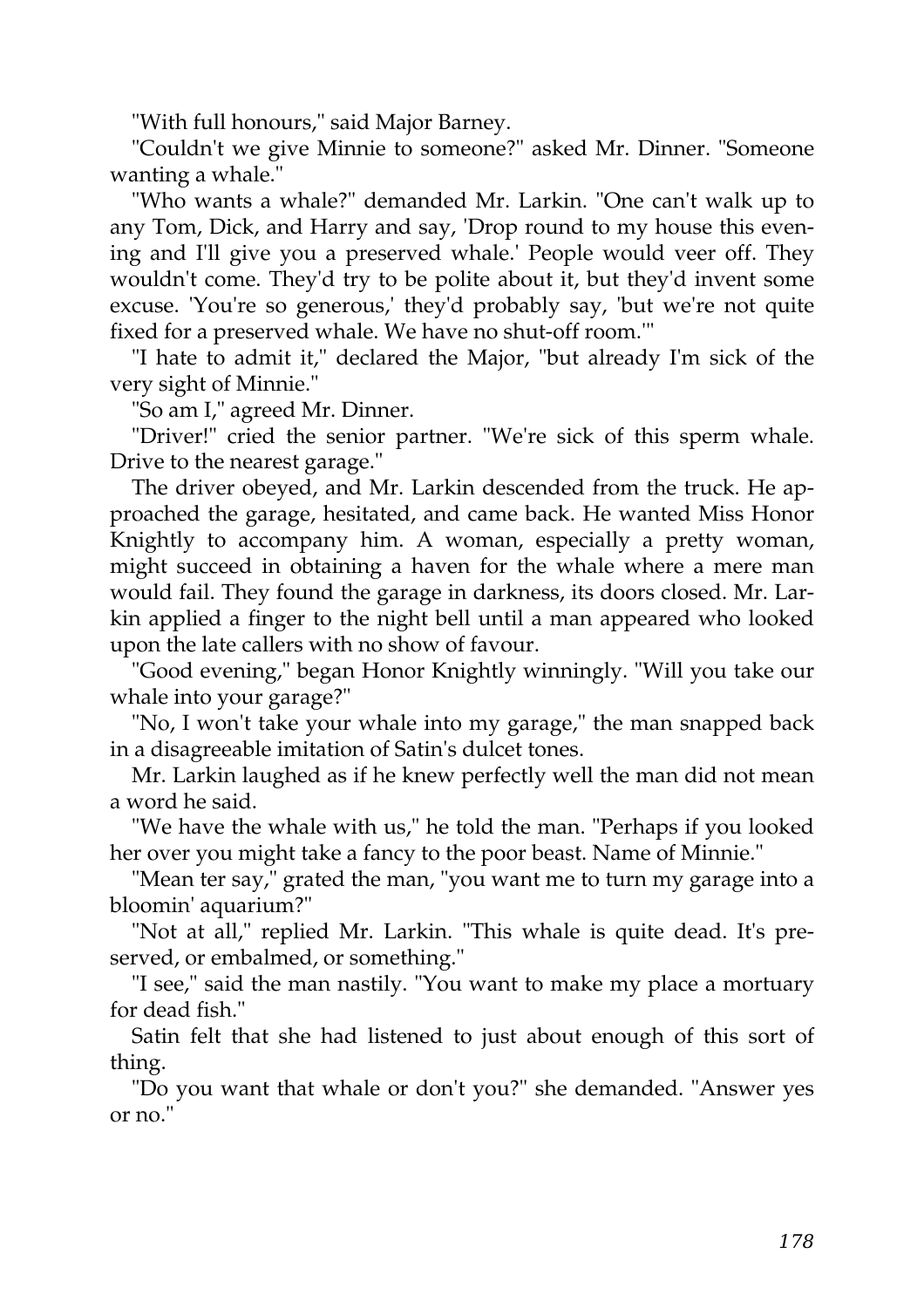"Don't fly out at the man," interposed Mr. Larkin. "After all, it's his privilege not to want a whale."

"How do I know whether I want a whale or not?" the man asked petulantly. "It's not a thing you can decide offhand. I've never thought about whales, and it's no time of night to begin thinking about them now." The man turned on his heel and walked back to the door of the garage. "Besides," he said surprisingly, "you've been drinking. Like father like son."

He disappeared.

"Now what did he mean by that?" asked Satin. "I can't be a father."

"I can," admitted Mr. Larkin. "Most disastrously, I can. But I don't quite see where his remark fits in. The man must have been somewhat mad from the loss of sleep."

Once more they climbed into the truck and started off down the boulevard.

"Wouldn't the man take the whale?" asked the Major.

"No," replied Mr. Larkin. "The man didn't want a whale."

"Isn't there any place in our great social organisation for a preserved whale?" Mr. Dinner demanded. "Surely one would think it would fit in somewhere."

"A whale out of water is a square peg," observed Mr. Owen. "It's not unlike a bull in a china shop."

At this moment an individual came staggering out of the shadows. Unsteadily he attached himself to the rear of the truck and wobbled along after it. With his free hand he made mysterious gestures over his shoulder. Obviously the man had been drinking. Mr. Larkin bent down to hear him.

"You're being followed," whispered the man, pointing over his shoulder. "Pursued."

"What?" demanded the senior partner.

"You're being followed," whispered the man once more. "A great beast is stalking you on no legs at all."

"Oh," said Mr. Larkin, "I see. That isn't a beast. That's a whale."

"Worse and worse," the drunkard hurried on in a low voice. "It might be Moby Dick, and you wouldn't like that."

"Don't worry, old chap," replied Mr. Larkin, patting the man on the shoulder. "That whale's name is Minnie. You wouldn't like to take her home by any chance?"

The man looked bleakly over his shoulder into the half-open mouth of the whale.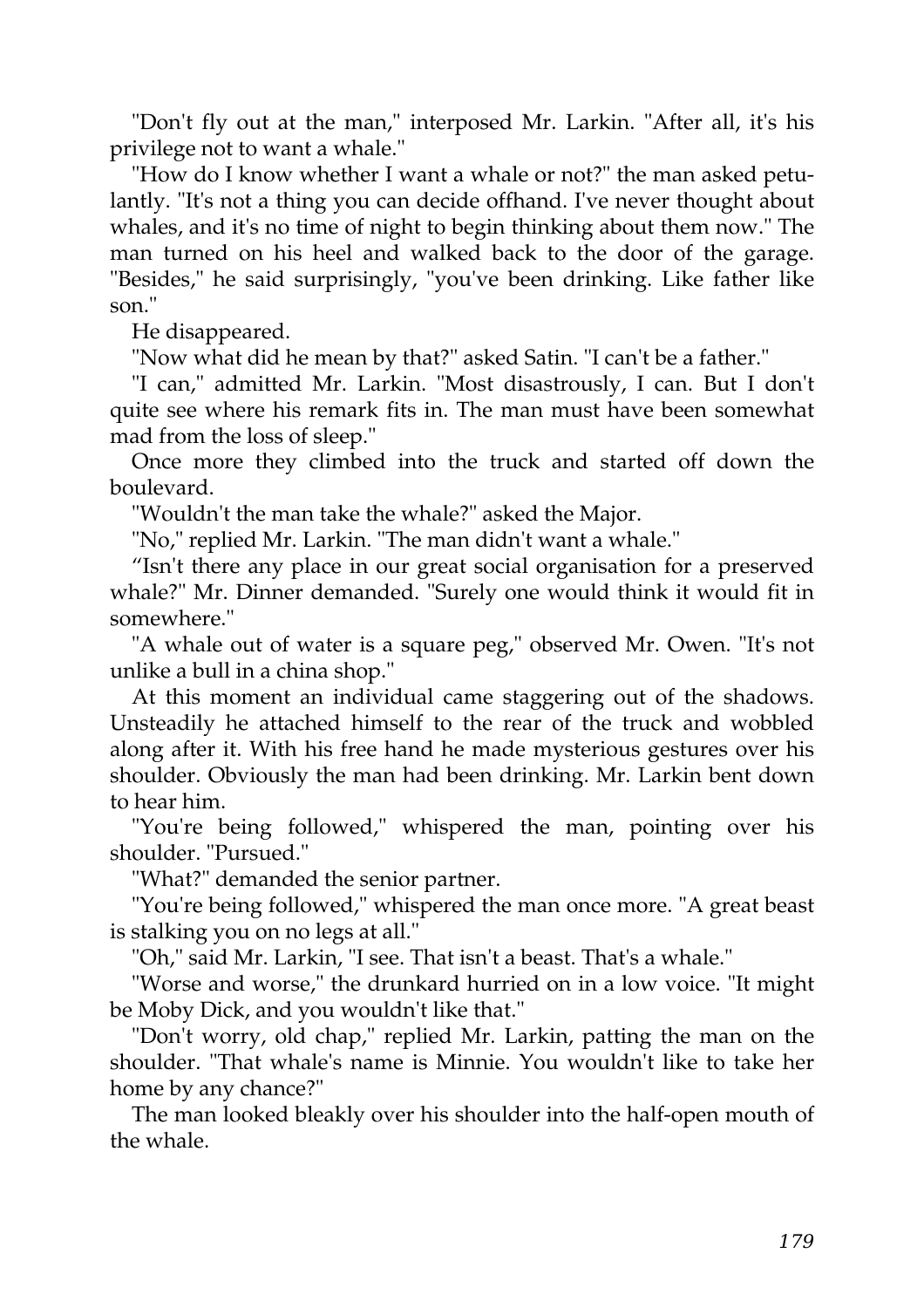"God, no!" he muttered. "I don't think I'll take up whales, but I've tried everything else. Forgive me if I stop off to catch a drink. The sight of that monster is driving me sober."

The man veered off and disappeared into a near-by café. The truck and trailer with its amazing burden continued their stately progress down the street. When they came abreast of Mr. Owen's hotel they were once more halted, this time by another policeman.

"What you got there?" the policeman demanded.

"Only a bit of a fish, officer," Mr. Larlcin told him. "A whale, you know. It's a sperm."

"Is it stuffed?" demanded the officer.

"What bearing has that on the question?" inquired the senior partner. "As a matter of fact, it is stuffed, or preserved, or pickled. You know how whales are."

The officer's eyes were popping out of his head. He had removed his hat and was diligently mopping his brow.

"This is the damnedest thing I ever saw," he declared at last. "You should have better sense than to go knocking about the streets with a mighty creature like that at this time of night. I've a good mind to run you in."

"Whale and all, officer?" Satin sweetly inquired.

The officer was stumped.

"No," he reflected. "The chief would never be the same. He's a nervous wreck as it is. The sight of that horrid creature would drive him mad. But, just the same, you've got to do something about that whale."

"What do you do with whales?" asked Mr. Owen, thrusting his head from the truck.

"Damned if I know," replied the officer. "I never had to do with a whale before, but if you don't get this one off the streets I'll have to run you in."

"Listen, officer," said Satin persuasively. "Can't a lady buy a bit of fish in this town? You can't eat meat all the time."

An expression of revulsion took possession of the officer's face.

"You're not going to eat that thing?" he got out in a strained voice. "God, lady, don't tell me that?"

"Why not?" replied Honor Knightly. "It's merely an overgrown bloater."

"Then, will you go away somewhere else," the police-man pleaded, "and eat it by yourself? I can't bear the thought."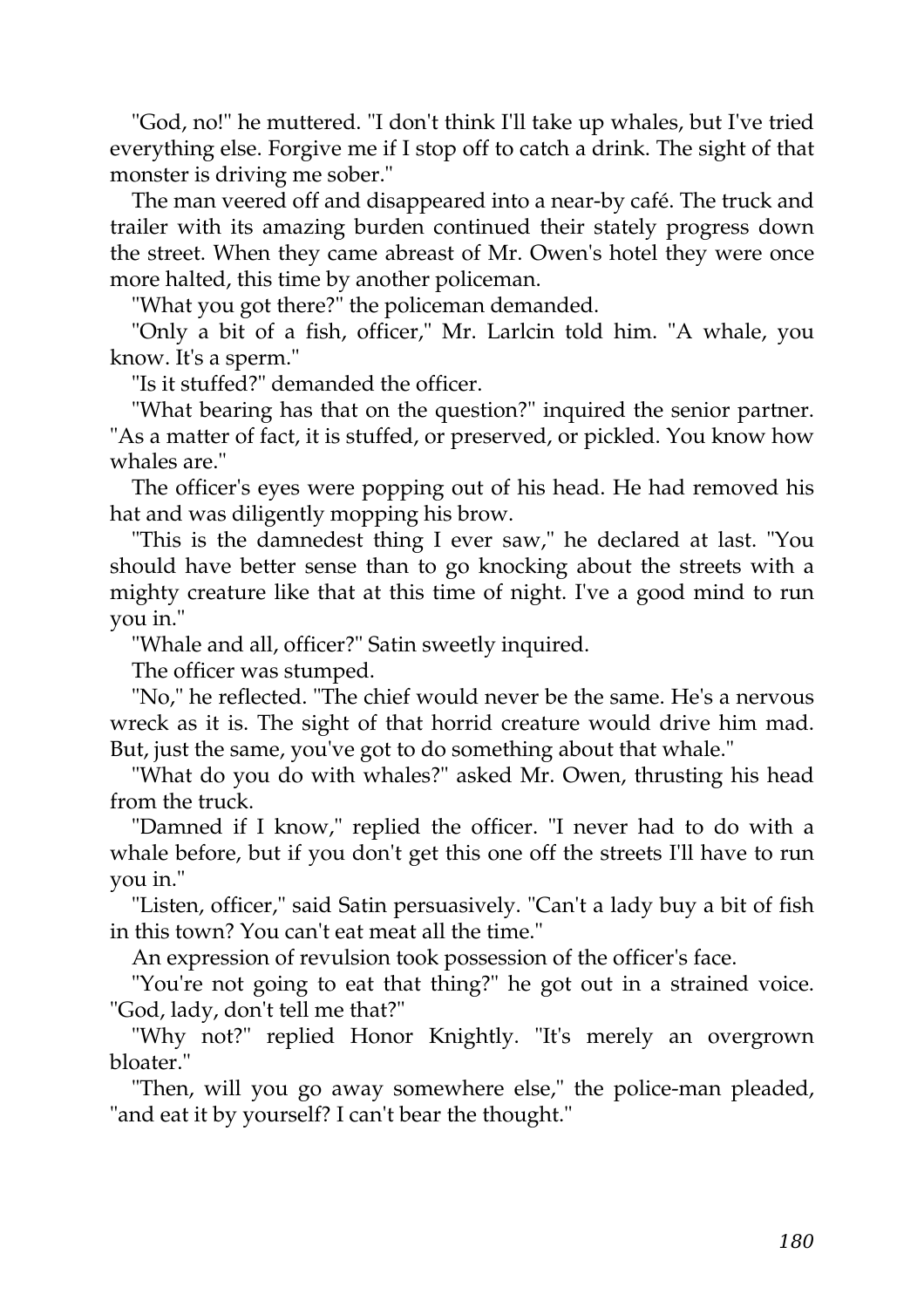"Very well," the girl replied. "An occasional chunk of whale never did anyone any harm. Drive on, driver."

The policeman gulped as the truck got under way. For half an hour or more they drove undecidedly through the streets, the whale following after. Honor and her companions had seated themselves on the floor of the truck. They were weary and discouraged. Life to them seemed to consist entirely of whale. Far away in the east the sun was beginning to do things about a new day. Five pairs of moody eyes were fixed on the flanks of Minnie. They tried to avoid the mouth as much as possible.

"I can't imagine whatever possessed us to purchase that whale," observed the senior partner "Had it been a goldfish it would have been different. But of all things, a whale."

"I know a red-headed man who bought a circus once," contributed Mr. Dinner. "He was drunk, too,"

"Don't tell us about it," said the Major. "Haven't we enough troubles of our own?"

Suddenly Mr. Larkin rose with an air of determination and called to the driver to stop. Bidding Mr. Owen to accompany him, he descended from the truck. "What are you going to do?" asked Satin. "I'm going up to that house," replied Mr. Larkin, pointing to a modest dwelling set back on a lawn, "and ask if they want a whale."

"Nobody wants a whale at this hour of the night, or rather, morning," declared Mr. Dinner.

"Nevertheless, I'm going to ask," replied the senior partner. "Some people will say yes to anything if you let them go back to bed."

Followed by Mr. Owen, the senior partner approached the house and rang the bell resoundingly. Presently a man appeared to them with an expression of great annoyance on his face.

"Good evening," said Mr. Owen easily. "We thought that perhaps you might like a whale."

"It's a sperm," added Mr. Larkin.

"What would I want a whale for?" asked the man in a harsh voice.

"We don't know," came the hopeless voice of the senior partner. "What do people want whales for, anyway? They must be good for something."

"A whale is good for nothing," growled the man.

"Hen!" called a woman's voice from the darkness of the hall. "What do those men want?"

"I can't make out," replied Hen over his shoulder. "One of them seems to want to give me a whale."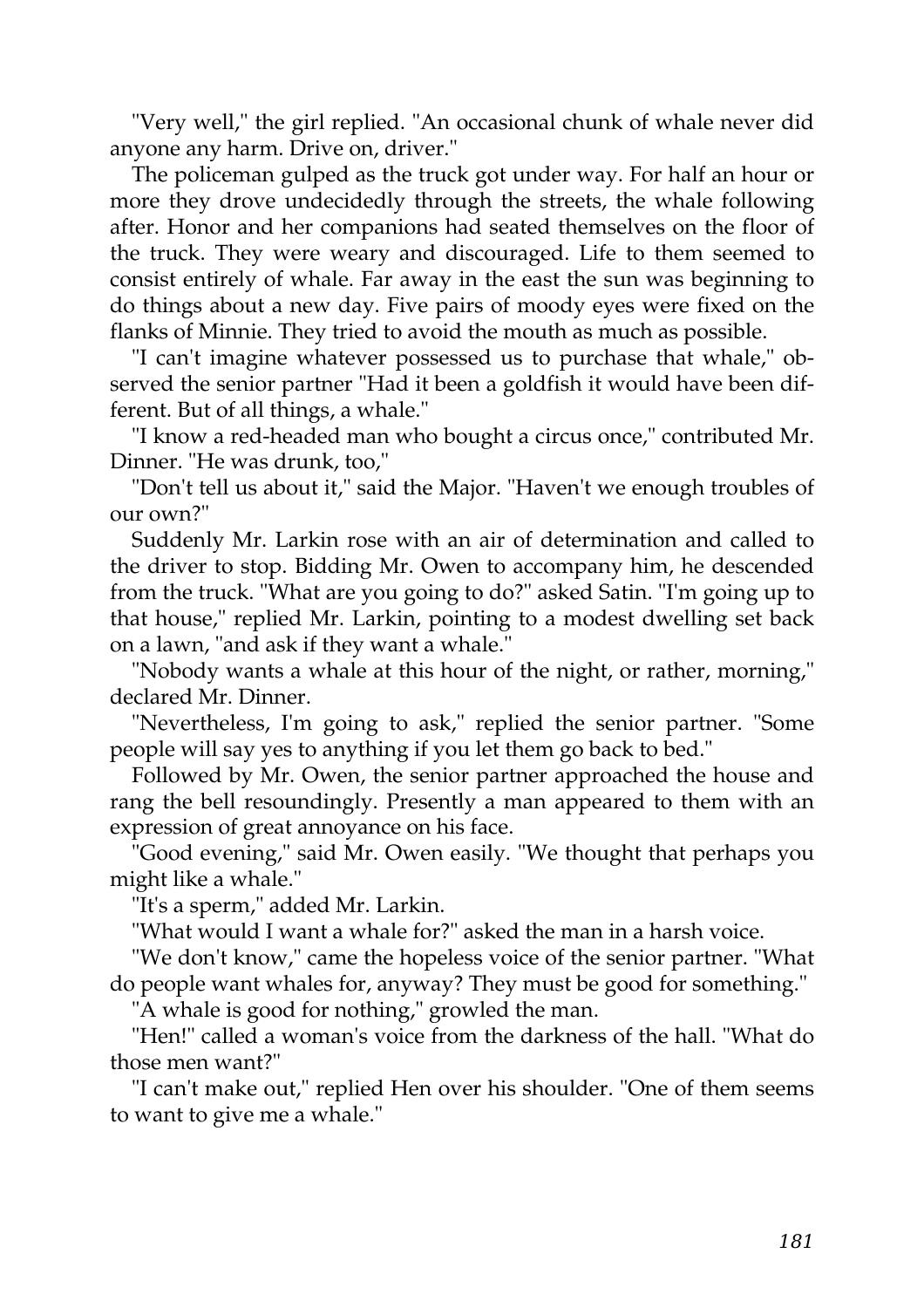"Tell them we don't want a whale," came the woman's voice meditatively. "We already have a canary."

"Madam," called Mr. Larkin. "Why not have a whale and a canary too? They don't clash, you know."

"What do you say, Father?" said the slow voice of the hidden speaker. "Do you think we should have a whale?"

"It would make an imposing lawn decoration," put in Mr. Owen.

"Say, mister," called the woman. "Do whales eat grass?"

"She wants to know if whales eat grass," said Mr. Larkin to his partner in a low, nervous voice. "I haven't the vaguest idea what the horrible creatures eat. You tell her something, like a good fellow."

"Not this one, madam," replied Mr. Owen. "This whale has been preserved."

"I do very well with peaches," the voice of the woman informed them, "but I'd hate to try a whale. I don't think we would like a preserved whale. Father, do you?"

"I'd hate one," he replied. "I'm dead set against that whale, Mother. You've enough things to dust off already."

"Guess you're right, Hen," replied the woman. "Dusting all day long. Just tell the gentlemen we're not fixed for whales and shut the door. It's draughty in the hall."

"We're not fixed for whales," said Hen, and slammed the door in the partners' faces.

"Who is?" asked Mr. Owen bluntly, scanning the closed door.

"We're not," said Mr. Larkin. "Offhand, I can't think of anyone who is fixed for whales. That's just the trouble. Whales are so unexpected."

They returned to the truck and bade the driver to move on. In one corner Mr. Dinner, his small body curled like a dog's, was sleeping gently. The Major was nodding, his back against the side of the truck. Mr. Owen sat down, and Satin put her head on his knee. She looked up at him dreamily out of her great, deep eyes; then lashes slowly fringed them.

"I don't care where I am," she murmured, "as long as I'm with you."

After that effort she slept. Mr. Owen gazed down at the girl's face and felt himself compensated for the presence of the whale. Then he raised his eyes and gazed at the whale's face. It was remarkable, he reflected, how different faces could be. He wondered who thought them up. He glanced at Mr. Larkin. That gentleman was standing with arms folded across his chest. About him hung the brooding dignity of Napoleon.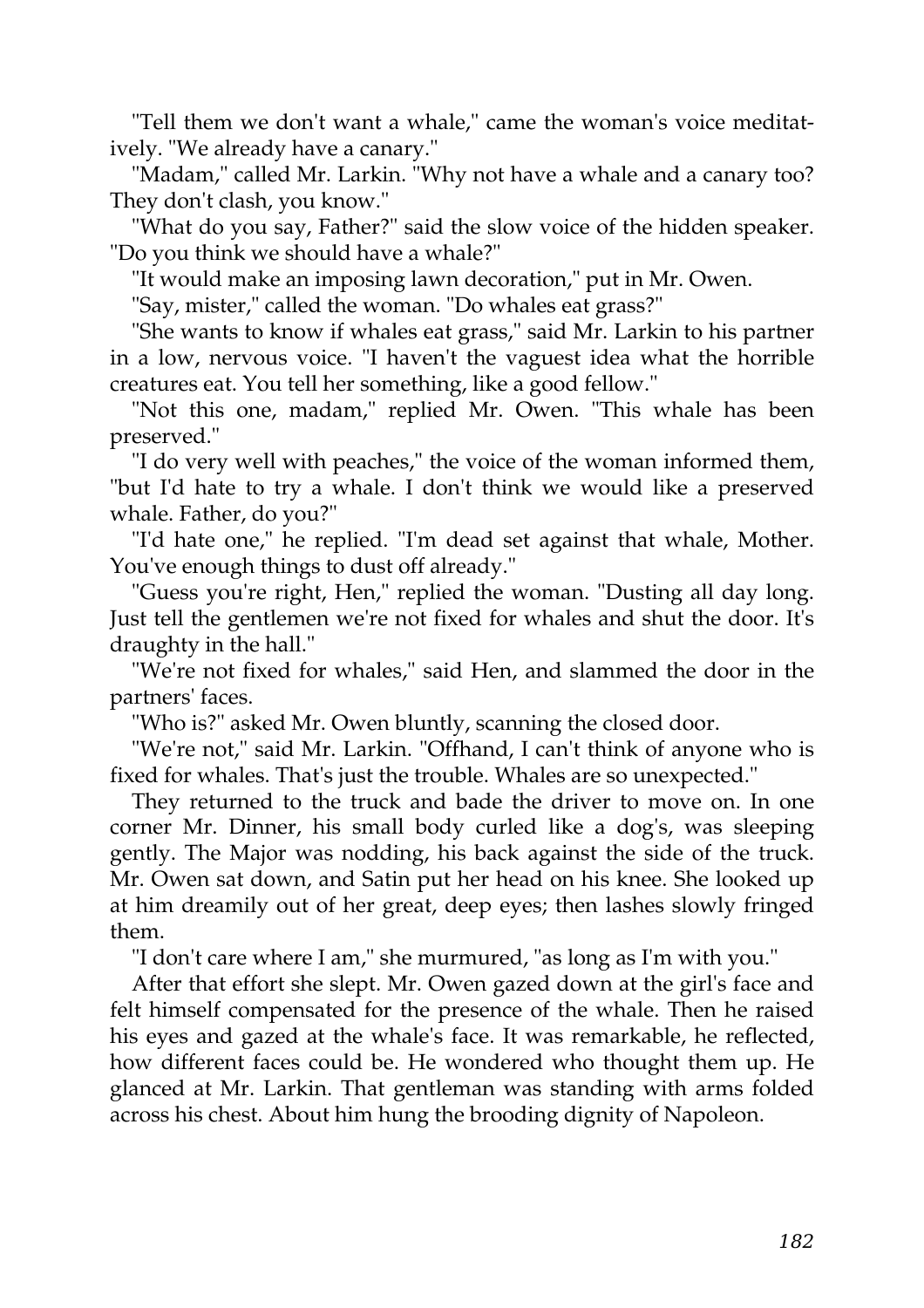"If I don't get rid of that whale soon," he said, "I think I'll go mad and fling myself upon it the way you did to that bear."

"That's an idea, too," remarked Mr. Owen. "We might have to dismantle Minnie. Take her apart rib by rib."

"It would be better to blow her up," commented Mr, Larkin. "More fun."

The truck was now rolling along through the spreading' dawn. They were in open country with the sea only a mile or so away. Through the fresh morning air, birds flew down to look at Minnie. Some of the more daring perched upon the whale and made up songs about her. The road was steadily winding upward. An unusually enterprising farmer, his small truck laden with vegetables, tried to pass, then thought better of it. Throwing his gears into reverse he backed through a fence with the utmost expedition. With his eyes still riveted to the great fish on the trailer, he continued on backward down the field. The last glimpse they caught of him he was crashing through a corn field in the direction of a small forest.

"Probably," observed Mr. Owen, "that man will never get up early again for the remainder of his days."

"He certainly didn't want a whale," replied the senior partner. "I can understand that, though. It must be frightfully discouraging to see so much of anything at this time of day."

A man with a hoe hailed them from the roadside.

"Hi, mister," he called, "what you got there?"

"A very nice whale," Mr. Larkin told him, a spark of hope in his voice. "Would you like it?"

"Nope," replied the man. "I don't hold with whales, but it sure is a dandy. It's a big whale, ain't it?"

"Whales are big," said Mr. Larkin wearily.

"Yes," agreed the farmer cheerfully. "Seems like they run to flesh. Well, so long. I've got some pertaters to hoe for Mrs. Mumpford. This is her farm. I only work here."

"It's amazing how much personal information one can pick up," observed the senior partner, "when one really doesn't want it."

"You know," replied Mr. Owen, "if we didn't want to give this whale away, if we had our hearts set on this whale, people would beg us for it with tears in their eyes."

"Perhaps you're right," commented Mr. Larkin, "but I'm so fed up with that whale I'd cross the street to avoid her."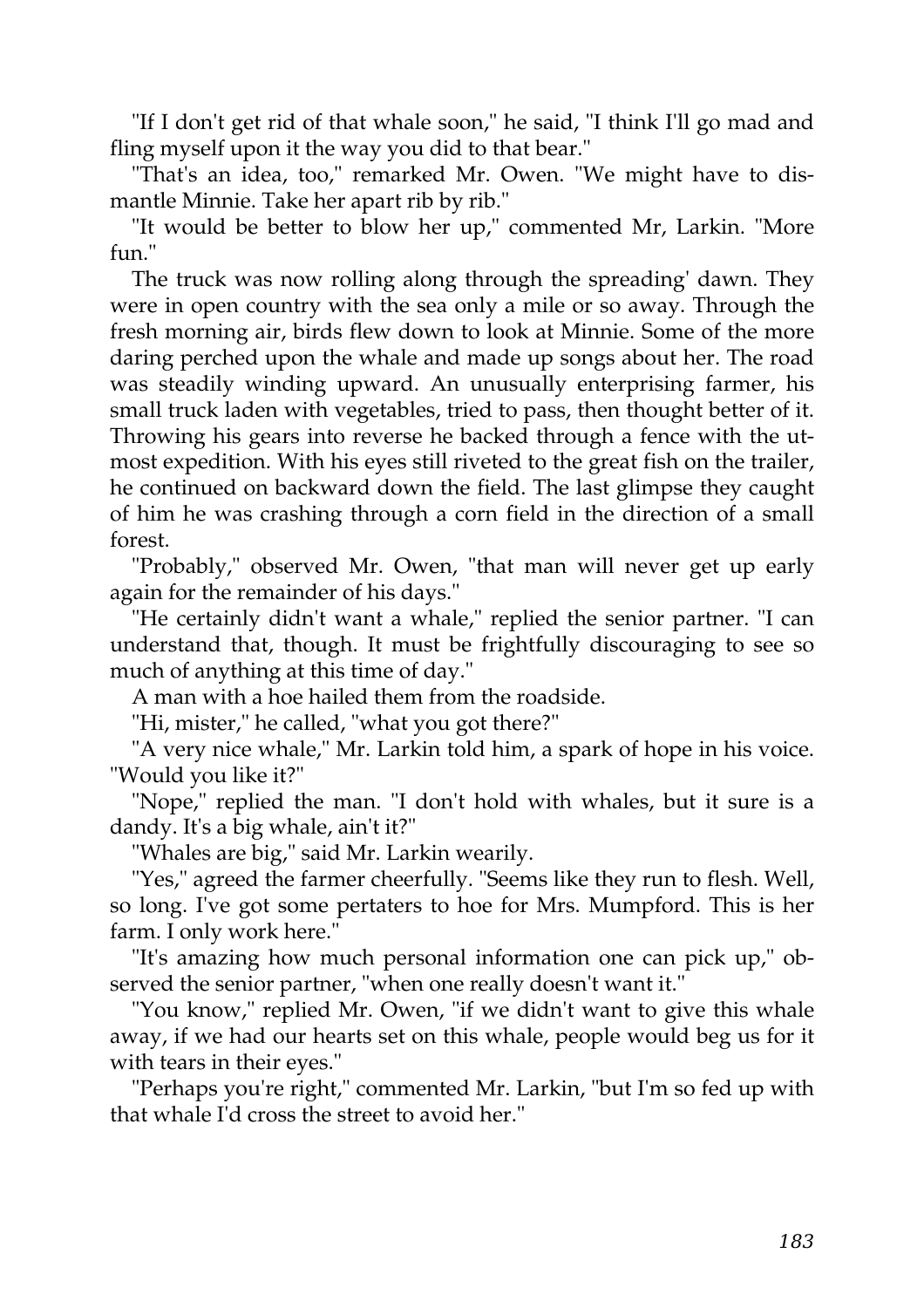Gradually they approached the sea. The road was now sloping steeply. Less than a quarter of a mile away a white beach lay gleaming beneath the slanting sun. Suddenly Mr. Larkin clutched his partner's arm.

"I have it!" he cried, "I have it! We'll launch this infernal whale back into the deep."

He shouted to the driver to stop. Everyone woke up and swarmed out of the truck. Stones were placed under the wheels of the trailer until the truck could draw out of the way. Ahead of them the road ran straight to the sea. A small wooden house was the only dwelling in sight. It stood by the roadside. There was a feeling of tenseness in the air as the partners rolled the stones away from the wheels of the trailer.

"Good-bye, Minnie," murmured Satin, and waved a crumpled handkerchief.

The trailer gathered headway and rumbled down the road. Straight to its course it held, until it came to the house. Here it swerved horrifyingly from the road and bounded forward. There was the crash of snapping timber, and Minnie's great head disappeared from view through the walls of the frail structure.

"It veered, my God, it veered!" sobbed the senior partner on Mr. Owen's chest. "Oh, what a whale! I'd like to take a stick and beat it within an inch of its life."

"What's that?" asked the voice of a sleepy woman within the wooden house.

Her husband opened his eyes, then snapped them shut with a click.

"Don't say a word," he whispered. "Perhaps it hasn't seen us."

"What hasn't?" asked the woman.

"The whale," replied the man, his head buried under his pillow.

"The whale," replied the woman. "Since when have whales taken to prowling round the countryside? Something's got to be done about all this."

"Well, don't ask me to do it," came the muffled voice of the man. "One look at that face and all ambition fades."

"Just to think of it," continued the woman. "Whales bounding about on land and visiting decent people in their beds. It's an outrage."

"It wouldn't be any less surprising," replied her husband, "if they bounded about the country and visited indecent people in their beds." The woman opened her eyes and looked reprovingly at Minnie.

"It's a whale all right," she said at last. "A great huge whale, but the blow must have killed it. There's a glassy look in its eyes."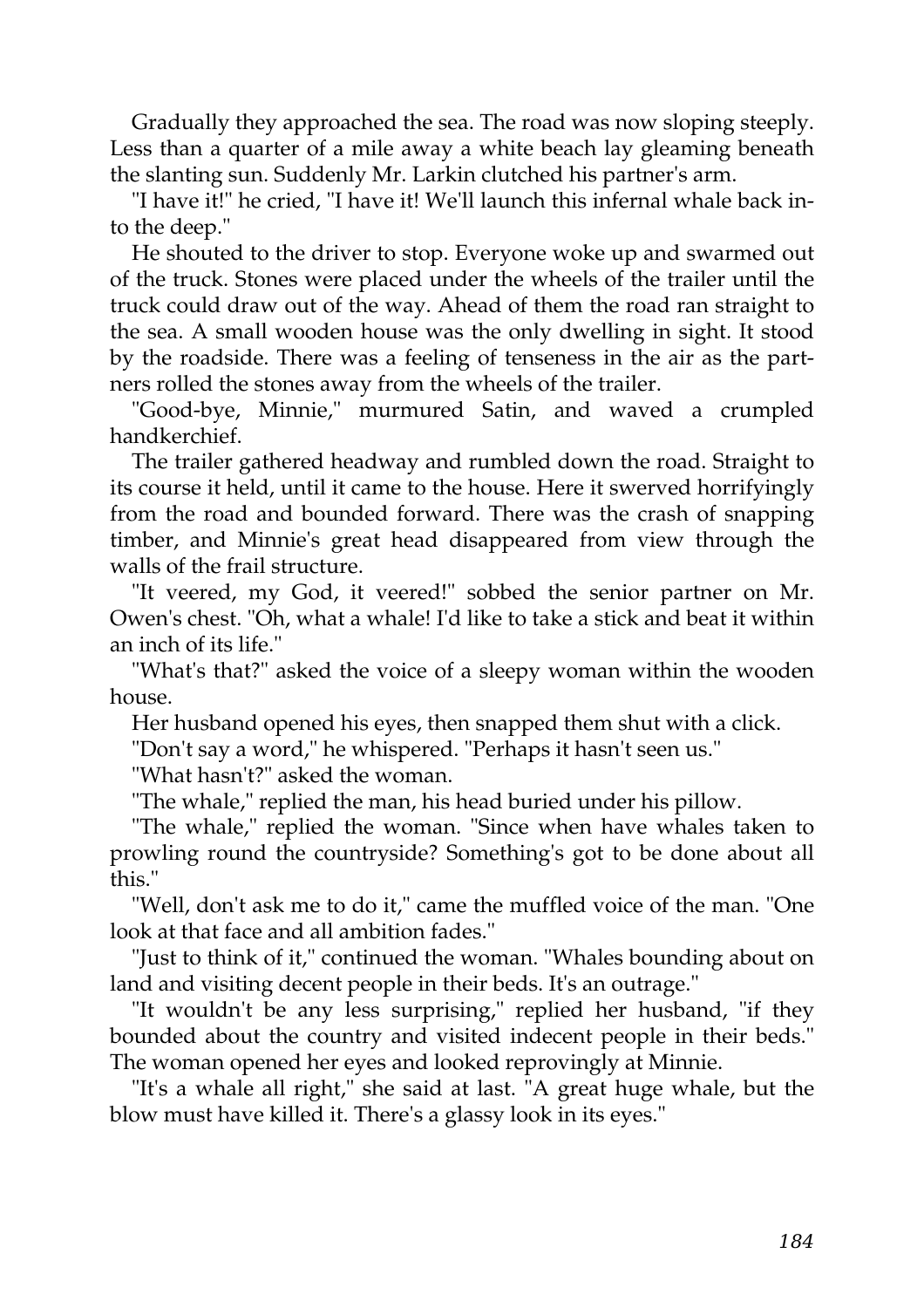"That whale has nothing on me," replied her husband. "My eyes are burned out like a couple of bulbs, and it took only one good look to do it."

"To be awakened at dawn by a whale," mused the woman. "Who says that all the novelty has gone out of life?"

"You seem to take that whale with the utmost equanimity," remarked the man, nerving himself to withdraw from his place of concealment beneath the pillow. "What are we going to do with the brute? Is it going to become a member of the household? Is it going to remain in our bedroom, watching our lyings down and gettings up? I'd hate like hell to undress myself before the critical gaze of those glazed eyes."

"If we remove the whale," said the woman, "we remove one side of our little home. Our bedroom stands disclosed to the world. The general public will be able to bear witness to our habits."

"That would be almost preferable to the scrutiny of that monster of the deep," observed the man.

"We could hang a sheet over its face," suggested his wife.

"Two sheets," amplified the husband. "One on either side."

"There's another thing to be said in favour of that whale," went on the lady on the bed. "It will effectively keep from the house our old and rare relations."

"I wish we could have Uncle Alfred down here and show him to that horrible head," the man advanced suggestively. "One look, I think, would do the trick. His heart isn't strong. We'd be on easy street then."

"And it wouldn't quite be murder," added the woman. "Not quite."

"Exactly," agreed the husband. "All the old boy needs is a bit of a shove. That whale would do the trick."

"One man's whale is another man's poison," observed the woman, yawning daintily. "The wonder of it all, if not the beauty."

"I fear we won't sleep very soundly under the prow of that monster," remarked the husband. "Our dreams won't be so fragrant."

"No," replied the woman. "I must confess I hardly admire the perfume it is using."

"I dare say," her husband remarked, turning over on his side, "that one grows accustomed to almost anything in time."

From the crest of a distant hill came the chanting of several voices. It was the triumphal song of the partners, reinforced by Satin. Farmers in the field paused at their honest labours as the truck rolled along in the direction of the town.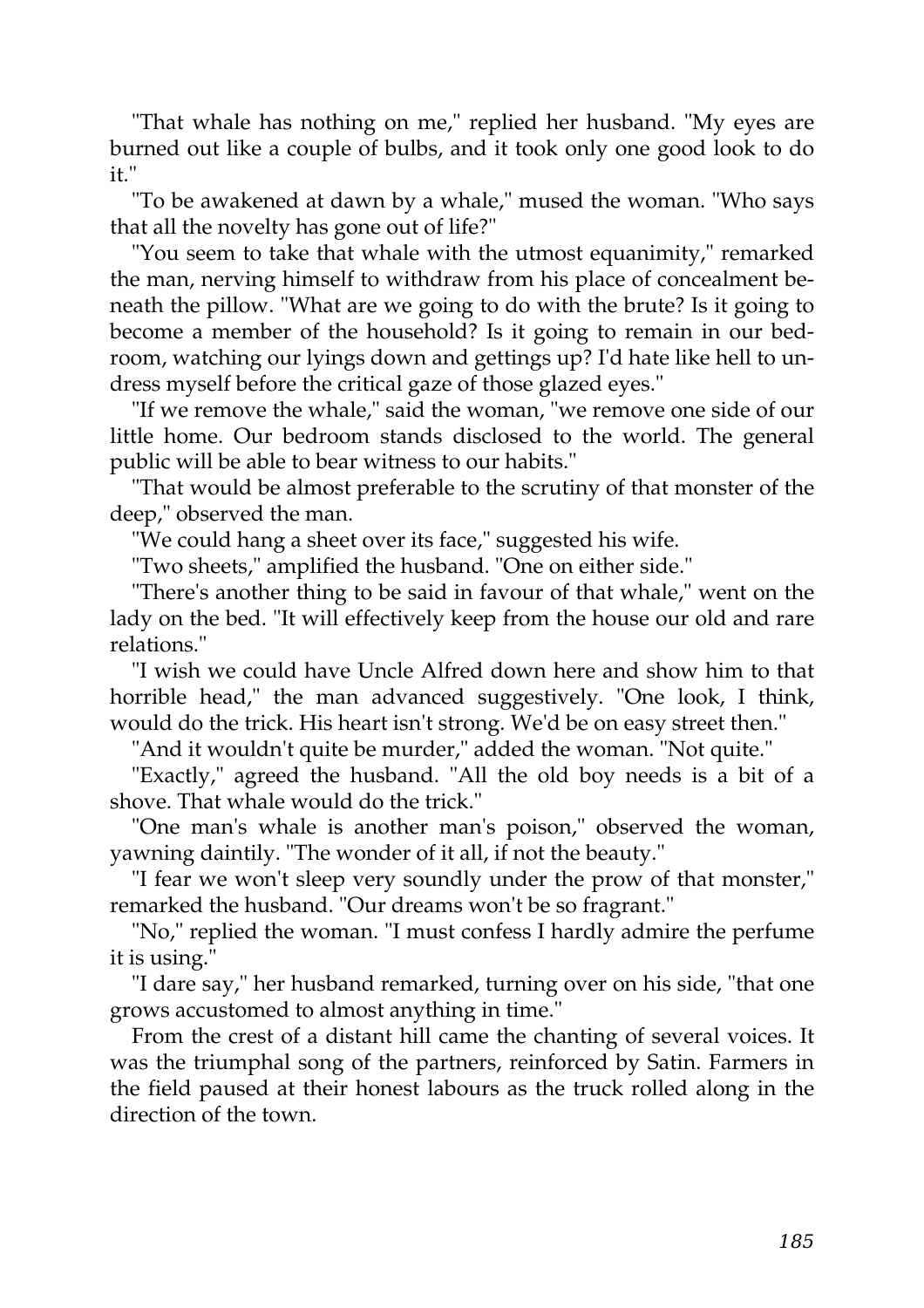"You must all dine at my house to-night," Mr. Larkin was saying in his great-hearted manner. "We want you to meet our wives."

"Didn't know you had wives," replied Mr. Owen. "You act less married than any men I ever knew."

"Isn't it awful?" agreed the senior partner in a voice touched with sorrow. "From one excess to another— bounding always. The truth is, we're miserable with our wives. How glad we would be to change them. You see, they don't understand us, especially when we relax."

"With a crash," added Mr. Owen.

The senior partner endeavoured to look pained.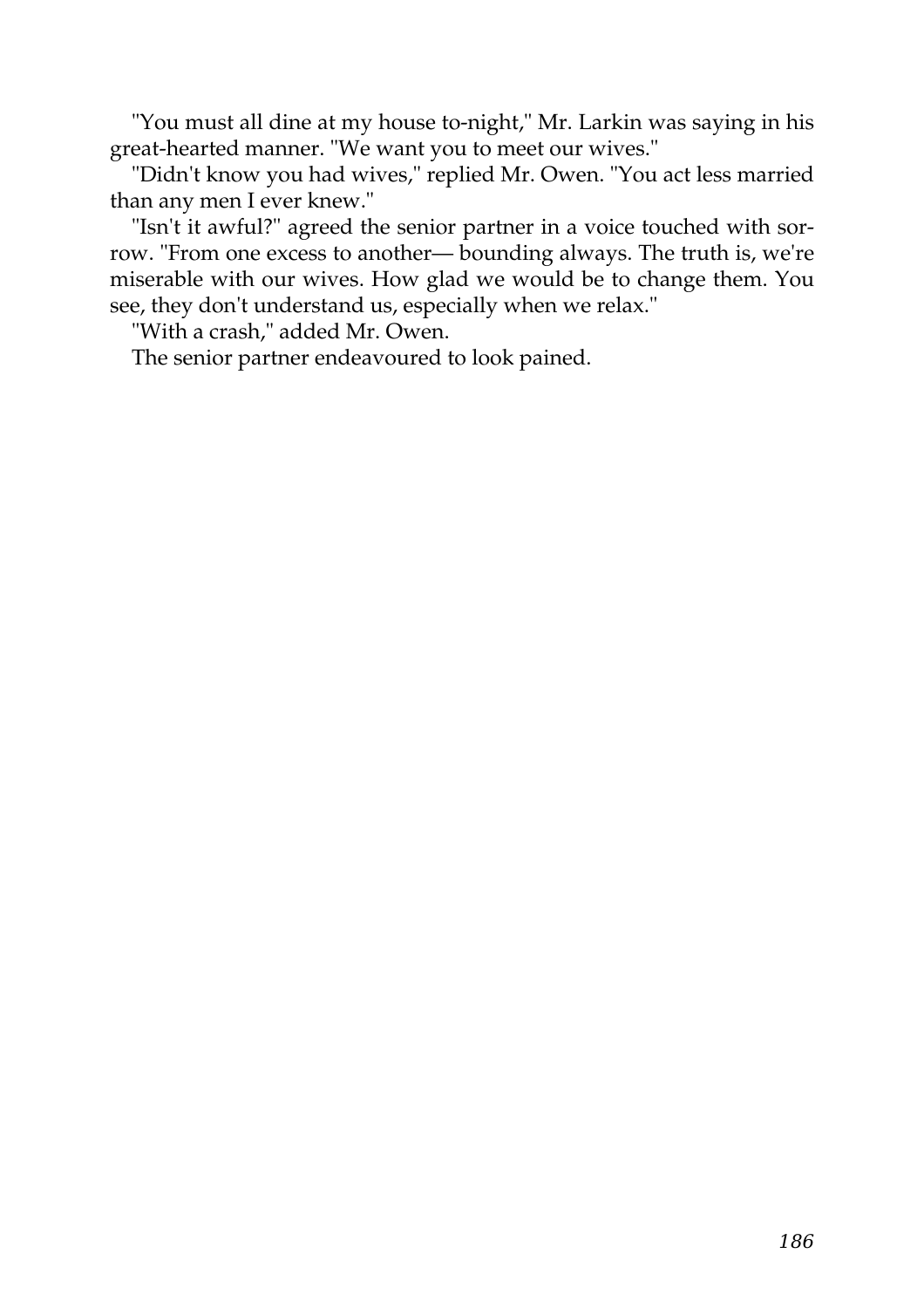# Chapter  $20$

### **TOO MANY WIVES IN A BED**

THAT same evening at nine Satin and Hector Owen had the somewhat dubious pleasure of meeting the wives of the partners. Mr. Larkin's town house stood in a side street only a few yards removed from one of the main thoroughfares of the city. It was difficult to distinguish it from the neighbouring cafés, the senior partner having conceived the quaint idea of placing tables before his front door and shielding them from the sun with parasols of startling floridity. A waiter stood in attendance. The same festive atmosphere was maintained within the house itself, the dining-room having all the earmarks of a first-class bar-room.

In the hall a check girl was waiting to relieve the callers of anything with which they cared to part. She gave Mr. Owen a check and an afterhours smile. He felt at home immediately.

The reception room was wildly luxurious. It gave the impression of veering like its owner. In it awaited the wives. The introductions were almost touchingly simple.

"This is Nana," said Mr. Larkin, indicating a small, dark woman of middle years with youthfully wicked eyes.

"Shall I kiss him on the lips," asked Nana, removing a cocktail glass from hers, "or shake him by the hand?"

"Why not bite him on the ear?" suggested Mr. Larkin.

Nana looked for a moment into Satin's glittering eyes. One look was sufficient. She shook Mr. Owen's hand.

Dinner's wife was tall and rawboned in a good-looking way. Although no longer in her first blooming, she was still in full possession of her sex and wore her blonde dye recklessly. She was referred to as the Kitten, for no reasonable reason at all. The Major's source of dissatisfaction was undeniably plump. Snow-white hair fell round a pink, youthful face. There were dimples in the face. Her name was Aggie, and like Nana and the Kitten, she too, was a little drunk. The partners were surprisingly sober, a social error they made haste to rectify.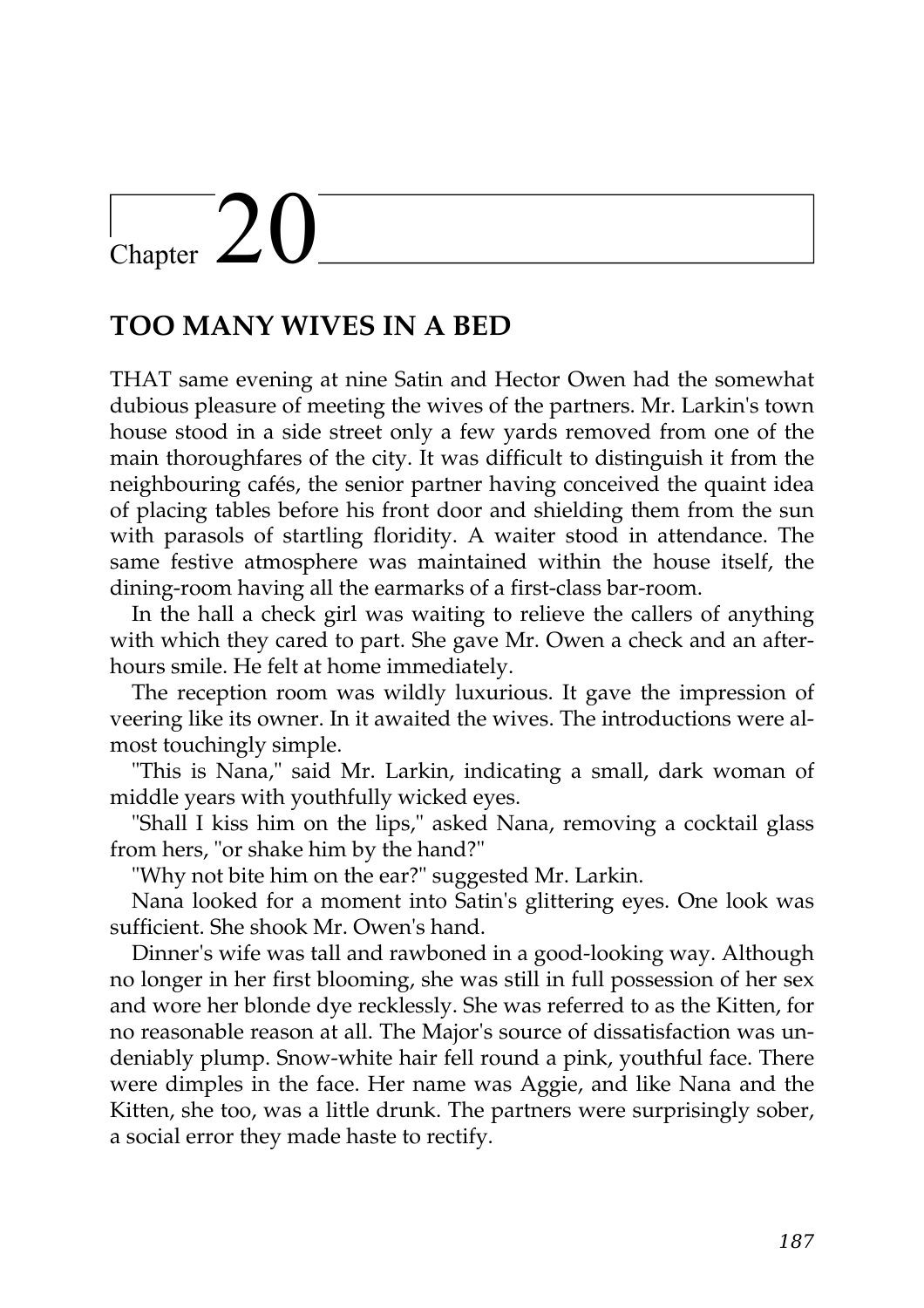The party came to rest against the bar in the dining-room. It occupied one entire wall. Behind it were two red-faced, benevolent individuals with the most meticulously brushed and parted hair Mr. Owen had ever seen.

"We've been running these poor men ragged," the Kitten explained, "all day long. They're exhausted mentally as well as physically. Can't think up any more drinks. We've tried them all."

"You know," put in Nana, trying to look naive and failing most lamentably, "we get so lonely when our husbands are away——"

"As they always are," put in Aggie.

"——that the only thing left to do is to drink like fish," Nana concluded.

"Please don't, my dear," said the senior partner hastily. "Don't mention fish in my presence. We had such an unfortunate time with a whale only last night. Stayed up with the monster till dawn. You can't imagine how troublesome a whale can be until you've actually met one."

"Good! " exclaimed Nana. "I like that better and better. One can hardly go to bed with a whale."

"But if anyone could go to bed with a whale," quoth Aggie, "those three men would be the ones."

The partners looked distressed.

"Would it be possible to veer this conversation into more savoury channels?" suggested the senior partner with a delicate lift of his eyebrows. "The mere idea of going to bed with a whale makes my reason totter. Harry, a triple Martini, if you please. Serve it in a stein."

"And what do you do at the store, my dear?" asked Nana, turning to Satin. "Are you a model?"

"I sell dirty books," said Satin, and Mr. Owen thanked his God she did not add, "lady."

"Marvellous," cried the Kitten. "Simply marvellous. And you go around with a lot of dirty men—our husbands."

"Come, come," put in Major Barney. "Take us off the pan for a while. There are worse husbands than we are knocking about this town."

"A depressing thought," said Aggie.

"Incredible," added Nana. "Say something, Mr. Owen. We've hardly heard your voice. Do you lech, too?"

"Do I what?" asked Mr. Owen, shrinking a little at the very sound of the word.

"What I meant was," explained Nana, "are you a lecherous man?"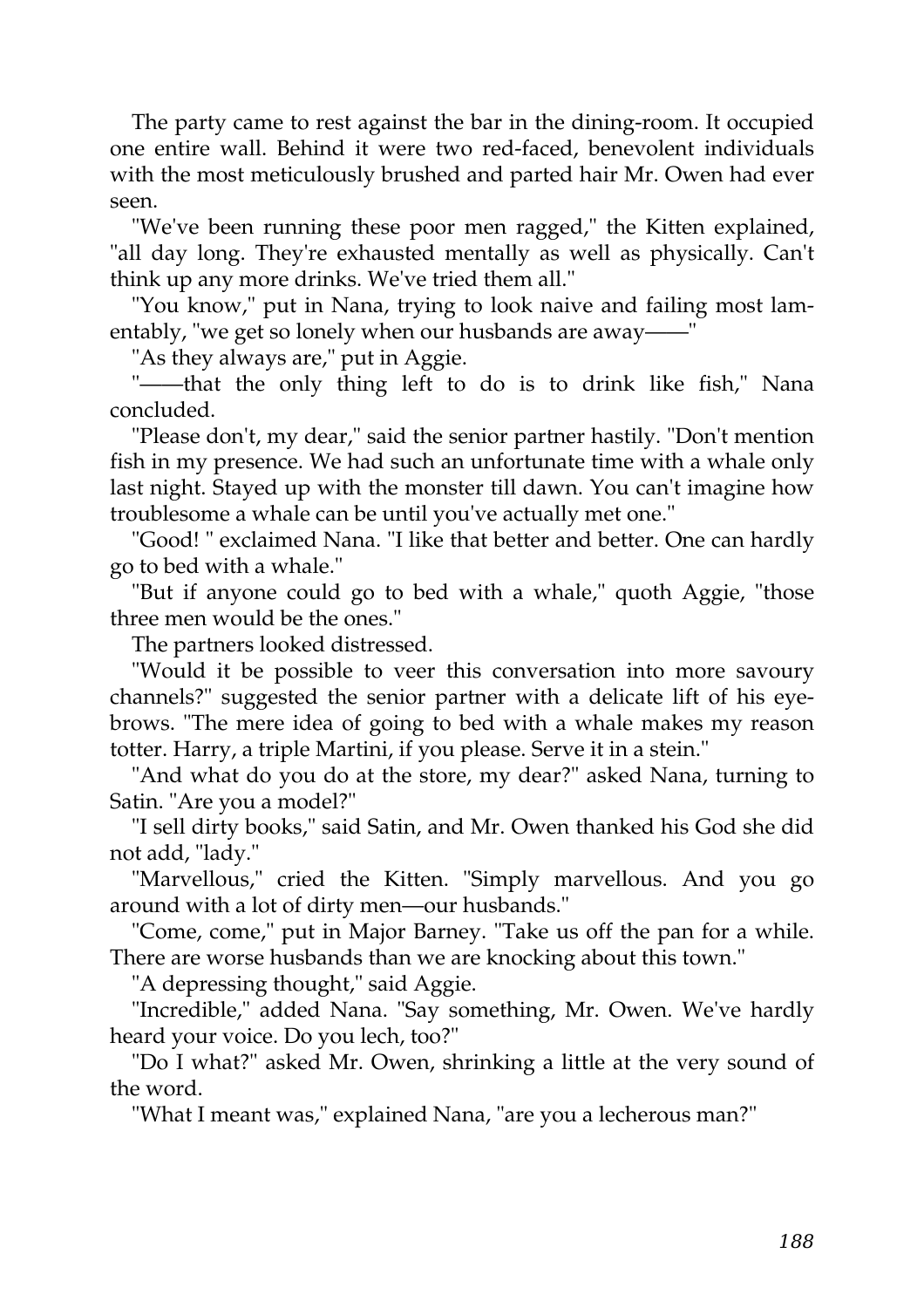"May heaven turn my toenails blue," exploded the senior partner. "What a question to ask a guest! Do you lech? Hold me before I begin to careen all over the room."

"I wouldn't call him overly lecherous," answered Satin for the stunned Mr. Owen.

"Then you know, my dear. You've found out," said the Kitten in tones of delight. "I do hope he's promiscuous, at least. There are so few fresh faces. His is not unattractive."

The three wives looked closely into Mr. Owen's face then nodded significantly at each other. Mr. Owen drank steadily and endeavoured to appear at ease. Presently he succeeded far better than he had intended.

By the time they had finished with the bar the dinner was in even a worse condition than the diners, yet no one seemed to mind, as the courses were snapped through and set aside in favour of wine.

"He bit a bear yesterday," Mr. Larkin announced, pointing at the guest of honour, "and the bear swooned."

"If he bit me," retorted Aggie, "I think I'd swoon, too —right in his arms. Will you bite me sometime, Mr. Owen?"

"Try not to be so mollish," interposed the Major.

"And he saved our three lives," put in the small Dinner from behind a large glass. "We were drowning and he saved our lives. All three of them."

The wives looked reproachfully at Mr. Owen.

"Why did you do that?" demanded Nana. "Have you no consideration for us?"

"But my dear lady," protested Mr. Owen, "I couldn't let my partners drown right before my eyes."

"We could," said the Kitten. "We could even go so far as to help them to drown."

"Pay no attention to them, my boy," Mr. Larkin called out from the end of the table. "Our wives have a sense of horror instead of humour. If you want to make a hit with them, although I can't understand why you should, just take them to the morgue for an outing. They'd love it dearly." He glanced at his watch, and uttered an exclamation. What do we do with time?" he said. "It's eleven o'clock already."

"We tossed time over the bar in great handfuls," his wife told him, "and besides, we didn't begin operations until well after nine o'clock."

"I must get in touch with the Mayor," continued Mr. Larkin. "Something has just occurred to me. Owen, I loathe policemen. They're always under one's feet. I feel so splendidly now I'd like to assault a cop."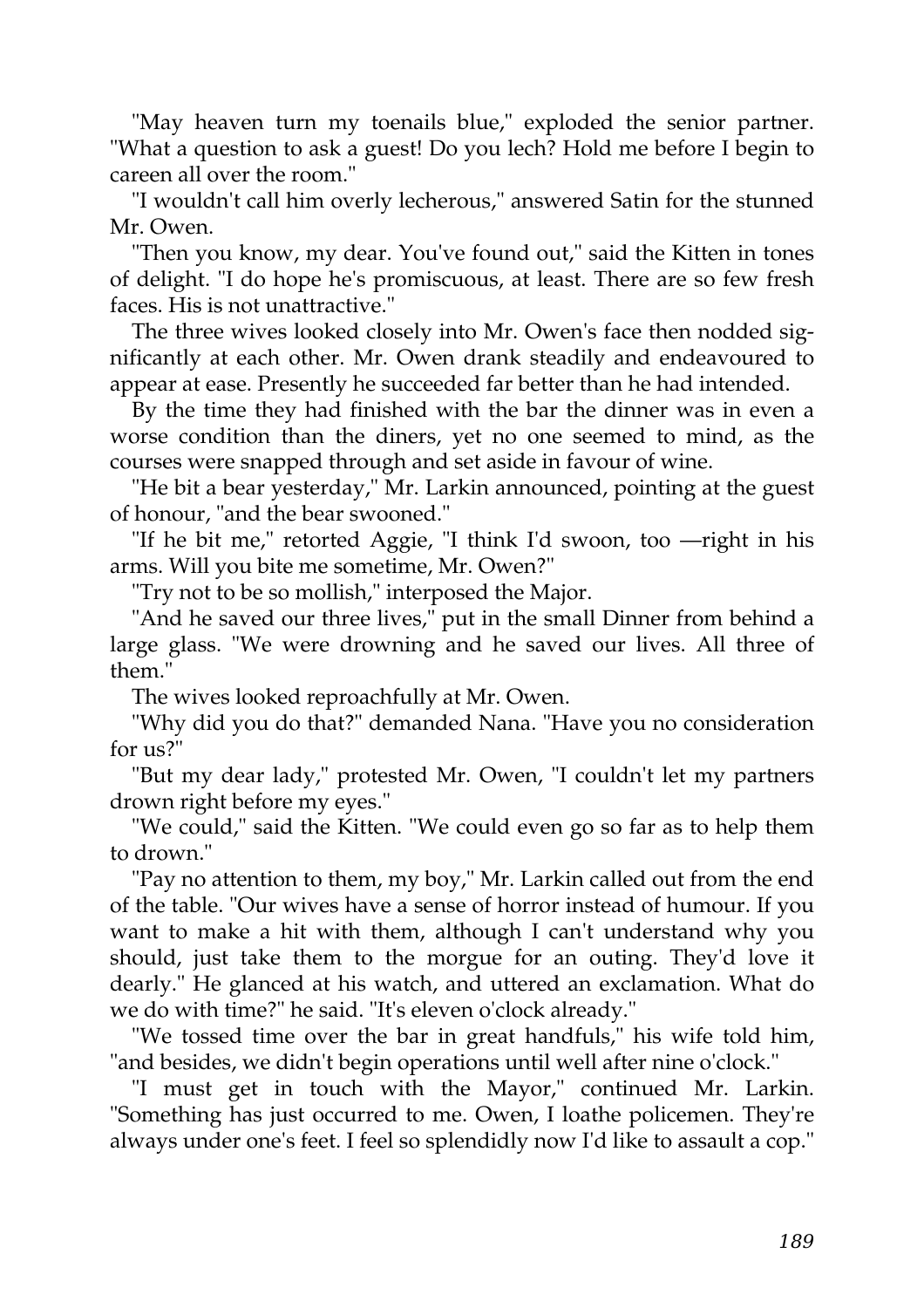"It's been a dream of mine," replied Mr. Owen, "a beautiful dream unfulfilled."

"Well," said the senior partner, "it's become a mania with me. Therefore, I suggest that by way of entertainment we indulge in a little concentrated cop baiting. The Mayor is my brother-in-law. He is putty in my hands as well as in those of his bosses. I must make some arrangements with him for the protection of our various bodies and persons."

"It would do me a lot of good to bash a cop in the eye," Mr. Dinner declared as the senior partner left the room to arrange things with the Mayor.

"It would do the cop no harm," his wife replied. "You're such a little man."

"And it would do me even more good," the little man went on dispassionately, "to bash you in the eye."

"Is that so," replied Mrs. Dinner. "I'd have to sit on the floor, my midget, to give you a chance."

Mr. Dinner's bitter retort was interrupted by the slightly swaying entrance of the senior partner.

"It's all arranged," he announced. "Larry, the Mayor's secretary, is going to sit by the wire. We will be permanently connected."

"What did you tell his honour?" inquired Major Barney.

"Merely that we were going to have a bit of a lark," replied Mr. Larkin, "and we didn't want any police interference. Larry has been instructed to take care of that side of the business. All we have to do is to assault or insult an officer, then run like hell to this house. You see, we must lure them in." He paused and thought deeply for a moment, then addressed himself to his wife. "Nana," he said, "as I remember it, you have somewhere about the house a sort of a heavily stuffed leather bar we foisted off on the women of this city under the guise of a flesh-reducing device. Will you get it? While not being exactly lethal, it will make a decidedly effective weapon."

The senior partner, with all the solemnity of a chief of staff giving instructions for an approaching engagement, turned to Major Barney.

"Major Britt-Britt," he began, "on our first sortie from the house you are to remain behind and close to the door. When we lure a policeman in, you whack him with the leather bar with the object in view of reducing his flesh to atoms."

Nana, who had left the room, returned with a long, felt-packed leather bar. The Major took it and swished it through the air. Then he smiled a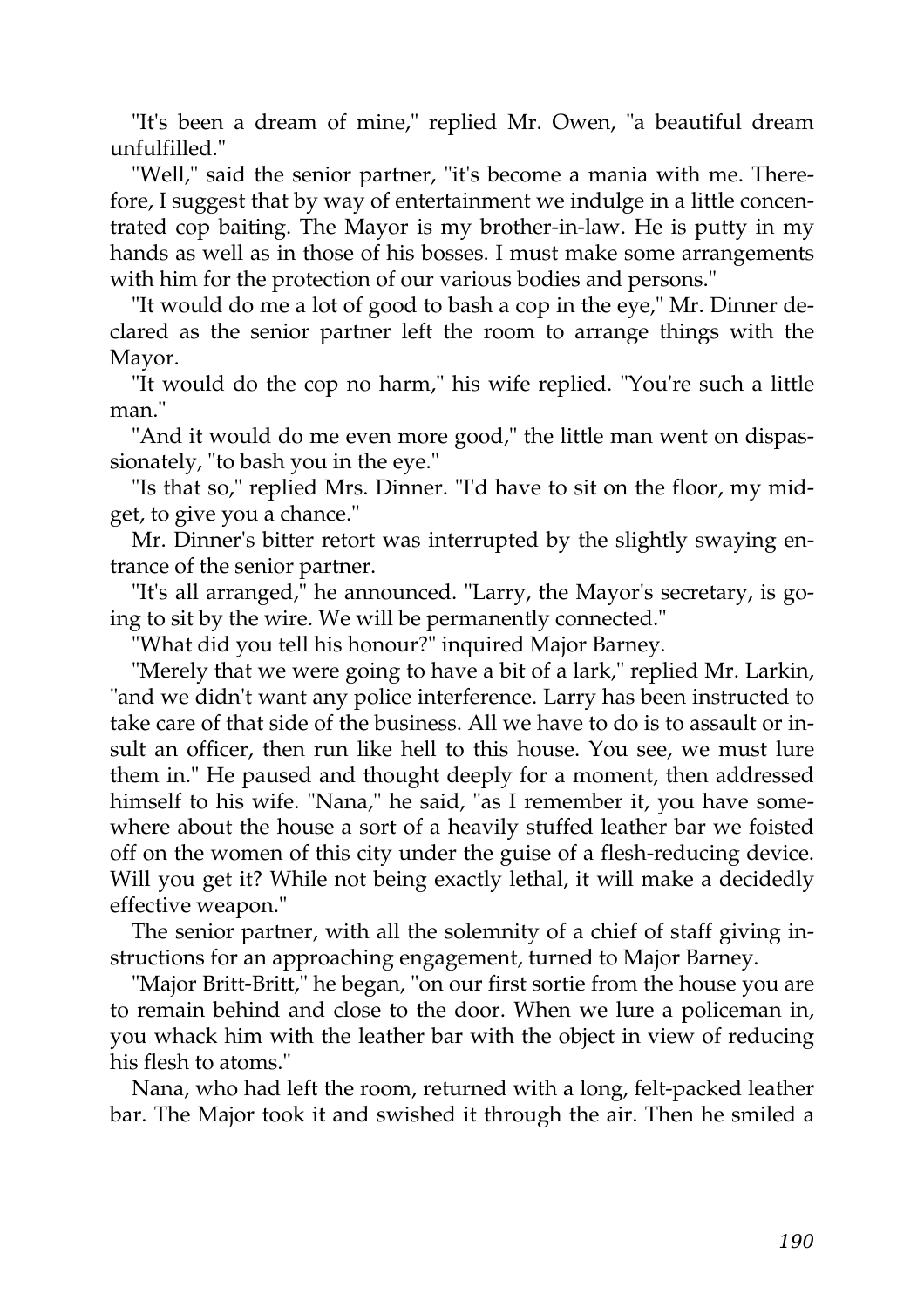trifle grimly and sat down, looking infinitely pleased. It was going to be a good evening.

Then began one of the maddest and most undignified adventures in which either Mr. Owen or his partners had yet taken part. It was reprehensible in every detail, in conception as well as in execution, and yet like so many reprehensible exploits it was entirely and most satisfyingly successful. It was not that these thuggish gentlemen had any personal score to settle with the minions of the law, but merely that as private citizens they felt it only fair that they should get their innings once. And in extenuation of their conduct it must be borne in mind they were still suffering from the effects of the previous night as well as from an overdose of Minnie, the female sperm whale.

Leaving the Major at the front door, Mr. Larkin led his two partners from the house. They looked about at once for a policeman. Unfortunately for him one was standing on the corner. As Mr. Larkin approached the officer he, the senior partner, thought of the lowest and most objectionable word he could fling in the man's face. When he found this word Mr. Larkin shivered a little himself and wondered if he could get it out.

"Can you pretend to laugh?" asked Mr. Larkin of his partners in a low voice. "Irritatingly. You know—tauntingly?"

"I'll be able to make some sort of offensive noise," replied Mr. Owen, "although I still find myself a trifle awed by the majesty of the law."

"You must both wait until I've done my stuff," continued the senior partner, "then, like a Greek chorus, you're to come in with peals of taunting laughter. After that we must run like hell."

"That part I will play to perfection," Mr. Dinner muttered.

Walking snappily and with every indication of purpose, the three men swung up to the unsuspecting policeman and confronted him.

"Officer," said Mr. Larkin in a businesslike voice, "are you listening?"

"No," snapped the officer. "Whatta you want?"

"Officer," continued the senior partner quite distinctly, "listen well. Officer, you're a punk, and I'm going to tweak your repellent nose."

Before the policeman could recover his stunned faculties Mr. Larkin's hand shot out and affixed itself to the man's nose which he proceeded to tweak with both skill and vigour.

"Laugh," murmured Mr. Larkin to his partners. "Tauntingly."

Weird noises issued from the throats of Messrs. Owen and Dinner. They sounded more terrified than taunting, yet they served one purpose. They brought the assaulted policeman back to life and fury with a snap.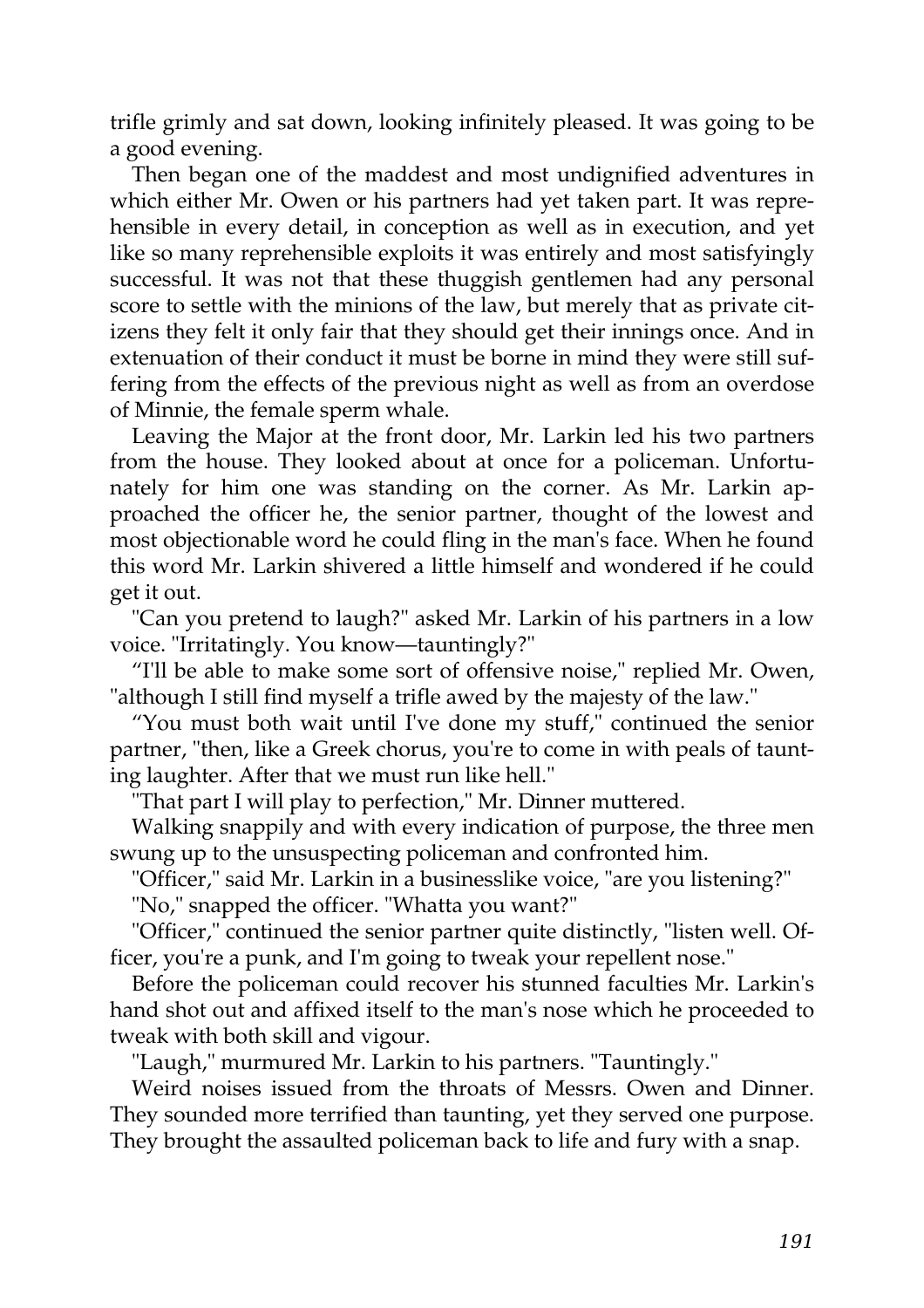"You're a low punk, officer," Mr. Larkin assured the appalled policeman in his rather precious accents. "Try to paddle those great flat feet."

It is needless to say that the policeman did try. He tried his level best. Down the street he pounded after the flying heels of the partners. At the door of the house they paused and looked back. The officer was close at hand.

"Here we are, low punk of a policeman," called the senior partner, then ducked into the house, his companions close behind him.

"Be ready. Major!" Mr. Larkin cried, darting for the telephone. "The blow is intended to outrage more than it is to maim."

The officer did not hesitate until the resounding whack from the stuffed leather bar brought him to a full stop. As the weapon struck him across the stomach he exhaled vastly great quantities of air, then sat down on the floor. His face was working furiously, while inarticulate sounds issued from between his lips. Presently, as he pulled himself together, these sounds formed themselves into words.

"A punk, am I?" he was heard to mutter. "Holy Saint Patrick preserve us, they'll never get over this. Never. I'll tear them all to pieces. I'll torture them for years."

Mr. Dinner glanced at Mr. Owen and discovered that he too was taking the policeman's words very much to heart. By the telephone Mr. Larkin was calmly sitting, the receiver in his hand. Slowly the officer rose from the floor and advanced into the room, his eyes alight with the fires of madness. Before he could bellow his rage, the senior partner addressed him in a voice of authority.

"Officer," he said, "you're wanted on the telephone. The Mayor's office speaking."

The officer paused and glared at the speaker.

"If this is some more monkey business," he muttered, "I'm goinna drag your insides out by their roots."

With this dire threat he seized the telephone and applied the receiver to his ear. And as he listened the red flush of his face changed to a light green.

"Donovan speaking," he began. "I've just——"

"It doesn't matter what you've just done," came the voice at the other end of the wire. "I'm speaking for the Mayor. This is Larry. The boss says you're not to lay a finger on the four gentlemen in 33 Harvest Street. There's no harm in them."

"What!" almost screamed Donovan. "No harm in them. They're dangerous maniacs, I tell you. Do you know what they did?"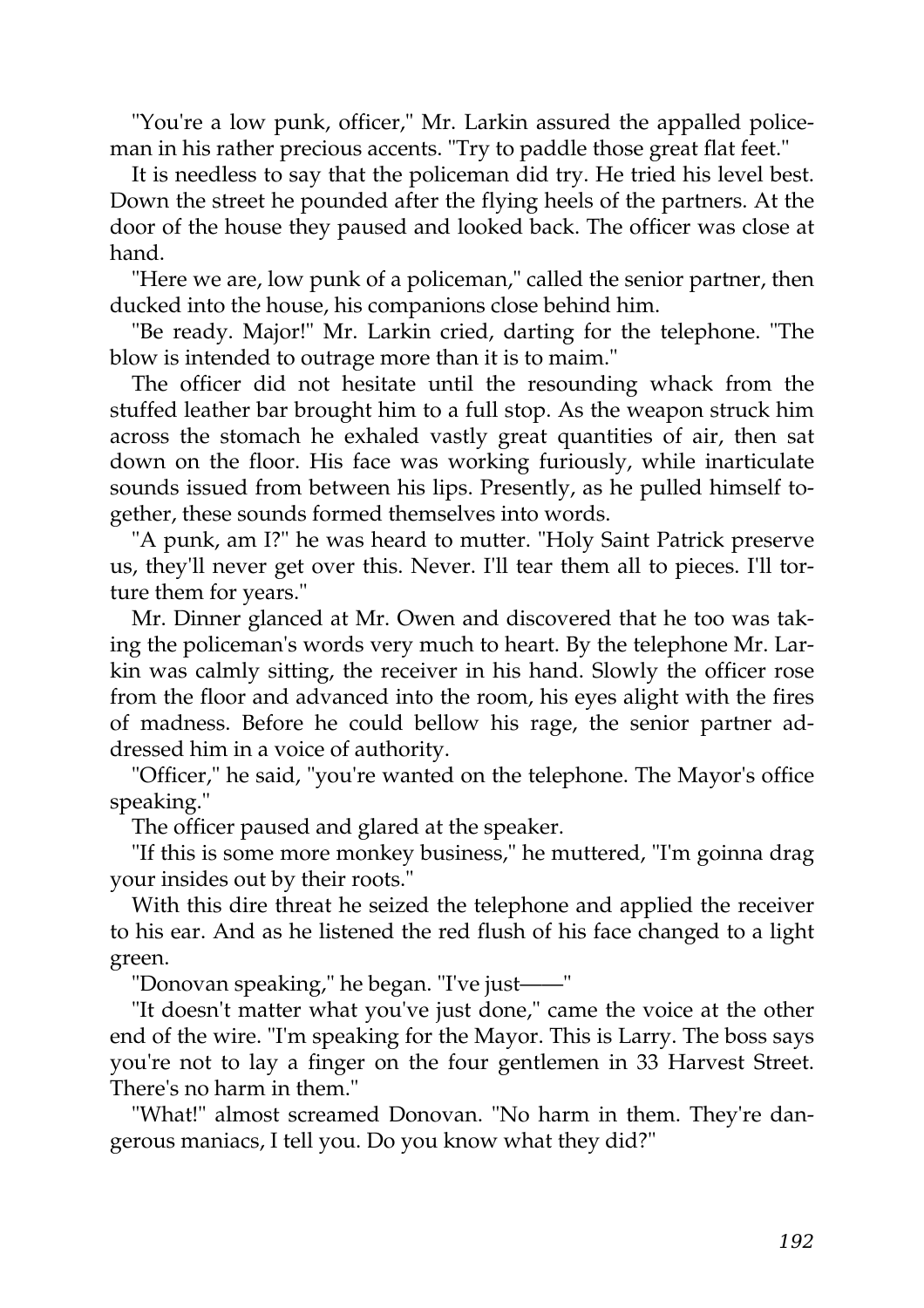"What did they do?" asked Larry, who liked to be entertained.

They called me a punk," Donovan whispered into the telephone. "A low punk of a policeman. That's what they did."

"Well, aren't you?" asked Larry easily.

The officer gasped and strangled. Finally he collected his voice.

"And—and," he continued, "one of them tweaked my nose right in front of everybody. A mighty tweak, it was. And his accomplices laughed at me, very nastily they laughed. And that's not all. For God's sake, Larry, can't I do a thing? I'm that upset—all aquiver."

"What would you like to do?" inquired the voice at the other end of the line.

"Shoot 'em," replied Donovan without a moment's hesitation. "Shoot 'em in painful places."

"You can't do a thing," said Larry, "except to go back to your post. Hurry away now, Donovan, and don't keep me here all night."

With an expression of incredulity in his strained eyes the policeman put down the receiver, and regarded the occupants of the room. Coolly the partners returned his stare. The women looked sympathetic. Suddenly he uttered a wild scream and, springing from the chair, seized Mr. Dinner by the nose.

"Mayor or no Mayor," he grated, "you're going to stand for this."

Mr. Dinner stood for it with fortitude and calm.

"It didn't hurt at all," he announced to the interested gathering. "This punk cop hasn't the strength of a flea."

Donovan's lips were mumbling as he looked hatefully at the telephone. Then with a sound like a sob he staggered from the house and arrested the first citizen he saw on a charge of criminal loitering. From this point on Mr. Owen was scarcely in a condition to remember the remainder of the evening with any degree of clarity. The assault of Officer Donovan had moved him deeply. It had addled his brain and doubled the potency of the drinks he had already consumed. The fact that an officer of the law could be so treated with impunity filled him with a sense of loss. It was like some great upheaval in nature—a fundamental change in the structure of the universe. His amazement temporarily outstripped his satisfaction.

After the crazed departure of the policeman the air was filled with the sounds of popping corks and general jubilation. Some time later he became hazily aware of a terrific battle taking place between the partners and their respective wives. He was impressed by the extreme bitterness and vitriolic quality of this brawl. They were reviling one another with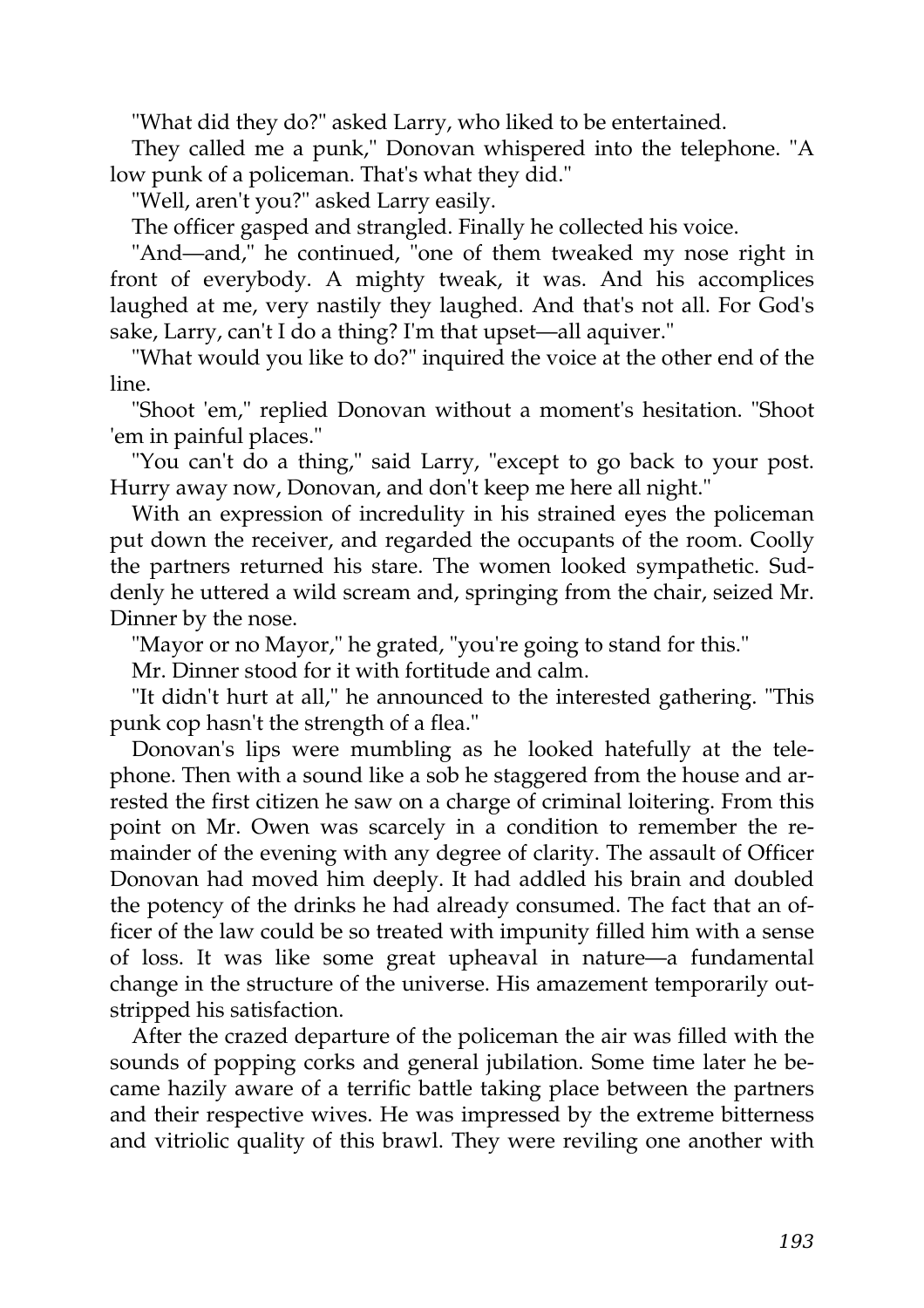recriminations of the most shocking nature, in the midst of which he fell asleep, his head on Satin's shoulder.

When he awoke the following morning, he was not in bed with one woman as he had expected, but with three, his partners' wives in the fullness of their rage having left their husbands more or less flat. On a day bed by the French windows through which the sun was streaming, Satin was sleeping with the confidence and grace of youth.

There are men who, upon finding themselves so well placed, grow both elated and grateful over their great good fortune—three women in bed and one in reserve. Mr. Owen was not one of these men. He was panic stricken and fearful. For one awful moment his heart stopped beating, then frantically leaped into action. He himself was unable to move, being wedged in between Nana and the plump person of Aggie. And while he was considering the situation with all its shocking implications, his consternation was further intensified by the inquiring scrutiny of three pairs of eyes.

"Look," exclaimed Aggie. "There's a man in bed between us."

"I know it," was Nana's gloomy reply. "I don't have to be told when a man is in bed with me. He's the new partner."

"First drunkenness," came the sleepy voice of the Kitten, "and then dishonour. It always works out that way. Sordid, I call it."

"It's lucky," resumed Nana, "that this is an oversized bed. Otherwise we would have had no sleep at all."

"I don't even remember the name of this threefold seducer," the Kitten observed.

"It's Owen" replied Aggie. "Hector Owen."

"Mr. Owen," inquired Nana, "would you mind giving us a brief résume of what has gone on in this bed?"

"I can't tell you," said Mr. Owen, a weary groan escaping his lips. "All I can say, ladies, is I'm shocked to the quick."

"To the what?" exclaimed the Kitten, her head popping up.

"Don't ask," replied Nana. "We don't care to know."

"Do you all remember anything?" asked Mr. Owen timidly. "No details, of course."

"I don't, worse luck," replied Aggie, "but I can draw my own conclusions."

"Oh-h!" exhaled Mr. Owen. "What have I done?"

"Use your imagination, my dear sir," said the Kitten from her side of the tremendous bed. "It is only too clear to me."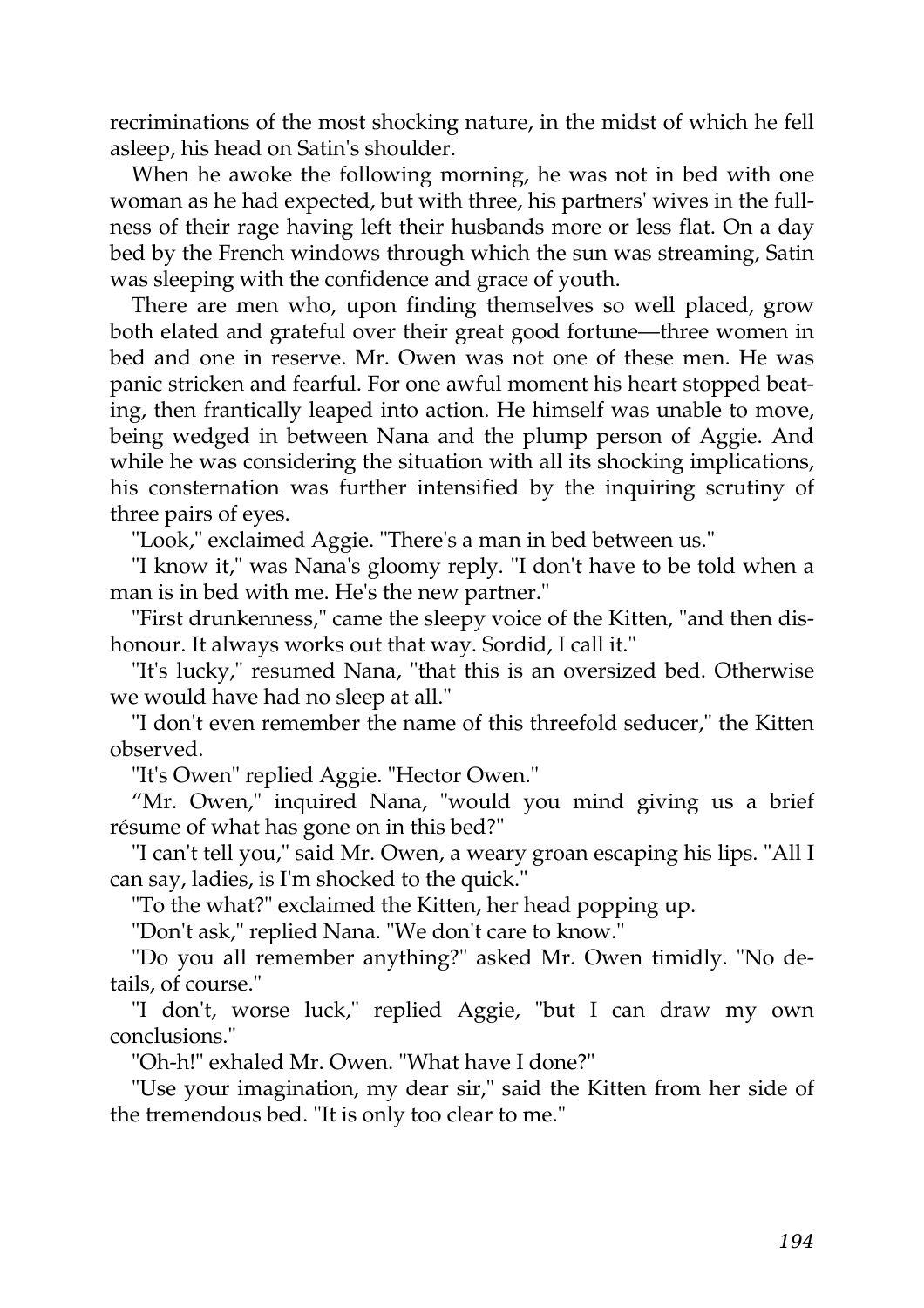"But I couldn't have slept steadily through the night?" pleadingly asked the man.

"That would have been an insulting thing to do," observed Nana, "as well as foolhardy."

"Rather dishonour," said Aggie, "than such gross neglect."

The Kitten laughed shortly.

"No fear of that," she told them. "A man might neglect one woman, but he could hardly keep out of the way of the three of us, especially a man who bites bears and saves lives and deals in pornographic literature."

"And to think," murmured Nana, "I wanted to know if he leched."

Once more Mr. Owen groaned.

"Don't use that word," he pleaded. "It isn't a verb, anyway. People can't lech."

"Then how would you put it?" snapped Nana.

"I wouldn't even bring up the subject," Mr. Owen replied.

"He must have started over here," the Kitten reflected aloud, "and grimly worked his way across. I've just found one of his socks."

"Have you anything on, Mr. Owen?" asked Aggie, fumbling with the bedclothes.

"Don't! " cried Mr. Owen. "Don't look underneath. I'll find out for myself."

He ducked his head under the bedclothes, then immediately popped it out.

"Little," he said in a hoarse voice. "Very little."

"I'm amazed you made that concession," declared Nana. "How are we fixed for garments?"

"Not at all," replied Mr. Owen. "My God, ladies, this is terrible. I kept one of mine, at least."

"Meaning, we didn't?" inquired Nana.

"I'm very much afraid not," said Mr. Owen in a low voice. "There seems to be nothing as far as the eye can reach."

"What did you do with our clothes?" demanded Aggie.

"I don't know," replied Mr. Owen hopelessly. "I can't remember."

"That will sound good to the judge," put in the Kitten.

"What a man! " observed Nana. "What thoroughness and determination!"

"Come out of that bed at once," commanded Satin from across the room. "What are you doing in there with all those women?"

"Nothing, dear," replied Mr. Owen placatingly. "I'm doing nothing at all."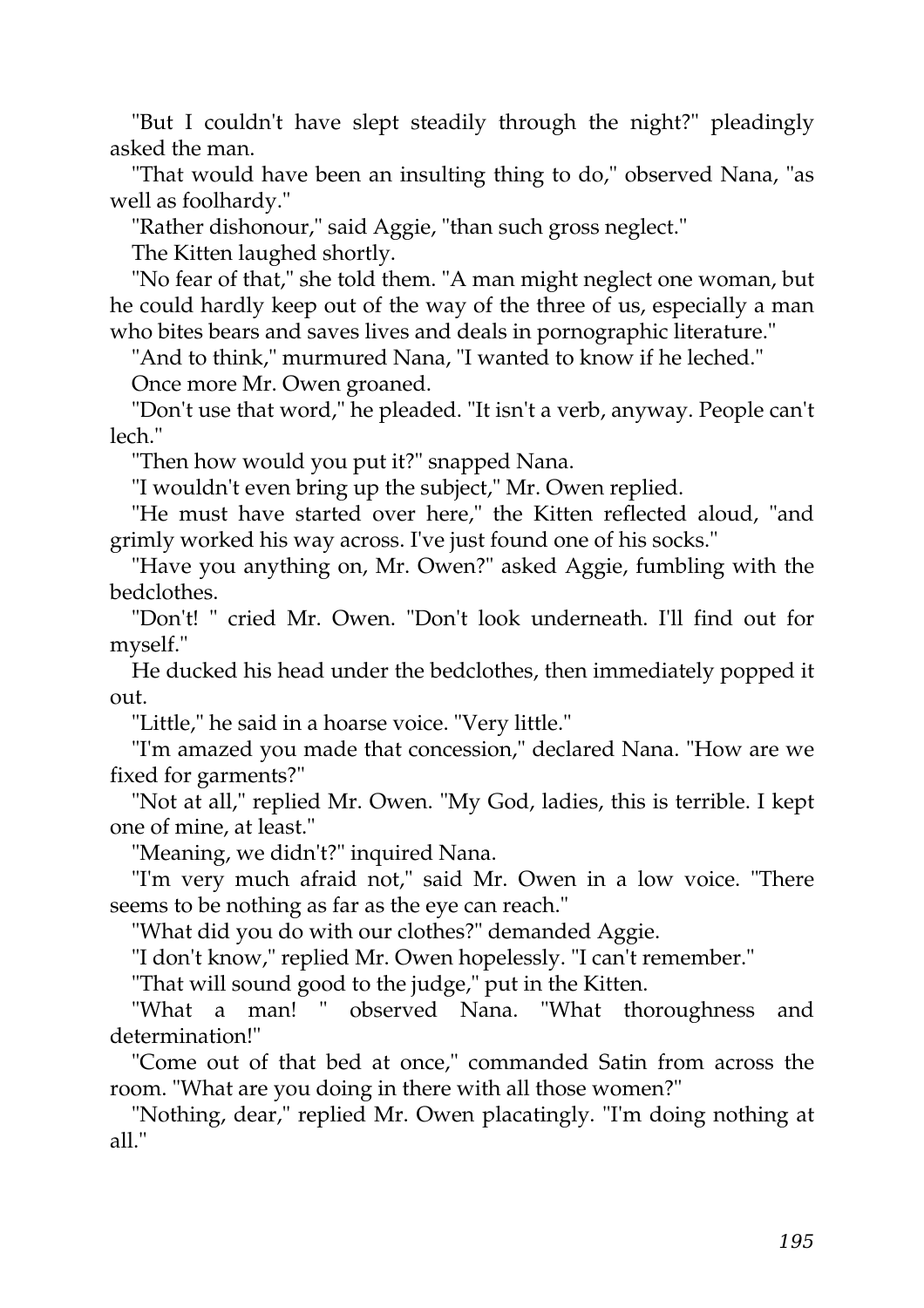"Not now, he isn't," sarcastically commented Nana.

"Satin," called Mr. Owen nervously. "All I have left are my drawers."

"They're poor protection against the attack of three full-grown women," said Satin with a dry laugh. "I'm surprised they left you with those."

"Don't blame us," the Kitten protested. "He didn't leave us a scrap—not a blessed shred."

A smothered ejaculation turned Mr. Owen's eyes to the door. The partners were standing in it, their eyes fixed on the bed.

"Heavens!" exclaimed Mr. Larkin. "He's slept with all our wives."

"Our partner," said Mr. Dinner. "Our dear brother in arms—in our dear wives' arms."

But I don't understand it at all," protested the senior partner. "I asked him only to dinner, and here I find him in bed with every wife we have. Isn't that going too far?"

"Owen," said the Major sternly, "what are you doing in bed with our wives?"

"Not a thing, Major," answered Mr. Owen. "Just lying here talking."

"The chat after the storm," observed Satin.

"That's not the way to ask it," Mr. Larkin said to the Major. "Ask him what he has been doing in bed with our wives."

"That would make good listening," Satin commented lazily. "I like droll stories."

"Listen," said Mr. Owen earnestly. "This is God's own truth. I don't know how I got here, why I got here, or what I did when I did get here."

"I never thought a man could cram so many unchivalrous statements into one short, compact sentence," remarked the Kitten indignantly.

"Three fair names dishonoured at one fell swoop," mused the senior partner. "It's almost like magic. You know, I wouldn't be a bit surprised if he had the cook and the check girl under the bed and the maid tucked in the closet."

"A new broom sweeps clean," Honor Knightly tossed in. "I'm actually proud of the man."

"I admire him a little myself," admitted Mr. Larkin. "Such industry. Such enterprise. Such dogged perseverance. I'd like to exhibit him in a show case."

"Madam," thundered the Major, "have you dishonoured my name?"

"Search me," Aggie answered. "I don't believe your name was mentioned."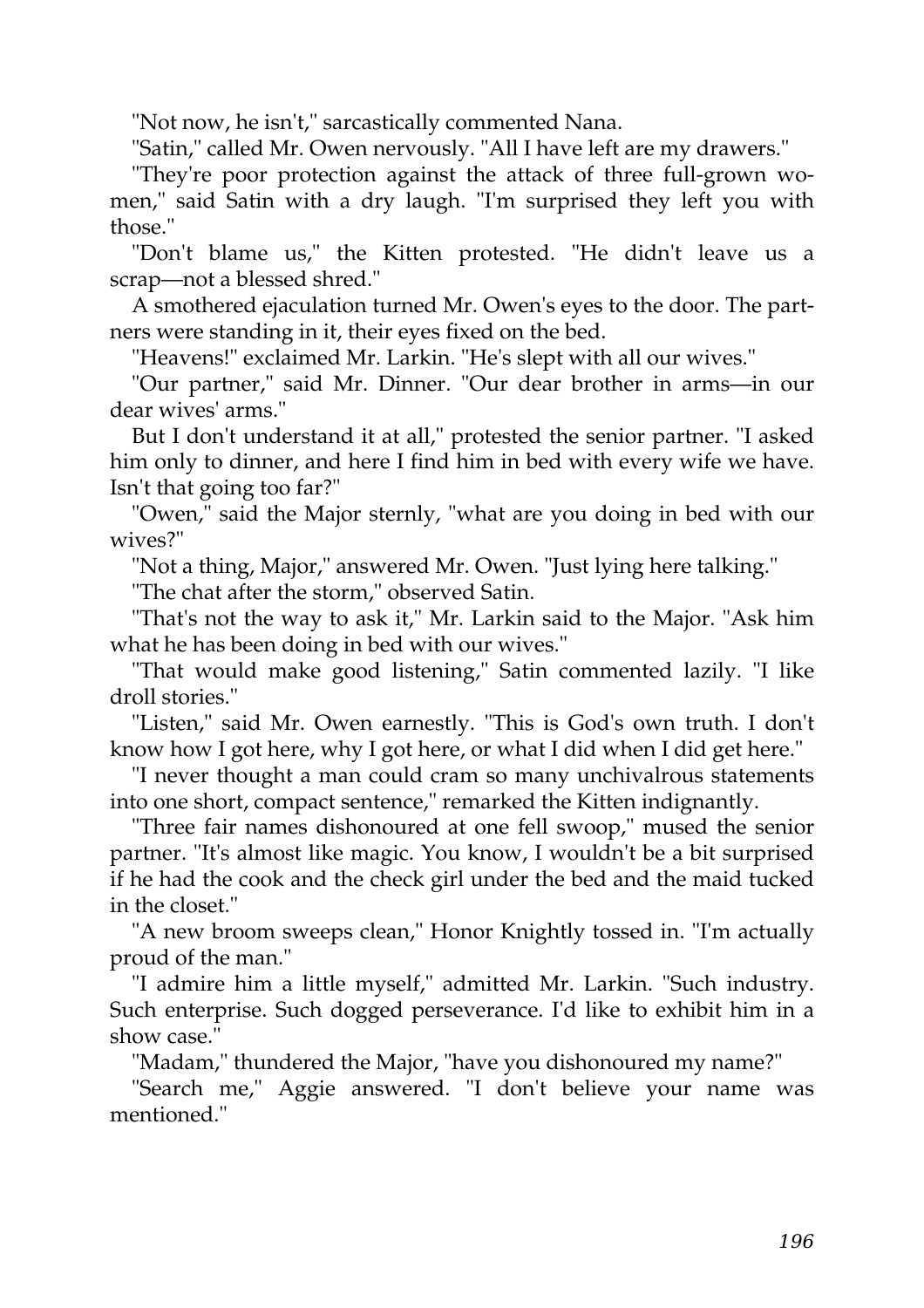"It would hardly have been in good taste under the circumstances, Major," put in Mr. Larkin. "I think she was right about that."

"Mrs. Dinner," demanded the small partner, "what have you been doing all night long?"

"Trying to get some sleep," the Kitten answered sulkily.

"My God!" exclaimed Mr. Larkin. "Was he as bad as all that?"

"Ask him," said the Kitten.

"I shrink from the very suggestion of such pell-mell activity," the senior partner declared. "This room must have been a bedlam. I'd actually wring my hands if I thought it would do any good."

"We can't stand here discussing this triple adultery all day," the Major broke in. "You three women are as good as divorced already."

"Of course," agreed Mr. Larkin. "A divorce is most necessary. We can't afford to be dishonoured en masse, especially by the same man. Owen, my boy, do hurry up and dress yourself and you, too, Miss Knightly. People buy pornography at the most amazing hours."

"Divorce and be damned," snapped Nana. "To live with you is about the same as staying single. If your face wasn't so silly I'd forget what it looks like half the time."

"It looks just the same during the other half," Mr. Larkin assured her. "We'll wait for you downstairs, Owen. Your night's work should earn a day's repose and all that, but we can't spare a man of your unflagging energy from the store. Hurry down."

As the door closed on the partners Mr. Owen, casting modesty to the wind, lunged out of the bed and wearily began to dress. Satin did likewise. The three wives watched them with interest, and then calmly went back to sleep.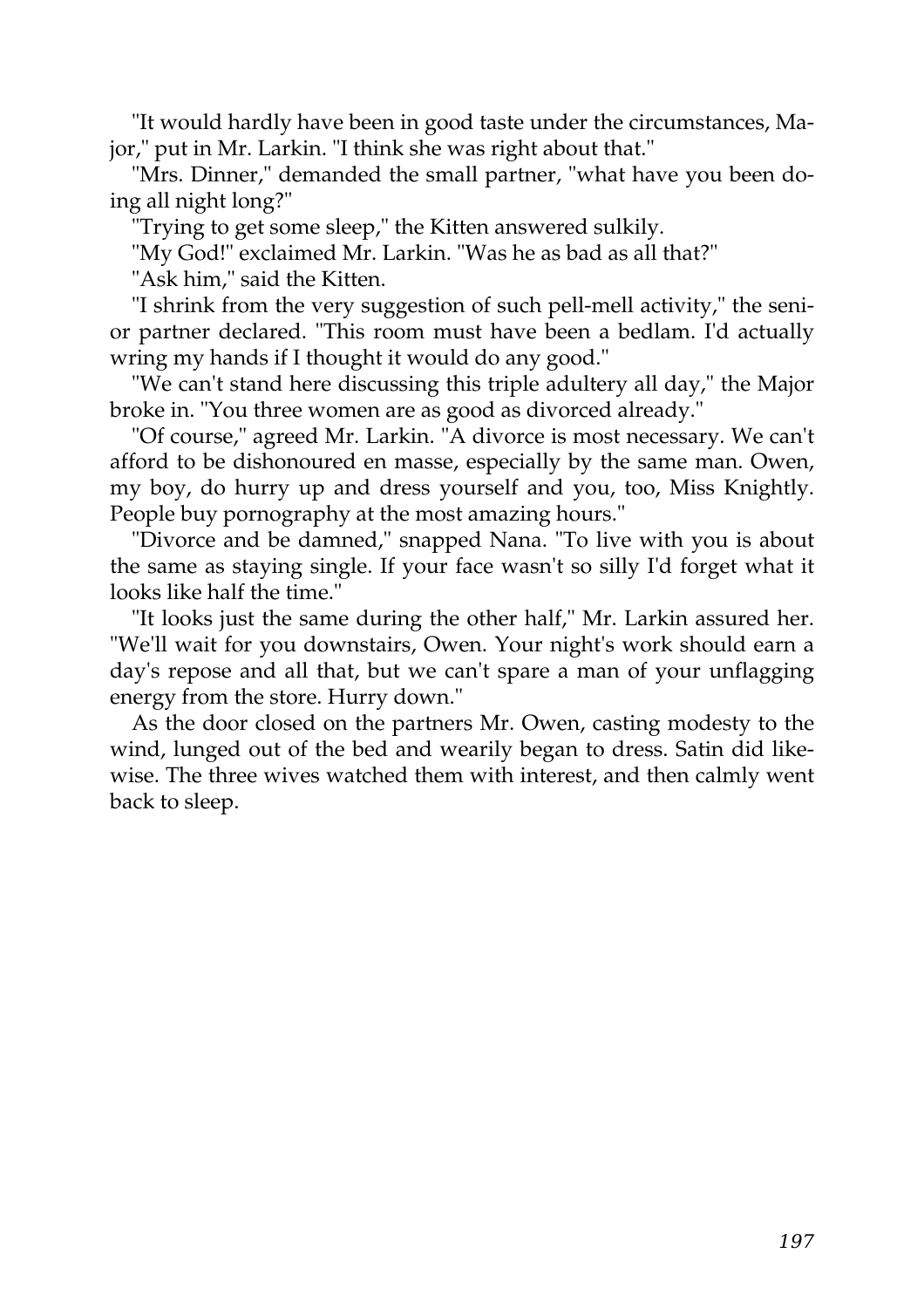## $\sum$

### **THE TRIPLE CO-RESPONDENT**

THE partners sat at one table, their wives at another. Mr. Owen, the corespondent, and Miss Knightly, the chief witness, occupied a smaller table between the two. Looking down on them from behind his elevated desk sat Judge Hampton, who knew nothing at all about the whys and wherefores of divorce procedure. He had been appointed to handle the case in the absence of the official referee. The wives did not like his looks. Neither did the partners, and, from the expression on Judge Hampton's face, he failed to like anyone's looks. Disgust with mankind ran eloquently through all the wrinkles of his rage-punished face. The iron-grey hair on his head seemed to bristle forward in a gesture of contempt for humanity. So light blue were his eyes that they gave the impression of being sightless. This peculiarity made the good Judge all the more disconcerting. One was never quite certain upon whom those eyes were fixed.

Never had Mr. Owen been so popular with the partners. From their table they gazed across at him with eyes overflowing with gratitude and affection. Not only had he twice saved them from extinction, but also he was now about to liberate them from their wives. In celebration of the auspicious occasion they had succeeded in getting themselves comfortably yet still competently inebriated. The pitcher on the table, supposed to contain fresh water, had been clearly filled with gin by the crafty Mr. Dinner. In the folly of their childish confidence they had dispensed with the services of lawyers. They would conduct their own case.

Satin, motivated by some misguided impulse, had dressed herself so deeply in mourning one could only conclude she had lost an entire family. It made Mr. Owen feel partly buried merely to sit beside her.

The courtroom was packed to the rails, moral turpitude still being the greatest show on earth. Judge Hampton's head was turning in the direction of the partners. His misty eyes seemed to be weaving a curse around them.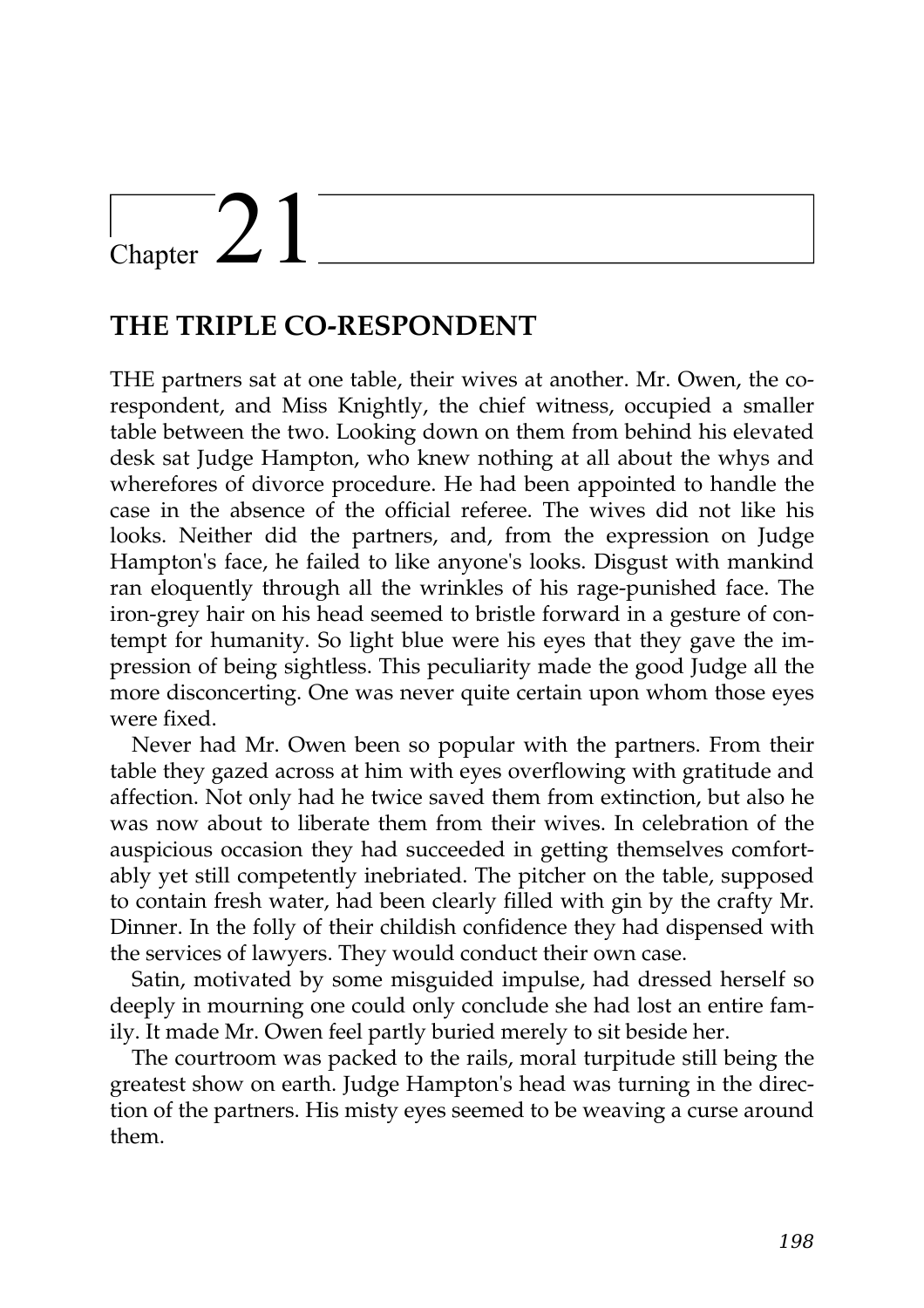"The air from the plaintiff's table," he said, "has an unpleasant suggestion of a bar-room. It makes me blink. Charlie, turn on the fan before I begin to dance and sing." Charlie, an aged court attendant, directed the full power of an electric fan against the indignant partners. "That's better," continued the Judge, "but not, I fear, for those sitting behind them. Did not this paper tell me differently"—here the Judge raised an officiallooking sheet—"I would come to the conclusion that these ladies here were quite rightly endeavouring to divorce themselves from a trio of alcoholics instead of serving as defendants."

"Your honour," Mr. Larkin politely replied, "the ladies, as you inaccurately called them, have the capacity to drink this trio under the table."

"They should add another bottle," his honour retorted in a cruel voice, "and drink you under the sod."

Mr. Black, attorney for the wives, rose to his feet.

"In denying the plaintiffs' implications, your honour," said the suave Mr. Black, "my clients wish me to remind you that no fan was needed to be turned against them."

"Back in your chair," snapped Judge Hampton sharply. The torrents of so-called perfume deluging me from your clients' table suggests another resort of vicious amusement the name of which I will leave to your imagination. Between these two tables I find myself leading a life of vicarious depravity. Such tactics will have no effect on me save an unpleasant one."

Upon the reception of this remark, derogatory to their wives, the partners broke into a volley of spontaneous clapping.

"You will either be quiet where you are," the Judge told them, "or raving in your cells. Take your choice." He paused and frowned down at the paper on his desk, then he both shook and raised his head as if suddenly coming back to life. "I did not come here," he said, "to discuss the various odours of those before me. Suffice it to say both are thoroughly obnoxious. As I understand it, Messrs. Larkin, Dinner, and Britt-Britt charge their wives with excessive adultery, and on those unsavoury grounds submit a plea for a divorce."

"Quite correct, your honour," replied the senior partner. "Those three women do nothing else but."

"But what?" demanded his honour.

"You know," Mr. Larkin answered significantly. "That word you used. It began with an 'a'."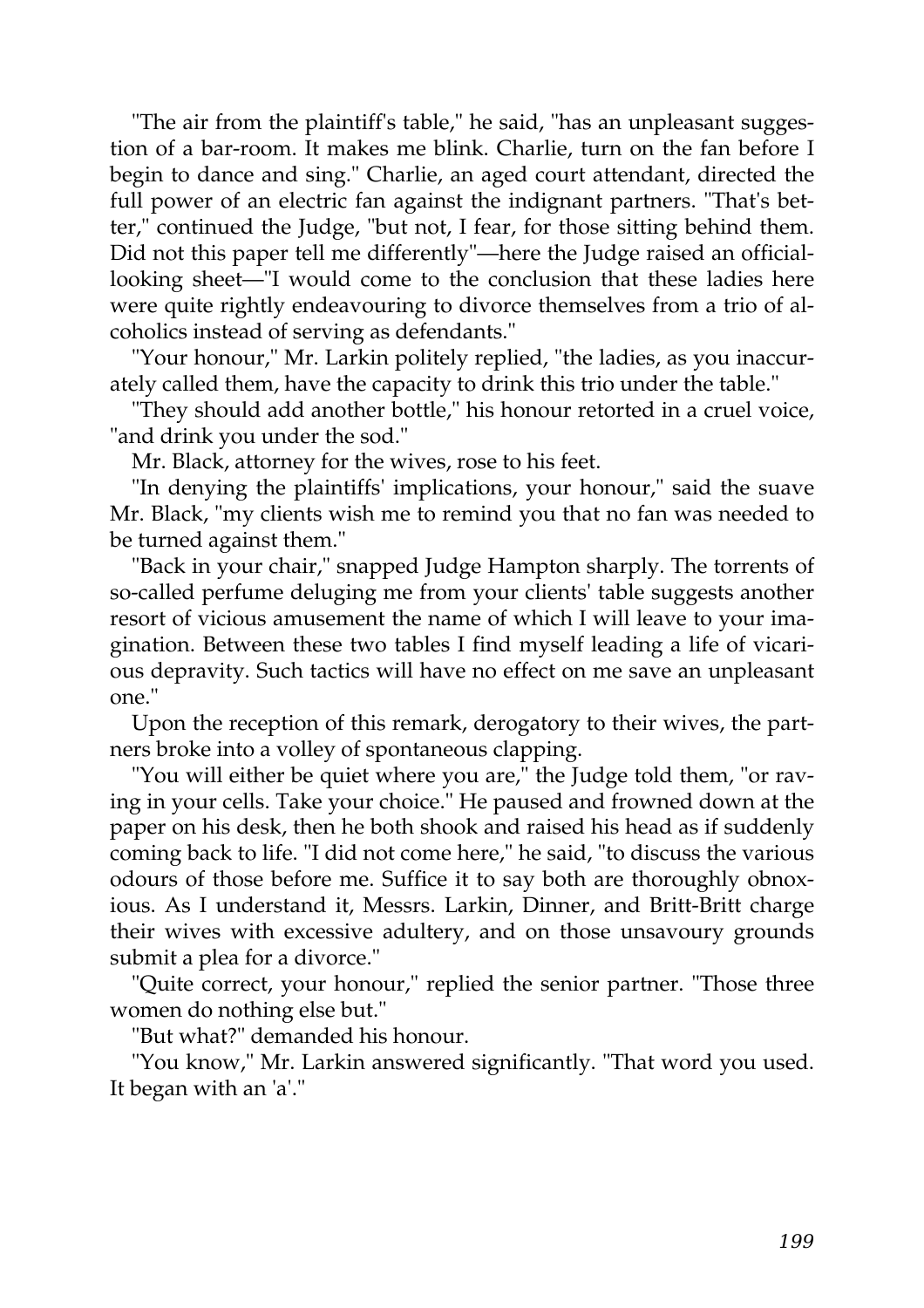"Do they now," murmured the Judge, a small spark of interest faintly illuminating his eyes as he fixed them on the wives. "Aren't they getting a little old for that sort of thing?"

"Your honour!" cried the Kitten, stung to a disregard of the good offices of Mr. Black. "We look ten years older with our clothes on."

"Madam," replied Judge Hampton, "are you arguing for or against yourself and your companions? As I interpret your remark you are deliberately attempting to convey to me the disgraceful information that when your clothes are off you look ten years younger. Just where does that lead?"

"Well, your honour," faltered the Kitten, "you know how women are."

"You mean with their clothes off?" interrupted the Judge.

"I mean," the Kitten struggled on, "no lady likes to be told she's too old to be otherwise, if you get what I mean."

"I do," put in the Judge. "You have just told me, and it hasn't done any of you a bit of good. Please sit down and cease from disgracing yourself." Again the Judge paused and passed a hand across his eyes. "Owing to the sudden calling of the case and the suspicious circumstances surrounding the whole sordid affair, it has been deemed expedient to have the three co-respondents in court. Will they now come forward?"

"Your honour," announced Mr. Larkin, "there is only one corespondent."

"What!" exclaimed the Judge, his blue eyes swimming in his face. "Only one man for these three women? My word, has he no other occupation?"

"He's our partner," Mr. Larkin answered, a little proudly.

"Do you mean to say this frantic adulterer is still your partner?" the Judge demanded incredulously.

"We never confuse business with pleasure," was the senior partner's hypocritical retort. "The gentleman's name is Hector Owen, and he is one of the busiest and most progressive men in town."

"He must be," commented the Judge. "Will Mr. Owen please stand up? I can scarcely wait to see him."

The entire courtroom rose as Mr. Owen got to his feet to confront the Judge. Here was a man worth looking at —a man of solid achievement.

"Mr. Owen," began the Judge, "if what I hear about you is true you must be a very horrid man indeed. Who is that woman beside you? She's all in black. Did you happen to murder her husband?"

Before Mr. Owen could reply to these questions Satin's voice was heard.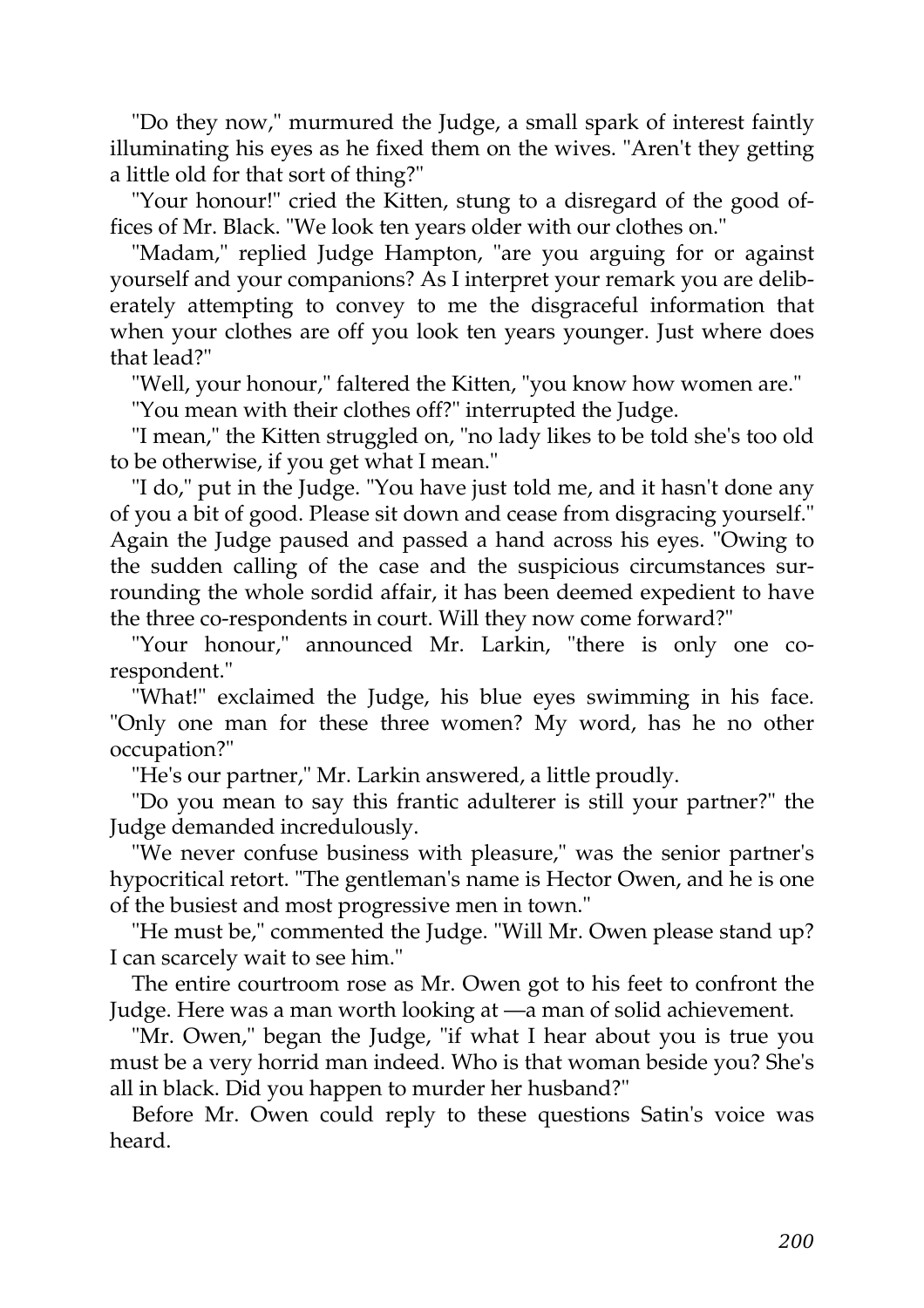'No, your honour," she announced devastatingly. "I'm only his mistress. I was there and saw it all."

"I had hoped not to veer," muttered the senior partner to his companions, "but that girl's candour is simply muscle binding."

Upon the reception of Satin's information the Judge's eyes seemed to die in his face. For a brief moment he gave the impression of a man withdrawn from life.

"Good God," he was heard to remark to the court room at large. "What an amazing character. What an unregenerate soul. He wrecks three homes, then drags his mistress into court. And although she saw it all they are still as thick as thieves."

At this point Judge Hampton clasped his hands and leaned across his desk. Mr. Owen received the uneasy impression he was being most disagreeably scrutinized. "Hector Owen," resumed his honour in a meditative voice, "you're not an especially powerful man and most certainly not a handsome one. I must confess, I don't understand how you get away with it. If this were a criminal court I'd greatly enjoy putting you away for life. As it is I can only ask you to confirm the charges, but, for God's sake, don't tell the story in what I can well imagine would be your own words. A few of us present still have a shred of decency left."

"Your honour," replied Mr. Owen, "I am happy to say I don't remember a thing."

"You are happy to say that, are you?" observed the Judge with biting sarcasm. "Well, I'd be ashamed to say it. Do you mean to tell me that you've grown so accustomed to your misconduct that it leaves no impression on your mind?"

"No, your honour," put in the helpful Mr. Larkin, "he doesn't mean that. Our partner was drunk at the time. You must forgive him. Also, he's been extremely busy selling pornographic literature."

Judge Hampton was seen to sway a little in his chair. His mouth opened and closed, but for a few moments no words issued therefrom.

"I have never," he got out with an effort, "I have never in my life encountered so disreputable a character in human form. He gets himself drunk, ruins a lot of women, and then pops off and sells dirty books to the general public. I'd prefer to deal with a poisoner. Owen," he suddenly thundered, "tell me when and where these several incidents took place. What period of time did they cover?"

Satin was on her feet now, standing loyally by the wretched Mr. Owen.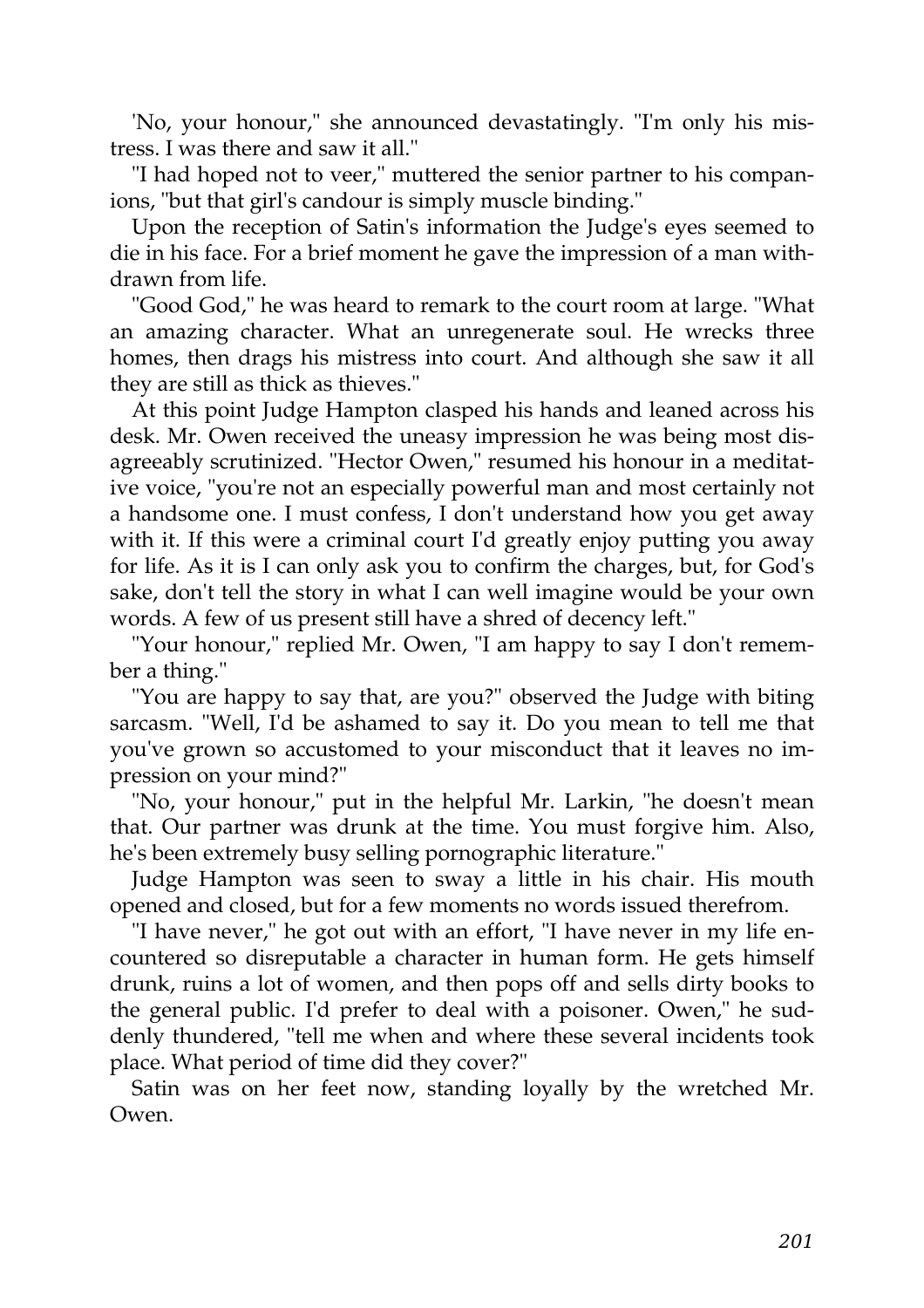"Your honour," she answered for him, "it all happened at the same time and at the same place. You see, the three wives were occupying the same bed and-

"Have you by any chance mistaken this courtroom for a stag party?" interrupted the Judge. "We don't care to hear any vile stories, if you please."

"But it's true, your honour," Satin insisted. "I was there at the time."

"Cheering him on to further endeavours, I suppose," observed the Judge icily. "Why didn't you intervene? Why didn't you raise a protesting hand?"

"I couldn't even lift a finger, your honour," the girl replied, with an engaging smile. "I was as drunk as a lord myself."

Judge Hampton closed his eyes and sat like a man frozen inanimate with pain. Presently he spoke as if from a great distance.

"Merciful heavens," he told all who cared to listen, "I'll have to go into a retreat after this case is ended. Never have I been forced to hear such demoralising testimony. There isn't a scrap of fragrance anywhere. The indecency of it all is quite unrelieved. What were all those women doing in that one bed?"

"Well, you see," replied Satin, "the ladies were drunk too—petrified."

"It only remains now for you to tell me," said the Judge in a dead voice, "that the husbands were smoking opium in a waterfront dive, and the whole vicious circle will be complete." Here he looked scornfully upon the partners. "What I want to know is, how could so many persons and so much activity be confined to a single bed?"

"It wasn't a single bed, your honour," Mr. Larkin put in. "As a matter of fact, I had that bed especially made. It's about twice the size of a double bed."

"It must be a huge bed," his honour reflected aloud, as if picturing the object in his mind's eye. "It's a tremendous bed, your honour," enthusiastically agreed the senior partner. "There would have been ample room for you." The Judge started in his chair as if suddenly and mortally stung.

"What would I be doing in that bed?" he gasped.

"Seeing life," quoth Mr. Dinner with startling clarity.

At this his honour seemed to be deciding whether to burst a blood vessel or to faint dead away on his desk. Finally, after a desperate mental effort, he succeeded in pulling himself together into a compact mass of venom.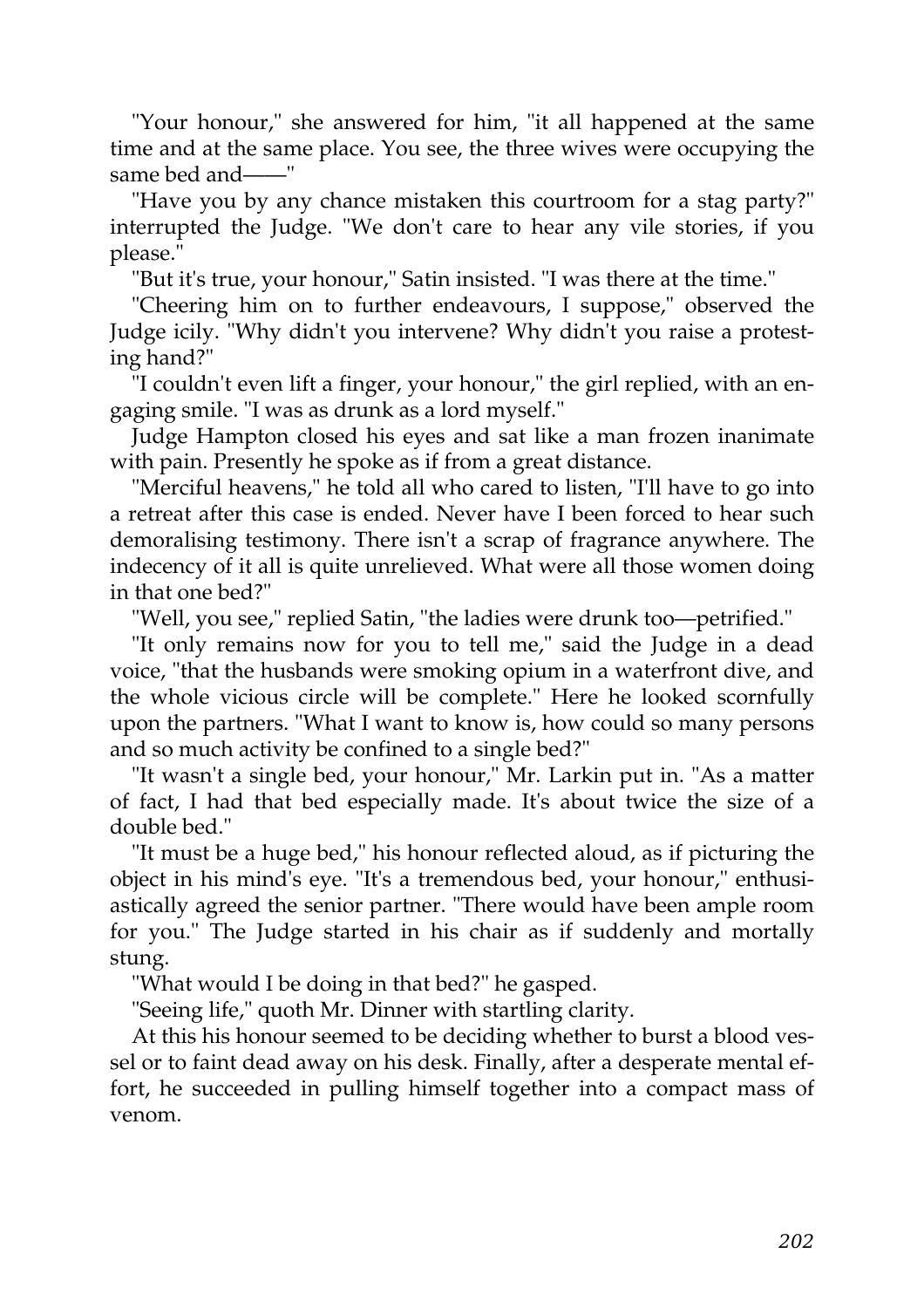"Dinner," he said, "if I had my way you'd be warmed over in hell. As it is, if you make any more remarks you'll grow cold and stale in jail." Here the Judge turned sharply upon the three wives. "Do you or do you not deny the charges of your husbands?"

"My clients cannot answer that question, your honour," replied Mr. Black, rising. "They say they do not remember."

"This," commented the Judge bitterly, "is by all odds the most forgetful series of adulteries on record."

"If you'd been in our place," said Nana defensively, "you wouldn't have remembered either, your honour."

"Madam," rasped the Judge, "you will kindly refrain from putting me in your place. I am a judge, you must remember, of long standing."

"All the more reason for lying down in bed," Nana retorted, "and getting a little rest."

"Under the circumstances," said his honour tartly, "I'm afraid there would have been little rest for me."

"Oh, your honour! " exclaimed Nana coyly. "What a thing to say!"

The Judge looked shocked.

"I didn't mean that at all," he told her.

"Mean what, your honour?" she asked sweetly.

"Never mind," retorted the Judge. "We will drop the bed and take up other things." He turned back to the partners who, for the sake of verisimilitude, had been drinking gin like water. Mr. Dinner was now snoring gently with his head resting against the pitcher. "You gentlemen," observed the Judge, "appear to be in worse condition than when this case started. Are these divorce proceedings making you drunker? Wake that little chap up. His noises make me nervous."

Major Barney reached out and shook Mr. Dinner vigorously. The small man woke up and started to his feet.

"Are we divorced yet?" he inquired.

"No," snapped the Judge. "You're lucky you're not hung. As far as I can see, we haven't got anywhere except deeper and deeper into a morass of immorality."

"Would you like me to tell you about it, your honour?" asked the senior partner.

"Go ahead," retorted the Judge.

"Well," began Mr. Larkin, "it was this way. When we came into the room, there they were in the bed—all three of our wives, and would you believe it, your honour, I don't think they had a stitch between them. And there he was, too, plump in the same bed. Well, your honour, I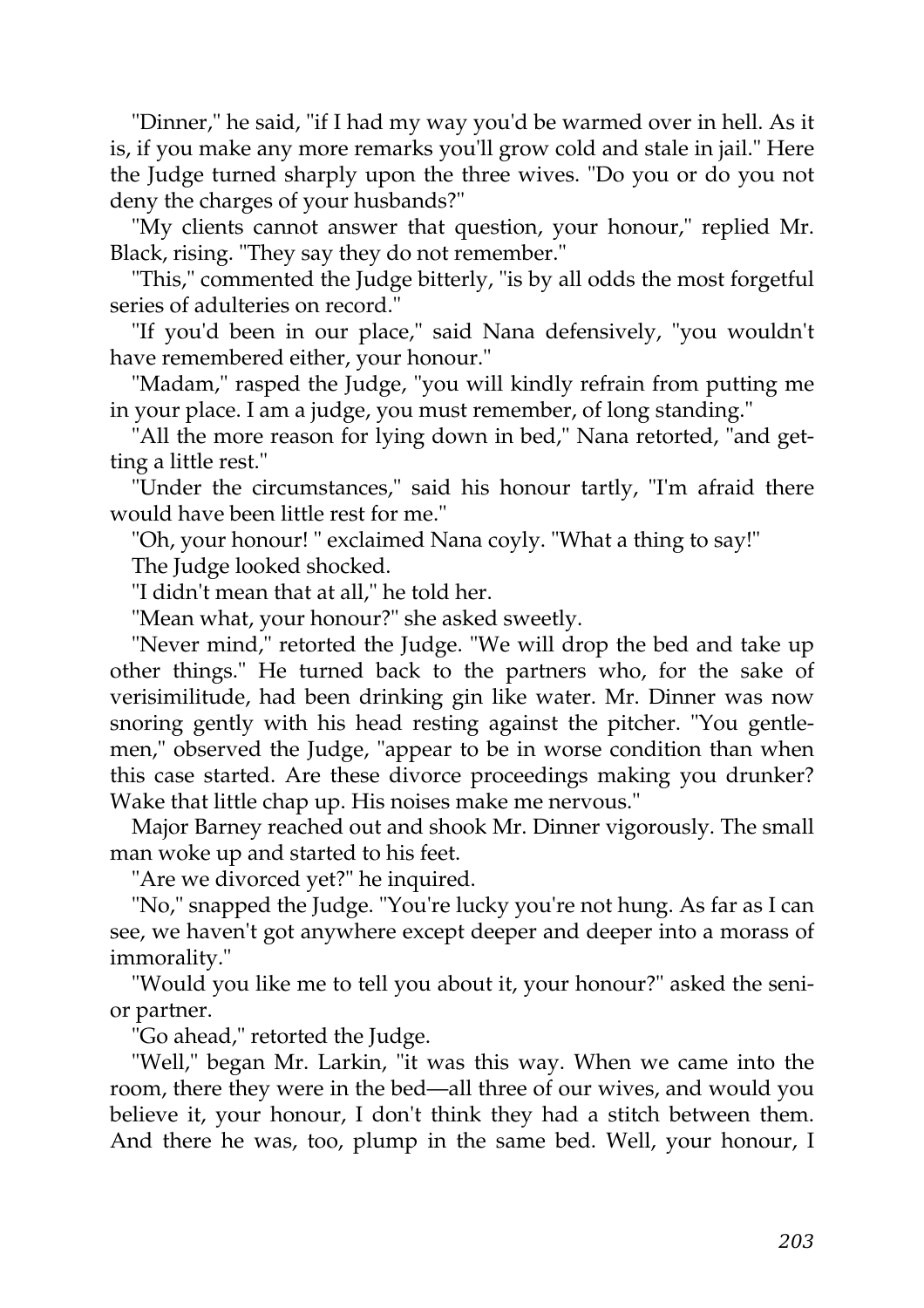almost screamed. You should have seen me veer. I had to be held to keep from spinning like a windmill. And he had on a pair of drawers—I didn't actually see the drawers, your honour, and I don't understand how he could have possibly kept them on when you come to consider everything, but he claimed he was wearing his drawers and so I let it go at that. And he was lying all squeezed up between my wife and Mr. Dinner's wife—

"One moment," interrupted the Judge. "You seem to be enjoying this so much, perhaps you'd like to draw a picture of it."

"I could never do that, your honour," said Mr. Larkin delicately. "It wouldn't be at all nice."

"I appreciate your scruples," heavily observed Judge Hampton. "Sit down and keep quiet."

"Your honour," said Mr. Black, "one of my clients, Mrs. Larkin, to be specific, wishes me to state that her husband is not without blemish."

"I should say not," commented the Judge.

"Three weeks ago," continued Mr. Black, "he, Mr. Larkin, spent the week-end with the wife of another one of my clients, Mrs. Dinner, to be specific, at a near-by watering resort."

Mr. Dinner looked reproachfully at Mr. Larkin. "What a thing to do," he said, then fell asleep once more against the pitcher.

The Kitten, furiously angry, sprang to her feet.

"Your honour," she cried, "the reason Nana Larkin is so sure of her ground is that she herself was stopping at the next hotel with no less a person than my shrimp of a husband, and I hope that's specific enough to suit everybody concerned."

It was difficult to judge whether the senior partner looked more surprised than amused. He aroused the slumbering Dinner and shook his limp hand.

"That makes us even," Mr. Larkin said.

Aggie, the wife of the Major, was now confronting the shocked and astounded Judge.

"Your honour," she proclaimed, "as you can easily see for yourself, I am not exactly a cripple. I don't intend to be left out in the cold. I, myself, have spent some pleasant week-ends with both Mr. Larkin and Mr. Dinner. They are altogether different when they're not with their wives. And as for my own husband—my word! He and Nana Larkin have been just like that for years."

Before the shrinking eyes of the Judge she held up two fingers, eloquently pressed together. Even the spectators in the courtroom were too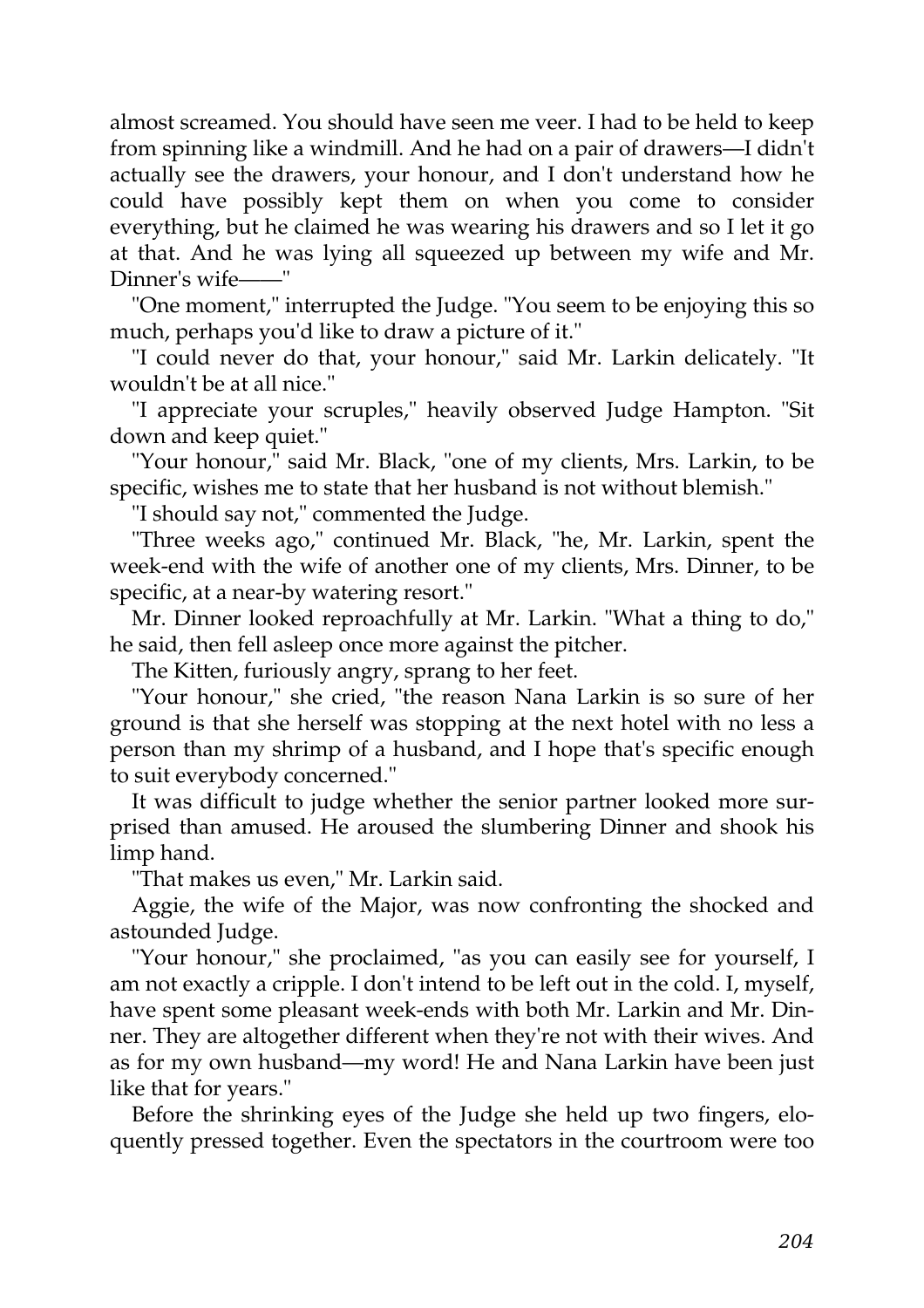stunned by this unedifying expose of these extra-marital activities to create the usual buzz of satisfaction and surprise. Many of them were either too afraid or too well bred to look at the Judge.

"Tell that woman to sit down," he croaked. "I don't want to hear any more. Who was it mentioned veering? Well, I'm doing a lot of that myself. Of all the licentious groups this one wins the palm!"

Judge Hampton's voice drifted away. He sank back in his chair and mopped his brow with a large tan handkerchief. The partners were exchanging apologetic glances. Satin and Mr. Owen smiled at them encouragingly. Mr. Larkin waved a debonair hand and raised his glass. When he had finished drinking he passed the glass to the Major, who in turn quaffed deeply, then passed it on to Mr. Dinner. Apparently it would take something far more serious than mutual infidelity to break up the entente cordiale. Suddenly Judge Hampton sat forward in his chair. The attorney for the wives received the chilly impression that he was under the observation of those faint blue eyes.

"Go on, Mr. Black," came the spiteful voice of the Judge. "Why don't you say it?"

"Say what, your honour?"

"That at one time or another you have spent week-ends with all these ladies," replied the Judge. "That would bring in everyone involved in this disreputable case except myself. How those women must look forward to Saturdays."

"Unfortunately, your honour," said Mr. Black with a smooth smile, "my relations with my clients have been purely professional."

At the introduction of the word purely Judge Hampton laughed shortly. To some of the spectators the jurist sounded common; to others, merely crazed.

"The criminal immorality of this case almost frightens me," he said. "Here we have three husbands suing their respective wives for divorce. What do we find? A round robin of infidelity—a frantic scramble of corruption. No sooner have they unpacked their bags after one vicious week-end, than they begin repacking them again to pop off on another one with the wife of one of their dearest friends. They're partners, no less. Look at them. They look like a glee club. Probably comparing notes. And why, may I ask, why did they deem it necessary to drag the man Owen and his mistress into court? Each one of those husbands can serve as a co-respondent for the other two. Each one of the wives can act in the same disgusting capacity."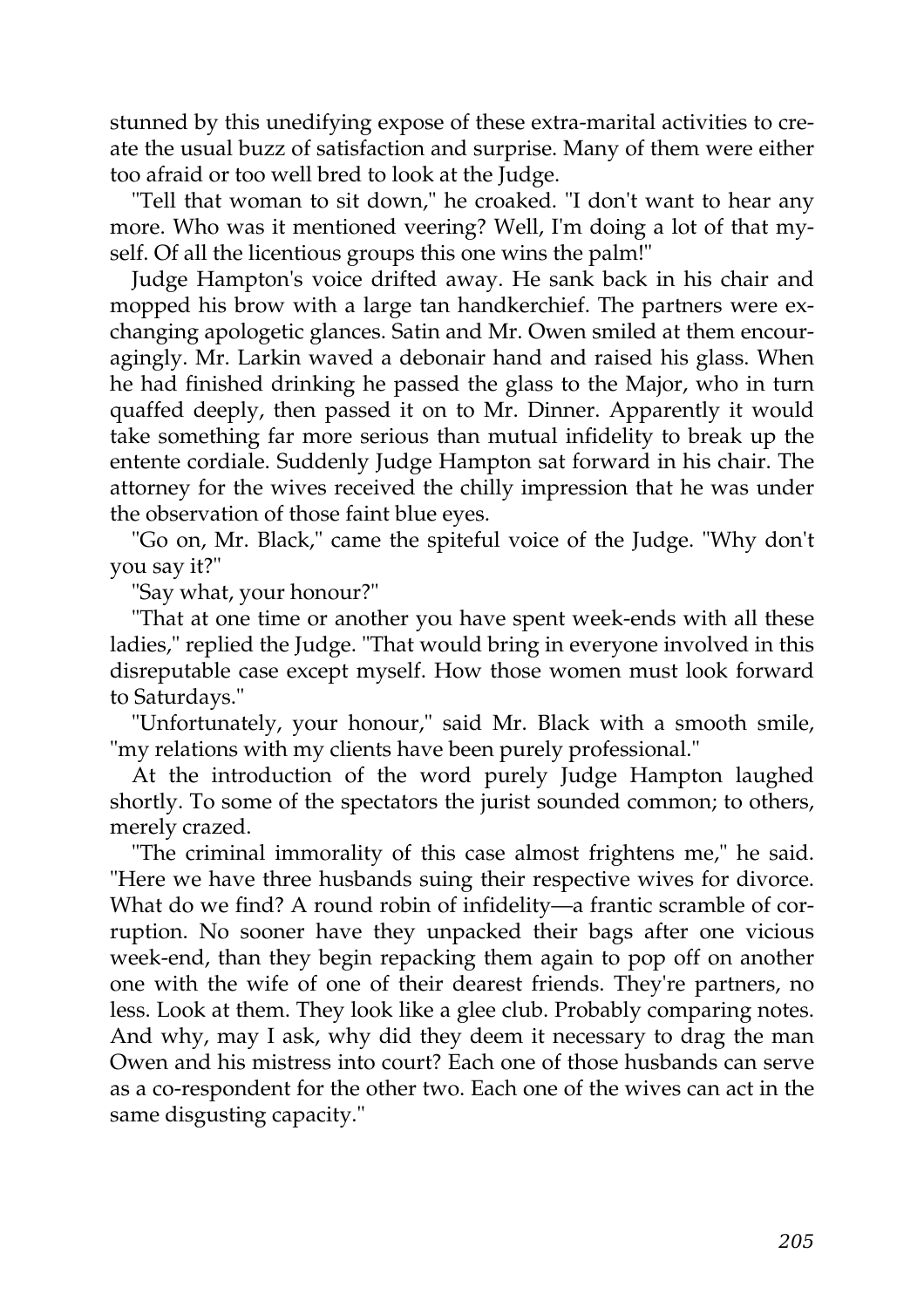Mr. Larkin was on his feet. His face was flushed from gin, and his eyes were glittering.

"Judge," he said, "we thought you would like to see him. You know, it is rather unusual. My other two partners and myself may have been a trifle informal as regards each other's wives, but Mr. Owen was simply epic. He got all three of them. Imagine! All three. At the same time and in the same place, at that. And with his avowed mistress present. I wouldn't have believed it possible if I hadn't seen him with my own two eyes. The man should run for office. I'd vote for——"

"Will you please stop going on like that," interrupted Judge Hampton. "Someone might get the impression you knew me personally. I feel slightly tainted to be found in the same courtroom with you and your wives and your partners. Pass that pitcher up here."

Mr. Larkin obediently gave the pitcher to the Judge together with the glass. His honour poured and drank, coughed and drank again.

"Even the water you drink is different," he commented.

"Is my face flushed?"

"It's just beginning," replied Mr, Larkin. "That's powerful water, your honour."

"The strongest I ever drank," agreed the Judge. "Hope I don't fall in the pitcher. Would you mind telling me how long you and your partners have been married to these women?"

"Well, your honour," replied Mr. Larkin somewhat uneasily, "properly speaking, we never exactly married them—not legally, we didn't. We forgot to tell you that. But they've been sticking round for a long time now. Nearly ten years."

"Do you mean to say," cried the Judge, leaning incredulously over the desk, "that the three of you are trying to get a divorce from women you haven't even married?"

"Judge Hampton," called Major Barney, "if you can't exactly give us a divorce, couldn't you help us to get rid of them? These women are awful. We want some more." As the Judge was collapsing in his chair another interruption called him back to life. No less a person than Madame Gloria had burst through the rails.

"Your honour," she cried, pointing at the startled Mr. Owen, "I want to sue that man for breach of promise. I gave myself to him for life and he hasn't even called to get me."

"Do you mean," asked the Judge in a weak voice, "he actually promised to marry you?"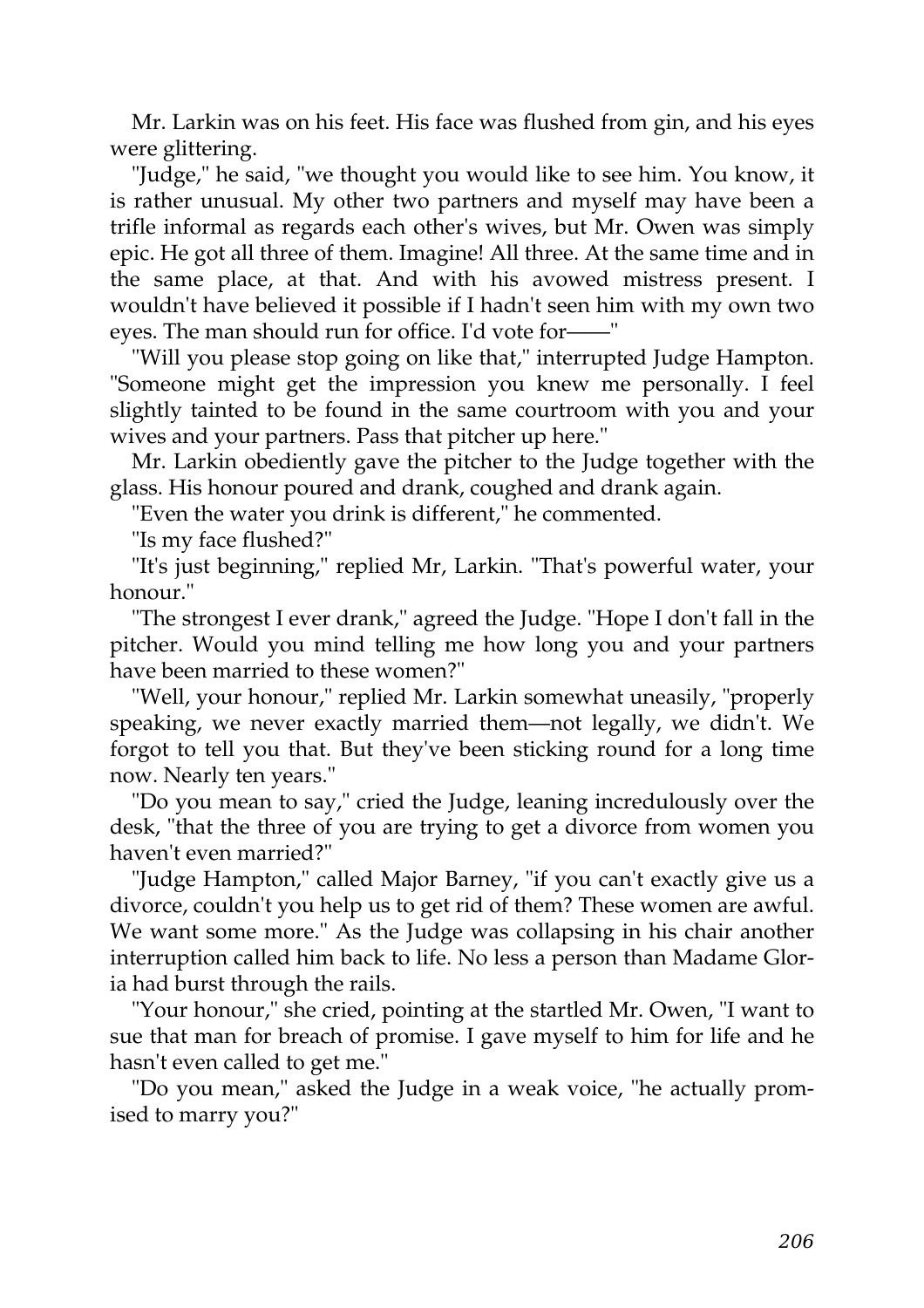"Oh, no!" exclaimed Madame Gloria as if shocked at the suggestion. "Nothing as stupid as that. I never marry, your honour, I just get kept."

A wild scream rang through the court as the Judge tottered towards his chambers.

"I want to be alone," he mumbled. "Send everybody away and tell them never to come back, especially those partners."

In a compact and not unfriendly mass, wives, husbands, the co-respondent, Owen, with his publicly acknowledged mistress, and even Madame Gloria made their way to the street. As if by common consent they continued across the broad thoroughfare to the nearest café. Here, after much confusion, tables were arranged to accommodate the large party.

"What are we celebrating?" asked Mr. Owen as the senior partner ordered wine in lavish quantities.

"Our reunion," replied Mr. Larkin, smiling across at Nana.

"If we want to get rid of these women," observed Mr. Dinner, "I guess we'll have to marry them first."

"Oh, shucks," said the Major indulgently. "Let them stick around. They're not such bad women."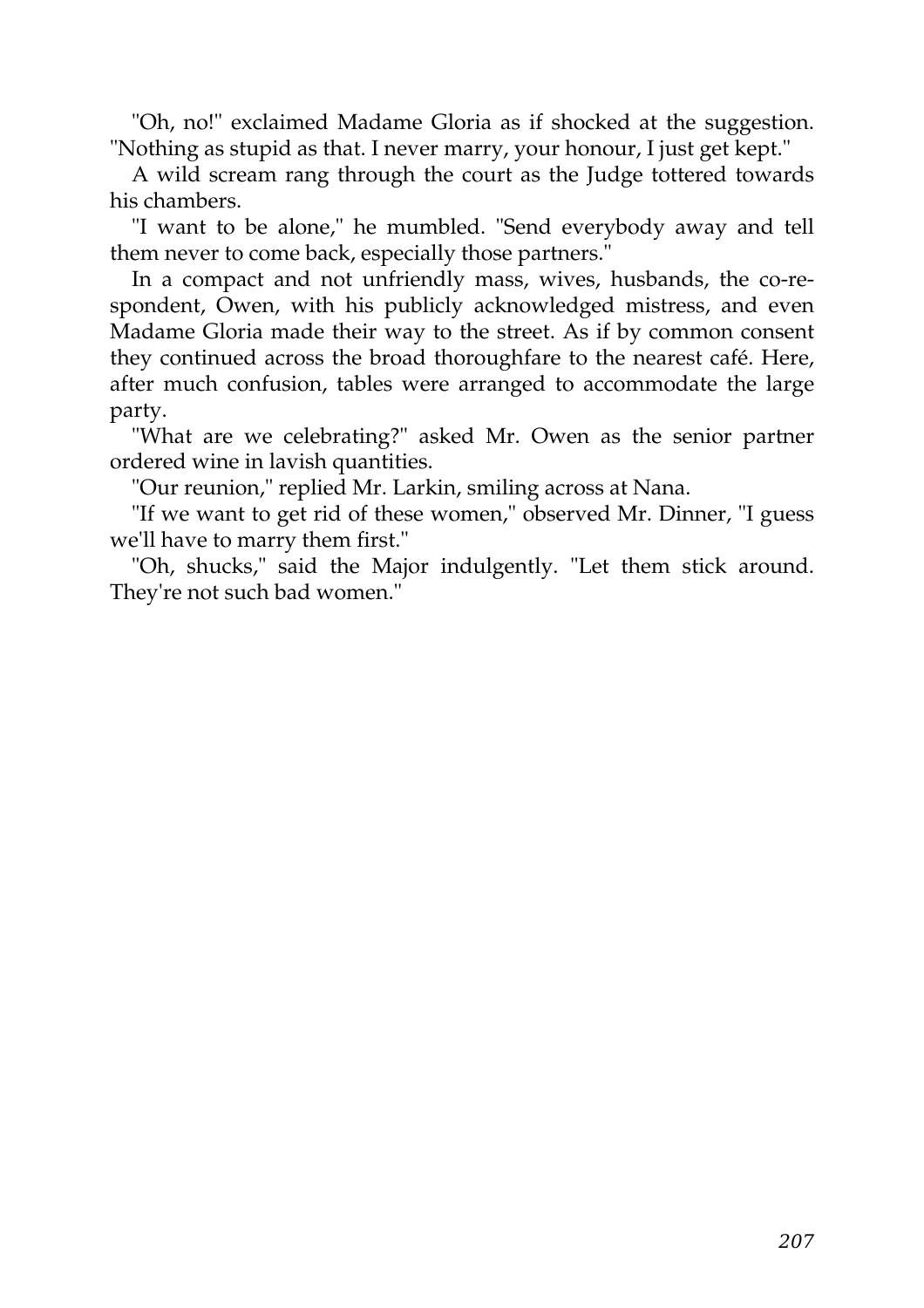### Chapter  $22$

#### **FIRE AND FAREWELL**

MR. OWEN was awakened at midnight by the dream-shattering jangle of the telephone. He was just as well pleased, for in his current dream the unclad wives of his partners had been chasing him down the aisles of the courtroom into the arms of Madame Gloria, hiding coyly behind a whale. Reaching across a protesting Satin, he hauled the instrument to him.

"I've a big surprise for you," came the casual voice of the senior partner. "The store is burning up, or down, or whichever way stores burn. It really doesn't matter—the shop and all that's in it are heavily overinsured."

"Are you going down?" asked Mr. Owen.

"I thought I would," replied Mr. Larkin. "People might think it unnatural not to watch one's own store burn down. There's a lot of good grog in my office I'd like to get out."

"Are you veering any?" Mr. Owen inquired, knowing it would please his partner.

"Stupendously," cried Mr. Larkin. "I'm simply a dance of flames."

"Then I'll meet you at the store."

Mr. Owen had hardly hung up the receiver when the bell rang again.

"What do you know?" came the voice of Mr. Dinner. "The store is on fire. Isn't that a laugh?"

"Are you going?" asked Mr. Owen.

"Sure," said the voice of the little man. "Have to carry bottles. They belong to his nibs. He'd never stop veering if the fire got them. You know, Owen, I sometimes think he's mad."

"No!" exclaimed Mr. Owen. "You surprise me. See you at the fire."

He hung up, then once more lifted the receiver as the bell gave tongue.

"This is Major Barney Britt-Britt speaking," came the heavy voice of the Major. "Is this Mr. Owen? It is? Fine! Do you want to see a good fire, Owen?"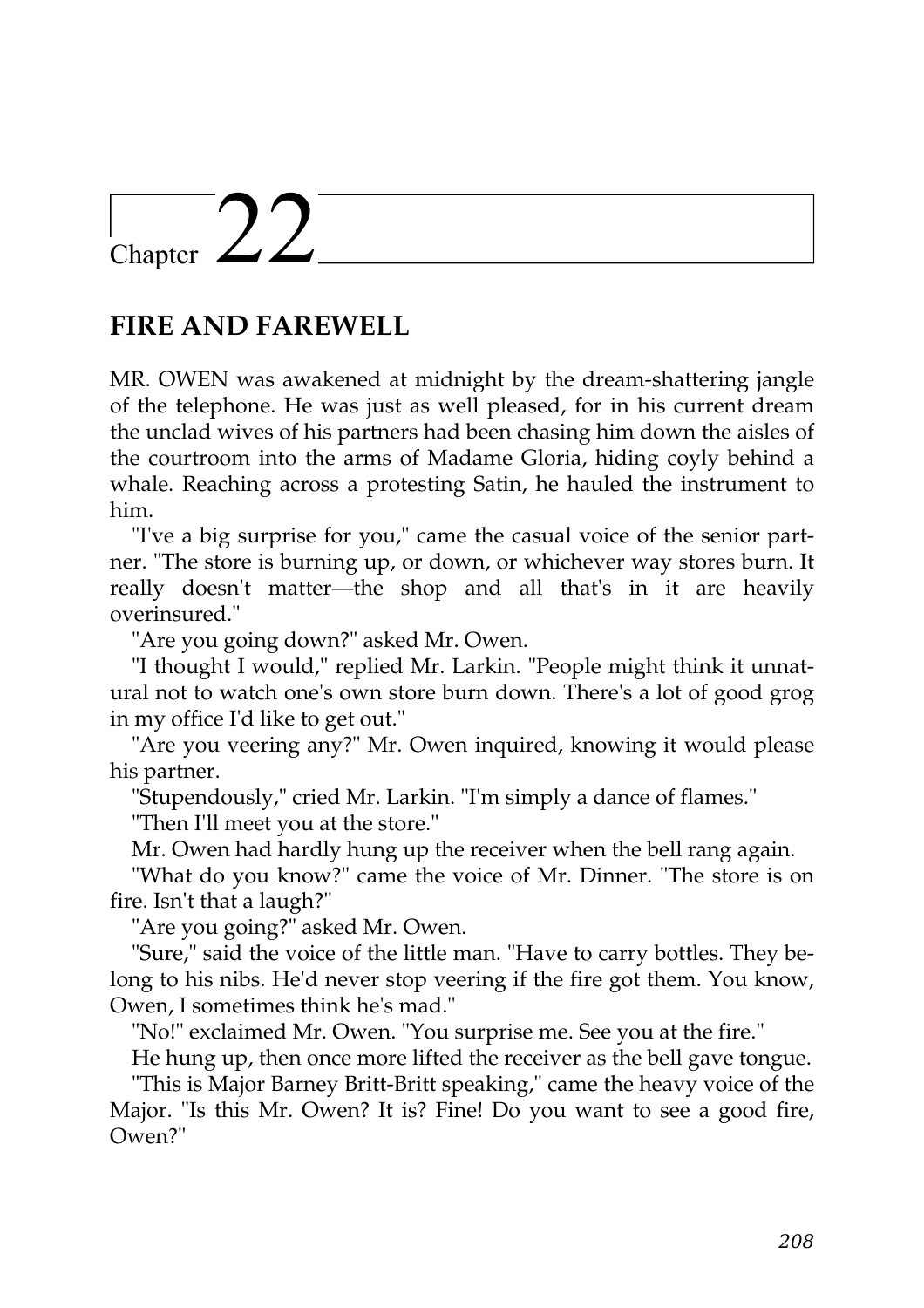Mr. Owen did.

"Well, come on down to the store," continued the Major, "and you'll see a top-notch fire. Of course, inasmuch as we own the store, we'd get first-rate places."

"I'll be right down," said Mr. Owen.

"Excellent," replied the Major. "Thought you might like to see it. Don't get a good fire often. Then there's some liquor in the senior's office that might bear looking into. The rest doesn't matter. The whole damn place is criminally overinsured."

"The store is going up in smoke," Mr. Owen announced to Satin, who was flinging on her clothes, "and all those three maniacs care about is their private supply of grog."

"That proves to me," quoth Miss Honor Knightly, snapping on her garters with a businesslike click, "that their minds are in the right place. More people should be like them. Why not salvage the gay things of life instead of casting about for gloom? There's plenty of that as it is."

Leaving the hotel they hurried to the store and succeeded in gaining entrance through Mr. Larkin's private office. Standing before a huge locker the senior partner and Major Barney were frantically extracting bottles.

"Good-evening," called Mr. Larkin. "The fire is all inside. Flames no end. An inspiring sight." He turned back to the locker. "Major, should we drink this liquor now or carry it away? It might be easier to drink it."

Opening the door to the huge emporium, Satin and Mr. Owen hastened through. Immediately a curtain of flames rolled down and cut off their retreat. Columns of fire and smoke were rising and writhing down the full length of the vast hall. The galleries were filled with heavy clouds. The crackling was so intense that the place seemed full of machine guns. And above the sound of crackling roared the voice of fire rampant.

Glancing back into the senior partner's private office they caught a glimpse of the three charming gentlemen in the act of removing bottles from their lips.

"We'll build a bigger and better store," cried Mr. Larkin, "on the money we'll make from this jolly old conflagration."

A low, ragged wall of flame ran swiftly across the floor, driving Satin and Mr. Owen before it. At the far end of the hall they were stopped by a partition.

"Doesn't look so good," panted Mr. Owen. "I might bite bears and all that, but I can't swallow flames."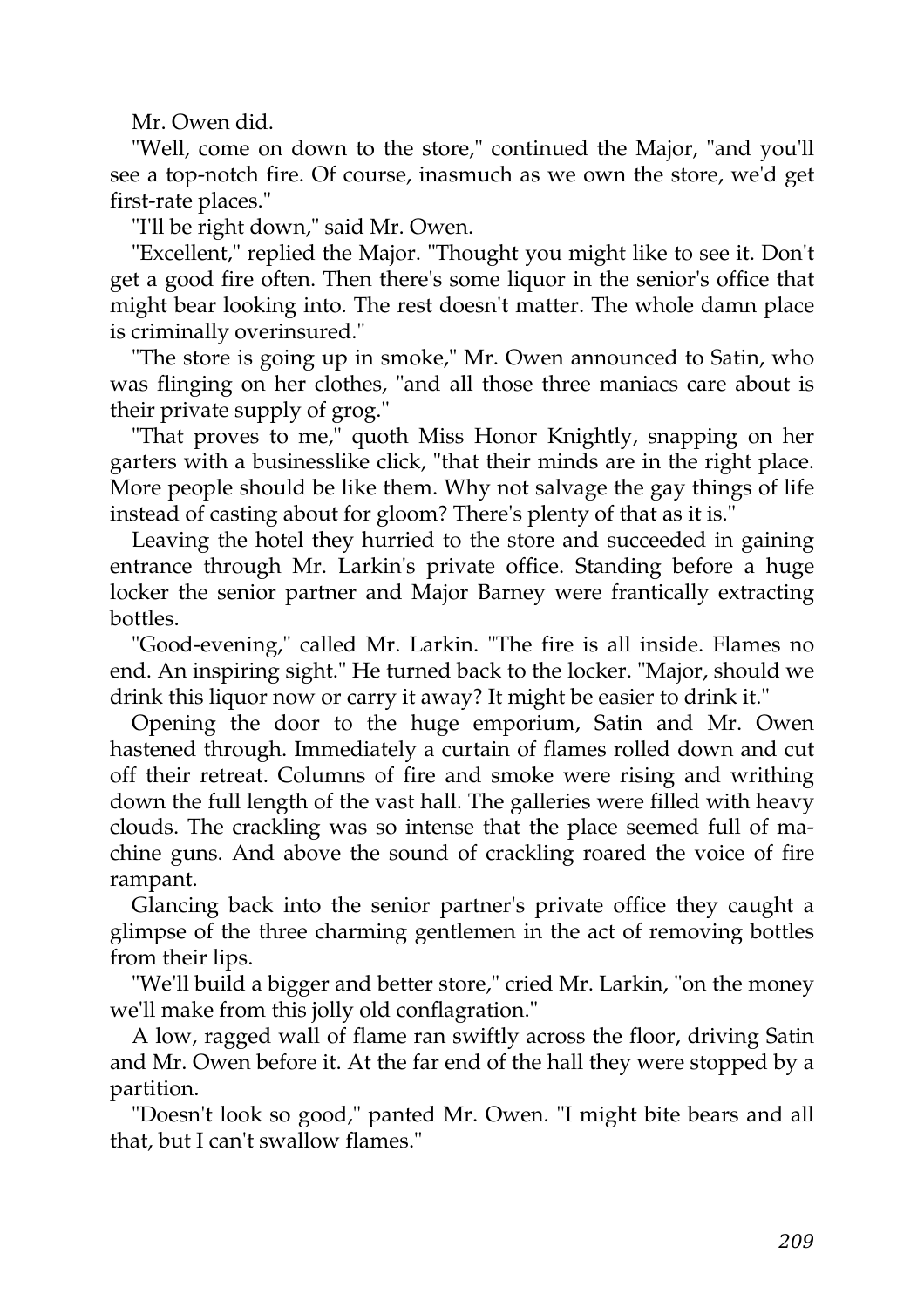"I feel sorry as hell for the devil," she said, "if he has to stand for much of this sort of stuff."

Mr. Owen put a hand behind him, then thrilled as it touched a knob.

"Quick!" he called to Satin. "Come with me." For a moment the girl hesitated, and Mr. Owen was surprised to see a look of unsuspected tenderness creep into her eyes. Then he opened the door and followed Satin back into the rain. And as an "L" train thundered overhead all that lay behind him seemed to flicker and die out. Dimly, but with desperate eagerness, he tried to recapture something, if only a little, of the past—the past behind the door. The other past was now his present. Once more he was plunged back into it. Raindrops splattered his hot face as he gazed down the glittering reaches of Sixth Avenue. Then he turned to the girl in the doorway, and, like a man still in a dream, he looked deep into her eyes as his lips tried to form a word.

"Don't you even remember my name?" she asked in a low, strained voice. "Satin," he muttered, taking her face between his hands.

"Satin. I remember. Is it all over now—everything? What has ended?" Honor Knightly nodded.

"Everything," she answered. "We're through, the pair of us."

He dropped his hands from her smooth, fresh face and fumbled in his pockets. His left hand encountered a key. He drew it out and looked at it, the key to his house. Then he looked down at the quiet figure beside him.

"Somehow I know you've been wonderful to me," he said haltingly. "I don't know how to tell you about it all. I'll remember when I begin again—when I get back home." He paused and repeated the word. "Home," he muttered. "All married and everything. I'll be using the 'L' in the morning—just like old times."

Satin held out her hand.

"If you're okay now," she told him. "I'll have to let you go."

"I'm all okay," he said in a flat voice. "Much too okay."

"It's good-bye, then," said Satin, the torturing words scarcely audible. "Don't ever grow too respectable again. I can't help feeling you're still partly mine."

As Mr. Owen stepped out of the doorway back into the rain he was wondering to himself if her lips had brushed his cheek. His old inhibitions had conventionalised his own farewell.

Slowly he moved down the street, his shoulders gradually drooping as he walked. Everything was back with him now—every grim little detail of his days—Lulu, Mal Summers, the office, the threat of business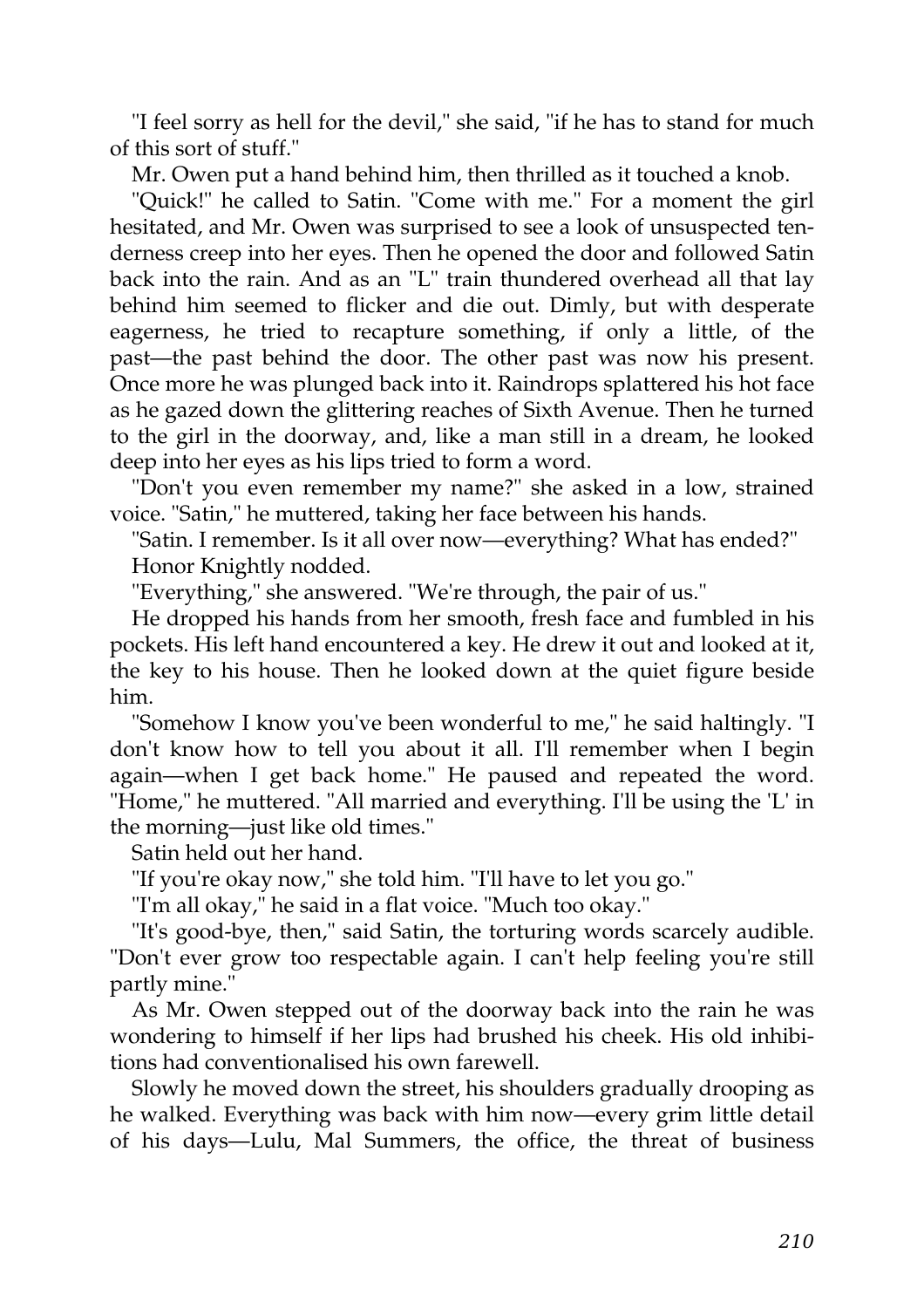extinction. Satin. Who was Satin? Satin was far behind. New York had swallowed her as soon it would swallow him. He himself swallowed several times. It was no easy matter, How familiar everything was. He wanted to get away. He stopped and gazed into the window of a florist's shop. He tried to ease his mind by concentrating on the flowers, slowly he lowered his head. The flowers grew dim, their colour draining out.

From behind came the quick tattoo of flying heels. Small firm hands took hold of him and turned him roughly about. Then arms were around his neck.

"You poor lost soul," he heard her saying "You poor lost soul. Did you think I'd let you go? God, what a man, what a nice, clean little man! And just because he's married he shakes hands and says good-bye."

"What happened to me?" asked Hector Owen some moments later as they crossed Washington Square in the direction of his house.

"You've been on a mental binge," said Satin, "I'll give you the details later. I picked you up in a department store. You were dazed among a lot of books. Ever since then you've been mine to take care of—and you still are. Keep that before your eyes."

"There seem to have been so many things," he replied, "but a curtain lies between. I can't get them back. Were they all batty, Satin?"

"Not all," the girl told him, "Some of them were disrepeatably real—the best ones. At other times I didn't know where your mind was straying. People get like that, then come back with a snap. There's some sort of a name for it, I believe."

"I came back with you," he said; then, self-consciously, "Do you think I'm so old, Satin?"

"If you must get personal," said Miss Knightly primly, "there were times when you acted so young I wouldn't like to mention them. You were a mere babe in my arms."

"Don't," replied Mr. Owen.

He opened the door to his apartment. The place lay in darkness. He must go and inform Lulu he was going away for good. She would probably wake the neighbours with her cheering. At the door of the bedroom he paused. Out of the darkness a man spoke to him. Mr. Owen shuddered.

"Is that you, honey-bunch?" asked the man.

Mr. Owen felt himself mortally insulted.

"Who the hell are you calling honey-bunch?" he growled snapping on the lights. "I'm honey-bunch's husband."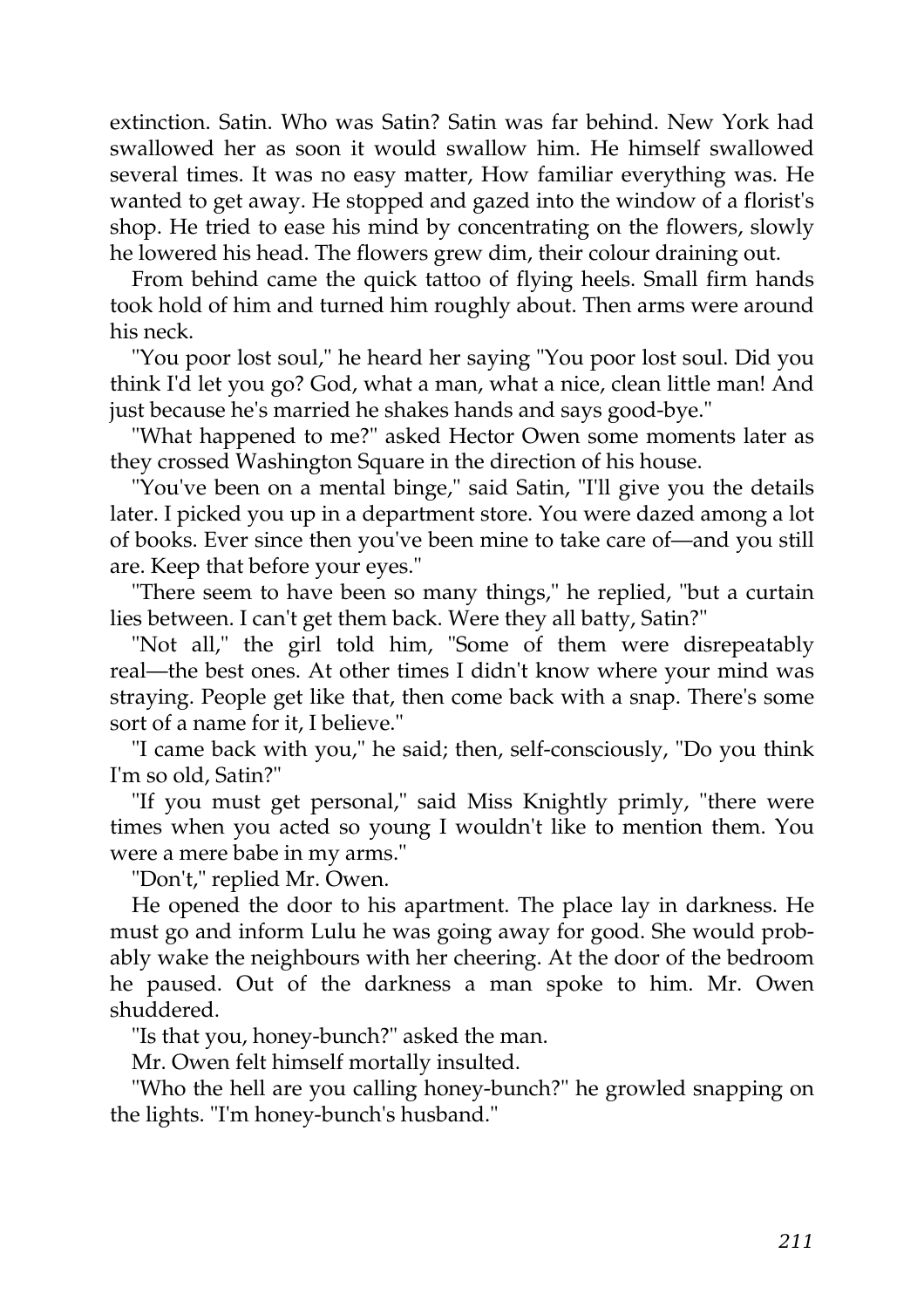As the lights flooded the room, Lulu, clad in a kimono, came in through another door. There was a song on her lips and a bottle of gin in her hand. When she saw Mr. Owen the song fell flat and she almost dropped the gin.

"I—I thought you were dead or something," said the startled lady.

"It turned out to be something," Mr. Owen informed her. "Is this gentleman the chief mourner?"

The gentleman might have liked that bed once, but now he was looking as if he never wanted to see it again.

"No," faltered Lulu. "When he arrived from Europe he came here looking for you."

"I see," murmured Mr. Owen. "Did he think I was lost in the sheets, perhaps?"

Before Lulu could come back at this Satin popped her head into the room.

"Good God!" cried the man in bed. "That girl is my sister."

"Two good Gods to your one," replied Mr. Owen. "That woman is my wife. Also, I own the bed."

"There's something almost incestuous about all this talk," Satin observed coolly.

"I've been looking all over for you," continued the man in an injured voice. "You shouldn't run off like that, Honor, and let the estate go hang. We wanted to change its management."

"Over my dead body," said Satin. "I'm very fond of its management. And as for you, Tom Knightly, isn't it bad enough to ruin a man's home without wrecking his business?"

Tom Knightly grinned.

"Forget it," he said lazily. "Forget it. You fix things up, kid. I mean no harm. Just a good time, Daddy."

But Hector Owen heard none of this. He was in another room, cramming some clothes into a bag. This finished, he walked to the window and looked out across the park. So many things happened, he thought, and when they did happen you really were not as shocked as you had thought you were going to be. Satin came up behind him and slipped her hand into his.

"Isn't it disgraceful?" he asked her.

"What is?" she asked him.

"All of us," he answered.

"Nonsense! " exclaimed the girl. "It merely goes to show that after all two wrongs can make it right."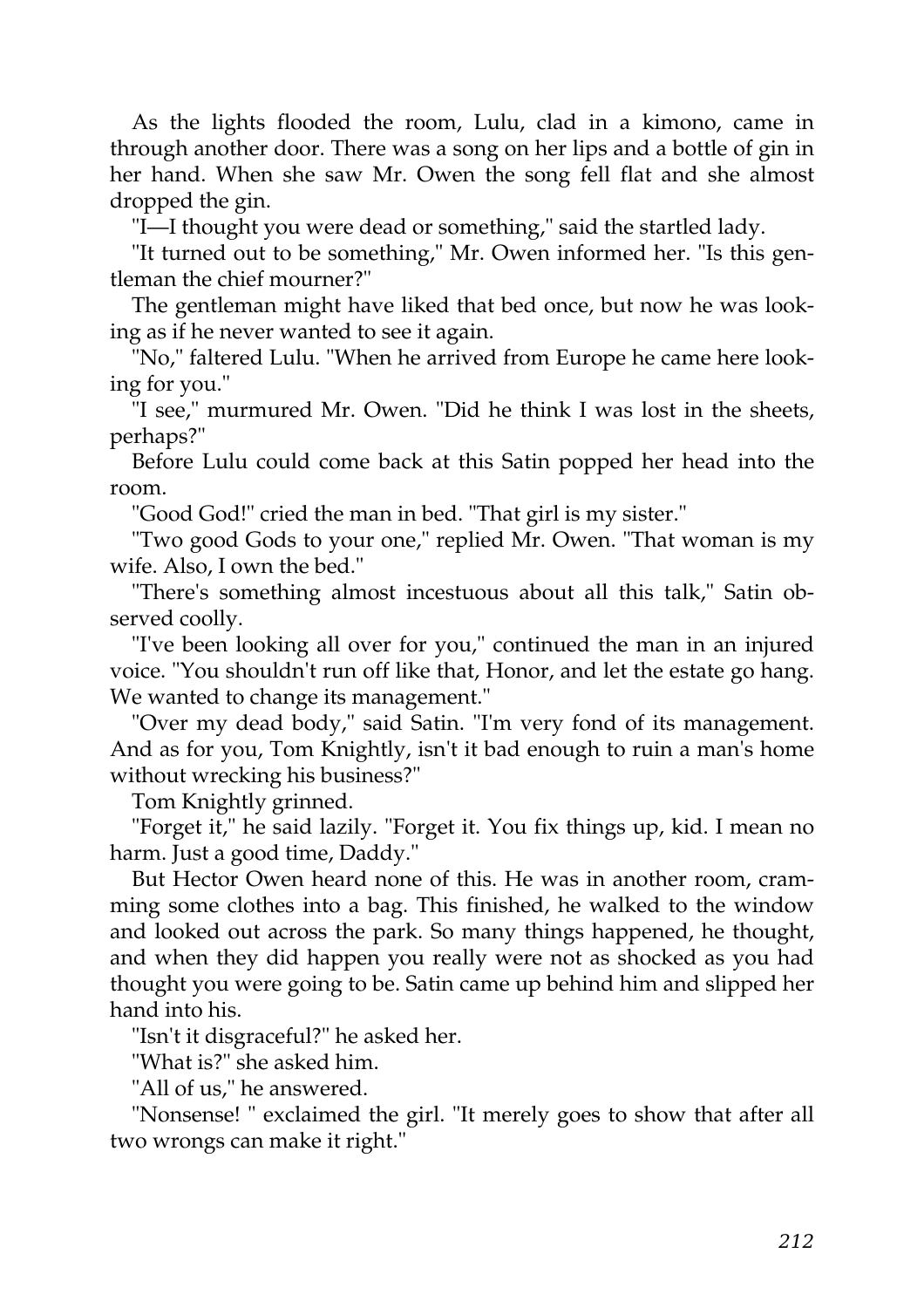A few minutes later, when Mr. Owen carried his bag away from his home, everyone felt good about it.

At the curb he called to a taxi. The cab drew up.

"Where to?" asked the driver.

Mr. Owen was much too busy to answer. He had never been clever with taxicab doors. He suspected a conspiracy.

"Just start in driving," the girl sang out. "And keep on going. We might hire you for life."

"I hate taxi doors," Mr. Owen explained in an aggrieved voice. "Cabs should be built without any. They deliberately pick me out not to open for. They always stick, these doors."

"And so do I," said Satin, her bad eyes glowing with all sorts of uncensored enticements.

Mr. Owen, to say the least, was most pleasantly impressed. Scarcely a moment later so was Satin. Had she been a nicer girl, a wee bit more conventional and a little less impulsive, she might even have been shocked.

For Hector Owen's inhibitions had passed beyond recall.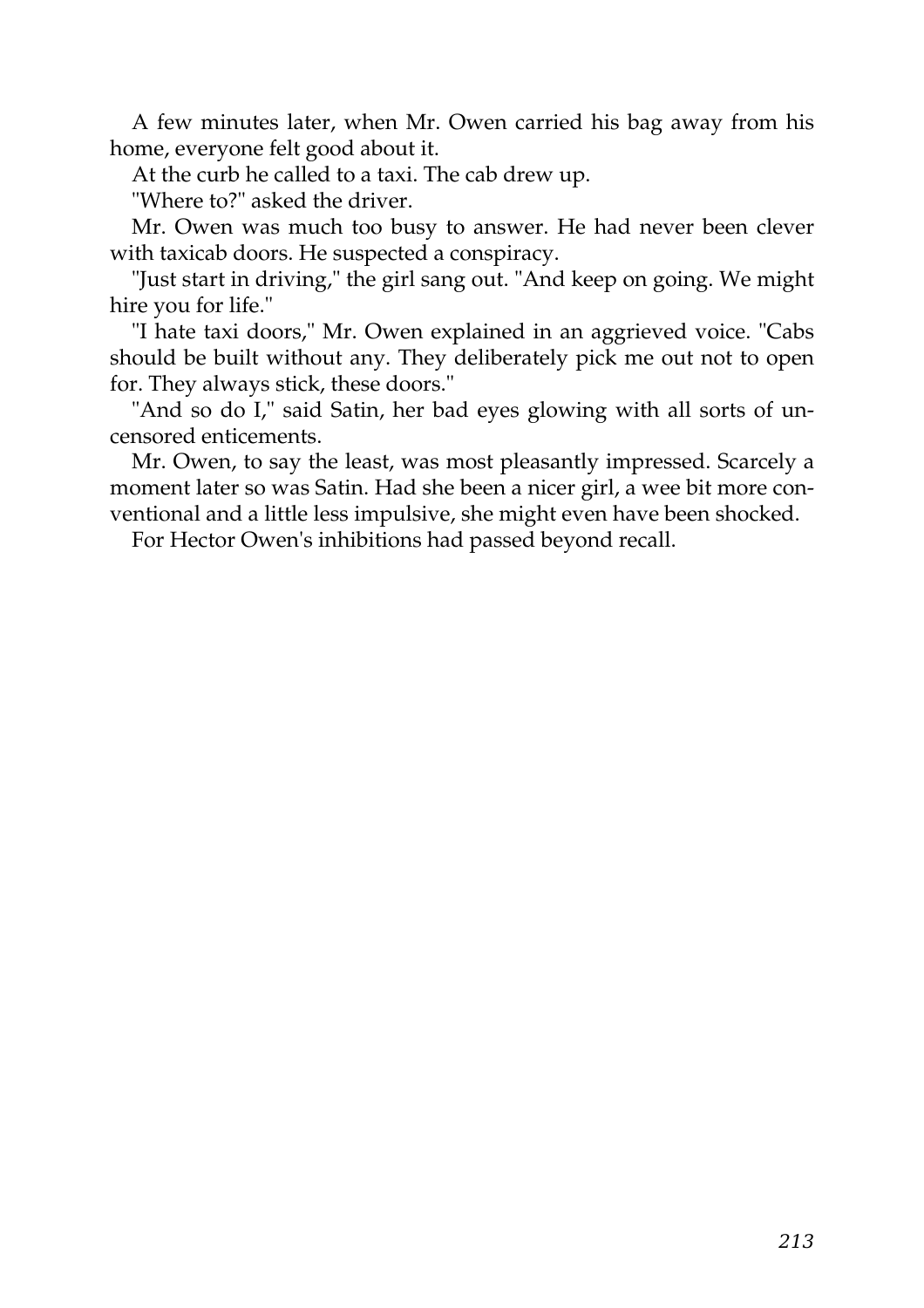#### **Loved this book ? Similar users also downloaded**

*[Topper](http://generation.feedbooks.com/book/1497.pdf)*

Elegant, fun-loving George and Marion Kerby are the toast of the town, until they wreck their flashy car and discover they've become, well, ghosts. Making the best of a bad situation, they decide that being dead is the perfect opportunity to liven up staid, stuffy Cosmo Topper. Naturally, much hilarity ensues.